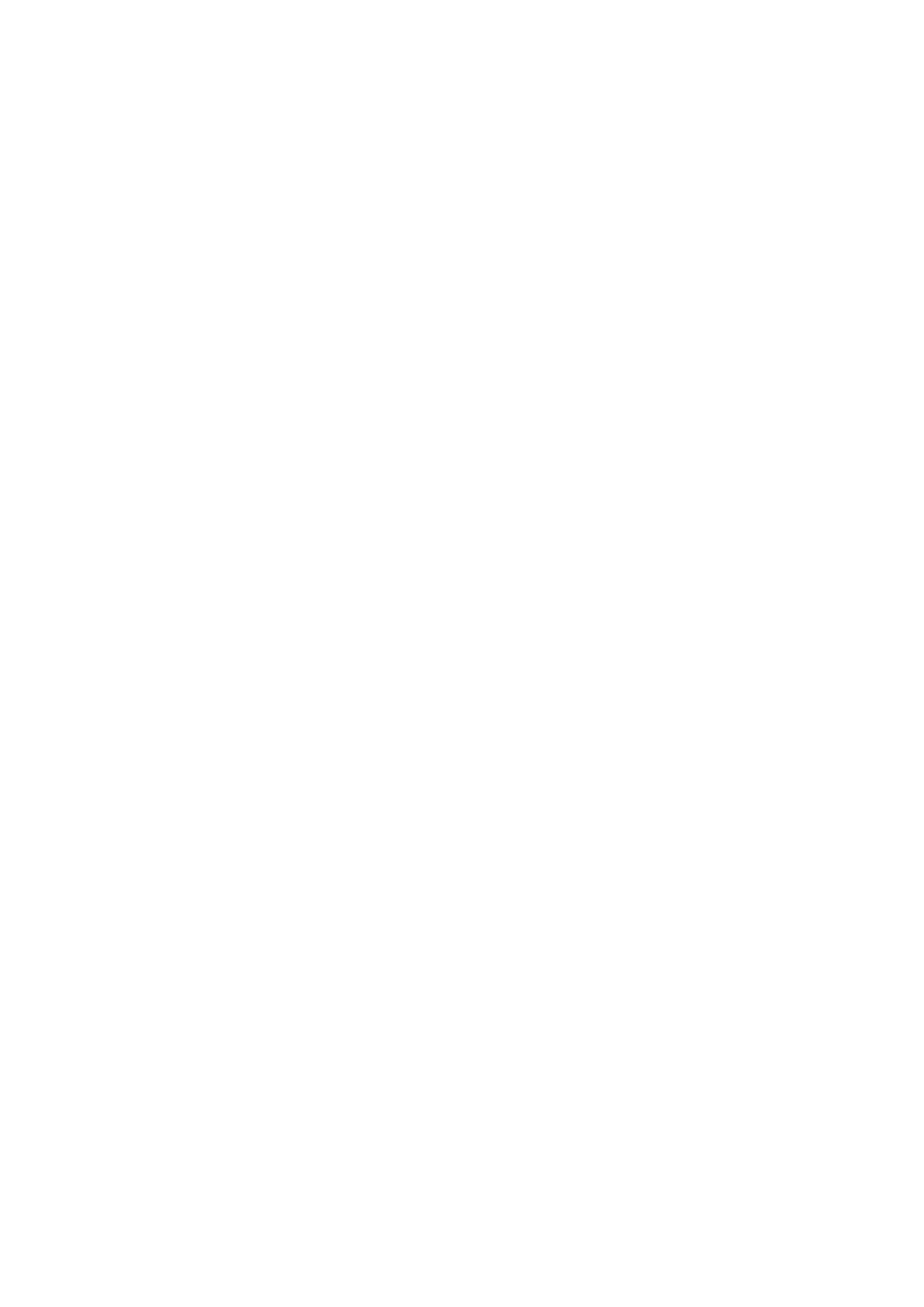## Declaration

I, Ashley Shaw, confirm that the work presented in this thesis is my own. Where information has been derived from other sources, I confirm that this has been indicated in the thesis

Ashley Shaw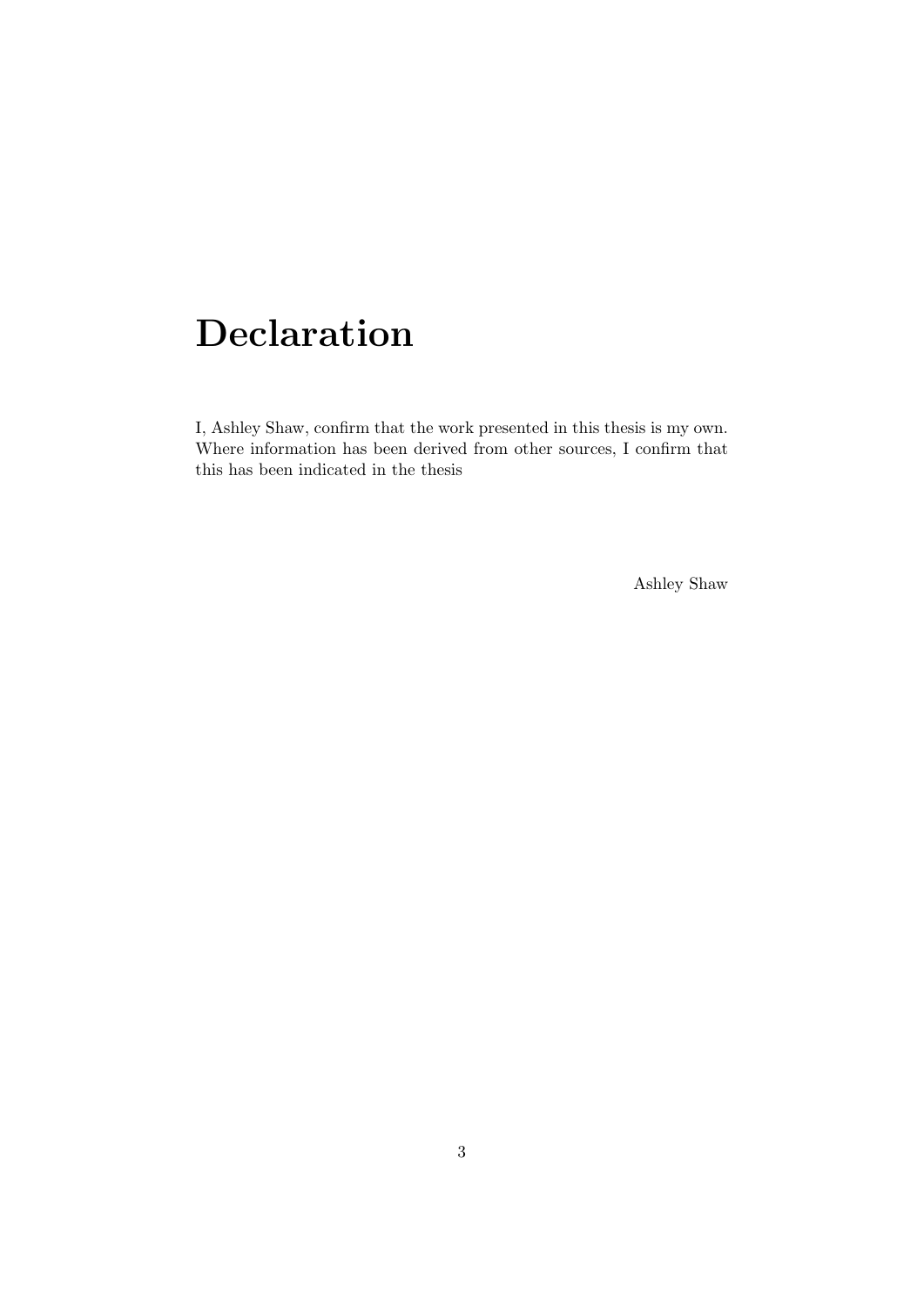## Abstract

Many of our desires spontaneously arise within us without prior decision or deliberation. Their presence exerts an influence on us, shaping our perspective and informing our decisions about what to do. This thesis starts by bringing a problem into view, one concerning how to explain the rational significance of such desires and the role they play in guiding rational action. It is often taken for granted that such desires can contribute to what it is rational for one to do. Yet predominant philosophical accounts of desire fail to provide a satisfying explanation of how such desires matter to practical rationality. Existing accounts of desire have centralised aspects of desire that might be enlisted to explain the rational significance of desire. These include their connection to motivation, affect and evaluation. These existing accounts, I argue, either fail to capture the contribution that such desires can make to rational agency, or threaten to leave us with a distorted and overly intellectualised account of desire.

I develop an account of such desires as serving to attune us to our reasons for action. I motivate the view that our conative system is part of our overall competence to recognise and respond to normative reasons for action in virtue of their biological function. The result will be an account on which desires are part of our capacity to respond rationally to our normative reasons for action.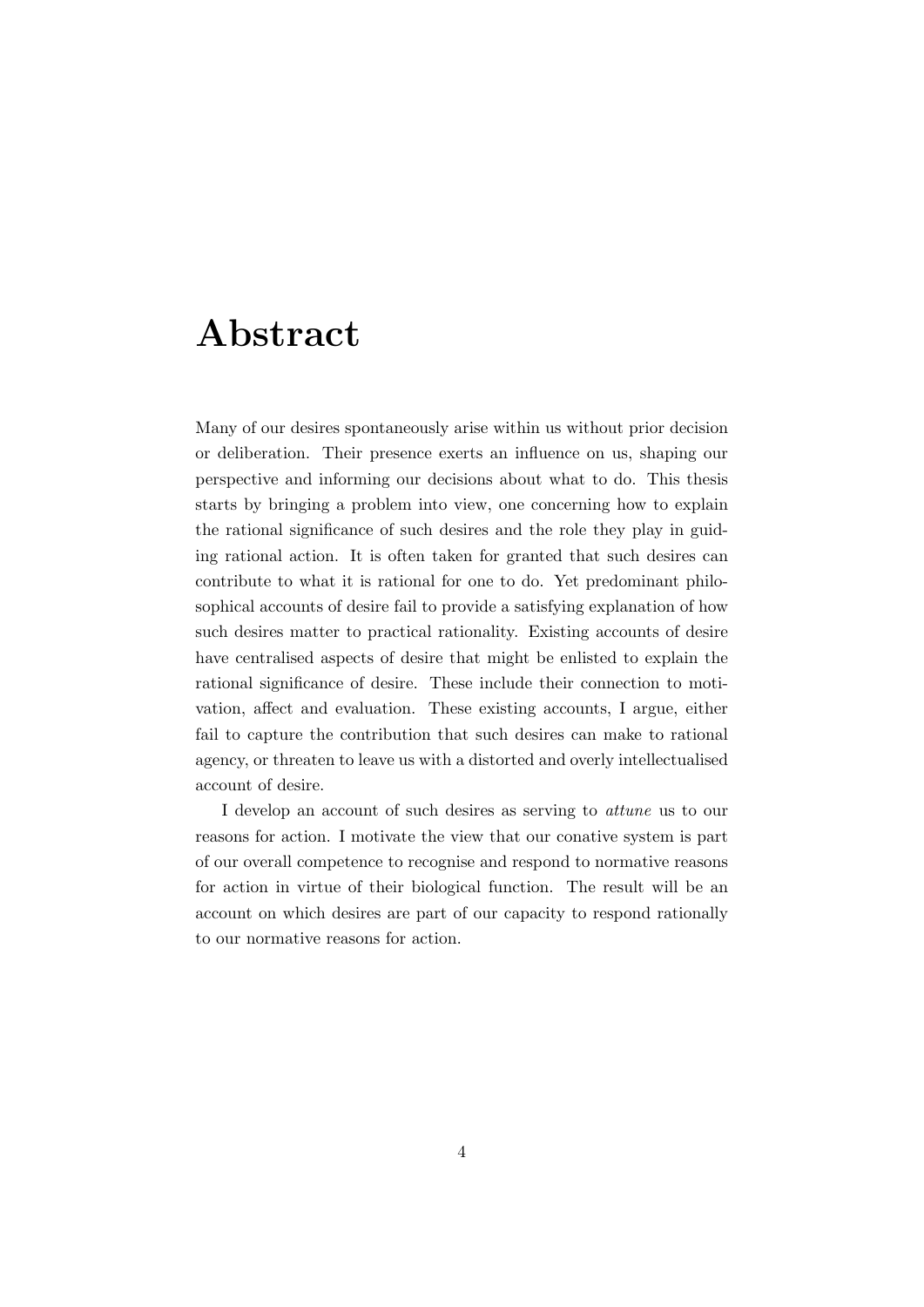### Impact Statement

This thesis investigates the role that desires play in our capacity for practical rationality and to respond to normative reasons for action. This thesis connects a range of philosophical sub-disciplines: Philosophy of Mind, Philosophy of Action, Value Theory and Practical Reason (including Reasons for Action and Rationality). The central and organising problem has been previous raised in a more narrow fashion in the philosophical literature which this thesis has sought to develop and generalise. The negative part of the thesis (Chapters 3 and 4) engages with recently published work on these areas. The positive part of the thesis (Chapters 5 and 6) draws on work concerning desire, appetite, and motivation in Philosophical Psychology, Philosophy of Biology, Epistemology (esp. work on perceptual entitlement), to develop an account of how desires can contribute to what it is rational to do.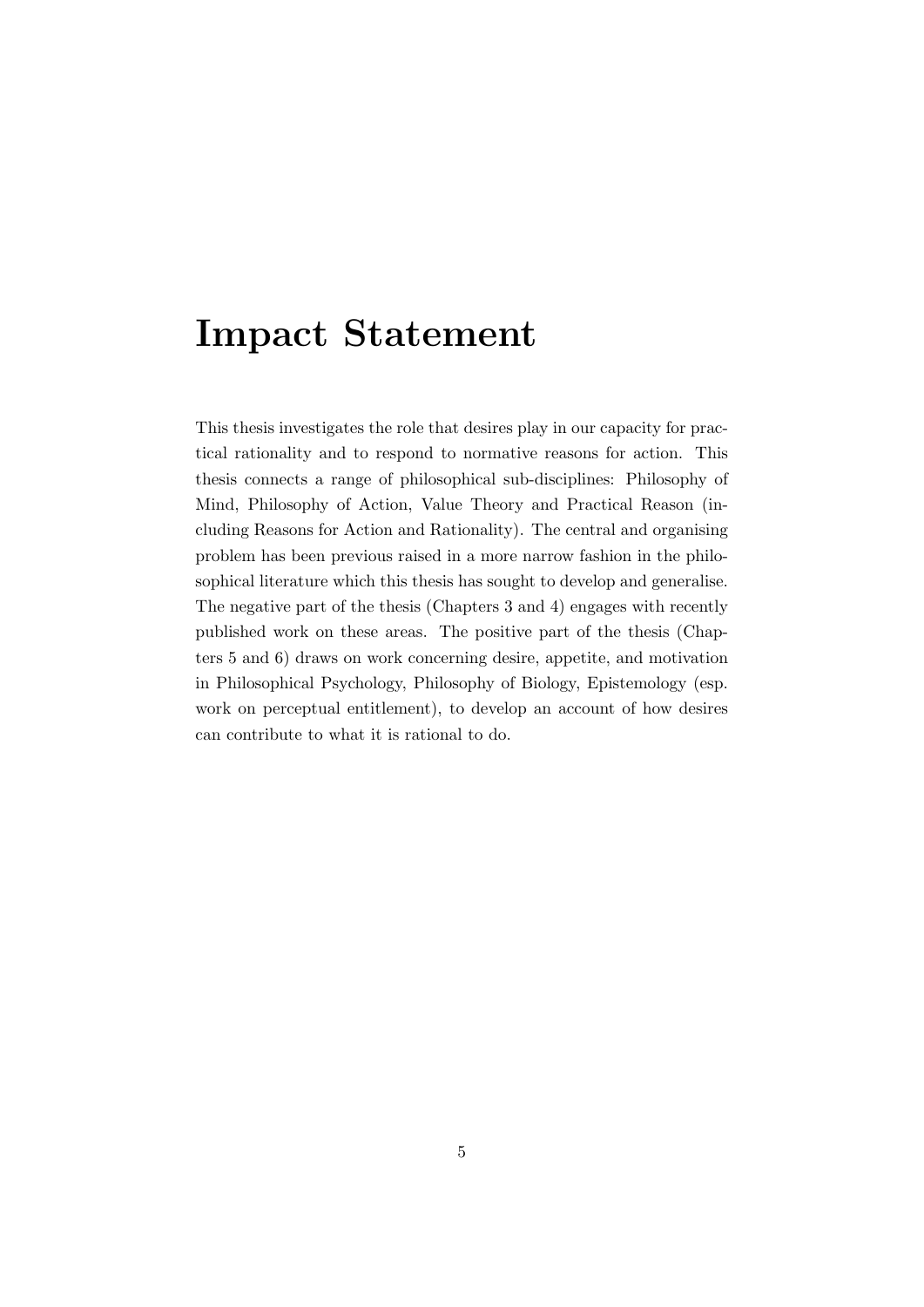## **Contents**

| Abstract          |                                                 |                                                                   |     |  |  |
|-------------------|-------------------------------------------------|-------------------------------------------------------------------|-----|--|--|
|                   | Acknowledgements                                |                                                                   |     |  |  |
| Introduction<br>9 |                                                 |                                                                   |     |  |  |
| 1                 |                                                 | What it's Rational to Do                                          | 13  |  |  |
|                   | 1.1                                             |                                                                   | 13  |  |  |
|                   | 1.2                                             |                                                                   | 17  |  |  |
|                   | 1.3                                             | Practical Rationality and our Apparent Reasons                    | 22  |  |  |
| $\bf{2}$          | Desire and The Problem of Conative Significance |                                                                   |     |  |  |
|                   | 2.1                                             |                                                                   | 34  |  |  |
|                   | 2.2                                             | The Problem of Conative Significance                              | 52  |  |  |
| 3                 | Desire, Pleasure and Affect                     |                                                                   |     |  |  |
|                   | 3.1                                             |                                                                   | 64  |  |  |
|                   | 3.2                                             |                                                                   | 80  |  |  |
|                   | 3.3                                             | The Regulatory Role of Affect                                     | 92  |  |  |
| 4                 |                                                 | Desire and the Good                                               | 99  |  |  |
|                   | 4.1                                             |                                                                   | 100 |  |  |
|                   | 4.2                                             | Belief as a Model for Desire                                      | 102 |  |  |
|                   | 4.3                                             | Perception as a Model for Desire                                  | 111 |  |  |
| 5                 |                                                 | The Function of Desire                                            | 123 |  |  |
|                   | 5.1                                             | Etiology and Function $\ldots \ldots \ldots \ldots \ldots \ldots$ | 124 |  |  |
|                   | 5.2                                             | The Guise of the Biological Good                                  | 129 |  |  |
|                   | 5.3                                             | Normal Functioning and Normal Constitution                        | 137 |  |  |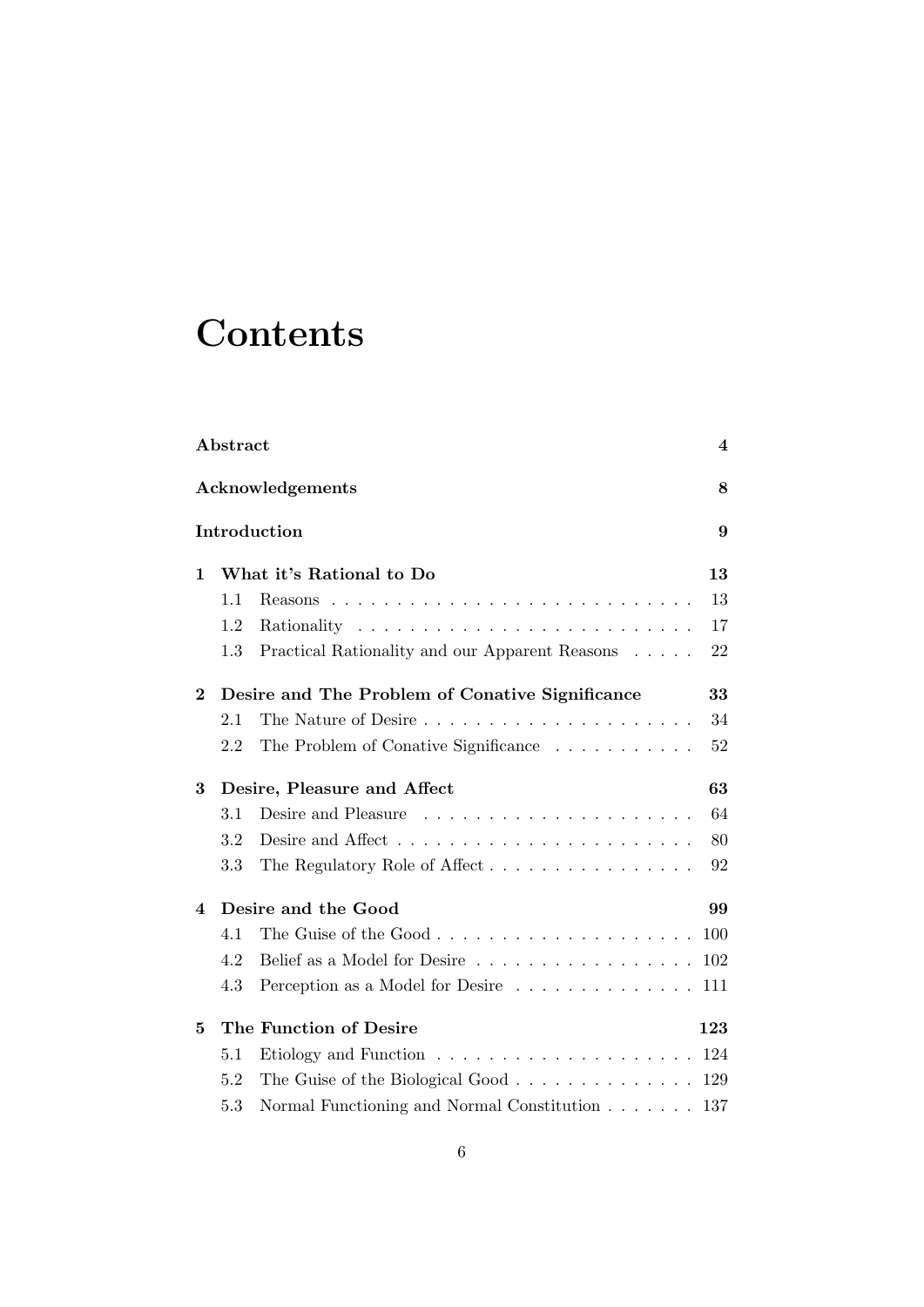|                     |               | 5.4 Representing as $Good' \dots \dots \dots \dots \dots \dots \dots \dots \dots$ |     |  |
|---------------------|---------------|-----------------------------------------------------------------------------------|-----|--|
| 6                   |               | The Rational Role of Desire                                                       | 153 |  |
|                     | 6.1           | The Road Behind, The Road Ahead 154                                               |     |  |
|                     | $6.2^{\circ}$ | Competences and our Apparent Reasons 155                                          |     |  |
|                     |               | 6.3 The Rationality of Acting on Desire $\dots \dots \dots \dots \dots \dots$     |     |  |
| Conclusion          |               |                                                                                   |     |  |
| <b>Bibliography</b> |               |                                                                                   |     |  |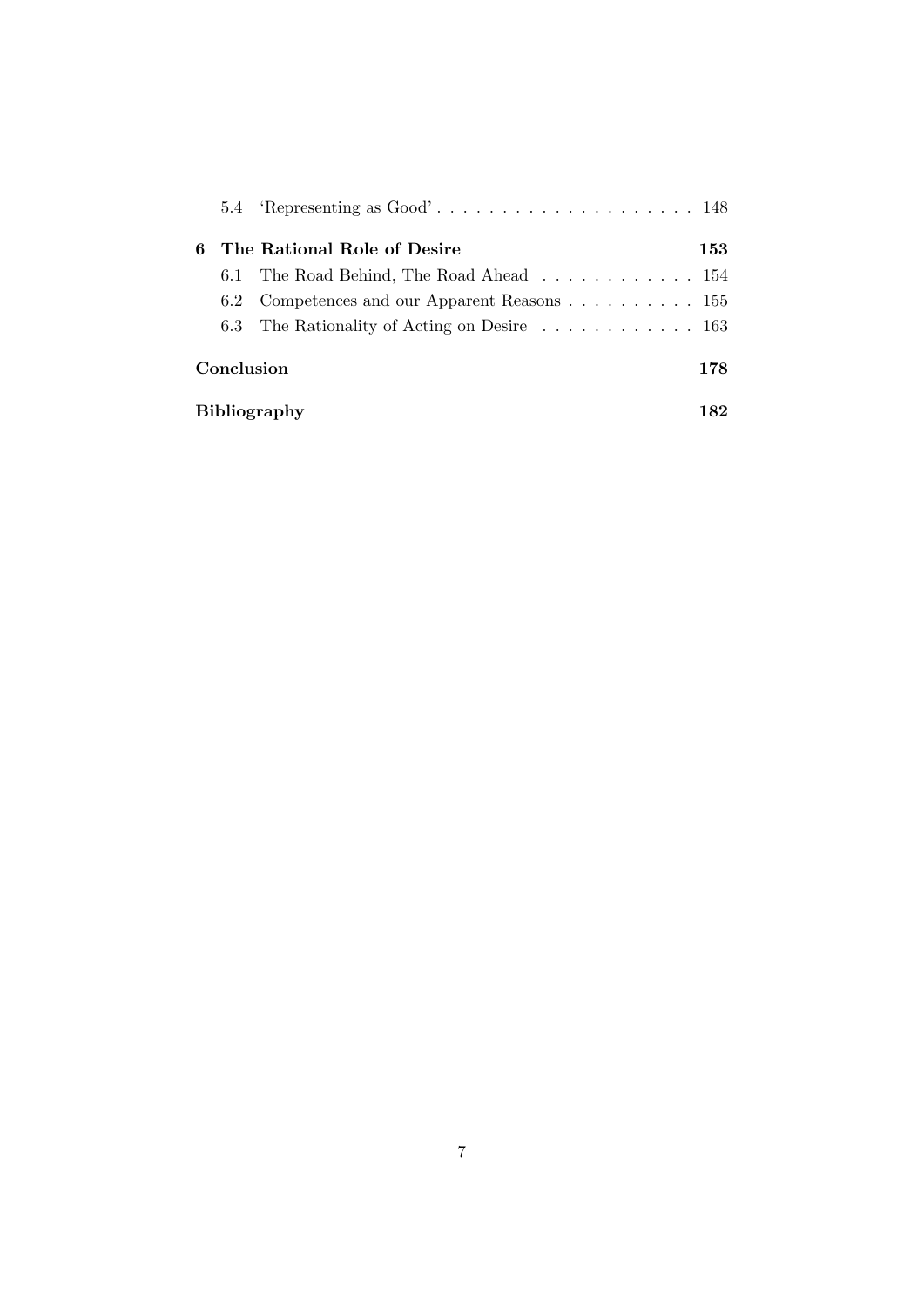## Acknowledgements

First and foremost, I would like to thank my primary supervisor, Lucy O'Brien. I am lucky to have been a student of hers. This thesis would not exist if not for Lucy's careful, critical engagement with the material contained within at every stage of development. One of her many talents as a supervisor is the ability to excavate philosophically promising ideas and instil in one the confidence to develop them rigorously. Often when progress ground to halt, a supervision with Lucy never failed to get me writing again.

I would also like to thank Mike Martin who provided important direction during the early stages of this project and for many rich and constructive supervisions which helped improve my understanding of the issues tackled here. I am grateful to Ulrike Heuer who provided important suggestions on how to improve some nascent ideas.

I have benefitted from discussing ideas in this thesis with Per Algander, Showkat Ali, Julian Bacharach, Vanessa Carr, Kirstine la Cour, Catherine Dale, Pete Faulconbridge, Alex Geddes, Alec Hinshelwood, Charles Jansen, Andrew Knox, David Olbrich, Edgar Phillips, Richard Rowland and Laura Silva. I would like to single out Poppy Mankowitz for numerous comments and suggestions that improved the clarity of this thesis. I would like to thank Arica Shaw for all of her love and support.

Finally, I would like to thank the AHRC London Arts and Humanities Partnership for a Research Studentship that funded my PhD.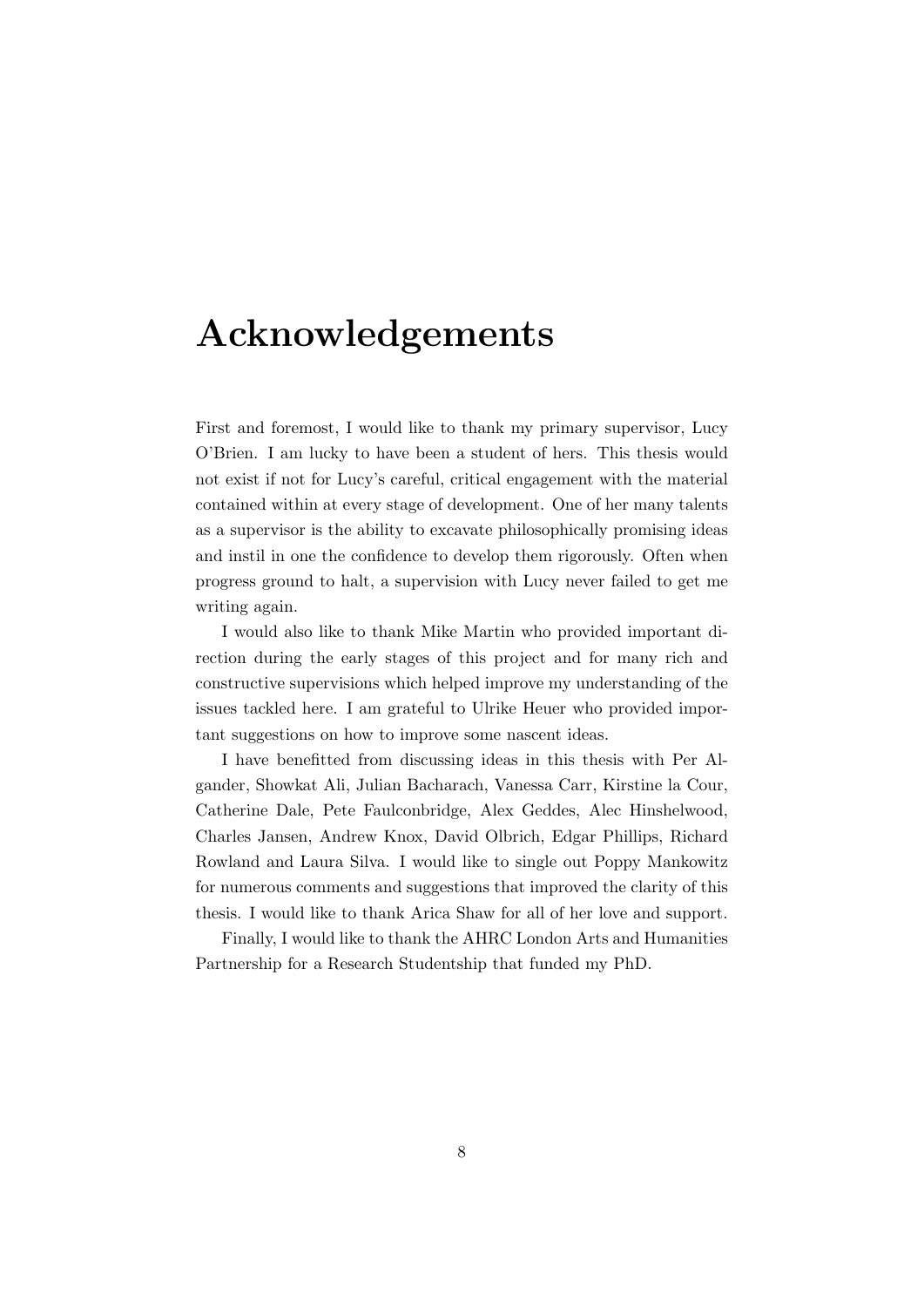## Introduction

Many of our desires spontaneously arise within us without prior decision or deliberation. A desire to eat, take a stroll in the park or spend the afternoon playing chess can arise out of the blue. When they do, their presence exerts an influence on us; these desires shape our decisions about what to do. I call these our *basic* desires.

It is often taken for granted that our basic desires can contribute to what it is rational for one to do. Other things being equal, these desires seem to have the capacity to rationally initiate action, or the formation of intentions, aimed at satisfying the desire in question when they arise. This thesis starts by bringing a problem into view, one concerning how to explain the rational significance of such desires and their role in our capacity to act rationally. The Problem of Conative Significance, as I call it, is driven to a large extent by our inability to reconcile this intuition with predominant conceptions of the nature of desire. For this reason, our investigation into the rational significance of desire will be structured by an exploration of the different features ordinarily taken to be essential to, or part of, basic desire.

In what follows, I provide a broad overview of the thesis as a whole. I will explain the general shape of the thesis and provide a review of the individual lines of investigation that each chapter pursues, explaining at each stage the main positive and negative claims defended.

#### The Shape of Things To Come

The set up and development of the overarching problem will span Chapters 1 and 2.

Our enquiry will begin with an examination of the concept of practical rationality. In Chapter 1 ("What it's Rational to Do'), I outline several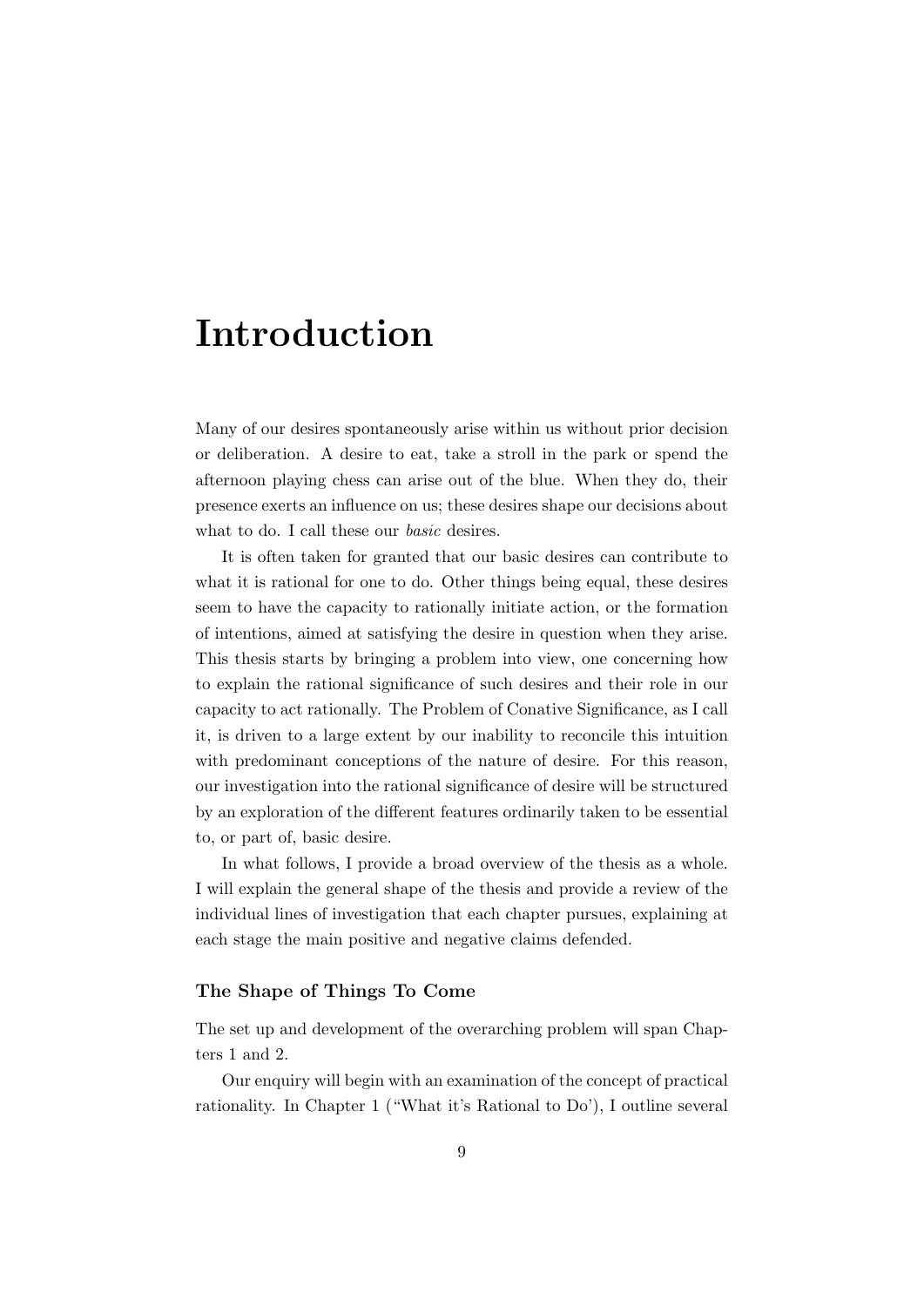accounts of rationality and motivate the importance of an account of rationality that emphasises a relationship with normative reasons for action. In slogan form: practical rationality involves choices and acts that manifest sensitivity to our normative reasons for action. The picture of practical rationality sketched here will serve as the working account of practical rationality that informs the next five chapters; further developments are undertaken in final chapter of the thesis. As part of this, I explain and clarify a crucial notion, that of a reason for action. I motivate a 'factualist' account of reasons for action and explain the explanatory, normative and motivating roles that reasons can play. I end with a discussion about the the way in which mental states can rationally support ('rationalise') certain psychological transitions such as the formation of beliefs or intentions by facilitating our ability to respond to reasons for action.

Chapter 2 ("The Problem of Conative Significance") develops the central problem of the thesis. I begin by outlining what is perhaps the predominant account of desire, the motivational view. I clarify some important distinctions concerning desire that will be relied on in the rest of this work; in particular, the distinction between basic and non-basic desires. Having explained the target notion of desire, I motivate a natural and widely held intuition about the rational significance of desire. The problem I develop, The Problem of Conative Significance, is one of how to explain how our understanding of the nature of desire can vindicate such intuitions. Versions of this problem have been pressed in the literature. Most notably, Warren Quinn has argued that the predominant motivational view of desire fails to explain the power of desire to rationalise choice and action. Through an examination of Quinn's negative argument, I motivate two constraints on answers to the Problem of Conative Significance.

What is left to be addressed in the rest of this thesis is the burden of explaining how we can provide a plausible and psychologically realistic account of the role of desire in rational agency that satisfies these two constraints. The following two chapters are concerned with extant attempts in the literature to respond to the Problem of Conative Significance.

In Chapter 3 ("Desire, Pleasure and Affect"), I consider a range of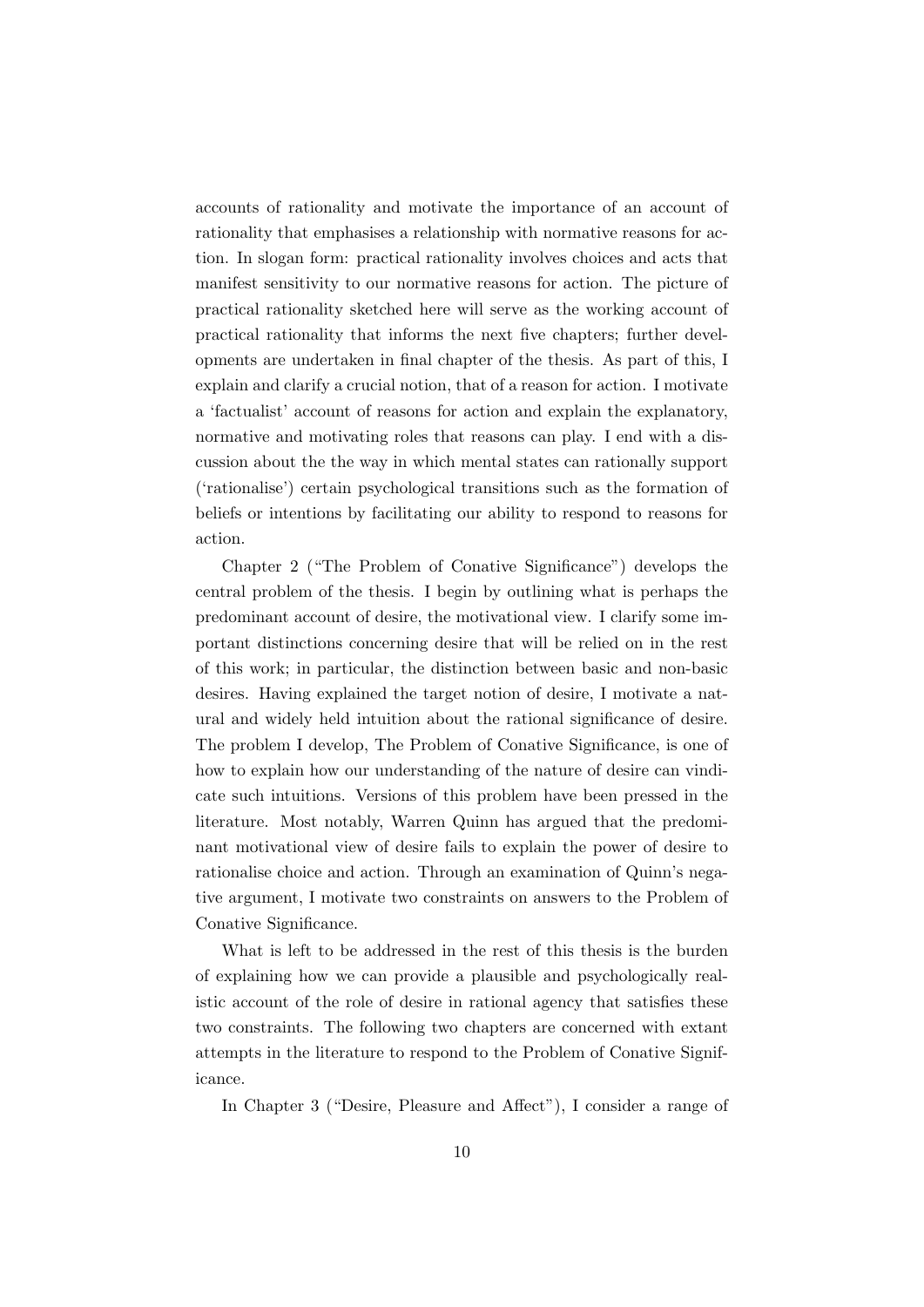views that centralise pleasure and affect in our understanding of desire. According to hedonic accounts of desire, at least some desires are rationally significant on account of their connection to states of bodily discomfort and pleasurable experiences. I raise a range of problems for two hedonic accounts; chiefly, I argue that even granting that desires are connected with these states of feeling, the rational significance of desire cannot be captured simply by reference to the reasons there are to seek pleasure or relief from discomfort. Next, I consider a different kind of account that emphasises the relationship between basic desires and conscious affective experiences. I argue that explanations of the rational significance of desire that appeal to the intrinsic features of such experiences do not provide us with an adequate final answer to the rational significance of desire. Nevertheless, as I will elaborate in a following chapter, I suggest that affect plays some role in regulating our basic desires.

Chapter 4, ("Desire and the Good") considers a family of approaches to solving the Problem of Conative Significance that connect desires with representations of courses of action as normatively favoured, for instance, by being good or backed by reasons. I begin by considering two views that pursue this approach, aiming to explain the Problem of Conative Significance by appeal to a cognitivist or 'perceptualist' accounts of basic desire as being under the 'guise of the good'. The first identifies desires with *beliefs* possessing normative content. I argue first that basic desires have features that cannot be explained if they were to be identified with beliefs and should be rejected for this reason. Second, I argue that the 'desire as normative belief' account freights basic desires with a kind of content that makes for an unacceptably intellectualised account of basic desire. The second approach pursues an analogy with perception. Though these strategies are promising, I argue that, as formulated, extant accounts either fall prey to the same problems or fails to provide an account of basic desire that informatively moves us beyond an analogy.

The negative work done in Chapters 3 and 4 clears the ground for the final two chapters which develops the positive proposal of this thesis which builds on the insights of the perceptual approach by focussing on the teleo-functional role of desires.

Chapter 5 ("The Function of Desire") develops the positive proposal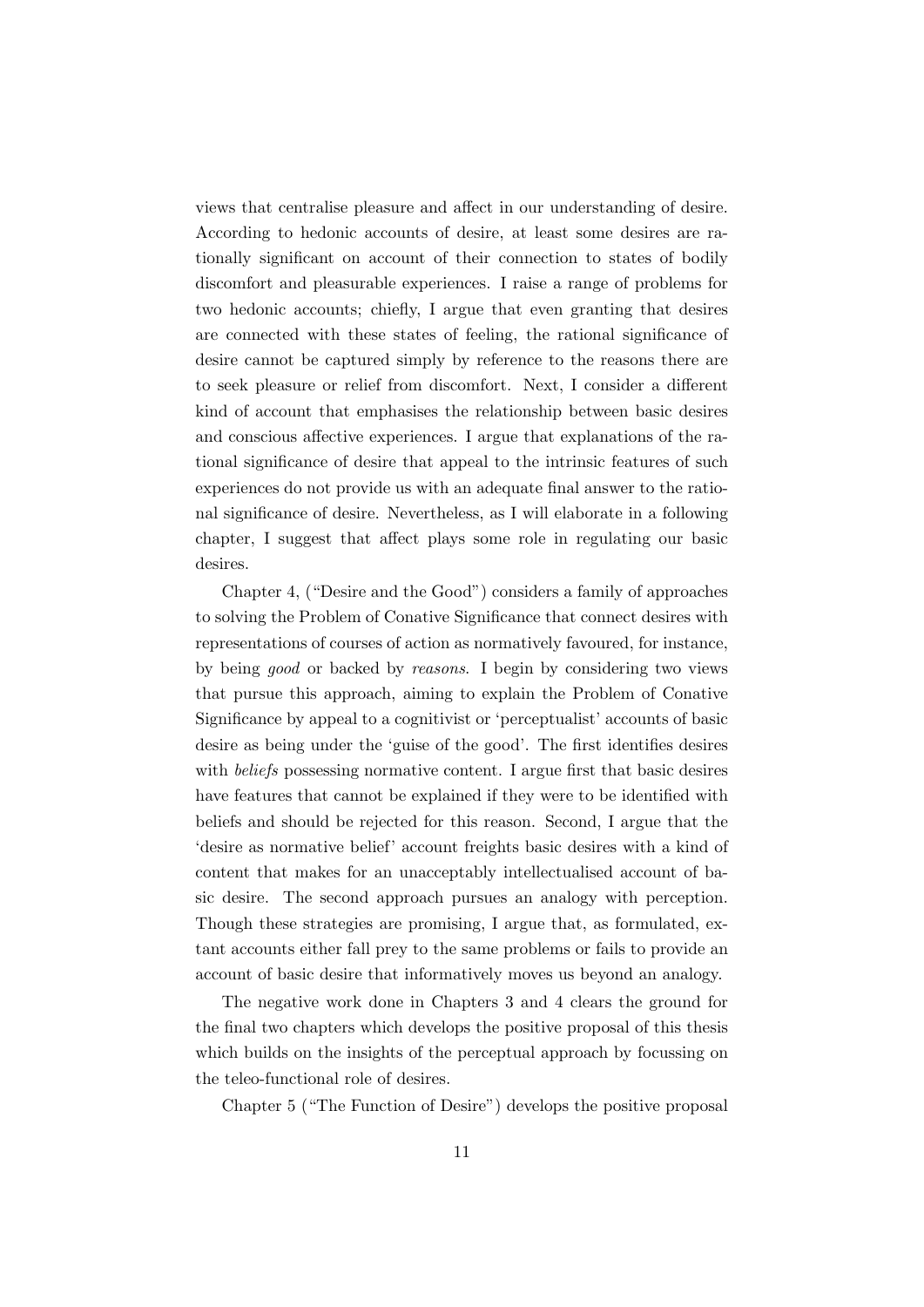of this thesis. I refocus attention on the mechanisms that underlie the production and regulation of our basic desires. Pursuing a position developed by Dennis Stampe with machinery developed by Ruth Millikan, I make the case that these mechanisms have the etiological function to produce desires that are conducive to the good of the organism.

Finally, in Chapter 6 ("The Rational Role of Desire"), I explain how the positive account provided addresses the Problem of Conative Significance. I begin by developing the connection sketched in Chapter 1 of the relationship between rationality and reasons, developing a view of rationality as responsiveness to our apparent reasons. Drawing on the work in Chapter 5, I argue that it is plausible to regard occurrent desires as manifestations of reasons-sensitive competences. I address several outstanding issues concerning whether the view can explain how desires contribute to the rational intelligibility of acting on desire and our reasons for acting when we act on desire.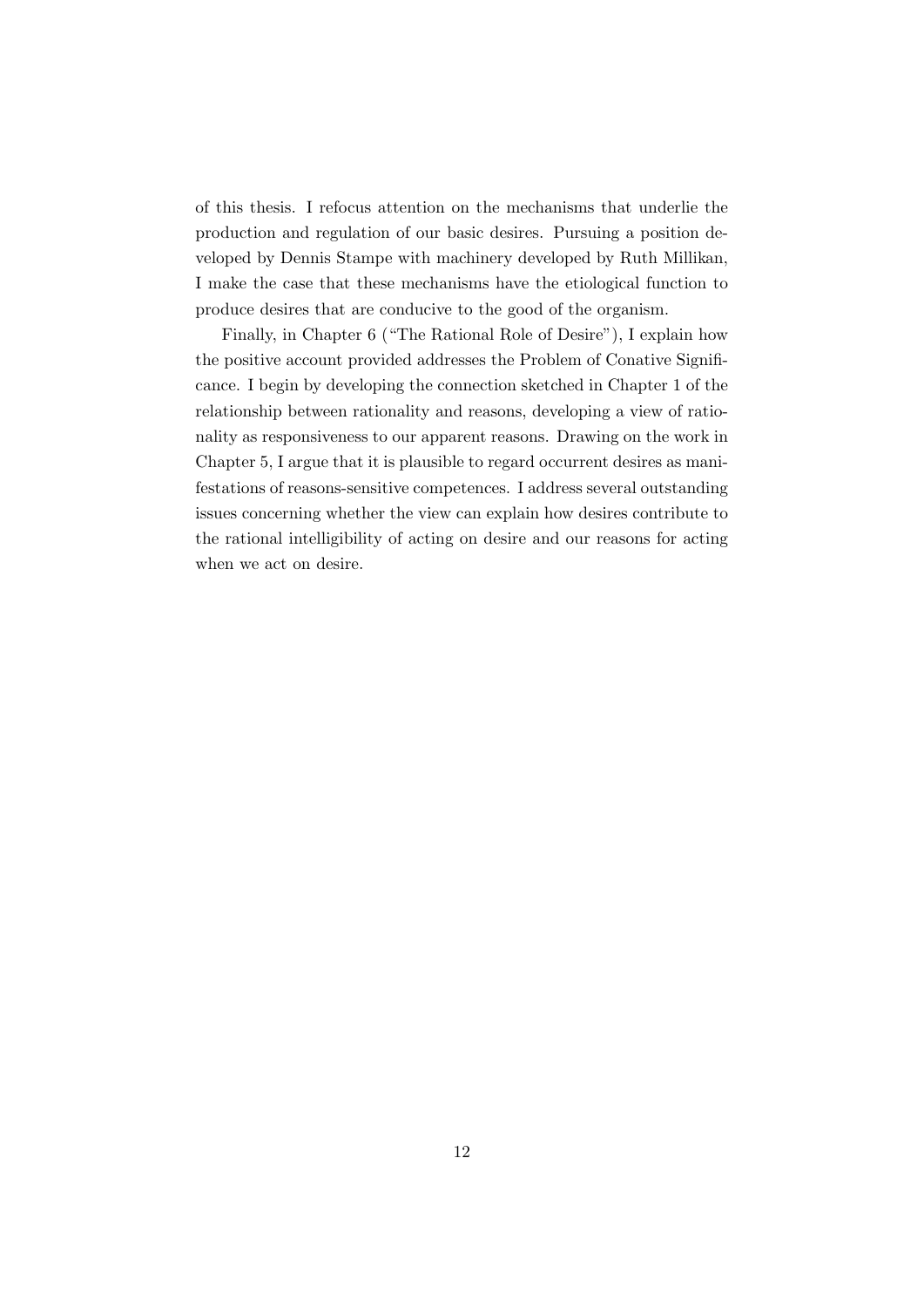### Chapter 1

## What it's Rational to Do

As rational creatures, we can decide what we do on the basis of considerations that we recognise to count in favour of various courses of action. The considerations that do count in favour of these courses of actions are reasons. Reasons play a role in guiding our decisions about what to do. When we are motivated to act by a reason, our reasons can explain our actions and rationalise our decision to pursue those courses of action. There is a connection then between acting rationally and responding to our reasons for action.

This chapter has two aims. First, I seek to outline and clarify these two central concepts as both will be regularly employed throughout this thesis. The second aim will be to articulate the connections between these two notions. This is important since I will also be relying on connections between these two concepts in order to articulate both the central problem of this thesis discussed in the following chapter and its solution.

### 1.1 Reasons

Suppose you are trying to decide whether to pursue one course of action  $\phi$  or another  $\psi$ . In order to decide, one might turn one's mind to things that would support or favour  $\phi$ -ing and those that support  $\psi$ -ing and try to weigh these reasons up. Things that count in favour of actions are normative reasons for action. We appeal to normative reasons to justify actions. Take for instance claims to the effect that some reasons obtain, e.g. "there is a reason for Uma to leave the building", or a claim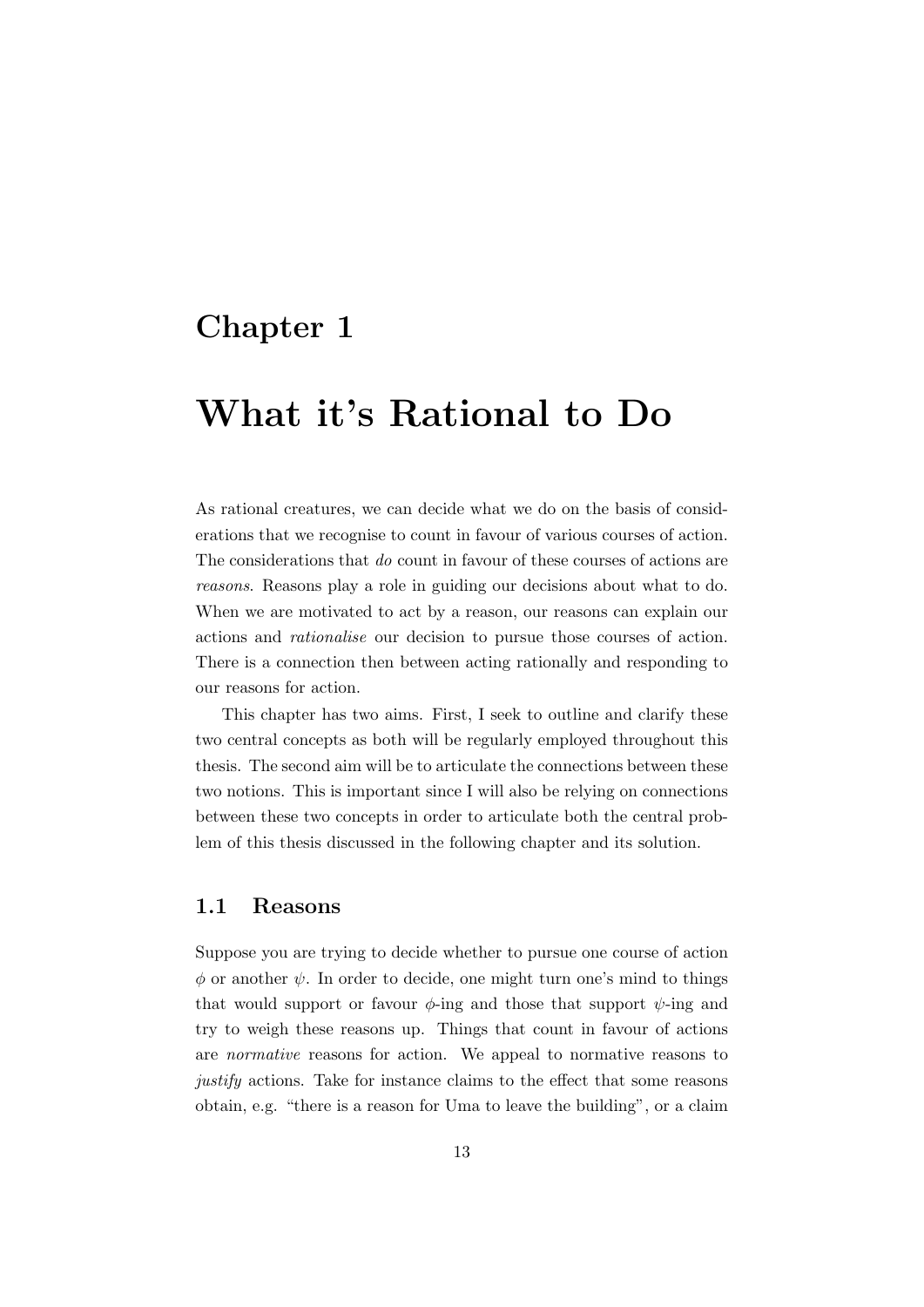that identifies a consideration as a reason for someone to act in a certain way, e.g. "that there is a fire is a reason for Uma to leave the building". For this reason, normative reasons are sometimes also called justifying reasons.

On the standard way of explaining the concept, a normative reason, to some degree, counts in favour of a certain response (e.g. leaving the building, intending to leave the building, believing that such and such, etc.) (Scanlon, 1998, p. 17).<sup>1</sup> It will be helpful also to articulate the notion in relational terms: something that stands in a certain relation, the favouring- or reasons-relation, to an agent A and a response  $\phi$ <sup>2</sup>

What kind of things stand in the favouring-relation? The standard view is that the elements that stand in normative favouring-relations are facts (Parfit, 2011; Scanlon, 1998; Alvarez, 2010; Raz, 2011).<sup>3</sup> This position is highly credible. Facts are uniquely suited to play the role of normative reasons. Normative reasons are supposed to be considerations that justify an agent's action and in order for something to justify, it has to be a fact.

What kinds of things are favoured by normative reasons? As we have seen, there can be reasons for actions but also, inter alia, reasons for belief, reasons to feel, reasons to desire and reasons to intend. Since my interest will primarily be based on practical reasons, most of my attention will be focussed on the reasons for action, but also reasons for desire and reasons to intend.

<sup>1</sup>This is not offered as any kind of reductive analysis or definition of the notion of a reason. As Scanlon notes "any attempt to explain what it is to be a reason for something seems to lead [one] back to the same idea: a consideration that counts in favor of it" (Scanlon, 1998, p. 17). With many philosophers, I will treat the notion of a reason and the 'favouring' relation as primitive.

<sup>&</sup>lt;sup>2</sup>It is plausible, following Scanlon  $(2014, p. 31)$ , that the reasons-relations is relative also to circumstance, such that reasons are considerations that count in favour of an agent's responding in a certain way in a particular circumstance.

<sup>&</sup>lt;sup>3</sup>Within this position, there is a sub-dispute which I will stay largely neutral with respect to concerning how we should think of facts. Are facts exemplifications of properties by objects? States of affairs that obtain? True propositions? For discussion, see Dancy (2000, pp. 112–20).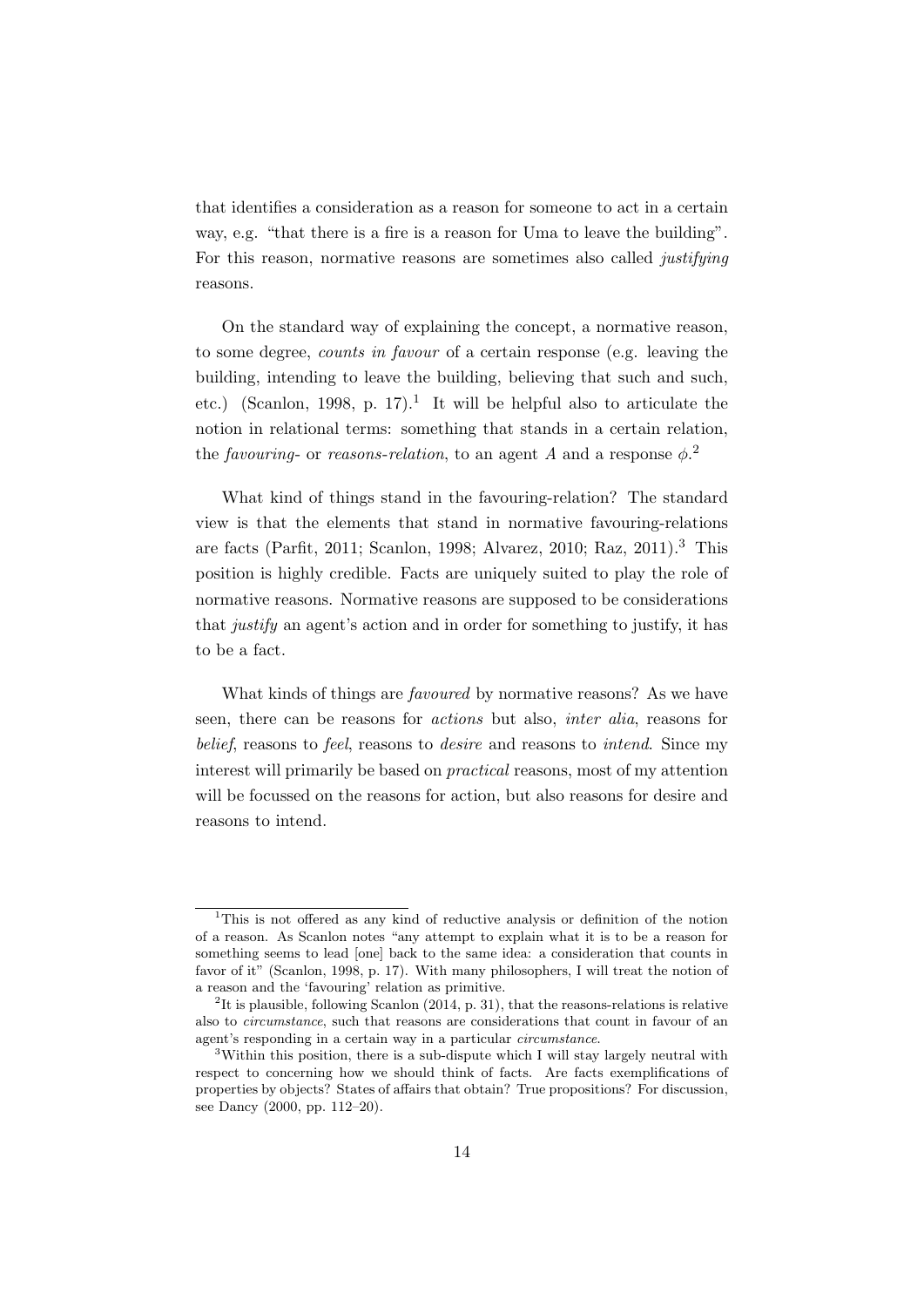#### 1.1.1 Strength and Weights

Normative reasons can individually vary in strength, so some reasons can be stronger or weaker to various degrees compared to other reasons.<sup>4</sup> If a reason favours a response  $\phi$  to some non-zero degree, it is a pro tanto reason to  $\phi$ . These reasons can work together, each contributing some weight to pursuing a course of action.

Sets of reasons can outweigh other sets of reasons. For example, the fact that my favourite band is performing at a local venue is a reason to attend, but it is outweighed by the fact I promised my manager that I would work that night. Normative reasons can also interact with other reasons by affecting their weights, for instance some reasons do not just outweigh other reasons but can reduce the strength of, or undercut, other reasons; in some cases, some reasons are said to reduce the strength of other reasons to zero, that is disable these reasons.

Some reasons can be decisive or conclusive reasons to act. When a reason is a decisive reason to  $\phi$ , it is stronger than any reasons there are to respond in some other way, including refraining from  $\phi$ -ing (Parfit, 2011, p. 32). For example, the fact that I promised my manager I would work is a decisive reason for me not to go to the gig. There are cases when the balance of reasons do not determine a unique course of action; that is, there is no one course of action for which there are decisive reasons, but rather, there is *sufficient* reason to pursue two or more courses of action. In such cases, the options backed by sufficient reason constitute eligible options for choice (Raz, 1999, Ch.2-3).

#### 1.1.2 Reasons, Correctness and Objective Oughts

Normative reasons play a role in determining what we ought to do. We have to be careful to specify this more carefully since 'ought' is a highly context-sensitive term. Here I want to focus on uses of 'ought' which are fixed solely as a function of the total balance of normative reasons. In a context where the total balance of reasons is such that there is a decisive reason for A to  $\phi$ , then A ought to  $\phi$ . These are cases in which 'ought' is 'decisive reason-implying' (Parfit, 2011, p. 33) or objective. Objective

<sup>&</sup>lt;sup>4</sup>For a collection that extensively discusses the weights of reasons, see Lord and Maguire (2016).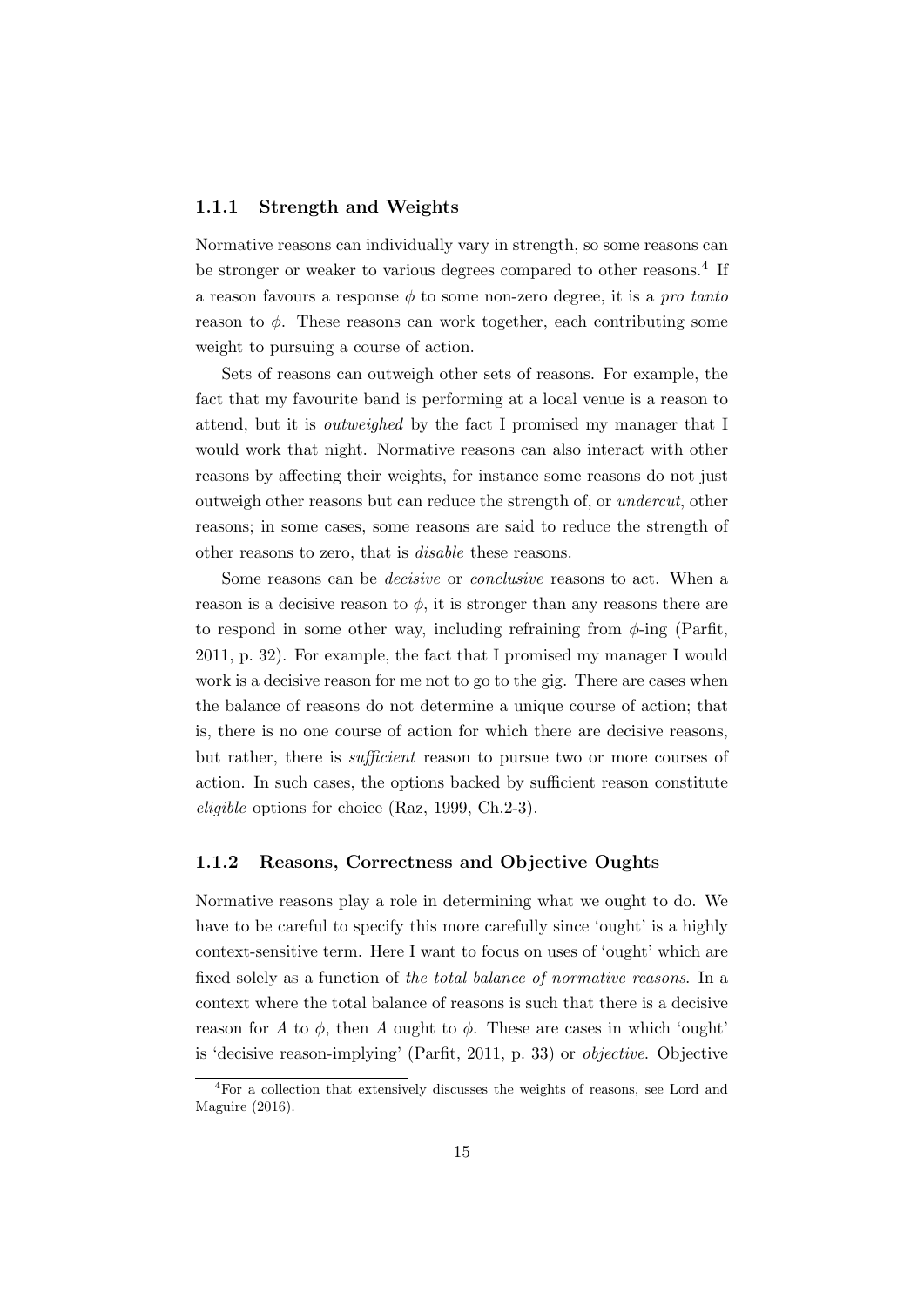oughts contrast with subjective oughts which depend on an agent's beliefs, desires and so on. We can illustrate objective oughts by considering the kind of advice we would give from a God's eye perspective. For example, if Uma is allergic to nuts and the cake she plans to eat, unbeknownst to her, contains nuts, she objectively ought not eat the cake. Relative to an agent A and a circumstance c, I will refer to the response favoured by the totality of reasons as the response that would be correct for A to do in c.

#### 1.1.3 The Normativity of Practical Reasons

I want to end this brief discussion of normative reasons by backgrounding a foundational 'meta-normative' issue about the normativity of reasons, specifically, the fiercely debated question that asks in virtue of what certain facts constitute reasons for us to act.

A reason R for an agent A to act in way  $\phi$  is a fact that counts in favour of  $\phi$ -ing. For example, the fact that going to the shop will allow me to eat ice cream is a reason there is for me to go to the shop. According to what we can call the *Pure Desire-Based* account, the most fundamental explanation of why some R constitutes a reason to  $\phi$  consists in the fact that  $R$  promotes the satisfaction of some (actual/counterfactual) desires that one has (cf. Williams, 1979; Schroeder, 2007). What explains why the fact that going to the shop will allow me to eat ice cream favours my going to the shop is ultimately that it will promote some (actual/counterfactual) desire I have for ice cream. I call such desire-based account pure because they seek to explain every normative reason for action by reference to (actual/counterfactual) desires of the agent.

In contrast, what we can call the *Pure Value-Based* account says that the most fundamental explanation of why some R constitutes a reason for A to  $\phi$  consists in the fact that R conduces or promotes one's  $\phi$ ing where  $\phi$ -ing is valuable in some respect (e.g. Quinn, 1994a; Parfit, 2011; Raz, 1999). For example, what explains why the fact that going to the shop will allow me to eat ice cream favours my going to the shop is ultimately that eating ice cream is valuable, e.g. because it will bring pleasure, or that its sugar content meets a biological need. Pure Value-Based accounts are typically said to provide an 'externalist' grounding to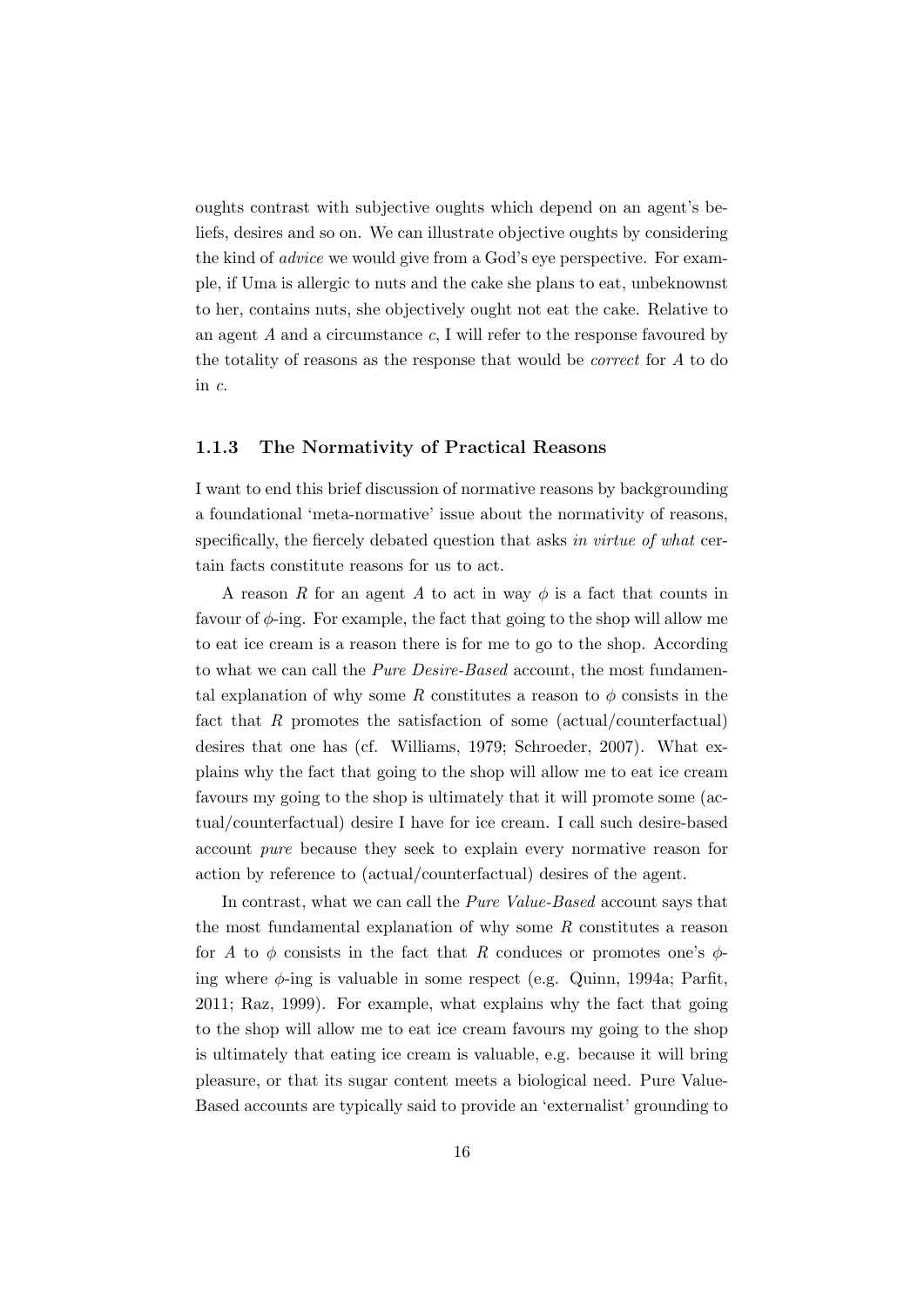reasons because whether a course of action is valuable on this view is a mind-independent fact about the nature of the relevant course of action.

There are a range of other positions, for instance *Constructivist* accounts that aim to explain reasons in terms of the outcomes of rational reasoning or procedures.<sup>5</sup> In between these poles are hybrid positions which appeal to multiple sources of normativity and allow that different reasons are grounded in different sources (see e.g. Chang, 2013). This thesis does not seek to defend a particular position on this front. Nevertheless, it is important to briefly background this issue because many of positions and issues concerning, for instance, the nature of desire, which I will discuss in the following chapter, are developed with an eye to defending or attacking various answers to this 'meta-normative' question.

### 1.2 Rationality

With this important notion of a normative reason for action in place, we turn now to rationality.

We use the adjective 'rational' to apply to a myriad group of entities. To focus our attention, I want to isolate first purely capacity-ascribing uses of 'rational'. We can say for instance that a certain individual or more typically a kind is rational, by which we mean that they possess a certain set of capacities, abilities or powers (the power of Reason). For example, we might say that humans are rational or possess the power of Reason. Correlative with this are uses of 'arational' to withhold or deny the ascription of such powers, as when we say for instance that paramecia or caterpillars are arational creatures.

There are also standard-related uses of 'rational'. Here the targets are more wide ranging, they can include individuals but also actions (mental or physical), (sets of) mental states or processes, as well as transitions or relations between mental states and actions. Whether an action, mental state, or some relation between these elements is rational or irrational turns on how it relates to standards or norms associated with rationality.<sup>6</sup>

<sup>&</sup>lt;sup>5</sup>Kant of course is the key influence for contemporary defences of constructivist accounts, which include for example, Korsgaard (1996) and Street (2008).

 ${}^{6}$ There is a connection back from these assessments of the rationality to assessments of the rationality of individuals. For instance, when an individual's action is irrational or when she forms a mental state irrationally, we can then say that the agent is being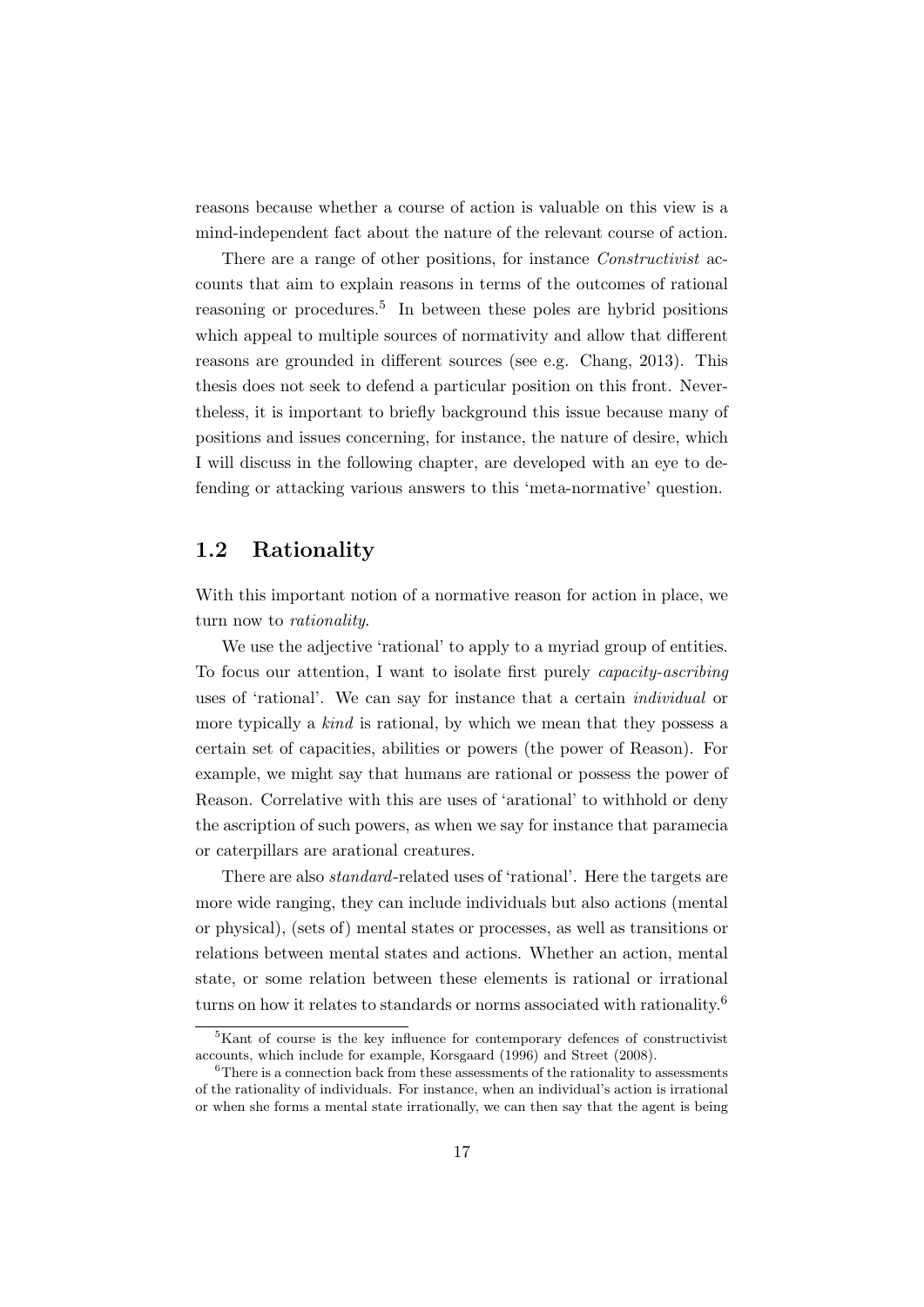Here I will mainly be concerned with standard-related uses of 'rational'. Given our focus on practical rationality, I will primarily focus on cases in which targets of rational assessment focus on rational agents, their actions and the psychological precursors to action, e.g. decisions, choices or intentions to pursue a course of action, and the relations or transitions between these elements.<sup>7</sup>

In this section, I want to focus on a standard of rationality that directly pertains to apparent reasons for action. The starting point for me will be the thought that there is a close connection between acting rationally and responding to one's (apparent) reasons. I am interested here in how possession of reasons for action can rationalise intention and action, and how various mental states contribute to what it is rational to do by affecting our apparent reasons for action. I will not be interested in providing a general account of rationality, as such I will remain silent on several important issues concerning the nature of rationality. For instance, it is plausible that full rationality requires that one not possess certain 'incoherent' combinations of attitudes. An issue I will not be engaging with will be about how to understand these 'structural' standards of rationality and whether or not they can be explained by reference to reasons we have to be coherent as such.<sup>8</sup> Here I will be assuming that such coherence requirements do not exhaust all the requirements of rationality and that there are some standards for being rational that are a function of our apparent reasons for action.<sup>9</sup>

#### 1.2.1 Rationality and Mental State Transitions

In order to clarify the standard of rationality I will be interested in, focus here on psychological transitions from a set of 'base' states  $^tM_1$ ,  $M_2, \ldots$  ' to a 'concluding' state  $M_n$ .<sup>10</sup> When we evaluate the rationality

irrational, or less severely, that she is being less than ideally rational in pursuing that course of action.

<sup>&</sup>lt;sup>7</sup>Some theorists, e.g. John Broome, have claimed that assessments of rationality concern only things over which we have direct control and so rationality strictly only concerns mental states, not actions (Broome, 2013, p. 89).

<sup>8</sup>For discussion, see Broome (2007), Kauppinen (forth), Kiesewetter (2017), Kolodny (2005), Lord (2014), Way (2018) and Wedgwood (2017).

 ${}^{9}$ For a defence of this point against, for instance, Broome (2013, Ch.1), see Lord (2014).

<sup>&</sup>lt;sup>10</sup>This terminology comes from Peacocke  $(1999)$  and O'Brien  $(2005)$ .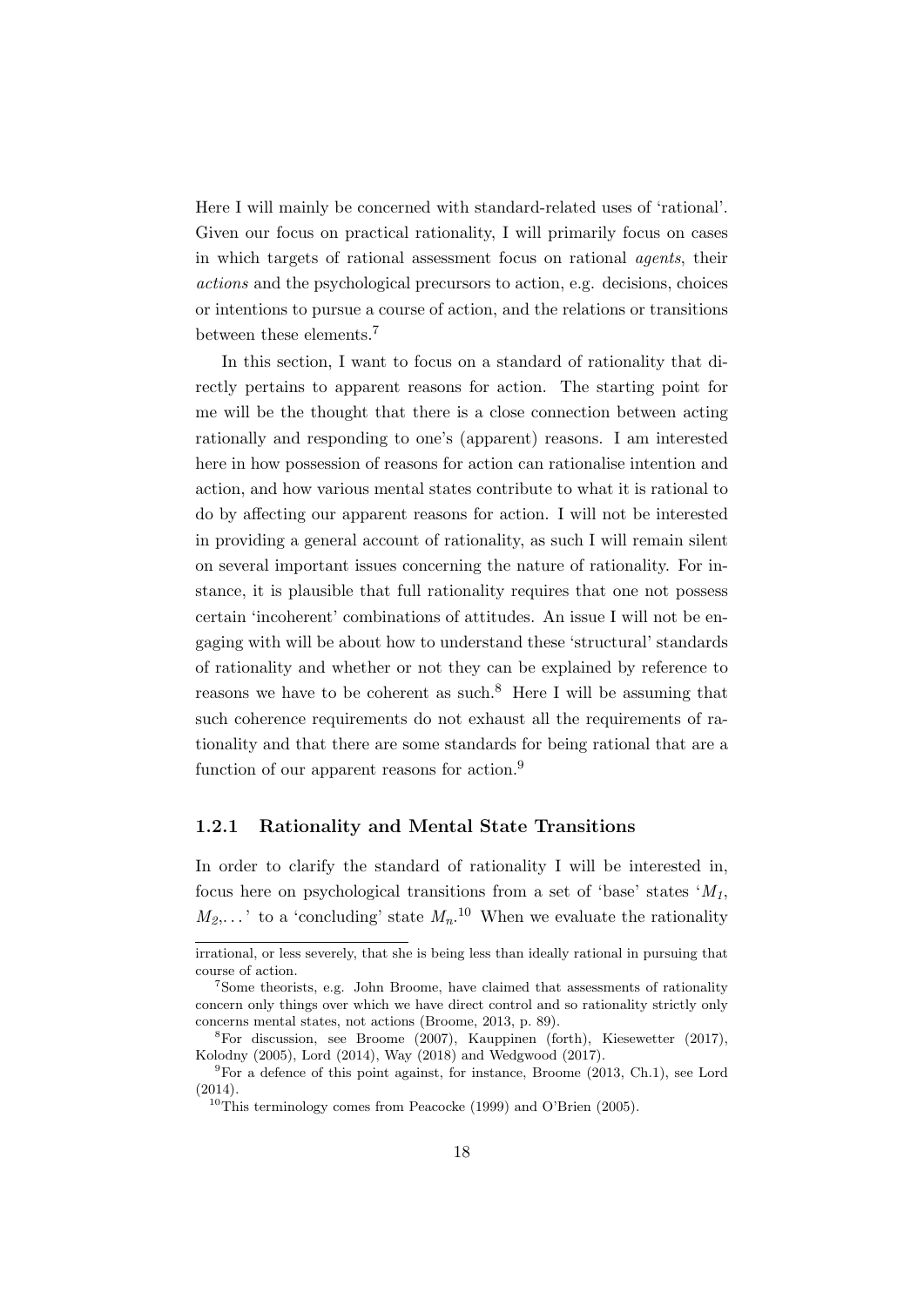of a transition between the base states and the concluding state, we are interested, inter alia, in:

- the *contents* of  $M_{1-n}$ ,
- the type of mental states  $M_{1-n}$  are

For instance, if a subject believes that  $p$  and believes that if  $p$ , then q, then an explanation of why it is rational for her to believe that  $q$  must refer to the fact that she believes rather than imagines that  $p$ , and that it is a belief with the content that  $p$  rather than that not- $p$ . In the practical realm, if one desires to  $\phi$  and believes that  $\psi$ -ing conduces to  $\phi$ -ing, then similarly, it will matter to the rationality of a corresponding choice to  $\psi$ that it is a desire with the content it has and a means-ends belief with the content it has that forms the base of the psychological transition. Further, we are interested also in:

• the relationship between the base states and the concluding state(s)

For instance, if a subject forms the belief that  $q$  by accident because she has a strange one-off neurological condition which causes her to believe that  $q$  whenever she believes that  $p$  and if  $p$ , then  $q$ , it would not be correct to describe this transition as rational.

#### 1.2.2 Rationality and 'External' Correctness

When we evaluate the rationality of a psychological transition, we are centrally interested in the nature and relation between psychological states and their contents as opposed to the immediate relationship between these mental states and the external world. For instance, in the above cases, the falsity of the resulting belief that  $q$  would not *ipso facto* impugn the rationality of the transition from the base states provided the base states were themselves rationally formed and suitably connected with the resulting belief that  $q$ . Similarly, the fact that the agent's intention to  $\psi$  would not be, all things considered, something there is sufficient reason to do would not ipso facto impugn the rationality of the intention. However, this is not to say that the standards we bring to bear when we evaluate psychological transitions as rational have nothing to do with the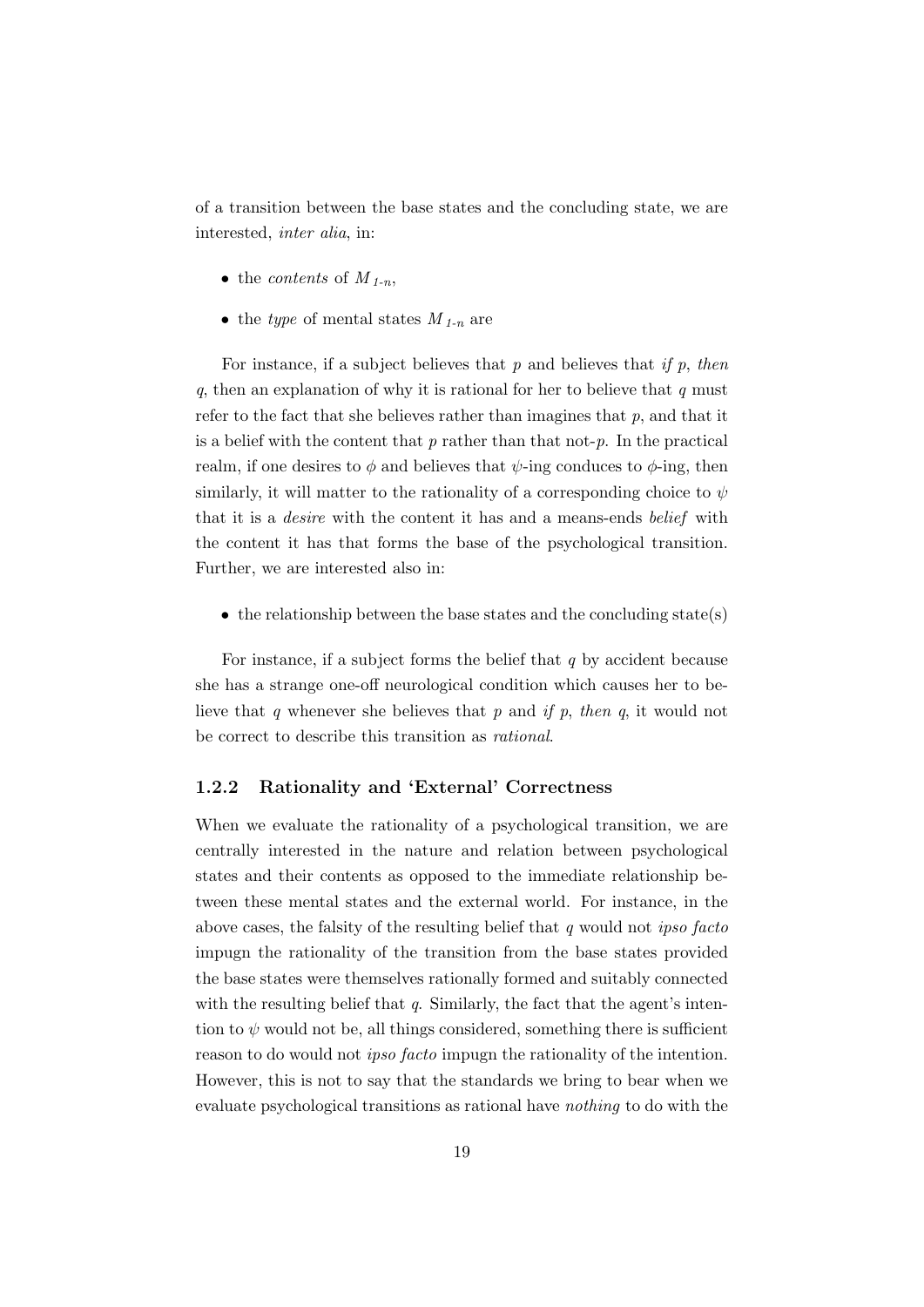external world, for instance, conduciveness to truth or acting with reason. I will shortly suggest that transitions can be rational if they employ competences to respond to objectively determined truth- or value-related reasons.

This point can be made by distinguishing the standards of rationality from the standards of correctness. In the previous section, we defined the notion of *correctness* where a response  $\phi$  is correct just in case it is the response favoured by the total balance of normative reason. A response  $\phi$ 's being correct is neither a necessary nor sufficient condition for  $\phi$ 's being a rational response. To see that it is not necessary, note that one can rationally form the belief that it has been raining outside even if one falsely believes that the streets outside are wet on the basis of perception. To see that it is not sufficient, recall that rational assessment of a response is sensitive also to the relationship between the response and the base states. For example, if I form the belief that it has been raining based on wishful thinking, my belief would be correct though not rational even if I also believe that the streets are wet.

#### 1.2.3 Rationality and Styles of Warrant

Evaluation of rationality has an internalist or perspective-dependent character. In order to further clarify what this more 'internal' aspect consists in, I want to turn to considering the relationship between rationality and a notion of warrant familiar in contemporary debates in epistemology, in particular, focussing on the work of Tyler Burge and Christopher Peacocke. I will begin by considering epistemic warrant and its relationship with rationality since this has been the focus of both philosophers; once the idea is on the table, I will return to practical rationality.

Epistemic warrant is a normative property which truth-apt states like beliefs and judgements possess when formed and maintained in a particular way that makes them reliably conducive to knowledge. The particular way in question turns on the nature and/or content of the states underlying the formation of belief. Like epistemic rationality, it is not required for a belief to be warranted that it be true. What is required is that it is, in virtue of its etiology, "well positioned to achieve or indicate truth in normal circumstances, given certain limitations in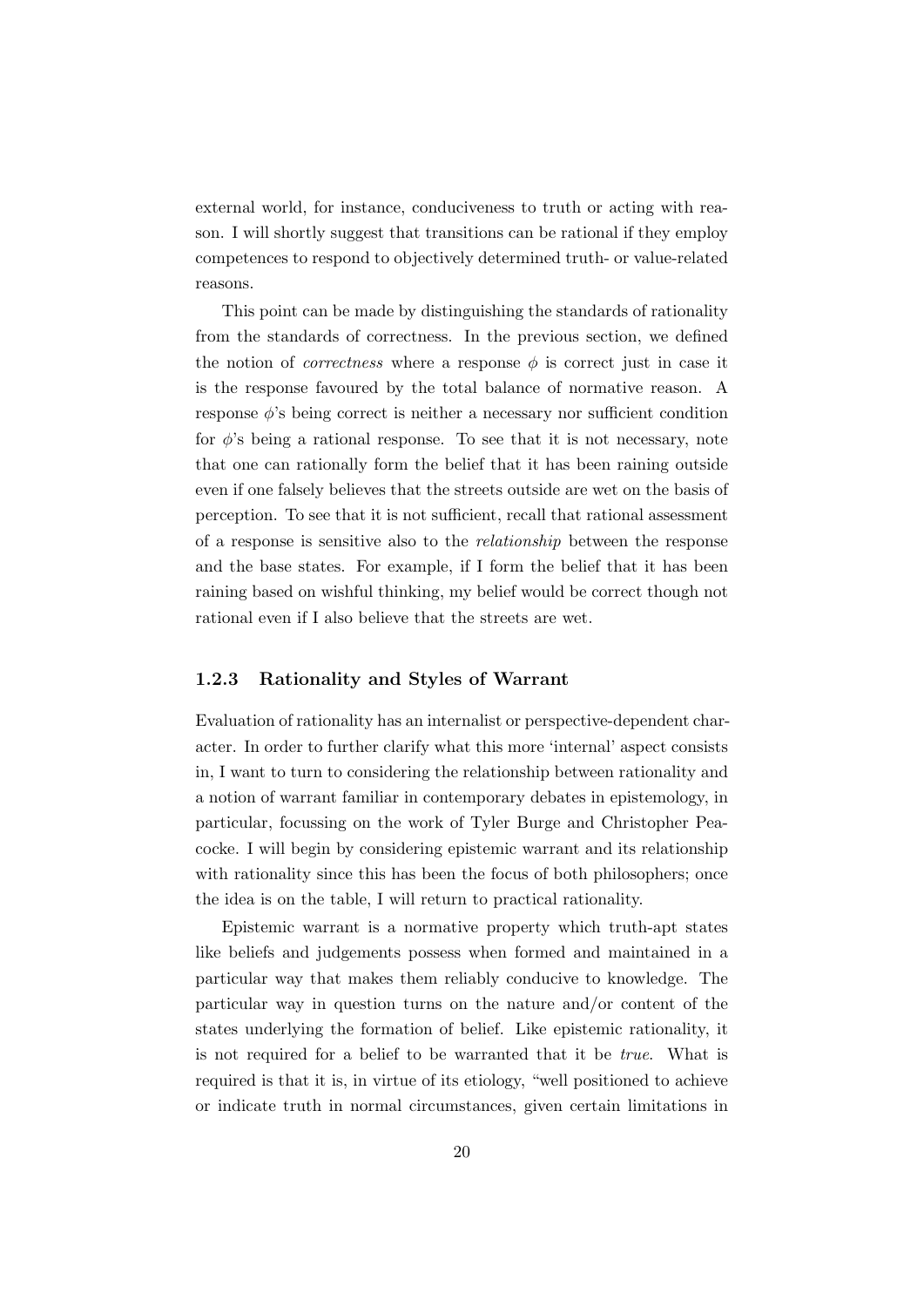the individuals abilities and perspective" (Burge, 2003, p. 506).

Burge outlines two sub-species of epistemic warrant: (i) entitlement and (ii) justification (Burge, 2003). Whether a belief is one a subject is entitled to form turns on whether it is formed on the basis of psychological antecedents that have a nature and content that make the formation of the belief reliably truth-conducive under certain conditions.<sup>11</sup> In contrast, justifications are a class of warrants that warrant the formation of a belief in virtue of a reason being represented as the basis for forming the belief. One key differentia of justifications is the requirement that the subject have access to the item that constitute the reason for belief. The relevant notion of conceptually accessibility operative in Burge (2003) is simply that the subject has the conceptual competence to entertain the putatively reason-providing consideration. In contrast, according to Burge, some warranted beliefs need not involve the grasp of any reason, as when they are ones to which the subject is entitled.<sup>12</sup>

 $11$ <sup>II</sup>It is important that a source of entitlement provides warrant not *simply* by appeal to its reliability (although entitlement generating sources are normally reliable under normal conditions). According to Burge, the reliability of the transition from entitling state to belief must be grounded in the nature and intentional content of both psychological states. For instance, on Burge's view about how perception can confer entitlements to perceptual beliefs, he appeals to the idea that perceptions share a representational function, and have their contents determined anti-individualistically. The normal conditions in question "[are] the one[s] by reference to which the perceptual content of the perceptual state is explained and established" (Burge, 2003, p. 532). For more details, see Burge (2003, pp. 530–7) and Burge (forth. pp.4-5) in which Burge describes this as the representation function of perception-belief transitions. These aspect of entitlements are similarly endorsed in Peacocke (2002) and Peacocke (2003), both of which contains an analogue of both the reliability and nature-content grounding condition, what Peacocke titles the 'Special Truth-Conduciveness thesis' and 'Rationalist Dependence thesis'.

 $12$ As we see here, Burge defines entitlements *via negativa*: they are warrants that do not require that the subject represent the reason as a proposition. Some epistemologists have mistakenly interpreted Burge as developing a more demanding notion of justification, e.g. Silins (2012) and Casullo (2007). Silins interprets the notion of justification as satisfying high internalist standards such that the subject must conceptualise the putatively justifying reason as such, that is, she must represent the reason R (have " $\arccos_1$ " to R) and represent R as a reason (have " $\arccos_2$ " to R) (Silins, 2012, p. 247). In contrast, Silins holds that "[e]ntitlements should be defined as warrants that one can have without satisfying any... access conditions" (Silins, 2012, 247–8, emphasis added). Burge has explicitly denied this reading of his work in clarificatory remarks, see Burge (2013) and Burge (forth.). Burge's views have changed since "Perceptual Entitlement" in light of considerations to do with modular reasoning at the sub-personal level. These involve representations "in an individual's psychology that are not consciously thinkable by the individual" (Burge, forth. p.121). See Burge (2013, pp. 306–41) and Burge (forth.) where the entitlement-justification contrast is drawn in a subtly different way as a result.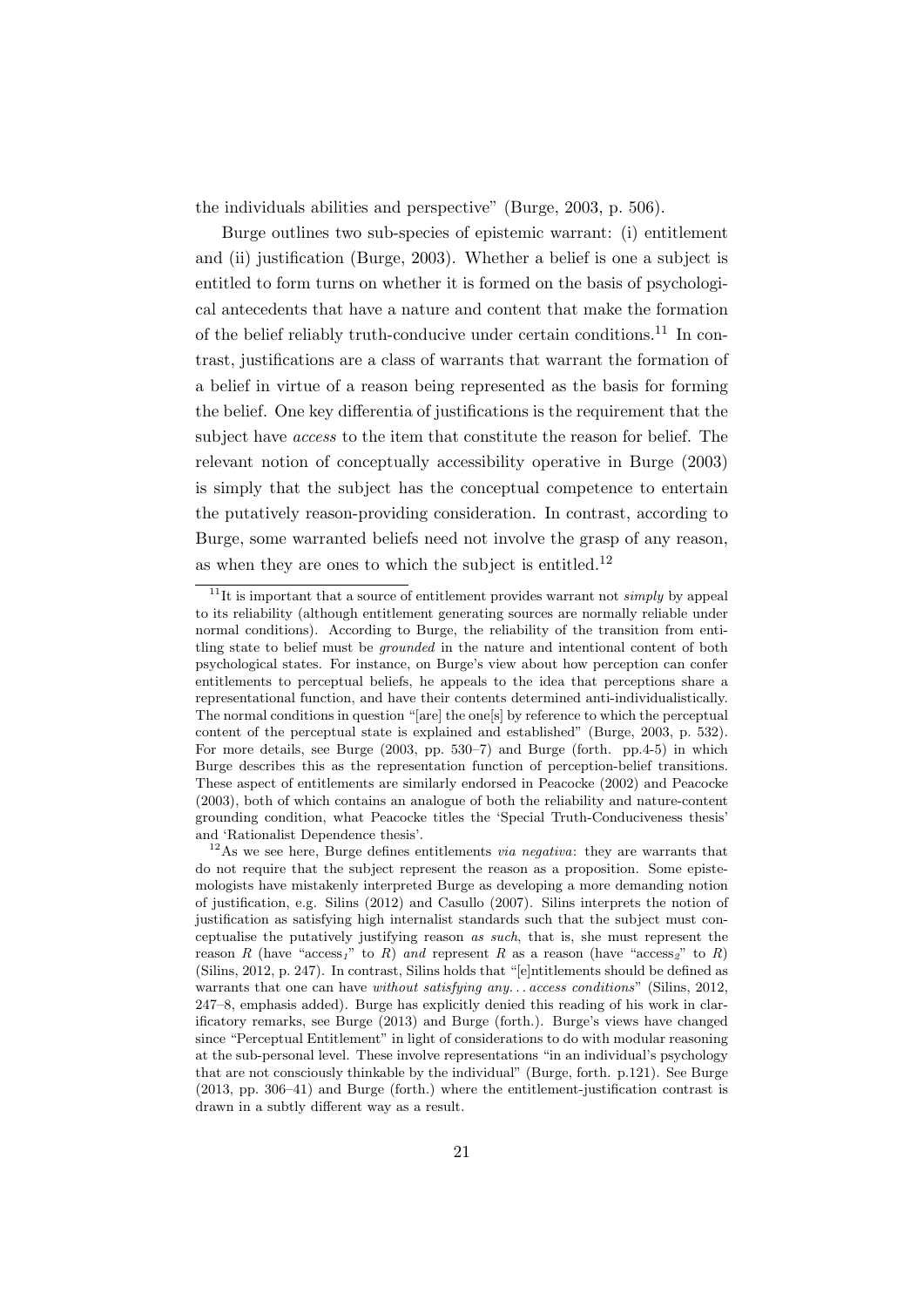In the epistemic realm, Burge and Peacocke tie rationally held attitudes with warrant in general, such that attitudes one is entitled to have are said to be ones that it would be rational for the subject to form (Peacocke, 2002, p. 385). On Burge's view, perceptual belief formation can be rational even if not formed, in his sense, for reasons.

Things however are slightly different with respect to matters of rational action and practical rationality more generally. There is a close connection between intentional action per se and reasons. When we act intentionally, we typically know why we act as we do. Anscombe emphasised this in distinguishing intentional action as actions for which "a certain sense of the question "Why?" is given application; the sense is of course that in which the answer, if positive, gives a reason for acting" (Anscombe, 1957, p. 9). The answer to Anscombe's why-question gives the subject's reason for action, the thing in light of which the subject acted. Given our focus on practical rationality, we will need to further elaborate the connection between rationality and acting for reasons. Nevertheless, as we will see, practical rationality, like warrant more generally, involves a certain kind of competent exercise of one's capacity to achieve success, in this case, to act for reasons, given limitations in the agent's ability or perspective.

### 1.3 Practical Rationality and our Apparent Reasons

The previous section tells us that when we rationally evaluate various actions or intentions, we are interested in how the action or intention is undergirded by reasons that constitute the subject's reasons to act or intend. I take a closer look in this section at the relationship between rationality and reasons for action. I begin first by considering what is required for one to act for a reason and explain how reasons feature in explanations of action that simultaneously rationalise that act. This will give us the opportunity to discuss the notion of a motivating reason and clear up some contentious issues surrounding how to understand motivating reasons for action. Finally, I outline the notion of an apparent reason for action and explain how rationality relates to one's apparent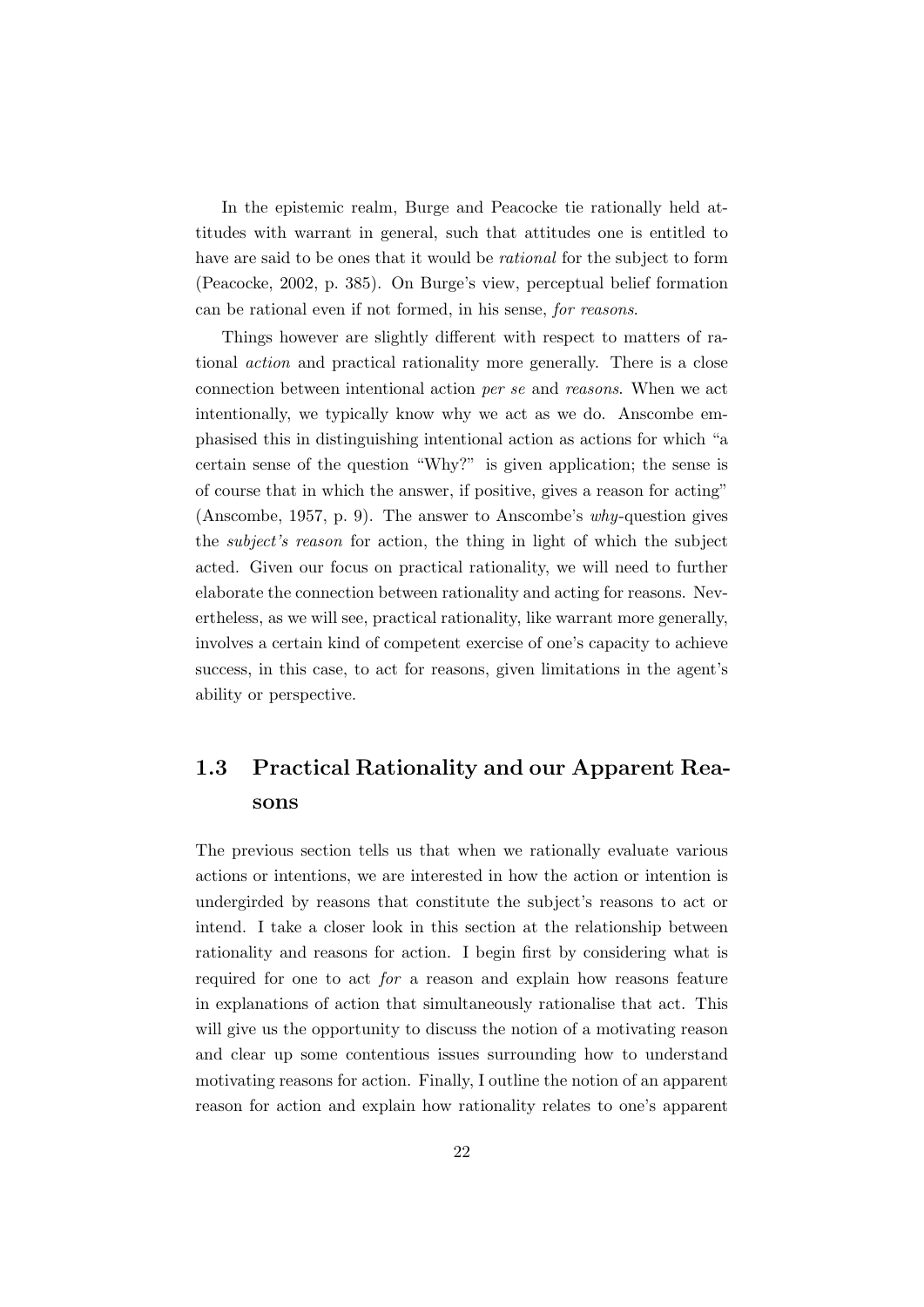reasons for action.

#### 1.3.1 Acting for Normative Reasons

I want to begin with the idea of acting for a reason. Reasons are facts that favour certain courses of action. Under certain conditions, we are in a position to respond to normative reasons. It is important to distinguish when action constitutes a proper *response* to a normative reason  $R$  from when that action merely is in accordance with  $R$  and the act it favours. What is the difference? Acting merely in accordance with a reason to  $\phi$ requires only that we  $\phi$  and that there be a reason to  $\phi$ . In contrast, when we act in response to a reason there is to  $\phi$  by  $\phi$ -ing, we are sensitive to:

- (i) the *fact* that favours our  $\phi$ -ing, and
- (ii) the favouring-relation that the fact stands in to our responding in the way we do.

To illustrate this, suppose that there is an aggressive bear in front of one. This fact is a reason to make oneself look bigger. Correlative with each of these two conditions, there are two ways in which we can come up short when we fail respond to our normative reasons.

First, one might simply fail to register the fact that there is an aggressive bear in front of one. In this case, one fails to be aware about the facts the obtaining of which favours a certain course of action. If one is not aware of the fact that favours a certain response, then one cannot respond to that fact. Plausibly, proper responsiveness to reasons requires that one stand in some epistemic relation to the fact that constitutes the normative reason there is for one to act. There is some dispute about what this epistemic relation consists in; for now, let us suppose that the weakest relation that one must stand in to the favouring fact consists in a belief that the fact obtains.<sup>13</sup>

Second, one might be aware of the fact that obtains, but fail to recognise or understand that this fact counts in favour of acting a certain way.

<sup>13</sup>See Lord (2018) for a nice survey of the various options, including the distinction between 'high bar' and 'low bar' epistemic relations, some require that reasons simply comprise the content of some presentational state (e.g. Schroeder, 2008a) whilst others require that one know the reason in question (cf. Hawthorne and Magidor, 2018).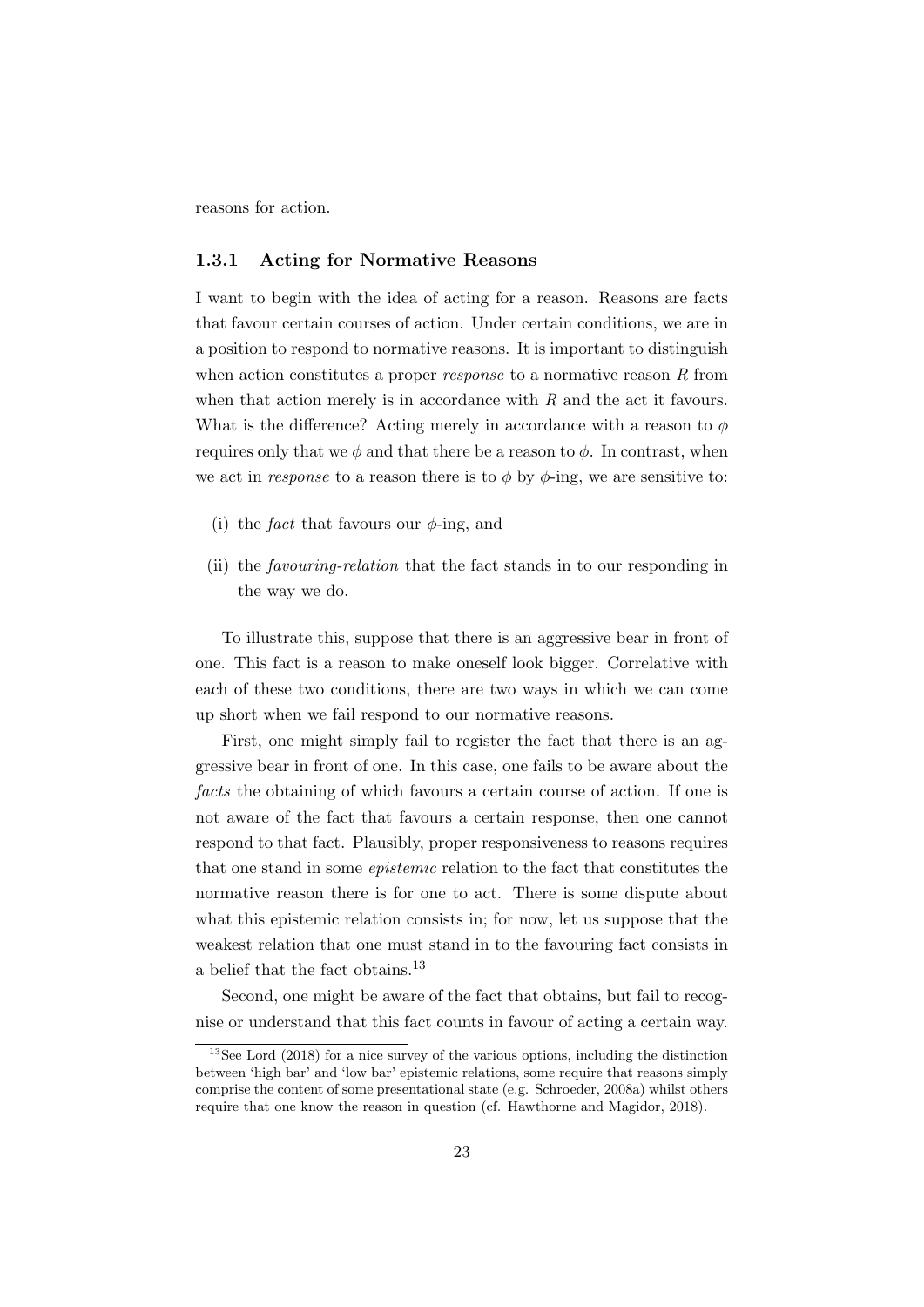A child ignorant of the danger might, for instance, accidentally act in accordance with what there is reason to do (make oneself look as big as possible) by trying to hug the bear (e.g. because he thinks it looks cuddly), but he fails to properly respond to the reason since his actions do not manifest an appropriate sensitivity to what that fact favours. In addition to the epistemic condition, the following is a plausible condition on the action undertaken in the belief that the reason obtains: the act manifests a sensitivity to the favouring relation that the fact stands in to the response. For now, I capture this sensitivity condition with the claim that the subject 'takes'  $R$  to be a reason, where 'taking' is simply a placeholder notion.<sup>14</sup>

When these two conditions are satisfied, we are said to possess or have the reason. It is important to distinguish this substantive notion of possession from a weaker sense of 'have' on which the mere existence of a normative reason R for A to  $\phi$  is one that a subject 'has'. Schroeder (2008a) calls this the 'pleonastic' sense of having. For example, there are extremely good reasons for anyone to quit smoking because smoking drastically increases the risk of cancer. Bertrand Russell, who knew nothing about the risks about smoking, therefore, in this pleonastic sense, 'has' a good reason to stop smoking. This however is not the sense of having that is relevant here, and as we will see, only reasons that we non-pleonastically possess will be centrally relevant to assessments of rationality. Russell, given his perspective, cannot be accused of irrationality given that he knew nothing about the risks. This is reflected in the propriety of blame; it would be out of place to say that Russell only had himself to blame should he become ill. Having a reason puts a subject in a position to act for that reason; the reason can be her reason for responding as she does. Philosophers call such reasons an agent's 'motivating', 'personal' or 'operative' reasons for acting.

 $14$ I will hold off, until §1.3, discussing the various conditions that have been proposed to capture what I have glossed here as 'appropriate sensitivity' or 'taking'; some philosophers require demanding conditions, such as that the subject believe the fact in question be a reason (Raz, 2011). I favour a weaker condition articulated in terms of reasons-sensitive competencies.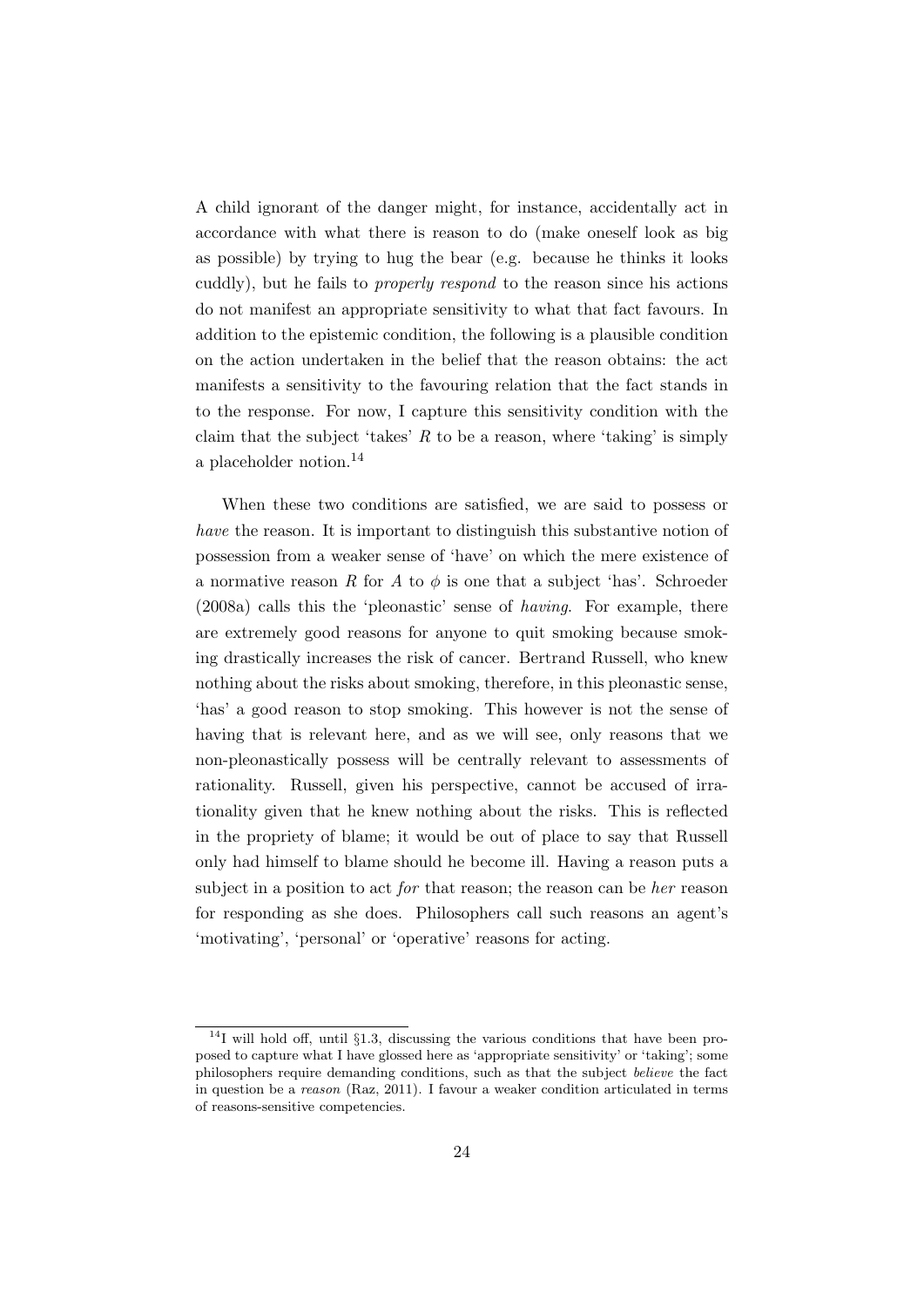#### 1.3.2 Reasons and Rationalising Explanation

Earlier we said that when we rationally assess a transition from a set of base states to a concluding state, we are interested in (i) the nature of both the base states and the concluding state and (ii) the relation between these states. I want to connect this thought now to the notion of acting for reasons.

Suppose we see that Uma is walking to the kitchen. Consider the following two ways we can explain her action (mutatis mutandis for an intention):

Psychological Explanation: Uma is walking to the kitchen because she wants to eat a snack and believes that there is a snack for her to eat in the kitchen.

Reasons-citing Explanation: Uma is walking to the kitchen because there is a snack for her to eat in the kitchen.

Both of these are what philosophers call rationalising explanations of action because they provide an explanation of action that affords an understanding of the action as rational. These are related. When the explanation cites Uma's reason as being that there is a snack in the kitchen, it rationalises her action against the presupposition that Uma believes that there is a snack to eat in the kitchen, that she has eating a snack as a goal of hers, e.g. if she desires to eat a snack, and that her action is suitably related to these two psychological elements. We see her action as rational on account of the nature of the relevant psychological states, their contents and the relationship with her action.

When the explanation cites Uma's psychological states, we are able to, extrapolating from the content of her beliefs, discern Uma's reason, viz. the fact that there is a snack for her to eat in the kitchen, presupposing that, in acting, she manifests a sensitivity to the relationship between this fact and the goal we take her to have, viz. to eat a snack.<sup>15</sup>

<sup>&</sup>lt;sup>15</sup>As Davidson puts it, such explanations rationalise by "lead[ing] us to see something the agent saw, or thought he saw, in his action– some feature, consequence, or aspect of the action the agent wanted, desired, prized, held dear, thought dutiful, beneficial, obligatory, or agreeable" (Davidson, 1963, p. 685). So, when we learn Uma's reason for walking to the kitchen, we are led to see, against some background assumptions, some feature of walking to the kitchen that Uma saw in the pursued course of action.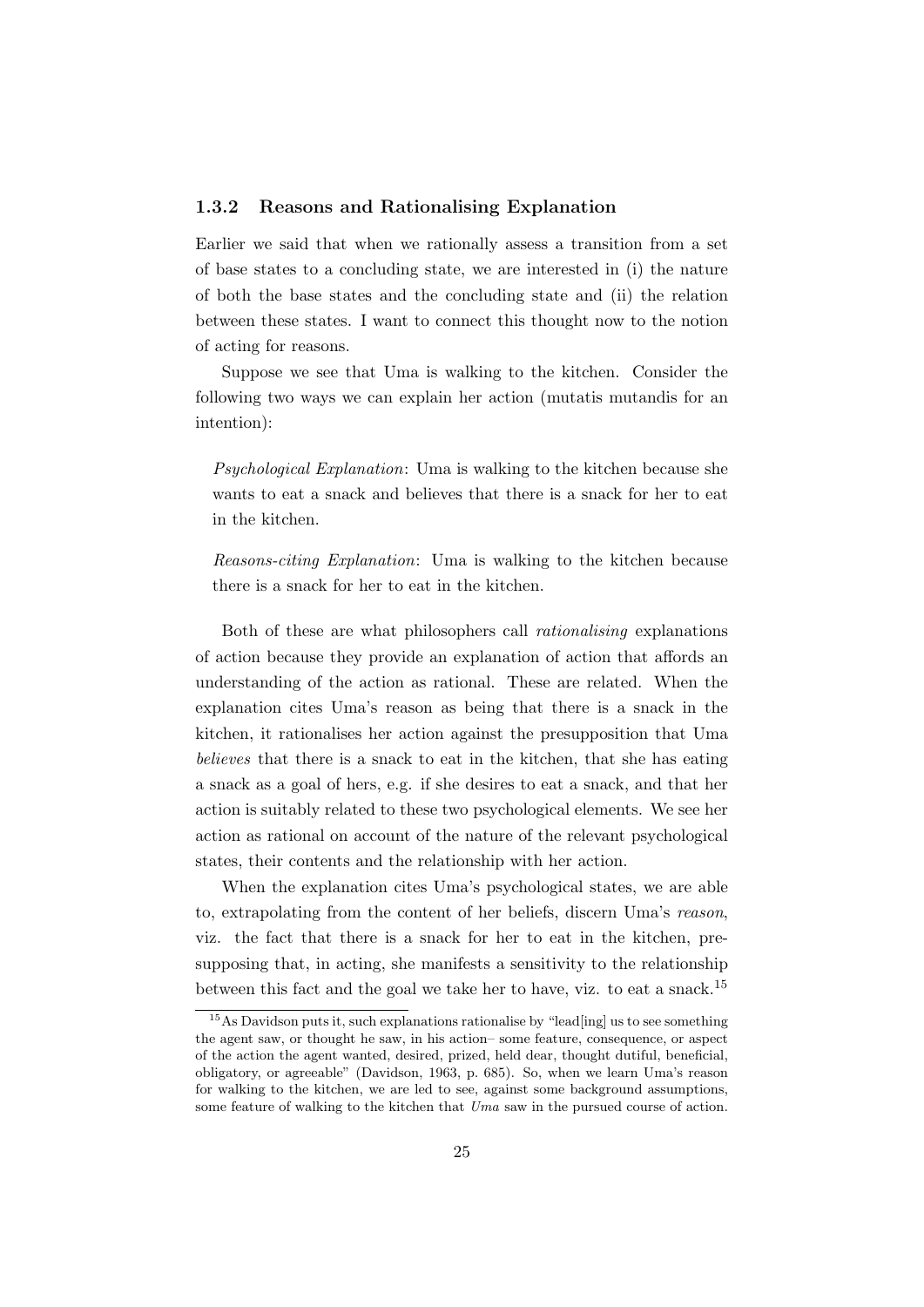The role of belief in particular here serves to introduce reasons into our psychology. As Stampe writes, "[w]hen we reason from our beliefs it is from what we believe– the object of our beliefs– that we reason: the facts as we believe them to be" (Stampe, 1987, p. 337).

It is important not to confuse an *agent's reason* (her motivating reason) from the set of base mental states that characterise the relevant psychological transition undergirding her action. Though we can construct a rationalising explanation of Uma's action in which the explanans comprise either her reason or the mental states that comprise the base state, these are two distinct kinds of items. Uma's reason is that there is a snack in the kitchen, a fact that counts in favour of her walking to the kitchen. In this case, her reason is a good one, it is a normative reason that favours her action. It is extremely natural to think that, at least in successful cases when the subject correctly recognises a fact and the act it favours, an agent's reason for action is simply the fact that does the favouring (Dancy, 2000, pp. 103–4).<sup>16</sup> But her *believing* and her *desiring* is not the thing that we typically regard as counting in favour of actions.

Though it is true that in order for something to be an agent's reason for acting she must stand in some epistemic relation to that reason, it does not follow that her reason, the reason that motivates her, is to be identified with the mental states that enabled the subject to act for that reason (Dancy, 2000, p. 127). Nor should we be misled by the fact that we can truly assert that Uma's reason is her belief that there is a snack in the kitchen. In general, phrases of the form "A's belief that  $p$ " can be reading objectually such that the phrase denotes what she believes (i.e. that  $p$ ), or it can be read attitudinally where the phrase denotes a psychological state, her *believing* that  $p$  (cf. Alvarez, 2008, Alvarez, 2010). So though it is true that for a reason to motivate, one must believe that it obtains, it does not follow that it is her believing that  $p$  which constitutes her motivating reason.<sup>17</sup>

Naturally in this case what the agent saw that we are 'led to see' is that walking to the kitchen would allow her to eat a snack, something she wants to do.

<sup>16</sup>As Ulrike Heuer puts it, in cases where a subject acts for a good reason, "that very reason is also the explanation (or at least part of the explanation) of why she did what she did. Normative or justificatory and explanatory reasons are the same reasons in such a case and not different kinds of reasons altogether" (Heuer, 2004, p. 45).

 $17$ <sup>17</sup>These considerations strike me as decisive against the view in the literature known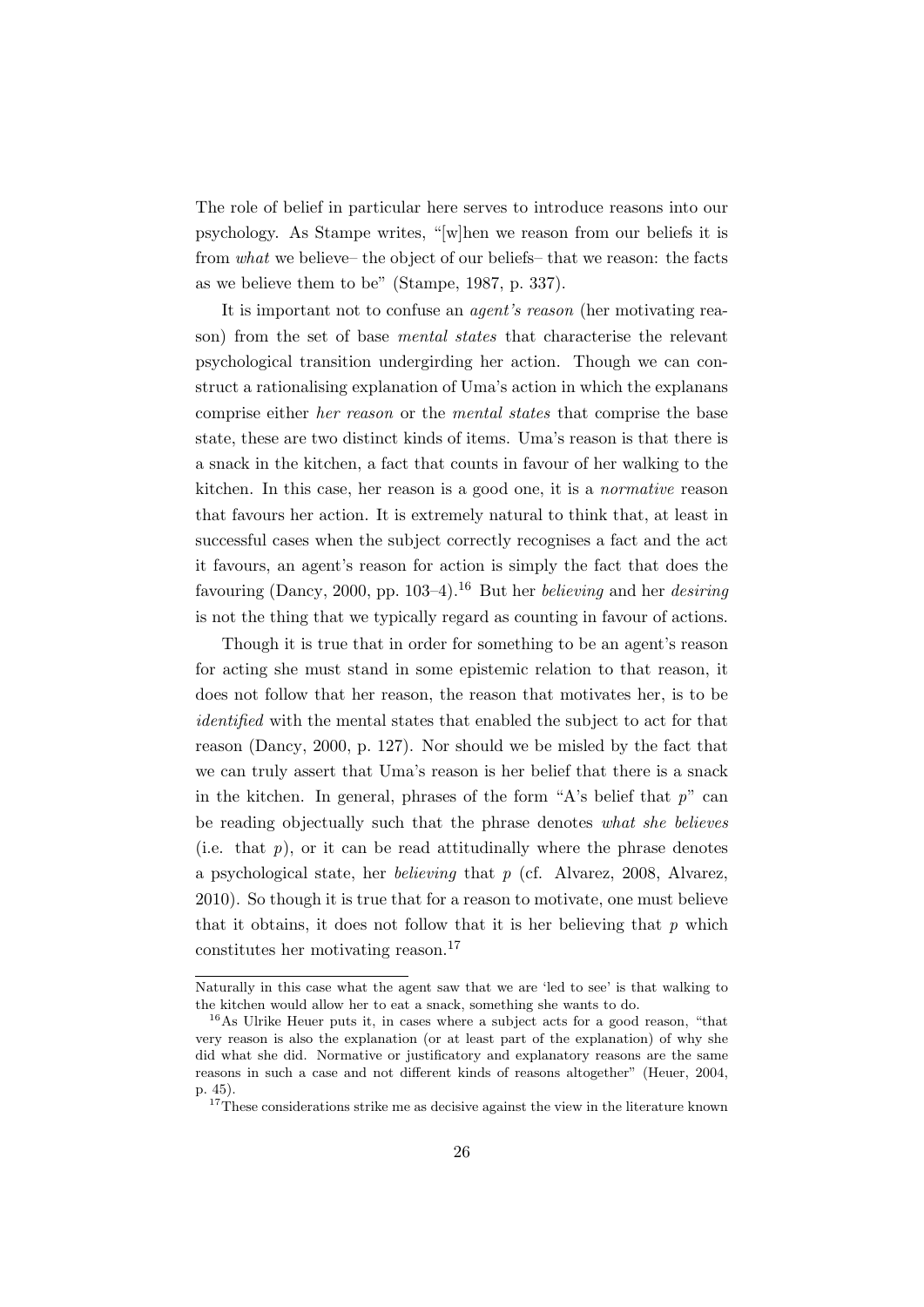Unlike some philosophers, I will resist bifurcating the notion of a motivating reason. For instance, some philosophers distinguish two senses of 'reason' (Ginsborg, 2006, p. 289). Ginsborg, employing the subscript strategy, distinguishes between a 'reason<sub>1</sub>' for belief which is "[a] fact which presents itself to the subject as favouring belief" (Ginsborg, 2006, p. 290) and 'reason<sub>2</sub>' for belief which is "a psychological state, typically another belief, in the light of which her original belief can be recognised, from a third-person perspective, as rational" (Ginsborg, 2006, p. 290). I will take motivating reasons, and reasons for belief, to be solely of the first kind. An agent A's reason for  $\phi$ -ing is some fact, one that she represents as obtaining, which she is appropriately sensitive to as favouring  $\phi$ -ing, which explains in the right way her  $\phi$ -ing. The framework here then is a form of Factualism, as opposed to Psychologism, about motivating reasons.

In general then, psychological explanations are not *reasons*-citing explanation, though, as noted above, they can lead one easily to discern the reasons in question. This has to be careful understood so as not to rule out cases in which a fact about one's psychology is a reason for one to pursue a course of action, for which a subject might pursue that course of action. For example, one might go to the psychiatrist because one believes that there are pink dragons living inside one's ear (example adapted from Hyman, 1999, p. 444). This kind of fact is clearly not what is going in Uma's case. Another thing that it is important not to rule out in this framework is that there are also cases in which the manner in which a subject's conscious perspective on a content can constitute a reason for a certain response. For instance, in consciously judging that p, the phenomenal character of judging that  $p$  can constitute a reason for

as Psychologism about the category of 'motivating' reasons. A central proponent of psychologism is Michael Smith who defends the view the an agent's motivating reason for action consists in mental states, specifically, a belief-desire pair. Smith's form of psychologism, taking his lead from Donald Davidson, flows from a 'causalist' view about action explanation according to which actions are distinctive in being caused 'in the right way' by mental states, centrally states of belief and desire (the 'standard story' of action) (Smith, 2012a, p. 387). For Smith, "the distinctive feature of a motivating reason to  $\phi$  is that, in virtue of having such a reason, an agent is in a state that is *explanatory* of her  $\phi$ -ing" (Smith, 1994, p. 96). For motivating reasons to play an "explanatory role in producing action" motivating reasons have to be, as he puts it, "psychologically real" (Smith, 1994, p. 96). For this reason Smith thinks that motivating reasons are "the desire and belief pairs that figure in the standard story" (Smith, 2012a, p. 388).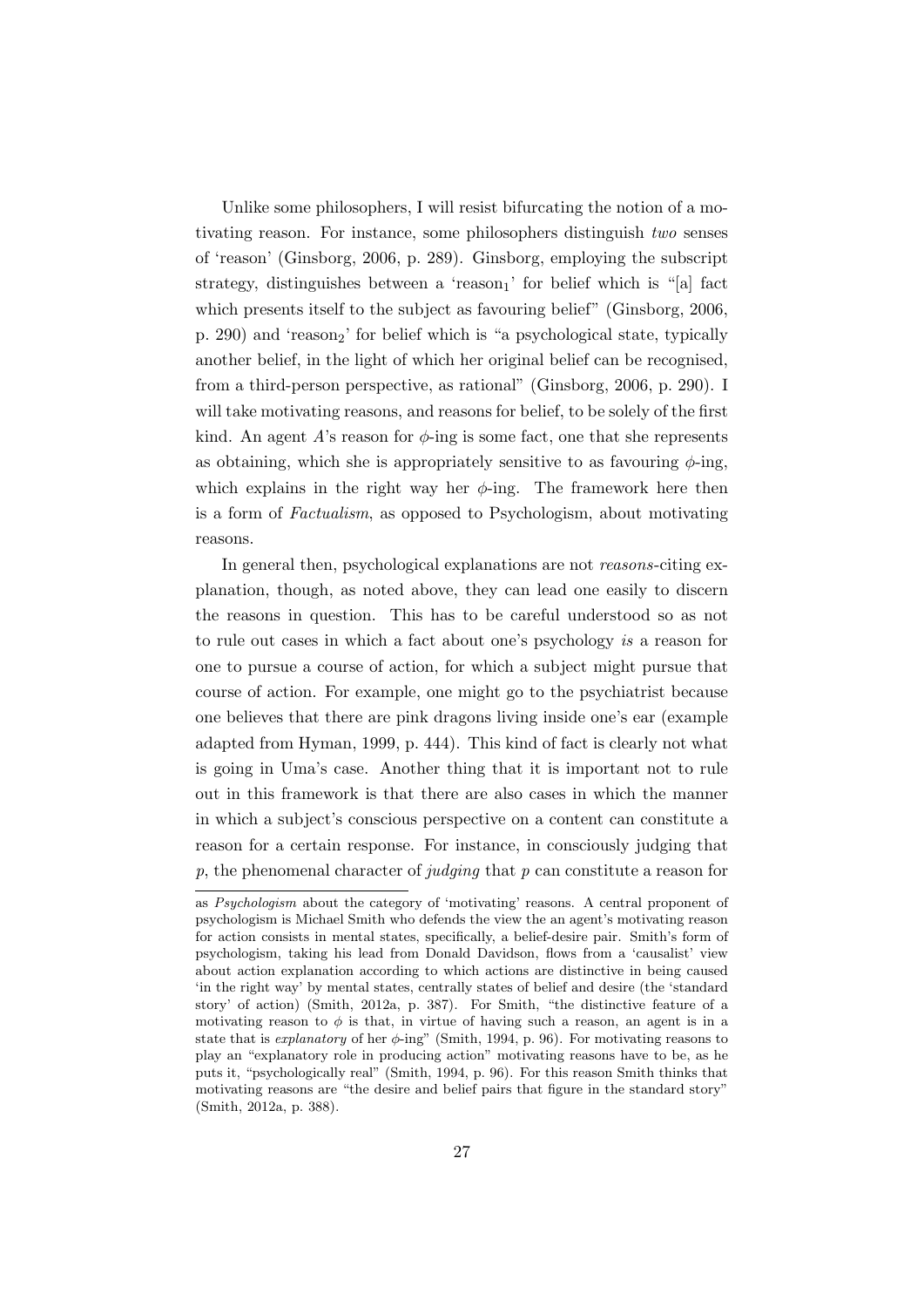one to self-ascribe the judgement that  $p$  (cf. Peacocke, 1999; Peacocke, 1999, ch.4; O'Brien, 2005, McHugh, 2012; pace Byrne, 2011).

### 1.3.3 Error Cases, Motivating Reasons and Apparent Reasons

So far, the discussion has focussed on cases in which a subject acts for a reason, a fact she correctly represents as obtaining to which she is appropriately sensitive to as favouring the course of action she undertakes. We can represent the transition here as one in which a subject moves from a set of base states containing, inter alia, a belief the content of which represents the reason-constituting fact to an intention or an action. In this section, I consider cases in which subjects act on a false belief, where she incorrectly represents a state of affairs as obtaining.

Consider a variant of the case in which Uma falsely, but let us say justifiably, believes that there is a snack in the kitchen for her to eat. In this case, there no fact that corresponds to the representational content of her belief that there is a snack to eat in the kitchen. Given the way that I have set things out, there is no fact to which she stands in the appropriate epistemic relation that is a normative reason for her to go to the kitchen. Nevertheless, many philosophers have claimed that Uma, nevertheless, acts for a reason when she goes to the kitchen. This might seem to count decisively against Factualism about motivating reasons, for if a motivating reason R is a fact that count in favour of an action  $\phi$ . then R obtains, but in error cases like this one, A's reason for  $\phi$ -ing fails to obtain.<sup>18</sup>

This has given rise to a dispute about whether or not Factualism is the right account of motivating reasons. Some philosophers have taken cases like this to motivate an alternative position on which motivating reasons are simply propositions that the subject believes, which are such that, if true, would favour her action, a relation that she is appropriately sensitive to. Call this Propositionalism about motivating reasons. I do not aim to vindicate the Factualist here; none of what follows in this thesis hinges on the proper resolution to this issue. Nevertheless, I

<sup>18</sup>Variants of this problem are widely discussed in literature; for a representative sample of various positions and how they grapple with this problem, see Williams  $(1979)$ , Alvarez  $(2016)$ , Comesaña and McGrath  $(2014)$  and Hornsby  $(2008)$ .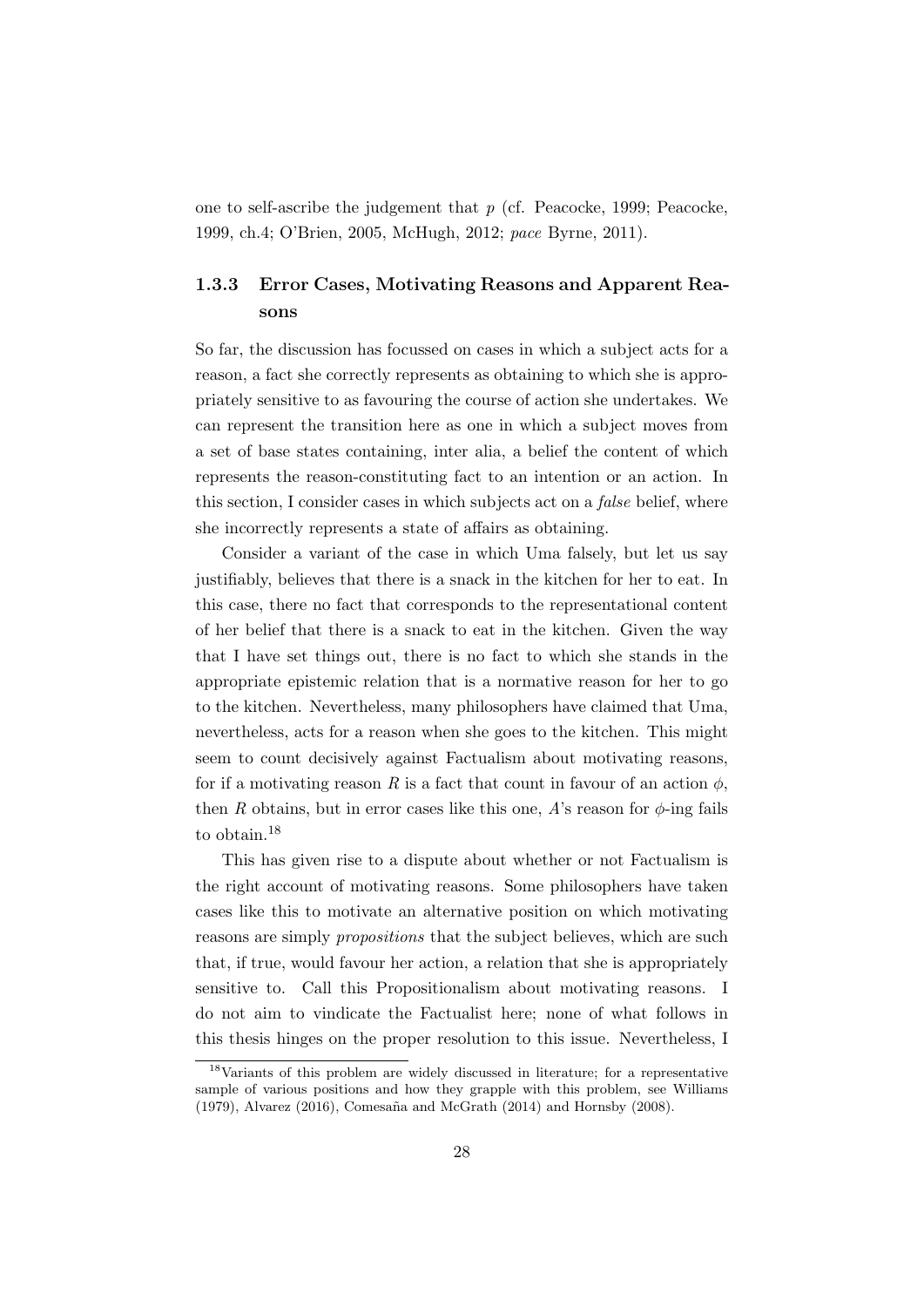will persist in framing notions like motivating reasons as the Factualist understands them, and to that end, I should articulate some way in which Factualists can make sense of error cases. The Factualist has to say something about what motivates the subject in cases of error, specifically what it is in light of which a subject acts when she acts on a false belief. It is this issue to which we now turn.<sup>19</sup>

I want to introduce some terminology now that allows us to make progress. Rather than call that in light of which the subject acts in error cases, a reason that motivated the subject, let us call it an apparent reasons that motivated her (cf. Alvarez, 2016; Parfit, 2011)

An apparent reason is something that the subject 'takes' to count in favour of her action. Apparent reasons can be normative reasons or merely apparent reasons. As Pafit puts it, an apparent reason might be a "real reason" (that is, a normative reason) or something that "merely appears to be a reason" (Parfit, 2011, p. 35).<sup>20</sup> If a subject take a consideration that R to count in favour of  $\phi$ -ing, and R is a fact that counts in favour of her  $\phi$ -ing, then R is a normative reason there is for her to  $\phi$ . If a subject takes R to favour  $\phi$ -ing, but R is not a fact that favours  $\phi$ -ing either because (i) it is not a fact that R or (ii) R does not favour  $\phi$ -ing, then R is a *merely* apparent reason. If a subject acts for a merely apparent reason that is not a normative reason, I will call this the agent's apparent reason for action, one that was merely apparent.<sup>21</sup> Here we can remain silent on whether a merely apparent reason that motivates an agent can be described as an agent's reason.

When is something an apparent reason for action? Here I have glossed apparent reasons as considerations taken to count in favour of actions. However, as earlier noted, 'taking' here is a placeholder notion used to capture the idea that in order for one to have a reason to  $\phi$ , one must

<sup>&</sup>lt;sup>19</sup>A proper resolution of this issue will come by re-examining how the theoretical category of motivating reason is demarcated, in particular, whether or not the notion of motivating reason can fruitfully be articulated in a way that is divorced from the notion of a normative reason. This work is outside the scope of this thesis.

<sup>&</sup>lt;sup>20</sup>Parfit later goes on to say that "[w]hen we have... a reason or apparent reason, and we act for this reason, this becomes our motivating reason". Alvarez would presumably dispute this, see (Alvarez, 2016, pp. 3304–7).

<sup>&</sup>lt;sup>21</sup>This phrase 'A's apparent reason for  $\phi$ -ing' is slightly awkward since it might be read non-neutrally as talking about a reason that appears to be A's reason, rather than, as I intend, an apparent reason that motivated the agent. It is only the later that I will use this phrase to denote.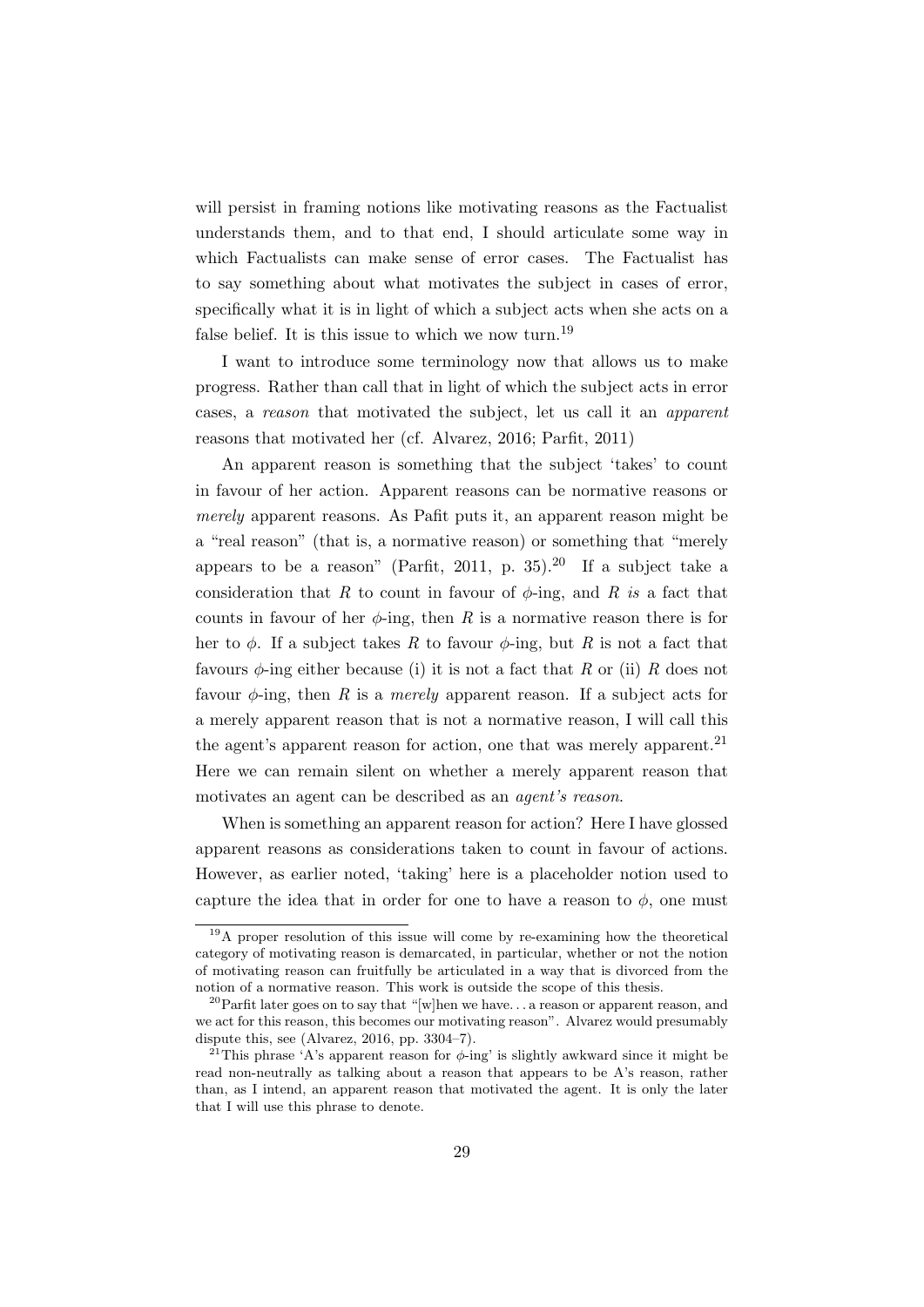not just (i) stand in the appropriate epistemic relation to that reason but also (ii) be appropriately sensitive to the favouring relation that the reason stands to  $\phi$ -ing. I will reserve discussion of how to capture this notion of appropriate sensitivity until later; for now, I want to simply make a negative point against a prominent account of apparent reasons which I claim fails to respect this idea.

In his gloss on apparent reasons, Pafit writes that "we have some apparent reason when we have some belief whose truth would give us that reason" (Parfit, 2001, p. 25). According to Parfit, we respond to these reasons if our awareness of these reasons "lead[s] us to do, or try to do, what we have reason to do" (Parfit, 2001, p. 31). This however is too weak a characterisation of what it is for one to respond to an apparent reason one has. If Parfit is right, then  $R$  is an apparent reason for  $A$ to  $\phi$  just in case we have some belief whose truth is a reason to  $\phi$  and our  $\phi$ -ing constitutes a response to R if the corresponding belief leads us to  $\phi$ , at least absent some explication of 'lead to'. But this cannot be sufficient for one to have an apparent reason and respond to that apparent reason given the 'appropriate sensitivity' condition I outlined in §1.3.1. Recall the case in which the gormless child believes that there is an aggressive bear in front of him but fails to understand the danger it poses. His belief is one whose truth is a reason to stretch out his arms, and his doing just that is explained causally by that belief. However, his actions are not a manifestation of a sensitivity to the reason's character as a reason to stretch out his arms. This point applies also to reasons for belief. Suppose Tom, someone of low mathematical ability, believes that p, where  $p$  is some true mathematical proposition. And suppose that  $p$ entails  $q$ , where  $q$  is some arcane mathematical proposition that Tom is in no position to deduce. Though it is true that Tom's belief that  $p$  is one whose truth is a reason to believe that  $q$ , it does not constitute an apparent reason for Tom to believe that  $q^{22}$ 

#### 1.3.4 Rationality and our Apparent Reasons

As I emphasised earlier, rationality is not simply *external correctness*. An intention or an action can be correct, that is, in accordance with the

 $22$ For further discussion, see Sylvan (2014, §3).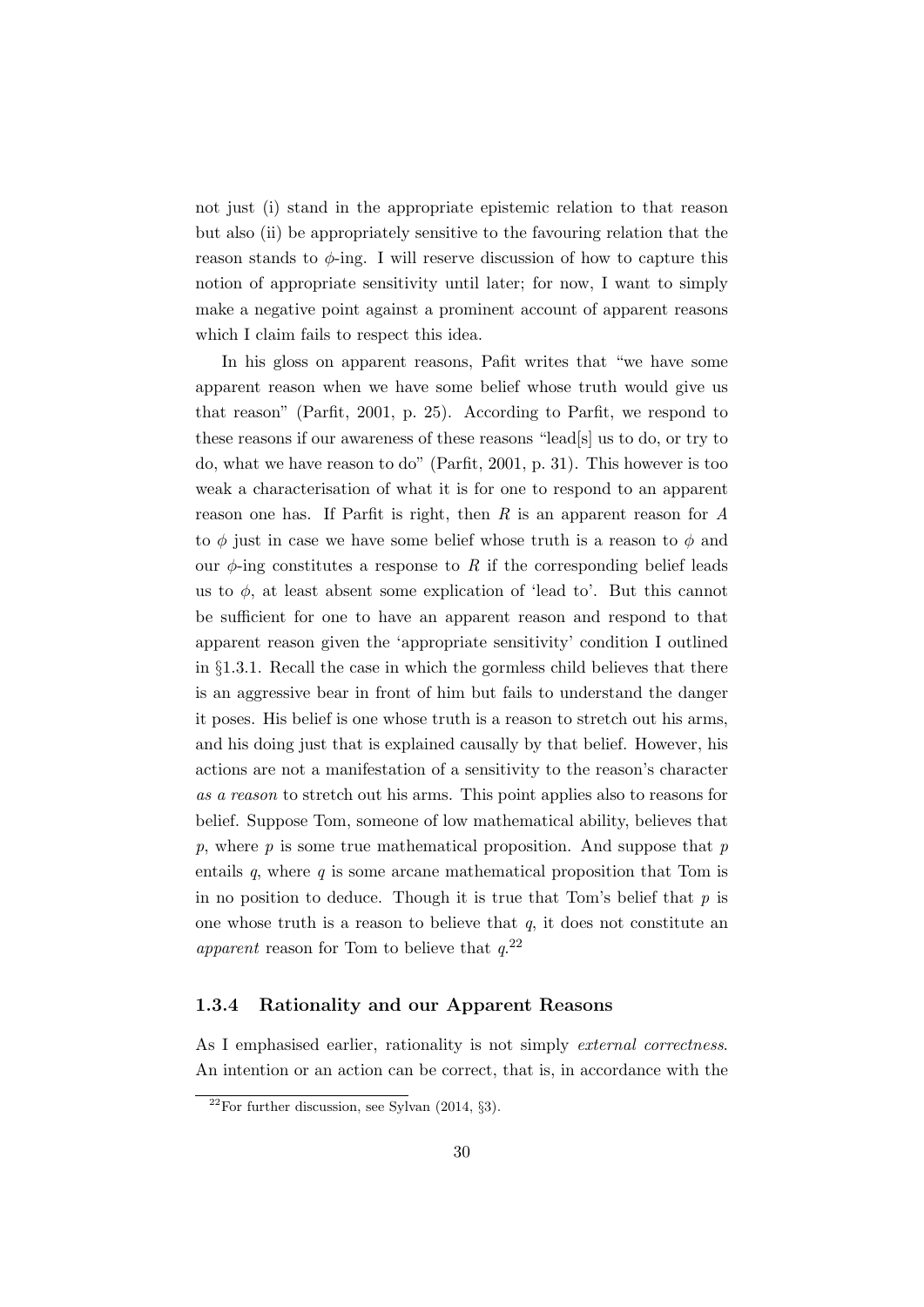act favoured by the total balance of reasons without being rational for the subject to have intended or done. Conversely, it can be rational for a subject to intend or do something that would be contrary to what is correct for her to do. This point can be put in terms of objective oughts. What it is rational for one to do need not be what one objectively ought to do, nor is what one objectively ought to do what it would be rational for the subject to do. The case of error just considered demonstrates all these points nicely: given that going to the kitchen would be a waste of time for Uma, it would not be correct for her to do so, so hence she objectively ought not do it. But given her false belief that there is a snack to be eaten there, she has a merely apparent reason to do so which can make it rational for her to do so.

This thought needs to be qualified further. Whether it would be rational for someone to (intend to)  $\phi$  is sensitive then not to the overall balance of reasons external to the perspective of the subject but the agent's set of apparent reasons. This set of apparent reasons will include: (i) facts she believes to be the case, that she is appropriately sensitive to as favouring her actions and (ii) states of affairs that are not the case that she takes to favour her action (her merely apparent reasons). The exact connection between what it would be rational to do and one's apparent reasons will need to take into account the agent's total perspective on what apparent reasons there are for her to act, and how their weights and strengths agglomerate to determine the total balance of apparent reasons. The following is a plausible connection between apparent decisive reasons and an important standard of practical rationality:

• If, from A's perspective, she has apparent decisive reasons to  $\phi$ , then it is rationally required that A intend to  $\phi$ .

A subject who fails to respond to her apparent decisive reasons is less than fully rational (Parfit, 2011, p. 34). As mentioned earlier, it is not always the case that the total balance of reasons are decisive, that is, determine a unique outcome as favoured. In such cases, it is possible that more than one option is favoured by sufficient reasons; in this case:

• If, from A's perspective, she has sufficient apparent reason to  $\phi$ , then it would be rational for A to intend to  $\phi$ .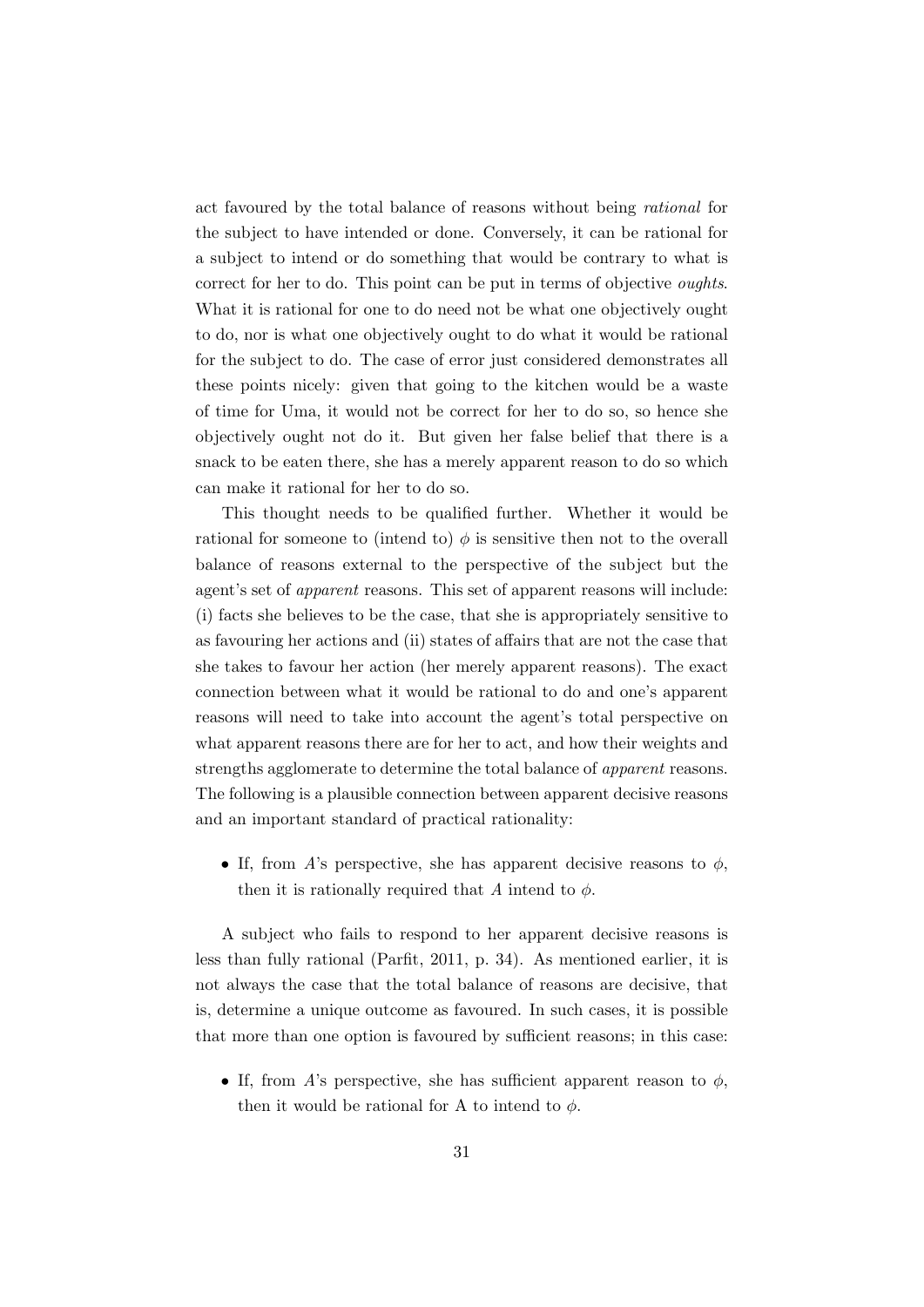In such cases, the range of options backed by sufficient apparent reasons are said to be rationally eligible options for the subject to pursue. Given that there is no decisive reason to select between the range of eligible options, it is not a failure of rationality if one picks one over any other eligible option.

### Conclusion

The aim of this chapter has been to lay down some conceptual foundations, (partially) explicating concepts like reasons and rationality which will be extensively utilised in the rest of this thesis. I provided some background about normative reasons for action  $(\S1.1)$ , started work demarcating a particular standard of rationality related to one's reasons for action, and distinguished between this standard of rationality and the notion of correctness  $(\S1.2)$ . Next, I further clarified the relationship between practical rationality and reasons for action  $(\S1.3)$ . I clarified some constraints on acting for a normative reason, explained the role of reasons in rationalising explanations of action and introduced the notion of an apparent reasons for action. Finally, I outlined two plausible norms of rationality that relate to one's apparent reasons.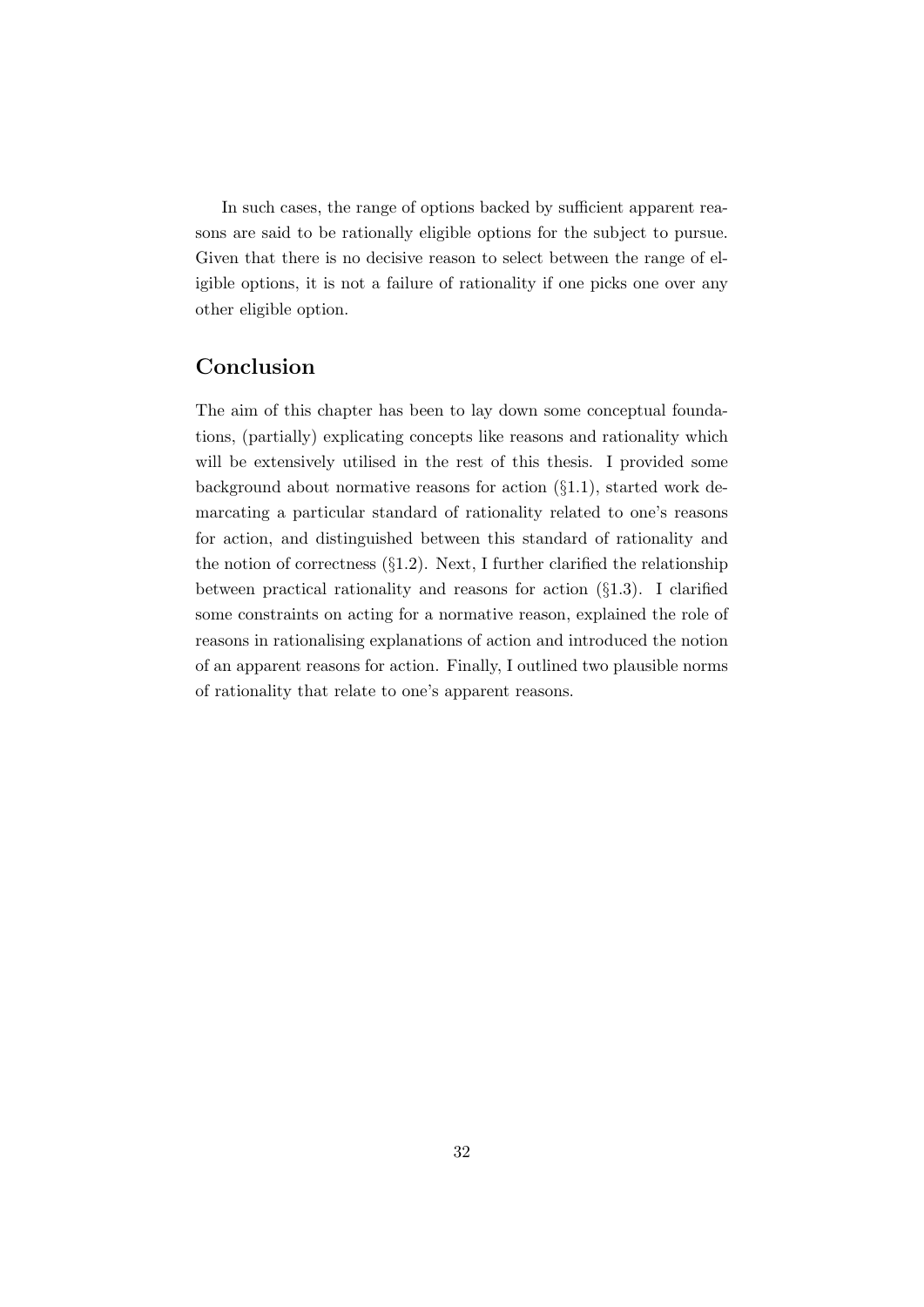### Chapter 2

# Desire and The Problem of Conative Significance

Many of our desires arise spontaneously without decision or deliberation. It is a pervasive part of life that desires, as we say, strike like a bolt out of the blue. These desires exert an influence on the will, inclining us to act in certain ways: they shape and guide choice. Uma, for example, who has been engrossed in her book all morning suddenly feels the onset of a desire to eat and begins to think about what to have for lunch. "What should I have?", Uma ponders as she makes her way to the kitchen. "I could have some soup, or maybe I'll fix myself a sandwich", she thinks. Desire strikes again; just as easily as the thought crossed her mind that that some soup or a sandwich would suit her need, one of those options is cast aside when thoughts of a nice cheese sandwich occupy her mind. "Yes, that's it. A sandwich is what I want", she thinks.

Reflection on this mundane case motivates the thought that desires can seem to make a difference to one's practical situation in ways that make certain responses rationally intelligible. From Uma's perspective, her decisions and actions seem perfectly appropriate responses. For observers, desire seems to play an important role in rationalising her behaviour. Desire, it seems, contributes to an explanation of what it would be rational for one to do. Desire appear to have, as I will put it, a certain rational significance.

The aim of this chapter will be articulate the truth in this simple thought, and bring into view a problem that will be the overarching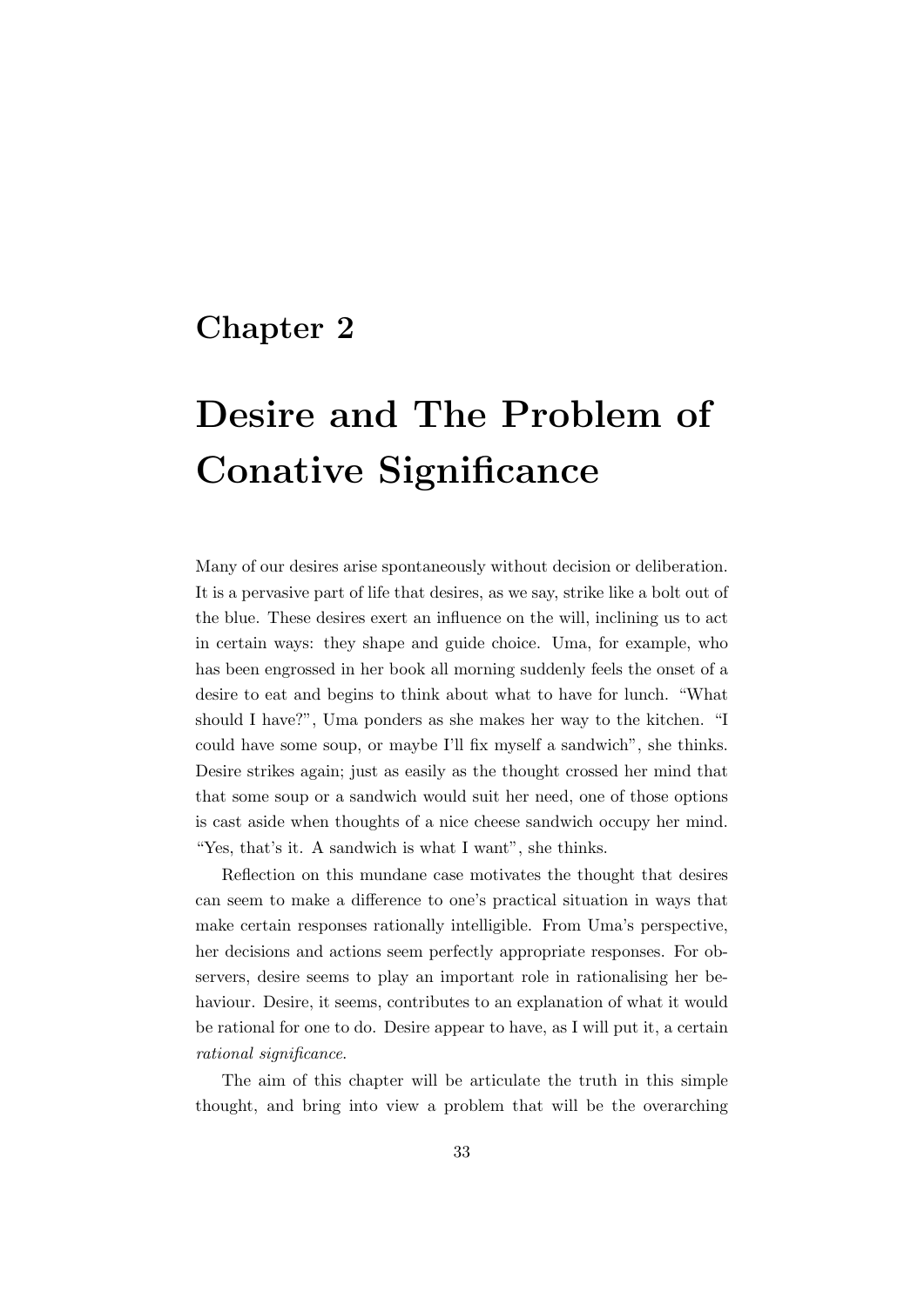concern of this thesis. The problem is that of explaining the rational significance of desires in the rationalisation of action, that is, to explain how and why desires can bear on what it would be rational to do. We can see this problem as generated by a confluence of two issues: (i) how we understand the notion of desire and (ii) how we understand the nature of rational action.

To bring the problem into view requires that we first outline the state of understanding concerning the nature of desire. In §2.1 I provide some background about our ordinary notion of desire and wanting, and relate this to a distinction between desires understood very broadly under the heading 'pro-attitudes' and more narrow classes of desire, 'desires proper'. I further demarcate a category of desire that will be the main focus of this thesis, what I will call basic desires. I turn next to a predominant understanding of desire as constitutively connected with action, the motivational account of desire, and explain how this account is typically explicated within a functionalist framework.

§2.2 then returns to the core intuition just outlined. I develop a problem– the Problem of Conative Significance– that seems to raise a question about how to explain these natural intuitions, at least in conjunction with the standard motivational view of desire. I relate the problem developed to similar issues raised in the literature by Warren Quinn. I motivate several important constraints on the solution to the problem.

#### 2.1 The Nature of Desire

'Desire' and 'want' are employed in natural language in a number of ways. There are a number of important differences that we can draw between these uses of 'desire' and the aim of this section will be to bring out these differences and systematise the difference concepts of desire expressed in order to narrow down the class of desires that I am interested in. Before we turn to these differences however, it will be important to begin with one feature of desire that comes closest to universal consensus, their intentionality.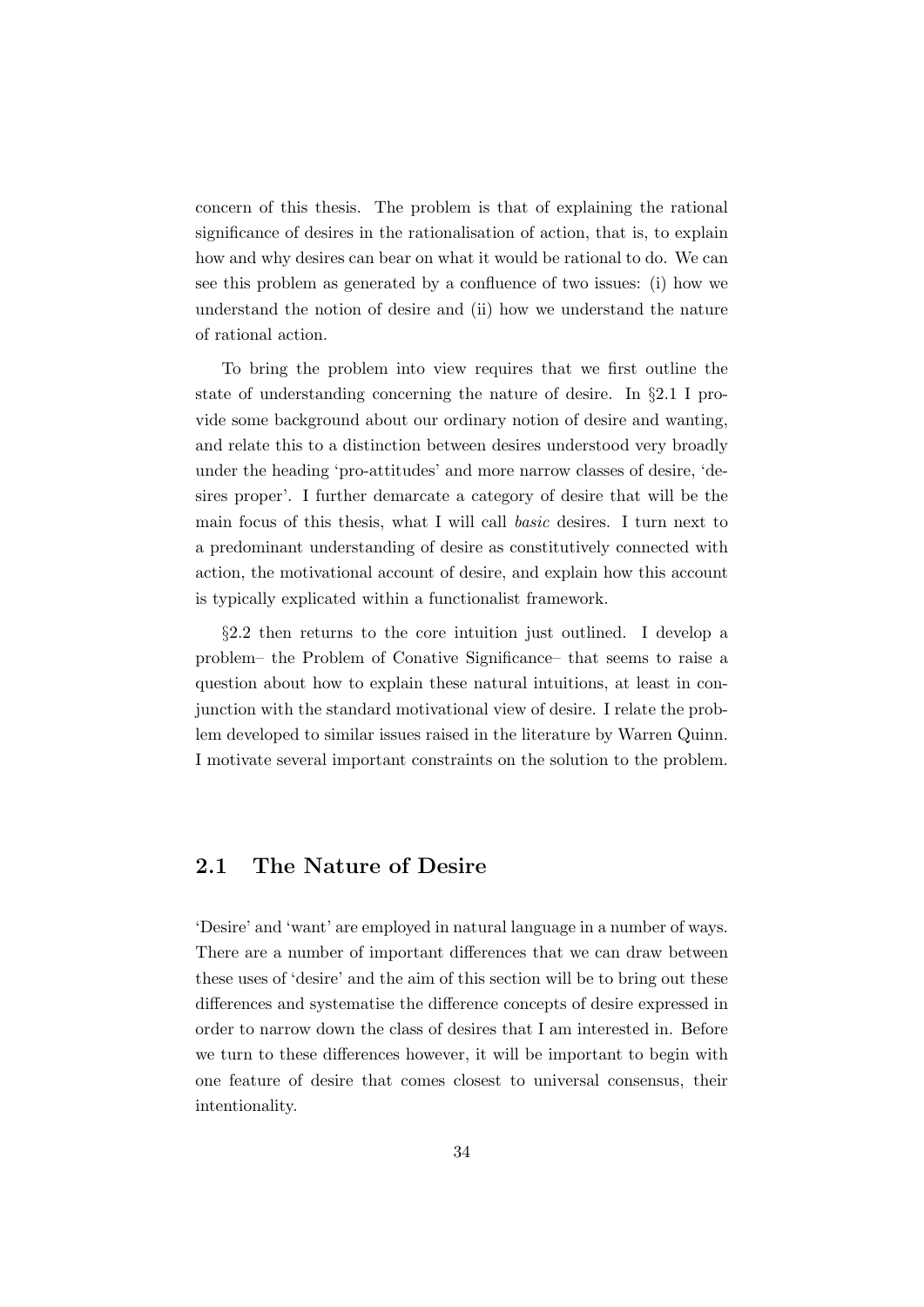#### 2.1.1 Attitude and Content

Desires are psychological states that are about or directed at individuals, properties or states of affairs (Brentano, 1874). For every desire, there corresponds a desideratum, what it is that is wanted. I will call this the object or content of the desire. The surface form of desire or want ascriptions seems to countenance a diversity of objects such as worldly objects, act-types and propositions:

- 1. Tom wants/desires a hamburger.
- 2. Tom wants/desires to play tennis.
- 3. Tom desires that he is successful in his job application.

In (1), the verbs 'want' or 'desire' embed a determiner phrase, whereas in (2) and (3), they grammatically embed a non-finite infinitival clause and a complementiser in the form of a that-clause respectively. Despite these distinct surface forms, the standard view is that these ascriptions ascribe states that have objects that are uniformly propositional in shape. Desire ascriptions that fail to specify a propositional object fail to determine a unique desire. But in most contexts, it will be clear which desire it is that is being ascribed. For instance, (2) is usually taken to ascribe the desire that Tom wants to eat a hamburger, rather than to caress, or to throw a hamburger.<sup>23</sup> Once we have narrowed down an act-type  $\phi$ , it is typically thought that a desire to  $\phi$  can be captured in propositional form as a desire that one  $\phi$ <sup>24</sup>. In this case, what Tom wants is that he eat a hamburger.

Obviously, many psychological states have content so we need to look to other features to help understand what is distinctive about desire. It is helpful to frame the inquiry with two central questions, focussing on the first:

 $^{23}$ Recently, there has been debate about whether some attitudes are irreducibly non-propositional in nature. See Ben Yami (1997), Grzankowski (2015), Montague (2007) and Thagard (2006). For an explicit defence of the propositional view more generally, see Sinhababu (2015). This thesis will largely remain neutral with respect to this issue.

 $^{24}$ It is important to note that the relevant content is very plausibly de se in nature. This is naturally complimented on the linguistic front where many syntactic theories analyse the non-finite clause as containing a phonologically null pronoun in subject position, subject-control pro. For discussion, see Chierchia (1989) and Ninan (2010).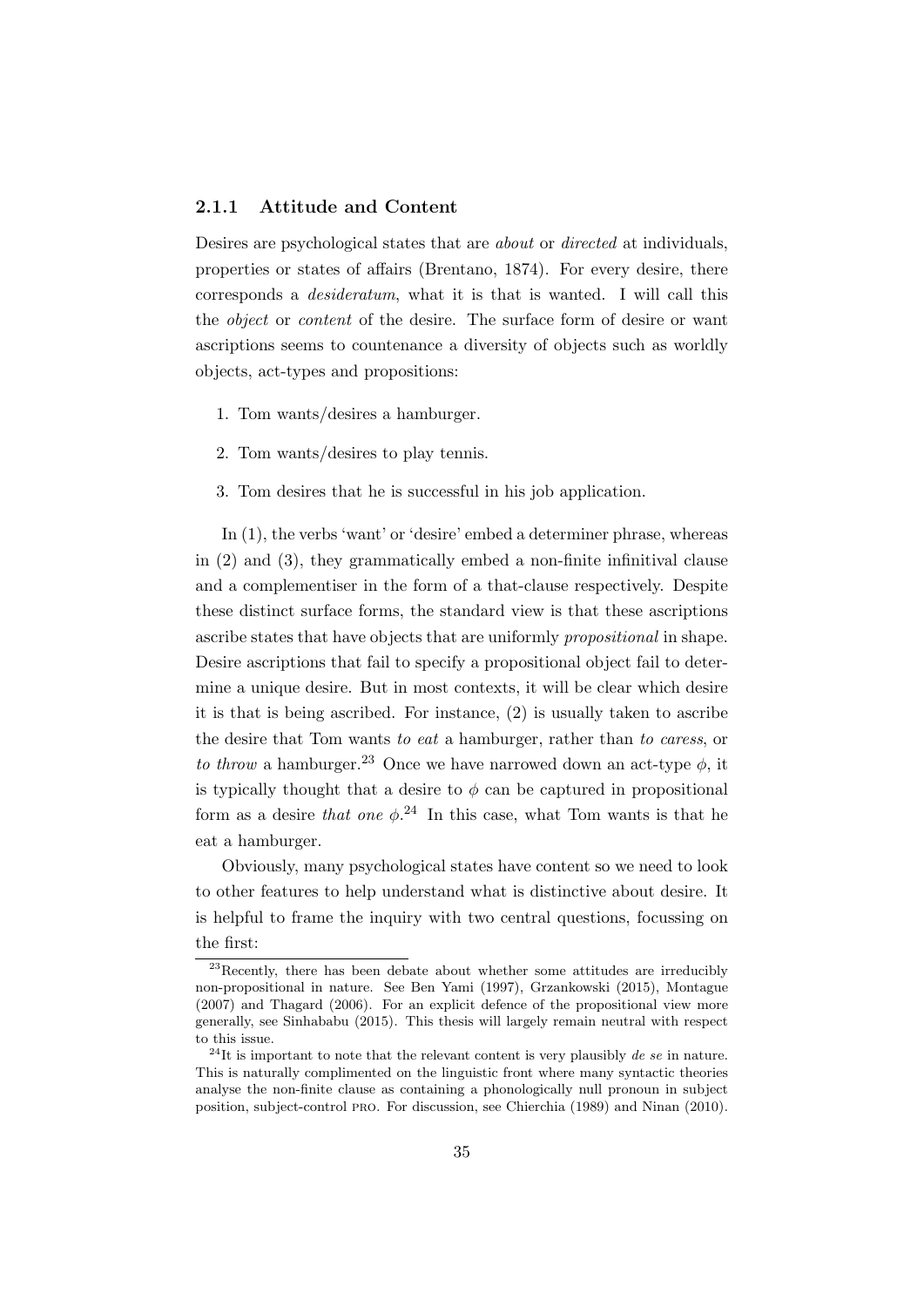Attitude Question: what is it for a subject to be in a state of *desire* with content  $C$  (rather than some other attitude with the same content  $C$ ?

Content Question: What is it to have a desire with some content C (rather than a desire with a distinct content  $C$ )?

An answer to both these questions is part of any satisfactory final account of desire and mental states more generally. This thesis will focus more on the Attitude Question, on how to understand what is essential to desire that sets it apart from other mental states. Far less will be said about the Content Question, the formidable issue of explaining how it is that mental states acquire the content they do. Nevertheless some of the answers we will consider to the Attitude Question are naturally paired with certain views about how to settle the Content Question.

#### 2.1.2 Pro-Attitudes and Desires Proper

Before we go any further, it is important to draw a well-known distinction between a broad and a narrow sense of 'desire' or 'want'.<sup>25</sup> Discussing a point famously made in Nagel (1970, p. 29), Schuler writes that:

[T]here is a fault line that cuts across uses of the term 'desire'. It is the one created when one asks oneself whether it is possible for someone to intentionally do something that he or she has no desire to do. In one sense of 'desire', this is simply not possible. (Schueler, 1995, p. 29)

An example will help bring this point out. Suppose I have to give myself a painful insulin injection. I know if I do not do this, there will be terrible health consequences. On this broad sense of 'desire', if I inject myself, despite my deeply loathing to do so, it will be true that I wanted to inject myself just because the resulting bodily movement is a particular

 $25$  Here I focus on the distinction as discussed in Nagel (1970, p. 29) and following him, Schueler (1995) and Schapiro (2014). Related distinctions are littered through the philosophical literature, where a broad sense of 'desire' is contrasted with some more narrowly circumscribed one. For example, Davis (1984) contrasts 'volitive' with 'appetitive' desires and Daveney (1961) contrasts 'intentional' wanting with 'inclinational' wanting. Compare also the list of items that fall under the category of 'pro-attitude' listed in Davidson (1963) which include desires.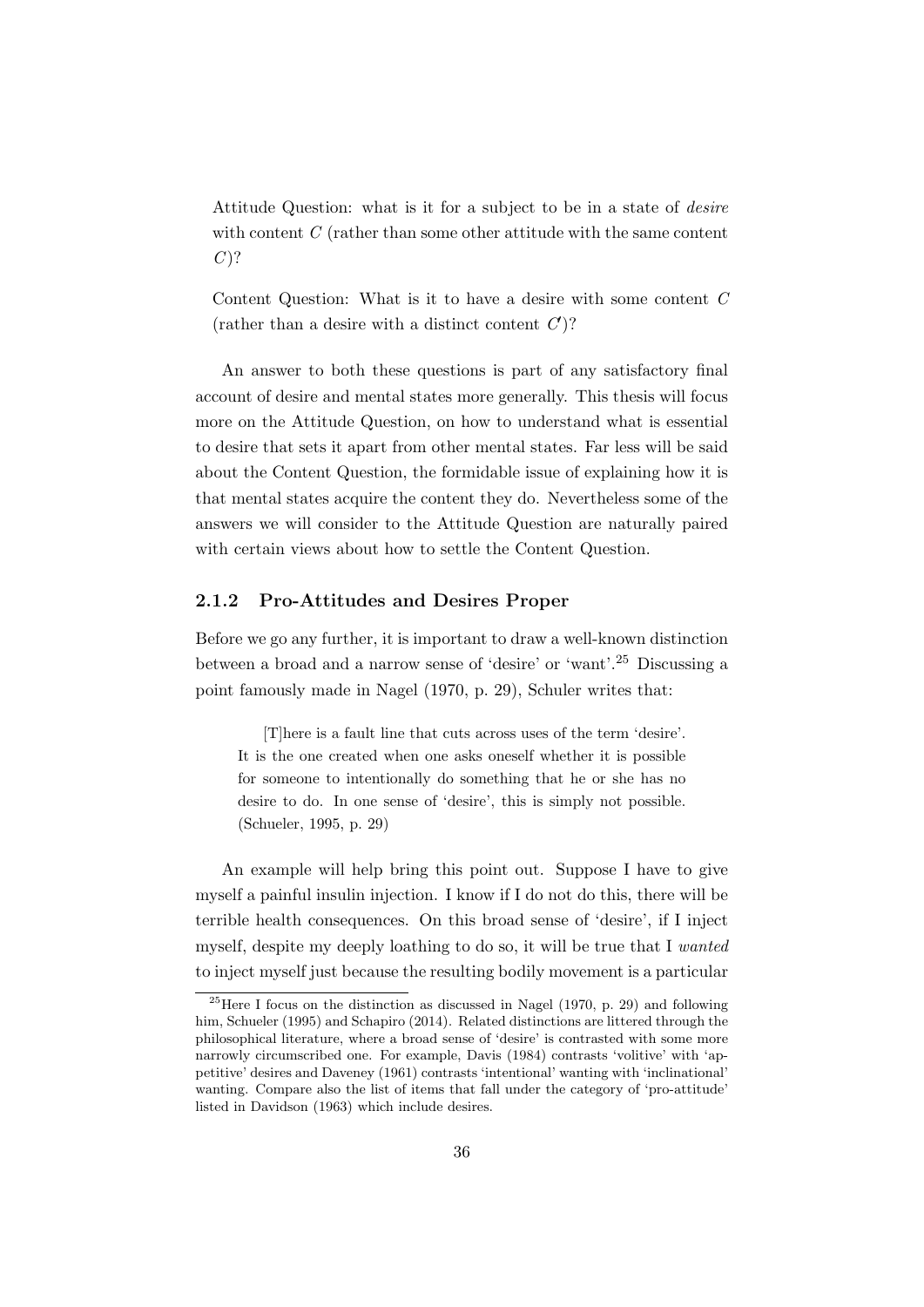form of self -movement: it is an intentional action. As Schapiro puts it, 'desire' in this broad or 'placeholder' sense is a "dummy concept" since it "simply takes the place of an explanation of how the agent, rather than something external to the agent, is its source" (Schapiro, 2014, p. 136).

Understood broadly then, a desire, as a matter of conceptual necessity, is always implicated in cases where one intentionally pursues a course of action or is motivated to do so. Notice that to ascribe someone a desire in this broad sense is not to ascribe any more determinate mental state than one that motivates the subject to act; it does not distinguish for instance between whether what motivated the subject was an emotion, an urge, an intention, a character trait or an otherwise more narrow notion of 'desire'. To give an account of the sense in which I 'want' to inject myself, is simply to explain why the injecting event was an intentional action, rather than something that merely happened to me or 'through' me bypassing my agency, e.g. if my body was hijacked by a mad scientist in a sci-fi scenario, a reflex reaction and so on

We can contrast now a narrower sense of 'desire' on which it does not follow from the fact that some agent  $\phi$ -ed that she *wanted* to  $\phi$ . Schueler (1995) calls these 'desires proper'. This can be discerned in the insulin case just mentioned. There is a sense of 'want' that we can intuitively latch onto in which, given my deep aversion to not receive injections, it is true that I injected myself despite really not wanting to.<sup>26</sup> It is this more narrow notion of desire that I am primarily interested in for the purposes of this thesis. Before we consider in more detail some of the important ways of demarcating this narrower sub-class of desire, I want to take the liberty to introduce a terminological stipulation. From now on, I will use the term 'pro-attitude' to refer to all and only the states that fall under the broad use of 'desire'. I will reserve the term 'desire' to refer to all and only desires (proper) unless explicitly qualified.

<sup>26</sup>One possible position here is to claim that the notion of a desire is such that it is never possible that one be motivated to  $\phi$  without a corresponding desire to  $\phi$ . This would amount to a rejection of the distinction between pro-attitudes and desires. However even Smith, an ardent supporter of a motivational account of desire, does not deny that there is a coherent notion of a desire that is more circumscribed than the very broad notion of a pro-attitude. For instance, Smith (1987, p. 55) at least entertains the possibility that other states such as wishes, hopes, emotions etc. might count as motivating states and so a 'pro-attitude' despite not being desires.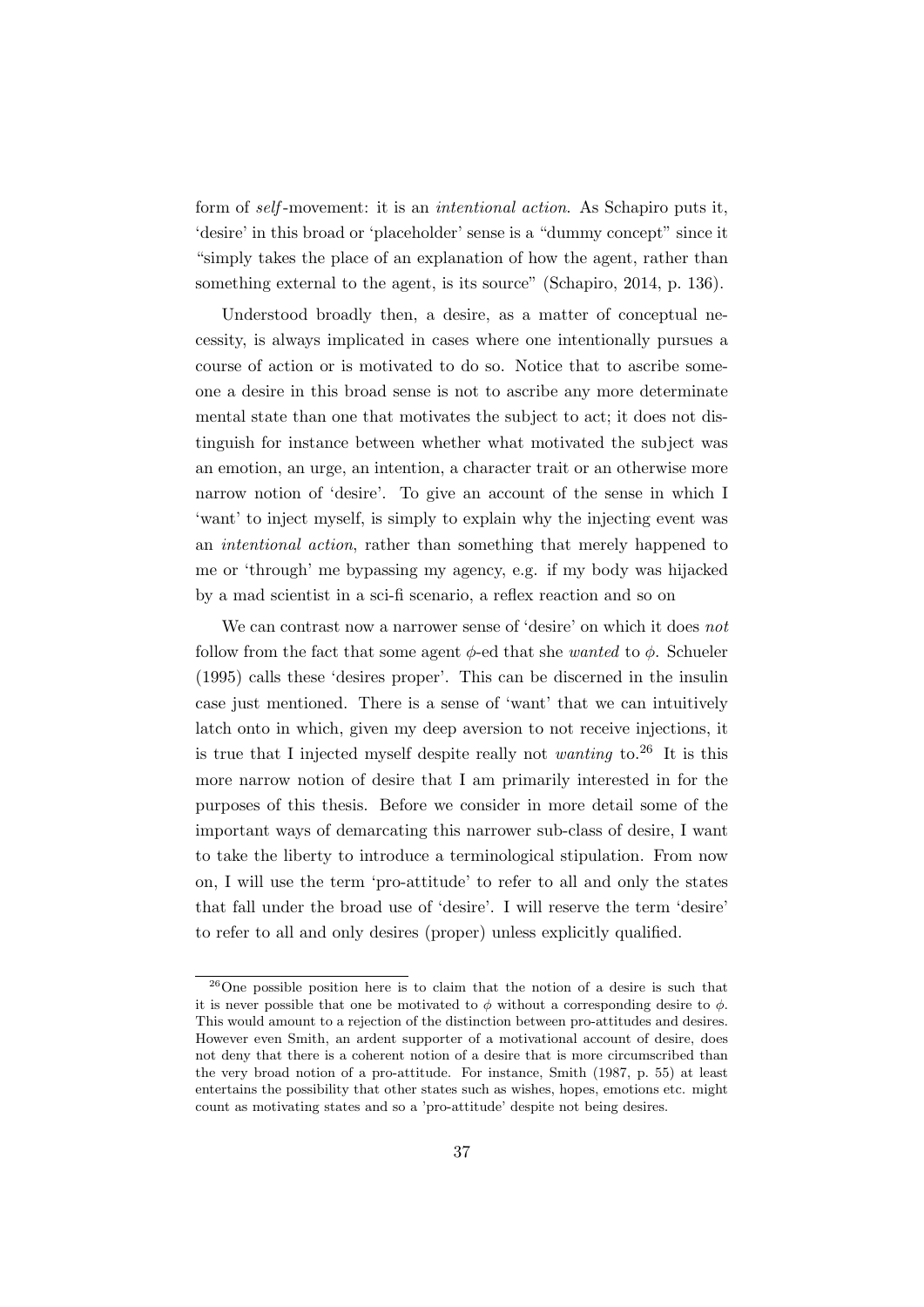### 2.1.3 Functionalism About Desire

Having just outlined the distinction between pro-attitudes and desire proper, I want to consider now how these concepts can be understood within a functionalist framework. Very generally, functionalism is the view that mental states are functional kinds, states with a certain "functional organisation" (Putnam, 1960). The functionalist framework provides the materials for answering the central questions I posed at the start of this chapter, the Attitude and Content Question. It is important to emphasise at the start that we can conceptually distinguish functionalism as a thesis about mental state individuation, the view that a mental state is of a particular kind in virtue of its functional role, from functionalism as a thesis about mental content, the view that mental contents are determined by their functional roles (e.g. conceptual/inferential role semantics, cf. Greenberg and Harman, 2009). It is important to emphasise that it is conceptually possible to endorse a form of functionalism about what it is for a mental state to be a desire, whilst simultaneously endorsing a non-functionalist (e.g representationalist) account of content. If however we treat mental states as having their content essentially, then these two aspects will have to be solved together (Piccinini, 2004, p. 375). Here I will primarily focus on the functionalist analysis of desire, the kind of attitude that desire is, backgrounding the issue about how the contents of those attitudes are simultaneously grounded within the functionalist analysis. Of course, as we will see, many of the functionalist accounts of desire we will consider often aim to tackle the second question too, so by considering these accounts, we will get a sense of how functionalism can avail us of a theory of content.

The most common functionalist theories hold that what it is for a state to have a certain functional role is for that state to play a certain causal role, where a causal role is specified by a set of causal relations between input states, output states (e.g. behaviour) and other internal states. Importantly, the nature of the occupant of the relevant functional role does not enter into the analysis of the mental state. In this way, the abstractly defined causal roles identified can be multiply realised by occupants of very different kinds provided that they can stand in the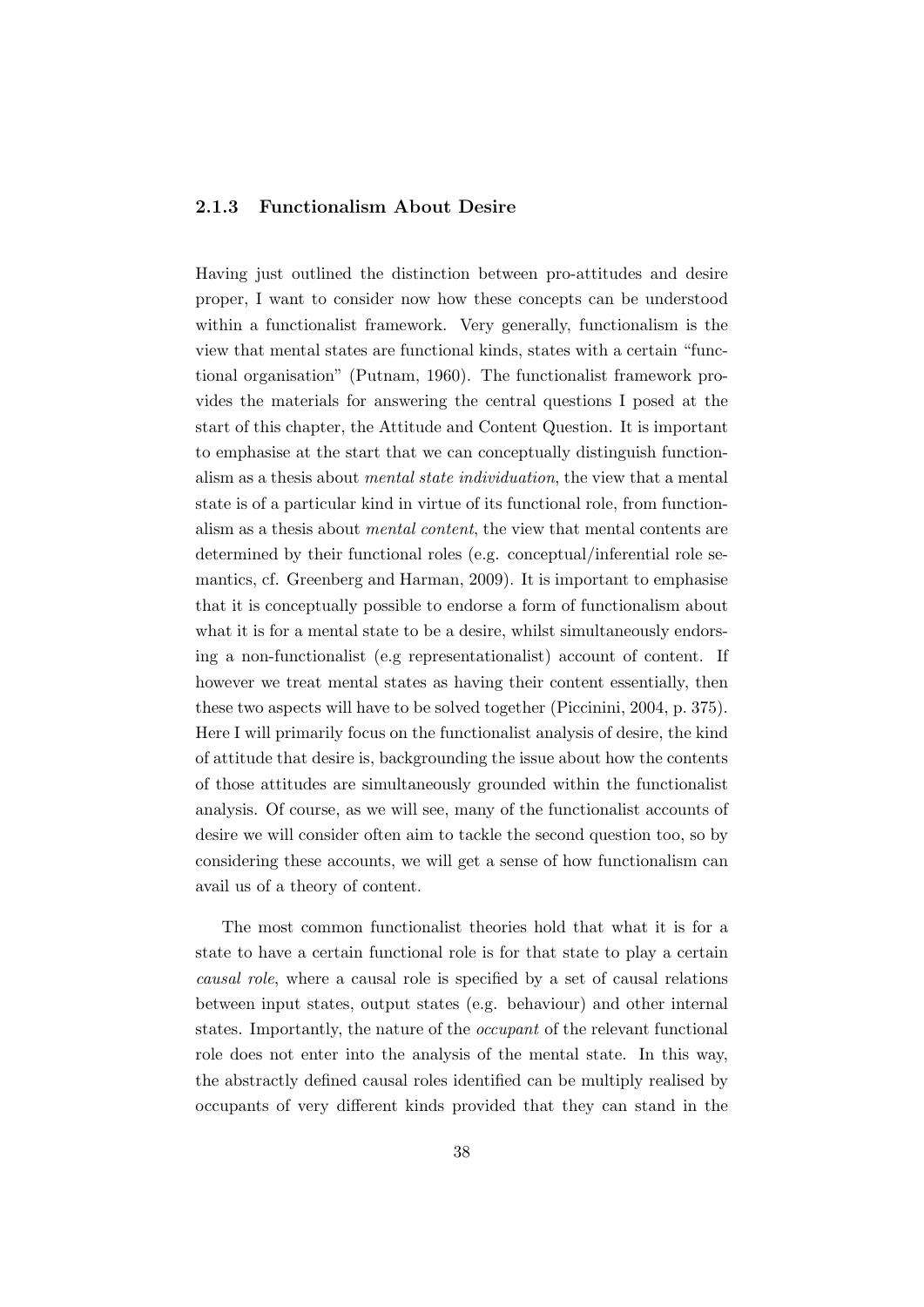requisite causal relations.<sup>27</sup> I will consider this simple form of functionalism to begin with, though in Chapter 3, I will introduce an alternative teleological way to individuate functional roles (cf. Sober, 1985).

The version of functionalism I will consider here, analytic functionalism, uses a priori information to identify the functional role of various mental states. This information about the causes and effects of a given mental state  $M$  is one taken to articulate the meaning of  $M'$ . On what is known as the 'Ramsey-Lewis' method, one begins by taking all the common sense judgements about  $M$  as amounting to a psychological theory over which we can construct a Ramsey sentence by replacing the relevant theoretical terms with variables bound by an existential quantifier (cf. Block, 1978, pp. 269–71; Lewis, 1994; Braddon-Mitchell and Jackson, 2006, Ch.3). Applying property abstraction to the Ramsey sentence, we can yield a property consisting in a set of causes and effects without reference to mental state terms, what Block (1978, pp. 269–71) calls the relevant 'Ramsey functional correlate' for a given mental state M. According to the analytic functionalist then, to be in a mental state, say a certain desire, is to instantiate the property expressed by the Ramsey functional correlate for that mental state.

### 2.1.4 Functionalism, Pro-Attitudes and Desire (Proper)

In providing a functionalist analysis of desire, we have to be clear whether or not we are simply aiming to provide an analysis of, as I distinguished, the idea of a pro-attitude more generally, or desire (proper). I want to begin first by discussing the kind of analysis that Michael Smith and Robert Stalnaker provides for desire, which they understand in the broad way synonymous with 'pro-attitude'.

This broad sense of 'desire' is taken up in a particular way given certain commitments about the nature of action. Take for instance the notion of 'desire' operative in the work of Michael Smith who understands the notion of 'desire' as intertwined with our understanding of intentional action.<sup>28</sup> Smith endorses a causal theory of action on which intentional

 $27$ This form of functionalism, perhaps the most well-known, is a form of 'role' rather than 'realiser' or 'filler' functionalism, compare for instance Lewis (1980).

 $^{28}$ Here I describe Smith, as he himself does, as claiming that desires lay at the causal origin of all intentional action. Smith also writes interchangeably of desire as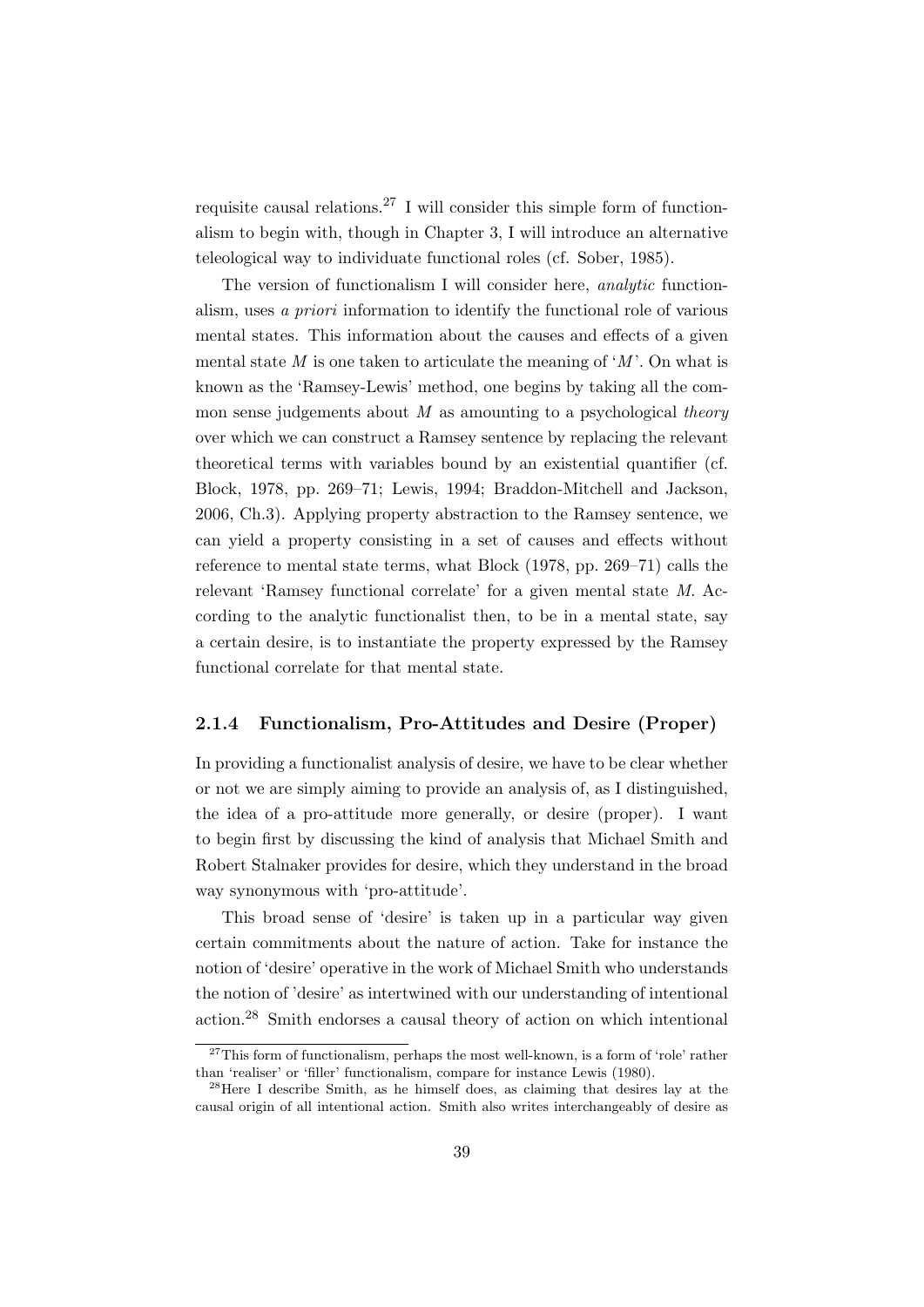actions are bodily movements caused in 'the right kind of way' by certain psychological antecedents. On his view, what distinguishes intentional action is that it is behaviour controlled by the subject in a certain way. This is what separates intentional action from mere bodily movements.<sup>29</sup> This is where the notion of a desire and a belief enters into the picture. As Smith understands it, belief and desire, in their essence, constitute the basic elements that form the "foundation of agential control". As Smith understand it, belief and desires are behavioural dispositions with inter-defined functional roles which rationalise and explain the behaviour that constitute the manifestation of those dispositions.<sup>30,31</sup> An influential skeletal statement of just such a functional role that Smith takes up for desire and belief is due to Robert Stalnaker who writes that:

To desire that  $p$  is to be disposed to act in ways that would tend to bring it about that  $p$  in a world in which one's beliefs, whatever they are, were true. To believe that  $p$  is to be disposed to act in ways that would tend to satisfy one's desires, whatever they are, in a world in which  $p$  (together with one's other beliefs) were true (Stalnaker, 1984, p. 15).

The reason why beliefs and desires constitute the seat of agential control according to Smith is that they are dispositions to behave that

an essential part of goal-directed action. The functional role for desire given nicely lends itself to the second gloss on what is essential to desire. Whether this will be equivalent obviously turns on the question concerning whether all intentional action is goal-directed action.

 $29$ For a recent statement of Smith's position, see Smith (2012a). For more discussion about causal theories of action in general, see Aguilar and Buckareff (2010).

<sup>30</sup>This inter-definition of belief and desire allows the functionalist account of proattitudes to avoid a problem that felled its behaviourist ancestors. Take a crude 'dispositionalist' accounts on which a desire that  $p$  is identified with sets of dispositions to perform certain actions. Suppose Tom wants to eat. What exactly are the kinds of things Tom is disposed to do which are necessary and sufficient for Tom to have the desire to eat? We very quickly run into trouble. Is it to have a disposition to walk to the fridge? Not necessarily. A disposition to drive downtown, where the restaurants are located? Not necessarily. Why? Because the exact courses of action one is disposed to perform depends on what one believes will satisfy one's desire (Geach, 1957; Loar, 1981, p. 6; Grice, 1974). We cannot say in advance of knowing what Tom believes the kinds of things Tom will do as a result of his desire to eat; only if he believes that there is food in the kitchen will he be disposed to walk there. For discussion of inter-definition of functional role and the problem of circularity, see Braddon-Mitchell and Jackson (2006, pp. 55–9).

 $31$  For a given action, there is some belief-desire pair which explains and rationalises the action. This, as discussed in the previous chapter  $(\S1.3.2)$  is what Smith, somewhat misleadingly, calls a 'motivating' reason.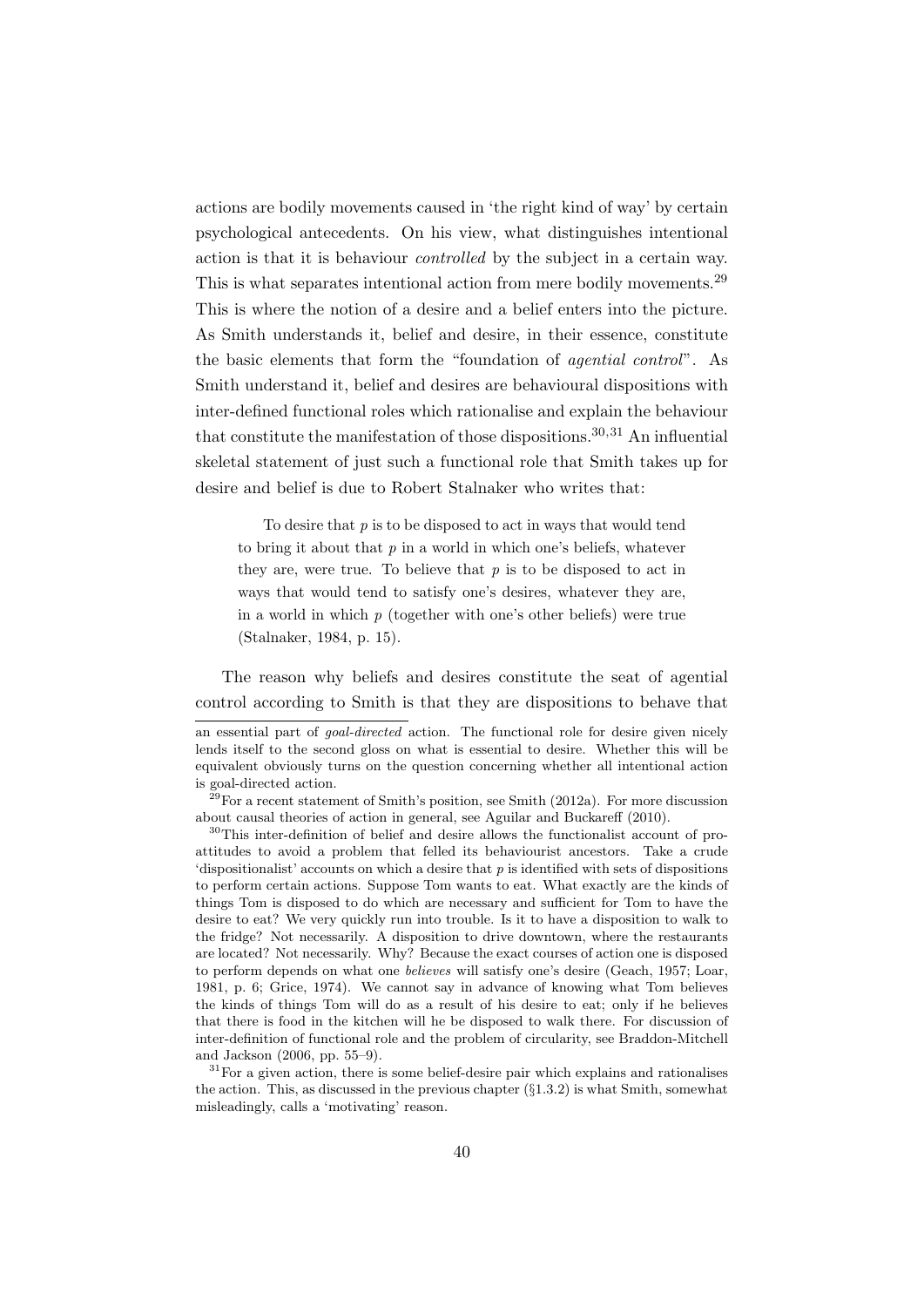will be differentially sensitive to changes in the agent's beliefs and desires (Smith, 1994; Smith, 2012a; Smith, 2012b). Any difference in a content of the belief or desire will be reflected in some difference in how the subject will be disposed to act.<sup>32</sup> In any case where we have intentional action then, we have the joint operation of belief and desire, making Stalnaker's formula "all but analytic" (Smith, 2012b, p. 81).

Smith differentiates between desires and beliefs by their 'direction of fit'. How exactly to understand the idea of direction of fit is notoriously difficult, but metaphorically, it is the idea that beliefs have a certain kind of direction of fit (world-to-mind direction of fit) such that beliefs are supposed to fit the world, that is, represent how the world is. Desires in contrast are states with which the world is, in some sense, supposed to fit (mind-to-world direction of fit). Smith aims to capture this idea in the articulation of the functional role of belief and desires by reference to a difference in how these states relate to a third psychological element, perception: "a belief that p tends to go out of existence in the presence of a perception with the content not p, whereas a desire that p tends to endure, disposing the subject in that state to bring it about that p"  $(Smith, 1994, p. 115).$ <sup>33</sup> This idea forms the heart of Smith's defence of a 'Humean' theory of motivation on which beliefs alone are insufficient for motivation (see Smith, 1994, pp. 116–25 for this argument). This, Smith

<sup>32</sup>A note on content: on Stalnaker's causal-pragmatic analysis, content attributions are not grounded in the presence of language-like mental representations but in the subject instantiating states that bear certain law-like causal relations to their environment which also rationalise behaviour. Stalnaker view is that the causal-pragmatic analysis entails a coarse-grained account of belief and desire content modelled as functions from possible worlds to truth-values (Stalnaker, 1984, Ch. 1). For discussion, see Stanley (2010). As stated, this functional role is over-simplified since as Stalnaker notes, there is still substantial indeterminacy here as there are a whole range of different possible belief-desire assignments we can make that will be consistent with some disposition to behave a certain way. One way we can narrow the range of possible assignments is to appeal not just to the ideal effects of such states, but to the ideal causes of such states. Following Stampe (1987), Stalnaker thinks belief is an indicator state. In Chapter 5, we will consider extending this idea to the case of desire to help with some of the problems I will shortly raise for the motivational view. I set this complexity aside for now. For present purposes, I want to background this part of Stalnaker's view from the aspect to do with the functional type-individuation of mental states and remain neutral on whether we should think of content along the lines that Stalnaker advocates, or along the lines of his opponents (cf. Field, 1978; Fodor, 1975).

<sup>&</sup>lt;sup>33</sup>For discussion of some of the problems that Smith's functional analysis incurs and also the idea of 'direction of fit' analyses of belief and desire more generally, see Humberstone (1992), Frost (2014) and Sobel and Copp (2001).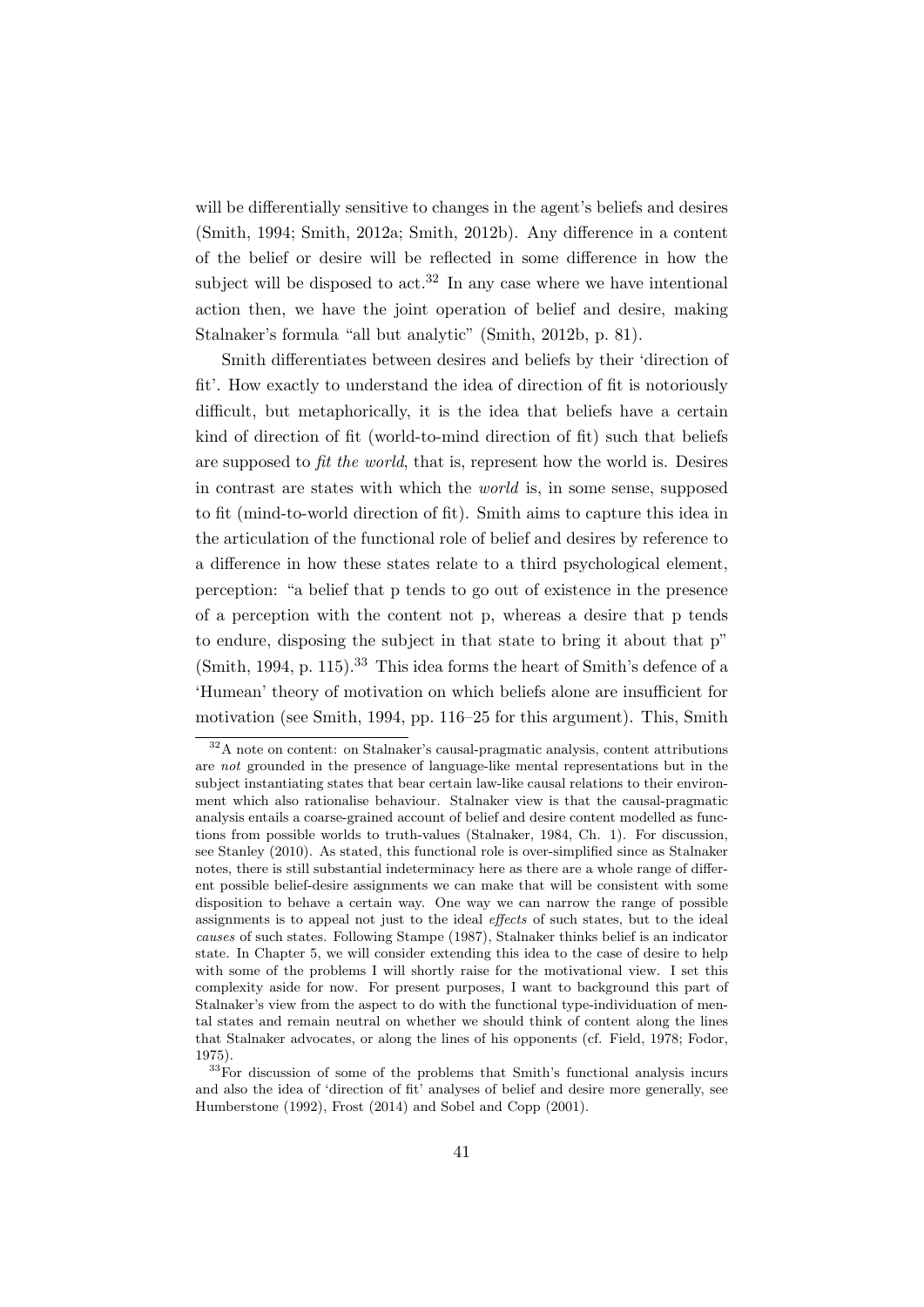argues, is explained by the fact that beliefs have world-to-mind direction of fit. Only in conjunction with a state with mind-to-world direction of fit can a belief motivate. Desires, Smith claims, are these general mental states marked out by their direction of fit.<sup>34</sup>

It is clear why desire in the pro-attitude sense is understood as having an essential connection with motivation: it is simply understood as the most general motivating state, 'a psychological state with which the world must fit'. However, as I have emphasised, there remains the possibility of a notion of desire on which it does not follow that if one is motivated to  $\phi$  and intentionally  $\phi$ -s, that one wanted to  $\phi$ . There are a number of ways in which this possibility might be realised, here I want to focus on a division between accounts that construe desires as retaining an essential connection with motivation and those that do not.

### 2.1.5 The Motivational Account of Desire

Even once we distinguish between pro-attitudes and desire, the dominant view is that what is distinctive about desire is the role it plays in the regulation and production of action. This view explains why, as Anscombe (1957, p. 68) suggests, "the primitive sign of wanting is trying to get". This class of accounts, we can call motivational accounts of desire.

According to motivational accounts of desire, desires are a subset of pro-attitudes, that is, they are essentially motivating mental states. Motivational accounts of desire can be framed within a functionalist framework and those attracted to this framework would do well to incorporate, as with the functionalist analysis of pro-attitudes, a functional role interdefined with belief. Provided we have at least one type of motivating pro-attitude that is plausibly regarded not as desire (proper), then the notion of a desire would not collapse into the notion of a pro-attitude since it would then be possible that one be motivated to  $\phi$  by this proattitude even though one would not desire to  $\phi$ . For instance, if we take states such as hopes or certain emotions to have the power to motivate action, and if there is a notion of desire that can be distinguished from these states, then we would have a notion of a desire (proper) as essentially motivating despite the fact that it would not automatically follow

 $34$ For critical discussion on this point, see Price (1989).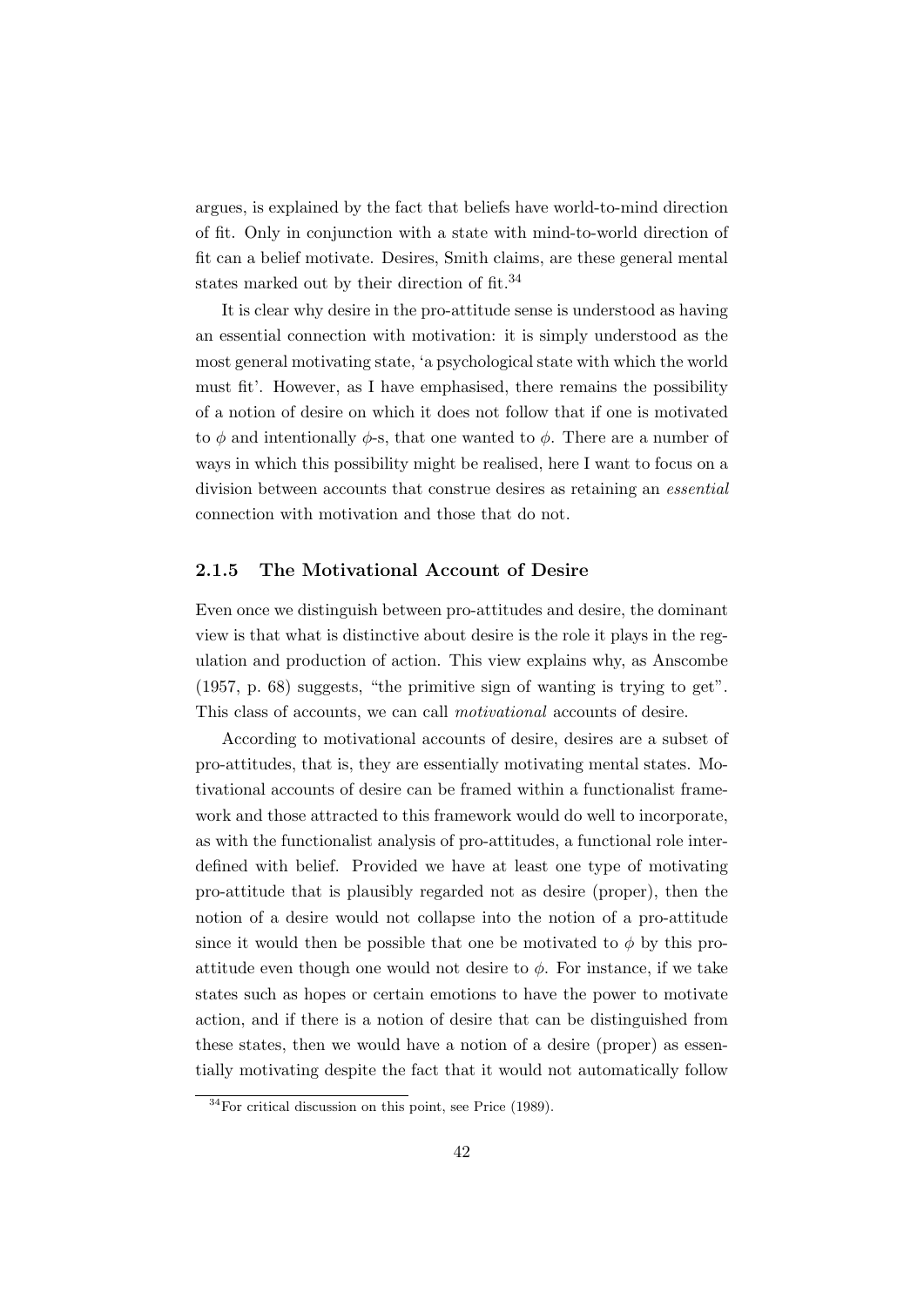from the fact that someone was motivated to  $\phi$  that she desired to  $\phi$ , for she might have been motivated by one of these other pro-attitudes.

There are a number of ways in which we can develop an account of what is distinctive about desire whilst retaining a commitment to the idea that they are pro-attitudes, that is, essentially motivating mental states. Within the functionalist framework, we can appeal for instance to differences between the functional role of desires and these other states. For instance, we might appeal to 'backward-looking' differences pertaining to the kinds of causes that set desire apart from other states (cf. Stampe, 1987). Even within the class of desire, we can for instance draw distinctions between kinds of desires. For instance, we might think that appetitive desires are those characterised by a certain set of causes connected with a certain kind of input from sub-personal detectors that monitor homeostatic processes. Or we might appeal to 'forward-looking' differences pertaining to distinctive kinds of effects that set desire apart, for instance, the way in which desires interact with other internal mental states such as beliefs, perceptions and/or outputs.

Once we carefully distinguish between pro-attitudes and desires, we open up conceptual space for accounts of desire that deny that grounding some disposition to engage in action is necessary for a state to count as desire. Some philosophers have argued against the necessity and sufficiency of having the kind of motivational role of the kind sketched by Smith and Stalnaker for desire. As we will go on to see, these other accounts centralise the role of desire as dispositions to undergo certain kinds of positive affect states such as pleasure (Strawson, 1994), and others have emphasised the role of desire in reward-based learning (Schroeder, 2004). This again can be very neatly handled within the functionalist framework with some tweaking. It is important to emphasise at this point that we do not necessarily have to choose between motivational accounts at the expense of an account of desire that also incorporates the role of these other aspects such as affect. It would be useful then to draw a distinction between (i) pure motivational accounts on which the certain kind motivational role sketched by Smith and Stalnaker above is necessary and sufficient for desire from (ii) *impure* accounts which allow that though motivation is a necessary part of the functional role of desire,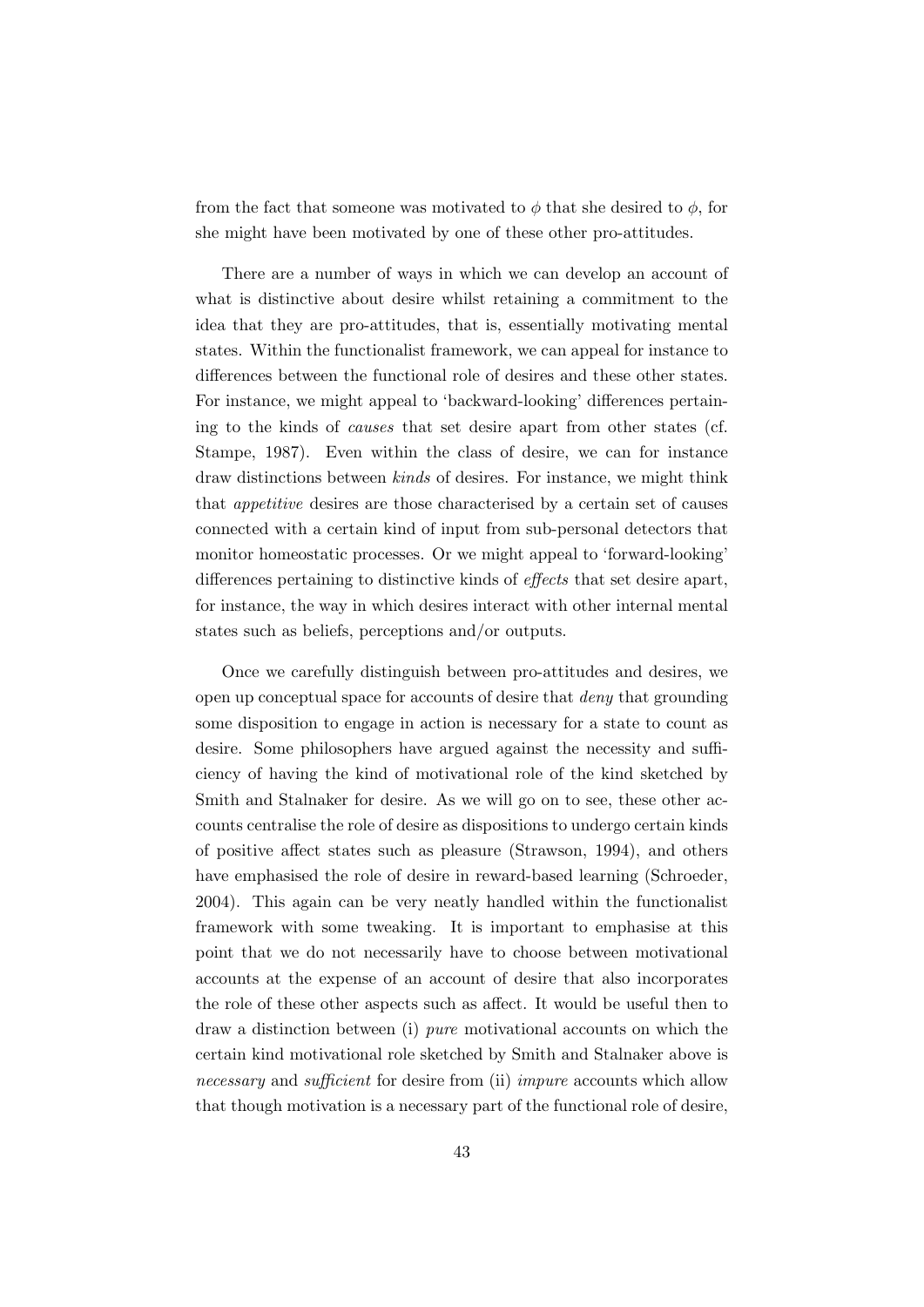other elements are typically required for sufficiency.<sup>35</sup>

To summarise the results so far, I have distinguished between the notion of a pro-attitude and a desire (proper) and identified the central line of inquiry as focussed centrally on desire (proper) (§2.1.2). I explained how both notions are analysed within a functionalist analysis of mental states and explained, in particular, how the notion of a desire proper can be distinguished within this functionalist framework  $(\S 2.1.4)$ . I then moved on to outlining the motivational account of desire, according to which desires are essentially states connected, in tandem with beliefs, with states of motivation  $(\S 2.1.5)$ .

### 2.1.6 Basic Desires

Before we proceed to discuss the central problem I will be concerned with in this thesis, I want to end with one final section on desire, demarcating a specific class of desires that I will be primarily interested in. The focus of this thesis will be on a sub-class of desires proper that I call basic desires. I want to begin by providing some examples of basic desires before considering some marks that these desires have that we can use to demarcate the category of basic desire. In the course of clarifying the notion of a basic desire, we will consider a related distinction between 'motivated' and 'unmotivated' desires.

The paradigmatic case of basic desire are those related to bodily needs. Take for instance, the appetitive desire to eat or drink, or a desire to return from the cold into the warmth of a shelter. Closely related to this class of appetitive desires, are desires for things that address bodily needs though are more specific, for instance, the desire for foods high in sugar or salt, or foods with particular flavours or appearances. There are other basic desires that are not necessarily tied to bodily need, for instance desires for sex or social contact. These examples all seem connected by having objects that serve some direct biological function,

<sup>35</sup>A further possibility is that the notion of a desire is a 'cluster' concept such that it is not possible to articulate any particular cause or effect of a state that is necessary or sufficient. Goldman (2017) for instance defends a form of functionalism which identifies a cluster of criterial properties, where "the properties or states in the cluster intervene between sensory inputs and behavioural outputs" (Goldman, 2017, p. 336) but importantly, the various "criterial effects are variable" (Goldman, 2017, p. 336). See Schroeder (2004, Ch.6) for a discussion of what he calls 'messy' theories of desire, in particular a version he calls the 'mix-and-match' theory.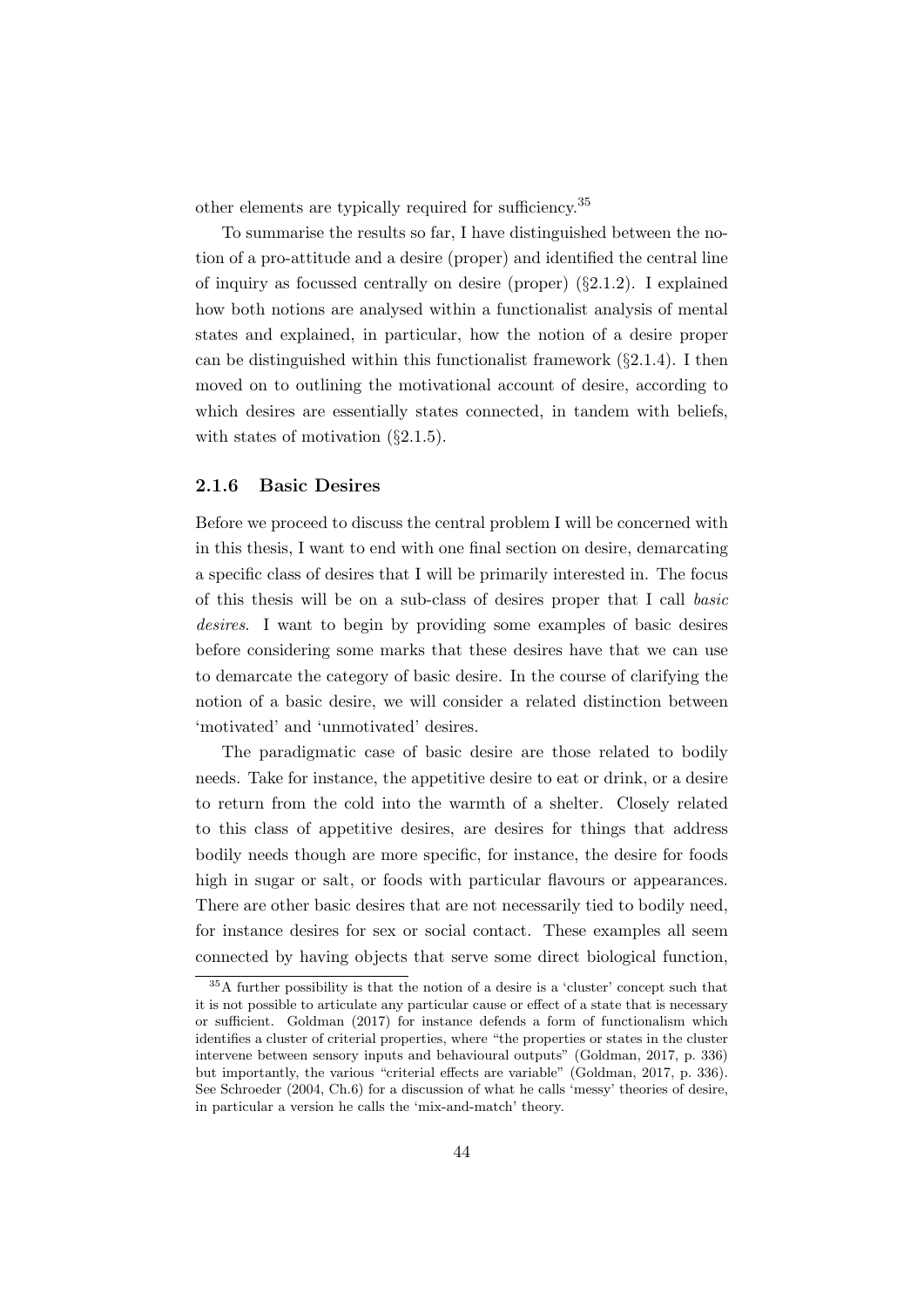however this need not be the case. Over the course of a lifetime, humans are capable of developing a range of idiosyncratic desires. For instance, some humans have basic desires to accumulate money, to consume drugs, to play certain games, to see their favourite sports team succeed, to undergo exhilarating and scary experiences, and so on.

Reference to the objects of basic desire can only take us so far; as we will see, it is not possible to demarcate the class of basic desire simply by reference to their objects. A more promising strategy will be to consider general features or 'marks' of basic desires. I will divide these features into two categories. The first category concerns forward-looking features of basic desires, features related to the role that basic desires play in guiding action and the way they interact with other mental states that the subject might be in. Within this class of properties, we will consider the more general distinction between intrinsic desires, of which basic desires are a subclass and instrumental or realiser desires. The second category concerns backward-looking features of basic desire, ones to do with how basic desires come to be, the kind of psychological antecedents that give rise to basic desires. These features will be generally sketched for now simply to aid us in acquiring a minimal grasp on the kind of desire we will be interested in; as the thesis progresses, so too will our understanding of these features and the category of basic desire.

### Forward-Looking Features

First, basic desires give rise to episodes of psychological activity that, in tandem with other psychological states, motivate certain kinds of actions under certain conditions. These episodes characterise occurrent basic desires. When a basic desire is occurrent it becomes a "potential influencer of action" (Bratman, 1987, §2.2). In contrast to 'pro-attitudes' more generally, occurrent basic desires are "motivational states that exert an influence on the will" rather than simply being "states of the will" (Schapiro, 2009, p. 230). Take one of our paradigmatic basic desires: a desire to eat sweet things. A basic desire to eat sweet things can either refer to a standing state of the subject which we might describe colloquially as having a 'sweet-tooth', that is a 'taste' that grounds a disposition to seek out sweet foods. Under certain conditions, such as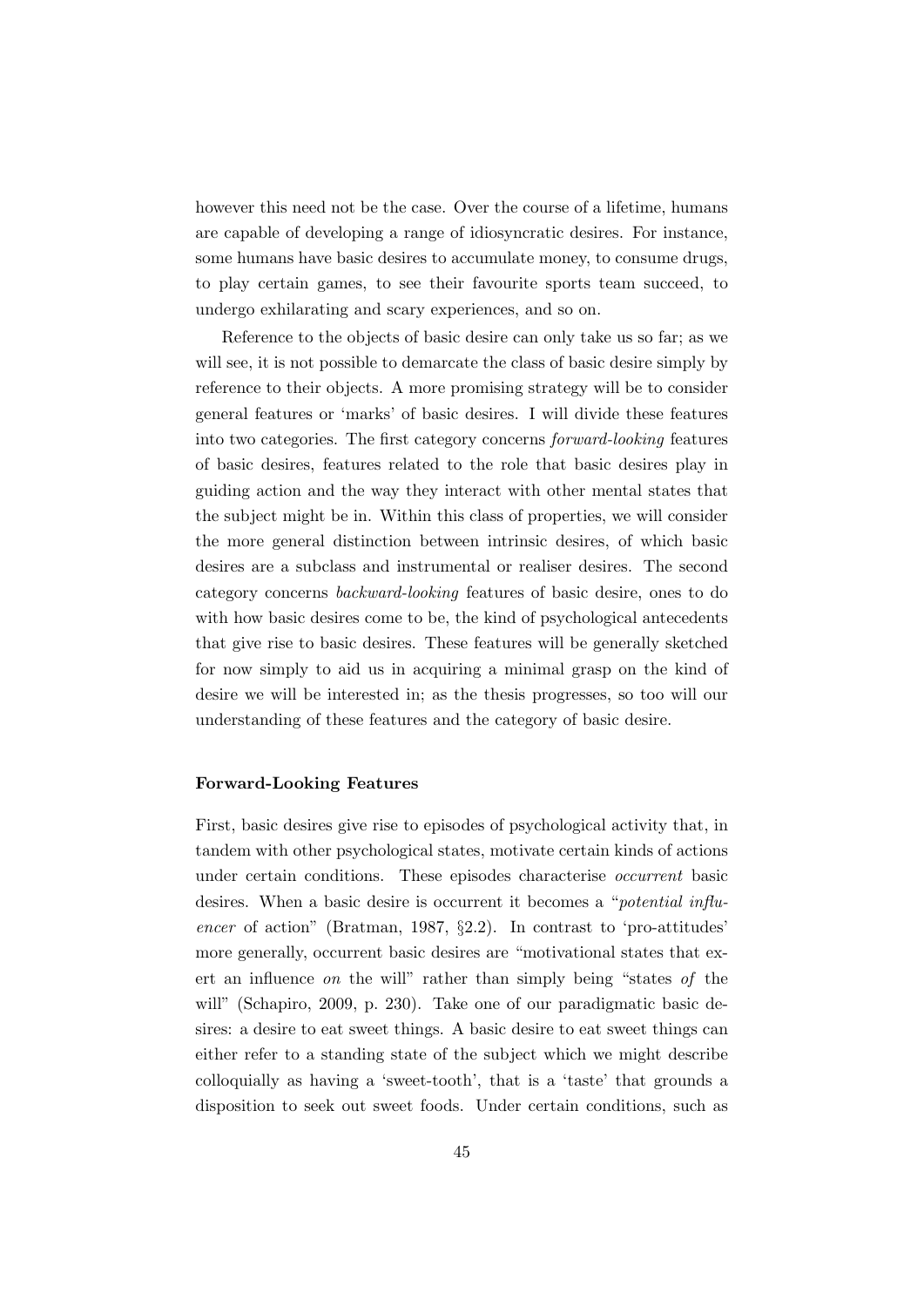when one is hungry, this standing state gives rise to a period in which one is motivated to acquire something sweet to eat, an occurrent desire to eat something sweet.

Of course, we need not act on occurrent basic desires. For instance, we might have a desire for outcomes which we do not believe we have a good chance of bringing about, desires that we believe we should not even try to satisfy (e.g. morally bad desires) or desires that are massively outweighed by other desires. Nevertheless, even when we do not act on them, as when we exercise self-control, they constitute one of the fundamental psychological elements that the process of practical reasoning operates on in determining what to do. As I will go on to develop, we can think of occurrent basic desires as constituting, as Schafer (2013, p. 264) puts it, the "standard inputs" into the process of determining what to do.

Second, basic desires when occurrent can persist despite rational cognitive changes, for instance the acquisition of new normative beliefs. They have the power to be recalcitrant to rational cognition. In this way, basic desires differ from what philosophers call judgement or reasons sensitive attitudes. Scanlon defines a judgement-sensitive attitude in terms of backward and forward-looking features as:

[An attitude] that an ideally rational person would come to have whenever that person judged there to be sufficient reasons for them and that would, in an ideally rational person, "extinguish" when that person judged them not to be supported by reasons of the appropriate kind. (Scanlon, 1998, p. 20)

In a similar vein, Richard Holton identifies what he calls 'cognitive desires':

In many cases, a desire is bound up with a reason or a justification: to want something is to want it for some reason. As one's confidence in the reason diminishes, so the desire diminishes. (Dill and Holton, 2014, p. 4)

If we focus for now on just the forward-looking aspect, we can say that basic desires are not judgement-sensitive in the sense that they can persist despite the acquisition of beliefs about reasons that count against pursuing the course of action one has an occurrent basic desire to pursue.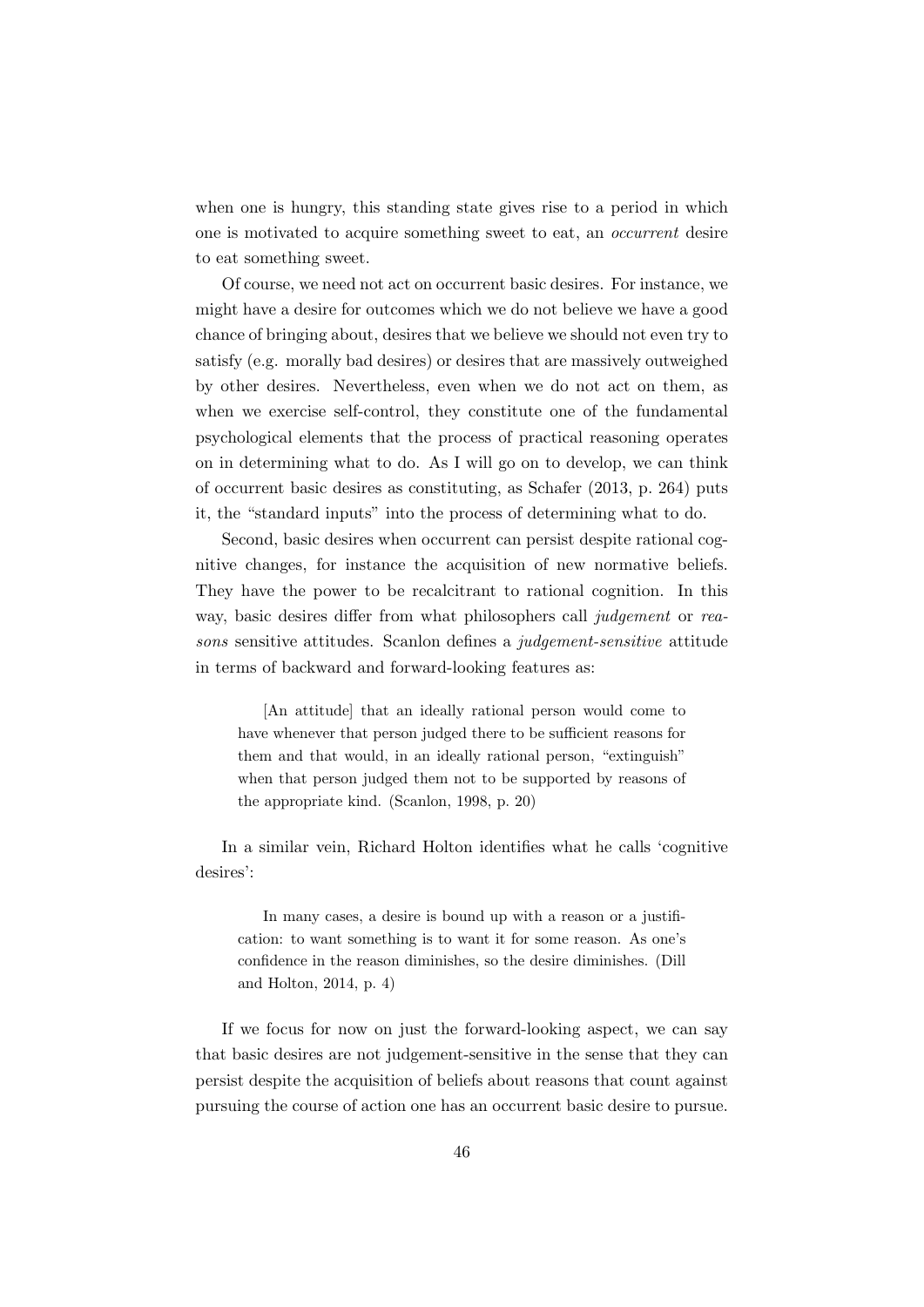The basic desires we have considered, such as a desire to eat something sweet, does not seem to to be judgement-sensitive in this way.<sup>36</sup>

This point can be made with respect to both standing basic desires and their occurrent manifestations. For instance, a standing desire for peanuts can persist even if one comes to learn that one has a fatal peanut allergy. Moreover, when this desire becomes occurrent, one can be inclined to eat some peanuts despite this fact being salient to one. This point is brought out more vividly by certain kinds of desires for addictive substances like nicotine. One might know that there are very strong reasons not to smoke yet still be disposed to feel strong occurrent basic desires to smoke. The mere fact that one judges that one has no reason to eat peanuts or to smoke cannot immediately and directly 'extinguish' the occurrent desire or the standing psychological structures that give rise to those occurrent desires.<sup>37</sup>

It is important as well to foreground a distinction often made between intrinsic and instrumental or realiser desires. Basic desires are a class of intrinsic desires. As standardly formulated, intrinsic desires are desires where the objects of the desire are wanted "for their own sake". In contrast, instrumental desires are desires where the objects of the desire are wanted as a means to some distinct end.

It is important to highlight that it is possible that a subject possess both an intrinsic and an instrumental desire for one and the same desideratum. <sup>38</sup> For example, Uma might have an intrinsic desire to eat the delicious dish (her favourite) that her partner spent the evening slav-

<sup>36</sup>This claim should not be confused with the thought that such desires do not have the function to track reasons for action. As I will go on to argue in Chapter 5, I hold that there is a way in which desires can be defective with respect to their proper function, as when they are systematically formed and maintained in a way that produces motivations for outcomes that are bad for the subject.

 $37$ It might be objected that some basic desires *are* judgement-sensitive. Take a paradigm basic desire: an appetitive desire to eat some delicious looking slice of cake. If one were told that the cake in question was poisonous, one probably would not still want to eat the cake. Would such a desire then count as *non-basic* in the sense I am trying to articulate? This problem emerges due to a lack of clarity concerning the desires in question. In the cake case, we might imagine that the desire for that specific cake is non-basic but a realiser desire generated by a basic desire to eat cake (to be discussed shortly). But underlying that is a desire to eat cake (or more generally, the appetitive desire to eat) which can still persist even once one drops the desire for that specific cake. So it is important to distinguish the nature of the desire which I described as paradigmatically basic.

 $38$ This point is made in Arpaly and Schroeder (2013, p. 7) and Schroeder (2004).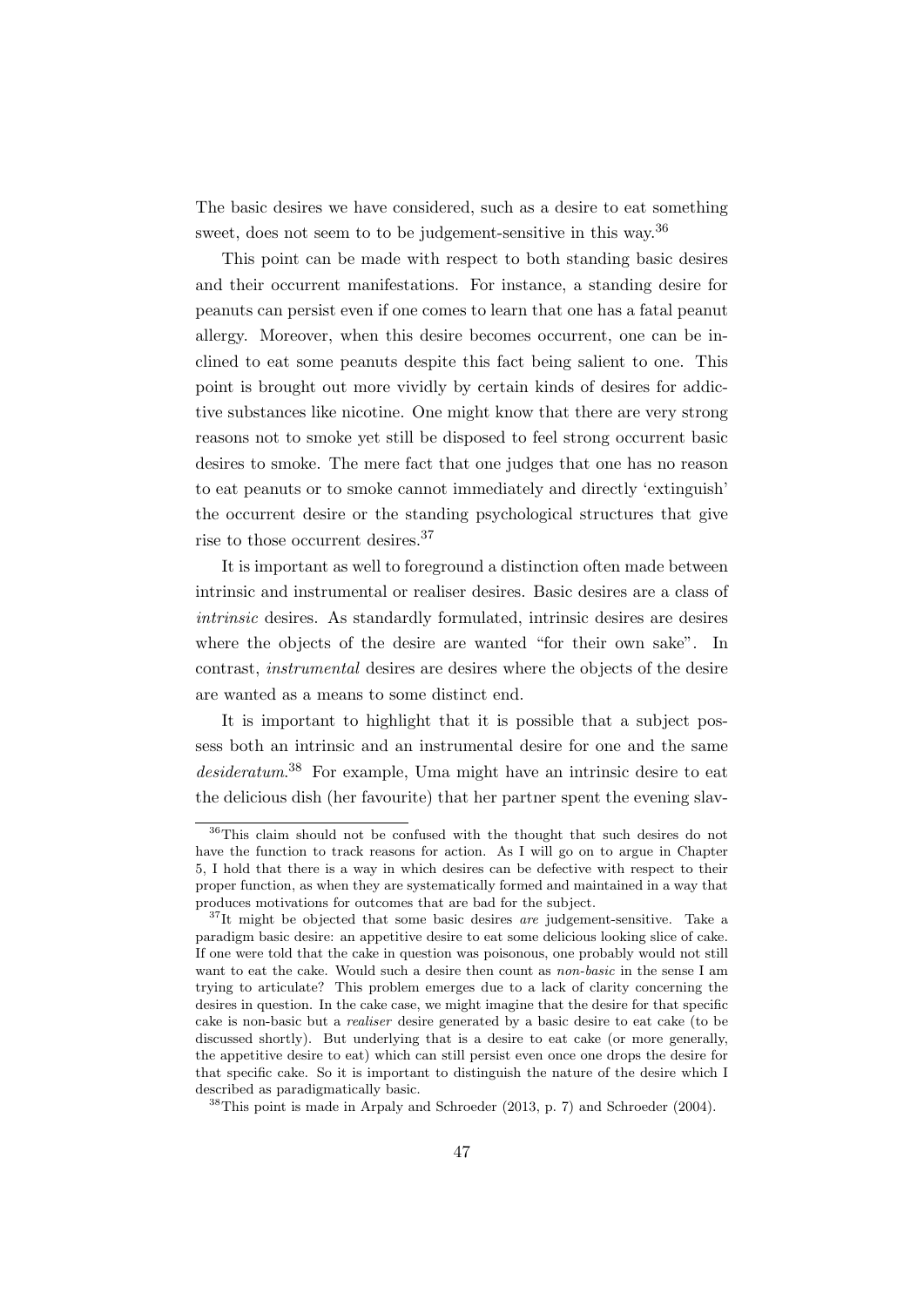ing over the stove to prepare but also an instrumental desire to eat the meal to please her partner. We see then that we cannot identify whether a desire is intrinsic or instrumental simply by looking to the object of the desire. In tandem with the subject's beliefs, intrinsic desires typically give rise to instrumental desires for the means believed to conduce to the end intrinsically desired. For example, if Uma believes that she needs to lay out some cutlery in order to eat the delicious meal, she will form the instrumental desire to lay out some cutlery.

An important further category is realiser desires which are desires where the object is wanted because it realises or constitutes an end that is intrinsically desired. To illustrate, if Uma intrinsically desires the good health of her partner, she will also form desires for certain outcomes such as that he avoid catching the flu. Here not catching the flu is not a means to securing her partner's welfare but realises the outcome she intrinsically desires (Arpaly and Schroeder, 2013, pp. 7–8). Realiser desires such as these are also typically generated by intrinsic desires in tandem with the subject's beliefs about what states of affairs are realisations of other states of affairs.

The distinction between (i) judgement-sensitive vs non-judgement sensitive desires and (i) intrinsic vs. instrumental vs. realiser desires cuts across each other. Instrumental and realiser desires display judgement sensitivity. For instance, Uma's instrumental desire to lay out cutlery is motivated by an intrinsic desire to eat her partner's dish and a belief that she must do the former in order to do the latter. However, if, for whatever reason, she comes to learn that she does not need to do this (e.g. because this version of this dish must be eaten in the traditional way with your hands), then this would eliminate the instrumental desire to lay out cutlery. Likewise with realiser desires: suppose under the false belief that any bacteria in your gut is bad for your health, Uma forms the realiser desire that her partner have no bacteria in his gut (example from Arpaly and Schroeder, 2013). Were she to learn that certain gut bacteria is part of a healthy digestive system, this desire would similarly be eliminated.

In contrast, intrinsic desires are normally judgement-insensitive. Many of the examples of basic desires I have given such as appetitive desires for certain kinds of foods can often persist in spite of the acquisition of be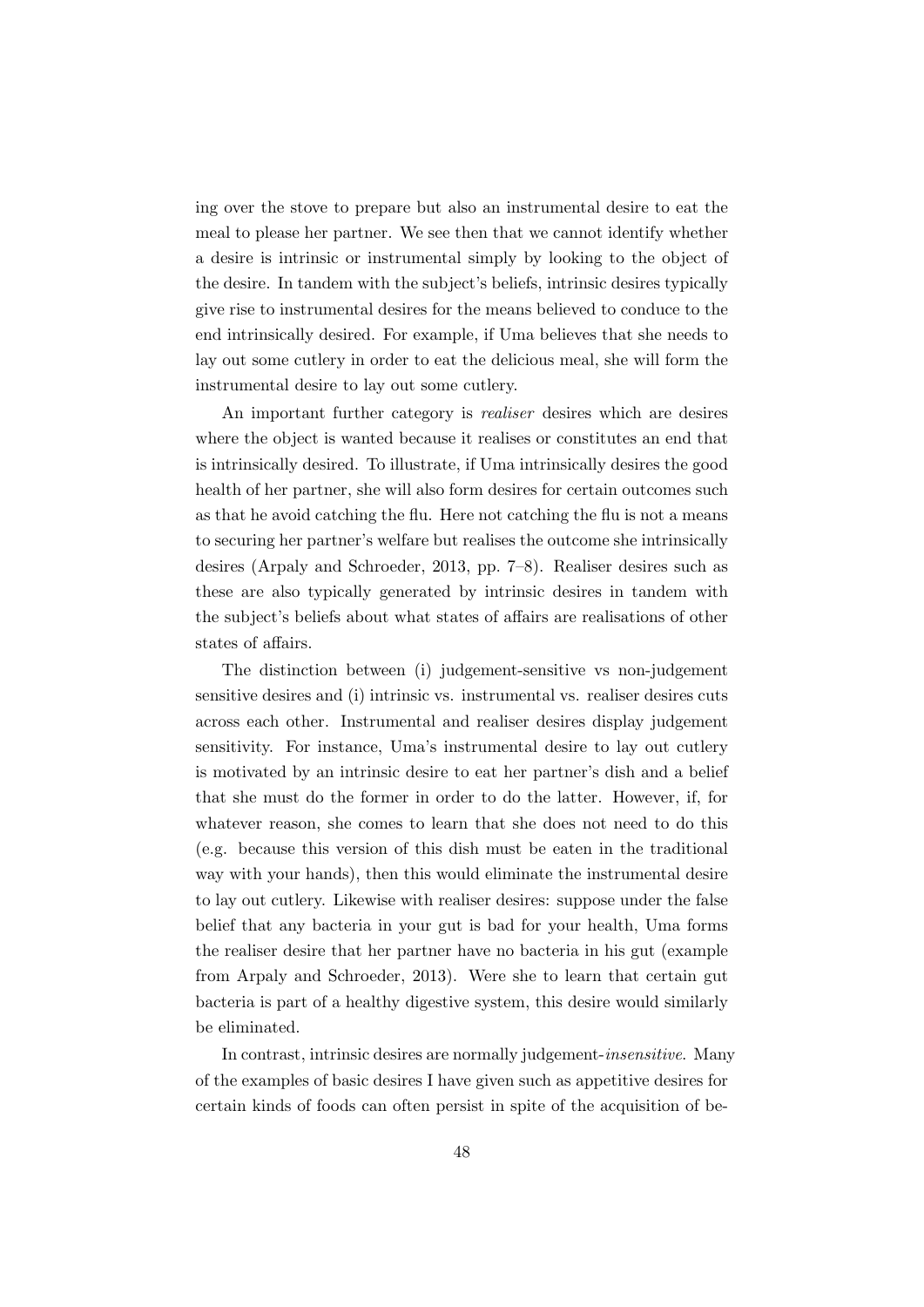liefs about the merits of pursuing the intrinsically desired end. As Arpaly and Schroeder (2013, p. 10) puts, it intrinsic desires have something of a "life of their own".

### Backward-Looking Features

To frame some of the backward-looking features of basic desires, I will consider a well-known distinction between 'motivated' and 'unmotivated' desires.<sup>39</sup> Thomas Nagel, who introduced the distinction, articulated it as follows:

It has been pointed out before that many desires, like many beliefs, are arrived at by decision and after deliberation. They need not simply assail us, though there are certain desires that do, like the appetites and in certain cases the emotions. The same is true of beliefs, for often, as when we simply perceive something, we acquire a belief without arriving at it by decision. The desires which simply come to us are unmotivated though they can be explained. Hunger is produced by lack of food, but it is not motivated thereby. A desire to shop for groceries, is on the other hand motivated by hunger. Rational or motivational explanation is just as much in order for that desire as for the action itself. (Nagel, 1970, p. 29)

Whilst basic desires share many of the features that typify unmotivated desires, contrasting with the category of motivated desires, these features need to be carefully handled in our understanding of basic desires. Here Nagel articulates three important features that allow us to demarcate between desires that are:

- (i) "arrived at by decision and after deliberation",
- (ii) "simply assail us" or "simply come to us", or
- (iii) amenable to "rational or motivational explanation".

Let's start with the idea that some desires "simply assail us". As I have mentioned, under certain conditions, basic desires are active or occurrent and they incline us to pursue certain courses of action. In this way, *occurrent* basic desires simply assail us. This is one respect in which

 $39$ It is made in Nagel (1970) and discussed in Schueler (1995) and Scanlon (1998).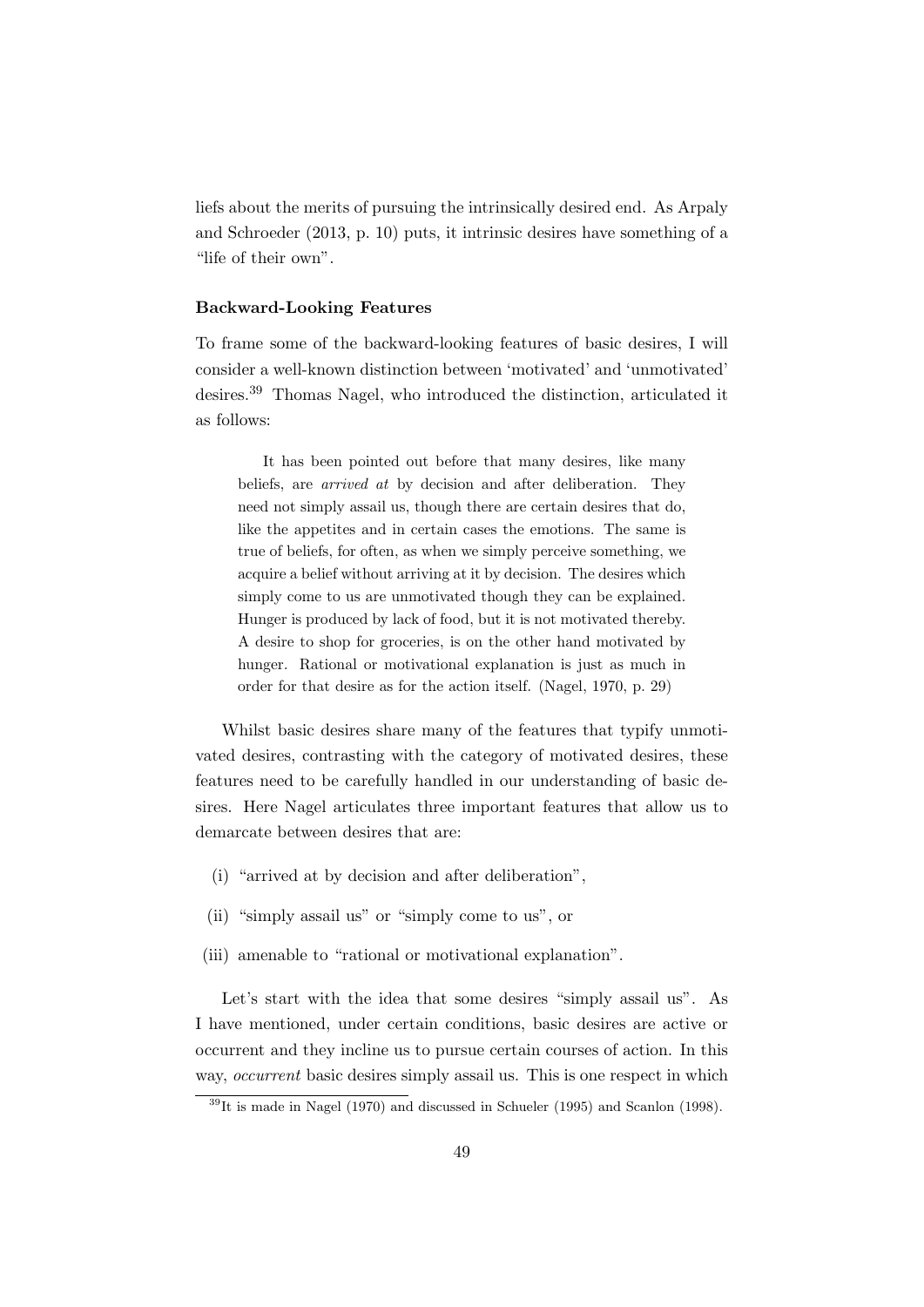we are typically said to be 'passive' with respect to our desires. However it would be inaccurate to say that standing basic desires assail us in the same way. The development of a standing desire is a process that often occurs outside of the subject's awareness. Someone can have a standing basic desire to drink beer, a state that persists even when the subject is asleep or unconscious. Under certain conditions, such as when the subject is at the pub and is thirsty, this standing state can give rise to an occurrent desire for a pint of beer that then assails the subject unbidden.

Turning now to desires arrived at through decision or deliberation. Episodes of deliberation involve determining what normative reasons there are for one to act. Take a case in which one judges that there is decisive reason for one to  $\phi$  and in light of this is motivated to  $\phi$ . The fact that some desires are arrived at through decision or deliberation grounds the third feature, amenability to rational explanation. When we rationally explain the desire to  $\phi$ , we can cite (apparent) reasons for which one forms the desire. We can sensibly ask why one wants to  $\phi$ . In contrast, some of the desires that "simply assail us" are not amenable to rational explanation because they are not the products of deliberative processes and so not formed *for reasons*.<sup>40</sup>

Finally, it is important to highlight again how the distinction between standing and occurrent basic desires relate to these backward-looking features to do with desires that are arrived at via deliberation or whether

<sup>40</sup>Hunger, Nagel claims, is not like this: desires are not the products of deliberation and are not states we enter into for reasons. We have to however have a particular understanding of hunger for this point to go through. We can think of hunger as a complex state consisting in, inter alia, (i) a range of sub-personal homeostatic processes, like gut-brain signalling, as well as elements that are apparent at the personal level such as (ii) sensations like stomach pangs, feelings of weakness, (iii) cognitive components (e.g. intrusive thought) as well as what I have called an (iv) occurrent basic desire to eat. This will be discussed further in Chapter 3. Nagel is certainly right about hunger understood as consisting in (i)-(iii). We do not, indeed cannot, enter into this state as a result of deliberation and do not have reasons for entering into this stage. What about (iv)? Can't we ask  $why$  one has this occurrent appetitive desire to eat? To this, it might seem that we often have an answer ready "Because I'm hungry". But we have to be careful here to conclude that the desire itself, or the sensational concomitants of hunger, constitute one's reason for having the occurrent appetitive desire to eat. See Alvarez (2010, Ch.4). It is plausible that the sense of the why-question is not asking for one's reason to want to eat, but asking for a non-reason citing explanation of one's desire to eat. It is very plausible that the occurrent desire to eat is triggered by a complex interaction of sub-personal processes (see Kringelbach, 2015) and not formed by taking any of the elements in (ii) or (ii) as a reason. When triggered in this way such desires qualify as *appetitive* desires to eat.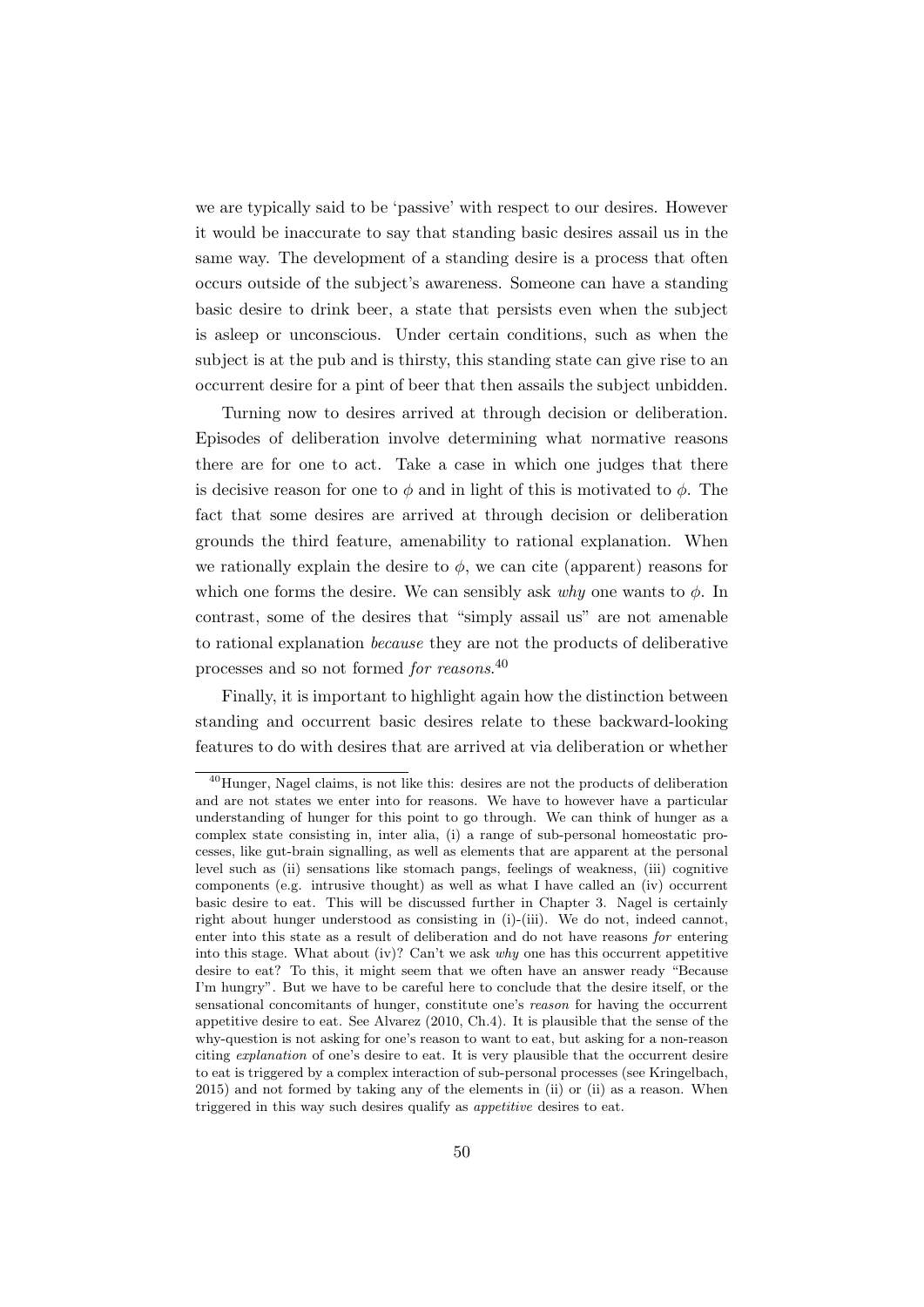they are amenable to rational explanation. One complexity concerns the fact that some standing basic desires can be, in a sense, 'arrived at' via prior episodes of deliberation. Consider the following case. We can cultivate standing desires for foods that we are not presently disposed to seek out. Take the desire to have chocolate with high cocoa content, which might at first be too bitter to be enjoyable. In some cases of how desire cultivation occurs, it is true that, at some point in the past, one might, on reflection, have judged dark chocolate to be better. Through repeated exposure, one would start to form or strengthen a standing basic desire for dark chocolate. We can imagine that the sight of dark chocolate now sparks an occurrent desire for dark chocolate and that tasting the complex bitter flavours now gives rise to pleasure.

There are a few things we can say. Notice that the decision to instil a desire for dark chocolate and the simple form of deliberation that precedes the decision does not, in some sense, 'directly' give rise to the standing desire. In order to inculcate a desire, one needs to work to develop the desire through repeated association, pairing, in this case, consuming the dark chocolate with a certain kind of reward. This serves to contrast such a desire with the kind of desire with an existence that is, as Holton puts it, "bound up" with an apparent justification or reason. For example, consider Tom who decides that he wants to learn more about cinema. As a prank, Tom's friend tells him that The Room is the pinnacle of cinematic achievement. With no reason to question the recommendation, Tom's belief that The Room is an excellent film directly gives rise to, or perhaps even constitutes– if some forms of 'pure cognitivism' about motivation is right– a desire to see The Room. If Tom were now to learn that *The Room* is a terrible film, such a desire would immediately vanish, without residue, so to speak. This gives us a more refined understanding of this backward-looking aspect of basic desire. It is not that such desires, as a matter of conceptual necessity, never feature deliberation or decision in the list of causal antecedents to such desires, rather it is that they are not normally the 'direct' result of deliberation or decision.

I want to end by discussing the distinction between intrinsic and basic desires, in particular with respect to this backward-looking aspect. It might be thought at this point that intrinsic desires are roughly co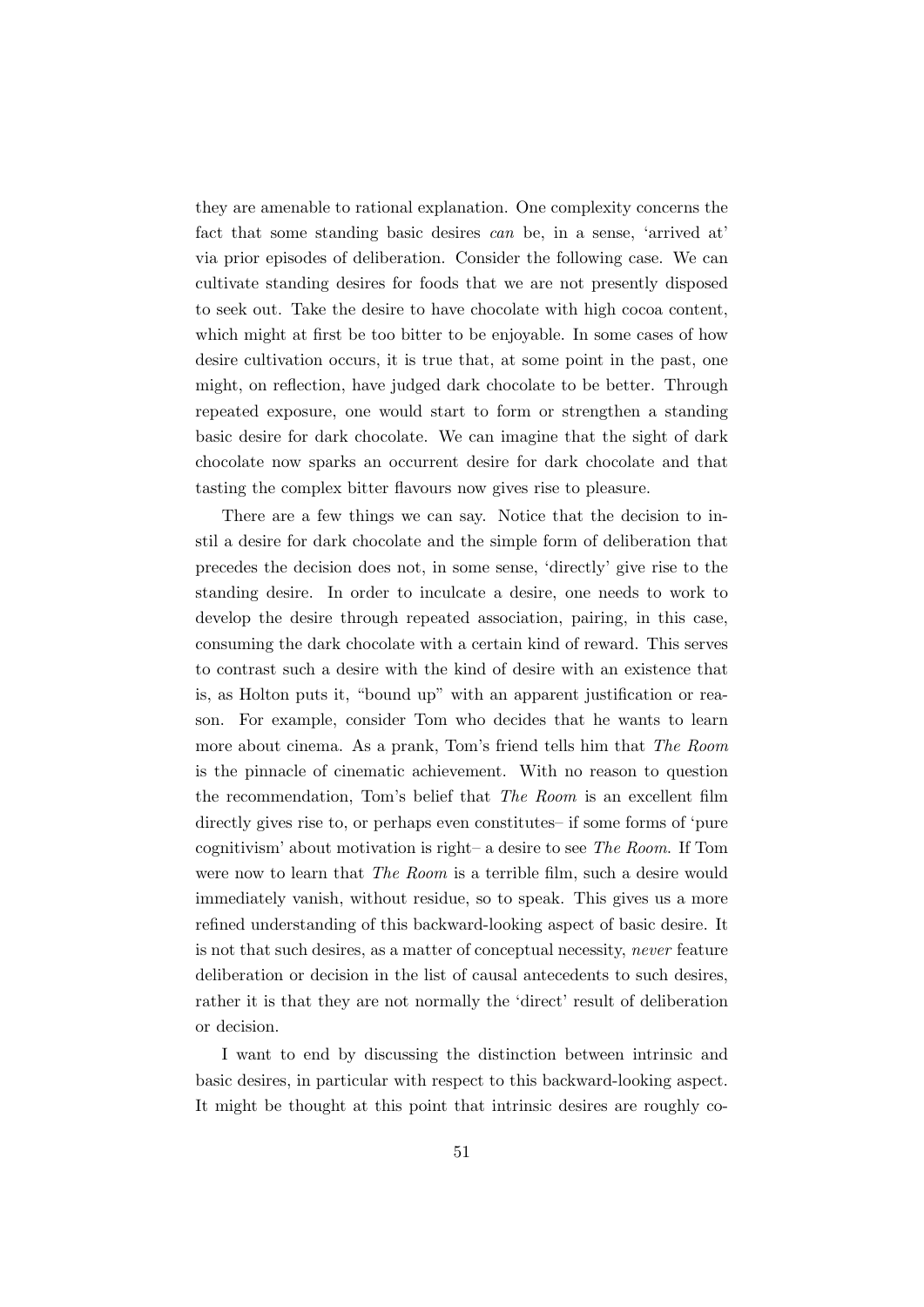extensive with what I have been calling basic desires in sharing many of the forward-looking aspects. One possible difference for which I think it is useful to introduce the notion of basic desire comes from the possibility that there can be intrinsic desires that are generated directly by decision or deliberation. What distinguishes basic desires from some intrinsic desires then is that basic desires are never the direct product of rational deliberation. An example of this might be a desire we form to support a certain sports team. Suppose you have to choose between two teams to support at a forthcoming match. Both teams are meritorious: Porto FC is a highly skilled and talented group, whilst Santa Clara FC, clearly inferior in skill nevertheless demonstrates a great deal of passion and perseverance. It is possible I think simply to decide to support Santa Clara FC and in so doing establish a desire for Santa Clara FC to win. In this case, the desire is intrinsic; for you want Santa Clara FC to win for its own sake (contrast for instance, a desire to support Santa Clara FC because you've placed a large bet on their winning). However such a desire is quite unlike the desire for dark chocolate that you cannot simply install through decision or deliberation but have to work to inculcate.

These sets of forward-looking and backward-looking features give us a reasonable articulation of some key features of basic desires, enough to move on to consider the main problem of this thesis. Ultimately, I think it is possible also to provide an explanation of these features of desire architecturally. As I will go on to develop, basic desires are those that are produced by dedicated sub-personal mechanisms that are distinct and insulated from the sub-personal mechanisms that underlie the production of other states like perceptions and beliefs and have their own 'rules' for producing novel basic desires.

### 2.2 The Problem of Conative Significance

In this section, I want to bring into view a problem with reconciling the intuition briefly alluded to in the introduction of this chapter concerning the seeming rational significance of desire with the account of desire discussed in the previous section. This section has three parts.

I will begin by clarifying the notion of rational support which will draw on material discussed in Chapter 1 (§2.2.1). Having outlined the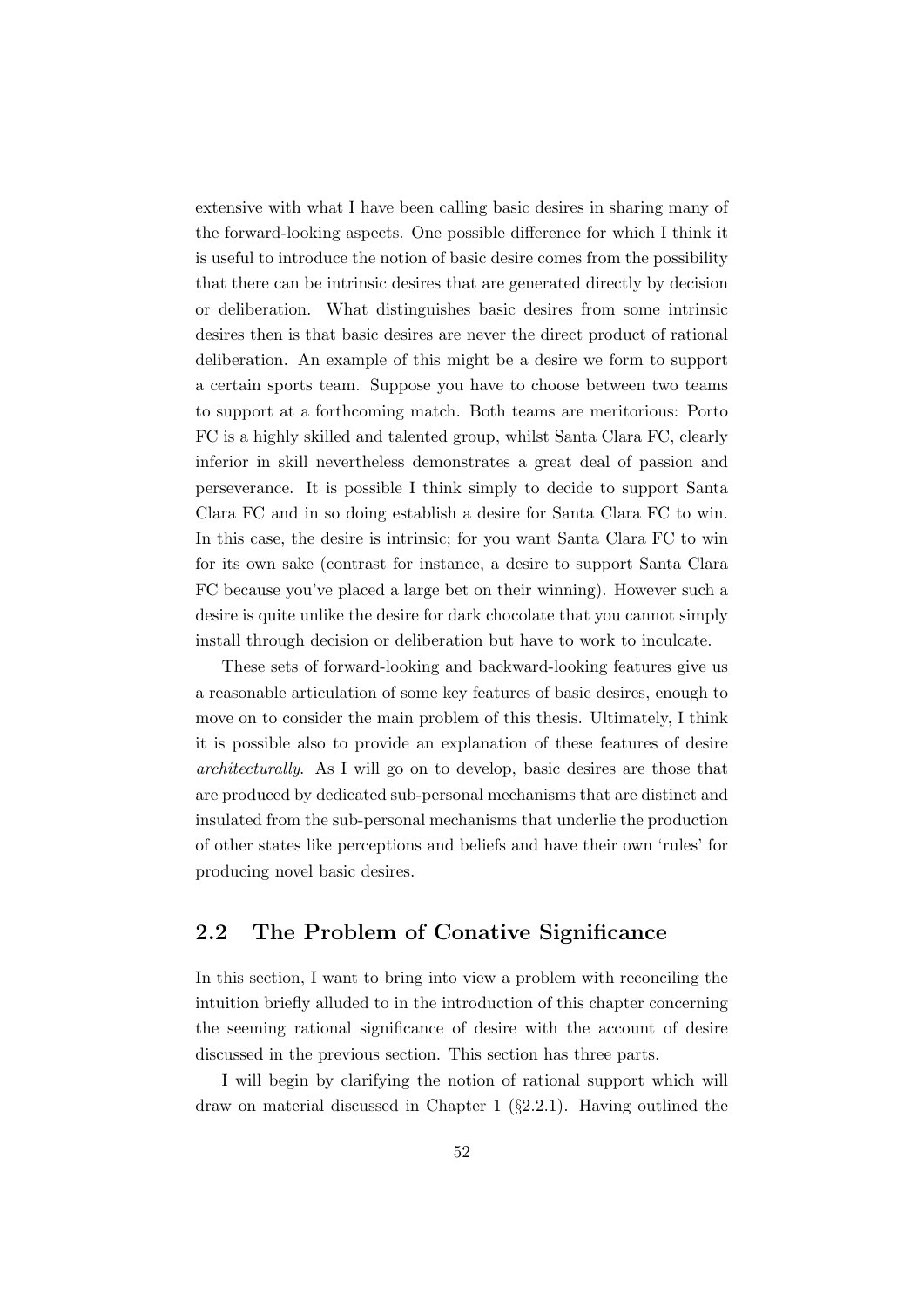notion of rational support, I will motivate the claim that in many cases, desires seem to have the power to rationally support action and the formation of intentions, substantiating the intuition of the rational significance of desire  $(\S2.2.2)$ . In the following sections  $(\S2.2.3)$ , I develop the puzzle that will structure forthcoming chapters of this thesis. The problem I develop, The Problem of Conative Significance, is one vindicating the intuition of rational significance with a plausible understanding of the nature of desire. At first the target of the problem will be posed narrowly against the dominant account of desire discussed in the previous section, the pure motivational account of desire. After considering the problems that the motivational view faced, I generalise the problem and explain two constraints on answers to the Problem of Conative Significance.

### 2.2.1 Rational Significance

As discussed in Chapter 1, rationality is concerned with standards or norms that apply to transitions between, or sets of, mental states. Some of these standards or norms pertain to our apparent reasons; in these cases, rationality requires that we respond in certain ways to our apparent reasons for action. I want to begin by distinguishing between two kinds of rational norms that can apply to a subject in virtue of having certain attitudes.

Some attitudes, in virtue of their nature and content, introduce rational constraints on an agent's psychology. To illustrate, suppose there is an academic talk occurring later which would be interesting to attend, and your doing so does not conflict with any prior intention. Consequently, you form the intention to attend. In virtue of forming this intention, there is now a rational constraint on what other mental states you can then form. For instance, suppose on the way to the conference you spot a hill and it strikes you that it would be rather fun to do a roly poly down the hill, something you know will leave you muddy. Intending to make it to the conference which requires you look presentable means that you cannot, on pain of being less than ideally rational, form the intention to roll down the hill without first giving up your intention to arrive at the conference presentably. The rational constraint that you are subject to in virtue of your intending to make the meeting presentably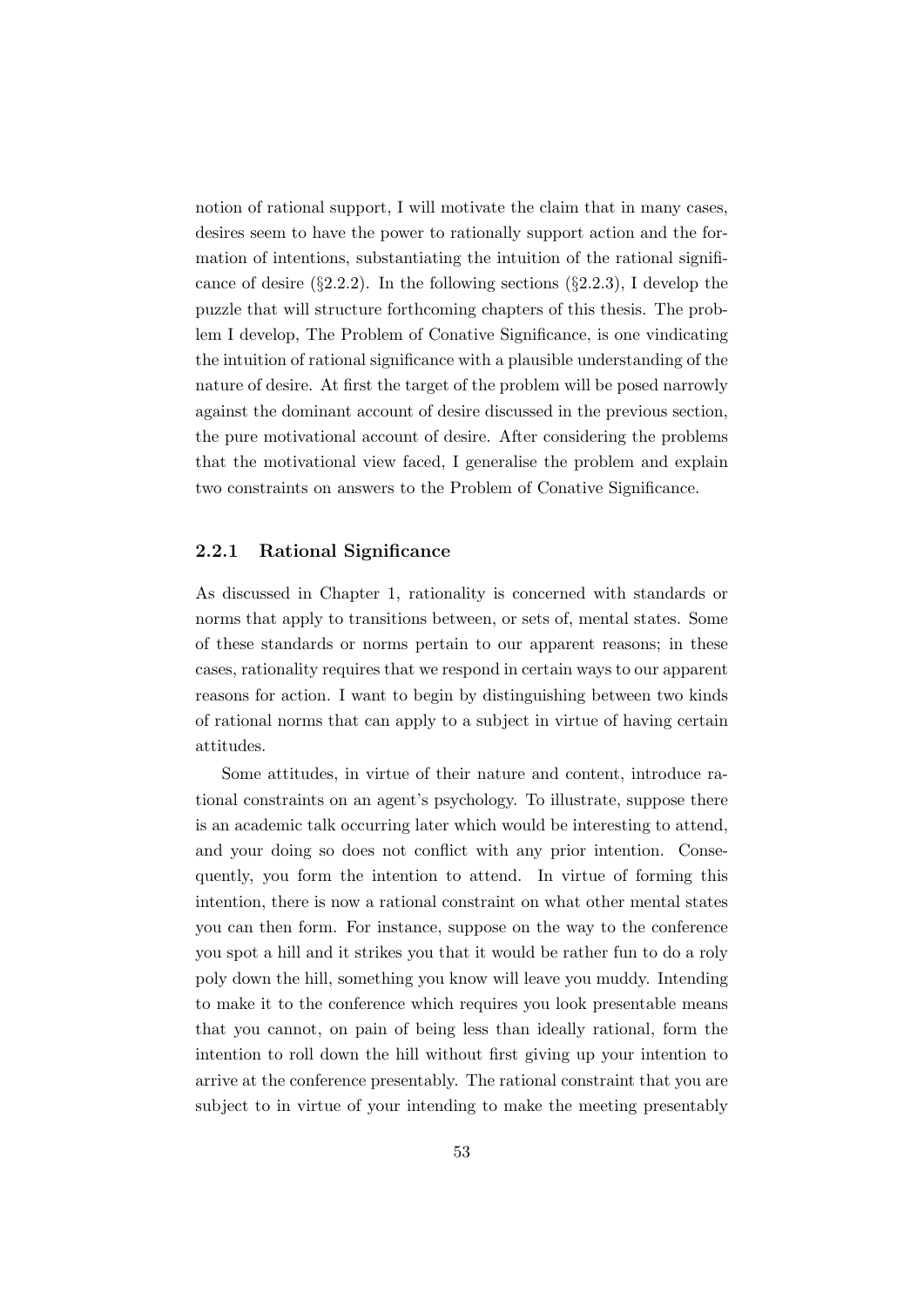takes the form of a 'wide-scope' requirement: rationality requires you not to intend to  $\phi$  and intend to  $\psi$  (where it would be impossible to  $\phi$ and  $\psi$ ). The rational norm you violate is 'wide-scope' in the sense that what is required is that *either* (i) you give up your intention to roll down the hill (if you intend to go to the conference) or (ii) you give up your intention to attend the conference presentably (if you intend to roll down the hill). You need to decide now which activity matters to you more: rolling down the hill or making the conference.

Some attitudes, in virtue of their nature and content, contribute rational support for various psychological transitions, for instance, the formation of certain other mental states. For example, suppose you perceive that  $p$ , absent any countervailing belief about the reliability of your perceptual faculties, it is rational for you to form the belief that  $p^{41}$  Another example: suppose a sharp pain shoots up your leg. The mere presence of this unpleasant sensation makes it rational for you to do something to alleviate the pain, absent countervailing reasons you have not to do certain things (e.g. if taking pressure off your leg would actually bring about more pain). (Here we are explicitly considering, not instinctive reactions, but actions done in deliberate response to the sensation). The relevant mental states here contributes to the obtaining of a certain narrow-scope requirement: if you are in  $M<sub>1</sub>$  and given certain other conditions (e.g. there are no defeating conditions of which you are aware, etc.), rationality requires you to form  $M_2$ . They are narrow-scope in the sense that they recommend particular responses. Failure to form the relevant mental state constitutes evidence of irrationality.

To sum, the contrast between wide-scope and narrow-scope norms show two ways that various mental states can be rationally significant.<sup>42</sup> One way for a mental state  $M$  to be rationally significant is by being an attitude of a certain type with a certain content for which there is a covering wide-scope norm which then constrains what other mental states you can possess or form whilst remaining rational. Another way for a mental state  $M$  to be rationally significant is by being an attitude of a certain type with a certain content for which there is a covering

 $^{41}$ It is important to emphasise the qualification that there is an absence of apparent reasons to doubt one's senses; one would not be irrational to withhold a belief that  $p$ were this so.

 $^{42}$ For a related distinction, see Archer (2013).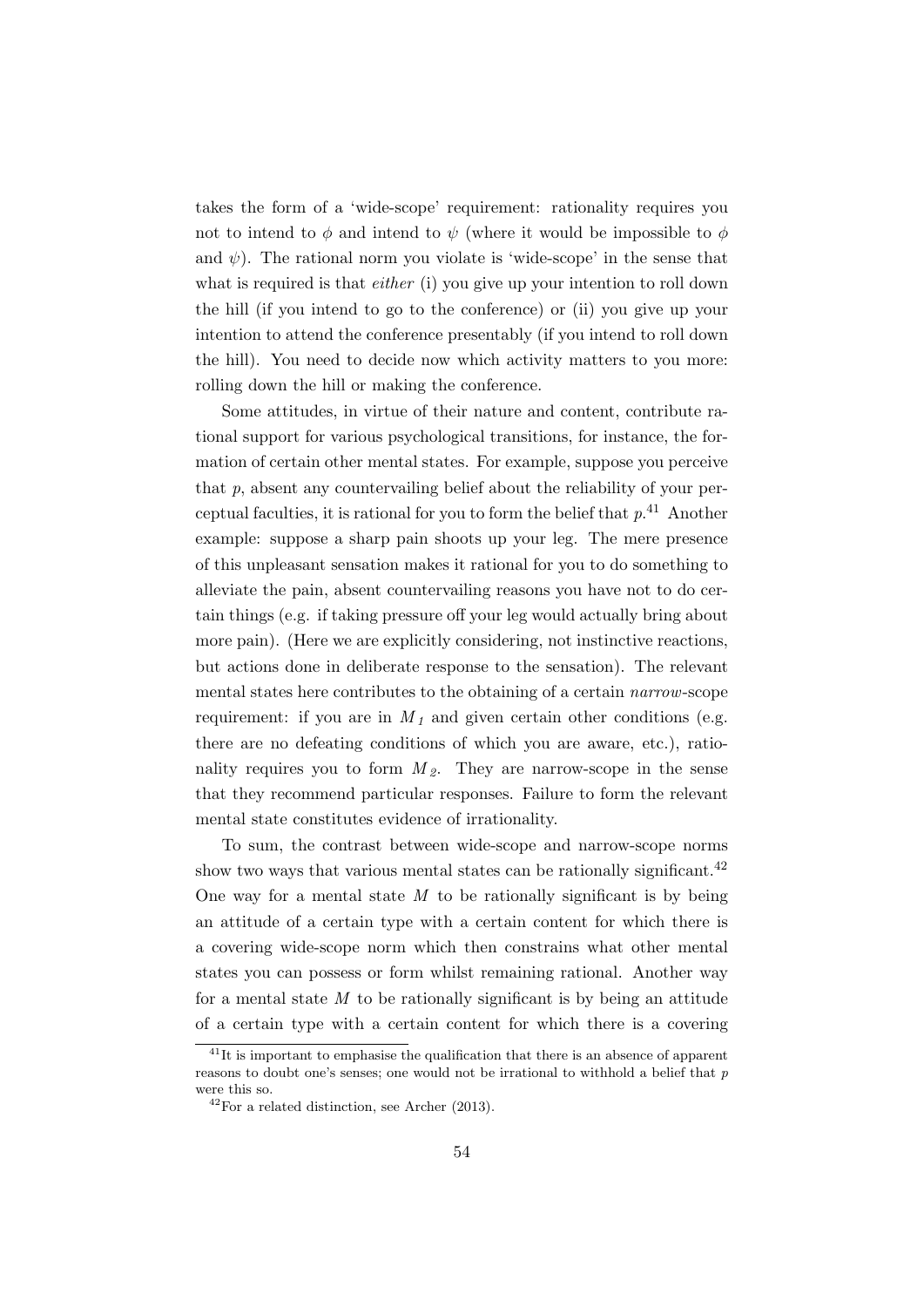narrow-scope norm which requires you to respond in a certain way.

I want to briefly connect this thought now to the previous discussion about reasons, specifically the latter idea that some mental states have a nature such that they are capable of contributing to the existence of a narrow-scope rational requirement. The fact that some mental states can contribute to the obtaining of a narrow-scope rational requirement is due to the fact that they are capable of 'providing' reasons. Take for instance, perception. It is highly controversial how we understand the reason giving role of perception. On some views of perceptual reasons, we should understand the reason that perception provides is simply the fact that  $p$  that one perceives, the fact which forms the basis of one's belief that  $p$  (Schnee, 2016). Others think of one's seeing that  $p$  as constituting the relevant perceptual reason to believe that p (McDowell, 1995). Alternatively, some think that a perception that  $p$  consists in a kind of seeming that can non-inferentially justify a belief that  $p$  (Huemer,  $2006$ <sup>43</sup> Nevertheless, what I want to call attention to is just the idea that these mental states, in some way, provide an apparent reason for a certain response either by constituting that reason of which one can be aware of as such on reflection, or by presenting a fact which constitutes the apparent reason for belief.

### 2.2.2 The Rational Significance of Desire: The Prima Facie Case

In this section, I want to make a preliminary case for the claim that desire is significant to practical rationality in the sense that desires can contribute rational support for certain courses of action, or for the adoption of certain intentions.

Recall the case of Uma discussed in the beginning of this chapter. At a certain point in time, Uma spontaneously forms an occurrent basic desire to eat and this desire rationally supports her pursuing certain courses of action. The desire emerges in a situation in which she has no competing pressures. When the occurrent desire assails her, her attention is drawn to the salient ways for her to satisfy this desire. In this case,

<sup>43</sup>Some e.g. Burge (2003) who have a particular understanding of reasons, might want to resist the thought that perception providing reasons as opposed to grounding an entitlement for the corresponding perceptual belief.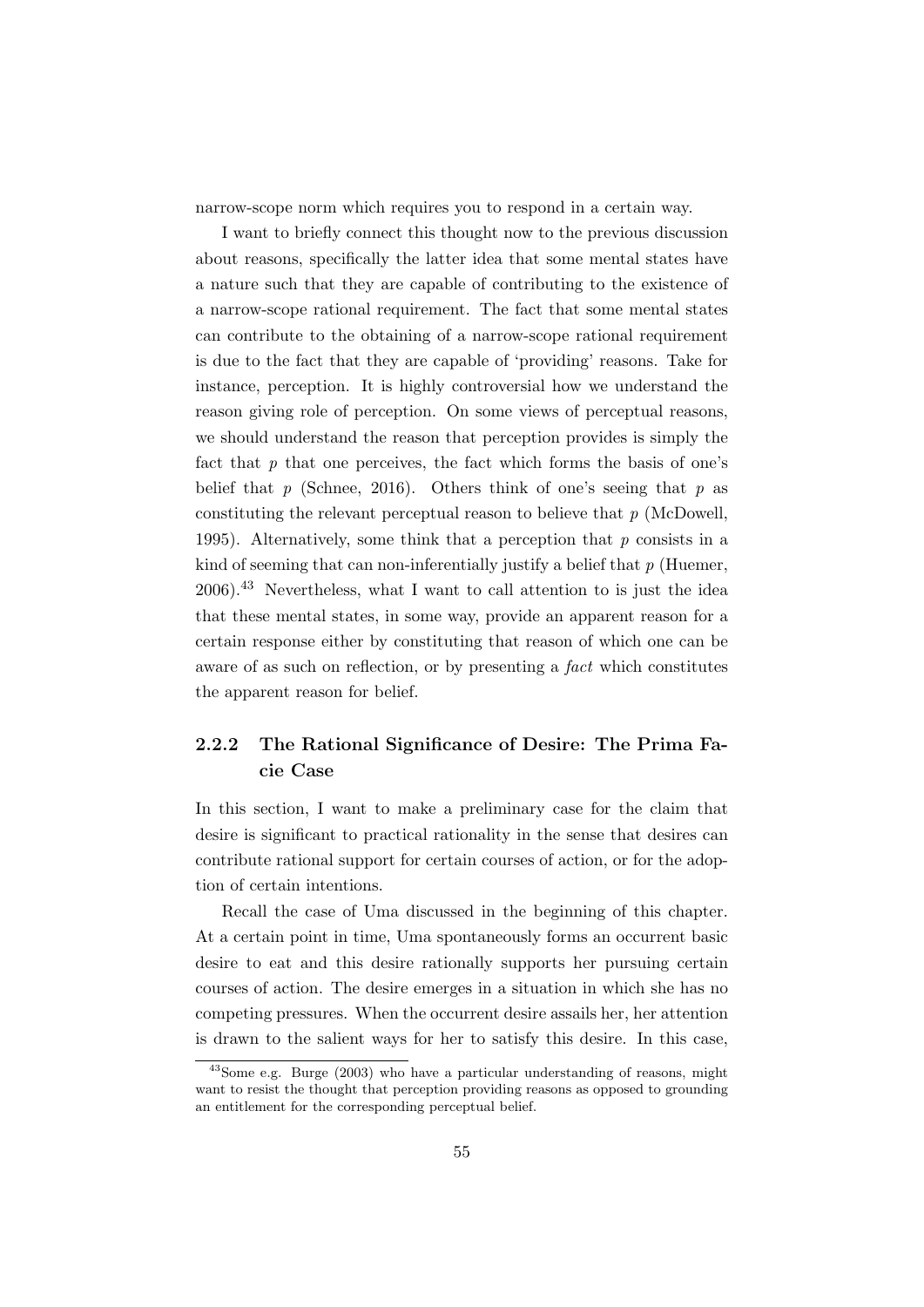it rationalises her decision to head to the kitchen. Reflection on this simple case provides prima facie reason to accept the following intuition of rational support:

*Rational Support:* A's desiring to  $\phi$  provides some degree of rational support for A to pursue, or intend to pursue, the end of  $\phi$ -ing, absent countervailing judgements, competing desires, etc.

It is possible to see this intuition in clearer detail by considering how this case proceeds. As Uma reflects on her options, a more specific desire emerges: she has an occurrent desire for the sandwich as opposed to the soup, both of which she knows to be perfectly fine options. When this second desire emerges, it rationally supports a yet more specific course of action. Absent countervailing reasons she has to act against her desire for the sandwich option, her desire for the sandwich rationally supports a corresponding intention to have a sandwich rather than soup for lunch.

The reason why this second aspect of the case is interesting is that it seems to show that desires have some independent power to rationally support a choice between two rationally eligible options (cf. Chang, 2004). Once Uma's desire for one option over the other is on the scene, her practical situation is changed. It is not just that it would be rational for Uma to pursue the sandwich option, but that pursuing the soup option over the sandwich option seems, at first glance, an irrational course of action to pursue. Imagine for instance if Uma were to cast aside her desire and employ a random decision procedure such as flipping a coin. To do so would not just be perverse or unintelligible, but positively irrational.<sup>44</sup>

Many philosophers have taken such cases to provide prima facie grounds to think desire is rationally significant (cf. Chang, 2004, Railton, 2012, Stampe, 1987, Stampe, 1986, Schafer, 2013). If this is right, then desires like these which pervade human life constitute an important part of human practical rationality. Nevertheless, it is of course possible to contest the rational significance of desire. For those who take desires to be rationally significant, the task set for us now will be to try to substantiate and explain how desires could be rationally significant in the

<sup>&</sup>lt;sup>44</sup>This specific point about the comparison between desires and coin flips is discussed in Chang (2004, pp. 83–5), Tanyi (2011) and Archer (2013, Ch.6).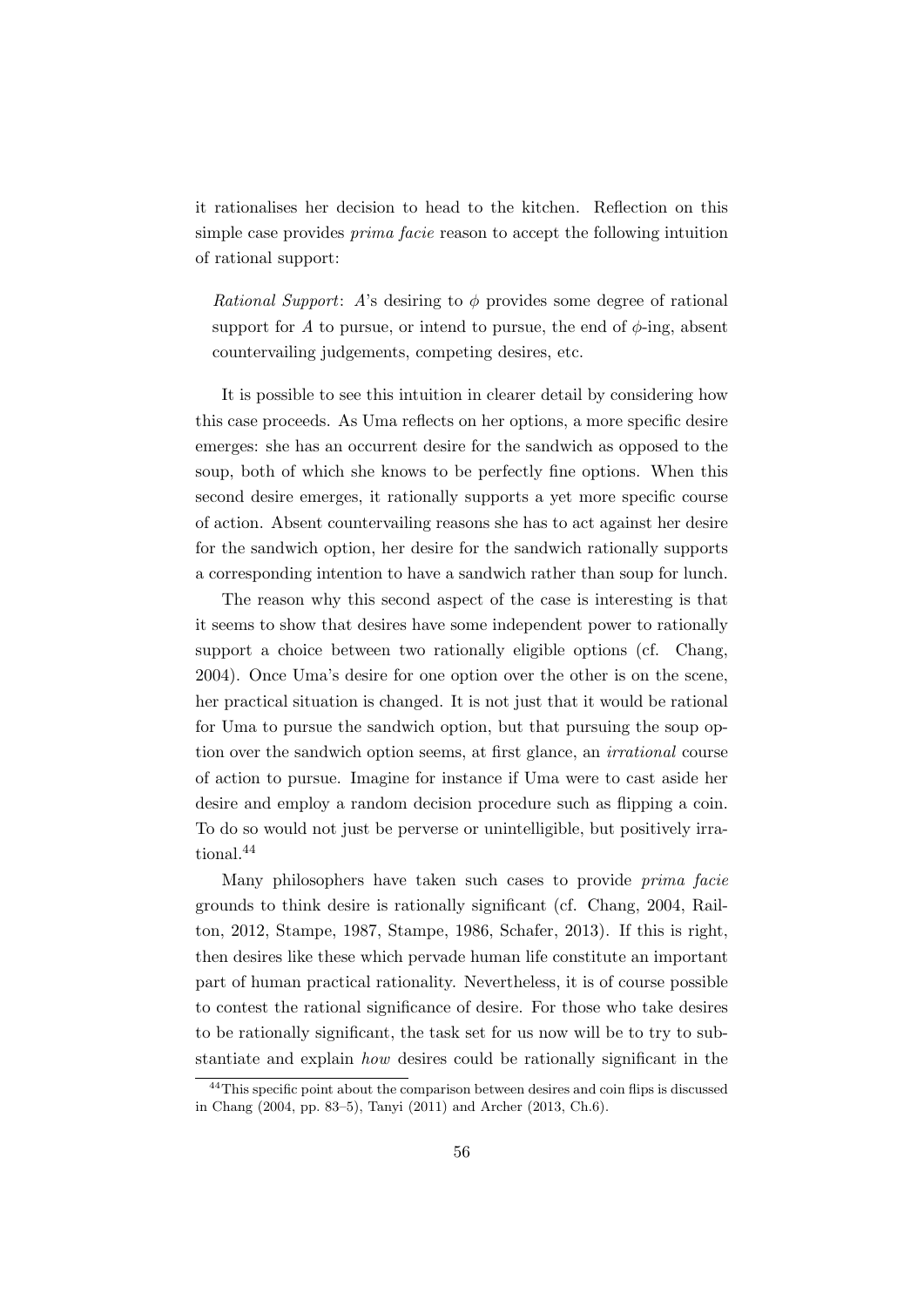way they seem to be.

### 2.2.3 The Problem, Narrow and General

In this final section, I want to consider the pure motivational view outlined in §2.1.5. We will discuss an argument famously advanced by Warren Quinn who argues that the pure motivational view of desire fails to explain the power of desire to rationalise choice and action. Through an examination of Quinn's negative argument, I motivate two constraints on answers to the Problem of Conative Significance.

To throw this issue into stark relief, I turn to a well known example due to Warren Quinn. Quinn was concerned with the question of "whether pro- and con-attitudes conceived as functional states that dispose us to act have any power to rationalise those acts" (Quinn, 1994b, p. 32).<sup>45</sup> The lynchpin of Quinn (1994b) is an appeal to his famous 'Radioman' case, which he describes as follows:  $46$ 

Suppose I am in a strange functional state that disposes me to turn on radios that I see to be turned off. Given the perception that a radio in my vicinity is off, I try, all other things being equal, to get it turned on. Does this state rationalize my choices? Told nothing more than this, one may certainly doubt that it does. But in the case I am imagining, this is all there is to the state. I do not turn the radios on in order to hear music or get news. It is not that I have an inordinate appetite for entertainment or information. Indeed, I do not turn them on in order to hear anything. My disposition is, I am supposing, basic rather than instrumental. (Quinn, 1994b, pp.189-90)

I want to begin by clarifying the kind of state that we are to suppose Radioman is in. We are not to imagine the kind of forces to which Radioman is subjected to in virtue of this peculiar motivational state

<sup>45</sup>Quinn's purpose in appealing to this case was to motivate a view about rational agency according to which the agent must be responding to an evaluation of her desired ends as good, attractive or pleasant in some respect. I will set Quinn's own views aside until Chapter 4; for now, I focus simply on establishing the insufficiency of the Pure Motivational view of desire to vindicate Rational Support.

<sup>46</sup>As a testament to how influential Quinn's case is, almost all philosophers who press similar arguments (e.g. Scanlon, 1998; Boyle, 2016; Boswell, 2018) rely on Quinn's case. Much of this line of reasoning is echoed in Scanlon (1998) in the vocabulary of reasons.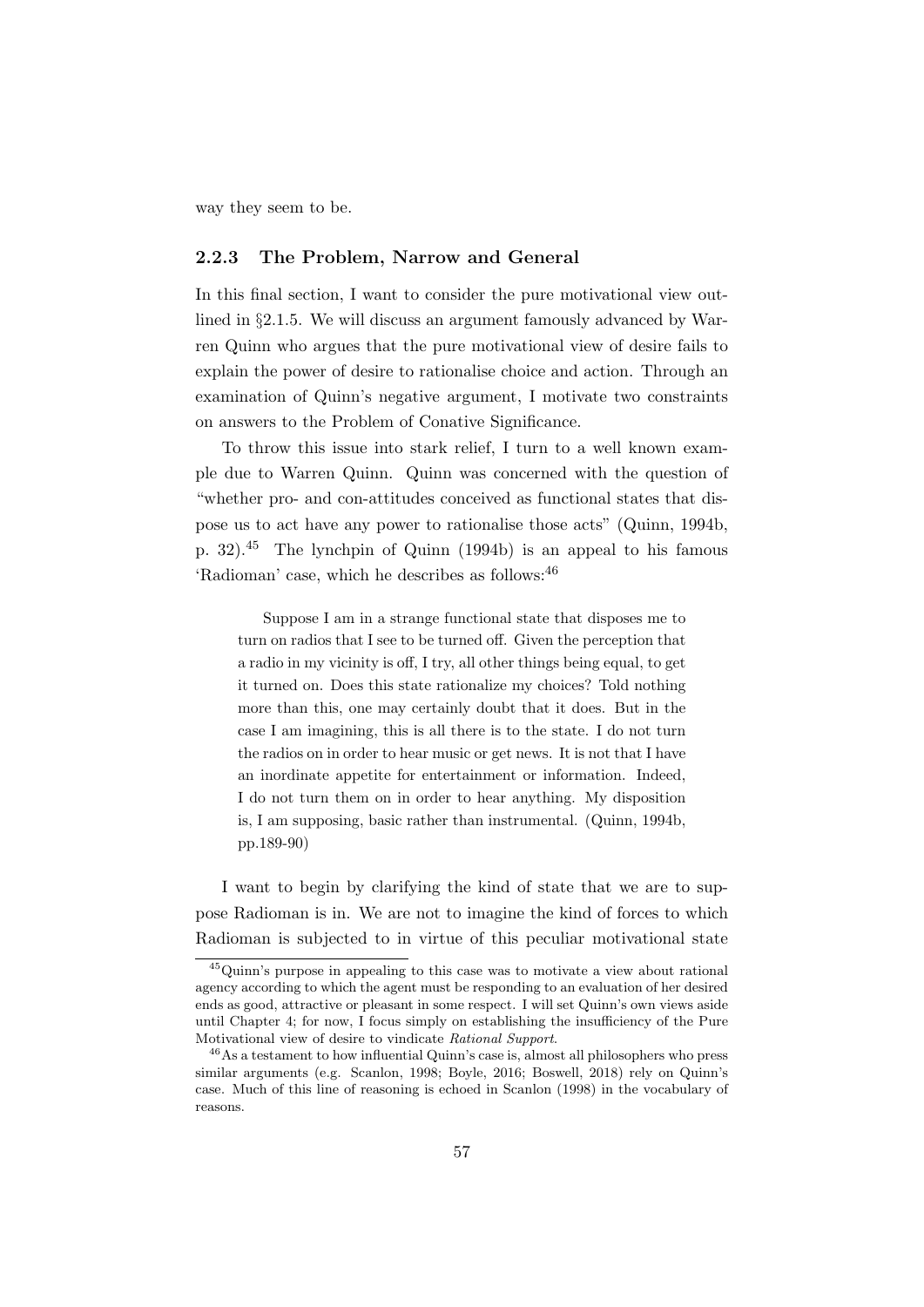along the lines of a reflex. We can suppose that the state that motivates him has the kind of functional role constitutive of the pure motivational view. The relevant motivational state here is one that possesses content and that motivates him to do what he believes will allow him to turn on radios by generating instrumental desires, e.g. to head to the electronics shop where he knows radios are located. As Quinn notes, like desires, they interface with his perceptual states and beliefs to conduce to action. Moreover, we can also allow that Radioman is able to exercise the capacity to weigh up this motivational states against other desires.<sup>47</sup> In this way, as Smith emphasises, this motivational state forms part of "a familiar capacity for control, the kind of control characteristic of those that people exercise when they act intentionally" (Smith, 2012a, p. 394)

There is an aspect of the motivational state that is underspecified by Quinn's description of the case. Even granting the previous point that this motivational state is unlike a reflex or a twitch in standing in relations with Radioman's beliefs and other desires to drive action, it remains unclear whether we are to imagine the relevant state as one which simply moves Radioman, bypassing his agency and capacity for choice altogether or not. On one interpretation, the motivational state can be understood as a kind of 'intelligent reflex', in the sense that when the appropriate conditions obtain (e.g. Radioman sees a radio he can turn on, and has no competing desire), his body begins to move. We might call this, to borrow a phrase from Wallace (1999), the 'hydraulic' interpretation of Radioman. On another interpretation, we are to understand the motivational state as having some phenomenological presence as a felt urge or impulse in response to which the subject is able to exercise an element of choice. It is important to stress how minimal this urge must be construed if not to undermine Quinn's case: we are not even to imagine this urge as unpleasant in nature, for then we might begin to understand how it can rationalise doing what will relieve the unpleasant feeling.

Whichever way we interpret Quinn's case, it is clear that Radioman is a subject who satisfies all the conditions imposed by the pure motiva-

<sup>&</sup>lt;sup>47</sup>As Smith notes "whether [Radioman's] urge has any effect at all will depend on . . . whether he has stronger contrary dispositions: imagine telling him that if he turns on a radio you will shoot him in the head, so bringing his urge into conflict with his desire to preserve his life" (Smith, 2012b, p. 394).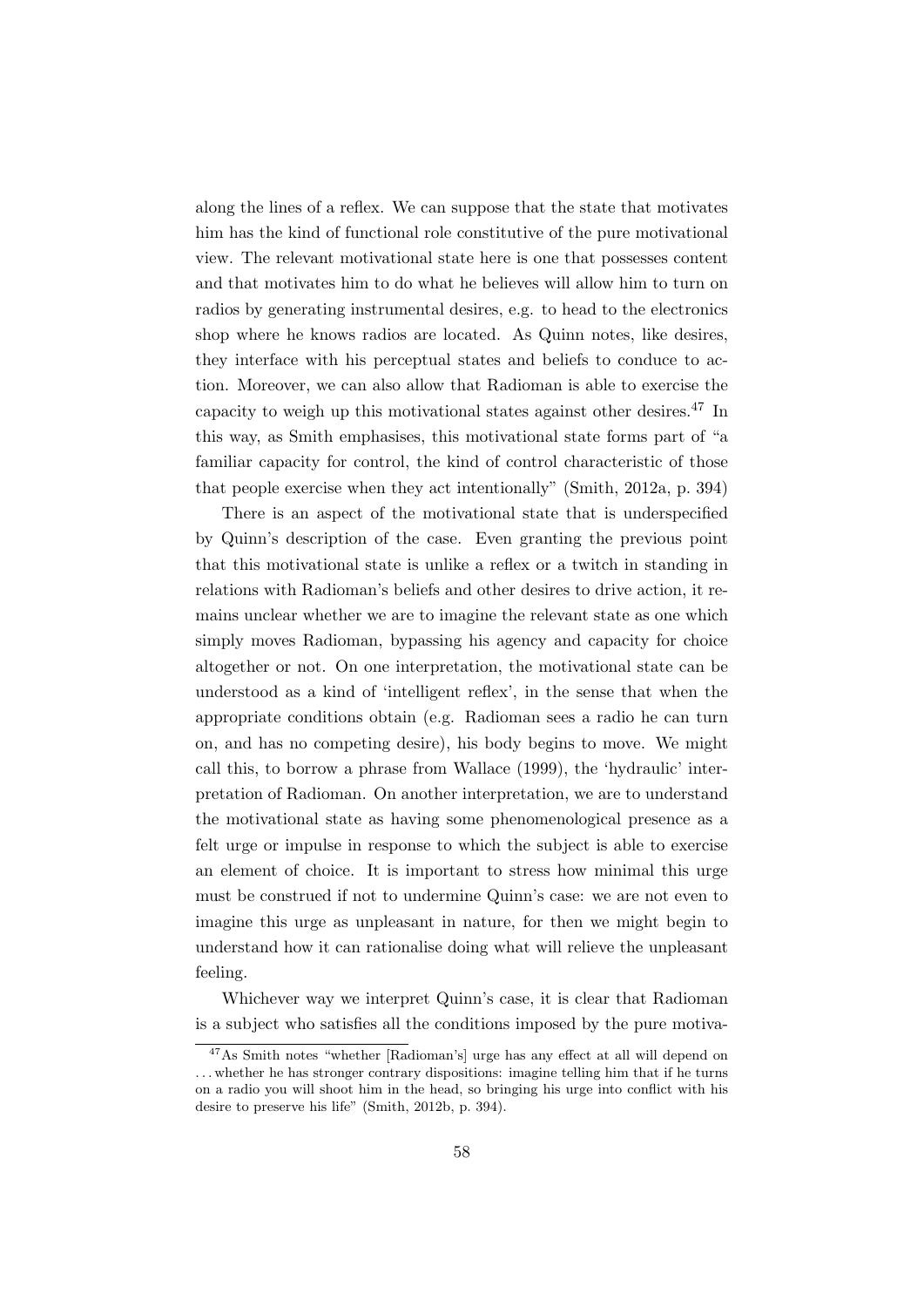tional view to count as having an occurrent basic desire. The problem that Quinn identified is that it is doubtful to say the least that a quasihydraulic force or a blank urge to turn on radios can rationally support or 'rationalise' a corresponding action or intention. There are, I think, two aspects to this claim that we can extract.

### Brute Impulses and Rational Support

The first respect in which Radioman's inclinations fail to rationalise his actions is that it fails to explain how the brute motivational states that Radioman possesses could rationally support pursuing the course of action he is disposed to bring about in the sense articulated in the previous section of this chapter.

We can highlight this point by contrasting the intuition canvassed earlier in the case of Uma. Intuitively, it seems that in having a desire for one lunch option over the other, it would be irrational for her to ignore the desire. Having a desire for one option over the other seems to add something of real normative significance which can inform choice and action, favouring a specific course of action. This is, at least in part, why it would be be less than ideally rational for her, in this particular circumstance, to disregard the desire for no countervailing reason. In contrast, being subject to a brute 'hydraulic' force or assailed by a forceful impulse adds nothing of normative significance, nothing in the way of an apparent reason for Radioman to turn on radios. If we assume that Radioman's impulse to turn on radios could be disregarded, or resisted as much as is possible, it is unclear why Radioman would be acting in a way that was less than ideally rational.

### Brute Impulses and Intelligibility

The second respect in which Radioman's 'desire' fails to rationalise his actions emphasises the rational intelligibility of his actions from Radioman's perspective. This element is one that is emphasised by Quinn. An important class of rationalising explanations are reasons-citing action explanations. An agent's (apparent) reason for action affords mutual and self-intelligibility of a course of action. To bring out the issue that the pure motivational view has with respect to the rational intelligibility of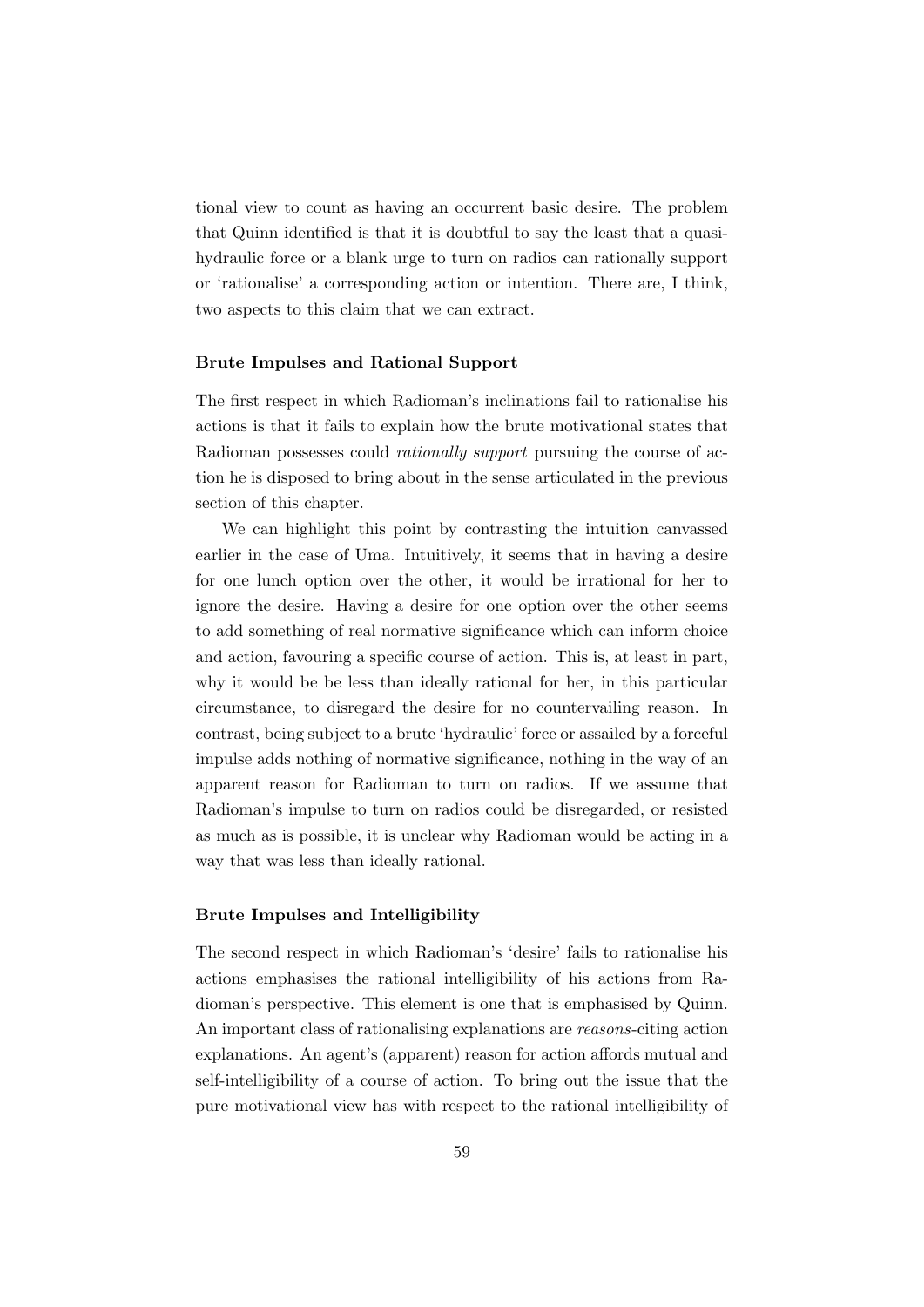action, let us consider the kinds of apparent reasons that we take to be operative in Radioman's case.

Let us start with a case in which Radioman is engaged in an action which is instrumental to his bringing about that he turns on radios. What is Radioman's reason for doing this? In this case, there is an instrumental reason that can be cited, namely that walking to the shop will allow him to turn on a radio. We have not however entirely rendered Radioman's actions intelligible, for the end of turning on radios is just as much indeed of rationalisation. Now suppose we ask Radioman why he is motivated to turn on radios in the first place. It is part of the case as described that Radioman's desires are intrinsic; he does not turn it on because he likes the sound of the switch, or that it gives him relief from his compulsion, etc. It is unclear how a brute urge to turn on radios avails Radioman of any answer to this question other than "I just do" or "I just want to".

There is an obvious parallel here to draw with Anscombe's discussion of desirability characterisations. Anscombe contends that to the extent that we can intelligibly understand a subject as being moved by a desire to  $\phi$ , it should be possible that the subject provide an answer to the question why she wants to  $\phi$  that avails us of a desirability characterisation of  $\phi$ -ing as good or desirable. Here a desirability characterisation of a subject's desire to  $\phi$  is an answer to the question of why the subject wants to  $\phi$ , one that appeals to features of the object of desire, that renders the object of the desire attractive or desirable to the subject.<sup>48</sup> Desirability characterisations constitute reasons for which the subject desires the desideratum. This point applies to basic desires where desiderata are wanted for their own sake. Here the relevant desirability characterisation will relate the desideratum to some apparent good-making feature.

Anscombe motivates this thought with a case similar to Quinn's. Consider someone who avows a desire for a saucer of mud. When asked why, we are to imagine that we get the reply "I just do" (Anscombe, 1957, pp. 70–1). Anscombe's point is not that it is never intelligible for someone to form such a desire. After all, there are possible instrumental desires

<sup>48</sup>For some more unusual objects of desire, it is insufficient simply to state that the desired outcome is good. Radioman is no more intelligible to us were he to express his belief that turning on radios is just plain good (cf. Copp and Sobel, 2002). Rather, what is needed is reference to some good-making or desirable-making feature of the object. For discussion of this point, see Setiya (2010) and Boswell (2018).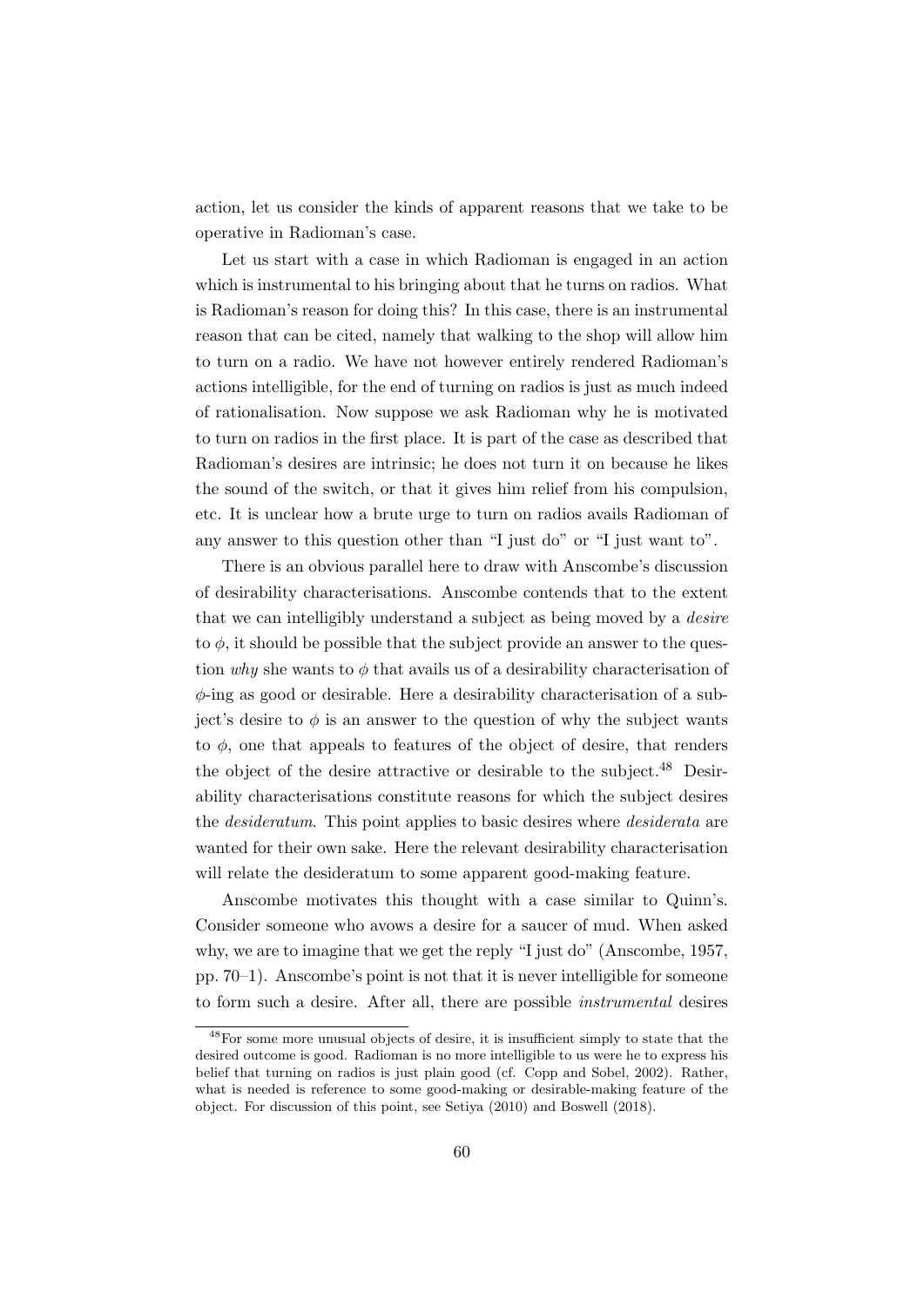for saucers of mud (e.g. I want it to play a mean prank on someone). Nor is the point that it is impossible to have intrinsic desires for saucers of mud. Rather, it is that unless there is a desirability characterisation in the offing, she is not intelligible to us as even wanting the saucer of mud.

The point I want to focus on here is the idea that Radioman's peculiar motivational state lacks features that avail him of a desirability characterisation of the outcome he possess an impulse to bring about. If we were to ask Radioman why he wants to turn on radios, we quickly bottom out at an answer that does not avail us of a desirability characterisation. Lacking this, Radioman is compelled to act by forces that fail to "make [his] acts sensible" (Quinn, 1994b, p. 237).<sup>49</sup> As Tamar Schapiro puts it, the desire "does not give the agent a perspective from which to see the action as worth doing, even in a minimal sense" (Schapiro, 2009, p. 235). A further problem then with the pure motivational view is that it fails to explain how desires are capable of rendering acts that they incline us to pursue intelligible; indeed, if Anscombe is right, it is hard to see Radioman as motivated by a desire much less rationally motivated by it.

### The Problem Generalised

So far we have considered the ways in which the pure motivational view fails to explain how desires can rationally support action and the formation of intentions. This leaves us with the following question: how, in light of the failure of the pure motivational view, should we amend or

<sup>49</sup>An exegetical note: on closer inspection of Quinn (1994b), Quinn seems to distinguish between motivational states that merely render courses of action intelligible as opposed to rationalise them. Quinn discusses the example of harmful sexual impulses such as incest or a pyromaniacs desire to set houses alight. Quinn writes that these are pleasures which "no right-minded person. . . would suppose he had good reason to seek" and therefore do not *rationalise* action. Nevertheless, Quinn allows that "they make intelligible. . . a choice to pursue them" (Quinn, 1994b, p. 248). In denying the pyromaniac's desire the capacity to rationalise, Quinn reveals commitment to a notion of rationalisation that is blocked when, as it is natural to assume in his examples, either one judges one has no good reason to  $\phi$  (e.g. burn the barn) or that there is conclusive reason to *refrain* from  $\phi$ -ing. This distinction is not appreciated by some commenters on Quinn's paper, e.g. Boswell (2018). As I read Quinn, an inclination to act is rendered 'sensible' or 'rationalised' if it is made intelligible in a specific way; namely, in accordance with what Quinn takes to be missing from the pure motivational picture, namely as flowing from the subject's assessment of her reasons for action.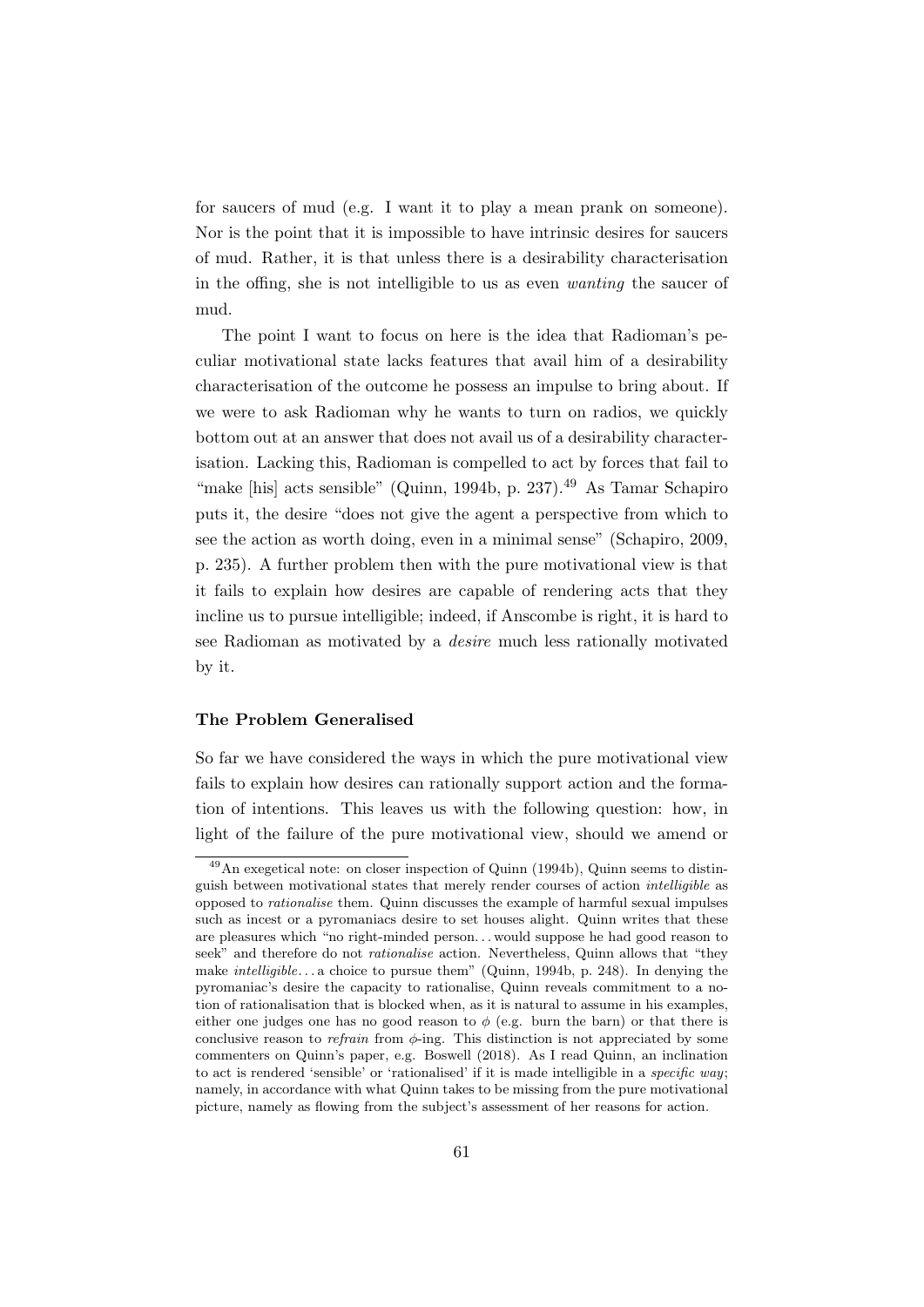extend our understanding of the nature of desire to vindicate the rational significance of desire? The challenge of providing an answer to this general question is the Problem of Conative Significance.

Reflection on the kinds of problems that Quinn raises for the pure motivational view suggest two constraints on answers to the Problem of Conative Significance. First, to the extent that the rational support intuition is compelling, an answer to the Problem of Conative Significance should explain how desires can rationally support action and the formation of intentions. Call this the Rational Support Constraint. The second constraint is that answers to the Problem of Conative Significance must explain how acting on, or forming intentions on the basis of, a basic desire is rationally intelligible from the subject's perspective. Call this the Intelligibility Constraint.

### Conclusion

The aim of this chapter has been twofold. First, it has been to outline and clarify the notion of desire that will be focus of the thesis, basic desires. Basic desires are to be distinguished from pro-attitudes more generally in having the backward and forward-looking features I elaborated on in §2.1.6. Second, I outlined and motivated the central issue that will structure the following chapters, the Problem of Conative Significance, which consists of explaining how basic desires are capable of explaining some natural intuitions about the rational significance of desires which I motivated in §2.2.2.

The following chapter begins to tackle the Problem of Conative Significance. The chapter considers a class of views which aim to explain how desires can rationally support action by connecting desires with hedonic and affective elements. The accounts we will consider aim to explain how desires can provide reasons for action by appealing to elements like (prospective) pleasures, pains as well as non-pleasure based affective experiences.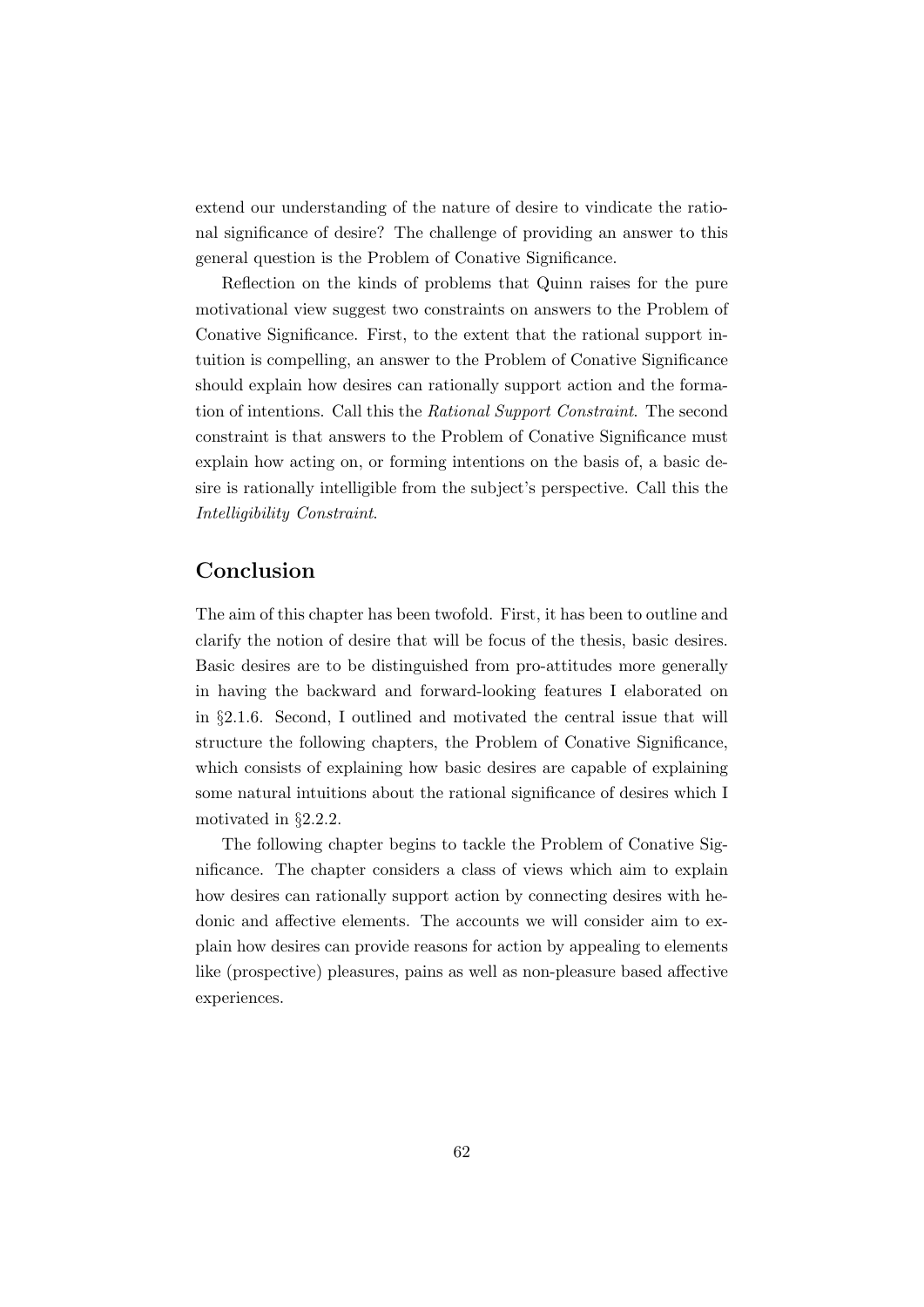## Chapter 3

# Desire, Pleasure and Affect

There is an intimate relationship between desire and affect. It is hard to deny that our ordinary experience of a great many of our basic desires are coloured by affect. It is natural to speak of the pain or discomfort of desire and yearning, the enticing, alluring way in which the objects of desire are presented to us, as well as the pleasure or joy that comes with their satisfaction. It is unsurprising then that despite the dominance of pure motivational accounts of desire, many theories of desires have been proposed that centralise, or at least, give pride of place to this aspect of desire. This chapter examines the connection between desire and affective phenomena, with a focus on clarifying how this connection can provide us with an understanding of the way in which desires can contribute to practical rationality.

The first part of this chapter considers what I will call hedonic accounts of the rational significance of desire  $(\S3.1)$ . These accounts all attempt to explain how desires contribute to what it is rational to do by centralising notions like pleasure or displeasure in our understanding of desire. I begin by clarifying different kinds of pleasure-related to psychological states and episodes (§3.1.1). I consider how such views are to be formulated and the kinds of desires for which their rational significance might plausibly be accounted for on these terms  $(\S3.1.2-3.1.3)$ . I will argue that hedonic explanations of the rational significance of desire face substantial problems and so calls into doubt its suitability as a general answer to the Problem of Conative Significance (§3.1.2, 3.1.4).

The second part of this chapter focusses on a different set of affective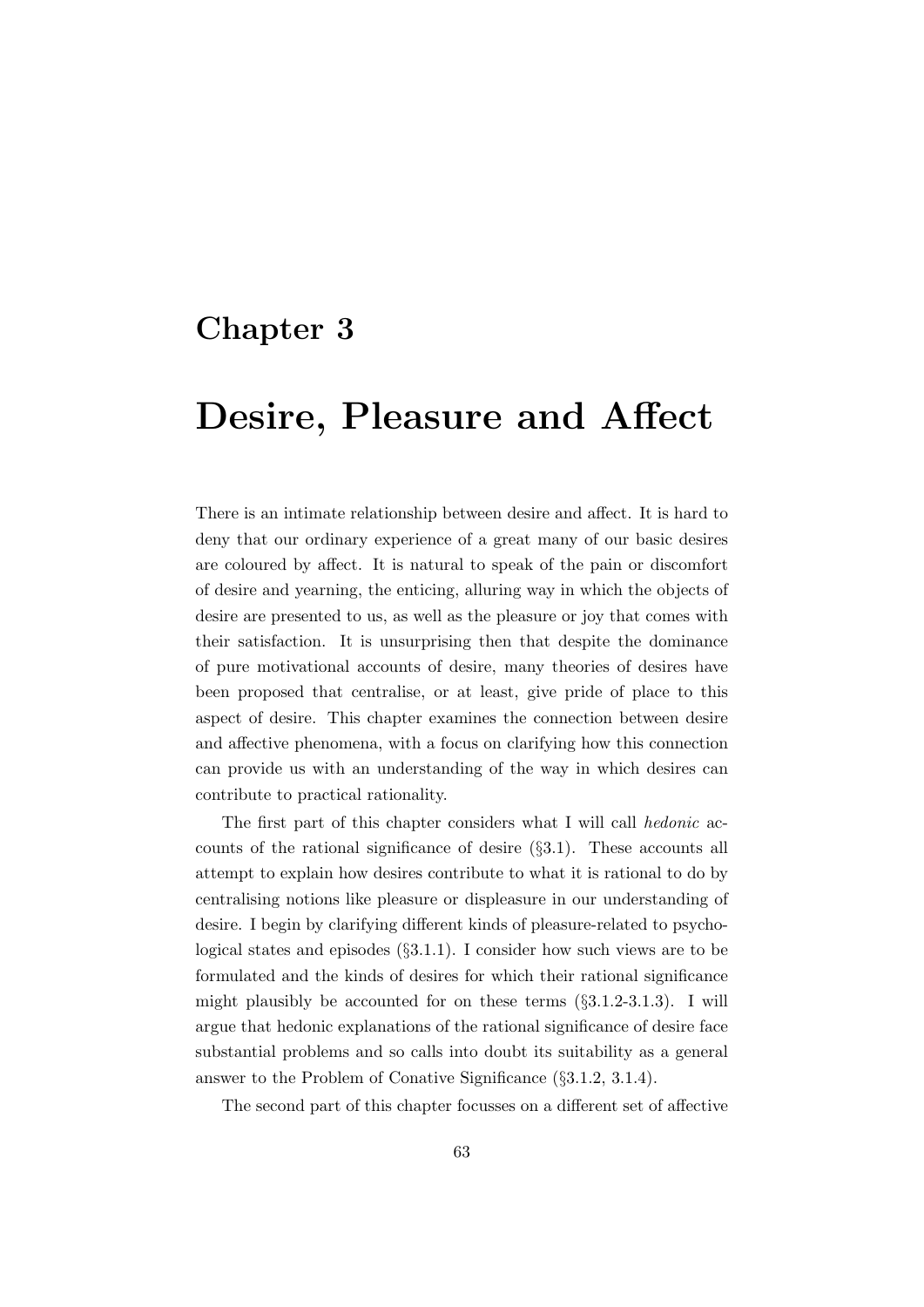components that are importantly distinct from pleasure and displeasure. I consider work by Ruth Chang, Declan Smithies and Jeremy Weiss that centralise a form of valanced experience in our understanding of desire (§3.2.1), which they claim explains, at least in a limited set of cases, how desires constitute apparent reasons for action  $(\S 3.2.2)$ . I argue that such views fail to provide an adequate answer to the Problem of Conative Significance  $(\S3.2.3)$ . However, in the final section I consider a view proposed by Peter Railton and highlight areas in which his account is promising (§3.3).

### 3.1 Desire and Pleasure

The notion of an affective mental state or event includes a wide range of psychological states and events like emotions, feelings, moods, passions, pleasures, pains and so on (Mulligan and Scherer, 2012, p. 347) It is not clear if there is any single feature that is necessary and sufficient for membership in this nebulous class. I propose that we begin our exploration into the affective realm by highlighting several important sub-classes of the affective that will be especially relevant in our understanding of desire.

### 3.1.1 The Hedonic Realm

Let us start with the *hedonic*, psychological states or episodes that pertain to pleasure or what is pleasant.

Consider sensory pleasures; for instance, the pleasant feeling of a cooling breeze across one's skin, the delicious taste of chocolate, or the experience of orgasm. These are sensory states that are all pleasant or pleasurable to undergo. Correlatively, there are sensory displeasures; for instance, the unpleasant feeling of a cold slime, the bad taste of coriander, or the sound of nails scraping a chalkboard.<sup>50</sup>

Sensory pleasure does not exhaust the class of hedonic phenomena. Consider the pleasure some take in meticulously polishing a prized vehi-

 $50$ Notice here that I identify the correlative of pleasure as *displeasure* rather than pain. By 'pain', I specifically mean physical pain such as the pain upon stubbing one's toe. As Bain and Brady (2014) point out, there is a broad use of 'pain' to include all states of suffering, anxiety, depression, etc.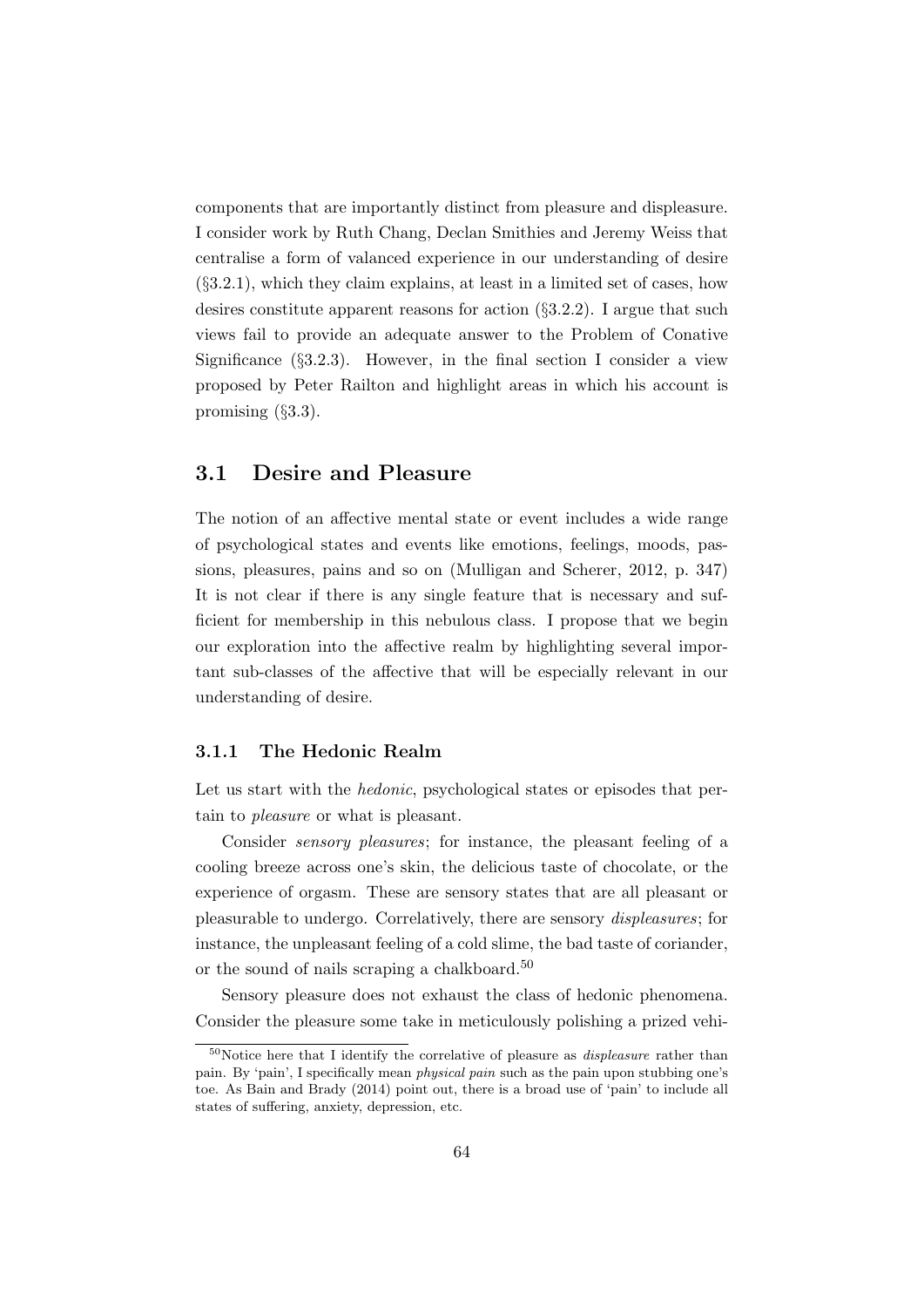cle. Here what is pleasurable is an action or activity. That is not to say that the relevant activity does not have a sensuous nature; for instance, one can enjoy, or take pleasure in, an elaborate twelve course tasting menu, an activity which consists in various sensory pleasures. Correlatively, there are activities that can be displeasing to engage in. Again, some displeasurable activities like cleaning a rubbish bin can involve sensory displeasure, but need not, for instance waiting in line at the post office or filling out one's tax returns.

We can again distinguish sensory pleasures and pleasurable activities from what Feldman calls propositional pleasures since we ascribe such pleasurable states with reports of the form "S is pleased that  $p$ " and "S takes pleasure in the fact that  $p$ " (Feldman, 1988, p. 60). Take for instance being pleased that one passed the exam. Correlatively, there are propositional displeasures; for instance, beings displeased that a friend has betrayed one. Propositional pleasures need not be 'tied' to particular sensory states. When one is pleased that the library is (finally) quiet, it need not be the case that silence is pleasurable. Nor does, as Anscombe (1967) pointed out, being pleased or enjoying the fact that one  $\phi$ -ed entail that one found  $\phi$ -ing pleasurable. To use her example, one might enjoy or be pleased by the fact that one went riding with Nina without finding the ride that one took with Nina pleasurable or enjoyable.

There are philosophically substantive questions about pleasure that will not be pursued here. For instance, what is it for a sensory state to be pleasant or unpleasant? Is there some feature in virtue of which all sensory pleasures are pleasurable?<sup>51</sup> Is there some common factor that unites sensory pleasures, pleasurable activities and propositional pleasures? What is the relationship between sensory pleasures and propositional pleasures?<sup>52</sup>

<sup>51</sup>A special difficulty arises when theorists try to articulate the sense in which a seemingly heterogenous class of sensory states, within and across sense modalities, can all qualify as pleasant (or unpleasant). Compare the pleasant bitter taste of dark chocolate and the pleasant cool feeling of a breeze; these are distinct types of kinds of sensory experiences, yet both count as pleasant. Is there some property in virtue of which these sensory experiences count as pleasant? This is one version of what is called the 'heterogeneity problem'.

<sup>52</sup>For discussion, see Feldman (1988).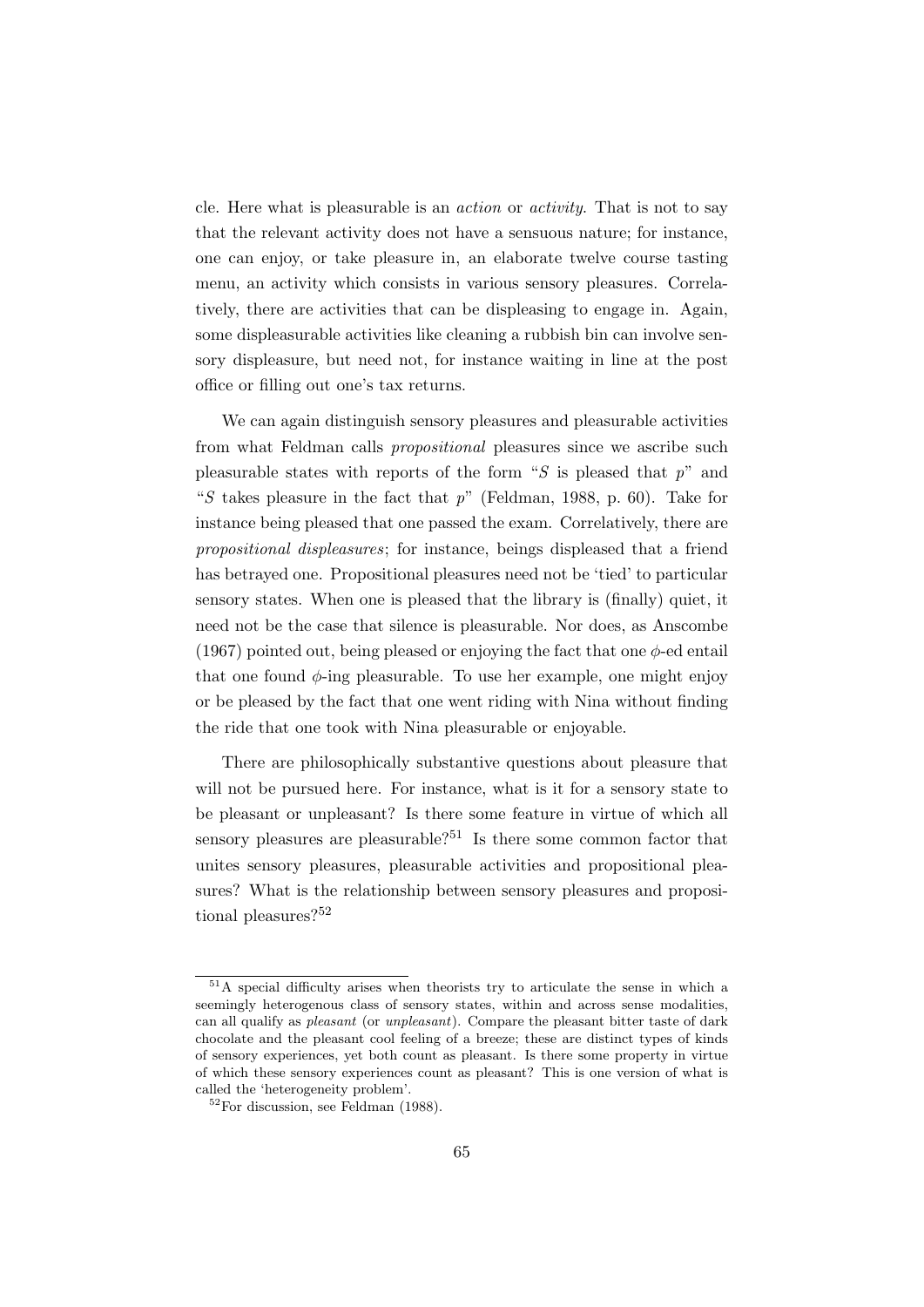#### Satisfaction and Frustration

What I wish to turn to now is the relationship between desire and the kind of phenomena I have identified as core sub-classes of the hedonic realm. In the introduction to this chapter, I referred to natural claims we make about desire that clearly refer to some kind of hedonic connection. We do speak of the pleasure of satisfying a desire, the discomfort or even pain of a frustrated or unfulfilled desire. What truth is there to these claims?

It is important to differentiate a purely semantic notion of a desire's being satisfied or frustrated from a psychological understanding of satisfaction and frustration (Stampe, 1986; Lycan, 2012). Many philosophical discussions employ the terms 'satisfaction' and 'frustration' in this purely semantic sense. On the purely semantic notion, a desire that  $p$  is 'satisfied' just in case p, otherwise it is 'frustrated'. In order to avoid confusion, I will instead use the terms 'fulfilled' and 'unfulfilled' as synonyms for 'satisfaction' and 'frustration' in the semantic sense. However we should not diminish the perfectly good psychological concepts that 'satisfaction' and 'frustration' can express. Fulfilling a desire, that is, getting what you want can be *satisfying*. An unfulfilled desire can be *frustrating*.

### 3.1.2 The Simple Hedonic View

Desire's connection with psychological concepts like satisfaction and frustration gives us a foothold on how desires can be connected with the hedonic realm. Before I consider how exactly to capture this relationship, it is worth examining how these claims about the connection between desire and pleasure can be incorporated into an account of desire.

Consider what Michael Smith calls a "strong phenomenological conception" of desire (Smith, 1994, p. 107) on which desires are identified with sensation-like states with a distinctively phenomenal character. A version of this view might identify desires with certain kinds of hedonic or algedonic states, for instance states of discomfort that can be alleviated by  $\phi$ -ing. Smith rightly raises the problem that any such views face a serious obstacle of explaining how we can make sense of desire as having the content it does simply by appeal to the phenomenal character of discomfort. Desires are states with content. A desire, say, to eat a slice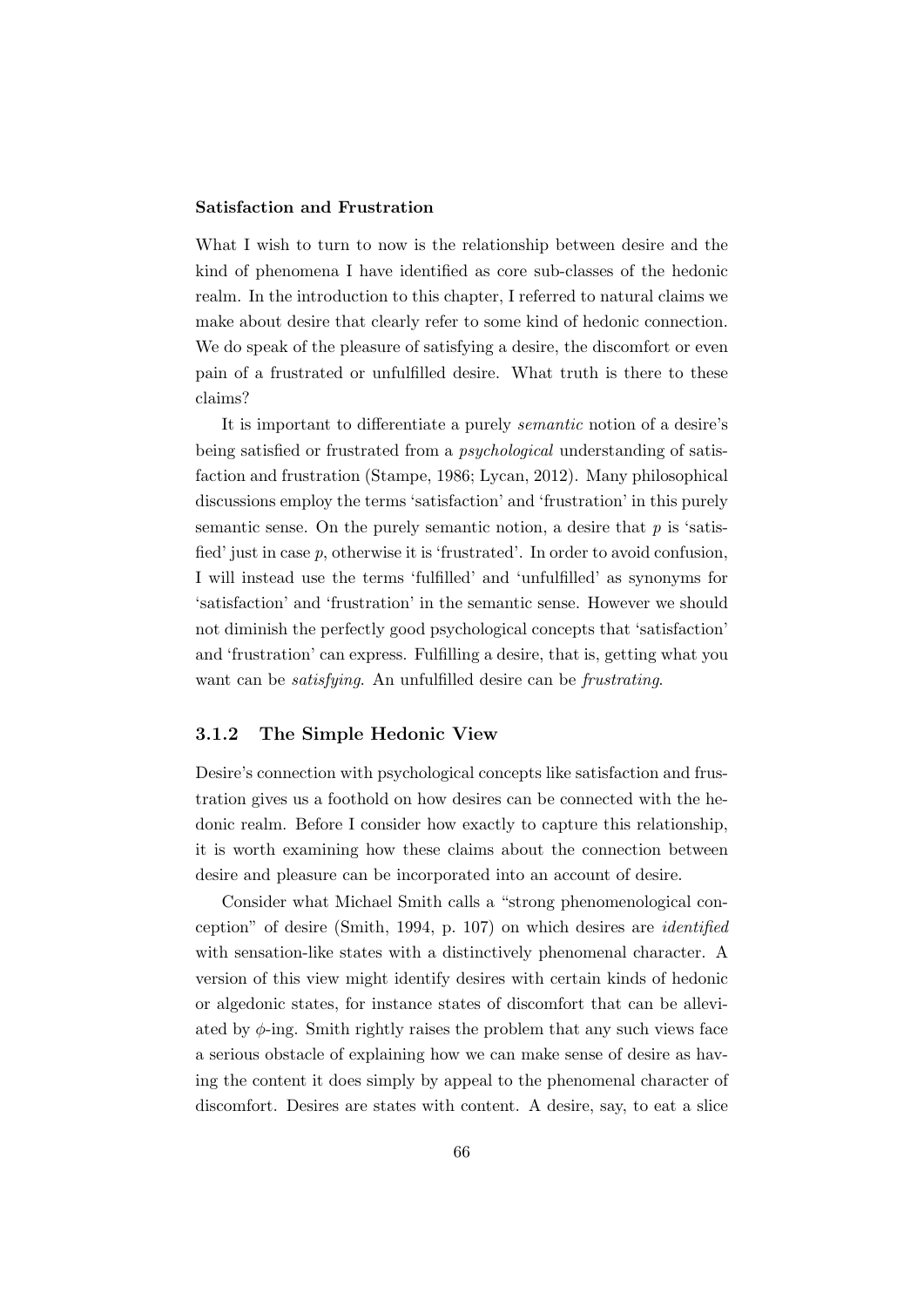of cake, can be understood as relating a subject to the representational content that one eat a cake.<sup>53</sup> The problem is that it is unclear first of all if sensations have representational contents.<sup>54</sup> Second, even if we grant a form of intentionalism about their phenomenal character, it would still not be clear if the kind of content employed in such explanations of the conscious character of discomfort constitute contents of the kind that we take desires to have, e.g. for the objects of desire (Smith, 1994, pp. 107– 8).

If some essential connection to the hedonic realm is to be forged, it will be within the context of a weak phenomenological conception of desire. Weak phenomenological conceptions of desire do not identify desires with experiential states or events. Such views can thus piggyback off more plausible ways to ground the representational content of desires. The motivational functionalist account seems especially promising in this regard and the hedonic account can be formulated within this framework as an expansion of the functional role of desire to include hedonic and algedonic elements. (Though Smith would of course deny that these hedonic or affective elements are essential to desire. This is because for him, the notion of a desire is theoretically demarcated first and foremost via its role in action explanation.) Nevertheless, he is at least receptive to the prima facie plausible thought that the ordinary notion of desire is a complex state involving both motivational and affective components (Smith, 2012b, p. 82).

We can thus formulate a *partial* condition on desire, i.e. one that only states a necessary condition on desire:

The Simple Hedonic View: a desire to  $\phi$  is a state which is such that:

(S1) its fulfilment is satisfying, a pleasurable psychological state or event, or

<sup>53</sup>In claiming that desires have 'representational' content, this is not to say that desires necessarily represent the world as being a certain way, as in judgement or belief. They are not, as (Martin, 2002, p. 386) puts it, 'stative' or 'assertive'. Nevertheless, desires have content in a broader sense common to non-assertive states like wishing or hoping "since they are all about (or of, or involve reference to) objects, properties and states of affairs" (Martin, 2002, p. 387).

 $54$ For discussion, see Cutter (2017).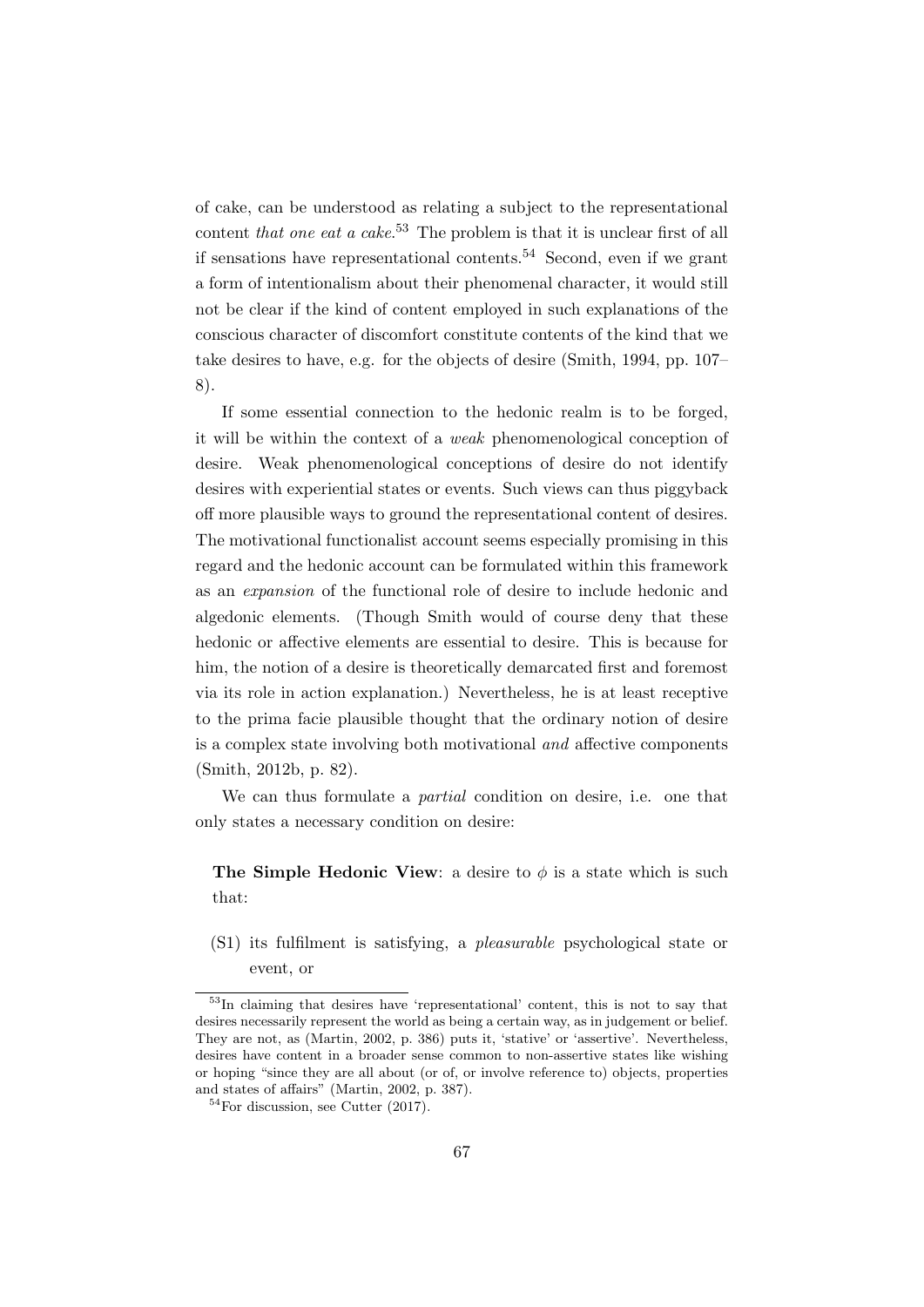(S2) its being unfulfilled is frustrating or uncomfortable, a displeasurable psychological state or event.

The Simple Hedonic View promises to provide an elegant way to explain how desire can contribute to what it is rational to do. It does so given the plausible enough assumption that there is some defeasible reason for subjects to pursue pleasure, or alleviate their state of discomfort or displeasure. So if true, the fact that you have a desire that  $p$ grounds the existence of a reason there is for you to bring about that p. This explanation accommodates the two constraints discussed in Chapter 2. The Rational Support Constraint is accommodated by the natural enough thought that one's being in a state of discomfort constitutes a good basis to do what will alleviate the discomfort. The Intelligibility Constraint is accommodated by the fact that states of discomfort have a distinctive phenomenal character, their unpleasantness, which forms an adequate explanation of why it is intelligible for a subject to do what would alleviate the state of discomfort and a *fortiori*, satisfy the desire.

To put the Simple Hedonic view in the best position for success, I have formulated it as a disjunction of two conditions. Nevertheless, there are, as I will now argue, obvious problems with the Simple Hedonic View.

### Problem: The Generality Problem

The Simple Hedonic View considered as a general claim about desire faces some insuperable problems. First and foremost, the mere fulfilment of a desire need not be satisfying. Clearly, getting what you want will be pleasurable if what you want consists in, or has as an effect, sensory pleasure or the doing of a pleasurable activity. But there are many basic desires that are not for objects that would result in sensory pleasure or a pleasant activity. The fulfilment of a desire is simply the obtaining of what the subject wants, and this can happen without the subject being aware of this. Satisfaction as understood by the Simple Hedonic view then is plausibly a psychological state or episode that depends on the subject's epistemic state. A fortiori, the mere fulfilment of a desire need not be, as (S1) suggests, pleasurable. So (S1) is false if intended as a general truth about desire. Even amending (S1) to refer to the awareness of the fulfilment of a desire need not guarantee any kind of pleasure for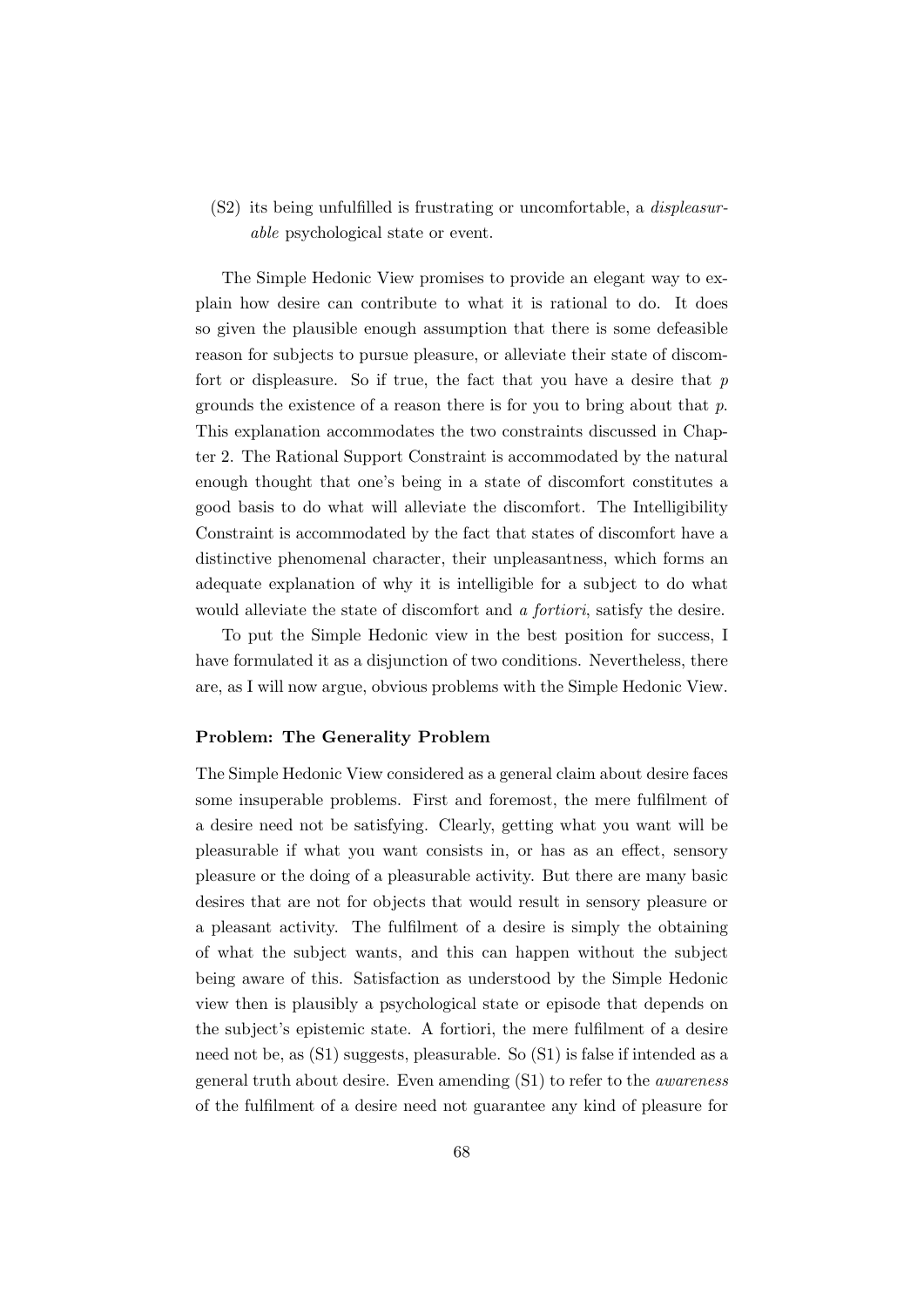the same reasons. Take the desire to clean the bathroom. It is easy to imagine a case in which the known fulfilment of that desire fails to yield any kind of tangible sensory pleasure.

Nevertheless, might one not be pleased at having fulfilled the desire? Expressions like 'being pleased that  $p$ ' are used to express very general states of preference. Having fulfilled a desire, one might be pleased, other things being equal, that one got what one wanted. This is certainly true in many cases, but again is clearly false if intended as a general truth about desire. Whether one will be pleased at having fulfilled the desire depends in large part on the broader cognitive and conative state of the subject. My desire to strike my opponent in a game of tennis, when fulfilled, is likely only to produce self-disgust or regret. I certainly would not be pleased at having fulfilled my base desire. Less dramatic examples can be given without invoking desires that the subject would disavow. Thinking nothing about it, one might indulge a passing desire to have an espresso after dinner. Tossing and turning in bed later, one might then regret having indulged in that unnecessary shot of caffeine as one is kept awake.

The same problems afflict (S2); for an unfulfilled desire is not necessarily frustrating. A desire can be frustrating when attempts to fulfil the desire are unsuccessful, but this will depend largely on the strength and importance of the desire in question. A desire to order the sticky toffee pudding after dinner need not be frustrating when one is informed that the kitchen is all out of desserts; one might in fact be glad, thinking to oneself that one probably should not have dessert anyway given one's increasing waistline.

These are compelling reasons to think that appealing to a connection between desire and the hedonic realm is not workable as a general claim about desire. Nevertheless, it is worth exploring if a robust connection can be sustained in the case of more specific desires.

### 3.1.3 Schiffer (1976)

In this section, I consider an account of desire proposed by Stephen Schiffer that centralises the role of hedonic phenomena in our understanding of a sub-class of desires. By being essentially connected in this way with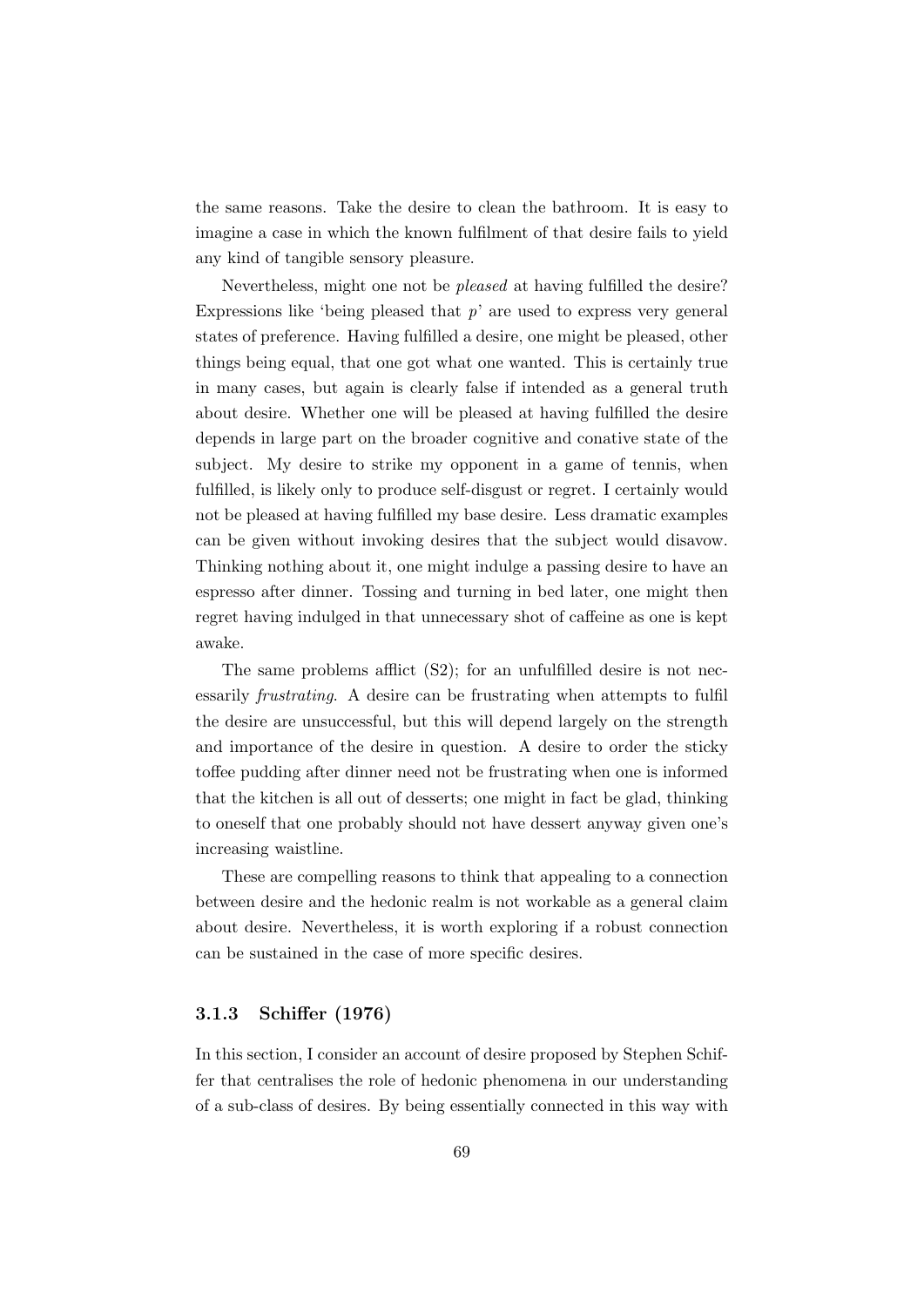pleasure and displeasure, Schiffer argues that some desires rationalise action simply by constituting reasons for action.

#### Reason-Providing vs. Reason-Following Desires

Let us begin with an important distinction between what Schiffer calls 'reason-providing' (r-p) and 'reason-following' (r-f) desires.

Schiffer articulates this distinction by reference to a difference in the way that the relevant desires rationalise action. When one acts on an r-f desire to  $\phi$ , one's  $\phi$ -ing is rationalised on account of the reason R for which one has the desire, where  $R$  is "entirely independent, logically, of the fact that one desires to  $\phi$ " (Schiffer, 1976, p. 197). Take for example acting on a desire to play the guitar in order to improve one's skills. Here the fact that playing the guitar will contribute to the improvement of one's skills is one's reason for playing the guitar, rather than the fact that one wants to play the guitar.

In contrast, Schiffer tells us that in acting on an r-p desire to  $\phi$ :

the reason for which one  $\phi$ -s and, typically, the only reason one has to  $\phi$ , is provided entirely by one's desire to  $\phi$  and...one's reason for  $\phi$ -ing just is that desire. (Schiffer, 1976, p. 198)

As examples, Schiffer primarily appeals to the "aroused bodily appetites" like those associated with hunger and thirst, as well as desires to scratch one's nose (Schiffer, 1976, p. 202). We will explore these cases in more detail when we consider Schiffer's explanation of *how* they qualify as reason-providing.

For now, it is worth unpacking this claim about r-p desires further, separating out a claim about normative reasons and one about motivating reasons. First, Schiffer claims that "typically the only reason one has to  $\phi$ ... is provided entirely by one's desire to  $\phi$ " (Schiffer, 1976, p. 198). This is naturally interpreted as the claim that having a desire to  $\phi$  constitutes a normative reason to  $\phi$ . Schiffer also claims that when one acts on a desire to  $\phi$ , "the reason for which one  $\phi$ -s... is provided entirely by one's desire to  $\phi$ ... one's reason for  $\phi$ -ing just is that desire" (Schiffer, 1976, p. 198). What it is to act for a reason is philosophically contentious, nevertheless it is relatively uncontroversial that when  $R$  is the reason for which one  $\phi$ -s, it must be the case that R is an apparent reason for one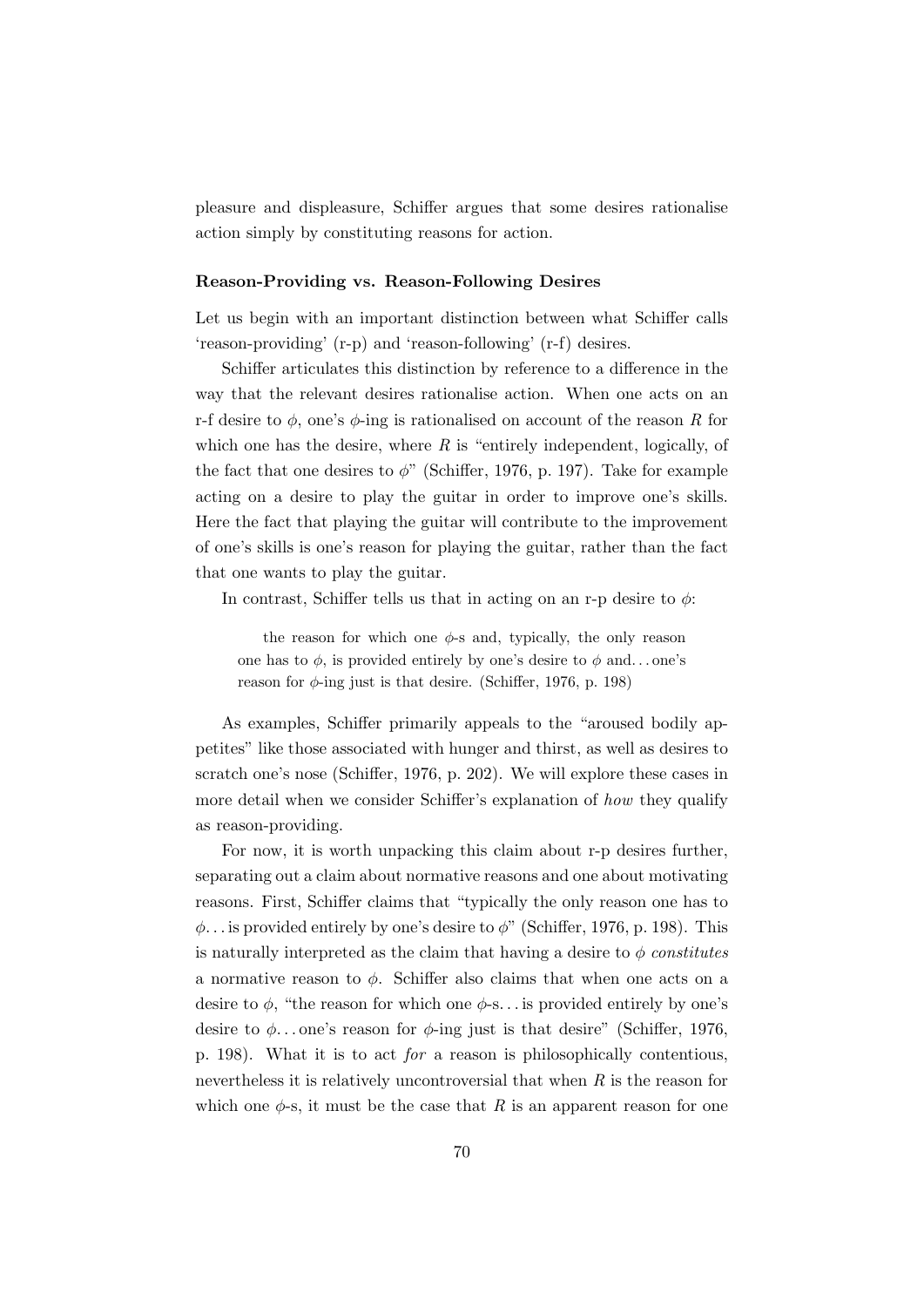to  $\phi$ . We can summarise both claims more perspicuously in the following form:

(RP1) when one is in a position to act on an r-p desire, the fact that one has an r-p desire to  $\phi$  constitutes an apparent reason to φ.

In addition to this, Schiffer makes another striking claim about r-p desires:

R-p-desires also provide the reasons, the justifications, for themselves. There is never a reason for which one has an r-p desire, one never has an r-p desire because one thinks of what one desires as being desirable in a certain way; one does, however, find desirable what one has an r-p desire for, and because what is desired is desirable in the way found desirable, one does have a reason to desire what one desires, and one's desire is, in the absence of defeating considerations, justified. (Schiffer, 1976, 198, emphasis added)

Focus here on the italicised claim, namely that if one has an r-p desire to  $\phi$ , then:

(RP2) The fact that you have an r-p desire to  $\phi$  constitutes an apparent reason to want to  $\phi$  in virtue of the way one finds  $\phi$ -ing desirable.

Indeed, given that reasons for wanting to  $\phi$  are typically just reasons to  $\phi$ , the fact that desires to  $\phi$  constitute apparent reasons to  $\phi$  can be thought to explain their self-justification. It is worth pausing to admire just how neat a resolution to the Problem of Conative Significance Schiffer's view promises, at least for a proper subset of desires. If Schiffer's view is right, the rational significance of some desires are substantive rationalisers of action by constituting reasons for action, and simply in virtue of having the desire, their character as reasons for action would thereby be apparent to the subject (RP1). A lot then hinges on the central feature that Schiffer takes some desires to have, namely that they involve a way in which one finds what one desires desirable. This, Schiffer claims, is explained by the fact that some desires involve states of pleasure and discomfort to which we now turn.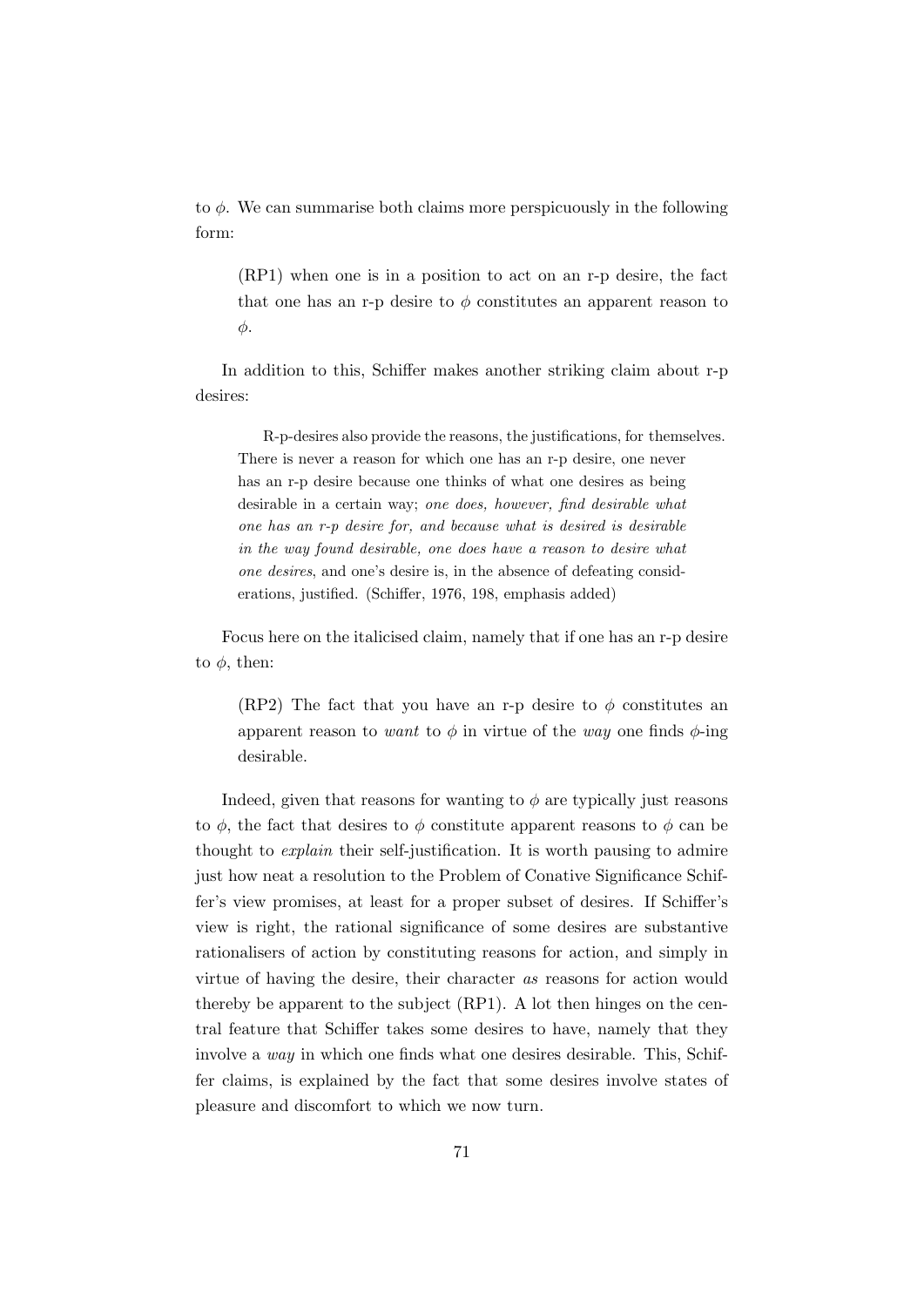#### Schifferian Desires

According to Schiffer, some desires are reason-providing, that is, satisfy (RP1) and (RP2) because they satisfy a certain condition:

[W]hen one acts on an r-p-desire one acts for the gain of pleasure and the relief of discomfort– usually both, always one or the other– that one's action affords; it is for that one acts and that is why one acts, and because one's action is made desirable by its connection with pleasure and discomfort, one's desire is justified.

An r-p-desire is a self-referential desire for its own gratification; an r-p-desire to  $\phi$  is a desire to  $\phi$  to relieve the discomfort of that desire, a desire to  $\phi$  for the pleasure of its own relief. So a thirst is a desire to drink, a discomforting desire to drink, a discomforting desire to drink which would be pleasurable to relieve, a desire to drink to gratify itself. In this way r-p-desires are self-referring. (Schiffer, 1976, p. 199)

Before we delve into Schiffer's explanation of reason-providing property in terms of discomfort and pleasure, two clarifications are in order. First, a terminological clarification. Schiffer takes himself to be giving an account of r-p desires and for that reason refers to the class of desires he gives as 'r-p desires'. In presenting his view, I wish to keep these two ideas apart. I reserve the term 'r-p desire' to refer to desires that are not r-f desires and constitute reasons for action; I use "Schiffer's desires" or "Schifferian desire to  $\phi$ " to refer to the kind of desires that Schiffer thinks qualify as r-p desires. Second, Schiffer says that in desiring to  $\phi$ ,  $\phi$ -ing "is made desirable by its connection with pleasure and discomfort" (Schiffer, 1976, p. 198). But in order to preserve the thought that Schifferian desires are not reason following, we cannot interpret this as claiming that one wants to  $\phi$  for the reason that  $\phi$ -ing would relieve discomfort or bring pleasure. Schiffer treads this fine line by claiming that the discomfort of desire and the pleasurable relief its fulfilment brings is not a contingent causal effect distinct from the desire itself (Schiffer, 1976, p. 199). Rather the thought is that "[i] the desire to  $\phi$ , [ii] one's desire to gain the pleasure of satisfying one's desire to  $\phi$  and [iii] one's desire to relieve the discomfort of one's desire to  $\phi$ ... are all one and the same desire" (Schiffer, 1976, p. 199).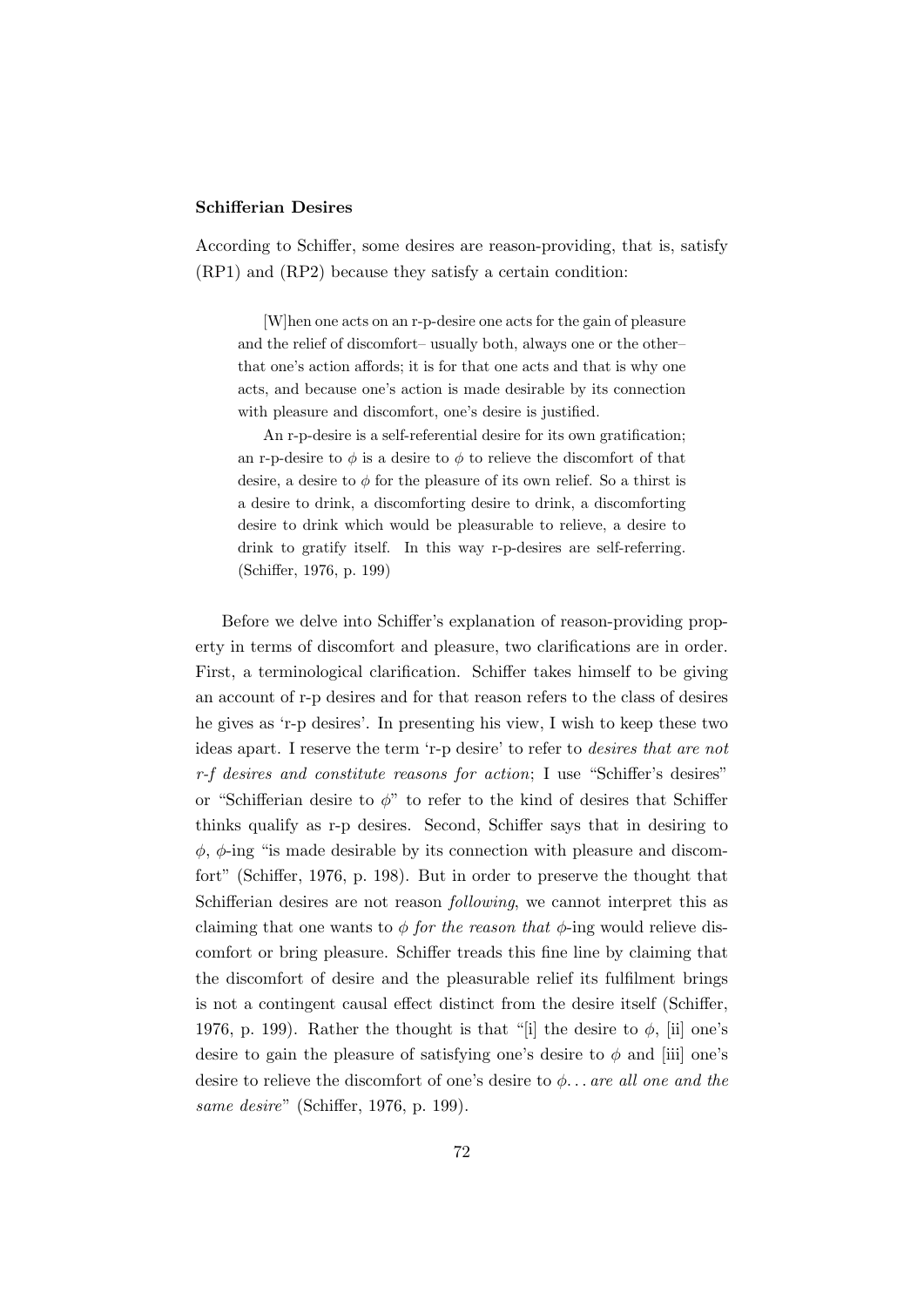The rationalising component of Schifferian desires, the way in which what is desired is desirable, is disjunctive. It consists in either a discomfort based component or a pleasure based component. I will start by considering the discomfort based component.

Discomfort Component: some desires to  $\phi$  are (i) inherently discomforting and (ii) are simultaneously desires to  $\phi$  to relieve the discomfort of one's desire to  $\phi$ .

On the face of it, this claim seems obscure. What is it for a desire to be inherently uncomfortable? To get a grip on this idea, I suggest we turn to the class of desires that Schiffer takes to be clear instances of Schifferian desires, "aroused bodily appetites". Here I focus on appetitive desires to eat, as when one is hungry. The claim that some appetitive desires involve uncomfortable states is plausible, but it is worth examining the kind of discomfort that is involved.

What most people refer to as 'the feeling of hunger' should not be thought of as picking out a unique bodily sensation. Whilst many focus on the visceral sensation often called a hunger pang, it is widely accepted in the empirical research that human hunger involves a syndrome of bodily sensations and that hunger pangs are by no means a necessarily concomitant of hunger (cf. Monello and Mayer, 1967; Harris and Wardle,  $1987$ <sup>55</sup> In addition to this range of bodily sensations, the phenomenal character associated with appetitive desires also involves a range of other more psychological components. There is a connection between states of hunger and negative mood or emotion (MacCormack and Lindquist, 2019), captured by the colloquial expression 'hangry'. Appetitive states can also lead to certain kinds of mind-wandering (Rummel and Nied, 2017), where the content of one's thoughts turn to concern what is desired. This is often combined with a perceptual-cum-attentional component: being hungry, one's attention might be exogenously captured by food-related cues. In addition, there is what might be described as a felt

<sup>55</sup>Research has also shown that the feelings of hunger are strikingly diffuse and variable, interpersonally and temporally. Harris and Wardle (1987) found that the cluster of symptoms which best discriminated pre-meal and post-meal subjects yielded a "rather poor classification rate", concluding that "[it] proved impossible to identify a specific subset of the constellation of hunger symptoms which were characteristically experienced by hungry people" (Harris and Wardle, 1987, p. 154).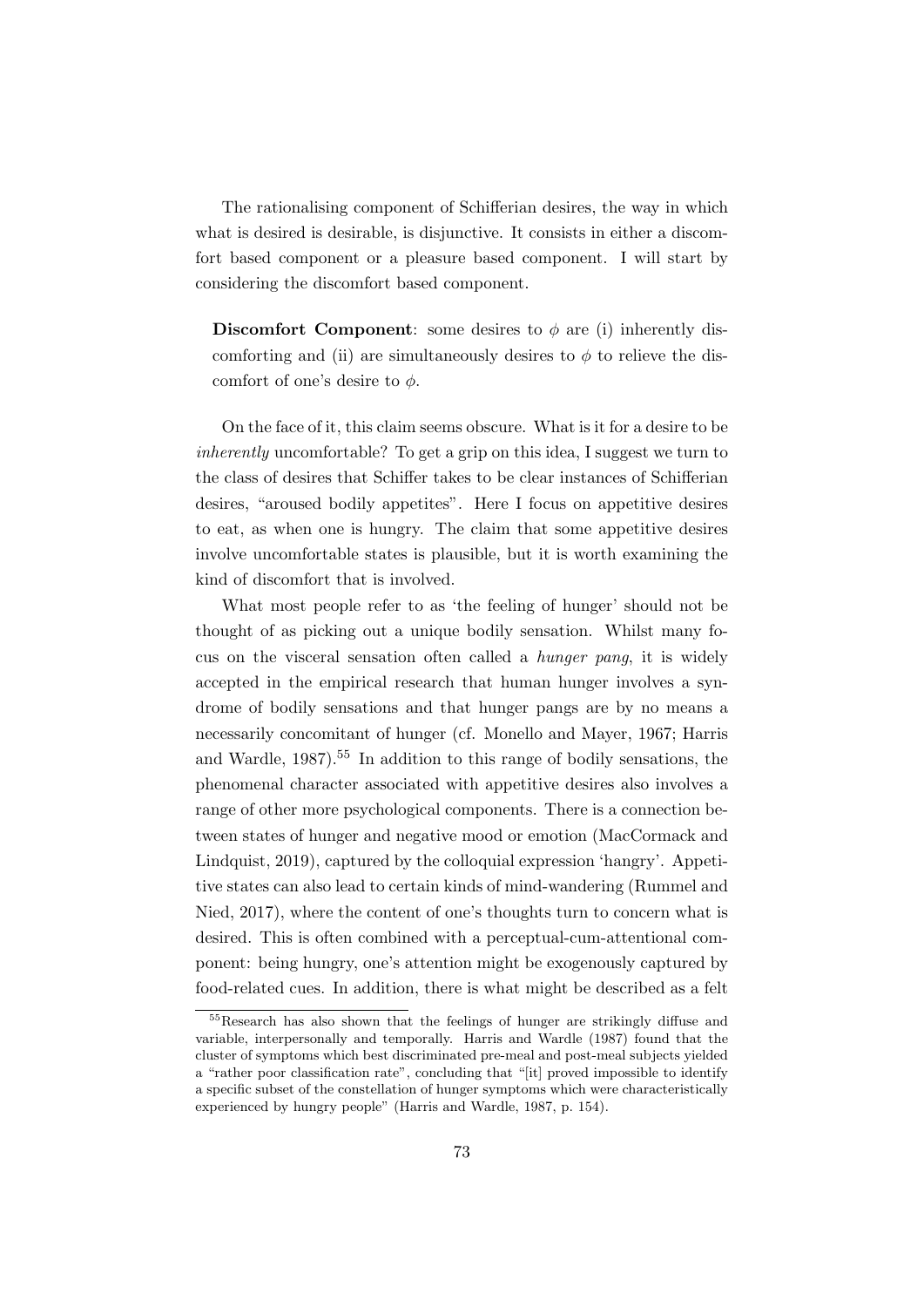urge. It is difficult to give linguistic expression to this aspect of a keenly felt appetitive desire to eat, other than with terms like compulsion, drive and so on.

What I want to emphasise here is that appetitive desires to eat can vary with intensity, where intensity is a multi-dimensional notion. A low intensity appetitive desire to eat might involve relatively minor unintrusive forms of mind-wandering, limited attentional effects and an imperceptible felt urge to eat. But over a certain intensity threshold, such desires can be uncomfortable in a range of ways: excessive mind-wandering can become a distraction, felt urges grow to uncomfortable levels, attention on strongly bodily sensations can also be an annoying distraction. So here we see that not all appetitive desires are discomforting, only those of a certain intensity, where intensity is a multidimensional notion involving other cognitive/sensory components.

In a critical discussion of Schiffer's view, Schueler (1995) argues that the characterisation of aroused bodily appetites as discomforting is phenomenologically inaccurate, writing that "[f]or most people, the mild thirst they experience at least a few times every day. . . has practically no phenomenological character at all, certainly nothing that could be called 'discomfort"' (Schueler, 1995, pp. 87–8). Though Schueler concedes that more intense appetite desires might have this character, he takes this to constitute a problem for Schiffer since the proposed explanation would only cover exceptional cases of appetitive desires. "[I]t would seem implausible", Schueler writes, "to claim that while intense thirst is a reason-providing desire, everyday thirst is not" (Schueler, 1995, p. 88).

There might be room for reasonable contestation given the phenomenological basis for Schueler's objection. Schuler's objection that Schifferian desires capture only exceptional cases relies on setting the threshold for discomfort relatively high. An obvious response for Schiffer to make would be to contest where the relevant intensity threshold lies. After all, Schueler does not claim that mild appetitive desires have no phenomenal character, only that it might accurately be described as uncomfortable. Here there is scope for considerable interpersonal variation. To take just one measure, it is plausible that different subjects can vary in their propensity to attend to the sensational concomitants of thirst and hunger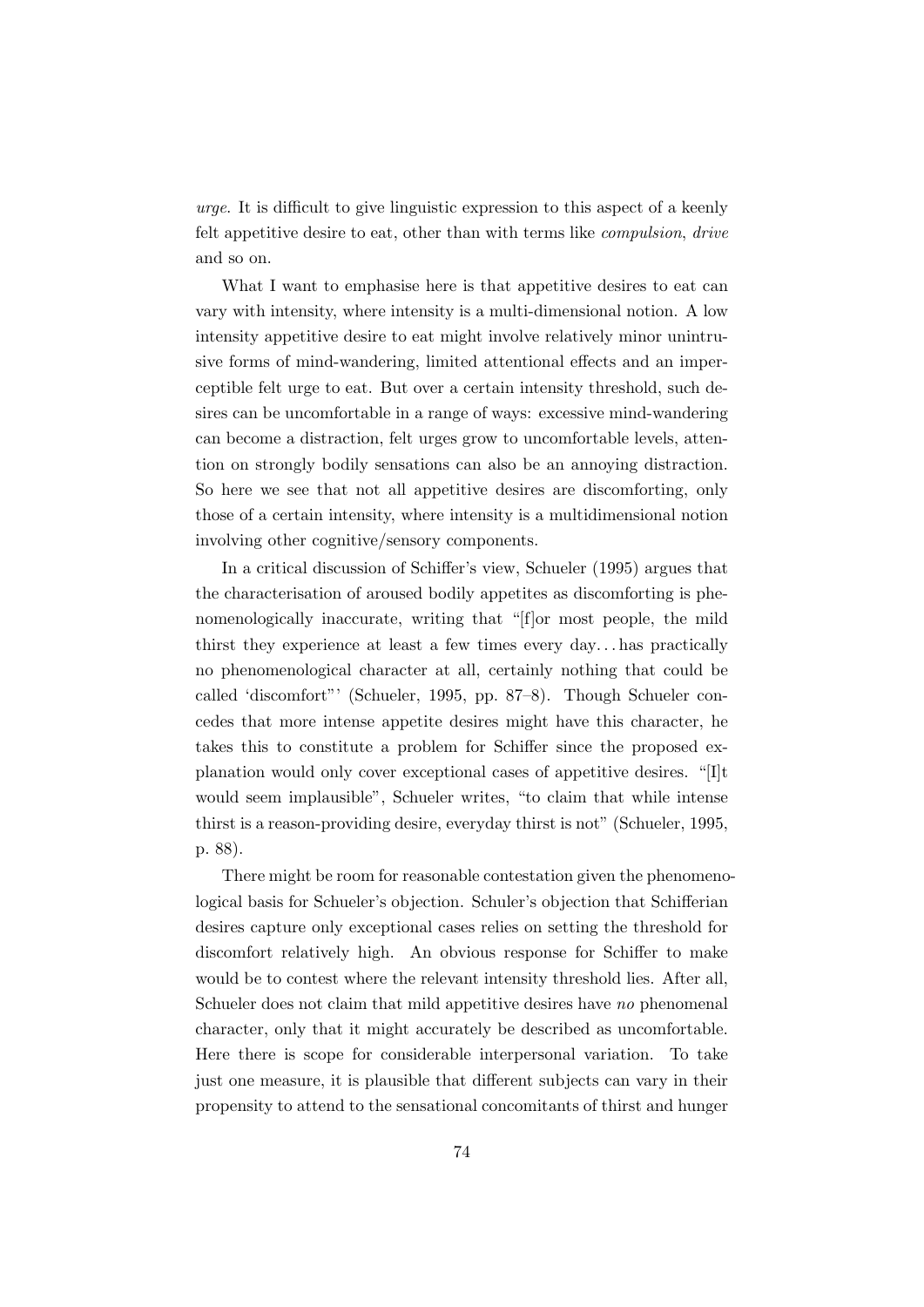in a way that constitutes a distraction or annoyance. Even here, whether this aspect of mind-wandering counts as distracting or annoying depends on the temperament of the subject in question.

Let us now turn to the other component of Schifferian desires which Schiffer claims is sufficient for their being reason-providing (Schiffer, 1976, p. 199):

**Pleasure Component:** some desires to  $\phi$  are (i) inherently pleasurable to fulfil and (ii) they are simultaneously a desire to  $\phi$  to yield the pleasure of fulfilling one's desire to  $\phi$ .

In order for the pleasure component to generalise even to the limited case of appetitive desires, there must be a very tight connection between the desire and the pleasure of its fulfilment. We know of many cases of basic desires, say to taste a durian fruit, where fulfilment would yield not pleasure but revulsion. For this pleasure component to hold in general, it must be instead that the desire is identical with a state which is inherently such that its fulfilment yields pleasure. And to reiterate an earlier point, in order that Schifferian desires do not collapse into r-f desires, it cannot be the case that the desire to  $\phi$  is had for the reason that  $\phi$ -ing will yield pleasure. But we cannot avoid this in the same way as with the discomfort component, since the pleasure in question is yet to be experienced.

There are two pressing worries. First, is it plausible that there are desires that are inherently pleasurable to fulfil? Second, even granting that there are such states, it is not clear to me that the pleasure component is sufficient to establish (RP1), that an r-p desire to  $\phi$  constitutes an apparent reason for a subject to  $\phi$ . But how can simply being in a state that would yield pleasure if one were to  $\phi$  be *apparent* to one as a reason to  $\phi$ ? It is possible to be in such a state yet not realise that one is in that state. This is a problem not faced by the discomfort aspect of Schifferian desires since the thought that the conscious character of discomforting states constitute apparent reasons to bring about their elimination is plausible.

The most plausible way to address these problems will be to make the pleasure component parasitic on the discomfort component. If relief from discomfort is ipso facto pleasurable, and intense appetitive desires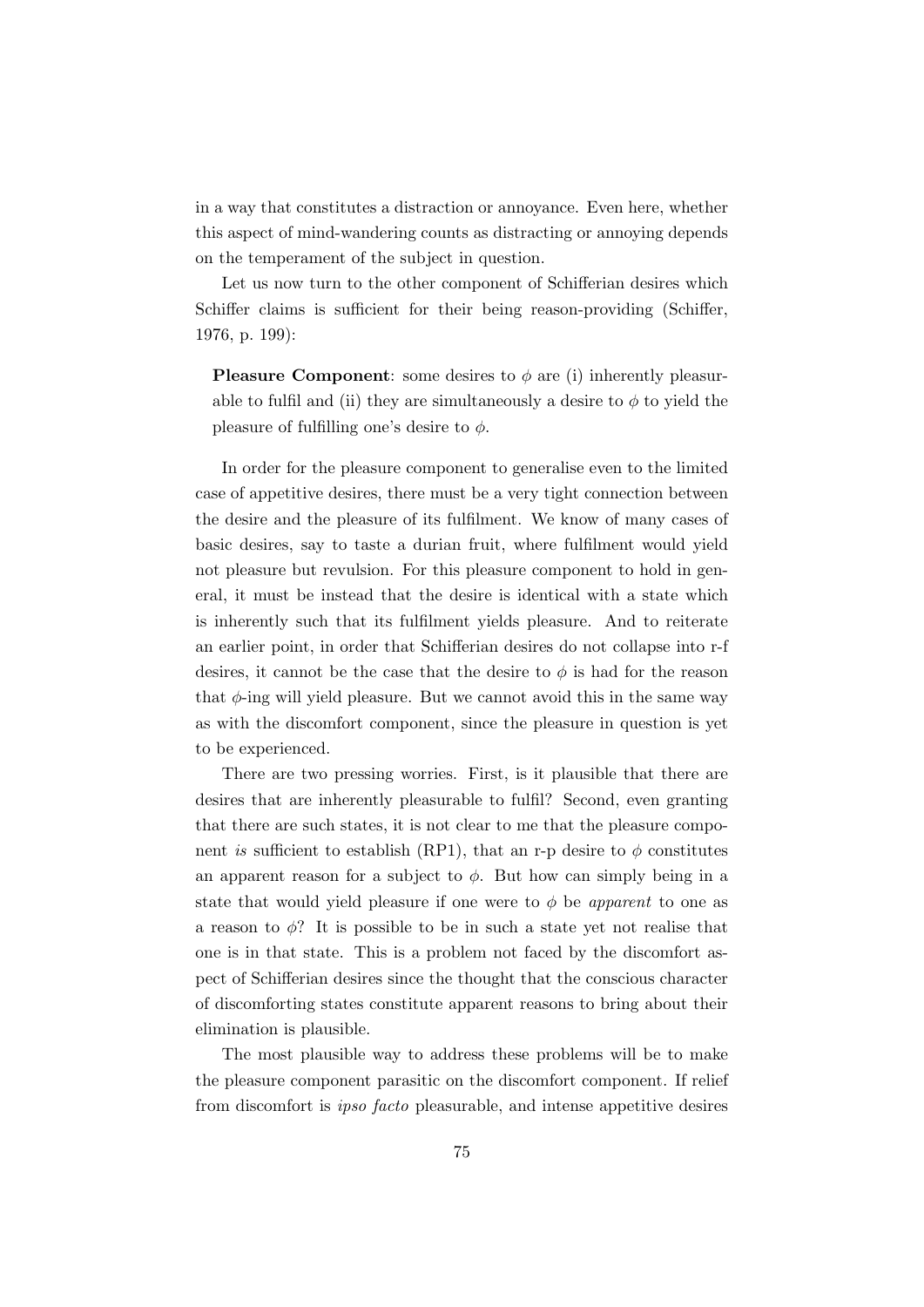are inherently discomforting states, then we can avail ourselves of the following explanation of the pleasure component: a Schifferian desire to  $\phi$  is a state the fulfilment of which guarantees pleasure simply in virtue of the fact that relief from the discomfort of an inherently discomforting Schifferian desire to  $\phi$  is pleasurable. If this is right, then it seems that Schiffer will have to give up the *sufficiency* of the pleasure component for a desire's being reason-providing.

I wish to briefly summarise the results so far. Schiffer argues that some desires are reason-providing in the sense that they constitute reasons for action, such that if one is in a position to act on a desire to  $\phi$ , then the fact that one has the desire is an apparent reason to  $\phi$  (RP1). Moreover, in virtue of the way in which one desires to  $\phi$ , the desire constitutes a justification for that desire (RP2). Some desires, chiefly appetitive ones, satisfy (RP1) and (RP2) because of their connections with the hedonic realm. In trying to clarify Schiffer's view, I have suggested that it is plausible that whether or not appetitive desires satisfy (RP1) is variable across subjects, so it is an open question whether (RP1) holds universally. Moreover, I have suggested that the discomfort component takes priority with respect to explaining (RP1) and (RP2), since is unclear whether the pleasure component is sufficient to explain (RP1) and (RP2).

## 3.1.4 Problems for Schiffer's Account

In this section, I pose what I take to be the core objection to attempts to capture the rational significance of desire by appeal to reasons there are for the subject to alleviate discomfort. I will argue that even if some desires can rationalise action by providing discomfort-based reasons, intuitions about cases where it is possible to alleviating discomfort without fulfilling the desire show that the provision of such reasons cannot capture everything we want to say about why a basic desire to  $\phi$  can rationalise one's  $\phi$ -ing. Before this, I briefly raise a general worry about whether Schiffer's view that when one acts on the basis of an appetitive desire one acts for the reason that one has the appetitive desire in question.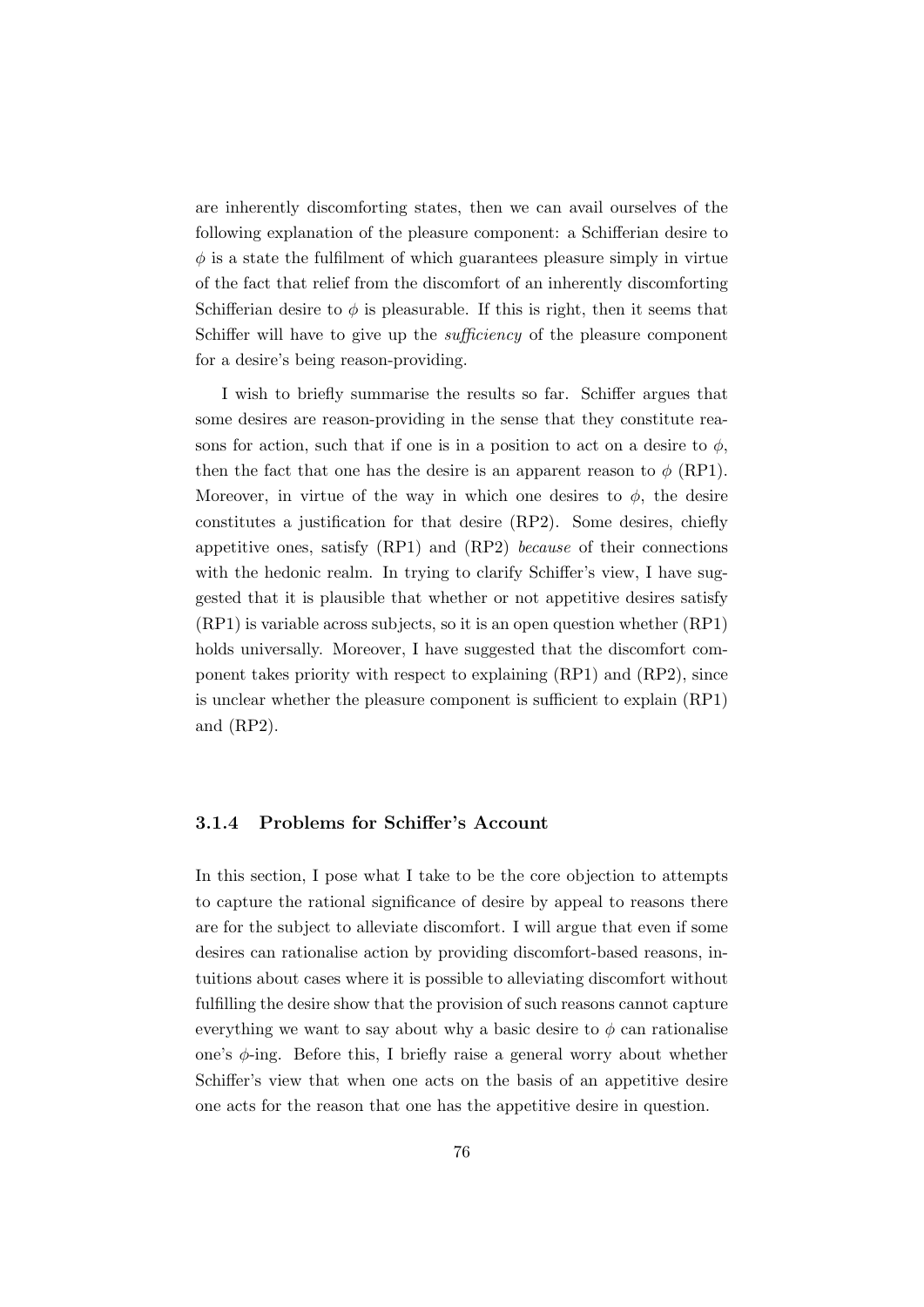#### Problem 1: Acting on Desire and Desires as Reasons

On Schiffer's view, when one acts on the basis of an appetitive desire, one acts for the reason that one has the desire in question (as per RP1) where the desire itself constitutes its own justification for having the desire (as per RP2). The aspect I wish to emphasise is that on this view, whenever we act on an appetitive desire such desires always lie at the 'foreground' of practical reasoning in the sense that the fact that one has the desire in question constitutes the normative reason for which one acts.<sup>56</sup>

It is important to question if every case in which one responds to a basic desire has this character. Even focussing on appetitive desires, it is plausible that in many cases, mild appetitive desires can intelligibly guide action without the subject acting for the reason that one has that appetitive desire to drink. In such cases, an occurrent appetitive desire can render salient a known fact, that there's a bottle of water in one's bag, and one rationally treats this consideration as a reason to unzip the bag and rummage for the bottle. At no point need one reflect on the presence of the desire.<sup>57</sup>

I will further develop cases like these in Chapter 6, explaining the characteristic activity of occurrent basic desires in guiding and rationalising action in the background. If the account of acting on an occurrent desire proposed is correct, then this should bolster scepticism about whether basic desires are necessarily 'foregrounded' when one acts on such desires. For now however, I wish to turn to a pressing problem of Schiffer's view.

#### Problem 2: The Rational Significance of Desire and Discomfort

Is it the case that the rational significance of appetitive desires can be accounted for entirely by the discomfort-based reasons that they constitute? The strong reason for thinking not comes by reflecting on cases in which it is possible to eliminate what we will grant is a discomforting desire to  $\phi$  without  $\phi$ -ing. Suppose one is enjoying some free time at home, relaxing without doing anything in particular and one begins to feel a

<sup>56</sup>The term 'foreground' is one from Pettit and Smith (1990). Pettit and Smith's distinction will be discussed in Chapter 6.

 $57$ Compare Alvarez (2010, pp. 100–18)'s discussion of appetitive desires.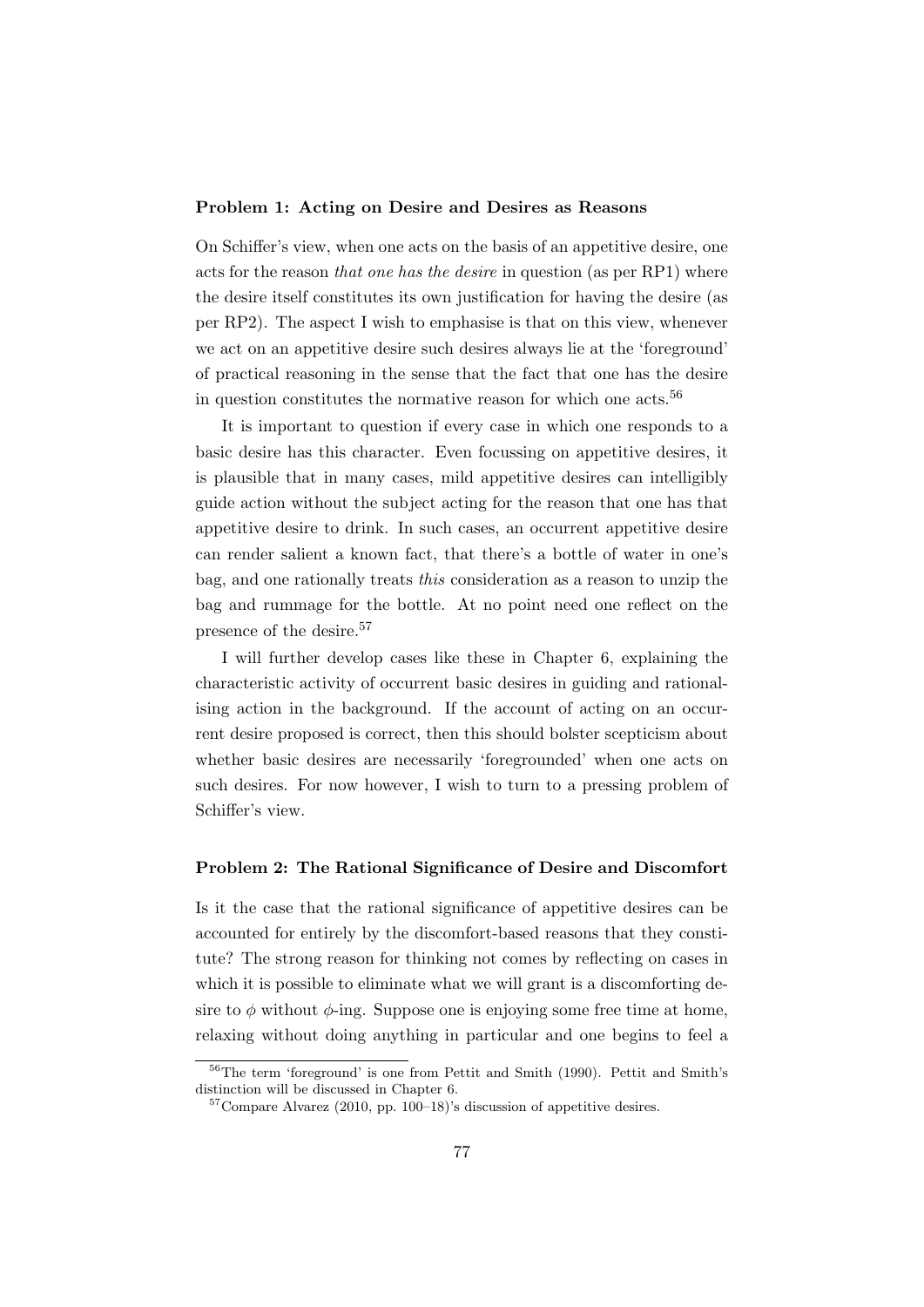strong desire to eat something. One attends to the gnawing sensation in the pit of one's stomach and one decides to do something about it. We can stipulate that one has two choices: one can easily go to the fridge and consume the sandwich, or one can go to the study and turn a switch to alter the quality of the sensation into a neutral one. We can stipulate here that neither option requires more effort than the other, and that consuming the sandwich will not yield any pleasure.

There are of course cases in which it would be rational for you to eliminate the effects that attend to appetitive desires rather than satisfy it, as when the costs of satisfying it are believed to far outweigh eliminating it. For instance, we might imagine that during an important exam in which the consumption of food is forbidden, the fact that you have a distracting appetitive desire to eat might rationalise your doing what you can to eliminate it in ways other than eating. However the case I am concerned with is one in which the cost of satisfying the desire is no greater than the cost of eliminating it, vice versa.

In such a case, it is intuitive that the desire rationalises doing what will result in its fulfilment, rather to do what eliminates the desire e.g. altering how it feels. The reason why it is plausible to think that it would be rational for one to procure the sandwich rather than eliminate his desire altogether stems from the thought that there are reasons why it is rational to satisfy a desire, ones that diverge from the reasons there are to seek relief from discomfort. In his discussion of Schiffer's view, Dennis Stampe makes the following point:

There is no denying that a desire often constitutes a reason to act in some such way to rid oneself of it. But even where this is feasible a desire remains a reason. . . to act so as to bring it about that the state of affairs one wants to obtain does obtain. And the view under discussion [Schiffer's view] cannot explain why that is so. It cannot explain why, even if one could extinguish the desire without fulfilling it, one's wanting the thing would still be a reason to try to get that thing and fulfil that desire. If for example I am hungry and want to eat, and I have a way of getting rid of that hunger and that desire without eating, it remains the case that I have, in fact that I want to eat, a reason to do exactly that. (Stampe, 1987, p. 350)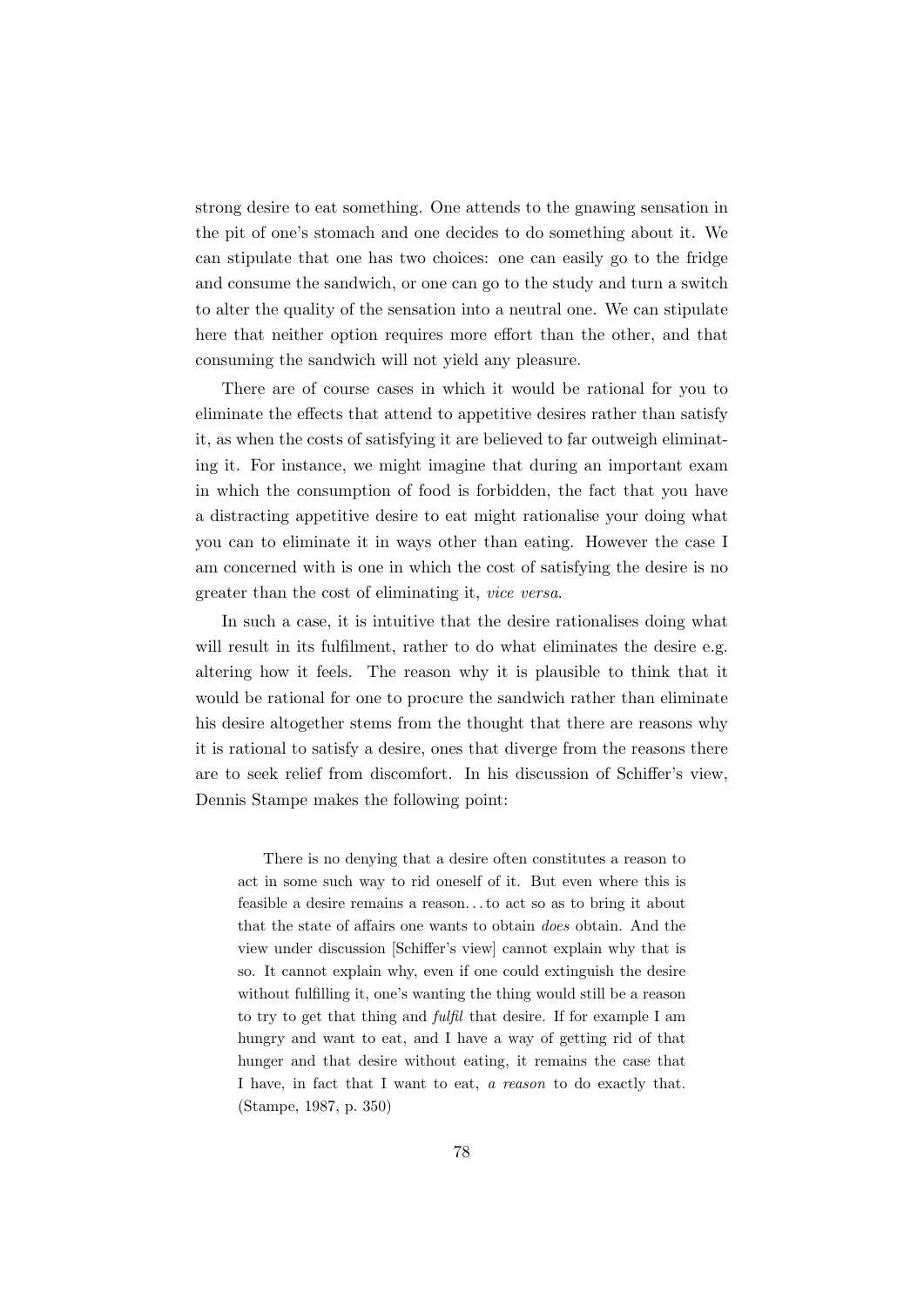According to Stampe, Schiffer's view cannot explain why the desire is "still" or "remains" a reason to satisfy rather than merely eliminate the desire. This way of putting things is a bit unclear. After all, Schiffer claims that provided you still have the desire and so remain in an uncomfortable state, you still have a reason to satisfy it and the desire remains a reason to satisfy it. I think we can sharpen Stampe's objection by appealing to intuitions about the balance of reasons. Schiffer's view identifies the reasons that desire provides with reasons for discomfort alleviation. The problem is that, granting that some desires are inherently discomforting states which generate reasons to do what will alleviate that discomfort, neither view can explain why it seems that the rational thing to do is to pursue a course of action wherein one eliminates the desire  $by$ fulfilling it rather than one which eliminates without fulfilling it.

What this objection relies on is the highly plausible thought that the kind of reason that appetitive desire typically provides is not just the ones that pertain to discomfort alleviation. Sometimes appetitive desires to eat are unpleasant to have: they can make one feel weak, they are distracting, and so on. In these cases, we certainly have some reason to terminate the desire. But intuitively, the reasons that such desires provide do not merely consists of such reasons. Appetitive desires to eat are (roughly) caused by a state of nutritional deficiency, a bad bodily state. If Schiffer's view were the whole story, then the only reasons we have to satisfy appetitive desires are the reasons we have for discomfort alleviation. The balance of reason would not decide between terminating the desire by consuming a desire-eliminating pill or terminating a desire by eating. But intuitively the reasons desire provides are not just those of discomfort-alleviation, they pertain to the role that appetitive desires play in motivating us to address bad bodily states. This claim is especially plausible in the appetitive case given the close link between appetitive states and biological need. In order to understand why non-appetitive desires can rationalise action it is necessary to provide an account of the role and function of desire more generally. As I argue in Chapters 5, desires are the products of mechanisms that have the function to produce good-conducive desires. It is in virtue of this feature that desires have the power to rationalise choice and action in ways that can explain where what it is rational to do in having a desire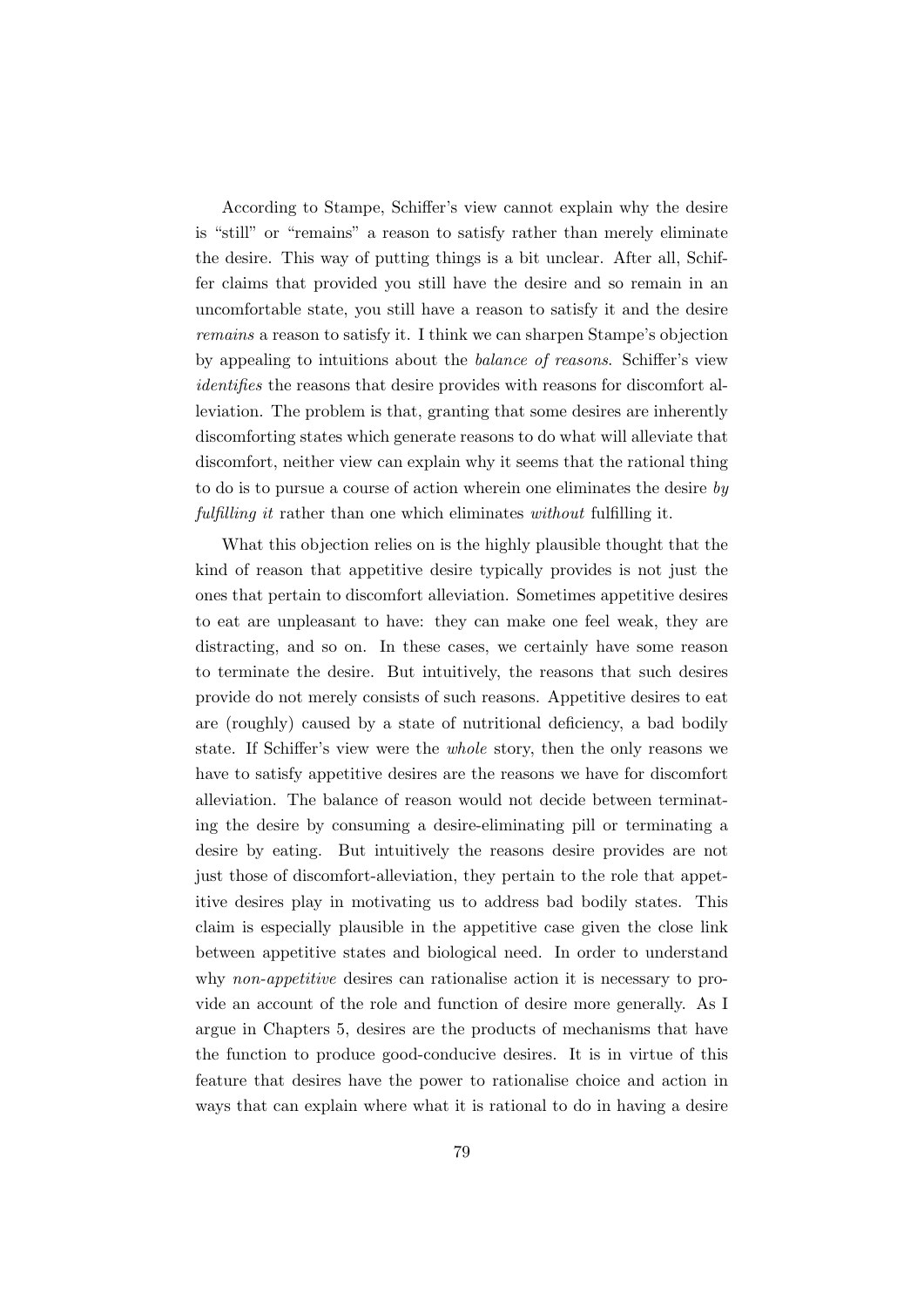diverge from what it is rational to do to alleviate discomfort.

## 3.2 Desire and Affect

We will turn away from pleasure and discomfort to explore different connections that desire might have to other affective phenomena. In the rest of this chapter, we will consider proposals developed by Ruth Chang, Declan Smithies and Jeremy Weiss (in joint work), and Peter Railton. All of these theorists have emphasised the role of a certain kind valanced affective state in our understanding of desire.

This section focusses primarily on the first two proposals in Chang (2004) and Smithies and Weiss (2019), leaving discussion of Railton's view for the final section. The reason for this is that the accounts of Chang, Smithies and Weiss are claimed to provide similar solutions to the Problem of Conative Significance, whilst Railton's view suggests an importantly different style of explanation. The first part of this section will be concerned with outlining and clarifying the kinds of affective experiences that Chang, Smithies and Weiss focus on in their accounts desire, or at least certain sub-classes of desire §3.2.1. The second part of this section will then consider and critically evaluate two specific proposals for how this affective aspect of desire can account for the rational significance of desire.

## 3.2.1 Affective Experiences and Desire

Chang (2004) argues that some desires are what she calls 'affective desires', "non-cognitive states essentially involving attraction to their objects without reference to any cognitive or quasi-cognitive element" (Chang, 2004, p. 68). Attractions are "intentional states: that is, they involve having an *attitude about some content*" (Chang, 2004, p. 69).

What is distinctive about these affective desires is that they "essentially involve some phenomenological feel" which she describes as involving finding what one desires appealing or attractive (Chang, 2004, p. 68). Chang differentiates between feature-bound and feature-free attractions. Feature-bound affective desires involve attractions to "particular features of an object; [for instance,] one is attracted to the creaminess of the ba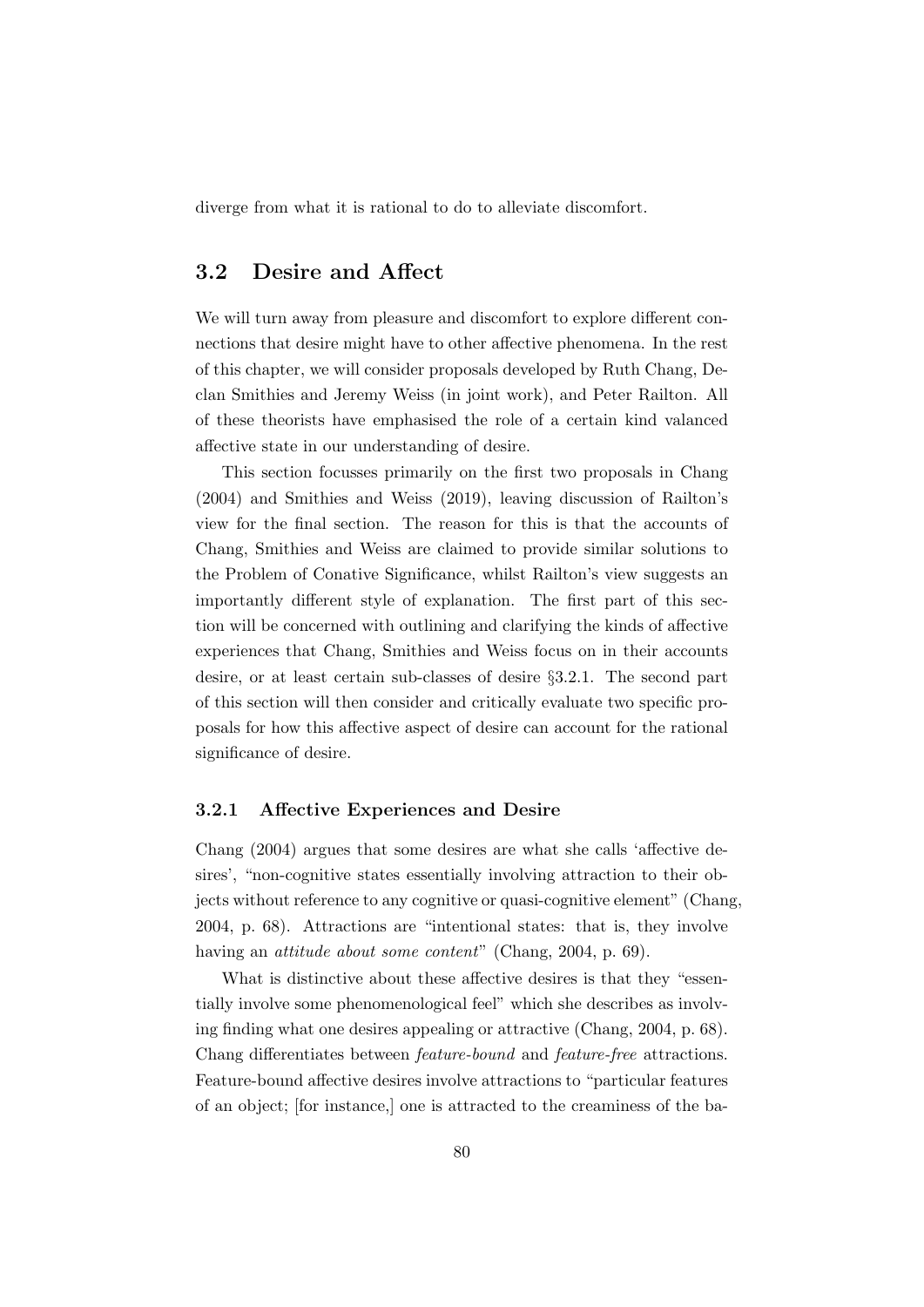nana" (Chang, 2004, p. 80). Feature-free affective desires "are desires for the object itself but not under any particular description" (Chang, 2004, p. 80). There is some unclarity in the intentional object of Chang's feature-free affective desires. On the one hand, it is natural to understand the object of feature-free attractions as involving worldly objects such as apples and cars, but Chang gives a gloss of feature-free affective desires with act-types rather than worldly individuals as objects. For instance she writes:

[T]o distinguish feature-bound from feature-free affective desires, I will call the later "feelings like it'... If one 'feels like' wearing pink, there need be no particular feature of wearing pink that attracts one; one just feels like wearing pink. (Chang, 2004, p. 80)

Here wearing pink is the (intentional) object of the feature-free attraction, an act-type, but not a suitable worldly object like a pink sweater. In the examples she gives (Chang, 2004, pp. 80, 82), Chang seems to be assuming some connection between feature-free attractions and feeling like  $\phi$ -ing. In discussing the case of Buridan's ass, Chang considers the possibility of someone forming an attraction to one of two identical bales of hay (worldly object), which she claims gives rise to one's feeling like choosing that bale of hay. Unfortunately, Chang does not spell out this connection.

Smithies and Weiss (2019) defend a theory targeted specifically at desires one has "not in virtue of having any other belief or desire" (Smithies and Weiss, 2019, p. 45). Call these *foundational* desires.<sup>58</sup> According to them, foundational desires are "dispositions to cause the phenomenal character of affective experiences of desire" (Smithies and Weiss, 2019, p. 49). Smithies and Weiss appeal to two classes of affective experience that they take to individuate such desires, "feelings of attraction or aversion" (Smithies and Weiss, 2019, p. 27). Like Chang's affective desires, affective experiences of attraction or aversion are experiential episodes. Affective experiences of desire are a proper subset of affective experiences. Like affective experiences in general, they have three properties. First, affective experiences of desire are phenomenally conscious. Second, they

<sup>58</sup>Smithies and Weiss calls these 'basic desires'; I have suppressed this in order to avoid confusion with my notion of basic desire, which is clearly related.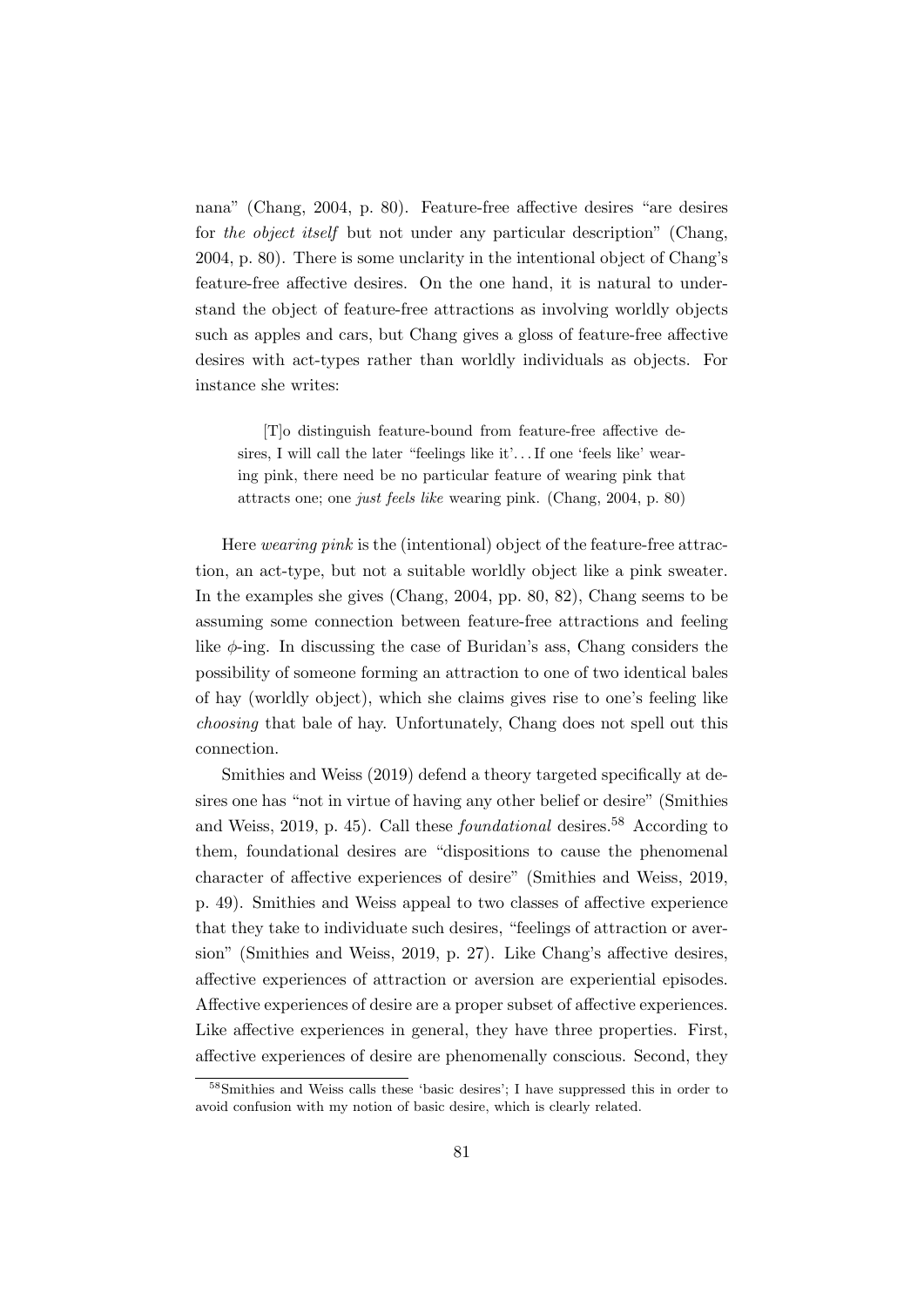are intentional in having the property of being about things. Third, and most importantly, they are valenced by which they mean that "[affective experiences] represent their intentional objects in a positive or negative way" (Smithies and Weiss, 2019, 29, emphasis added).

There are some differences between the two views. The first difference concerns how desires relate to these affective states or experiences. For Chang, some desires, viz. affective desires, simply are these episodes of attraction or 'feelings like it'. In contrast, Smithies and Weiss do not make this identification, maintaining that basic desires are dispositions to have such affective experiences.

The second difference concerns the intentional objects of the kinds of affective experiences appealed to by both accounts. As we have seen, Chang claims that affective desires are directed at features of objects (e.g. the pinkness of a sweater), or objects themselves. But, as just pointed out, Chang seems also to talk about "feeling like it" which relate subjects to act-types. All her examples of 'feelings like it' seem grounded in attractions to objects and their features which are perceptually available to the subject. Smithies and Weiss however centrally appeal to affective experiences which involve valanced responses to "the prospect" of performing certain acts (e.g. one is attracted to the prospect of wearing a pink sweater). What does it mean to be attracted to the prospect of  $\phi$ -ing? They seem to indicate that this is to be understood as a kind of response to conscious *thoughts* that concern the possibility  $\phi$ -ing. For instance, one way for one to be attracted to the prospect of finally eating the simmering stew is for one to feel positive when thoughts of eating the stew occur to one, or when one reflects (Smithies and Weiss, 2019, p. 39).

Before considering arguments for the centrality of such affective experiences to desire's rational role, it is important to distinguish these views from the two hedonic views we have considered. The two hedonic accounts considered implausibly suggested that to be in a state of desire is for one to be in a state that is occurrently pleasurable when fulfilled or displeasurable when unfulfilled. The affect-based views considered are not committed to either of these claims; for instance, it is possible on Smithies and Weiss' view that one can be attracted to the prospect of  $\phi$ ing even if you would not find it pleasurable were you to  $\phi$ . For example,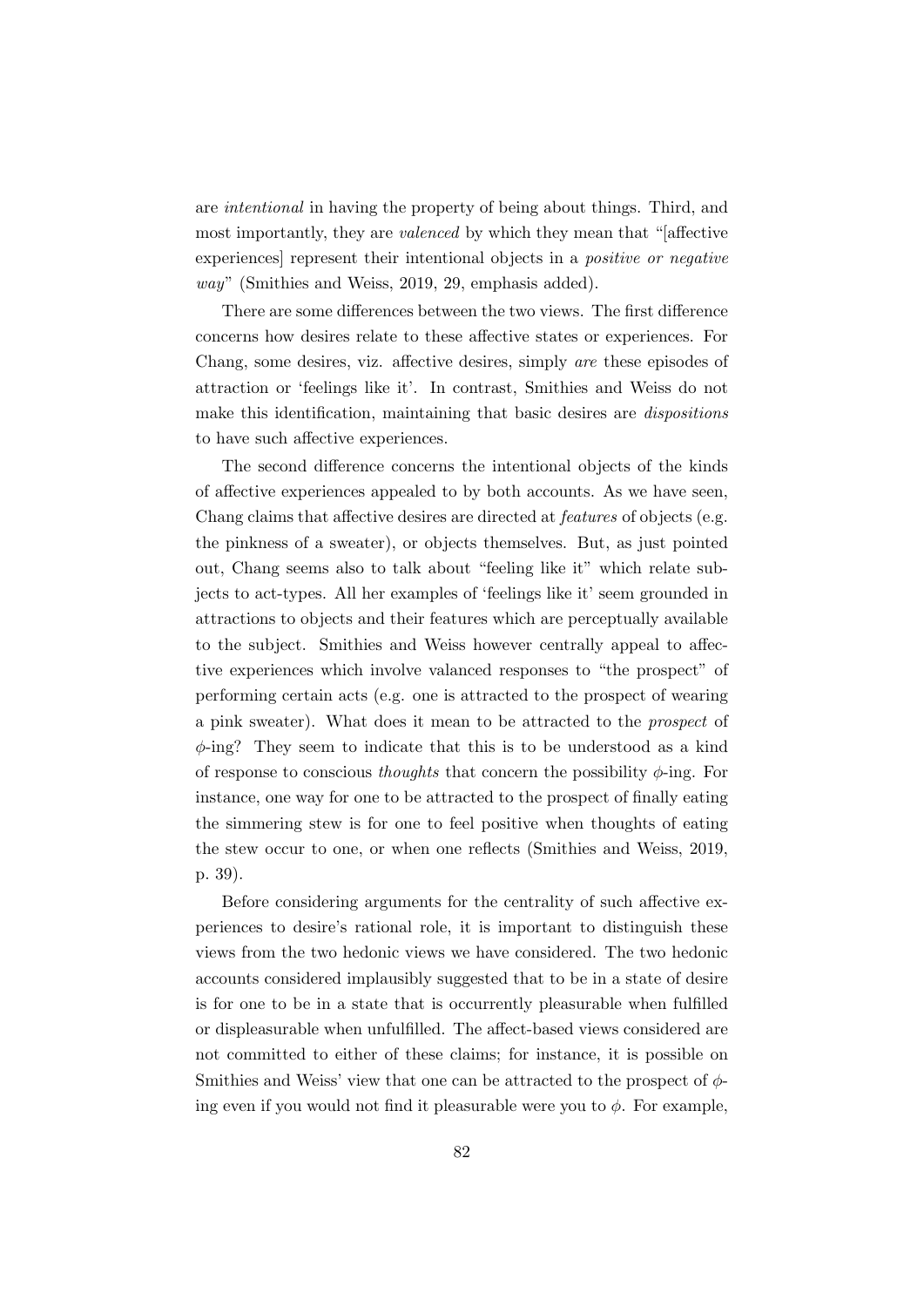one might be attracted to the prospect of tasting a durian fruit even if one would find the flavour unpleasant (Smithies and Weiss, 2019, p. 44). Moreover, it is not the case that states of attraction are necessarily pleasurable or displeasurable states to be in. As Smithies and Weiss' point out, sometimes romantic attraction can be displeasurable states to endure (Smithies and Weiss, 2019, p. 44). Instead, to feel attracted to the prospect that P is a "distinct species of the genus" of which experiences of pleasure are also a sub-species.

## 3.2.2 Two Arguments for the Centrality of Affective Experience

Having just outlined the kinds of affective elements these theorists take to be crucial to explaining the rational significance of desire, I turn now to the kinds of arguments adduced to suggest that such experiences are needed to explain desire's rational significance.

The plan is as follows. I begin by outlining Smithies and Weiss' argument where I will isolate a key premise that will be subject to closer evaluation. Next, I turn to Chang's argument and identify the same premise at work. According to this premise, affective experiences of desire have introspectible phenomenological features which rationalises acting in a certain way. This, I argue, is far from clear and I provide a challenge that must be met for the premise to be accepted (§3.2.3).

## Smithies and Weiss' Argument

Smithies and Weiss begin with the datum that some desires are rationally significant in guiding choice and action.<sup>59</sup> Their central claim is that the

 $59$ They motivate this claim in a different way than I did in Chapter 2. Very roughly, their argument flows from an undefended variation of Lewis' analytic functionalism about desire, different in emphasising an undefended "folk theory of mind" containing normative elements (Smithies and Weiss, 2019, p. 45). On this view, what desire is is whatever it is that plays the theoretical role of our normative folk theory according to which, beliefs and desires provide reasons for action. This style of argument for their affective theory of basic desire is far from uncontroversial. One central difference is that whereas the explanatory task I am engaged in is to vindicate the rational significance of desire, leaving open the possibility that desires might lack rational significance altogether, Smithies and Weiss take it for granted. Rather than focus on this difference, I want to focus on assessing how strong their case is for their main claim that basic desires rationalise action in virtue of being connected with affective experiences.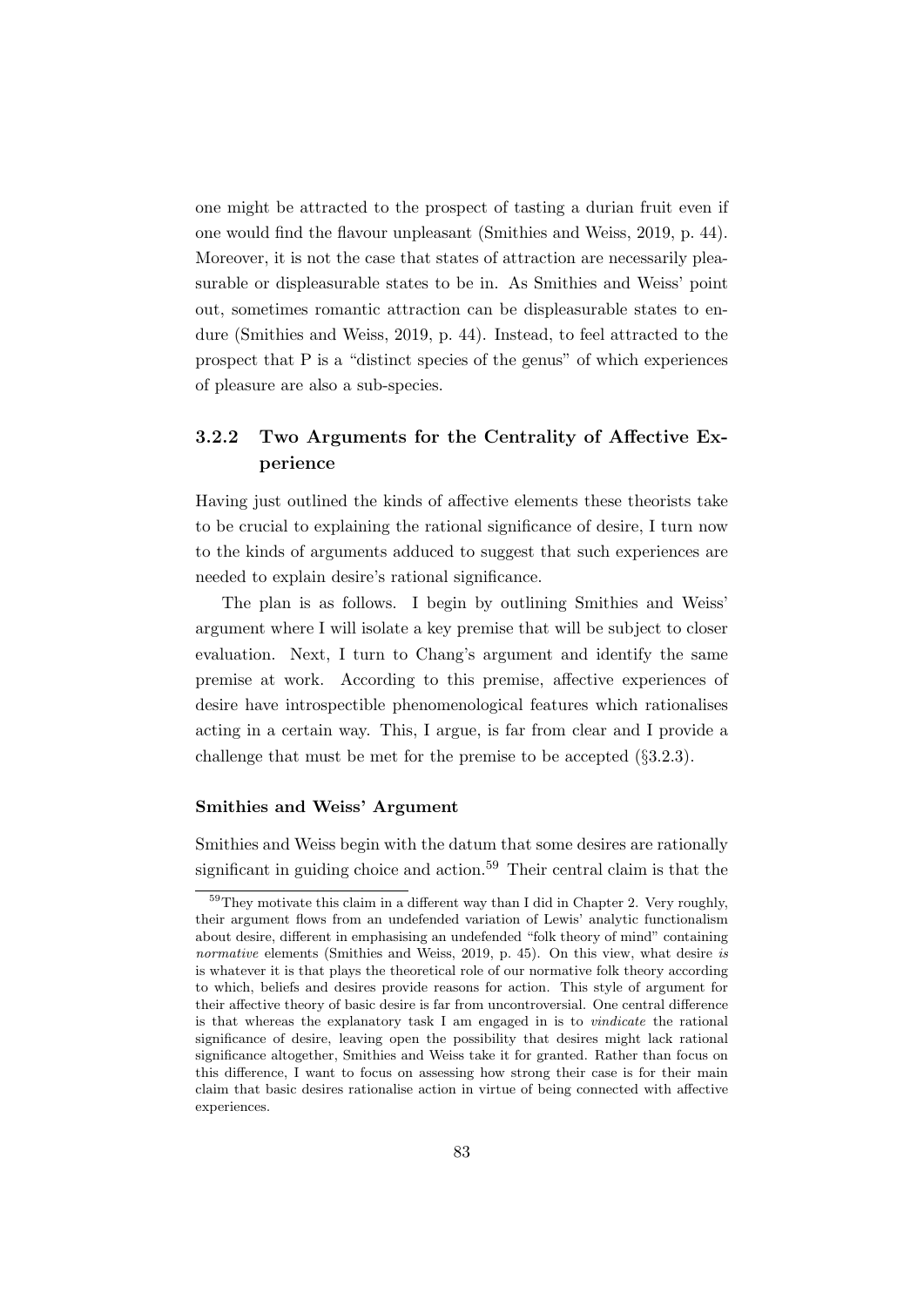rational significance of these desires lies in their being dispositions to undergo conscious affective experiences of desire. Such affective episodes rationalises choice and action without standing in need of further rational support (Smithies and Weiss, 2019, p. 37). Stronger still, they claim that all basic desires provide reasons for action only insofar as they involve affective experiences (Smithies and Weiss, 2019, p. 27).

Smithies and Weiss rely on motivating their positive claim through an extended negative argument, eliminating alternative non-affect-based explanations of the rational significance of foundational desires. Their argument has the following structure:

- P1. Some desires, foundational desires, can rationalise action without standing in need of further rational support.
- P2. "Affective experiences provide reasons for action without standing in need of rational support by further reasons" (Smithies and Weiss, 2019, p. 37)
- P3. No rival account of foundational desires can explain how they rationalise without standing in need of further support. [By Argument in Smithies and Weiss, 2019, pp. 37–40]
- P4. Some desires, namely foundational desires, involve dispositions to have affective experiences of attraction and aversion. [Datum]
- C. So basic desires rationalise action without standing in need of further rational support only insofar as they are dispositions to undergo affective experiences of desire. [By P1-4 and Elimination of Alternatives]

Here I will not rehearse all the details of this argument; in particular, I will not outline all their negative arguments to establish (P3). Instead, I will briefly consider two main options they reject and briefly sketch the kind of problem they raise. The first option they consider is whether a mere behavioural disposition can provide one with a reason for action, ruling out this option by appeal to Quinn's Radioman case. They argue that Radioman fails to possess a reason to turn on radios because he fails to satisfy what they call the 'Reflective Access Constraint' on reason-possession according to which "one has a reason to  $\phi$  only if it is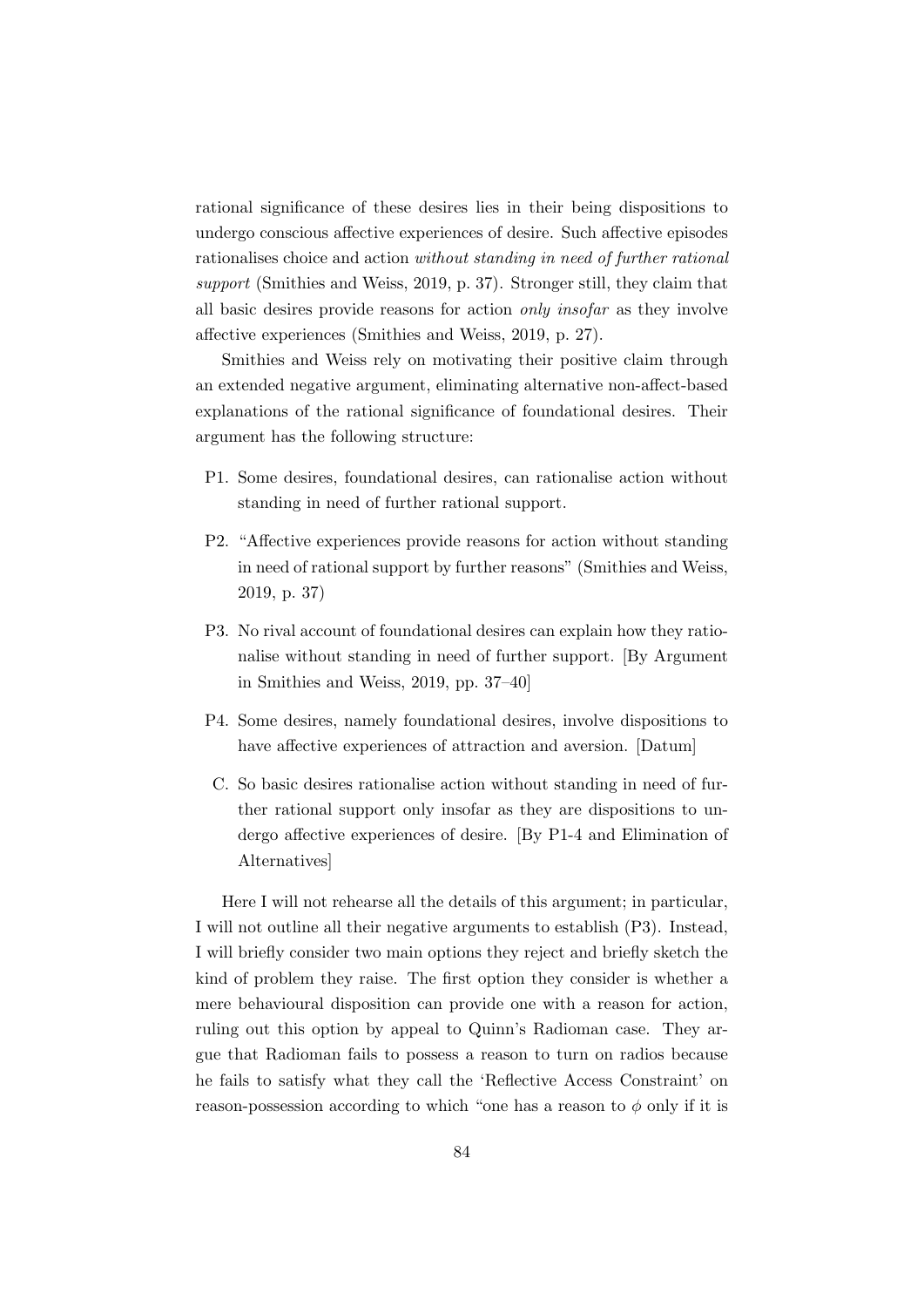epistemically rational for one to believe on the basis of reflection that one has a reason to  $\phi$ " (Smithies and Weiss, 2019, p. 34). It is not rational, they claim, for Radioman to believe simply on reflection that he has the behavioural disposition in question, nor would it be rational for him to take his having that disposition to constitute a reason to turn on radios. Another option they consider is whether an evaluative belief that  $\phi$ -ing is good/bad might provide one with an apparent reason to  $\phi$ . They rule out this proposal because rational evaluative beliefs must be based on reasons. But foundational desires provide reasons without being based on reasons and so such desires cannot rationalise in virtue of consisting in some evaluative belief (Smithies and Weiss, 2019, p. 42).

Smithies and Weiss do not give an argument for (P2), baldly asserting that "[it is] extremely plausible that some affective experiences are capable of providing us with reasons for action. If you feel attracted to turning on radios, just for its own sake, then you thereby have some reason for turning them on" (Smithies and Weiss, 2019, p. 37) Given the elimination of rival explanations, they conclude that only affective experiences have the power to provide reasons without being based on reasons. Smithies and Weiss suggest that what explains why foundational desires can provide reasons for action without standing in need of rational support is that they consisting in dispositions to have such experiences. By being connected with affective experiences of this sort, a desire, say to eat tomatoes satisfies the reflective access constraint because "I can know by reflection how I'm disposed to feel about tasting tomatoes. For instance, I can just manifest the disposition by thinking about tasting tomatoes and considering how I feel about it." (Smithies and Weiss, 2019, p. 39).

I want to highlight (P2) which I will focus on in the critical evaluation to follow. Before this, I wish to turn to Ruth Chang's argument for a related but slightly weaker conclusion where I will show that a similar premise is in play. Once it is clear how pivotal this premise is for Smithies, Weiss and Chang, I will argue that we have good reason to be dissatisfied with appealing to affective experiences as the final and most fundamental explanation of the rational significance of desire.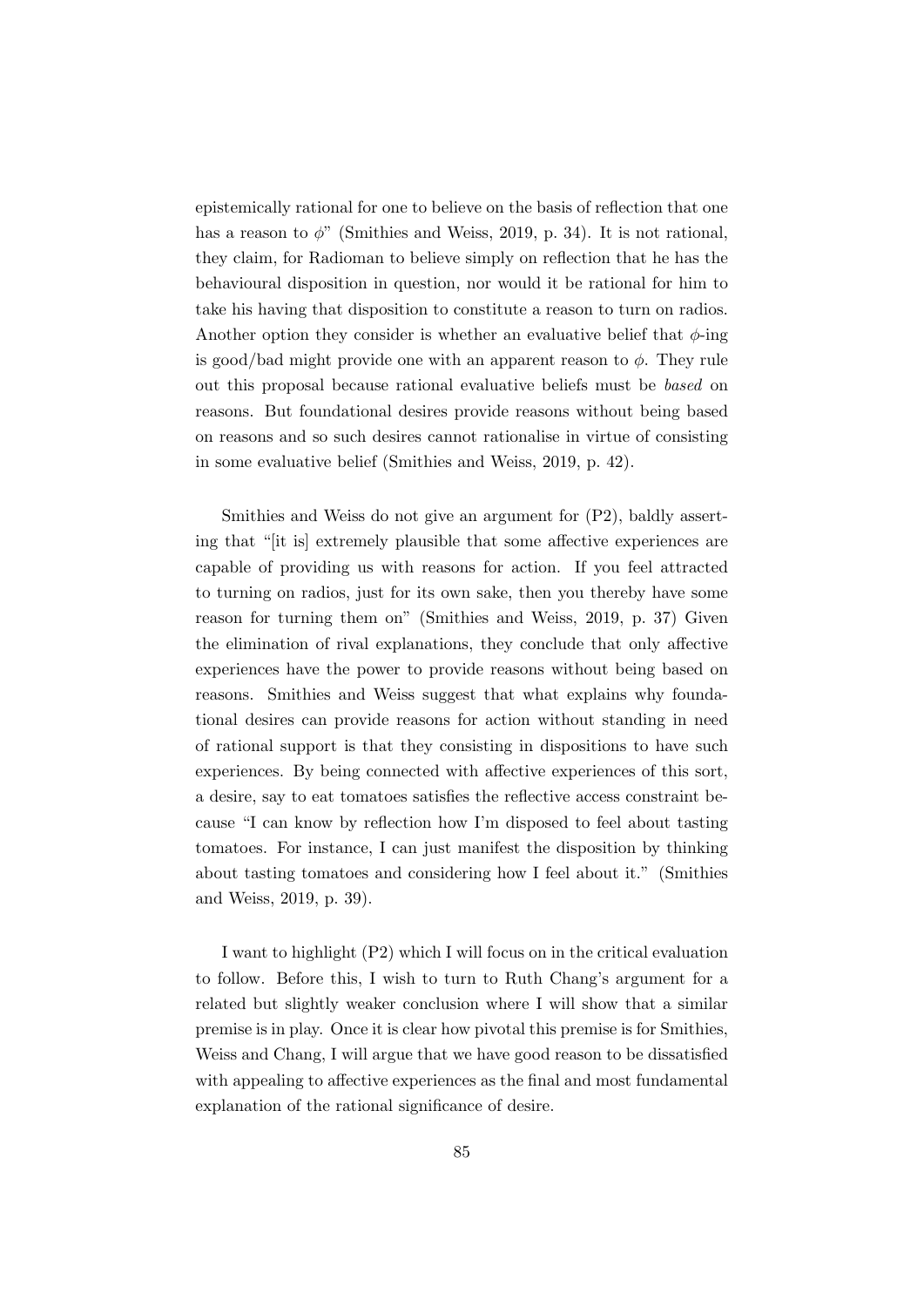#### Chang's Argument

Chang (2004) defends a weaker claim than Smithies and Weiss, namely that some desires, in virtue of being constituted by affective experiences, constitute reasons for action. $60$  Chang's argument rests on intuitive judgements about the rationality of choice and action in 'tied' cases in which a subject faces a choice between two rationally eligible options, i.e. both of which are backed by sufficient but inconclusive reasons. We have already considered a case satisfying this structure where Uma is faced with a choice between soup or a sandwich for lunch  $(\S2.2.2)$ . However, Chang's argument focusses on a more specific version of such cases in which one is faced with two *identical* options, like Buridan's Ass who is faced with two equally sized, equally enjoyable bales of hay. $61$  Chang asks us to consider a variation of this case that differs only with respect to the fact that the subject now forms an affective desire for one option:

Now suppose that [Buridan's ass] 'feels like' the hay on the left, not because it is to the left or for any feature for it– he just wants that bale. If he is attracted to the bale on the left but goes for the one of the right, surely he would not be doing what he has most reason to do. He has most reason to eat the bale on the left since all other reasons are evenly matched and he is attracted to that bale. (Chang, 2004, p. 80)

For ease of reference, call these cases putative tie-breaking cases. Focus on the claim that in acting against an affective desire between two evenly matched options, one would "not be doing what [one] has most reason to do" (Chang, 2004, p. 80). This presupposes that if one has an affective desire to go for one option, then one's affective desire constitutes an apparent reason one has to go for that option. But in the first place, why should we think that acting against an affective desire involves acting against the balance of reasons for action? When we read further, we find a clue:

 $60T<sub>0</sub>$  see this, consider whether or not we should countenance the existence of nonaffective reason-giving basic desires which would be inconsistent with Smithies and Weiss' position but not Chang's.

 $61$  discuss this difference in further detail in Chapter 6 where I will argue that our intuitions about the role of desire for the rationality of choice vary between these cases.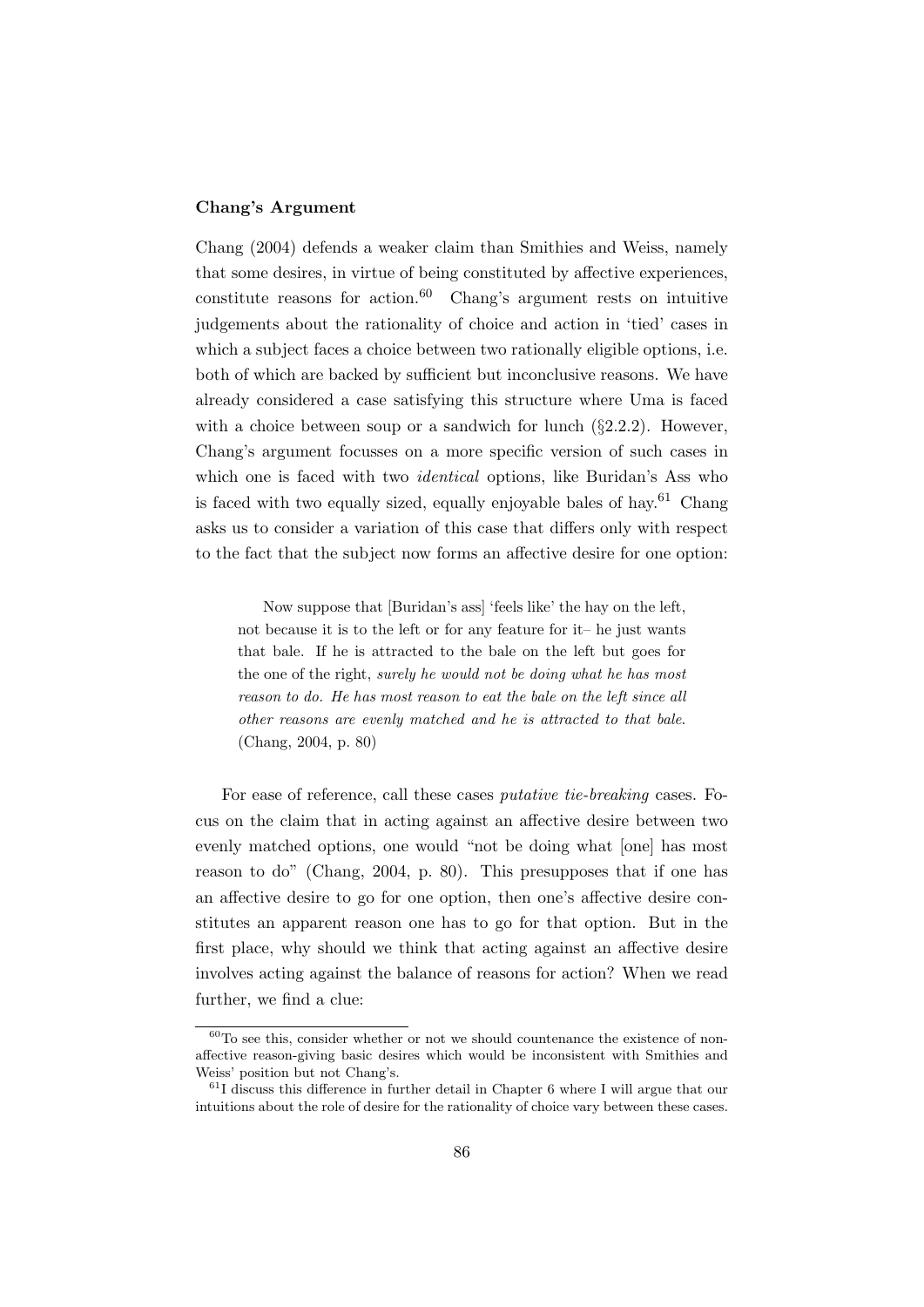If he goes left, his action can be rationalised by pointing out that he felt like having the bale on the left. If he goes right, we would need some explanation for this puzzling act; what reason does he have to go right given that he would enjoy each of the two identical bales equally and feels like having the one on the left? What we would be looking for is a reason to go right that counteracts his reason to go left provided by the fact that he feels like it... The fact that one is attracted to something can per se provide a reason to go for it when all other reasons are evenly matched. (Chang, 2004, p. 81)

The intuition being pumped relies on the thought that it is rational to pursue the option one "feels like" pursuing and puzzling not to. And if, as Chang assumes, what is needed to explain acting against one's affective inclination is the recognition of a countervailing reason, we should accept that such affective orientations weigh on choice as a reason for action does. I want to highlight that this move is questionable. However I want to delay discussion of this point until the Chapter 6 where I will provide an alternative explanation of the intuitions that Chang adduces with respect to these putative tie-breaking cases. Here I focus on Chang's claim that phenomenological attractions can "per se provide a reason" (Chang, 2004, p. 81) which I will argue against directly.

## 3.2.3 Can Affective Experience Explain the Rational Significance of Desire?

We have now identified two claims that I wish to evaluate. To recapitulate:

[W]hen one feels like something, one has a definite phenomenological attraction to something that draws one's attention... [When the ass acts] he does so in full awareness of his attraction. He does not act for no reason; on the contrary, he acts for the reason that he feels like having it" (Chang, 2004, p. 82).

[It is] extremely plausible that some affective experiences are capable of providing us with reasons for action. If you feel attracted to turning on radios, just for its own sake, then you thereby have some reason for turning them on" (Smithies and Weiss, 2019, p. 37)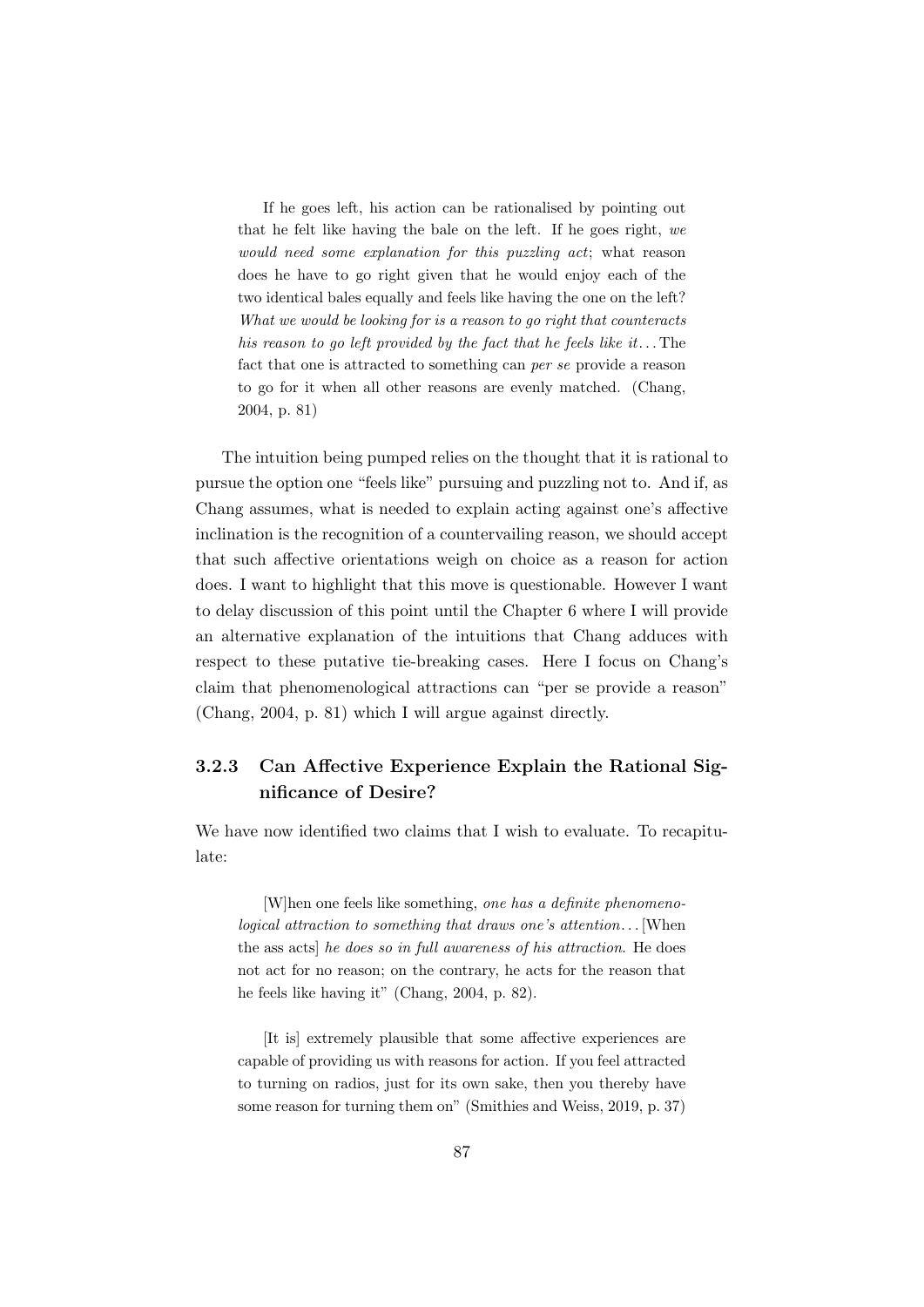Chang, Smithies and Weiss claim that the affective experiences they consider have introspectible features in virtue of which they constitute apparent reason for action. What are these features?

Chang does not provide further phenomenological description of the features in question, referring simply to the phenomenology of being attracted to something that draws one's attention. Smithies and Weiss go further writing that an attraction to the prospect of  $\phi$ -ing rationalises one's  $\phi$ -ing because they have "introspectible features– namely, its phenomenal force and phenomenal content- that seem upon reflection to count in favor of  $[\phi$ -ing]" (Smithies and Weiss, 2019, p. 38). "Phenomenal valence" recall is the valanced orientation of an affective experience that comprises the intrinsic feature of what it is like to have the affective experience (Smithies and Weiss, 2019, p. 30). Moreover, these intrinsic features of such experiences also "provide introspective reasons for belief about the phenomenal features in virtue of which it provides reasons for action – namely, its phenomenal valence and its phenomenal content" (Smithies and Weiss, 2019, p. 38). Thus, it would be epistemically rational, they claim, for such a subject to believe that they have a reason to  $\phi$  on the basis of their attraction to the prospect of  $\phi$  (Smithies and Weiss, 2019, p. 38). In this way, affective experiences of desire satisfy their 'reflective access' constraint.

Both theories seem to rest content with an explanation of how some desires provide rational support that ends here. I wish to make the case now that this is an inadequate place for explanation to stop. Why should we accept the claim that the affective experiences involved in having certain desires rationalise action? The main objection I wish to press against these accounts concerns the sufficiency of these phenomenological features of affective experiences for having a reason for action. The style of argument I wish to press is related to arguments made in the epistemology of perception against internalist (specifically, 'dogmatic') views that claim perceptual experiences immediately justify beliefs in virtue of possessing a certain kind of phenomenal character. These arguments appeal to the fact that the epistemic status of beliefs formed on the basis of perceptual experiences can be undermined or 'downgraded' if the perceptual experiences have certain kinds of epistemically compromising etiologies (cf. Markie, 2006, Siegel, 2013, Teng, 2018).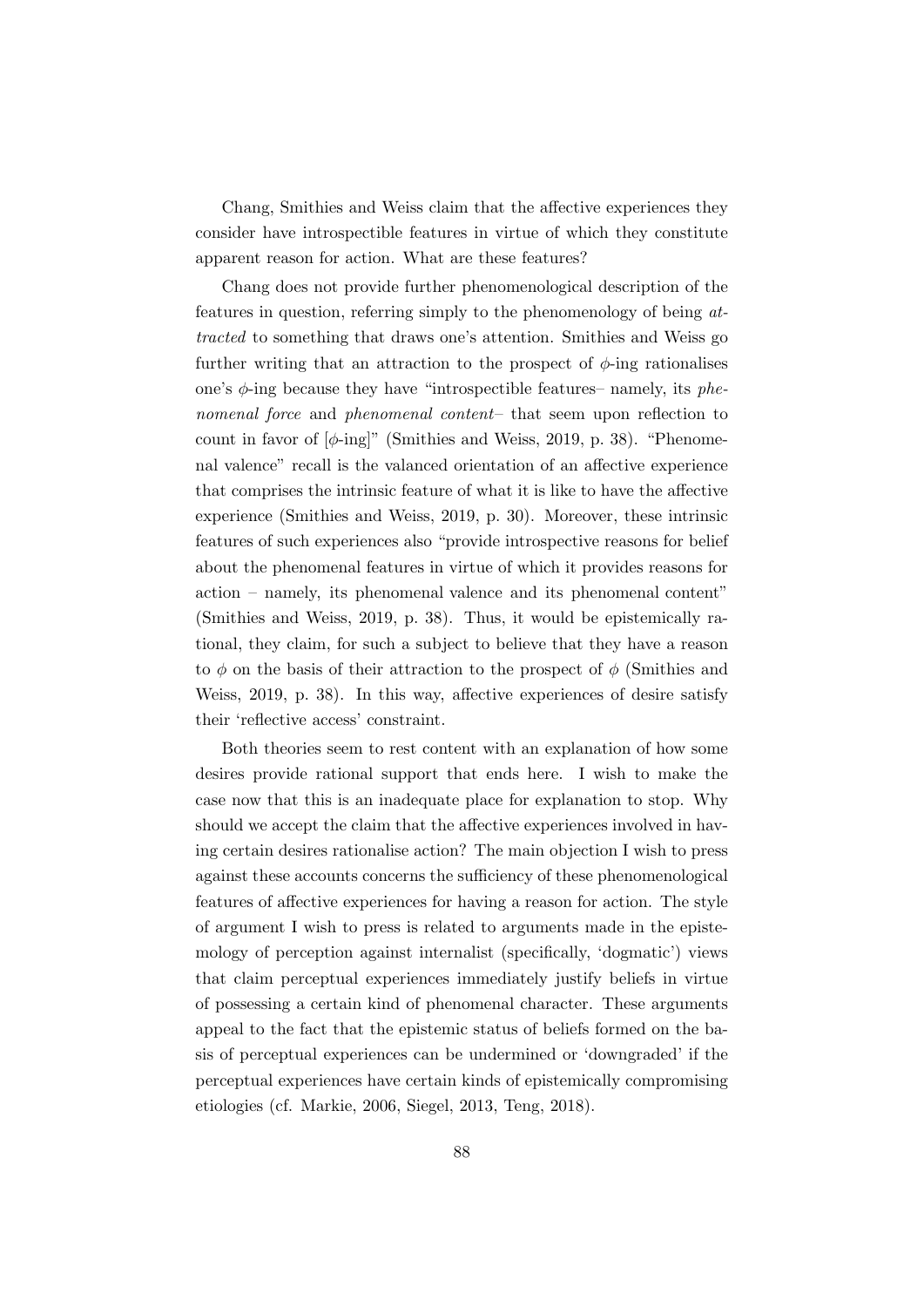I want to begin with a question that Chang, Smithies and Weiss do not address. Why do we have affective experiences of the kind they identify? The kind of explanation I am after here is not causal; I am not interested in the genetic basis for the kinds of traits responsible for the neurophysiological structures on which affective states supervene. Instead, I am interested in the functional question: what role or function do such affective experiences serve? Do they serve to attune or orient us to perform good courses of action? Assuming that traits responsible for our being able to enjoy such affective experiences conferred some adaptive advantage, we can ask how they have historically operated so as to confer that advantage. If they do not in some way track the good, then why think that such experiences are significant from the perspective of practical rationality? Without some account of this, it remains something of a mystery how content-bearing valanced experiences can positively support choice by constituting a fact that favours engaging in certain actions.

Once we foreground this question, we can begin to see why it is doubtful that the kind of introspectible features intrinsic to such experiences are sufficient to ground their constituting reasons for action. To see this, consider a variation on Quinn's Radioman in which we expand Radioman's range of desires such that he now has basic attractions for a whole host of odd things: turning on radios, possessing saucers of mud and twigs of mountain ash, counting blades of grass, and so on. We are imagining here that the things he is attracted to do does not conflict with apparent reasons *not* to do those things (so we are discounting yens to drink paint). $62$ 

On the views considered, we have a subject who is acting perfectly rationally. Yet, there is good reason to think that there is something awry about Radioman. I think it is intuitive that we would seek some sort of explanation of just *why* this person has the attractions he does. His attractions strike us as strange. Is this person of sound mind? Is he ill or malfunctioning in some way? The fact that being attracted to such things grounds the propriety of concerns about pathology or dysfunction

 $62$ Now of course if these strange ends are all that the subject is attracted to, then we might seek alternative explanation about what is wrong with this subject. Here we should clarify that there are other more normal things that the subject is attracted to.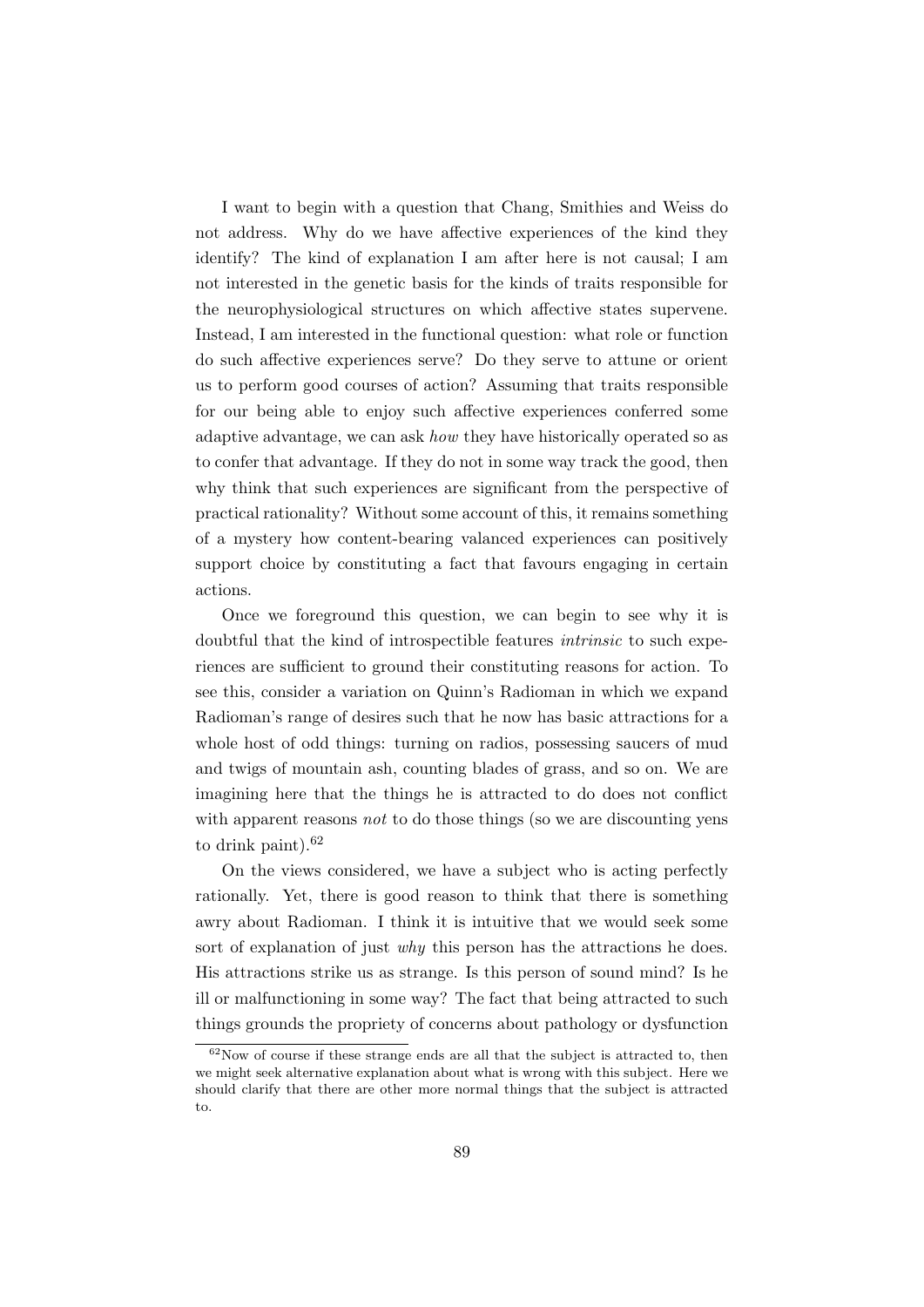tells us something about the nature of attraction and aversion. A very plausible thought is that episodes of attraction and aversion are related to what is good or bad respectively for the subject and so certain kinds of goods make for normal objects of attraction whereas others, such as possessing saucers of mud or counting blades of grass require some level of explanation in order to connect it to what is good for the subject. It is reasonable to think that there is a way in which valanced affective experiences are caused, sustained and regulated which relate what a subject has affective attractions to do and what would be good for the subject to do.

We can further develop this argument by considering cases of attractions borne out of processes that put subjects at the risk of forming bad conducive attractions. Suppose we elaborate how Radioman comes to have such attractions. Perhaps, he forms such attractions in virtue of prior exposure to substances that substantially deform the mechanisms that naturally give rise to such affective experiences. If the affective theories considered are right, then the fact that a subject is attracted to possessing a saucer of mud should still be sufficient to make it rational for her to try to acquire a saucer of mud. It is rational, they claim, because the subject can come to be aware on reflection of features intrinsic to the phenomenal character of her affective experience: its valence and content. Yet this does not seem right. Whether or not Chang, Smithies and Weiss are right that attractions constitute reasons for action in the 'normal' case, the 'checkered' etiology of Radioman's attractions discounts the attraction as a genuine reason for action.<sup>63</sup> We have no reason to doubt that the nature of the attraction Radioman has to saucers of mud differs in their intrinsic properties to an episode of attraction he might bear without a checkered etiology. These considerations then justify taking a sceptical attitude to whether features intrinsic to the phenomenal character of affective experiences like attractions and aversions are sufficient to ground a reason to pursue what one is attracted to, or avoid what one is averse to.

Nevertheless, might this version of Radioman be rational in treating his attraction to  $\phi$  as a reason for  $\phi$ -ing in virtue of its intrinsic phenomenal character? This will require that we address what I called the

 $^{63}$ Here I use the notion of a checkered etiology drawing on Siegel (2013).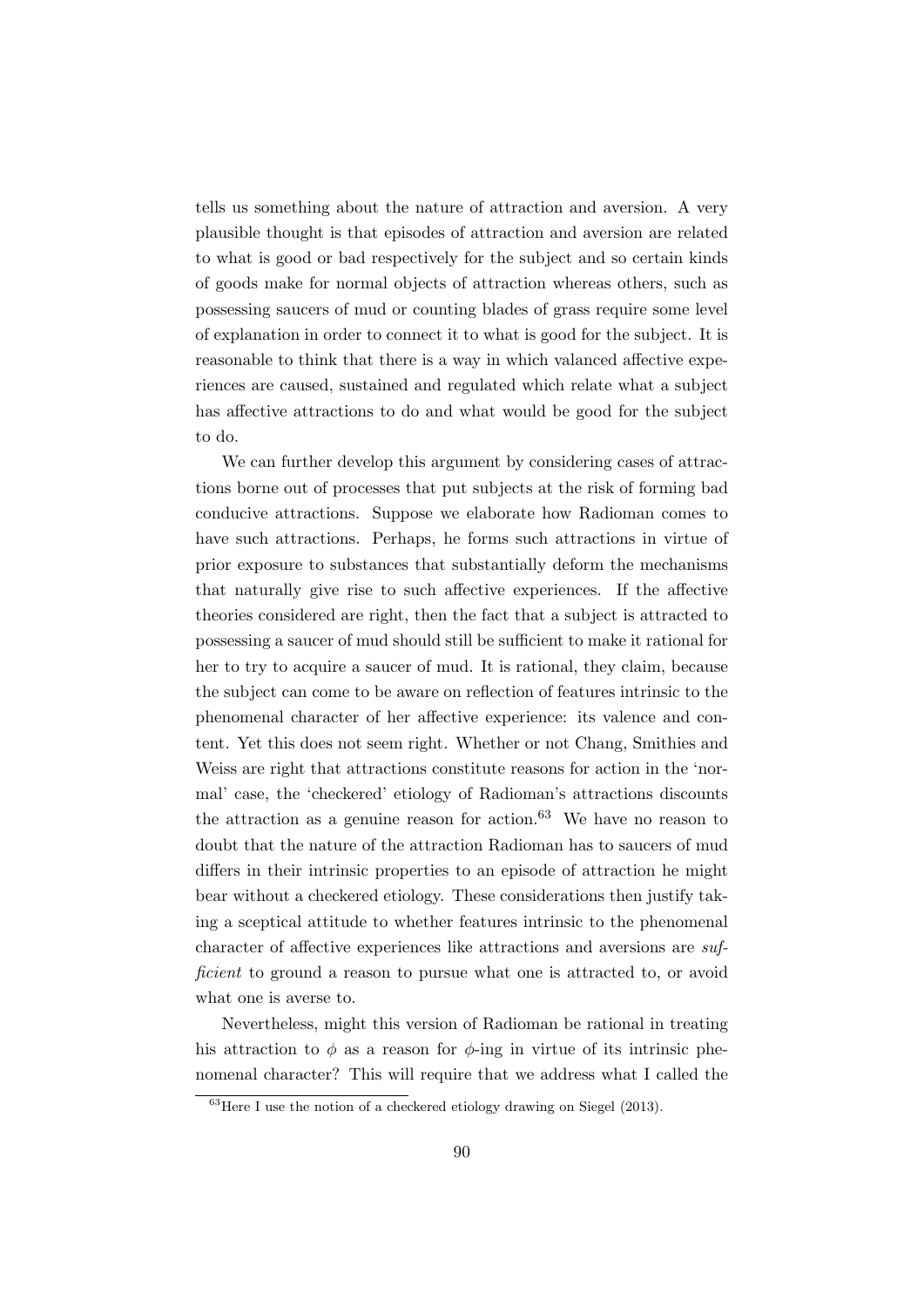functional question concerning the role or function these attractions play. Do they serve to track the goodness-conferring properties of the objects or acts they affectively orient us toward? I have argued that affective experiences are insufficient to provide a subject with a reason for action, but I have left it open whether some kind of affective experiences are necessary for a subject to rationally respond to her reasons for action. For instance, if affective experiences are the product of sub-personal mechanisms with the function of tracking the good, then perhaps the fact they have the conscious properties they do enable the subject to respond to the appraisals of these sub-personal mechanisms.<sup>64</sup> However, Chang, Smithies and Weiss do not provide any such account. Without such an account, it is obscure why attractions can rationalise even in cases where those attractions no longer connect with what would be good for him to do.<sup>65</sup> The argument I have provided gives us reason to think that appealing to intrinsic features of experience per se is inadequate without an answer to the functional question.

In the final section of this chapter, I will consider an argument which does integrate the affective experiences in a story that addresses the functional question. This account is proposed by Peter Railton, one in which affect plays a role in the regulation of motivation (§3.3). I provide reasons why this regulatory role that affect plays can contribute to an explanation of desire's rational significance even if conscious affective episodes do not constitute the full and final answer to the problem of conative significance. This regulatory role is developed further in Chapter 5.

<sup>64</sup>Consider for instance certain 'appraisal' based theories of emotions on which certain emotions like fear are the products of sometimes low level processes in response to certain significant stimuli that constitute a kind of appraisal or evaluation. For discussion, see van Reekum and Scherer (1997), Scherer et al. (2001), Ellsworth and Scherer (2003).

<sup>65</sup>As I will defend in Chapters 5, 6 and in the final section of this chapter, such an explanation will advert to the functions of the mechanisms that give rise to basic desire and the kinds of affective experiences that are natural concomitants. The extreme case of Radioman is interesting since the etiology of his attractions are the result of processes that have been deformed. I will also discuss neighbouring cases in which desires are the product of non-deformed mechanisms in environments for which such mechanisms were not evolved to cope with.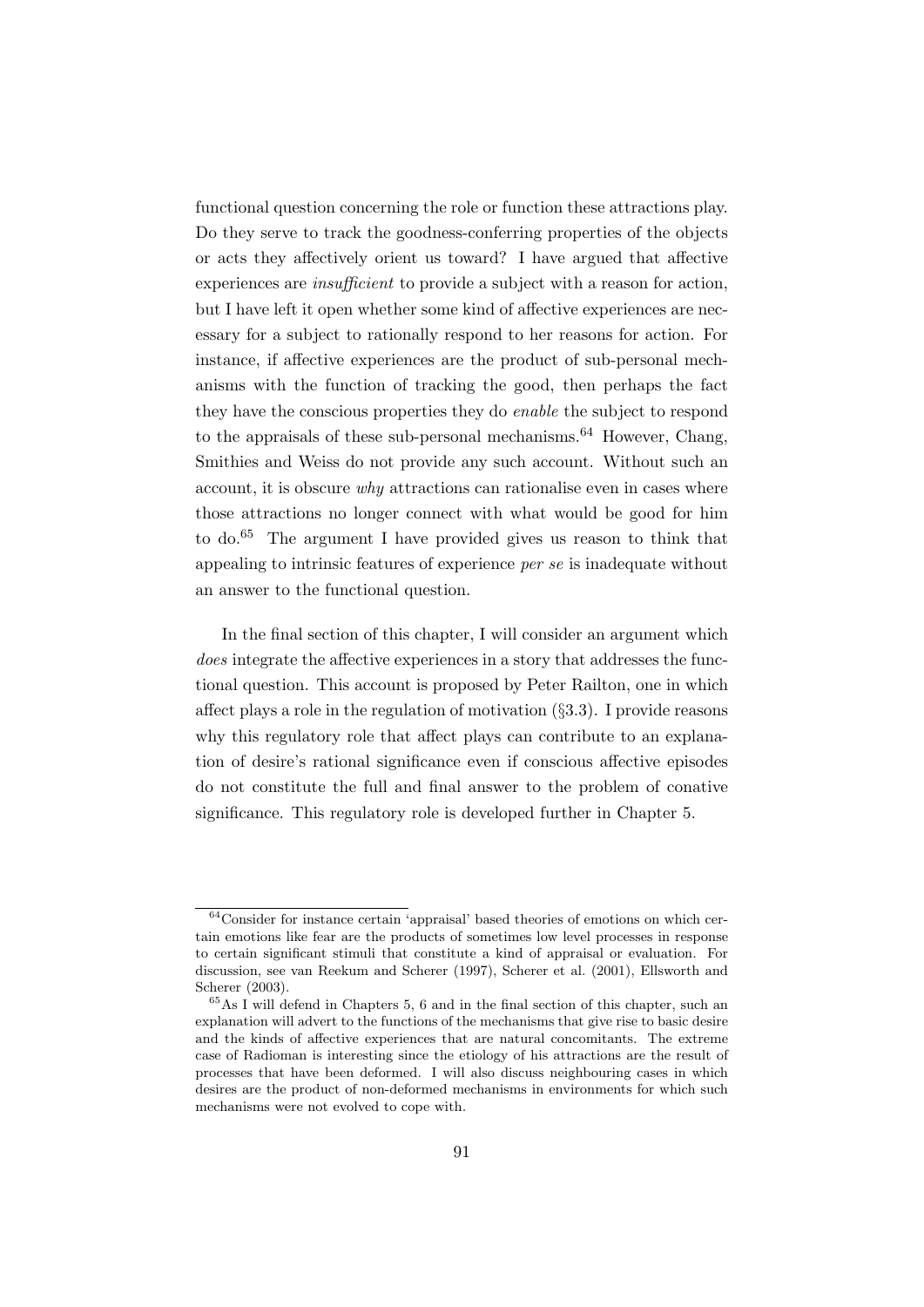## 3.3 The Regulatory Role of Affect

Peter Railton has developed over the course of several articles an account of desire which incorporates the kind of affective phenomena that Chang, Smithies and Weiss centralise. $66$  According to what Railton calls the 'prospective model', desire is a "dynamic functional state" (Railton, 2012, p. 36) involving motivational and affective components that relate to each other as follows:

Prospective Model of Desire: [To desire that P is to have] A degree of positive affect (attraction, liking) toward a representation p [that] functions to elicit and regulate a degree of positive expectation (affective forecast) and positive motivation (striving, wanting) toward maintaining or bringing about the act or state of affairs that p portrays; and this degree of positive affect is subsequently modulated by whether the actual experience of performing, realizing, or moving toward p is better than, worse than, or in conformity with, the affective expectation of it (Railton, 2012, p. 36)

Desire, according to Railton, is neither simply liking an idea or being disposed to bring it about, but a "structured relationship" (Railton, 2012, p. 28) between these two components.

One aspect of this is the way in which liking elicits wanting. Consider the way in which we can form motivations for certain ends in response to certain kinds of cues related to food, sex and so on. For Railton, in normal cases, the transition from disinterest to motivation is mediated by an affective response to representations stimulated by those cues. Seeing someone quench their thirst with a cold beer sets the end of drinking a cold beer before the mind, where this representation of a prospective state of affairs is the target of "positive affective interest (attraction, liking)" (Railton, 2012, p. 36). This affective component then causes the formation of a disposition to secure that end, or directly induces active occurrent strivings or efforts to secure that end, the wanting component of Railton's model. Coming to desire then, we can think of as, "a transition from affect into action: from liking  $X$  to having a positive affective representation of  $X$ -ing, and thence to focused motivation to maintain X or bring it about" (Railton, 2012, p. 29).

 $66$ See Railton (2010), Railton (2012), Railton (2017).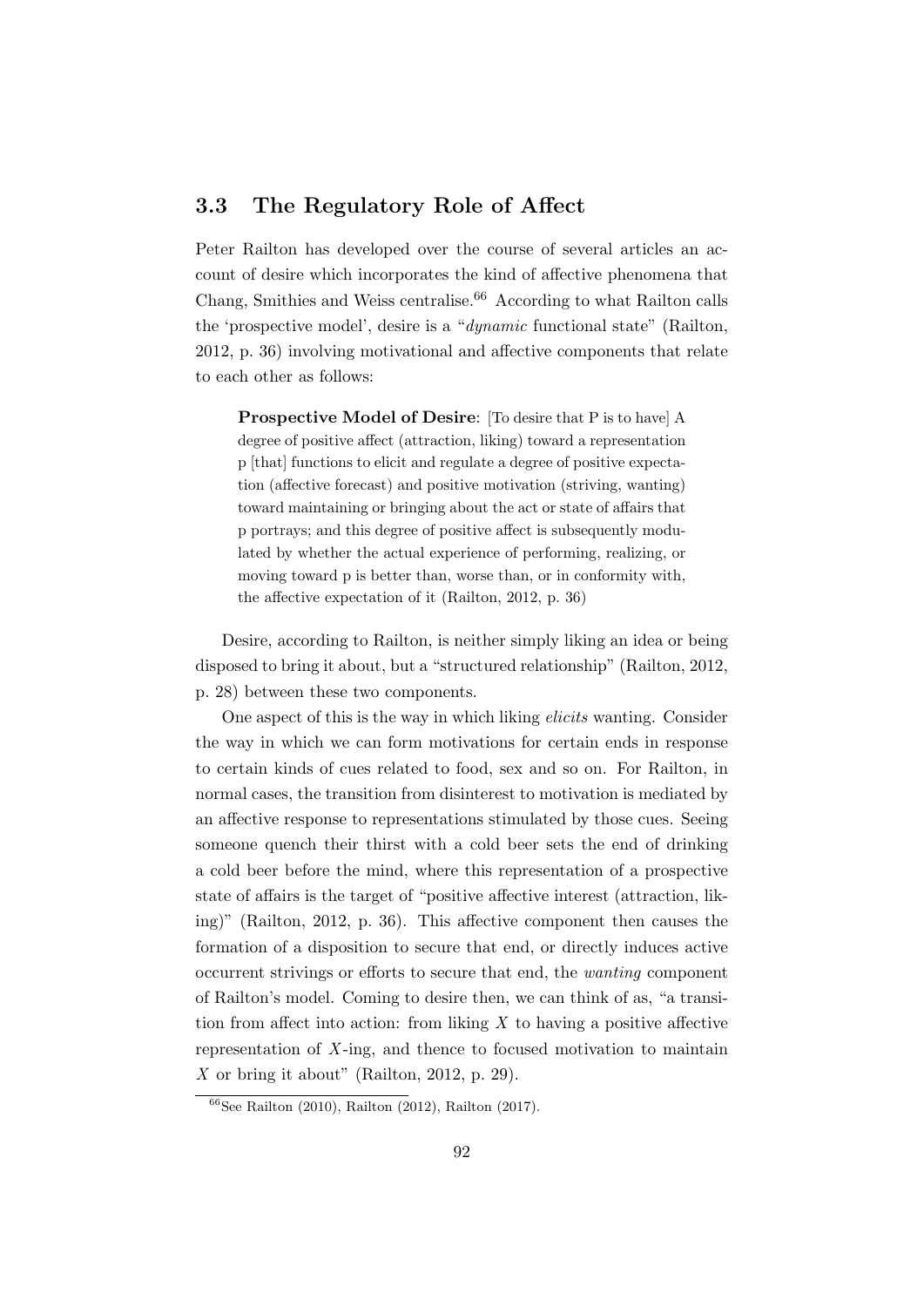Another role that the affective component plays is the regulation of motivation by setting up what Railton calls a "positive expectation" or "affective forecast" (following terminology in Wilson and Gilbert, 2005). Liking an idea involves "attendant expectations of how things will be. It thus sets us up to notice discrepancies– negative or positive– between how things seemed in the favourable representation and how we actually found them" (Railton, 2012, p. 35). If the desire is fulfilled, a comparison is made determining "whether [the desired end] is better than, worse than, or in conformity with, the affective expectation of it" (Railton, 2012, p. 36). Subsequent propensity to form affective interest in that end is then modified if the end is worse than expected, and reinforced if better than expected. Through affect, subsequent motivation is regulated: learning that an end is worse than affectively expected thus will no longer lead to the elicitation of the motivational or wanting component of desire.

Railton's view of desire is plausible, in particular, the kind of regulatory role that affect plays in eliciting and regulating subsequent affect and motivation. We will revisit this suggestion in Chapter 5 and 6. For now, I want to make two points about Railton's account.

#### Railton and Berridge on Wanting and Liking

The first point concerns motivation and support for Railton's prospective model. Railton claims to arrives at his account from the armchair via "speculative, a priori and phenomenological means" (Railton, 2012, p. 37), but he takes his view to be supported by, or at least consonant with, work in empirical psychology. For example, his view makes reference to two components, (i) affective interest or liking and (ii) motivation, or wanting. He refers to work by Kent Berridge and colleagues who have studied the neurophysiological bases that underlie motivation and reward.

Berridge identifies what he calls "liking" (scare quotes), a pleasurerelated phenomenon that occurs in 'hedonic hotspots' present in parts of the brain like the nucleus accumbens and the ventral pallidum (Berridge, Robinson, and Aldridge, 2009) as well as in parts of the prefrontal cortex that comprise part of the limbic system, OFC and insula (Castro and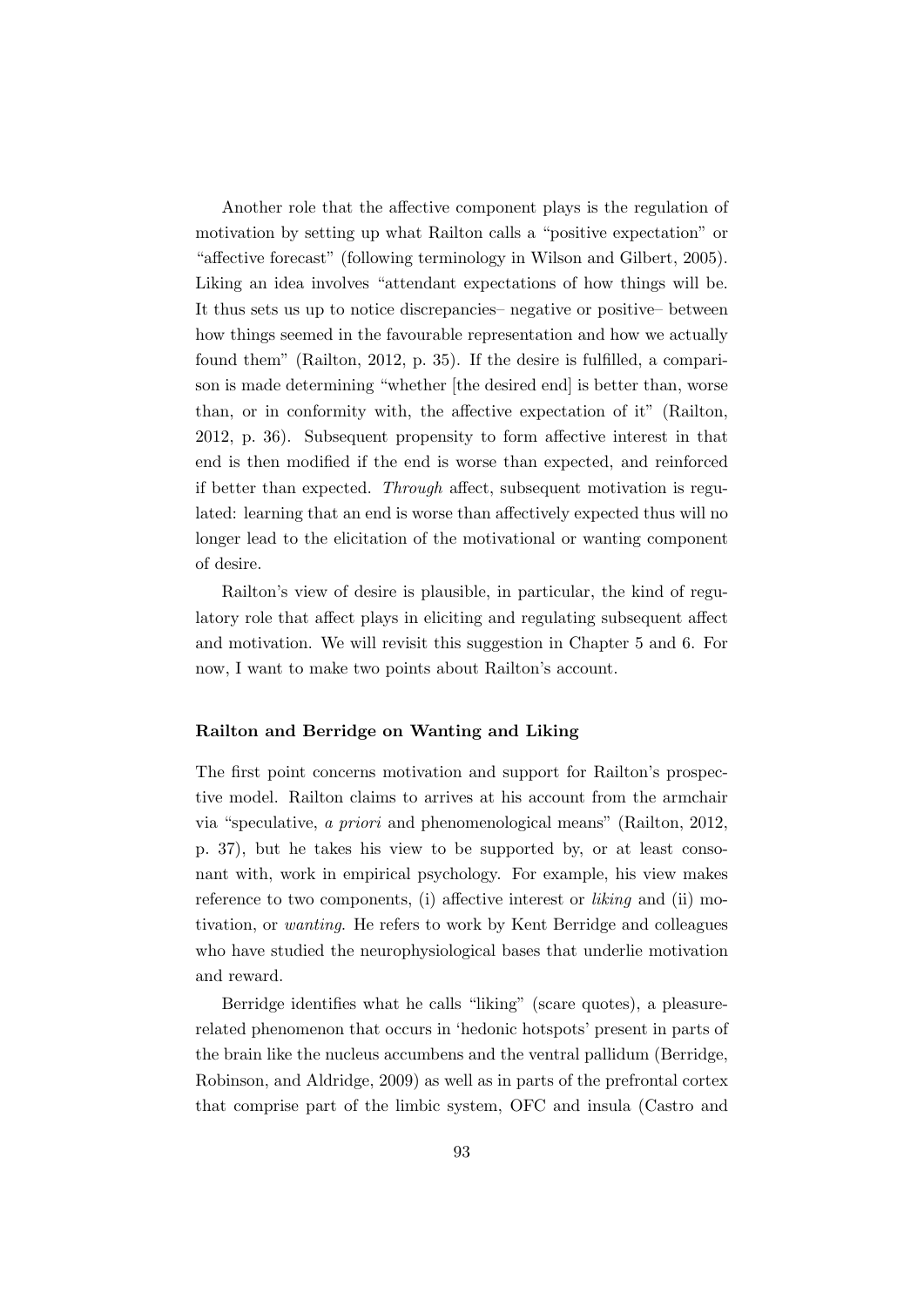Berridge, 2014 referenced in Berridge and Kringelbach, 2015). "Liking" is operationalised by characteristic orofacial reactions shared by many animals (Berridge, 2009, 386, Fig. 3). "Liking" is to be distinguished from "wanting" or incentive salience, a "percept-bound" driver of motivation controlled by dopamine-based activity in the neucleus accumbens that "occurr[s] as relatively brief peaks upon encountering a reward or a physical reminder of the reward (a cue)" (Berridge, 2009, p. 379).<sup>67</sup> Berridge and colleagues have shown through a variety of methods that "liking" and "wanting" can be dissociated.<sup>68</sup>

Berridge is at pains to point out that that incentive salience does not correspond to the ordinary notion of wanting, which might involve cognitive components such as the explicit or conscious representation of an end ("cognitive desires" Berridge, 2009, p. 379). Berridge's reason for this is that incentive salience is mediated by the activity of subcortical structures whereas more cognitive forms of desire requires higher cortex-based activity. Incentive salience, Berridge writes, "does not require a clear cognition of what is wanted, and does not even need to be consciously experienced as a feeling of wanting" (Berridge, 2009, p. 379). It is not clear then that the motivational component of Railton's view as focussed on explicitly represented ends, or as Railton puts it, "motivational under a favourable idea" is *exactly* accounted for solely by incentive salience processes, even if it plausibly involves incentive salience processes. We should also be careful not to think that incentive salience desires are present to phenomenal consciousness. It is plausible, or at the very least an open question whether the processes that underlie "wanting" can occur in creatures without consciousness, or whether the effects of incentive salience processes can affect behaviour without accompanying subjective feelings (e.g. Anselme and Robinson (2016), for instance, interprets the findings of Fischman and Foltin (1992) in this way). Berridge however does

 $67$ The function of the neurotransmitter dopamine is still a matter of considerable debate. For discussion, see Berridge and Robinson (1998), Holton and Berridge, 2016, Schultz, 2016.

<sup>68</sup>For instance, rats with damaged dopamine neurons or administered with dopamine-blocking chemicals fail to be motivated to eat in the presence of food, even when hungry despite displaying many of the orofacial reactions when artificially fed suggesting that they nevertheless "liked" the food (Berridge and Robinson, 1998). In the opposite direction, "wanting" can be induced without "liking" by electrical stimulation of the lateral hypothalamus which causes increased motivation to eat with aversive orofacial reactions indicating "dislike" (Berridge and Valenstein, 1991).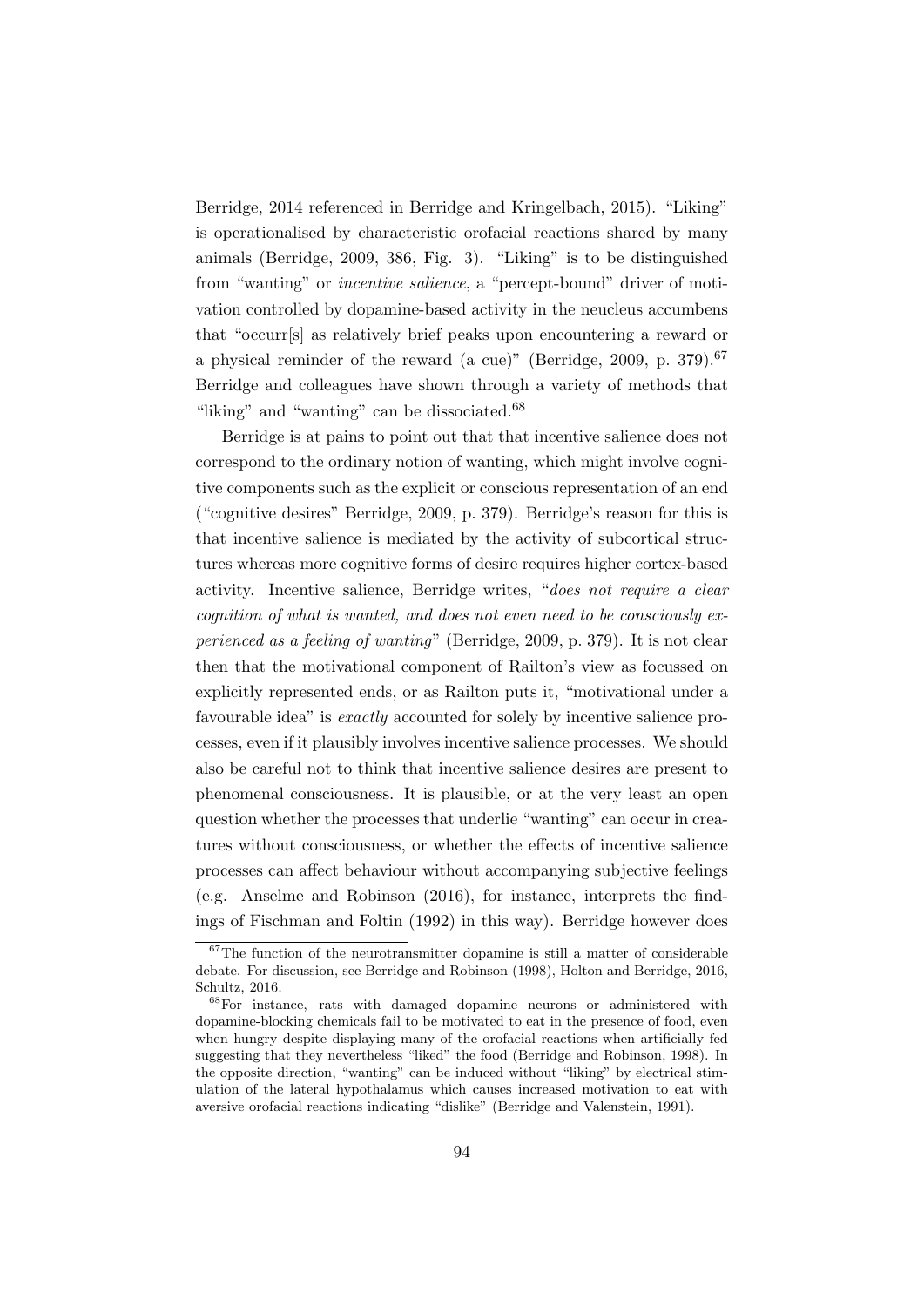suggest that, at least some of the time, incentive salience can "color conscious desires with motivational power, to make them compelling spurs to action" (Berridge, 2009, pp. 379–80).

The same can be said about "liking". In Railton's account, affective interest is something that is present to consciousness, it constitutes the way in which an idea is framed favourably. However Berridge suggests that it is plausible that the subcortical processes that underlie "liking" can occur below the level of consciousness though nevertheless measurably influencing "liking" reactions (see e.g. Winkielman and Berridge, 2004).

#### Railton on the Rational Role of Liking

The second point I want to raise concerns Railton's account of how desires rationalise action. As we have seen, for Railton, desires are a complex involving a motivational and an affective liking component. Whilst I agree that desires can involve an affective component, I do not want to over-emphasise the role of liking in desire. I think we should resist making this affective component *necessary* for the rational intelligibility of acting on desire, and that we should only grant that it is sufficient given a certain understanding about the function or role of affect, and why the regulatory function of affect that Railton emphasises is rationally significant.

One reason against making affect necessary is phenomenological. I am willing to concede that conscious affect can enable and contribute toward an explanation of why normal cases of acting on desire can be rational from the subject's perspective. However, there seems to be many cases of ordinary motivation by basic desires that are not caused or sustained by the kind of positive affective state that comprises Railton's account of desire. Take for instance simple cases of basic appetitive desire which can motivate one to take a sip of a drink. Such desires seem to rationalise action, but they can do so even in the absence of affect.

In his discussion of Quinn's Radioman case, Railton writes that:

[The account] suggest[s] an answer to the question why Radio Man's behaviour seems so opaque or "strange", as Quinn puts it. For his behaviour though certainly the product of perception and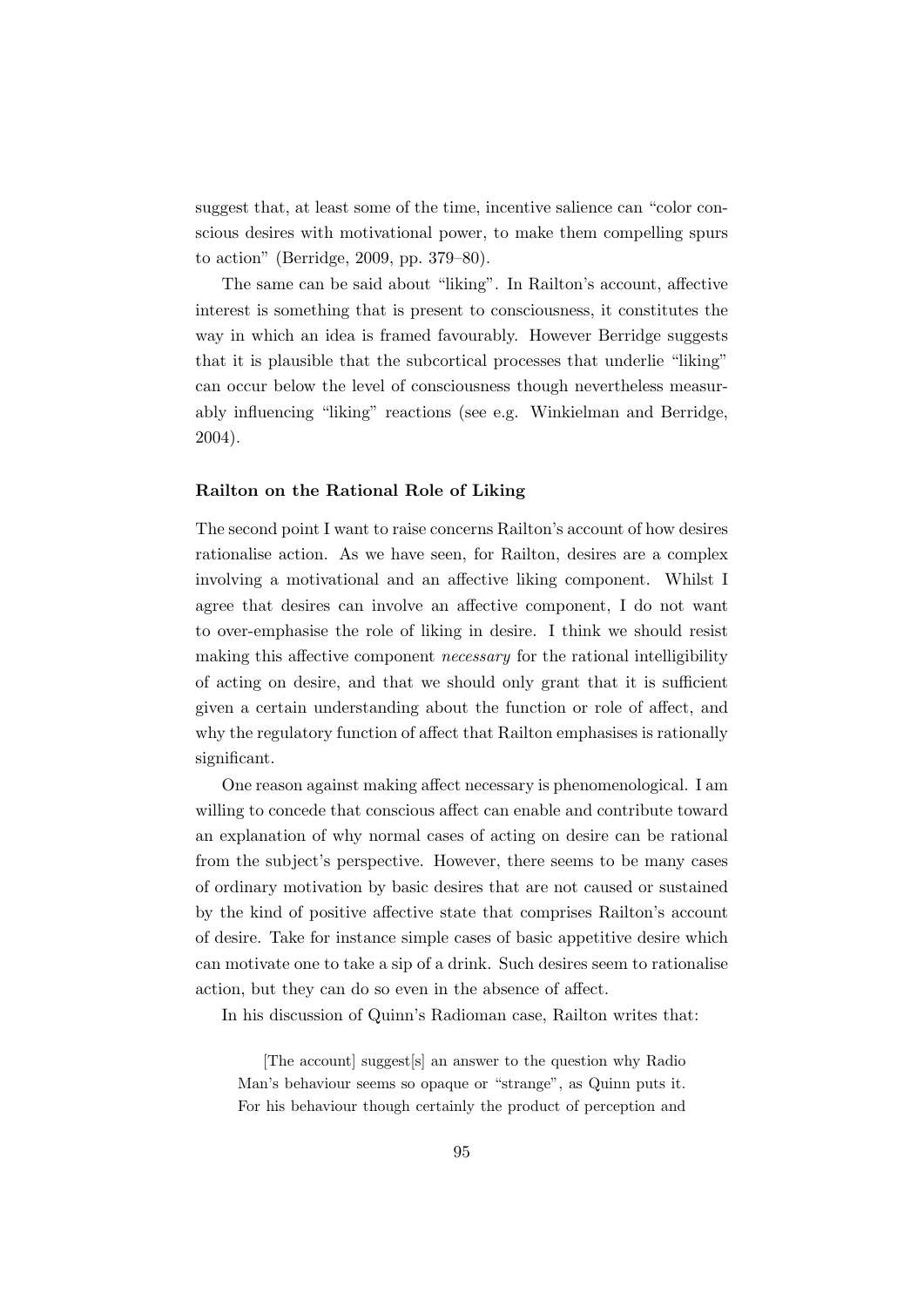motivation, and that extent explainable, is stipulated to involve no favourable representation of what he is doing, and so it be in that sense lacking in any rationale... if [the account] is right, this is not ground for discounting the rationalising capacity of desire, but for thinking that desire is the element missing in Radioman's opaque behaviour.

If Radio Man's motivation had instead stemmed from liking the idea of turning radios on. . . things would be different. We might not think much of the idea of turning radios on just because one likes to, and therefore as a favourable view of the prospect of doing so. But if this were the case for Radio Man, his actions would raise questions of taste, not intelligibility (Railton, 2012, p. 29)

But is it really right that things would be different if we added to Quinn's case that Radioman just likes the thought of turning on radios? I find it hard to imagine that this would improve the rational intelligibility of Radioman. For surely we would wish to know why, or at least how, Radioman comes to like turning on radios. The point of caution I want to raise here reiterates the criticism I made of Chang, Smithies and Weiss' views. Affect might be rationally significant given an account of the affective system as involved in sub-personal appraisal of what is good or bad for the subject where the conscious character enables the subject to respond to those appraisals. Matters would be improved for the rational intelligibility of Radioman if some background details about how his liking to turn on radios was part of the normal functioning of his affective system. However simply appealing to the mere phenomenological character of liking– the fact that he just finds turning on radios attractive or enticing– unmoored from function is rationally insignificant for the rational significance of *liking* is as much in need of explanation.<sup>69</sup>

Finally, there is one further feature of Railton's account that I want to flag which constitutes a point of agreement with Chang, Smithies and Weiss. As we outlined in §3.2.3, Chang, Smithies and Weiss claim that when an agent acts on a desire to  $\phi$ , as when he chooses the affectively desired bale of hay, "he acts for the reason that he feels like having it" (Chang, 2004, p. 82). Here it is the desire of which one can be aware

 $69$ Railton, I should add, does say something about how the mechanisms that regulate affect are attuned to what is good (Railton, 2012, pp. 34, 41). We will return to this in Chapter 5.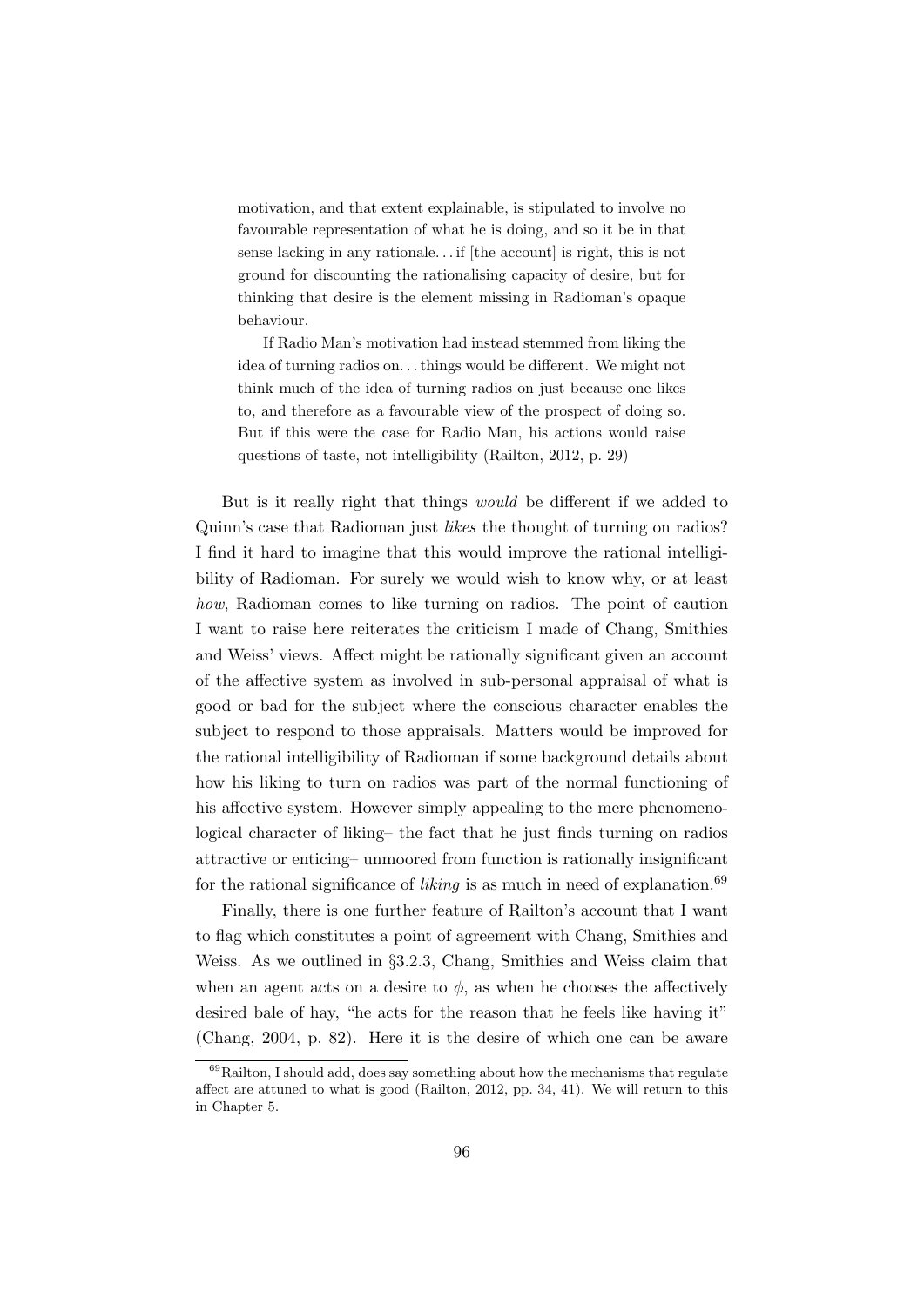simply by undergoing the affective experience in question that constitutes one's reason for action. In the same vein, Railton claims that it is our liking an idea, of which we are aware, that constitutes one's reason for action. As Railton writes "distinctively human desire is possible because this normally subconscious affective coding can be brought to the surface, and self-consciously thought about" (Railton, 2010, p.34-5). In acting on a desire, "[t]he rational desirer takes the fact of desiring that R or liking the idea of  $R$  (with a certain intensity) as a default, defeasible, reason to want (with proportionate intensity) to bring R about" (Railton, 2010, p.38). We will return to this discuss this point in Chapter 6.

## Conclusion

The aim of this chapter has been to explore the relationship between affect and desire. I considered a range of views and I wish to end this chapter by summarising the central conclusions and lessons we learnt by considering these views.

The first family of views, hedonic accounts of the rational significance of desire, centralised pleasure in our understanding of desire. Whilst it is no doubt true that the satisfaction of a great many of our basic desires can yield pleasure and that many of desires, especially appetitive desires, have displeasurable concomitants, it is unclear if this link to pleasure can provide the right kind of answer to the Problem of Conative Significance.

This is for two main reasons. First, many basic desires can rationalise choice and action despite the fact that they are not discomforting states to endure, nor does their satisfaction guarantee pleasure. Even if we consider a proper subset of basic desires, such as the appetitive, where the hedonic accounts like the one proposed in Schiffer (1976) have the greatest chance of success, we have seen that the connection between pleasure and discomfort fails to generalise. Second, and most importantly, the rational role of basic desire cannot be captured solely by appeal to the reasons there are to alleviate discomfort or pursue pleasure. Basic desires rationalise actions that lead to their fulfilment whereas discomfort rationalises taking steps to eliminate discomfort. Cases where it is possible to eliminate a discomforting desire without fulfilling it shows that the rational significance of desire may diverge from the rational significance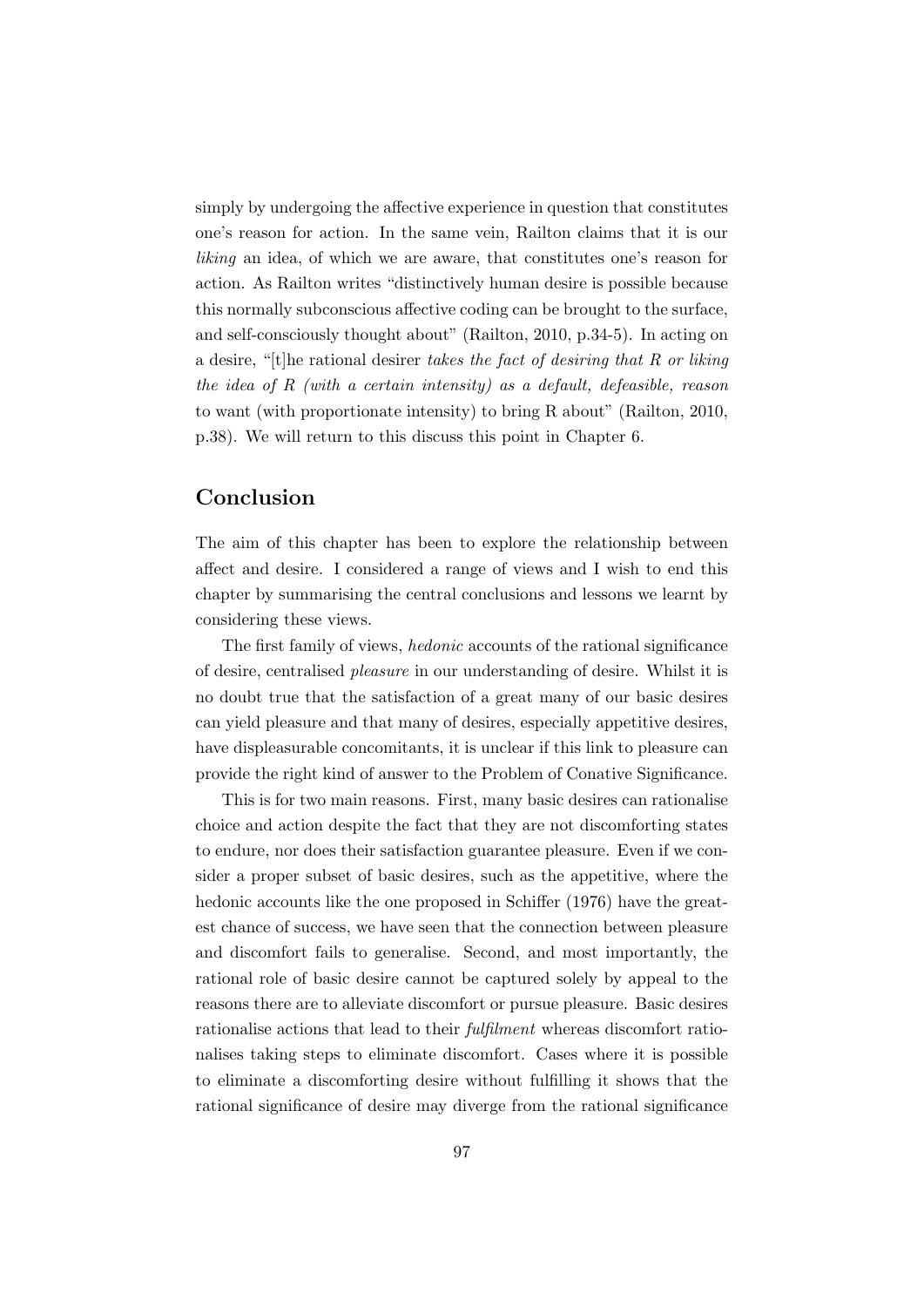of discomfort.

The second family of views, affective accounts of the rational significance of desire, centralised a form of valanced experience in our understanding of desire. I outlined one variant of such views that argued that affective experiences of desire have intrinsic introspectible features that constitute apparent reasons for action. The central objection I raised against such views is that without an account of the way in which such affective episodes relate to what is good or bad for the subject, it remains obscure how such experiences can be significant from the perspective of practical rationality.

Finally, I considered a more sophisticated account of desire proposed by Peter Railton. Railton's proposal is important because it incorporates affectivity into an account of desire and provides an account of the rational role that affect plays in regulating subsequent affective states and motivation. I take this aspect of Railton's view to be credible and will explore it further in the final two chapters. I raised two points about Railton's view as stated. First, I discussed the relationship between the two components of Railton's view (positive affect and motivation) with work by Kent Berridge who similarly distinguishes between an affective component ("liking") and a motivational component ("wanting") involved in reward-based motivation. I suggested that these two pairs do not amount to the same thing. Second, I suggested that we should not over-emphasise the affective component of desire. Though affect is a important part of the normal operation of the conative system, it is not necessarily present and, echoing the lessons of the previous section, it is only rational significant to the extent that we have an account of its role in attuning us to what is good.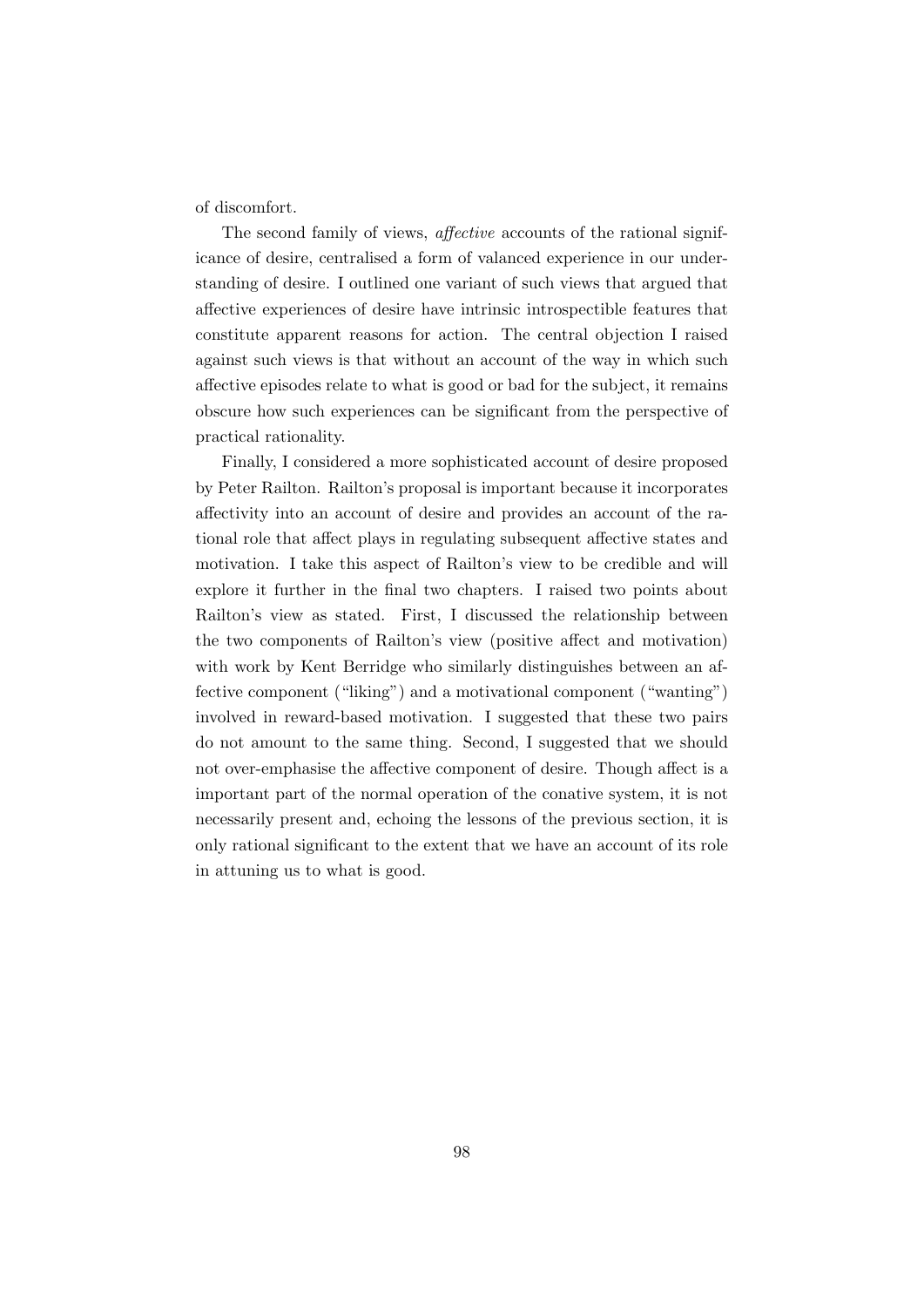## Chapter 4

# Desire and the Good

This chapter outlines and evaluates a promising strategy for solving the Problem of Conative Significance. The strategy taken is embodied by a family of views known as the guise of the good. According to guise of the good theories, desires are constitutively related to representations of its object as normatively favoured in some respect, for instance, as good.

The plan for this chapter is as follows. I begin first by providing some background concerning the guise of the good, differentiating the different kinds of claims that have typically fallen under its banner (§4.1). I clarify which versions of the guise of the good theory I will be concerned with. In the following section, I outline and evaluate a *cognitivist* version of the guise of the good (§4.2). According to this view, desires are to be identified with a certain class of normative beliefs, beliefs about reasons. On this view, we should explain how desires contribute to what it is rational to do by reference to the introduction of propositions about the reasons we have to act. I raise two problems for this view which motivate an alternative approach which aims to develop the guise of the good by emphasising an analogy between desire and perception (§4.3). I suggest that as it stands, the approach is not adequately explanatory and outline how one might develop a more satisfactory explanation of the rational significance of desire (§4.3.4).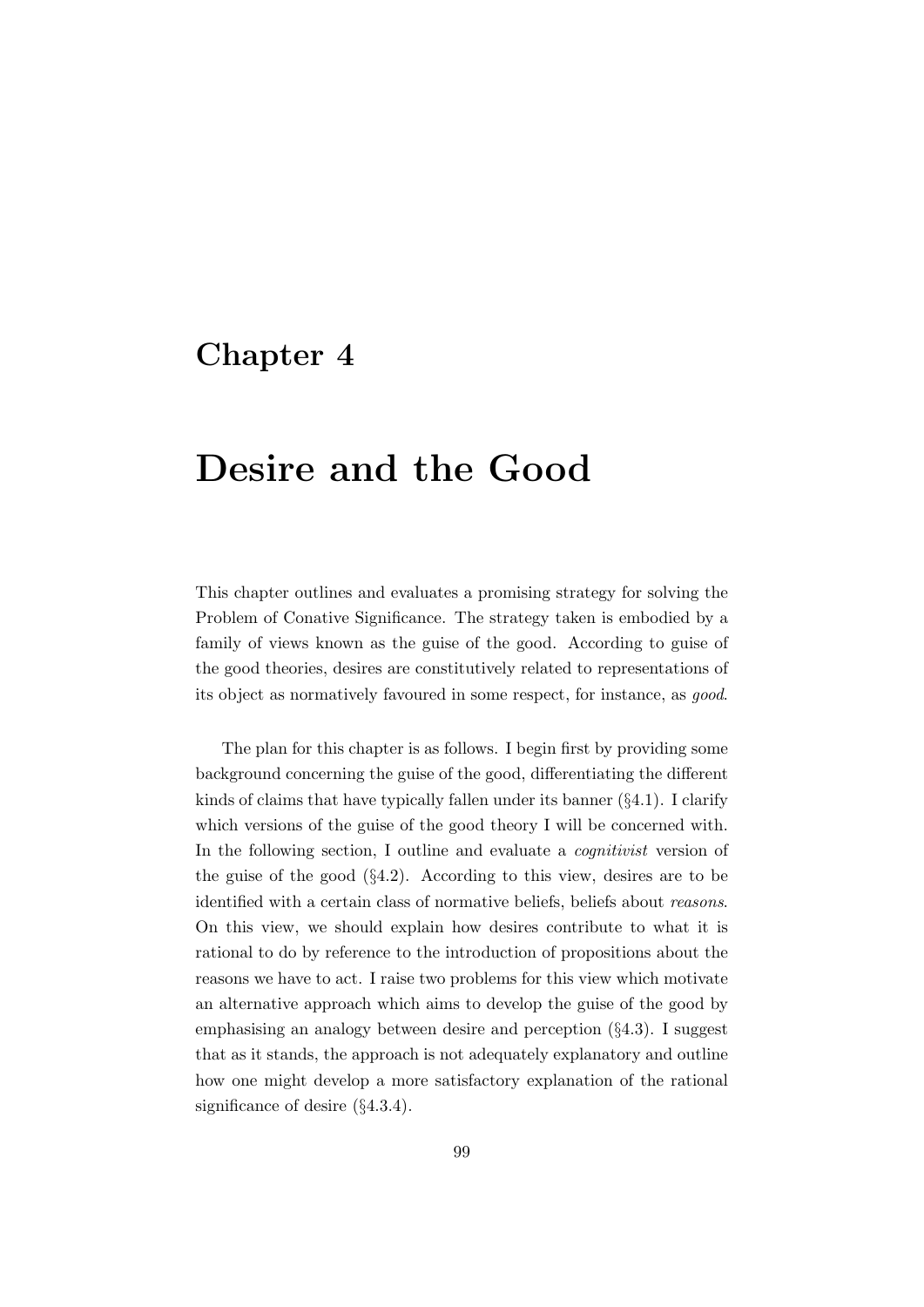## 4.1 The Guise of the Good

Guise of the good theories concern the nature of human action. At the heart of these theories is the idea that intentional action is a rational activity. Guise of the good theories of action develop this idea by claiming that rational agency involves a certain kind of normative evaluation, such that what the subject does is a response to what is thought to be, in some respect, normatively favoured. Guise of the good theories have also been framed more specifically about the kinds of states capable of motivating subjects to act, for instance desires. There the thought is that being motivated by such mental states necessarily involves taking the object of the desire to be normatively favoured in some respect.

It is important to distinguish between the guise of the good and a position in moral psychology known as motivational internalism.<sup>70</sup> Motivational internalism is the view that judgements about what is morally good or of what there is moral reasons to do are sufficient to motivate action. As Tenenbaum (2013) points out, whereas motivational internalism is a claim about the sufficiency of moral judgements to motivate, the guise of the good, at least on its 'broadest' formulations (more in a moment) is a claim about what is necessary for intentional action. Further, the guise of the good certainly does not claim that intentional action involves taking the action to be morally good.

## 4.1.1 Three Formulations

We can distinguish at least three formulations of the guise of the good.

The first formulation articulates the guise of the good without explicit reference to desire, connecting intentional action as such with normative evaluation. On this view, if a rational agent intentionally  $\phi$ -s, then she acts on the basis of a consideration she takes to be good in some respect, or as constituting a normative reason for action (cf. Raz, 1999; Williams, 1979; Velleman, 1992; Setiya, 2010). As Raz puts it, "choice and decision are subject to rules of rational constraint. . . one can only choose or decide for a reason, i.e. for what one takes to be a good reason for the option chosen" (Raz, 1999, p. 8).

 $70$ See Björnsson et al. (2015).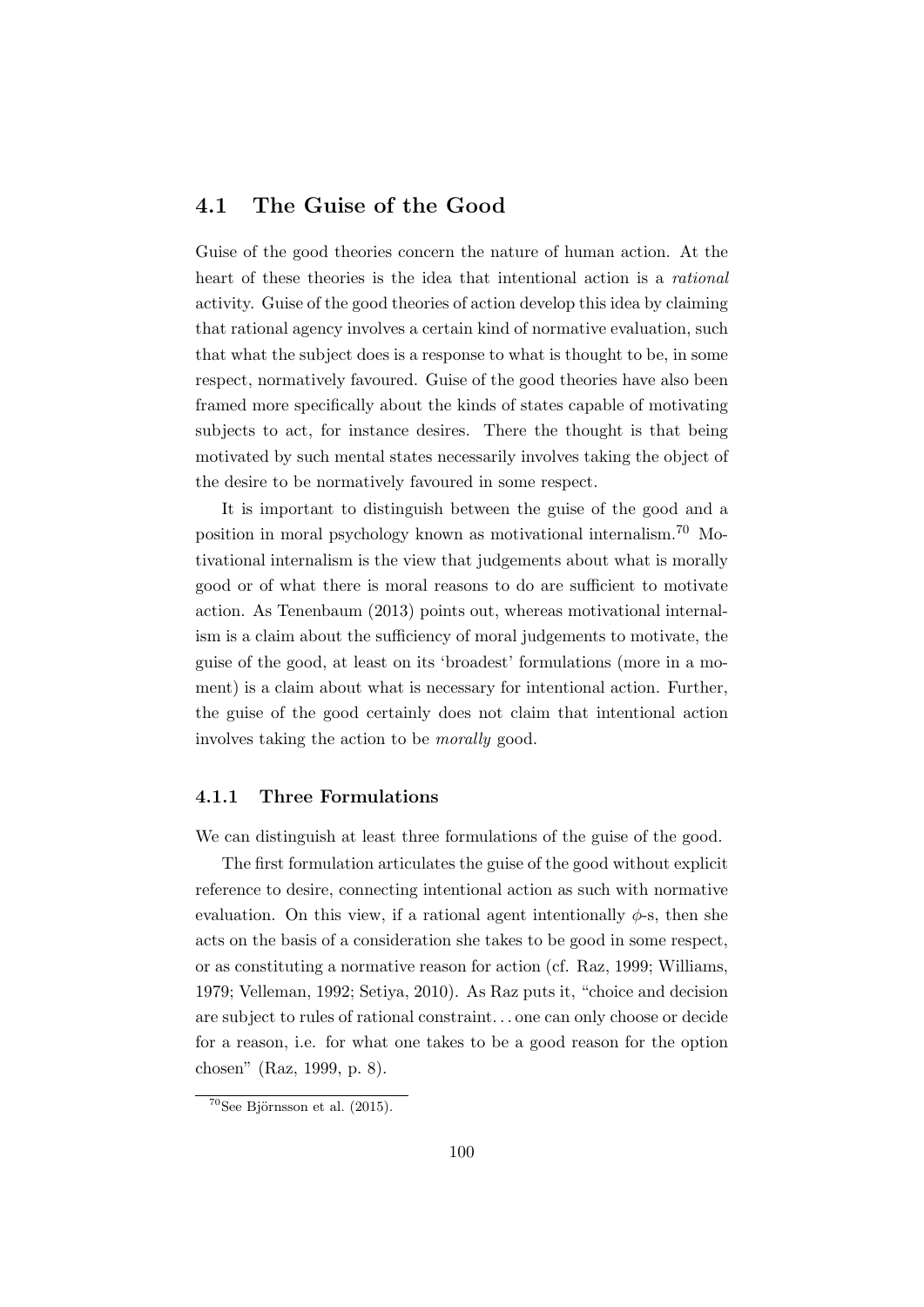This formulation of the guise of the good is sometimes framed as a 'formal' constraint on human agency, one with a neo-Aristotelian character. Boyle and Lavin (2010) have recently advocated this interpretation of the guise of the good as a claim about how we have to understand what is distinctive about human action, a form of self -movement distinct from non-agential events like the falling of a branch, or other kinds of teleologically structured movement like the growing of a plant. On this view, the guise of the good thesis is a thesis about what is distinctive about rational action where this is understood as involving the exercise of a subject's capacity to act on the basis of her take on what is good (Boyle and Lavin, 2010, pp. 186–7). Insofar as the guise of the good applies to desire, it merely articulates a condition on the kind of contribution that desires must play in giving rise to rational action: desires must bear on this process of acting on the basis of one's take on the value of acting.<sup>71</sup>

There are two alternative formulations that explicitly makes reference to *desires*.<sup>72</sup>

The second of the three formulations is expressed by Kieran Setiya as follows "[i]f someone acts intentional in doing  $\phi$ , she is acting on a desire, and desires represent their objects as good" (Setiya, 2010, p. 84). This formulation connects three things: intentional action, desires and normative evaluation. Here I want to highlight the notion of desire at play here, which is plausibly understood as expressing desire in the proattitude sense since it claims that necessarily one acts on a desire when one acts intentionally (cf. §2.1.2).<sup>73</sup>

The last of the three formulations focuses squarely only what I have

 $^{71}$ In Boyle (2016), we see him take this formal neo-Aristotelian constraint further in an account of desire in the rational agent on which desires must present their objects as desirable if desires can rationally motivate action.

 $72$  For this reason, these two formulations cleaves closer to the Scholastic slogan "quidquid appetitur, appetitur sub specie boni", whatever is desired is desired under the guise of the good.

<sup>73</sup>Setiya (2010, p. 86) claims that the first formulation can be derived from the second. When one represents a desired object as good, one represents a respect in which that object is good: a good-making feature of that object. For example, when one intentionally takes out the rubbish, the claim is that one represents taking out the rubbish as say, decluttering, the respect in which it is good to take out the rubbish. This good-making feature of  $\phi$ -ing amounts to a *reason* for  $\phi$ -ing, indeed, it would be one's reason for  $\phi$ -ing. So we can derive the first 'formal constraint' formulation from this one via the principle that the pro-attitudes of a rational subject involve representing good-making features toward the act or outcome to which one has the pro-attitude.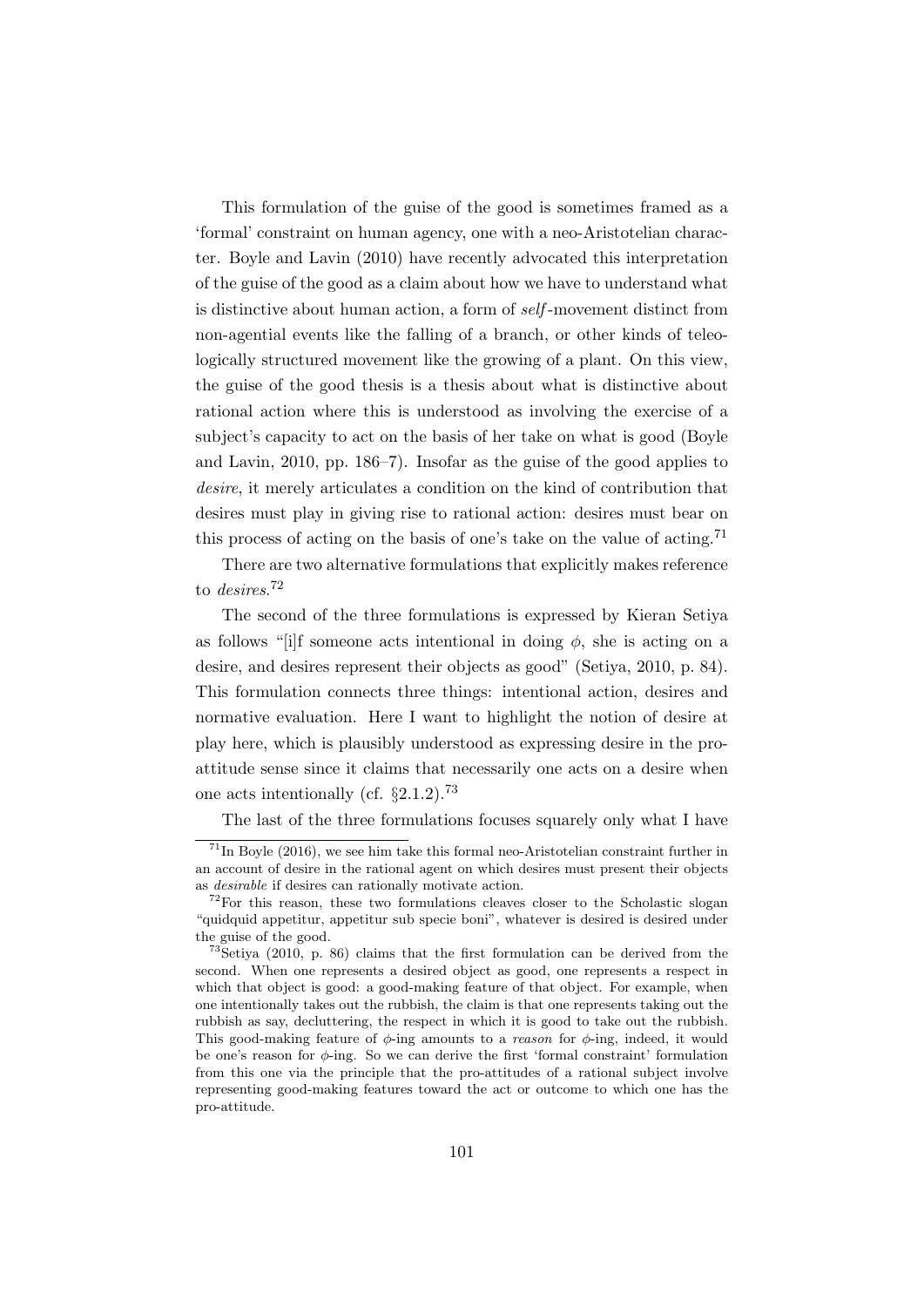reserved the term 'desire' for. This subclass of guise of the good theories shares the insight that desires are in some way connected with an agent's evaluation of her actions as normatively favoured in some respect. However, in being focussed on 'desire' more narrowly construed, it is focus less on rational agency per se and more on the rational role of a restricted class of pro-attitudes.<sup>74</sup> It is this third formulation of the guise of the good theory that I want to focus on exclusively. I will call these desire-based guise of the good theories.

## 4.2 Belief as a Model for Desire

In this section, I outline and evaluate a *cognitivist* version of the desirebased guise of the good theory. The central commitment of the cognitivist about desire in general is that desires consists in a truth-evaluable representation of its objects as having a certain property. When the cognitivist position is incorporated into a desire-based guise of the good theory, it amounts to the claim that a desire to  $\phi$  consists in a truth-evaluable representation of its objects as normatively favoured. For example, to have a basic desire to eat strawberries is to represent eating strawberries as normatively favoured in some respect. David Velleman describes such an account as follows:

Proponents of this. . . strategy portray motivation itself as an inference, governed in part by action-justifying content to be found in the motivating attitudes. To this end, they incorporate the valence of desire into its content, by describing desire, not as a favourable attitude toward the representation of some outcome, but rather as an attitude toward a favourable representation of the outcome.

Here, then, is one way in which rational agency comes to be conceived as a capacity for pursuing value. Desires are conceived as value judgments, with intrinsic justificatory force, so that the desire motivating the agent can be identified with the reason guiding him. The result is that all actions performed for reasons are conceived as arising from favourable value judgments, and hence as being aimed at the good. (Velleman, 1992, pp. 6–7)

<sup>74</sup>For discussions of specifically desire-based guise of the good theories, see Hawkins (2008), Stampe (1987), Schafer (2013), Schapiro (2009), Gregory (2016), Boyle (2016), Boswell (2016).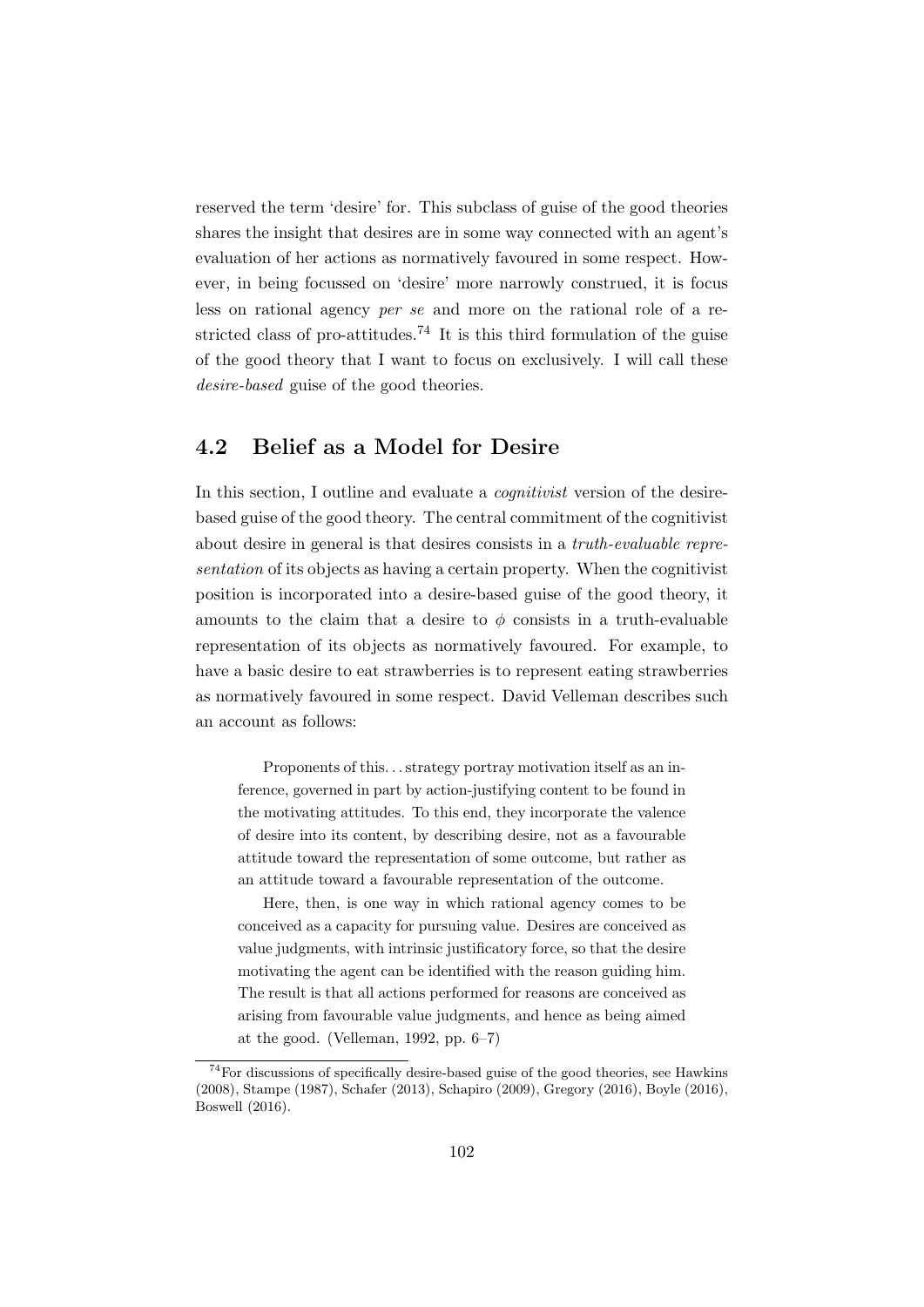As stated, there are two issues with respect to which this theory is underspecified. The first issue concerns clarifying which representational state we look to in the theoretical domain as our model of desire. The two main contenders in the literature are belief and perception, both arguably states that involve representing the world to be a certain way.<sup>75</sup> The second issue turns on the normative property to which one appeals in formulating the view. So far we have considered the view that desires involve taking a state of affairs or a course of action to be good. The threat of certain seeming counterexamples involving cases of bad, evil, perverse or whimsical desires (cf. Anscombe, 1957; Raz, 2010; Stocker, 1979; Hawkins, 2008) motivated the rise of alternatives that construe the relevant representation as one involving contents about what there is reason to do (Gregory, 2013; Gregory, 2016; Gregory, 2018) or what one ought to do (Lauria, 2017).<sup>76</sup>

In order to have a fixed target for discussion, I want to consider a version of the cognitivist desire-based guise of the good theory as defended in the work of Alex Gregory. What is distinctive about Gregory's view is that he provides an account of desire as playing an analogous role to belief in practical reasoning and the rationalisation of action; indeed, his view is that desires just are a class of normative beliefs. I will begin by introducing the essentials of Gregory's view  $(\S4.2.1)$  and elaborate on how the view explains the rational significance of desire in a way that satisfies the two constraints articulated in Chapter 2. I end by introducing two problems for the view which I think provide ample motivation to consider an alternative way of developing the guise of the good views  $(§4.2.2).$ 

<sup>75</sup>Within these views, there are differences concerning how to understand the relationship between desire and the attitude we take as our model. For instance, whilst views that look to belief have been tempted to identify desires with a certain kind of belief with normative content (e.g. Gregory, 2016), views that look to perceptions have instead emphasised a kind of analogy or isomorphism between desire and perception (Tenenbaum, 2007; Schafer, 2013).

<sup>76</sup>Somewhat awkwardly I will retain the phrase 'guise of the good' to refer to all formulations that might differ on which normative property to invoke. Given that my emphasis will not be on this question, this should not matter too much.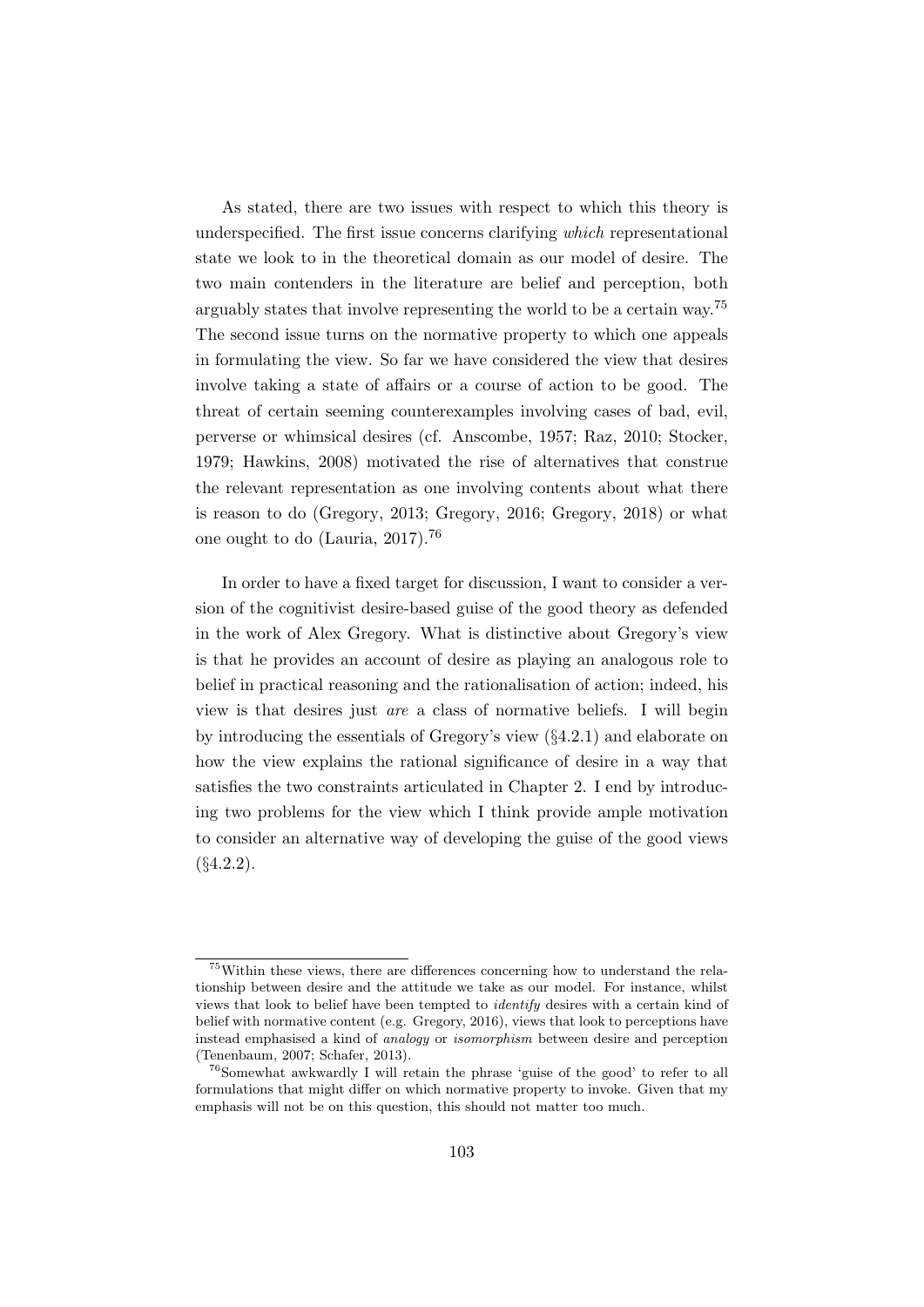## 4.2.1 The View

The rational role of belief is to introduce reasons into our psychology. When all goes well, our believing a certain proposition puts us in a position to act for reasons that would thereby rationalise our choices and actions. If we take belief as a model for desire in explaining the rational significance of desire, we will be led to think that in desiring that p, desires similarly introduce reasons that they represent into our psychology. But what do desires represent? The desire-based guise of the good theory claims that desires represent acts or states of affairs as normatively favoured in some respects, for instance, as good. If desiring to drink a beer involves representing one's drinking a beer as good in a certain respect, then we can begin to see how a desire would put us in a position to act on the basis of a reason, namely that respect in which drinking a beer is good.

Taking this approach, Alex Gregory defends the view that desires are to be identified with a certain class of normative belief.<sup>77</sup> As mentioned, there is some theoretical latitude in which normative property we identify as comprising part of the content of the normative beliefs in question. Here I will focus primarily on Gregory's account of desire being under the guise of reasons as opposed to the good, which Gregory has argued is the most promising way to proceed (Gregory, 2013). According to Gregory:

[Desire as Belief (DAB)] To desire to  $\phi$  is to believe that you have normative reason to  $\phi$ . (Gregory, 2016, p. 201)

According to Gregory, the DAB thesis explains the rational significance of desire in terms of the rationality of responding to our normative beliefs, i.e. beliefs about what reasons we have to act. It is plausible that rationality requires us, *inter alia*, to respond to our *de dicto* normative beliefs.<sup>78</sup> This requirement of rationality is typically captured by what is called an 'enkratic' principle. On Gregory (2018)'s favoured interpretation of the enkratic principle, "[r]ationality favours  $\phi$ -ing to the

<sup>77</sup>See Gregory (2016), Gregory (2018); cf. Campbell (2018)

<sup>78</sup>Whether it is exhausted by responsiveness to de dicto normative belief is another matter. I briefly questioned this in Chapter 1.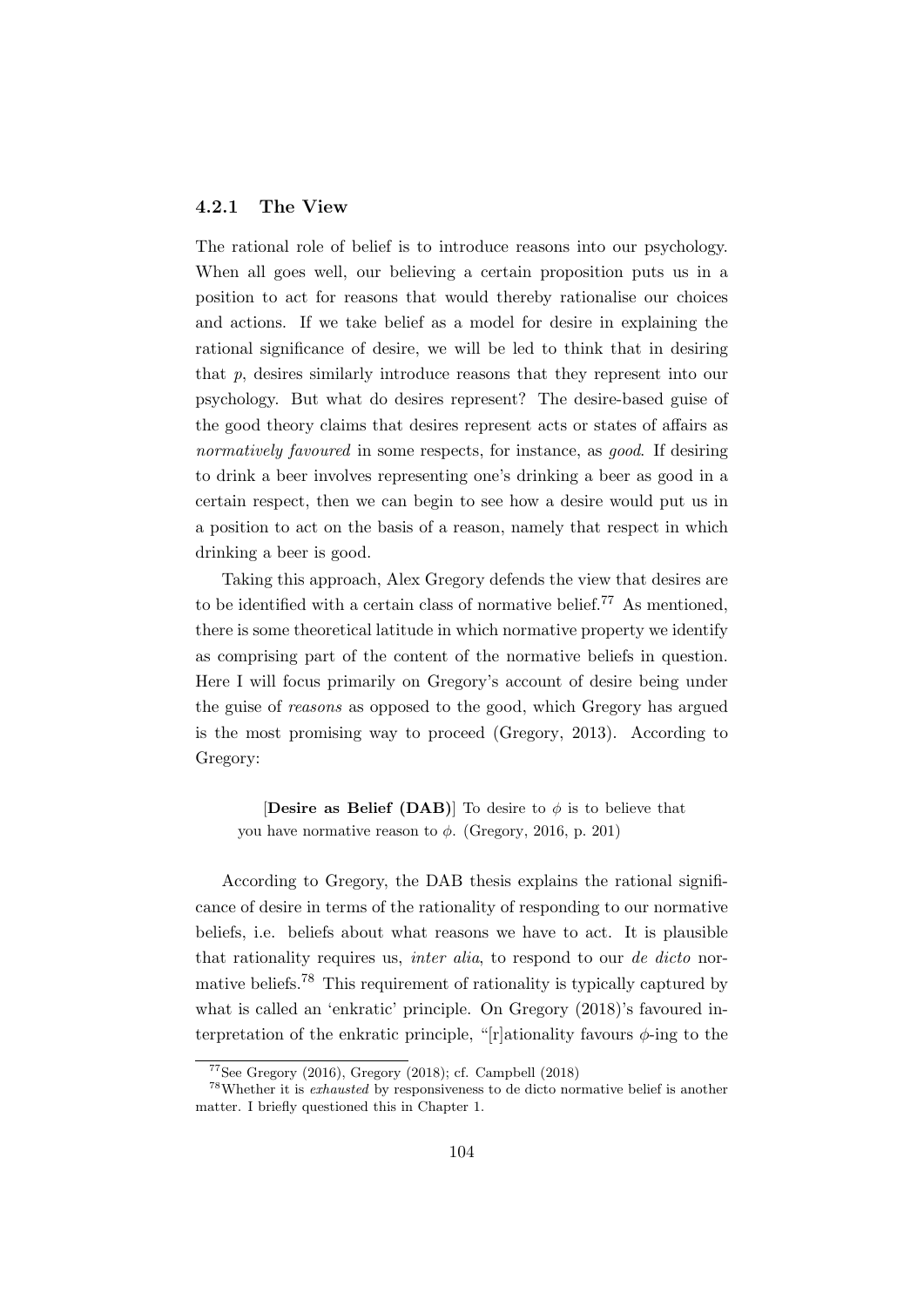extent that you believe you have reason to  $\phi$ " (Gregory, 2018, p. 1072).<sup>79</sup> So if you believe that you have a reason to go to work, then rationality favours, to some extent, your going to work. According to Gregory, DAB can yield a neat explanation of the rational significance of desire by dovetailing with such a principle. Given DAB's identification of desire with normative belief, we can explain why desiring to  $\phi$  can rationalise one's  $\phi$ -ing in terms of the fact that rationality favours, to some degree, your  $\phi$ -ing if you believe you have reason to  $\phi$ .

## 4.2.2 Problems for Desire as Belief

In this section, I want to raise two problems for the DAB thesis. The first problem targets the problematic identification of all desires with a certain kind of normative belief. I will argue that features of certain desires, specifically occurrent basic desires, cannot be explained if desires are normative beliefs. This gives us reason to think that DAB fails to apply to such desires. The second problem is a worry that DAB distorts a natural understanding of the kinds of considerations in light of which we act when we act on a desire in a way that leads to an overly intellectualised account of the rationality of acting on a desire.

#### Problem 1: Basic Desires are not Normative Beliefs

The first problem I want to raise for DAB concerns whether it is able to provide an account of the kinds of desires I have been concerned with, basic desires. In treating basic desires as a class of belief, it mischaracterise basic desires by locating their source in our capacity to reflect on reasons for action. In order to build the case for this claim, I wish to revisit some of the differences discussed in Chapter 2 between basic desires and other psychological attitudes like belief and intention.

To start, I wish to outline some features of belief that I think are largely uncontroversial. Beliefs are what a subject holds to be true. Rational subjects form beliefs on the basis of evidence for or against. They are what Scanlon calls "judgment-sensitive attitudes" (Scanlon, 1998, p. 20): beliefs are regulated by the subject's take on the evidence

 $79$ Compare Broome (2007) and see Gregory (2018, p. 1072) for an argument to motivate this version of the enkratic principle.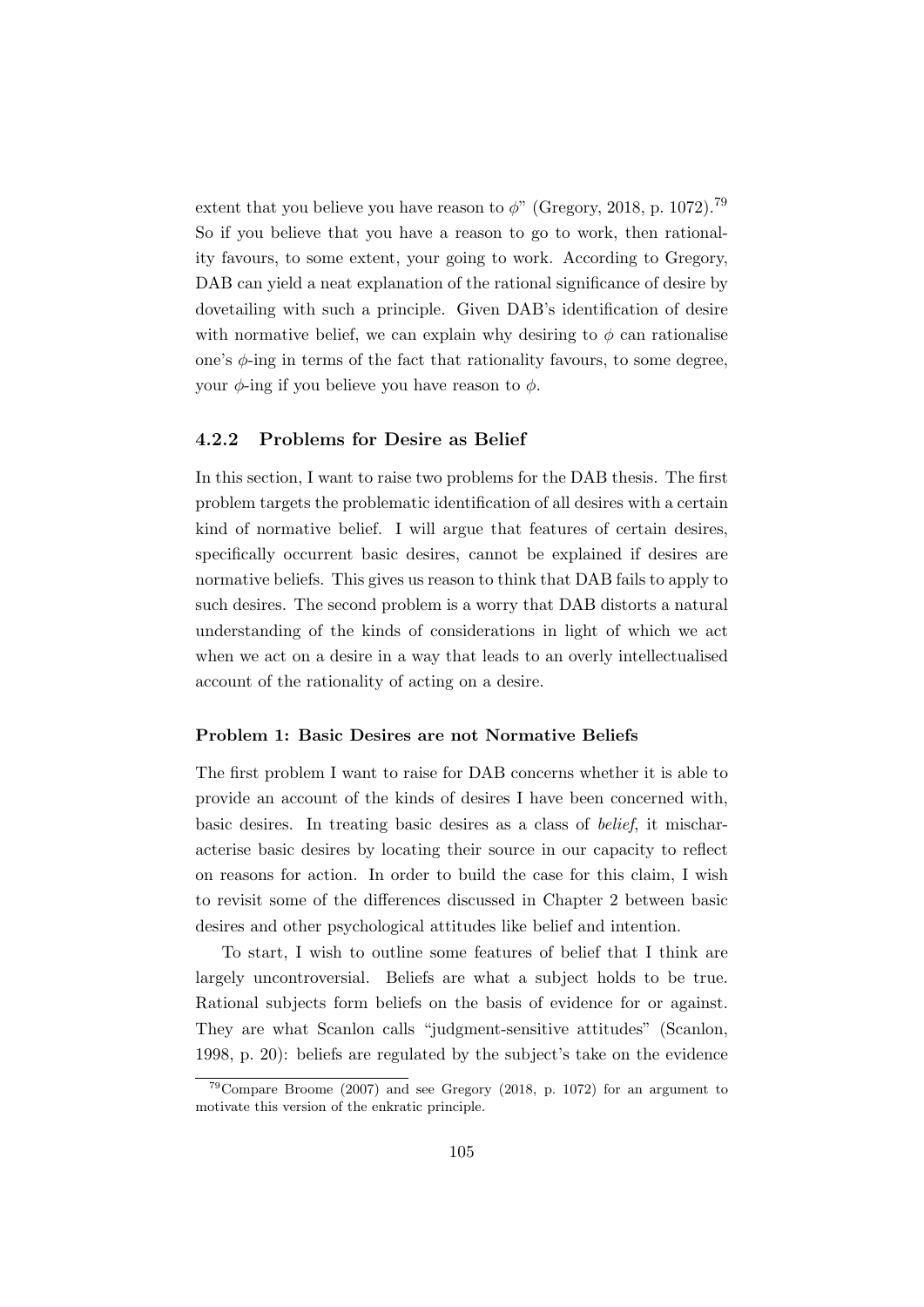for or against the belief such that the judgements of reasons that count decisively against the belief would lead the rational subject to abandon the belief. Given that beliefs are judgment-sensitive, then, if Gregory's view is right, we should expect a rational subject to abandon her desires in response to judgements that count against her belief that she has a reason to  $\phi$ .

Yet, as many have pointed out in the literature, many of our desires can persist despite countervailing judgements. There are a range of cases in the literature to illustrate the recalcitrance of desire to normative belief. For instance, take a dieter who desires to eat a cake against his better judgement that he should not eat the slice of cake offered to him (Schiffer, 1976, p. 195; Chang, 2004, p. 67). Or consider Scanlon's example of someone with a desire to buy the latest model of computer which can persist despite "believ[ing] (correctly, let us suppose) that the features of the newer models would be of no real benefit to me" (Scanlon, 1998, p. 43). We might thus try to mount the following argument against DAB:

## The Argument from Recalcitrance

- P1. If DAB is true, then agent A wants to  $\phi$  iff A has a belief that she has a reason to  $\phi$ .
- P2. But there are cases in which A can want to  $\phi$  despite lacking a belief that she has a reason to  $\phi$ .
- C. So, DAB is false.

How might Gregory respond? The most promising route for Gregory to pursue would be to contest (P2) by denying that one lacks a belief that one has a reason to  $\phi$ . Is it right that the dieter sees no good in eating the cake? It is a plausible interpretation of the case that the dieter believes that there are reasons that strongly, perhaps decisively, count against eating the cake. But this is consistent with the belief that there is some reason to eat the cake, perhaps that doing so will bring him pleasure. Similarly, Gregory can agree with Scanlon in his discussion of the computer case that he believes the features of newer models are of no real benefit, yet contest that this amounts to the belief that there is no reason to buy the new computer.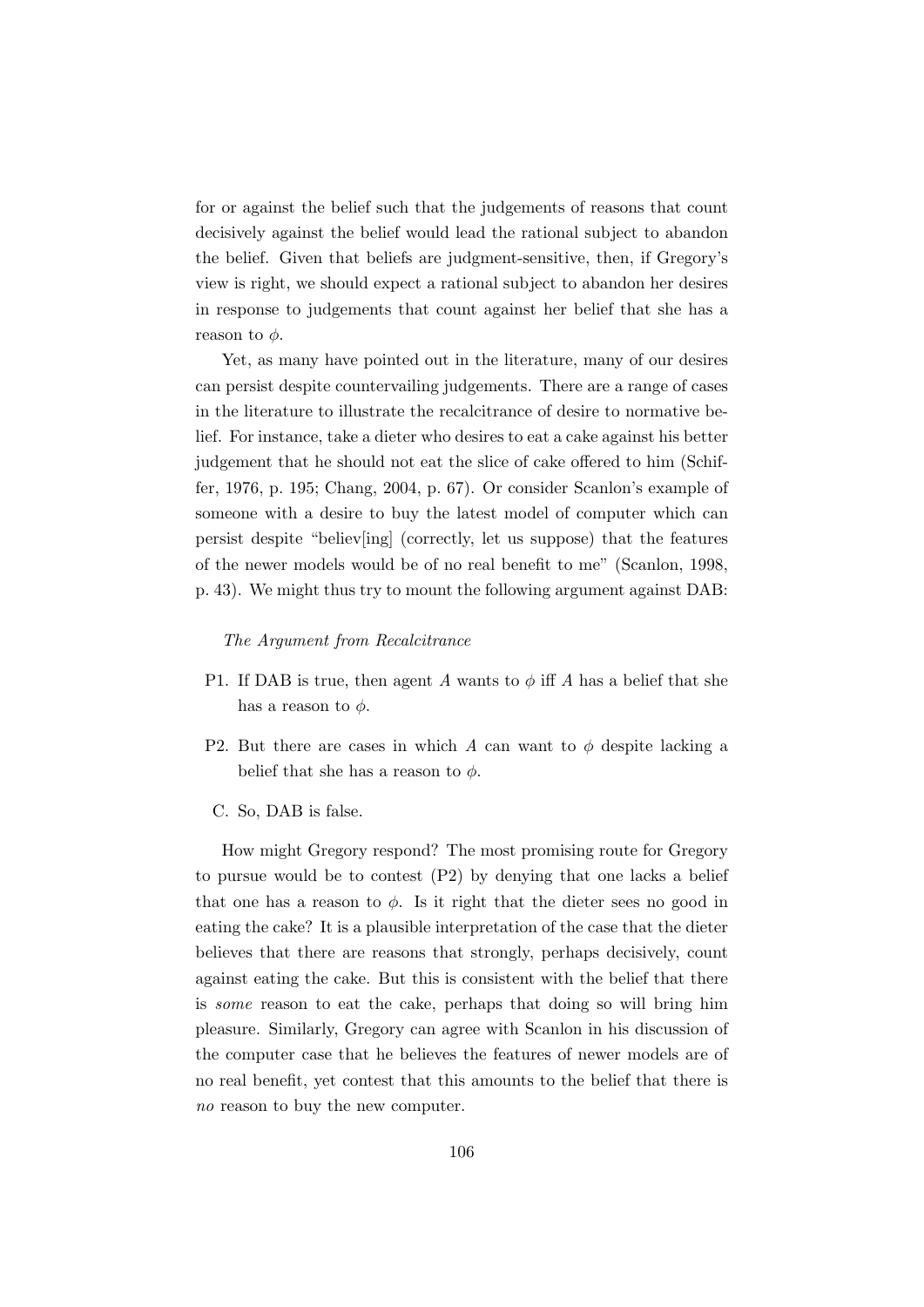In order to defend the argument against DAB from this reply, it will be necessary to articulate a case that allows us to control for the contestable element. Consider the following case:

Cake  $(t_1)$ : At time  $t_1$ , Tom finds nuts extremely tasty and is presented with a cake. What strikes him is the cake's lavish peanut coating; the sponge interior is dry and uninspiring and Tom is indifferent to the cream topping, not being a lover of dairy products. Tom forms an occurrent desire to eat a slice of the peanut cake.

So far, there are no reasons to think that Gregory would deny that the desire in this case can be analysed according to DAB as involving a belief that there is a reason to eat the peanut cake, where the reason in question is that it is coated in peanuts. Now consider the following elaboration of the case:

Cake  $(t_2)$ : At time  $t_2$ , a scientist has altered Tom's physiology to induce an overwhelmingly unpleasant reaction upon contact with peanuts. The honest scientist informs Tom of his unfortunate condition and, taking him at his word, Tom thinks that the fact the cake is coated with peanuts now counts *against* eating the cake. Nevertheless, looking at the cake and the mouthwateringly delicious peanut coating, he still feels inclined to eat the cake.

This case is raises the same problems as the cases previously considered, but is stipulated to make it difficult to interpret the case in such a way that the subject retains the normative belief she had at time  $t_1$ . It is plausible that at  $t_2$ , Tom *abandons* his belief that there is a reason for him to eat the cake, a perfectly rational response to the scientist's testimony and his indifference to all other non-nut-related features of the cake. This case is problematic for DAB for two reasons. First, given the account DAB gives of Tom's desire at  $t_1$ , DAB predicts that Tom would count as losing his desire to eat at  $t_2$ . Yet it is plausible to suppose that Tom retains a desire to eat some of the peanut cake. Second, given the retention of Tom's desire, it cannot be necessary for Tom's desire for the cake that he believe there to be a reason to eat the cake. What we have here is exactly the case of a desire that is recalcitrant to shifts in the subject's assessment of reasons for action.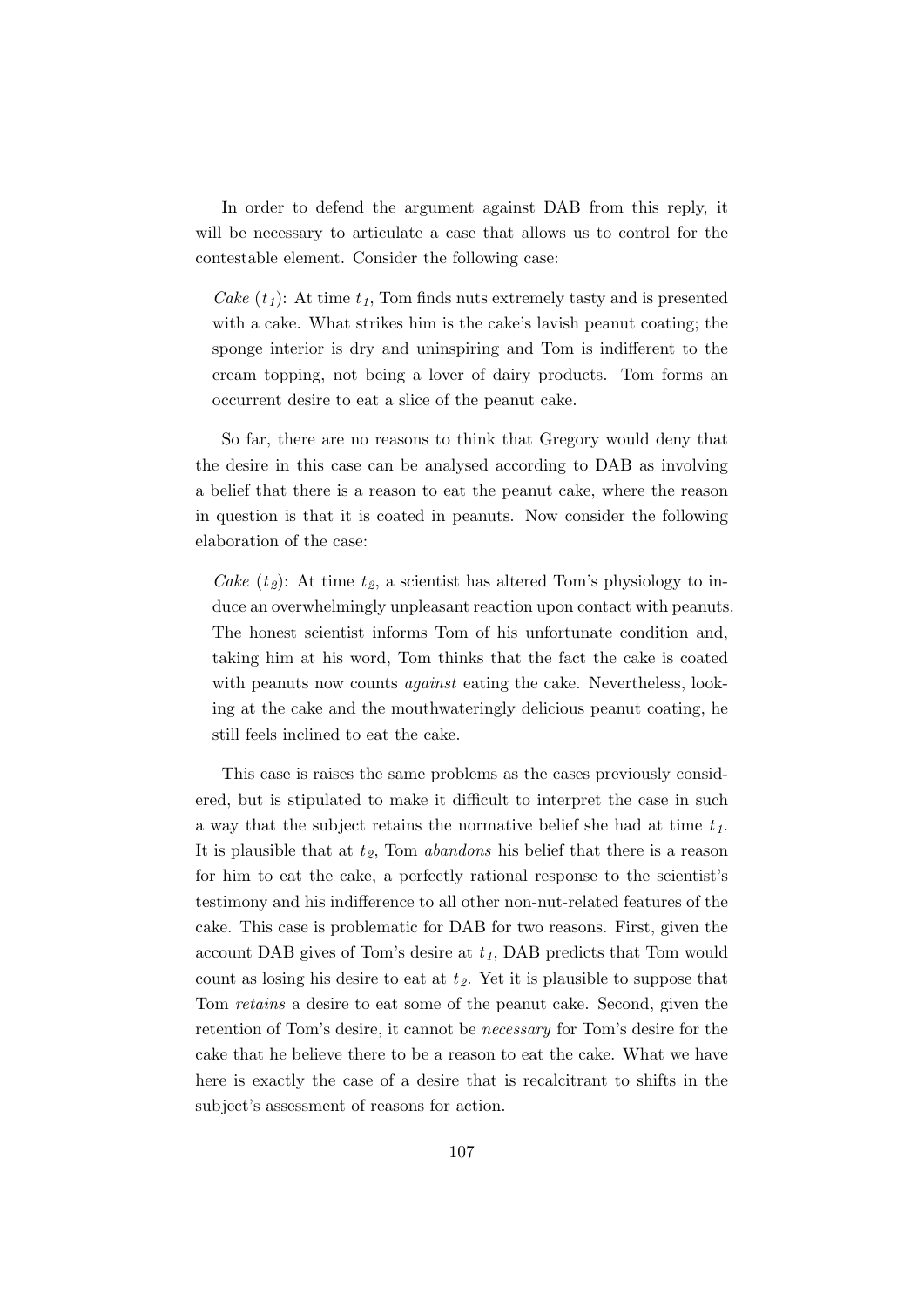Is there a further response that Gregory can make to resist this counterexample? One possible response would be to deny that Tom has a desire to eat the cake. There are two ways of interpreting the case consistent with this strategy. The first way would be to deny that Tom has a desire to eat cake at both times  $t_1$  and  $t_2$ . The second option would be to deny that Tom has a desire at time  $t_2$  after the normative belief is eliminated. But what considerations would motivate either interpretation? Here it would be instructive to look for precedent in how Gregory responds to structurally similar counterexamples. In Gregory (2016), Gregory considers a case in which a heroin addict wants to shoot up but believes she has little, if not no reason at all to shoot up. Here Gregory suggests a response like the one considered claiming that:

[T]o the extent that [the addict] is motivated to take heroin by a state of mind which is completely irrational and insensitive to facts about what she has reason to do, we might think that she is being motivated not by a desire, but instead by some more primitive compulsion or drive (Gregory, 2016, p. 210).

Notice that there is a danger of begging the question against those who think that the cake case constitutes a counterexample. Those who seek to deny that the appetitive inclination Tom feels is a desire cannot do so simply because it is recalcitrant to normative belief. So they will have to appeal to other features. Reflecting on the addiction case where Gregory opts for the desire-denying response is of limited help, for it is not credible to apply the same reasoning in the cake case given that strong desires for peanut cake are quite unlike addictive desires.<sup>80</sup> In such cases, we might grant Gregory's point that such motivational states might be experienced, not as desires, but as something else: unintelligible urges, cravings or compulsions. $81$  However, we need not understand

<sup>80</sup>A plausible view of how substances like heroin work is by causing a powerful boost in dopamine levels that causes strong occurrent incentive salience-based motivation ("wanting") that drives the formation of disproportionately strong standing desires for the substance (cf. Berridge and Robinson, 2016; Holton and Berridge, 2016). Often such addictions induce motivational states that require substantial amounts of self-control to resist and have been substantially decoupled from pleasure and a subject's assessment of reasons for action.

 $81$ It is not obvious that we even should grant this point; to maintain this point, Gregory must provide a non-question begging argument to think that such urges or cravings are not just cases of powerful unusual cases of desire.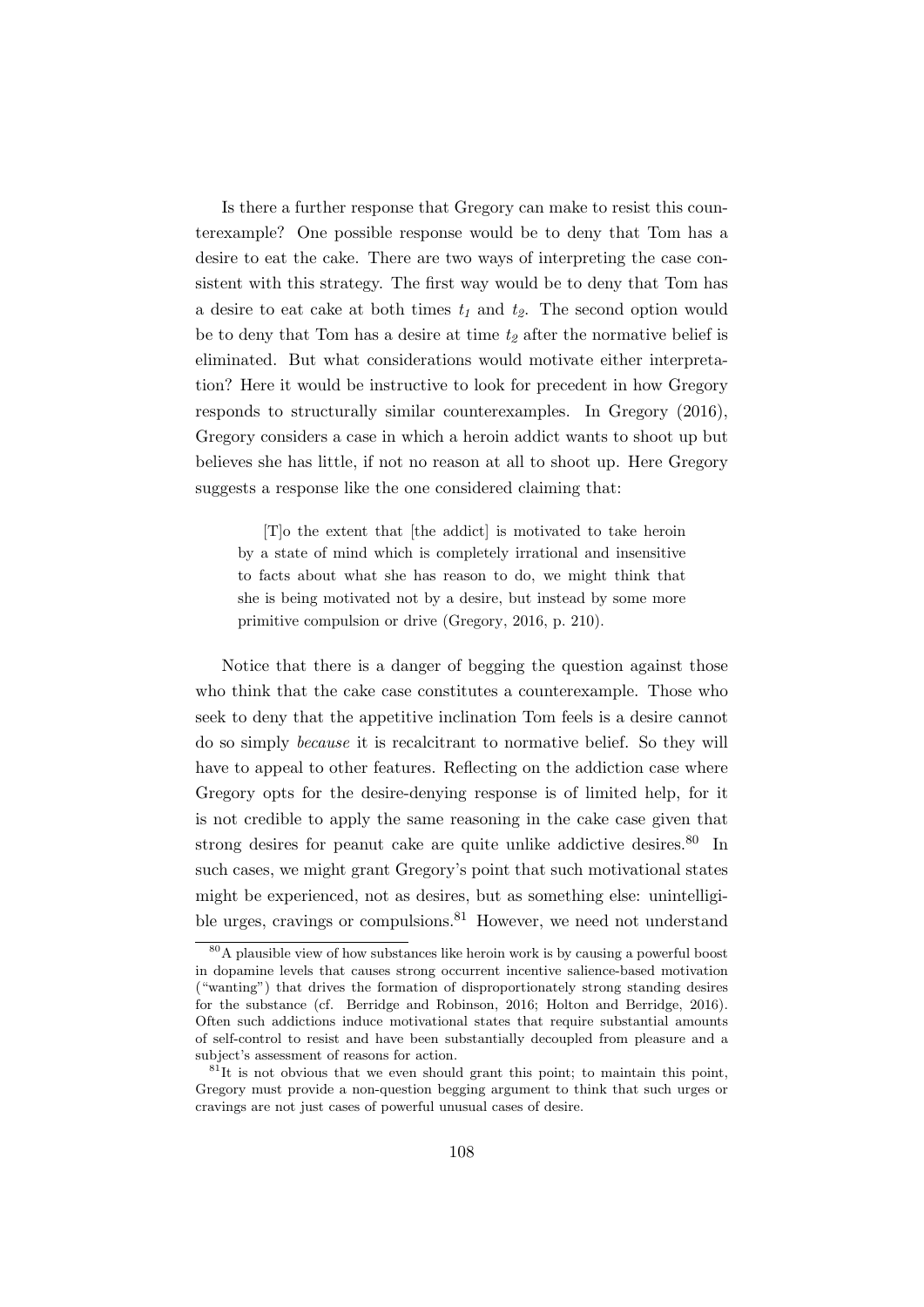Tom's desire at  $t_1-t_2$  as sharing any of the exaggerated properties of addictive desires. Hence, it is, at the very least, inconclusive whether reflection on features of addictive desires license making the same response in the cake case.

## Problem 2: Does the Account Over-Intellectualise Rational Support?

Gregory's account of how desires rationalise action rests on two claims. The first claim is his cognitivist account of desire; namely that a desire to  $\phi$  rationalises action because a desire to  $\phi$  is a belief that one has a reason to  $\phi$ . The second claim extends this account of desire to explain how desires rationalise action: a belief that one has a reason to  $\phi$  contributes to what it is rational for one to do because rationality favours a course of action to the extent that one believes oneself to have reason to pursue that course of action.

Several philosophers have put pressure on the first claim, arguing that to construe desires as normative beliefs would objectionably overintellectualise desire (cf. Velleman, 1992; Hawkins, 2008; Saemi, 2014). As Velleman argues, such a view "implies that the capacity to desire requires the possession of evaluative concepts. Yet a young child can want things long before it has acquired the concept of their being worth wanting or desirable" (Velleman, 1992, p. 7). The objection I want to press targets the second claim. My worry is that Gregory's cognitivist explanation of how desires rationally support action is objectionably overintellectualised.

I want to start by bringing out a puzzling feature of the proposed explanation, one concerning the rational grounding of the normative belief. What is the reason in question that one believes oneself to have? Presumably given that normative beliefs like these are formed for reasons, it is a precondition on one's wanting to  $\phi$  that there is an apparent reason R which is the reason for one's belief that there is a reason to  $\phi$ <sup>82</sup> Notice then that Gregory's view then introduces a separation between the agent's reason for acting when she acts on a desire to  $\phi$  and

 $82I$  am not clear what an alternative to this would be; denying this is unattractive since it is not as if one can rationally form the bare belief that one has some reason to  $\phi$ , yet have no understanding or awareness of the reason in question.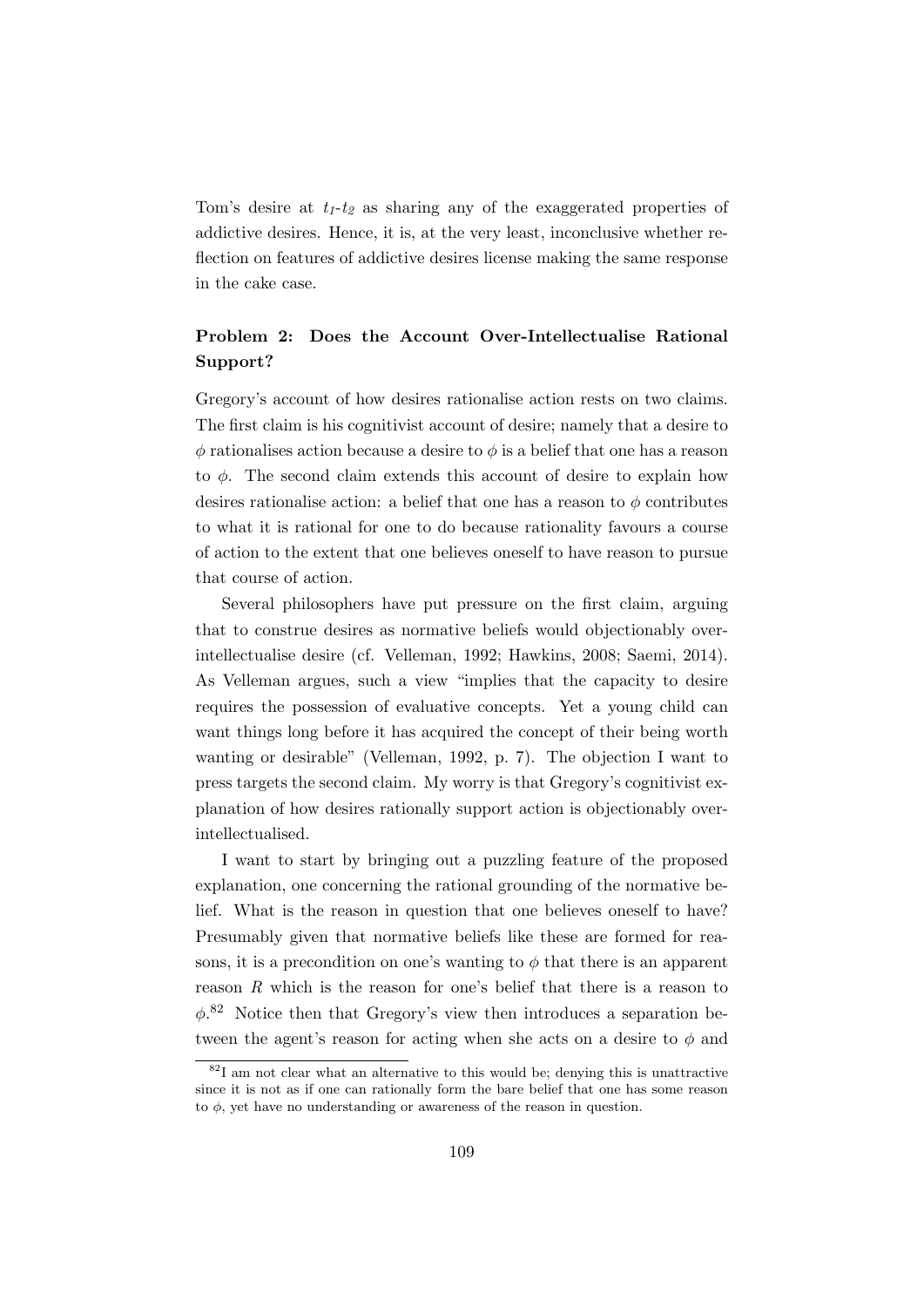that which explains the rational significance of the agent's desire. Take Uma's desire to eat some strawberries. On this story, if Uma were to act on such a desire, her reason for eating these strawberries would be some apparent reason she has to eat the strawberries, for instance their delicious flavour. What makes it rational for her to act on her desire is not the apparent reason she has, but the belief that she has a reason to pursue a certain course of action, viz. the strawberries having a delicious flavour.<sup>83</sup>

The problem with this explanation is that it makes it a necessary condition for desires to rationally support choice and action that the subject have the capacity to form normative beliefs; that is, beliefs with the content that certain states of affairs constitute reasons for action. This would imply that only the desires of subjects with the capacity to form beliefs about normative reasons can rationally support choice and action.

I take this to be an unattractive consequence of the view because it introduces an unmotivated gulf between the desires of subjects with the sophisticated capacity to form beliefs about reasons from those that cannot. Many of the intuitions that led us to think that desires can rationally support action apply just as naturally to children without the capacity to form assessments about the kinds of considerations that justify particular courses of action. Take young Uma who forms an occurrent desire for the strawberry ice cream at the ice cream parlour. To the extent that we found it natural to think that such desires can rationally support the choice of a conceptually more sophisticated subject, it seems unmotivated to deny desires that power in the case of young Uma. As I will argue in Chapter 6, it is possible to explain the rational significance of desire without requiring that one form beliefs about one's reasons *qua reasons*.

<sup>83</sup>This view is very close to Quinn's own view of "[the missing] element of desire that does the rationalising" (Quinn, 1994b, p. 246). Quinn's view is that rationalisation requires a certain kind of normative belief, "the thought that the direction in which I am psychologically pointed leads to something good (either in act or result) or takes me away from something bad" (Quinn, 1994b, p. 242). The present view thus approximates Quinn's preferred explanation in the language of reasons, rather than goodness. One point of difference is worth noting. Though Quinn (1994b) at points talks about this normative thought as what is missing in desire, his central message need not be read as making a claim about the nature of desire per se as opposed to the cognitive concomitants that must accompany one's pro-attitudes if they are to rationalise.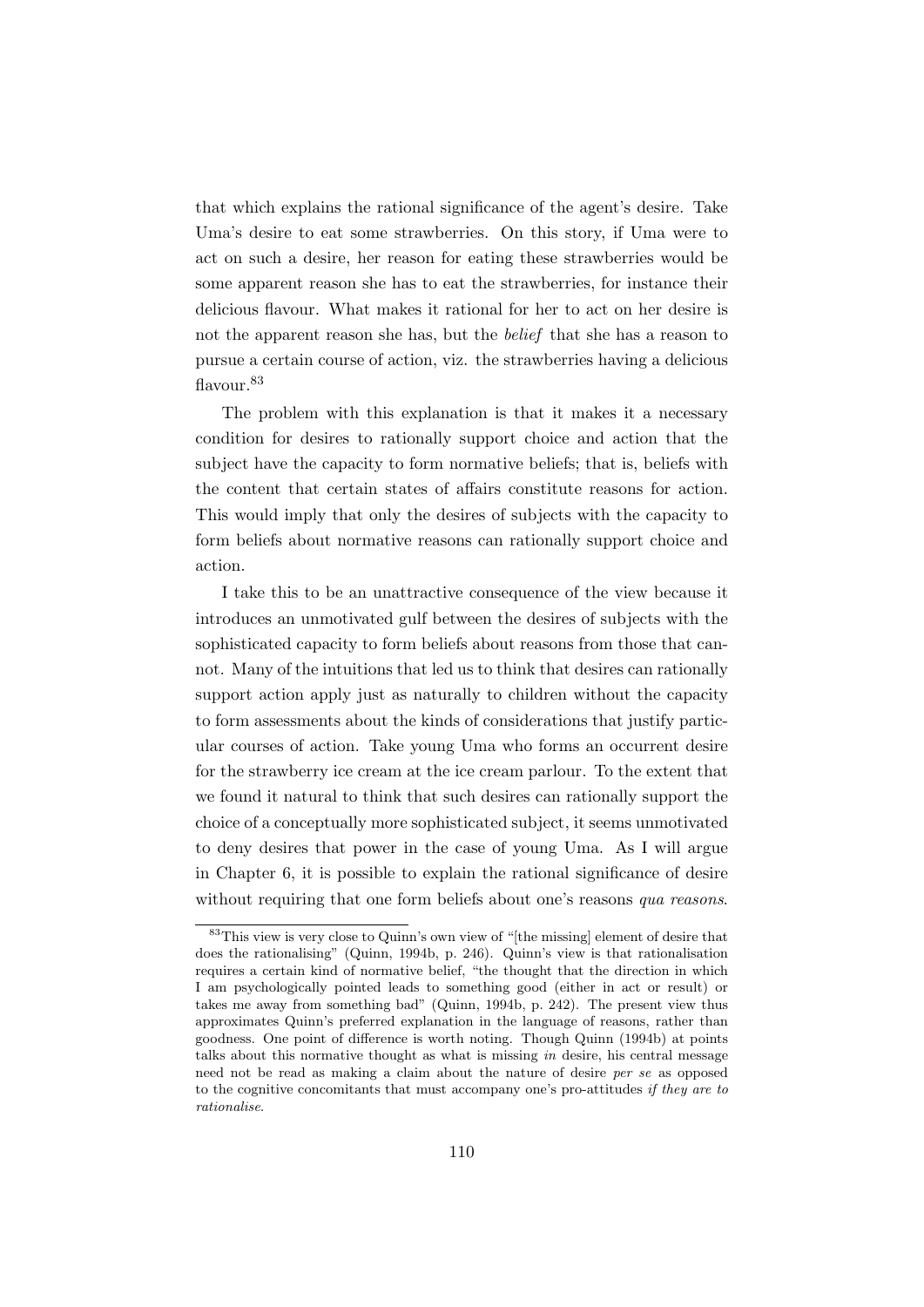I will argue that the rational significance of desire can be captured by the role they play in allowing us to respond to a certain class of reasons without having to suppose that they consist in normative beliefs about reasons.

## 4.3 Perception as a Model for Desire

In light of the Argument from Recalcitrance, many have emphasised a similarity between desires and perceptual appearances. Consider for instance the Müller-Lyer illusion. Even after subjects come to learn that the two parallel lines are of equal length, it still appears to subjects that one of the lines is shorter than the other. The standard reason for why this is possible is that perceptions are to a sufficient degree 'informationally encapsulated' from, and cognitively impenetrable to, information in more cognitively 'centralised' systems.<sup>84</sup> This has led some attracted to the guise of the good to consider the view that a basic desire that  $p$  involves its appearing to one that  $p$  is  $F$ , where to be  $F$  is to be normatively favoured in some respect.

#### 4.3.1 The Content View

Schroeder (2008b) clarifies two models that perceptual views can take. According to one model, which I will call the Content View,

[J]ust as the perceptual experience of grass represents it as green, thus prima facie licensing the belief that it is green, the desire to drink coffee represents drinking coffee as good thus prima facie licensing the judgement that drinking coffee is good (Schroeder, 2008b, p. 121).

Tim Scanlon develops a version of the Content View which takes the notion of a reason for action as the central normative notion. Scanlon introduces his account in order to explain how we can explain the recalcitrance of basic desires in a way that is consistent with denying that such desires are "special source[s] of motivation, independent of our seeing things as reasons" (Scanlon, 1998, p. 40). I will argue that although Scanlon's view starts us down a promising path by emphasising

 $84$ For discussion, see Robbins (2017) and Fodor (1983).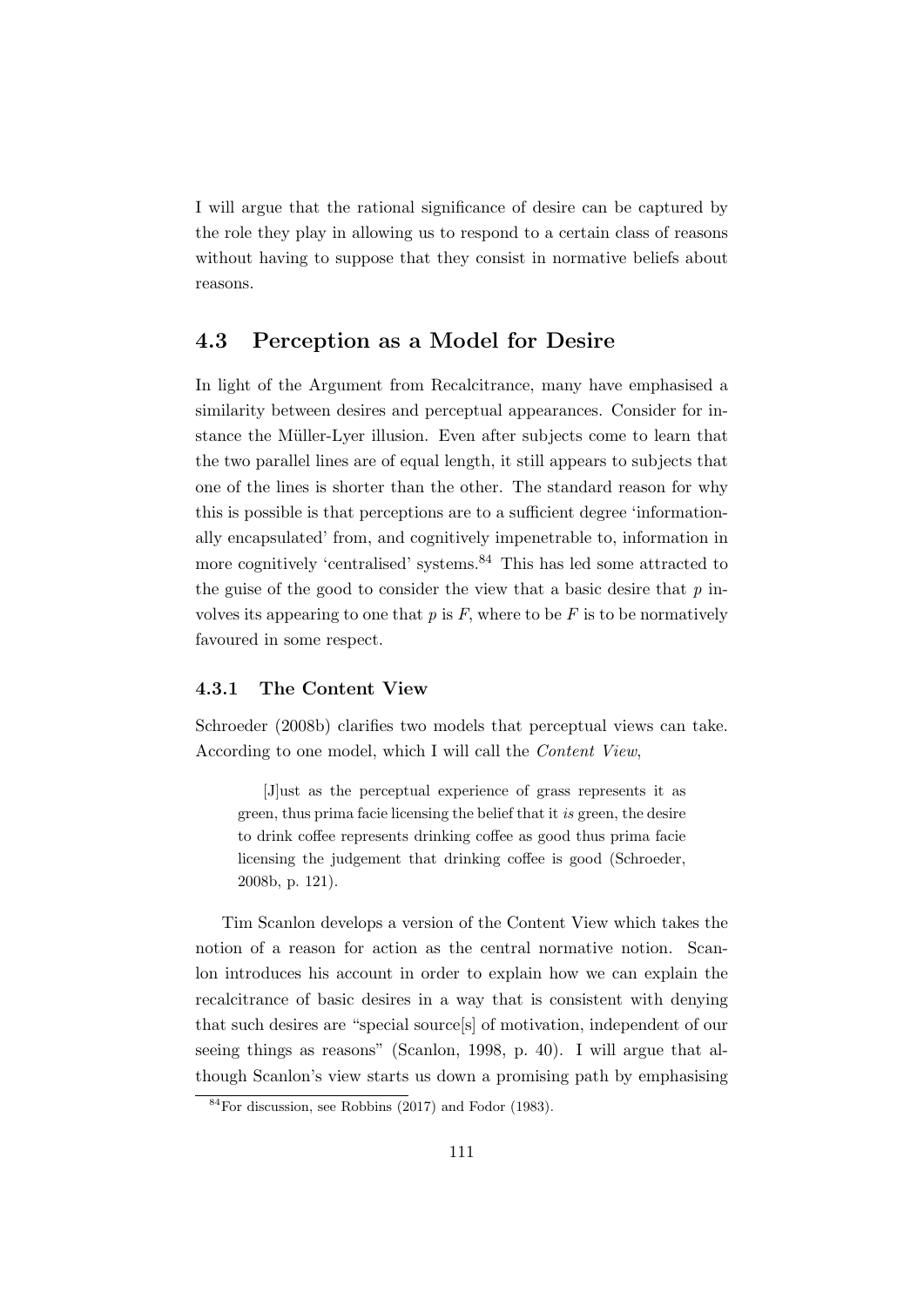an analogy, not between desire and belief, but with perception, as stated, Scanlon's view remains susceptible to the problem raised for DAB.

Scanlon begins with a case of an appetitive desire to drink when thirsty which he claims begins with an unpleasant sensation of dryness in one's mouth or throat (Scanlon, 1998, p. 39). Being in such a state motivates one to seek out a drink, but it is a mistake, Scanlon claims, to think that these appetitive desires have a source independent from the capacity that undergirds our ability to form judgements about reasons for action. This is because being in such a state motivates by engaging our capacity to recognise considerations as reasons for action by directing our attention toward considerations (e.g. that a drink will bring relief or pleasure from discomfort) that seem or appear to count in favour of acquiring a drink (Scanlon, 1998, p. 65). These appearances are not evaluative judgements or beliefs (Scanlon, 1998, pp. 39, 65) but quasiperceptual precursors to the formation of those judgements (Scanlon, 1998, p. 65). Unless one judges otherwise, one is in a position to form the belief that the future relief is a reason to acquire a drink which can then motivate. Thus, "the motivational work", Scanlon claims "seems to be done by [one's] taking this future pleasure to count in favor of drinking" as opposed to a motivational force– i.e an unmotivated desire– that operates independently of one's "tendency to see something good or desirable about [the object of desire]" (Scanlon, 1998, p. 38)

Scanlon thus defends the following variant of the Content View:

## **Content View (Reasons)** to desire to  $\phi$  is for it to appear to one that some property F of one's  $\phi$ -ing constitutes a reason for one to  $\phi$ .

How does Scanlon explain the kind of cases of recalcitrance we have considered? As we have seen, Scanlon thinks that desires involve dispositions for one's attention to be "directed insistently toward considerations that present themselves as counting in favor of P" (Scanlon, 1998, p. 39).<sup>85</sup> Scanlon distinguishes between judging reasons and seeing reasons. Seeing reasons involves a more or less insistently capturing of our

<sup>85</sup>I want to flag one issue concerning the way Scanlon glosses such attention-directing desires, specifically, the kinds of things that having a desire directs your attention to. He claims that "A person has a desire in the directed-attention sense that  $p$  if the thought that  $p$  keeps occurring to him in a favourable light, that is to say, the person's attention is directed insistent toward considerations that present themselves as counting in favor of P" (Scanlon, 1998, p. 39). In the first part of this quotation, to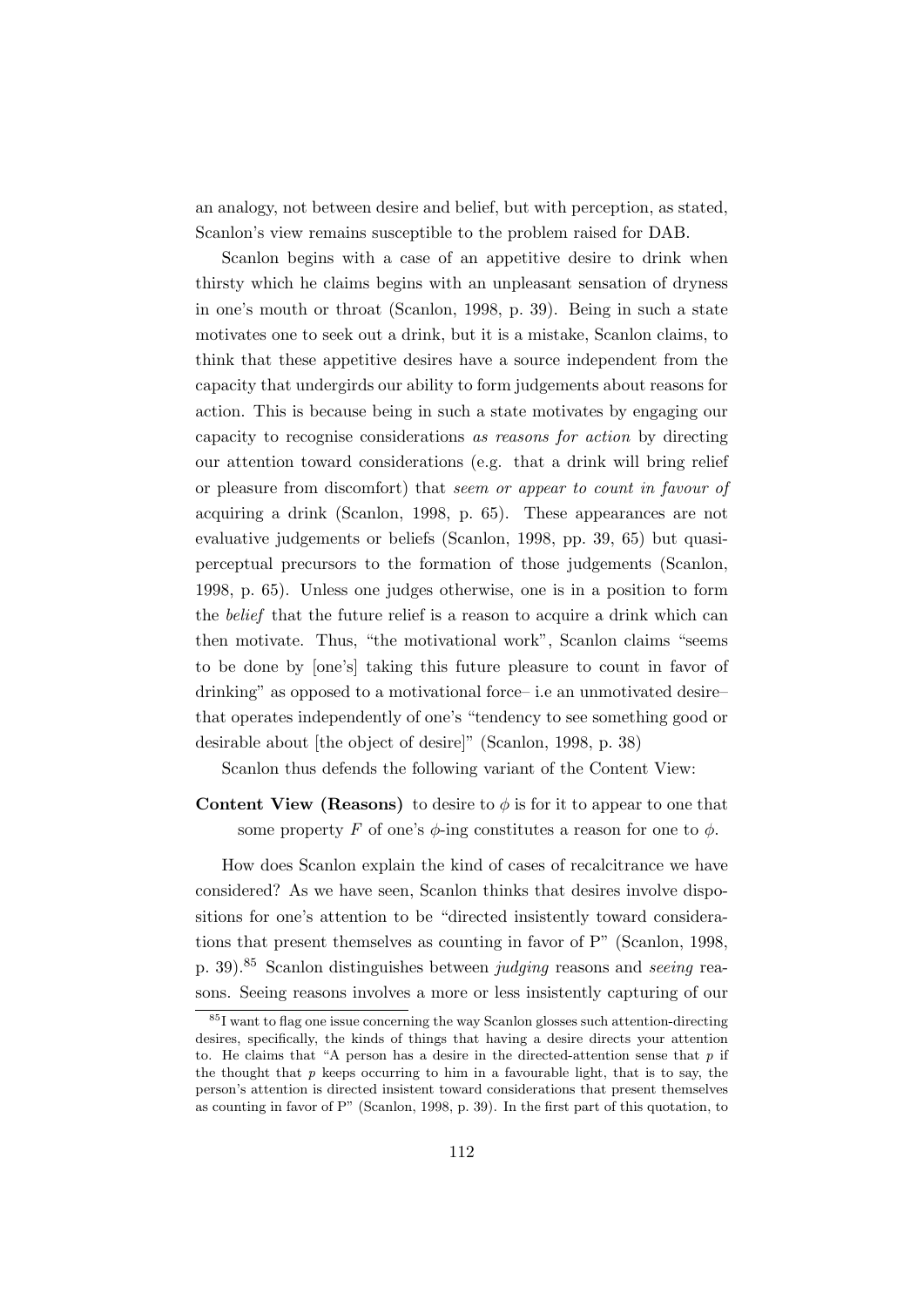attention by considerations that "present themselves as" or 'appear to be" reasons for action. According to Scanlon, in cases of recalcitrant desire, one sees certain features  $F$  as a reason for action contrary to a settled *judgement* that  $F$  is not a reason. To illustrate this, he considers the following case:

One can have a strong and recurrent tendency to see something as a reason for acting (under one's present circumstances) even though one's firm considered opinion is that it is not (under the circumstances) such a reason. This is clear not only in cases in which a person acts irrationally, but also in many other cases. Even if, for example, I have convinced myself that I should not be influenced by the approval or disapproval of a certain group, I may find myself wondering anxiously what they would think of something I am considering doing. When these thoughts occur, I may dismiss them immediately. Nonetheless, insofar as they involve (perhaps only momentarily) seeing something as a reason that I judge not to be one, they are instances of irrationality– a form of irrationality to which we are all subject from time to time. Even when desire in the directed- attention sense runs contrary to our reason (that is to say, our judgment) in this way, however, it remains true that the motivational force of these states lies in a tendency to see some consideration as a reason. (Scanlon, 1998, p. 40)

How compelling is Scanlon's account when applied to basic desires? In the following section, I outline several pressing problems for Scanlon's view concerning the substantivity of his distinction between judging and seeing reasons.

have a directed attention desire that P is for the state of affairs in which you get what you want (i.e. that  $P$ ) to occur to you in a favourable light. However, he unpacks this metaphor by claiming that what your attention is directed "toward [are] considerations that present themselves as counting in favor of  $P^{\prime\prime}$ , so the variable P seems then to pick out propositions as well as act-types in order for this sentence to be well-formed. Later in discussion of his computer example, Scanlon focuses on features of what you want e.g. having a faster processor, which you might take, or indeed see, as a reason to do something, e.g. to buy the computer you judge you have no reason to buy. We can neaten the proposal as follows: A subject has a directed attention desire to  $\phi$  if there is some  $F$  such that the fact that  $a$  is  $F$  presents itself to the subject as counting in favour of  $\phi$ -ing.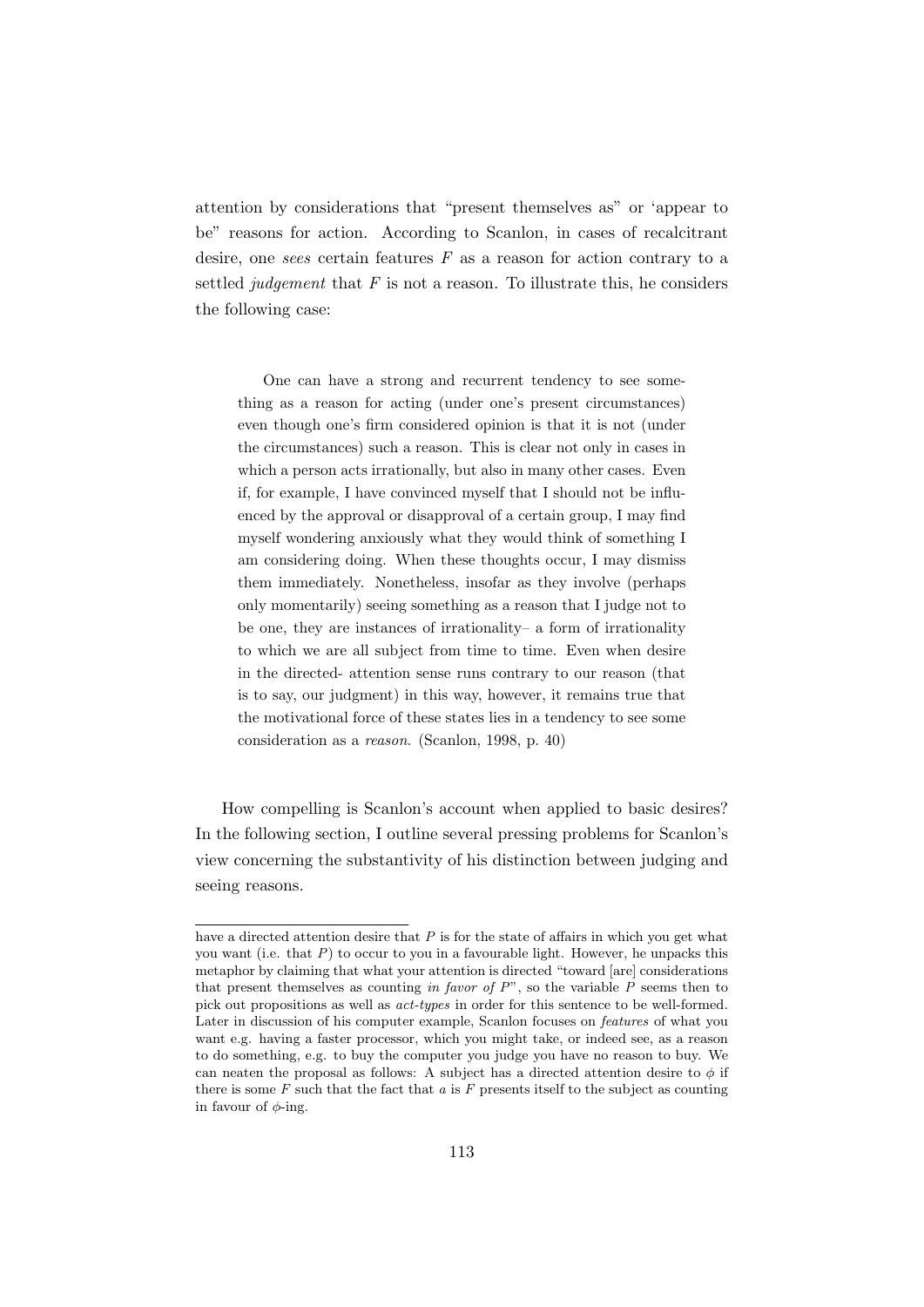#### Problems: Discontentment with the Content View

The first problem I wish to raise concerns whether or not Scanlon's account has done enough to rule out that the cases of desiderative recalcitrance considered can be subsumed as cases in which we see reasons where we know there are none. What Scanlon has given us is another way of interpreting what is going on in this case. However just because it is possible for there to be a version of the cake case as one in which the subject has an insistent tendency to 'see' the peanut coating of the cake as a reason does not rule out that there are more natural versions of the case in which the subject lacks a tendency to see reasons where there are none. Scanlon has given us no reasons to think that we cannot coherently interpret the subject as desiring to eat some of the peanut cake without this insistent tendency to see reasons. The worry then is whether or not we have simply changed the case we are considering (or at least, narrowed our focus to a less problematic form of the case consistent with the original description).

The second worry concerns how well motivated Scanlon's distinction between judging and seeing reasons is. $86$  We have to be careful that we are not simply labelling the psychic surplus in the recalcitrance cases in such a way that avoids conceding that these are the products of a motivational source distinct from our capacity to form judgements about reasons, i.e. not as the influence of an occurrent desire, but as 'seeing reasons'. So for this not to be a superficial redescription of the cases described, Scanlon has to say something about the nature of seeing reasons, in particular how our capacity to see reasons relates to our capacity to form judgements about reasons. The problem is that Scanlon does not tell us very much about what it is to see something as a reason.

Finally, Scanlon's view still faces the worry concerning an over-intellectualised account of rational support. According to Scanlon, a desire to  $\phi$  involves its seeming to one that certain considerations pertaining to the object of desire are reasons for action. As Scanlon is explicit about this, writing in his discussion of the desire for a new computer that "[such a desire] has clear normative content, since it involves a tendency to judge [/ or 'see'] that I have reason to buy a new computer" (Scanlon, 1998, p. 43). On

<sup>86</sup>For more discussion, see Schapiro (2009).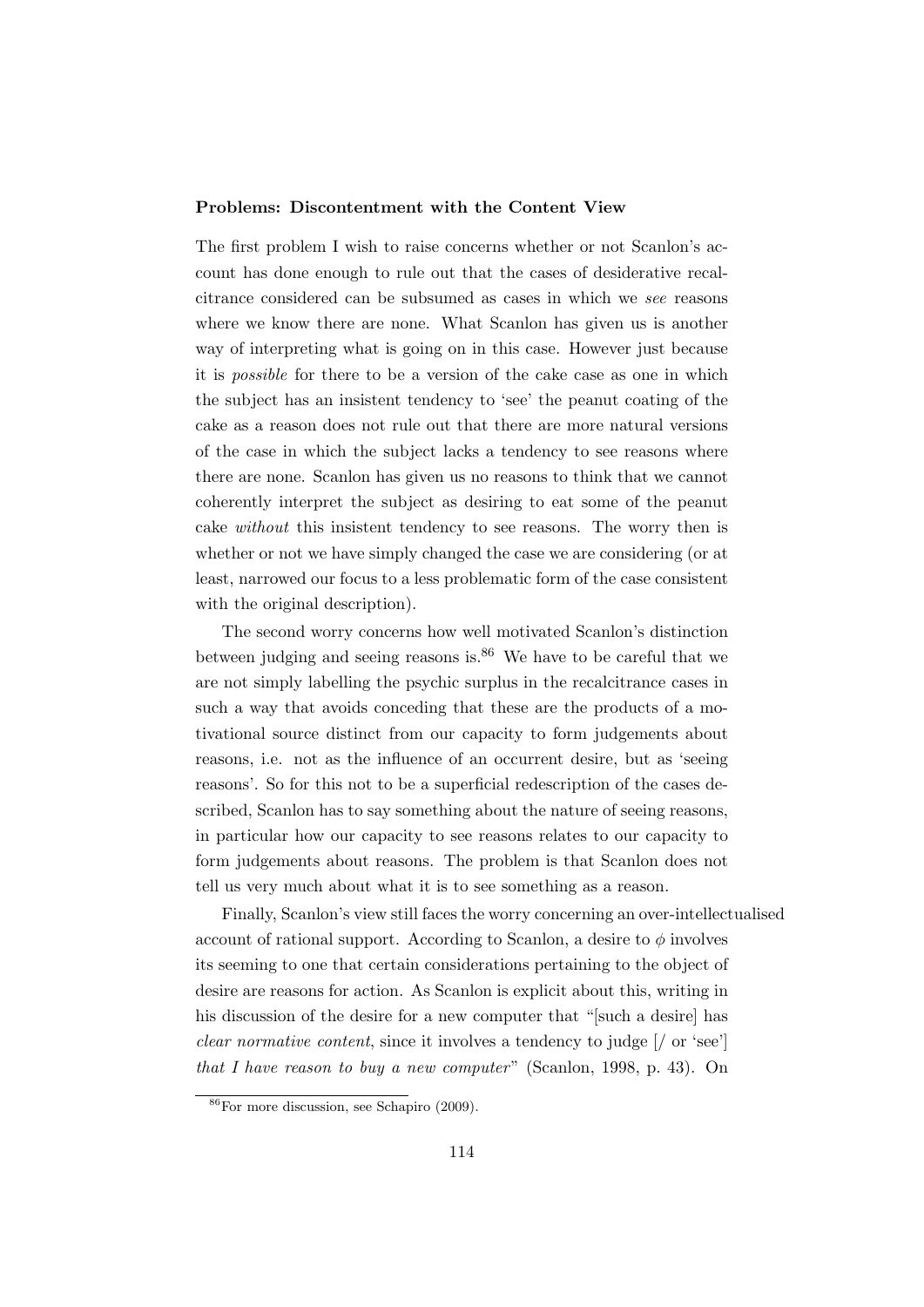this view, the rationalising force of desire flows from a subject's *endors*ing appearances to the effect that a certain feature purports to count in favour of his acting in a certain way.

I want to register a worry here that parallels Velleman's worry with the cognitivist account of desire. If the capacity to host an appearance as of a consideration's being a reason requires that the subject exercise the concept of a reason, then this would imply that subjects without the concept of a normative reason cannot desire. A similar problem arises with respect to how such normative appearances rationalise choice and action. If desires provide rational support only to the extent that they consist in normative appearances that one then endorses, then this would introduce a gulf between the desires of subjects who possess the conceptually sophistication to host normative appearances and those who cannot. This is problematic if, as I have suggested, a subject's decision to pursue a course of action can be rationally supported by a desire even if one was not motivated by an endorsement of the course of action as supported by reason-giving considerations.

#### 4.3.2 The Attitude View

The problems raised for Scanlon's view exploits the fact that the Content View construes the relevant perceptual experience as one in which it appears to one that some course of action is normatively favoured in some respect. Many who are attracted to developing an account of desire along the model of perception have questioned whether the Content View is the best way to pursues the perceptual analogy.

Enter the Attitude View. The Attitude View is still a desire-based guise of the good theory and so maintains that desires involve a form of normative evaluation. The central feature that differentiates the Attitude View from the Content View is the insight that we should not construe the relevant normative evaluation as involving a representational attitude with respect to a normative content. Defenders of the Attitude View claim that this approach is more faithful to the analogy with perception since ordinary perceptions do not have contents of the form  $\gamma$  is true'; for instance, when one perceives that it is raining, the content of that perception is simply that it is raining and not it is true that it is raining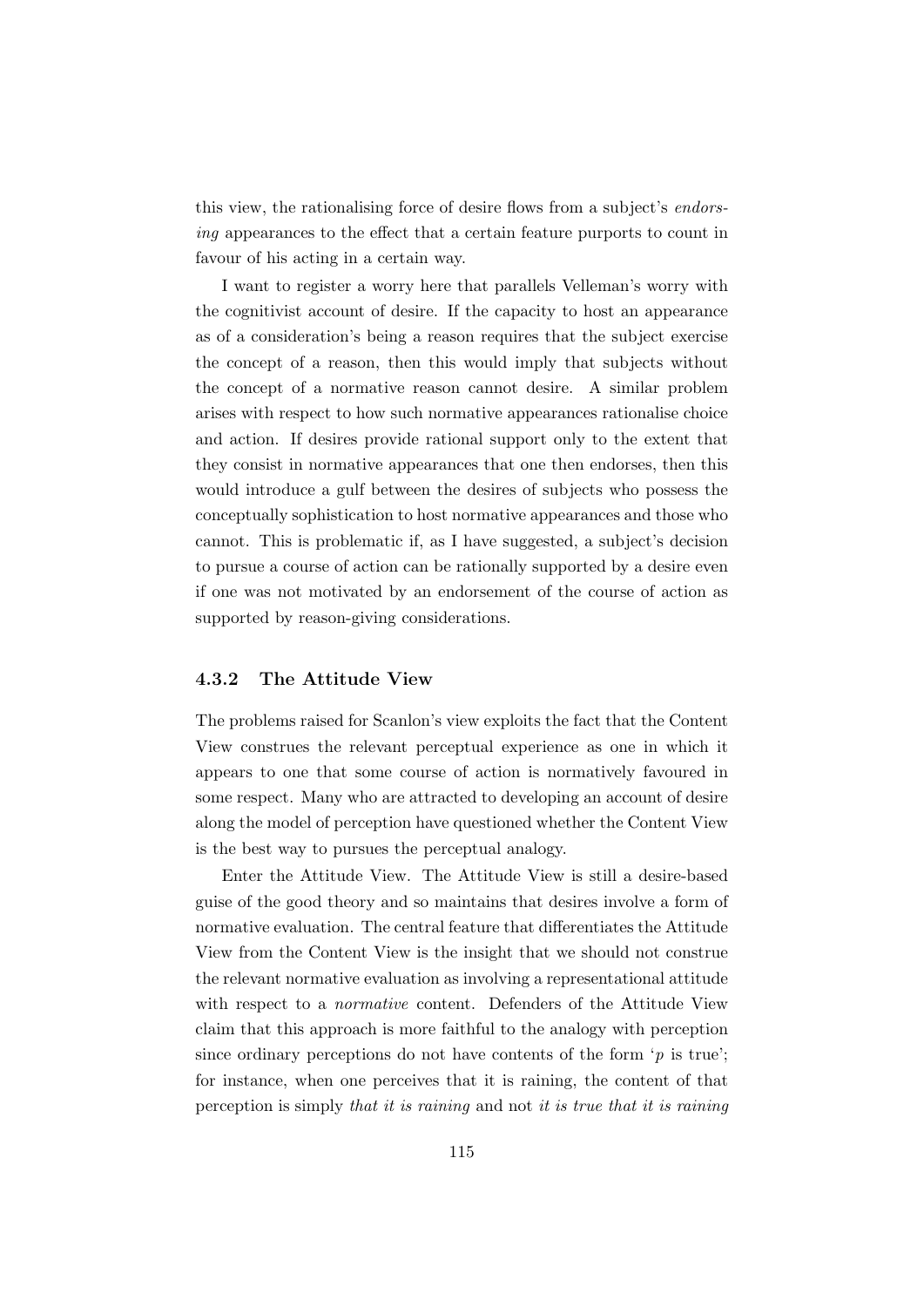(Schafer, 2013, p. 269). Similarly, in desiring that it stops raining, the content one is related to is not the proposition that it would be good if it stops raining (assuming for the moment that goodness is the relevant normative property), but simply that it stops raining.

However, if the relevant normative property is not part of the content of the attitude, then what is the relation between desires and the relevant normative property? Advocates unite around the following analogy:<sup>87</sup>

Guiding Analogy for the Attitude View: Desires involve a constitutive good-involving relation to their contents in the same way that belief or perceptions involve a *truth*- or *veridicality*-involving relation to their contents.

By making the relevant normative property part of the *relation* that the subject stands in to the content in question, we no longer have an account on which desires involve representations as of certain courses of action possessing normative properties. It is this feature that one of the problems raised earlier targets. The problem of over-intellectualisation for example exploits the fact that a subject can desire to  $\phi$  even if she is incapable of entertaining thoughts involving normative concepts like reason, goodness, ought and so on. Given that it is possible for one to perceive that  $p$  even if one lacks the concept of truth, the Attitude View claims to sidesteps this problem (Schroeder, 2008b, p. 123).

## 4.3.3 Problem: The Attitude View and Explanatory Adequacy

By moving away from the Content View, some of the objections that posed deep problems for the Content View are defanged. But this departure has a significant cost: the Attitude View is no longer able to employ the same explanation of the rational significance of desire. This explanation is one that the Content View shared with DAB, according to which a desire to  $\phi$  contributes to the rationality of  $\phi$  because the desire involves either the belief that one has a reason to  $\phi$  (DAB), or its seeming to one that one has a reason to  $\phi$  (The Content View). The Attitude View will thus have to provide some alternative explanation.

 ${}^{87}$ In a critical discussion and interpretation of Tenenbaum (2007), Schroeder (2008b) calls this the "true" model of interpreting Tenenbaum's view.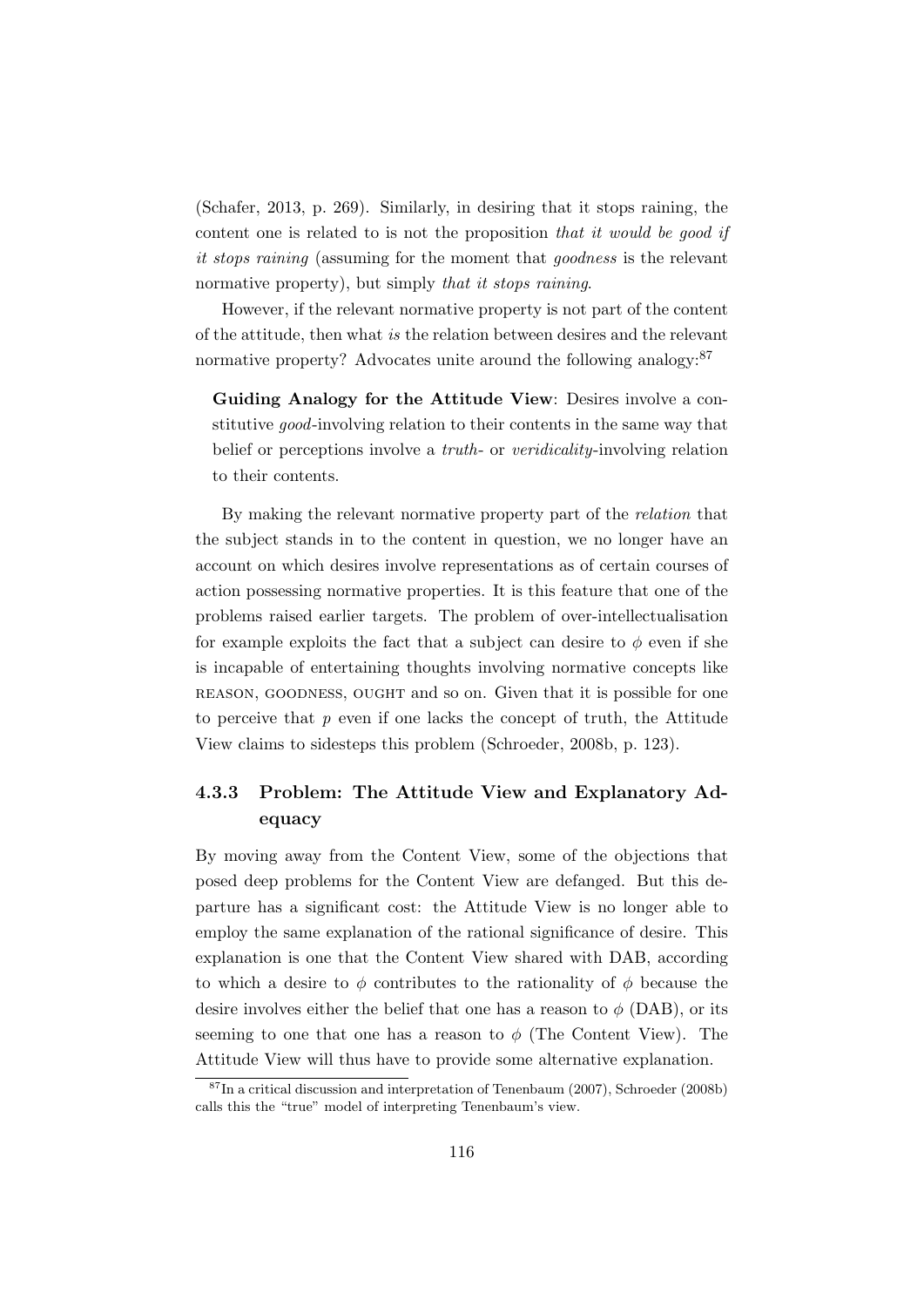The central problem I want to raise is that extant versions of the Attitude View are simply too underdeveloped to provide a satisfactory alternative. To see this, I want to begin by considering how extant versions of the Attitude View explicate the relevant constitutive relation. What is the good-involving relation to a content that  $p$  constitutive of a desire that p?

One idea might be that desires are mental states with a certain correctness condition. On this view, a desire that  $p$  is *correct* just in case it would be good if p. However, as Schroeder (2008b) and Baker (2014) point out, this suggestion is inadequate because being subject to a correctness conditions is not sufficient as an explication of this constitutive relation that the defender of the Attitude View is after. After all, a Humean who, contra the Attitude View, denies that desires are under the guise of the good can coherently maintain that desires have correctness conditions. For instance, if one were to hold a view on which what is good is a function the desires of an idealised and fully informed rational agent, then a desire can be correct just in case their objects are consistent with those of an ideally rational desirer (Baker, 2014, p. 5).

This point is conceded by at least one advocate of the Attitude View (Tenenbaum, 2008). To address this problem, Tenenbaum gestures at a deeper connection between belief and truth. Tenenbaum asks us to consider Moore-paradoxical assertions of the form "I believe that  $p$ , but it is not true that  $p$ ". Tenenbaum points out that

[T]he impossibility of forming beliefs that blatantly contradict what we take to be true, or of forming beliefs in light of overwhelming evidence to the falsity of their contents, suggests that truth is not just a norm of correctness for belief, but that believing p involves holding p to be true. (Tenenbaum, 2008, pp. 133–4).

Tenenbaum extends this thought to desire by claiming that an analogous relation holds between desire and goodness. There are several problems with this. One especially pressing problem is that the data supporting analogous Moorean absurdity in the conative case is considerably less compelling than in the doxastic case. Claims like "I want that p, but it does not seem good if it were the case that  $p^{\prime\prime}$  seem far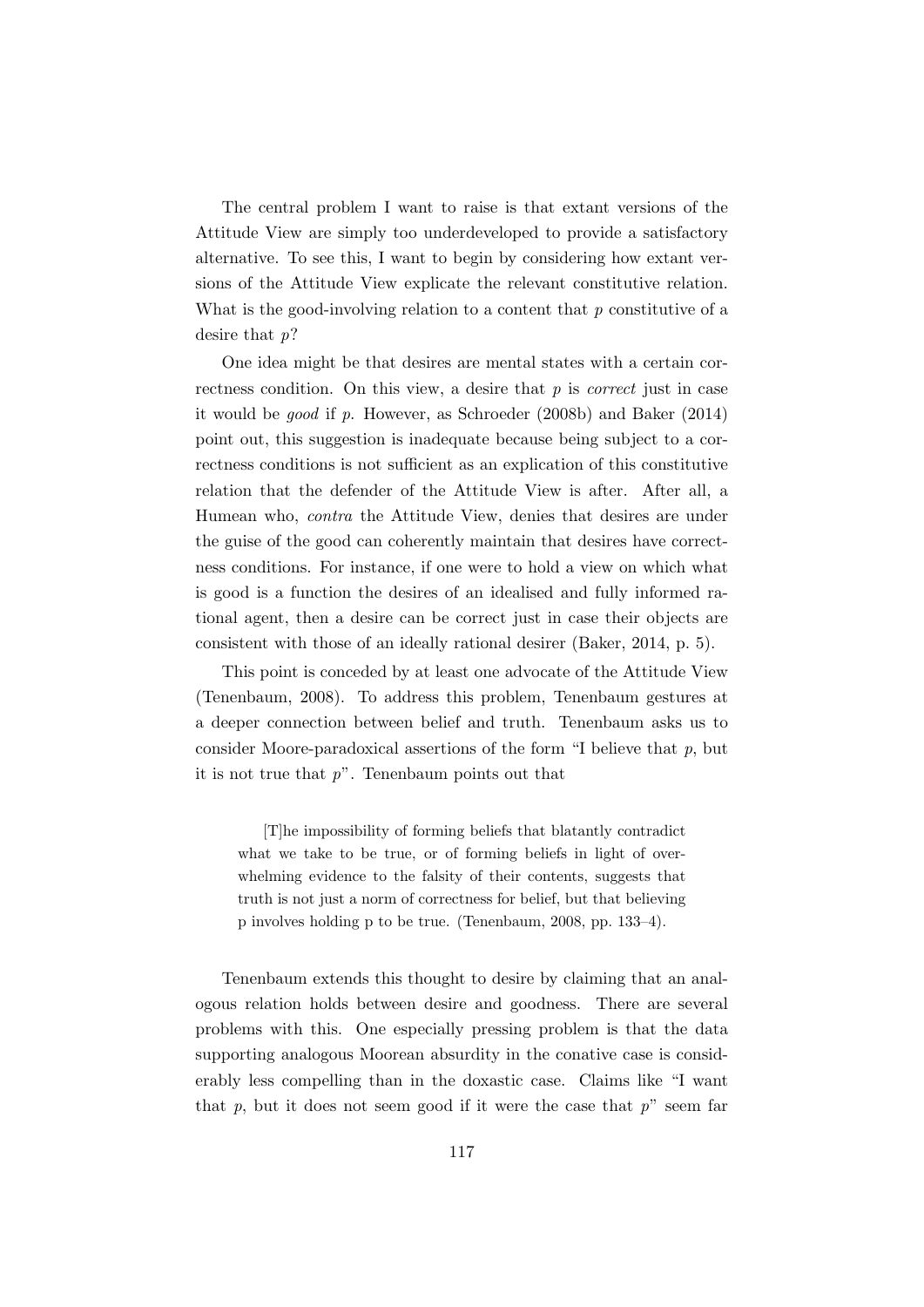more acceptable than their doxastic counterpart.<sup>88</sup> The issue I want to focus on however pursues the broad objection to the Attitude View I have been developing. It still leaves us without an *account* of this more 'internal' relation by which beliefs relate to truth, that is, of the obscure relation expressed by the placeholder construction, 'holding-to-be-true'. Similarly, we lack an account of the analogous construction 'holding-tobe-good'. Why is this a problem? It is a problem if we are aiming to provide an explanation of the rational significance of desire by appeal to these relations.

Karl Schafer pursues exactly this style of explanation, modulo the relevant normative property. Schafer rejects the view that desires rationalise action and choice because "when one desires something, one has a perceptual experience, part of the content of which is that the object of the desire ought to be" (Schafer, 2013, 269, emphasis added). A central problem with this is that it breaks with the analogy with perception. Schafer argues that perceptions rationalise beliefs not simply on account of the content they present to the subject, but rather, "because, in some sense, [perception] presents  $p$  to the subject as something that is true" (Schafer, 2013, p. 269). Instead, Schafer appeals to "the manner in which [desires, like perceptions,] present their content to the subject", their Fregean 'force' (Schafer, 2013, p. 270). According to Schafer, we can explain why desires rationalise the formation of intentions by appeal to the fact that "when one desires to A, one is in a mental state that has the same force and content as an intention to  $A$ " (Schafer, 2013, p. 276). A desire "presents [a course of action] A with imperatival force [i.e.] presents A to me as something I ought to do" (Schafer, 2013, p. 276). The role of desire in practical reasoning then is to present actions as ones that one ought to do, where the subsequently rationalised "intention to A is simply an endorsement of the way [desire] already presents A to the subject" (Schafer, 2013, p. 275).

The problem however is that the explanatory power of this answer to the Problem of Conative Significance is limited. This is because the central explanans, "ways of presenting content", is theoretically obscure and therefore ill-suited as the ultimate explanation of the rational significance of desire. To see this, we can probe at how the view draws the

<sup>88</sup>For more discussion, see Baker (2014).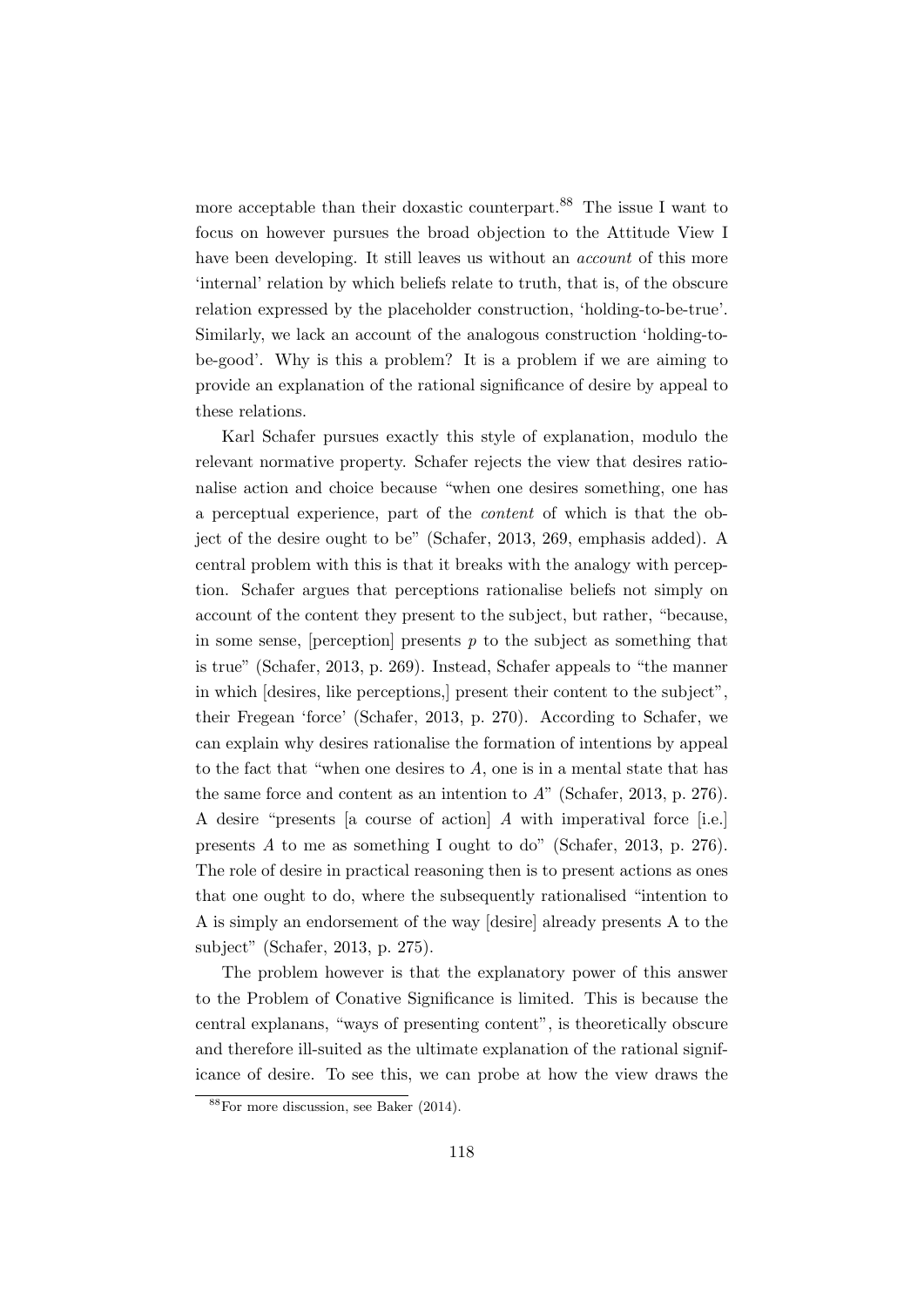distinction between force and content. What is the difference between standing in the presenting-as-true relation to a content that  $\phi$ -ing is good and standing in the presenting-as-ought-to-be-done relation to the content  $\phi$ ? Extant attitudinal theories do not equip us with the resources to explain this difference because they fail to provide an account of the force-content distinction. This is no trivial matter. Being able to draw a principled distinction between these two cases is the central explanation of the rational role of desire. We have no clearer grip on the notion of "ways of presenting content" than of how desires rationalise intentions. We cannot then hope to explain the latter in terms of the former.

#### 4.3.4 The Functional Isomorphism with Perception

In this section, I want to briefly introduce the core idea that will inform the broad contours of the account I aim to develop in the following chapters. I will start by revisiting the functionalist construal of belief. The idea I want to pursue here is that the sense in which beliefs involve a 'representing-as-true' is determined by the functional role that belief representations play. To simplify matters, I will consider a hybrid framework that combines functionalism with representationalism. According to this view, a belief that  $p$  and a desire that  $p$  are distinct relations to a token mental representation that means that  $p$ , where what makes the mental representation that  $p$  either a belief or desire will be determined by the functional role that the representation plays in the psychological economy of the subject.

#### Coordination of Representational Function

What aspects of the functional role of a belief qualifies it as a representingas-true? There are two features of the functional role of belief that we could appeal to. First, there are what we can think of as the 'forwardfacing' features of the functional role. According to the motivational functionalist, beliefs play an essential role in guiding action. A belief that  $p$  is a state in which the information that  $p$  guides action, disposing the subject to behave in ways that would satisfy her total pro-attitude state in a world in which  $p$ , that is to say, it is to act *as if P*. Second, there are 'backward-facing' features of the functional role. Most functionalists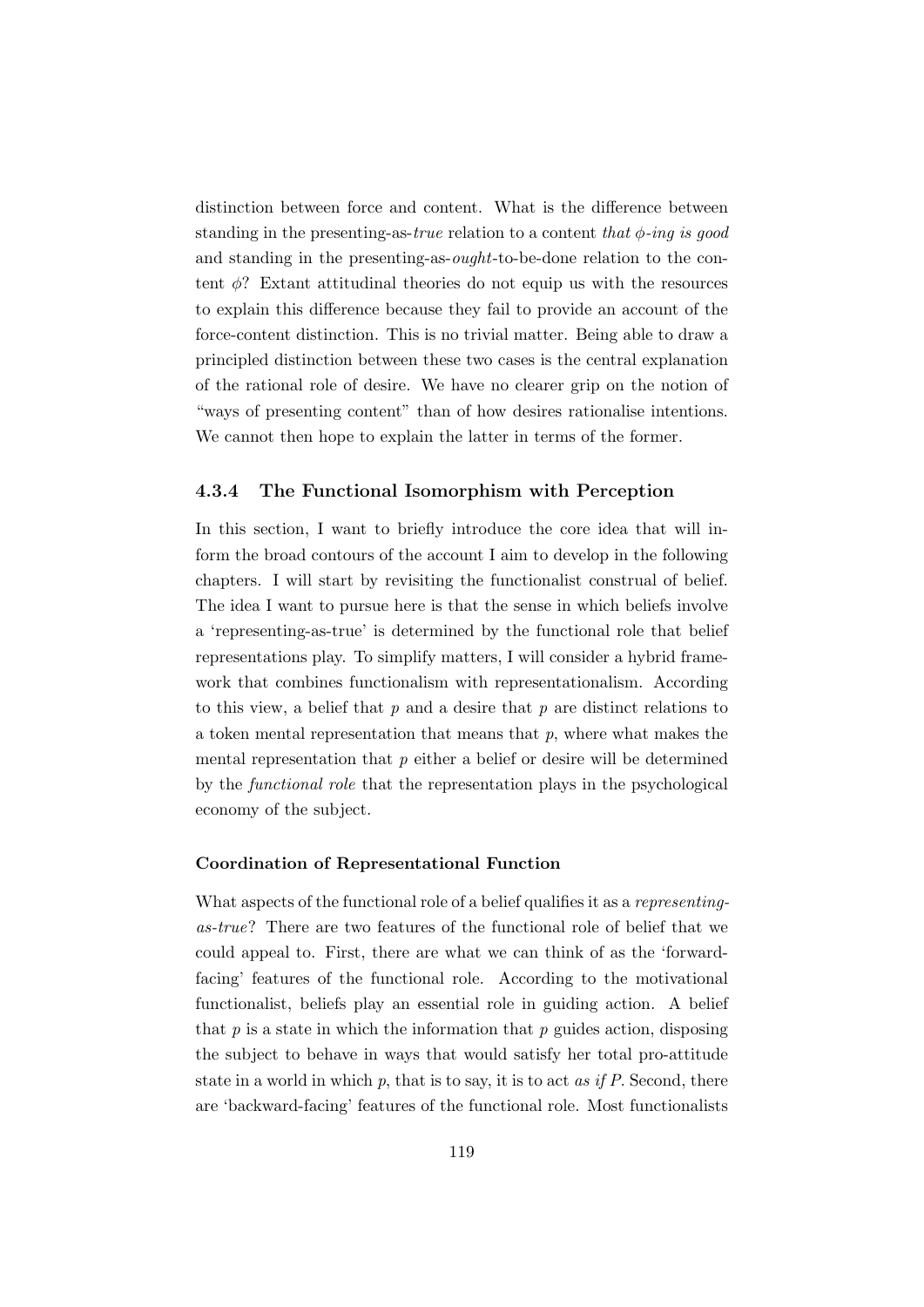treat beliefs as a type of indicator state in the sense that in ideal conditions, a subject believes that p only if p (e.g. Stalnaker, 1984; Dretske, 1988; Stampe, 1987). One's beliefs come to carry the information they do as a result of dovetailing with one's perceptual faculties which are apt, in some sense to be elaborated, to serve belief-forming processes with information about the world.

I wish to focus on the second of these two features, in particular on what it means to say that perceptual states are 'apt' to to serve beliefforming processes. The relevant notion of aptness here is not merely causal, in the sense that perceptual states tend, as a matter of fact, to cause one to form certain beliefs. Intuitively, the nature of belief and perception are more intertwined than that. Perceptions are, in their nature, inputs into a process in which they constitute an explanatory element of the 'right kind' of way for one to form beliefs. They are parts of a subject's naturally endowed system for forming beliefs that guide action.

How do we explicate the loose talk of perceptions being one of the 'right ways' to form beliefs? It is plausible that perceptions are apt to serve belief-forming processes because they share a common core function: to represent veridically. Following Burge (2003), call this their representational function. Here is where I think we can make progress on talk of 'sameness of force' (Schafer) or 'sameness of ways of presenting content' (Tenenbaum) which in my view we can fruitfully cash out in terms of coordination of function.

For this, we need to adopt a view on which mental state types are individuated, not by their causal roles, that is, what they are caused by and disposed to cause, but by their teleo-functions, that is, what they have the function to be caused by and to cause. A perception that p constitutes a good basis for the formation of a belief that p. This is because, as with belief, perceptual states both have the function to represent veridically.<sup>89</sup>

 $89$ This is not to say of course that a perception that p inexorably causes the formation of a belief that  $p$ . This is because the process by which a perception that  $p$  leads to the adoption of the belief that  $p$  (or the cessation of the belief that not- $p$ ) involves the broader employment of rational faculties, e.g. rational sensitivities to defeaters and so on.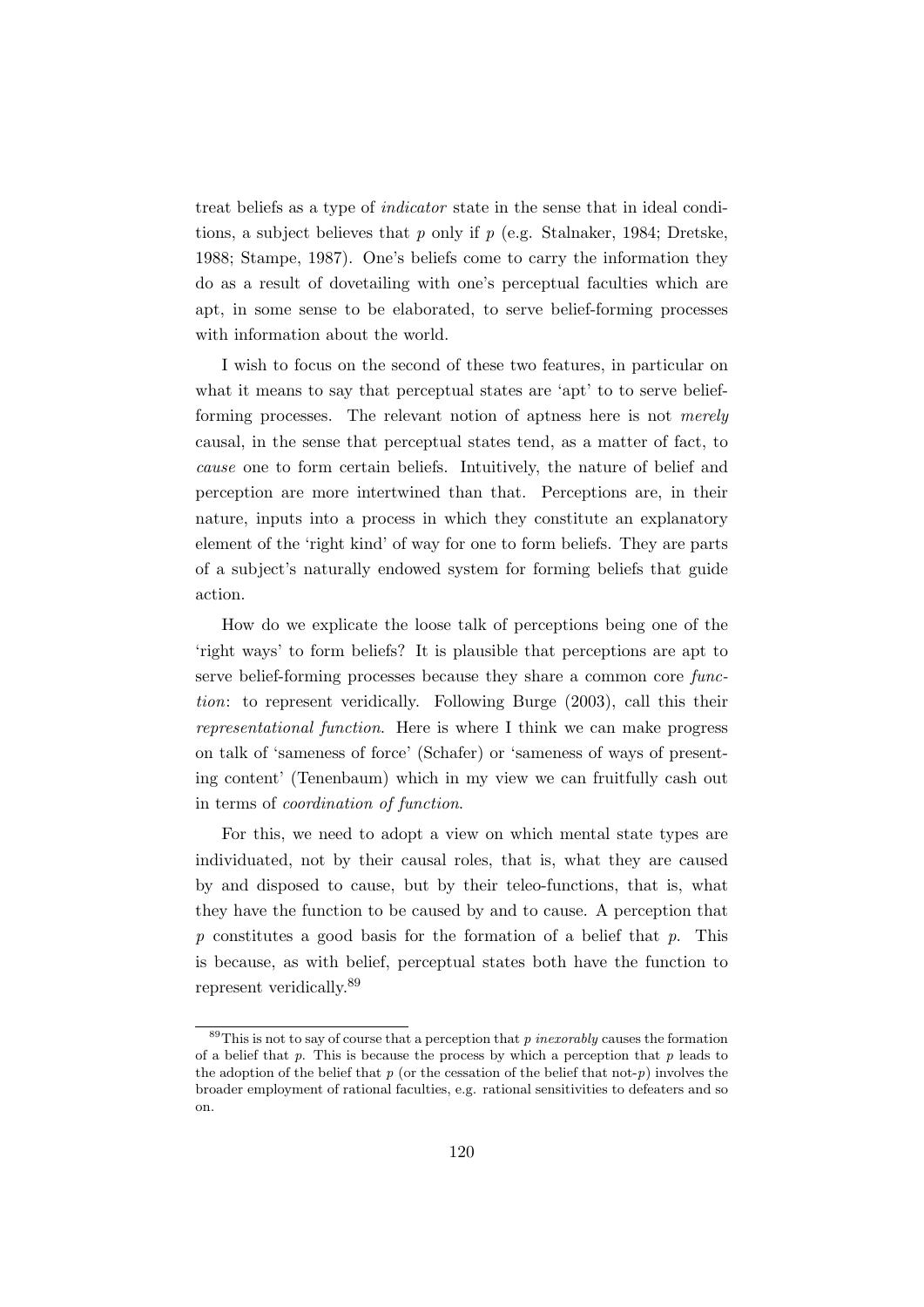#### Coordination of Practical Functions

Within this framework, an attractive solution emerges which I will roughly sketch. We should think of desires as having a functional role that is isomorphic to the functional role of perception. Specifically on the teleo-functional view advocated, we will pursue the idea that our desireproducing mechanisms have the function to produce desires for ends conducive to the good of the organism. (Further discussion to follow in Chapter 5 and 6.) Here we capture the isomorphism between desire and perception by appeal to coordination of these practical functions. As I will shortly elaborate, by discharging its practical functions, desires put our systems for planning and intention in the best position to discharge their function to attain practical goods for the subject. Desires promote the fulfilment of practical functions in virtue of the fact that (i) a system of desire is reliably conducive to the production of good desires and (ii) it is effective in causing the formation of an intention (in the absence of salient countervailing reasons to doubt refrain from intention-formation).

I will make the case that this idea can be developed into an account of desire to elaborate the analogy between desire and perception in a way that avoids the problems of over-intellectualism that plagued views discussed earlier. Moreover, this account constitutes an advancement of the idea that desires represent their objects 'as good' in ways that are more informative than the views discussed in §4.3.3. The resulting account will underwrite my final account of the rational significance of desire. On my view, the explanation of how basic desire rationally supports intention formation is fundamentally etiological: desire owes its rational significance to the fact that they are caused and regulated by a mechanism that have certain practical functions.<sup>90</sup>

## The Plan

This is the idea in a nutshell. In order to develop it in more detail, there are core concepts that need to be explicated. The first part of the following chapter will address the following questions:

• What does it mean to say that something has a function?  $(\S 5.1)$ 

 $^{90}$ This view is related to an influential proposal by Stampe (1987) which I will discuss in the following chapter.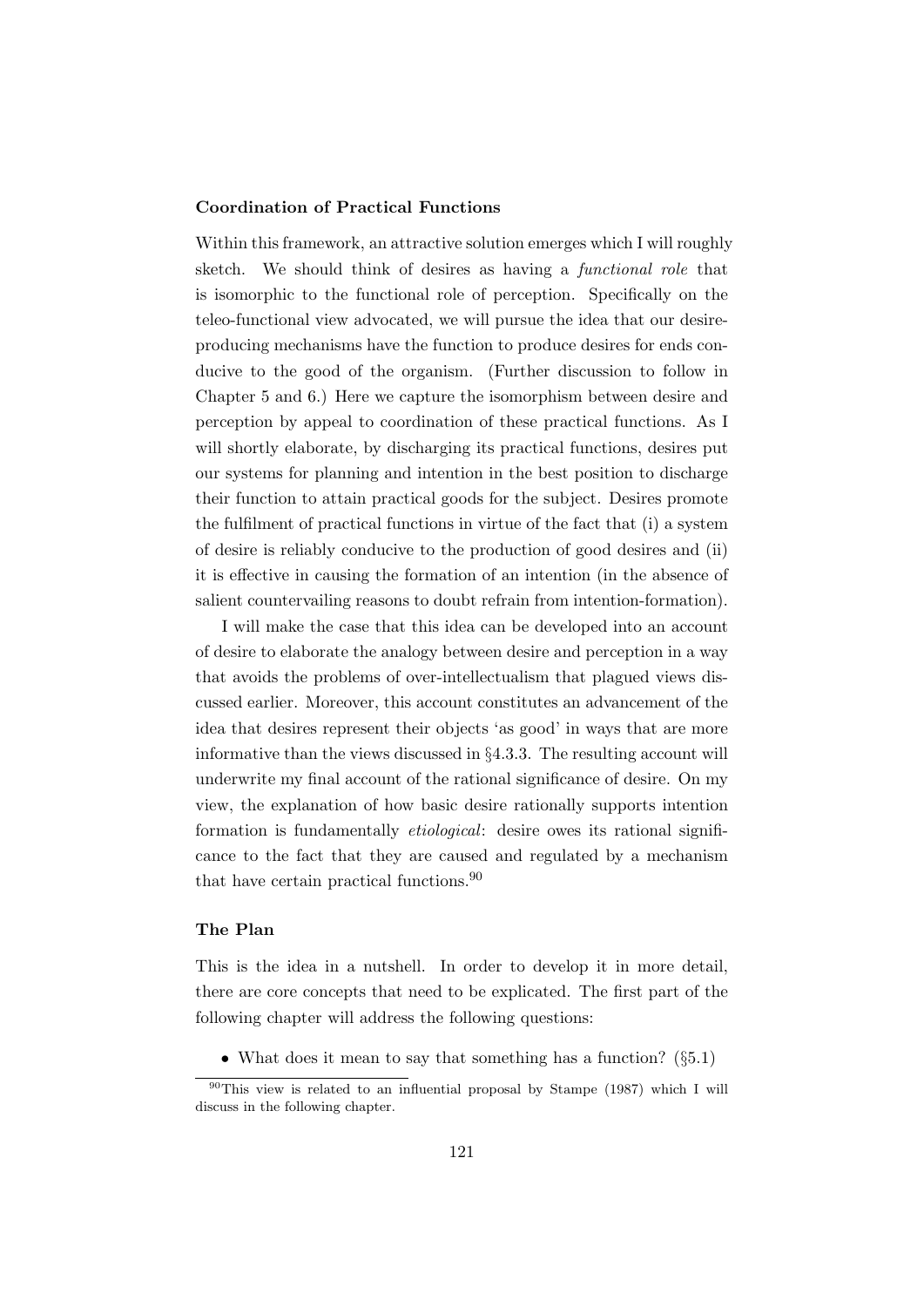• What is the nature of our desire-producing mechanisms? What do we know about their operation? (§5.2, 5.3.2)

Settling these questions allows an important intermediate claims to be established, namely that our desire producing mechanisms have a certain proper function: to produce good-conducive desires. With this claim established, I provide an account of the way in which desires are functionally isomorphic with perceptions. To do this, I motivate the view that this function is one shared by our intention-forming systems in a way that mirrors the coordination of function we see with respect to perception and belief.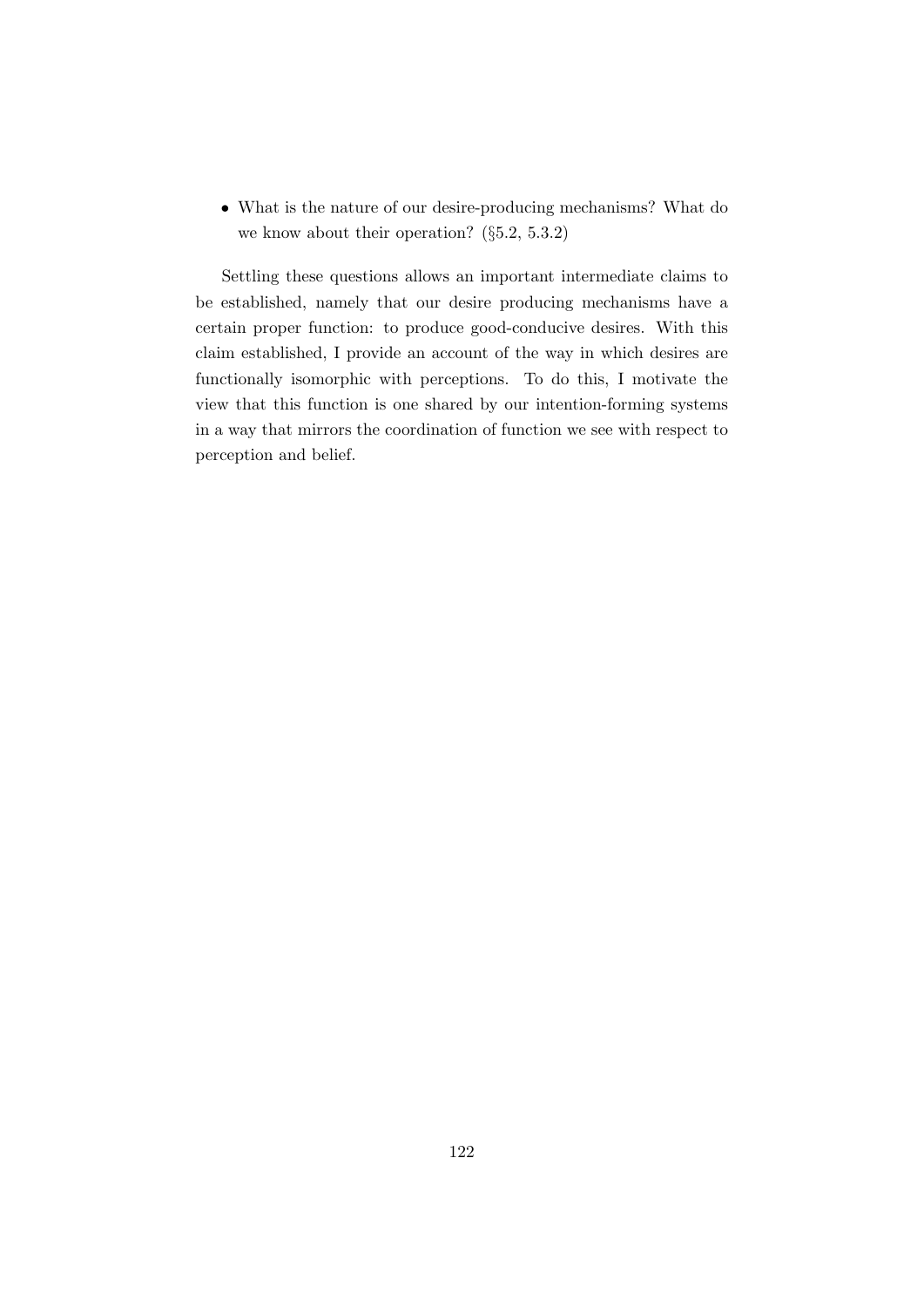# Chapter 5

# The Function of Desire

The purpose of this chapter is to introduce the approach that will be taken to address the Problem of Conative Significance. The central idea is that an explanation of the rational significance of desire should begin with the biological function that basic desires have: to motivate the subject to attain biological goods. More accurately, it should begin with the biological function of our desire-producing mechanisms (DPMs) which have evolved to produce desires for the kinds of goods needed for survival and reproduction.

Clearly, we are capable of forming desires for an extremely diverse range of things that are not obviously connected with survival and reproduction. So simply appealing to the fact that our DPMs motivate us to pursue ends conducive to survival and reproduction cannot provide a general account of the rationality of desire. Nevertheless, the central thought here is that the starting point for an account for the rational significance of desire should begin with an understanding of how desires, despite their diversity, stem from a capacity that has evolved to be sensitive to the kinds of things that is good for the kind of living thing that she is.

As I will explain, DPMs do not just produce desires that motivate us to pursue ends that have been historically good for the kind of individual that she is. They also produce novel desires resulting from interactions between her conative system and the employment of representational capacities, both of her environment and of hypothetical outcomes. By explaining how DPMs operate, it will be clear how despite the diverse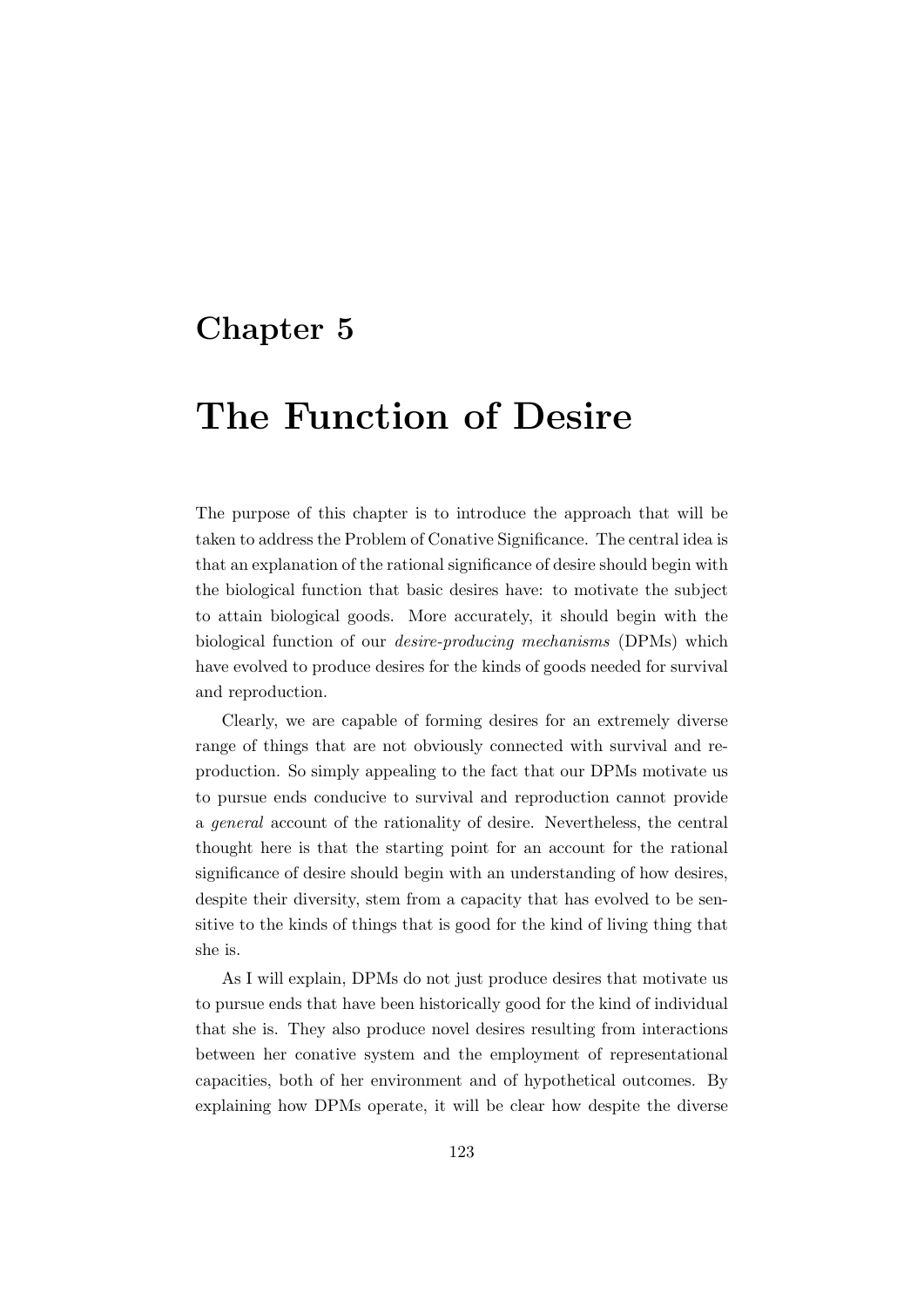objects of our desires, desires nevertheless have features that connect them to what is historically good for the kinds of creatures we are. By understanding how DPMs work as a productive capacity against this core biological function, we have the beginnings of an answer to the Problem of Conative Significance.

The plan for this chapter is as follows. In §5.1, I introduce a framework for understanding function ascription which will be employed to state the central claim of this chapter, an etiological account of functions drawing on the work of Ruth Millikan. In §5.2, I begin by refocussing the discussion on DPMs and introduce a hypothesis about their core biological function which dovetails with the etiological account. I clarify the notion of core biological functions with respect to DPMs and desires (§5.2.2, 5.2.1) and introduce how the account developed will provide the foundation for an explanation of the rational significance of desire (§5.2.3). Throughout the course of this section, I motivate the need for such accounts to explain how this style of explanation can be extended to account for desire in all its diversity. To resolve this question, in §5.3, I turn to the question of how DPMs operate. By drawing on an empirically-informed account of desire, I isolate several features about how DPMs produce novel desires in ways that retain a connection with the core function of DPMs. This will address the worry developed in §5.2 in a way that preserves the explanatory strategy to be pursued in the following chapter.

## 5.1 Etiology and Function

One of the question to be pursued in this chapter concerns how our DPMs and the system in which these mechanisms are embedded works.

It is important to differentiate two senses in which a mechanism or system can be said to 'work'. As Millikan (1986) emphasises, one sense of 'work' does not presuppose that there is a way for the mechanism or system in question to work *correctly* or to *fail* to work. For instance, in studying how a molecule works, one might study the forces that hold the system together as well as how the system interacts with other molecules. It does not make sense to claim that in observing physical change that the molecule might undergo, that the molecule is failing to work. The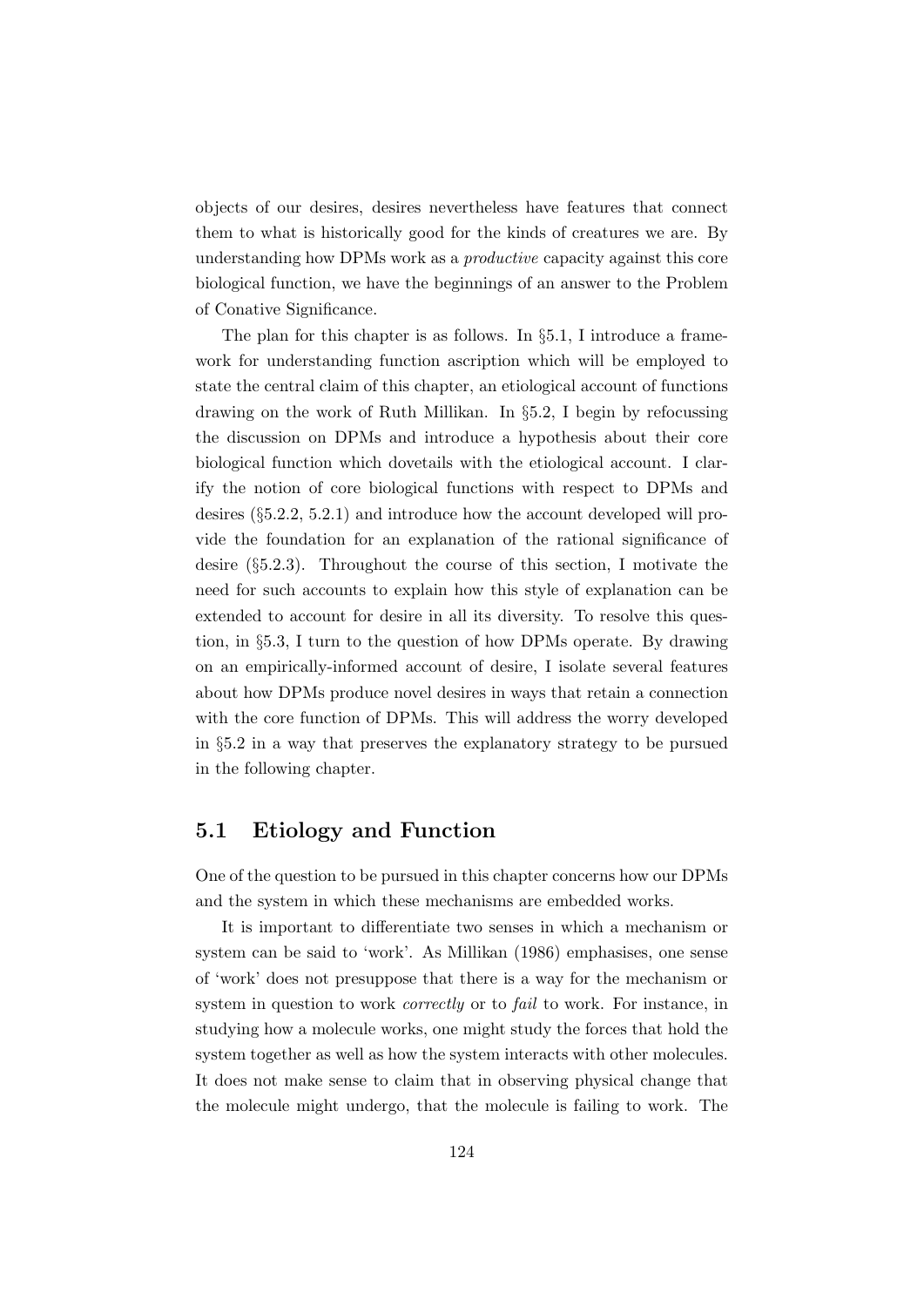other sense of 'work' does presuppose the applicability of such notions as failing to work well, or working as it is supposed to. Items that fall within biological categories are like this. Take for example the heart for which certain of its changes or effects constitute its failing to work well or working as it should.

#### 5.1.1 Function Ascription

We can make sense of there being certain ways that a device is supposed to work by reference to certain functions that the device has. Function ascription is regularly employed across the biological sciences as well as in discourse about artefacts. Examples include:

- 4. The function of a heart is to pump blood.
- 5. The function of the fan is to cool its surroundings.

There are two key features of function ascriptions. The first feature is that the fact that something has a function seems to impose some normative standard: the fact that the heart has the function it does constitutes the standard against which the heart's producing a certain effect counts as a malfunction or failure. This feature of function ascription allows us to frame questions about how certain devices 'work', in the sense that presupposes the possibility that certain things that the device could do count as its malfunctioning. The second feature is that certain ascriptions of functions to items have the power to explain the presence of those items. For instance, by ascribing to the heart in my chest the function of pumping blood, we can explain why it exists there in my chest. Function ascriptions thus constitute a form of teleological explanation of the existence of certain entities.

These two features of function ascription require explanation. Take the idea that function ascription allows us to make sense of an item as operating dysfunctionally. Some explanations intuitively apply to artefacts where it is the designer's intentions about how the device should work that constitute the standards relative to which dysfunction is articulated. But such an explanation could only be used to explain the standards that apply to biological items like hearts if we abandoned a broadly naturalistic worldview. The second feature needs explaining too.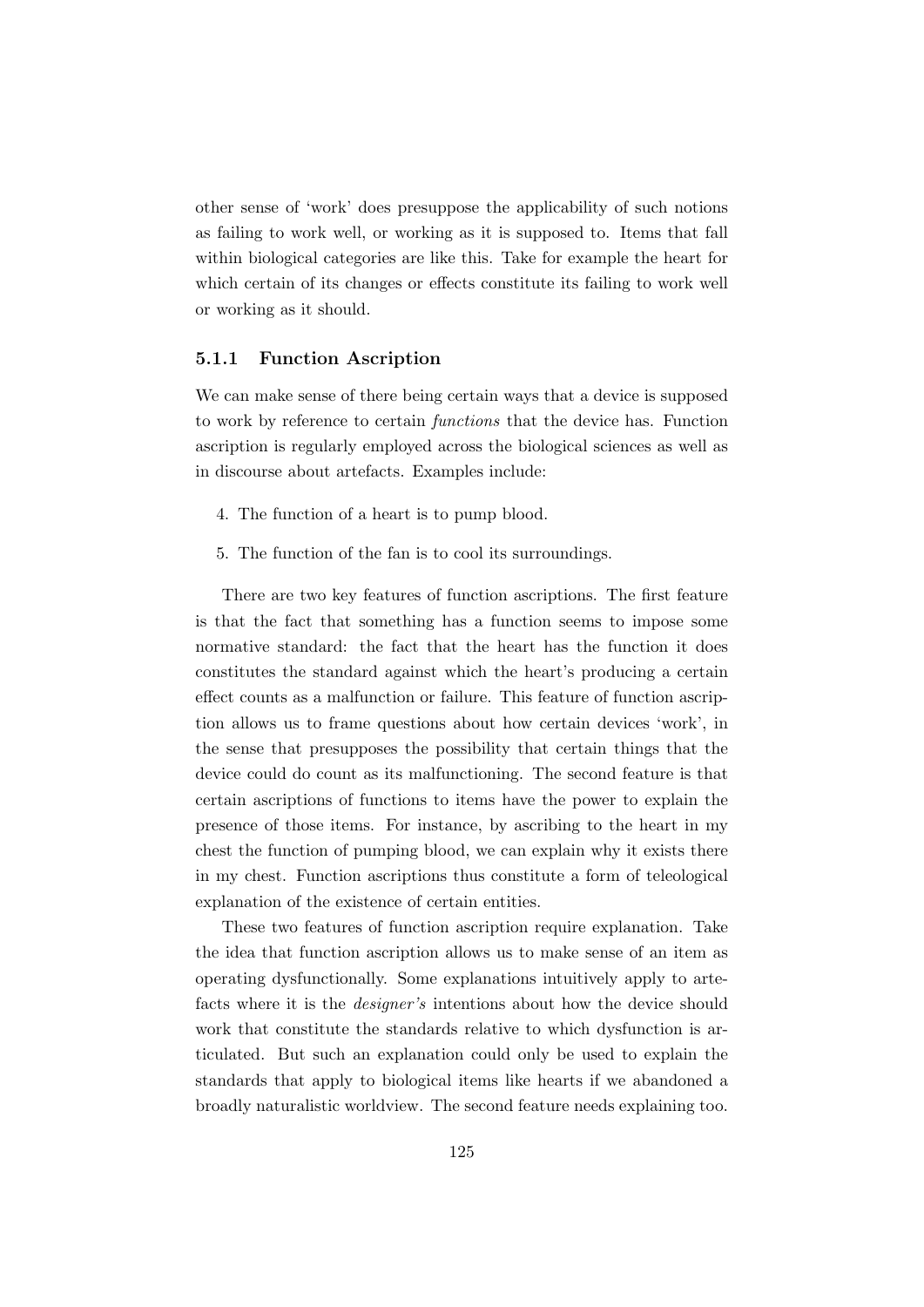Function ascriptions tell us about the kind of effect that something is supposed to have. But how can the kind of effect that something is supposed to have, one that the token item in question need not have actually ever produced, enter into an explanation of the existence of that token?

#### 5.1.2 Proper Functions

A dominant 'etiological' approach to function ascription appeals to something in a device's past that grounds the function ascription without recourse to the intentions of designers. Roughly, etiological approaches analyse what it is for a token x to have a function to  $\phi$  in terms of the fact that prior items of the kind X have previously  $\phi$ -ed, and it is in virtue of Xs having  $\phi$ -ed that explains why the token x now exists. For example, an etiological account of the function of Tom's heart analyses Tom's heart as having the function to pump blood as opposed to cause a rhythmic sound because pumping blood is the type of activity that ancestral hearts have engaged in that explains why Tom's heart exists.

When it comes to biological phenomena, the best known explication of the part of the explanation connecting ancestral  $X_s$  to the presence of current  $X_s$  appeals to the process of natural selection (cf. Wright, 1973; Millikan, 1984; Godfrey-Smith, 1994). It is the heart's capacity to pump blood that explains the presence of hearts in members of a species since those with organs with this effect possessed superior relative fitness, explaining why over time the traits responsible for this effect have proliferated throughout that population.

We can sharpen this thought by drawing on the work of Ruth Millikan, in particular some of the theoretical concepts she uses to articulate her sophisticated theory of mental content. For biological items like hearts, what makes something a heart is that it was produced via mechanisms in accordance with an explanation of the production of ancestral hearts that, having done certain things (e.g. pump blood), have aided the prospects of that organism's survival and reproduction (Millikan, 1986, p. 51). This constitutes what Millikan calls a 'Normal' (capitalised) explanation of heart production, where 'Normal' refers to a non-statistical etiological-cum-normative notion of normality (Millikan, 1984, pp. 33– 34).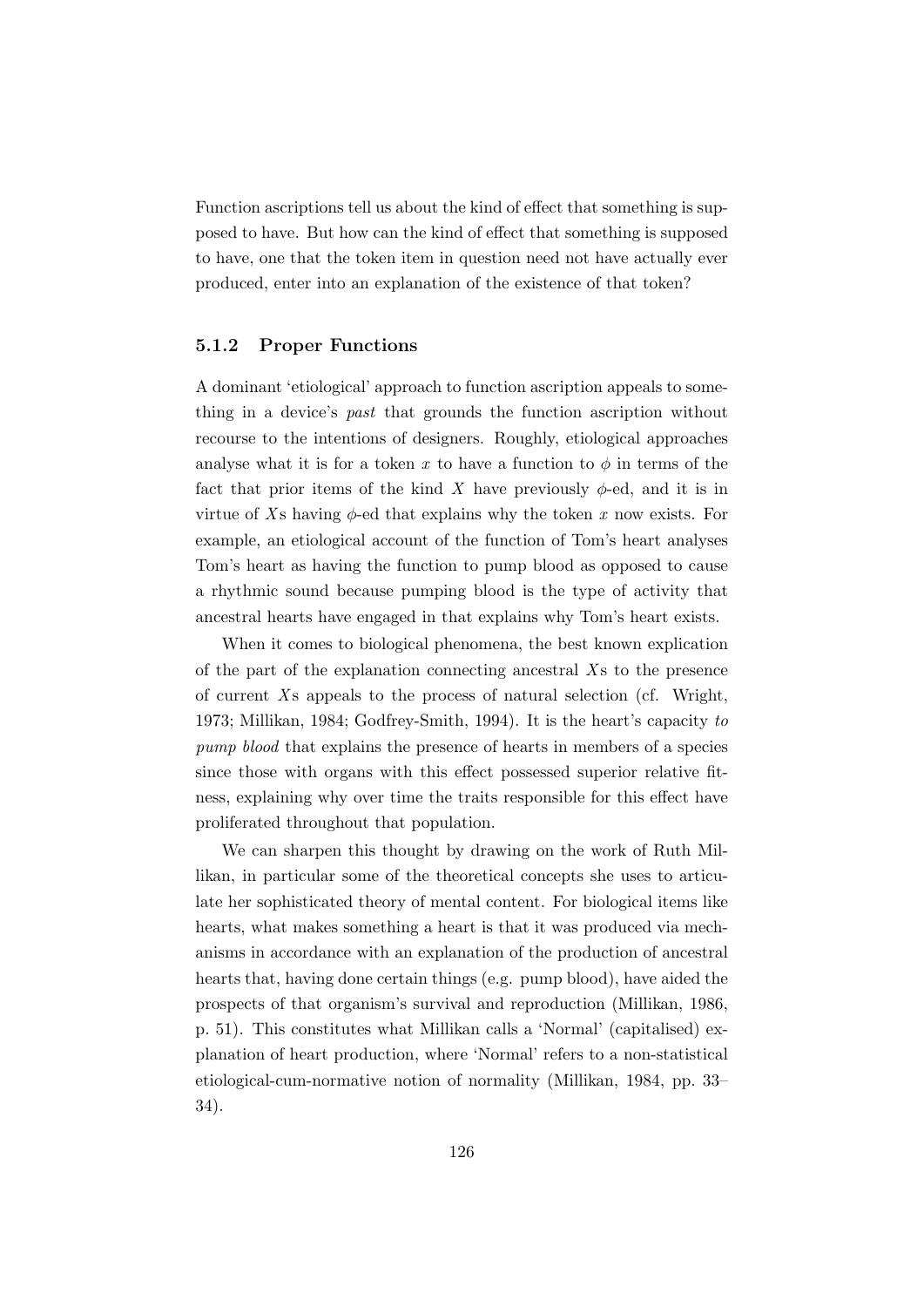The production of these effects are what Millikan calls the proper function of hearts (Millikan, 1986, pp. 28–9). More precisely: a proper function of a token  $X$  is a function, the performance of which by ancestral Xs explains the proliferation of the genes responsible for it.<sup>91</sup> Relative to a proper function that an item has, we can identify a Normal explanation for its producing the effect  $\phi$  responsible for its proliferation. Normal explanations include some manner of operation that constitutes how that item Normally functions (i.e. how it operated to produce the effect it was selected for), as well as Normal conditions for the item's  $\phi$ -ing (i.e. conditions that obtain for Normal functioning). Relative to an item with a proper function, we can identify a norm, a standard the fulfilment of which articulates its functioning Normally. It is by reference to this norm that we can make sense of the items working as it should, or malfunctioning.

The notion of a proper function allows us to make sense of function ascription in cases when certain items are unlikely to, or cannot due to defect, produce effects in accordance with their proper function (Millikan, 1986, p. 53). An individual sperm cell has the proper function to fertilise an ovum even though the average sperm cell is unlikely ever to succeed in fertilising an ovum. And a heart so defective as to never have pumped blood counts as a heart and has the proper function to pump blood in virtue of having been produced by mechanisms in accordance with a Normal explanation of hearts.

Before we turn to desires and the mechanisms that produce then, I want to introduce an important distinction between *direct* and *derived* proper functions. We have just claimed that one way for a token  $X$  to acquire a proper function is for it to be a replication of an ancestral  $X$  in line with a Normal explanation. When this is the case, the token has a *direct* proper function. But there is another way to acquire a proper function: by being the product of an item with a proper function. We can illustrate this with Millikan's example of a chameleon's pigment-rearranging mechanism. This mechanism has the direct proper function to change its colour to match its immediate environment thereby camouflaging it

 $91$  For a more precise and thorough definition than is strictly needed for present purposes, see Millikan (1984, Ch. 1).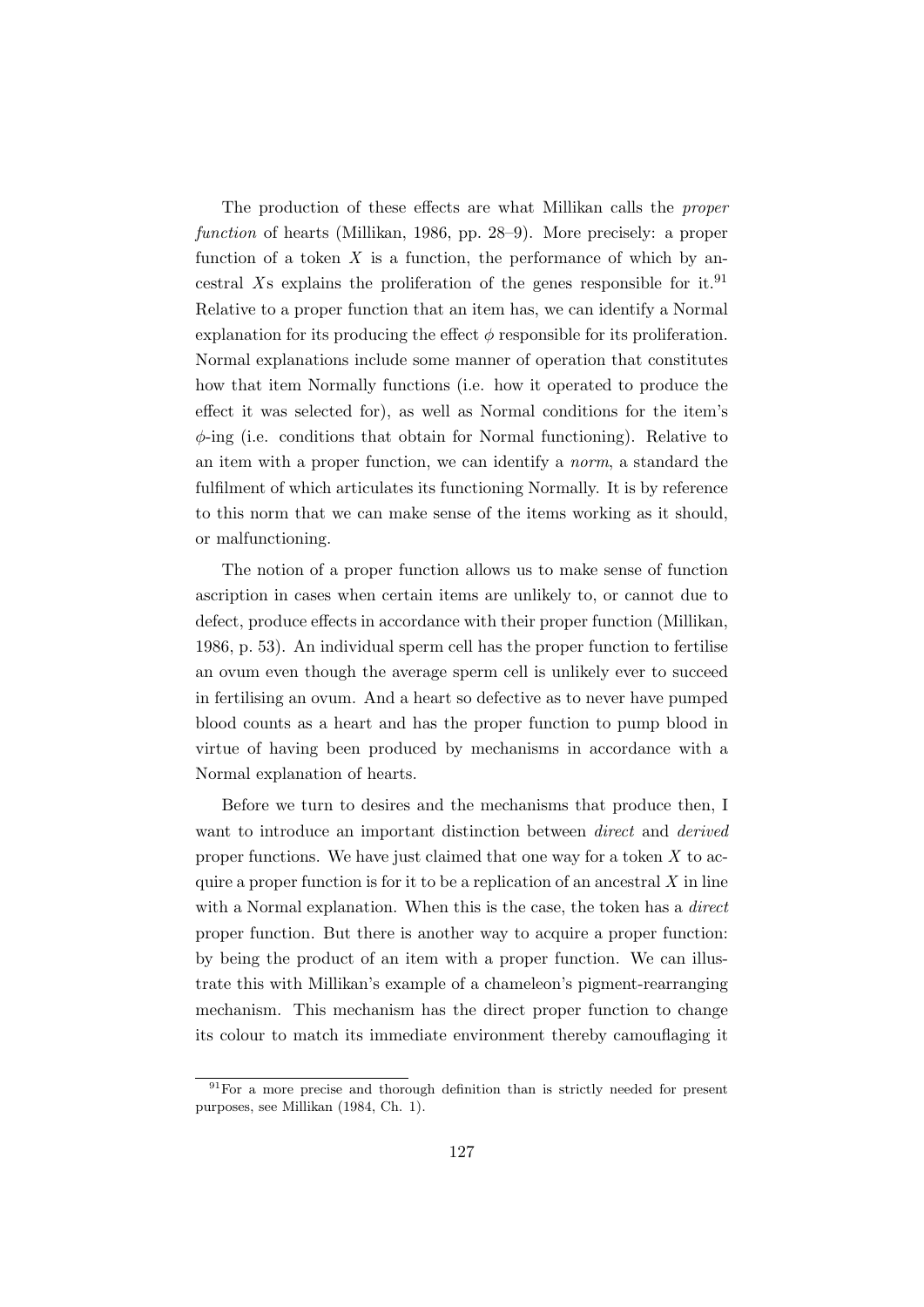from predators.<sup>92</sup> Suppose a chameleon finds itself on a highly specific paisley pattern  $*$  that it has never been produced before and its pigment mechanisms change so as to match  $*$ . Here this particular  $*$ -patterning has a derived rather than direct proper function to camouflage it from predators since the pigment mechanisms have never produced this  $*$  pattern before.<sup>93</sup> Derived proper functions then are those acquired in virtue of being the product of a mechanism with a certain proper function (Millikan, 1984, pp. 41–2). In contrast with the 'direct' proper functions of their producers, it is possible for such devices to have derived proper functions that have never been possessed by ancestors.

For present purposes, these are the only notions I want to use from Millikan's work; since my aim is not to produce a teleosemantic account of desire content, I will not discuss Millikan's complex consumer-based account of content-determination.<sup>94</sup> I want to emphasise here that although I will be making use of a teleofunctionalist account of mental state individuation, I will not be defending, or indeed assuming, a teleofunctionalist account of mental representation, that is, a *teleosemantics* for the content of mental states. It will suffice for present purposes, simply to refer to mental representations leaving aside substantive issues of how their content is fixed.

 $^{92}$  Millikan calls these *relational* proper functions which is a function something has in virtue of its standing in certain relations (Millikan, 1984, p. 39).

 $93$ The resulting skin's having that  $*$  pattern is what Millikan calls an 'adapted' device (Millikan, 1984, p. 40).

<sup>&</sup>lt;sup>94</sup>Very roughly, alongside the notion of a producer, Millikan has the notion of the consumer of a representation. Consumers are entities that 'use' a representation R in order to perform their relational function (with respect to  $R$ ). For Millikan, it is by reference to consumers and their functions that one determines the content of representational states. For a consumer of a belief representation to perform its function in response to  $R$ ,  $R$  must be embedded within a system of representations that systematically map onto states of affairs, one captured by a mapping rule. For Millikan, the content of a belief is what must obtain in the least detailed Normal explanation of how the consumer performed its proper function where this will determine the mapping rule that maps the belief onto the content-determining state of affairs. Similarly, there is a mapping between desires and the state of affairs that are the effects of those desires. The consumers of desiderative representations are those involved in what we can think of as the process of 'practical inference' that underwrites action. The content of a desire is determined by the least detailed Normal explanation of how the consumer of the representation performed its proper function of causing behaviours, one that with the relevant belief, leads to some content-determining state of affairs determined by the relevant mapping.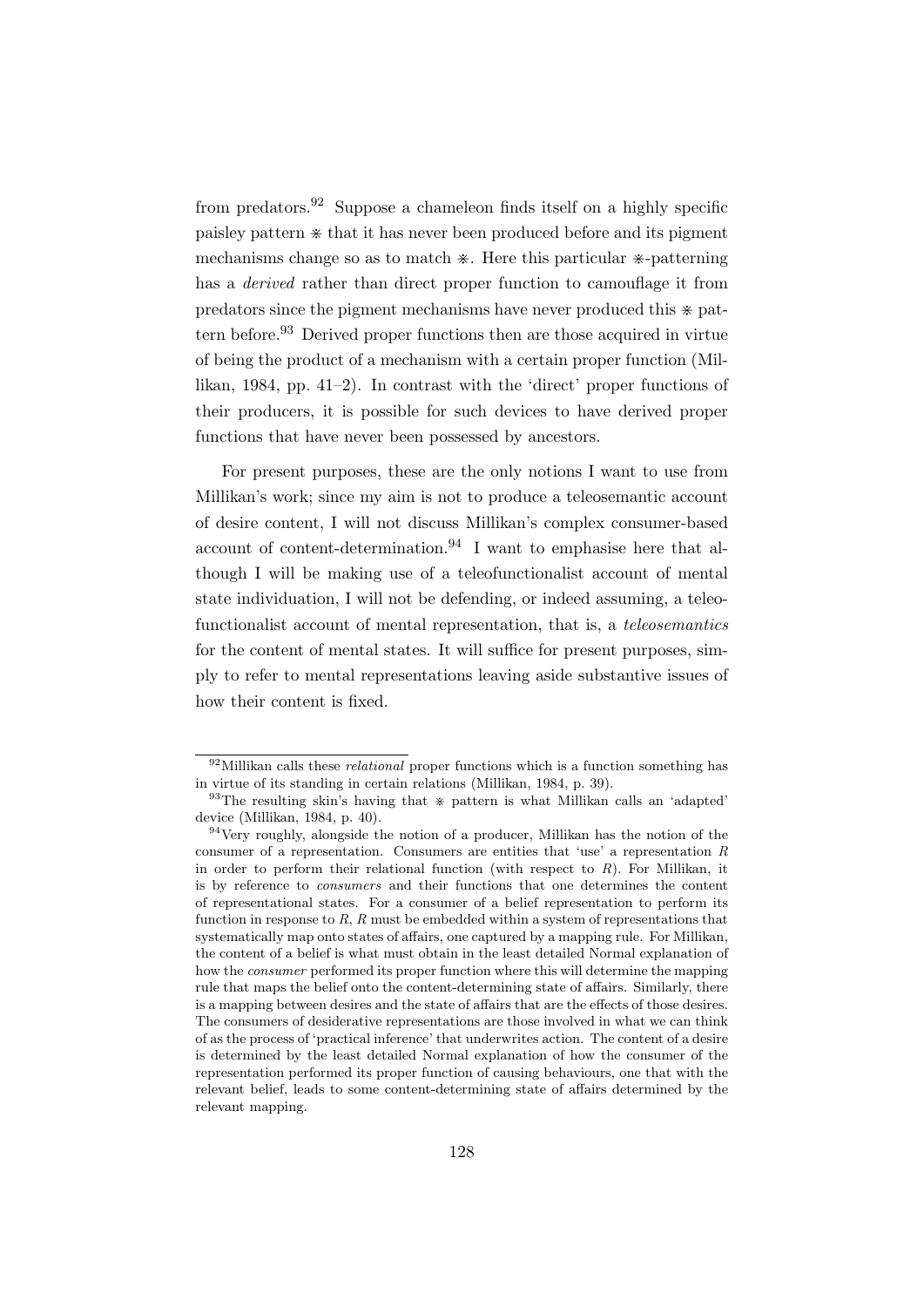## 5.2 The Guise of the Biological Good

Let us now return to the topic of basic desires; specifically the mechanisms that produce them. What I wish to do here is to propose a hypothesis about their proper function. This will be important in order to frame the following discussion about how DPMs work. Indeed a plausible hypothesis about the proper function of the mechanism and of the system in which it is embedded, is needed in order to even know when it is working in the sense that presupposes that there are ways for it to working well, or malfunctioning (Millikan, 1986, p. 56). Against this hypothesis, we can begin to articulate explanations of their Normal constitution, why they are constituted as they are, and demarcate Normal or abNormal ways in which it operates.

#### 5.2.1 Biological Good as the Function of DPMs

What then is a plausible (set of) function(s) 'proper' to DPMs?

It is highly plausible that DPMs having in the past produced desires that motivate subjects to do what is conducive to survival and reproduction explains the existence of our DPMs currently operating as they do. One trivial function of course is to produce basic desires. As I will explain, given the plausibility of some (impure) motivational account of desire, their minimal function is to produce states that dispose the subject in tandem with beliefs to engage in certain behaviours. Consonant with the approach taken to study the proper function of desires, we should emphasise the fact that DPMs are the products of natural selection.

We can sharpen this thought in two ways by drawing a distinction between different targets for function ascription. So far we have considered function ascription applying to components of systems, such as the heart which has a function within the circulatory system. Whole systems are functionally individuated; for instance, we can speak of the function of the circulatory system. Finally, we can speak of functions that apply to the organism as a whole.<sup>95</sup> Within the category of functions that apply to individual organisms, we can identify what we can call core biologi-

 $95$ For a discussion of whole animal functions in the context of articulating primitive forms of agency, see Burge (2009).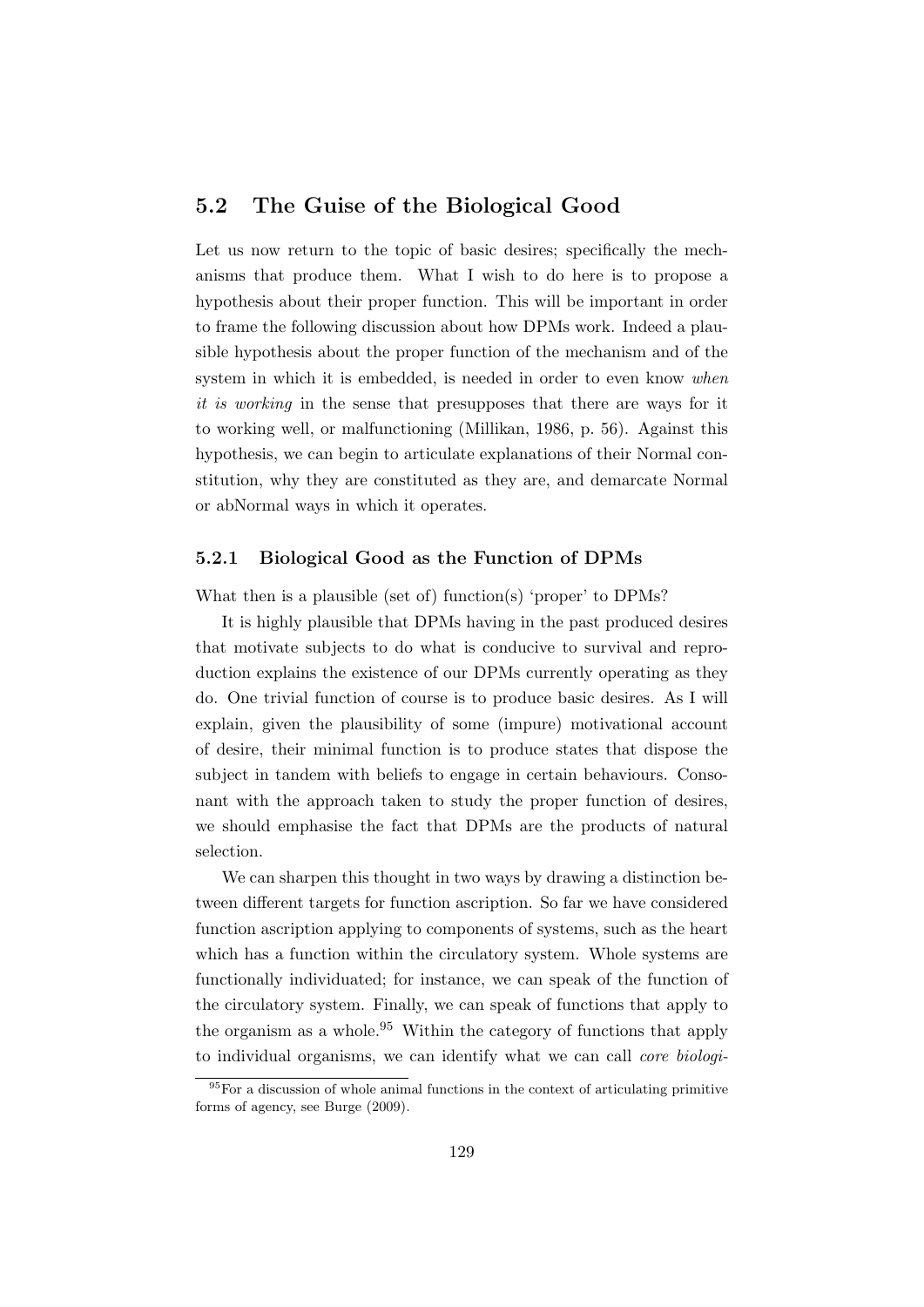cal functions. Examples include eating, drinking, locomoting, foraging, fleeing, mating, rearing offspring and so on. These core biological functions contribute to an explain of why a certain class of organisms have successfully reproduced.

A plausible hypothesis then is that mechanisms that produce basic desires have the direct proper function to produce desires for outcomes that, should they obtain, conduce to the fulfilment of core biological functions of the animal of which they are a part. I will refer to these outcomes as biological goods. The fulfilment of core biological functions constitutes a central norm for such mechanisms. Given that fulfilling a biological norm is good for an organism, the desires that are produced by our DPMs when functioning normally are good-conducive. It is in virtue of ancestral DPMs having produced good-conducive standing desires that explains why our DPMs contributed to our survival and reproduction that led to the proliferation of traits responsible for our DPMs. Producing good-conducive standing desires is part of Normal functioning for DPMs.

### 5.2.2 The Proper Function of Desire

What then of the proper functions of desire?

Let us take as our starting point Millikan's claim that "the most obvious proper function of every desire. . . is to help cause its own fulfilment" (Millikan, 1986, p. 63).<sup>96</sup> How does desire Normally contribute to the cause of its own fulfilment? Clearly not just any state of an organism that conduces to behaviour is a desire. Many simple homeostatic drives of simple organisms simply lack features contained in our ordinary notion of desire. These motivational states are often brought about by homeostatic imbalance that activate fixed patterns of behaviour.<sup>97</sup>

 $^{96}\mathrm{It}$  is important to point out that within the discussion in which Millikan makes this claim, she is explicitly employing the sense of 'desire' in accordance with the broader notion of a 'pro-attitude' discussed in Chapter 2 of which the kinds of desires we are interested in are a proper subset (Millikan calls these 'yearning desires').

 $97$ Take the feeding behaviour of the blowfly which employs a simple set-point system. A blowfly has chemoreceptors on its legs which are stimulated when it steps on liquid containing sugar. If its chemoreceptors are stimulated, then if its stomach is empty, the fly will extend its proboscis and consume the fluid. Neural signals transmitted from the stomach via a recurrent nerve inhibit the consumption behaviour as its stomach begins to get full. Such motivational states lack the hallmarks of desire. Though it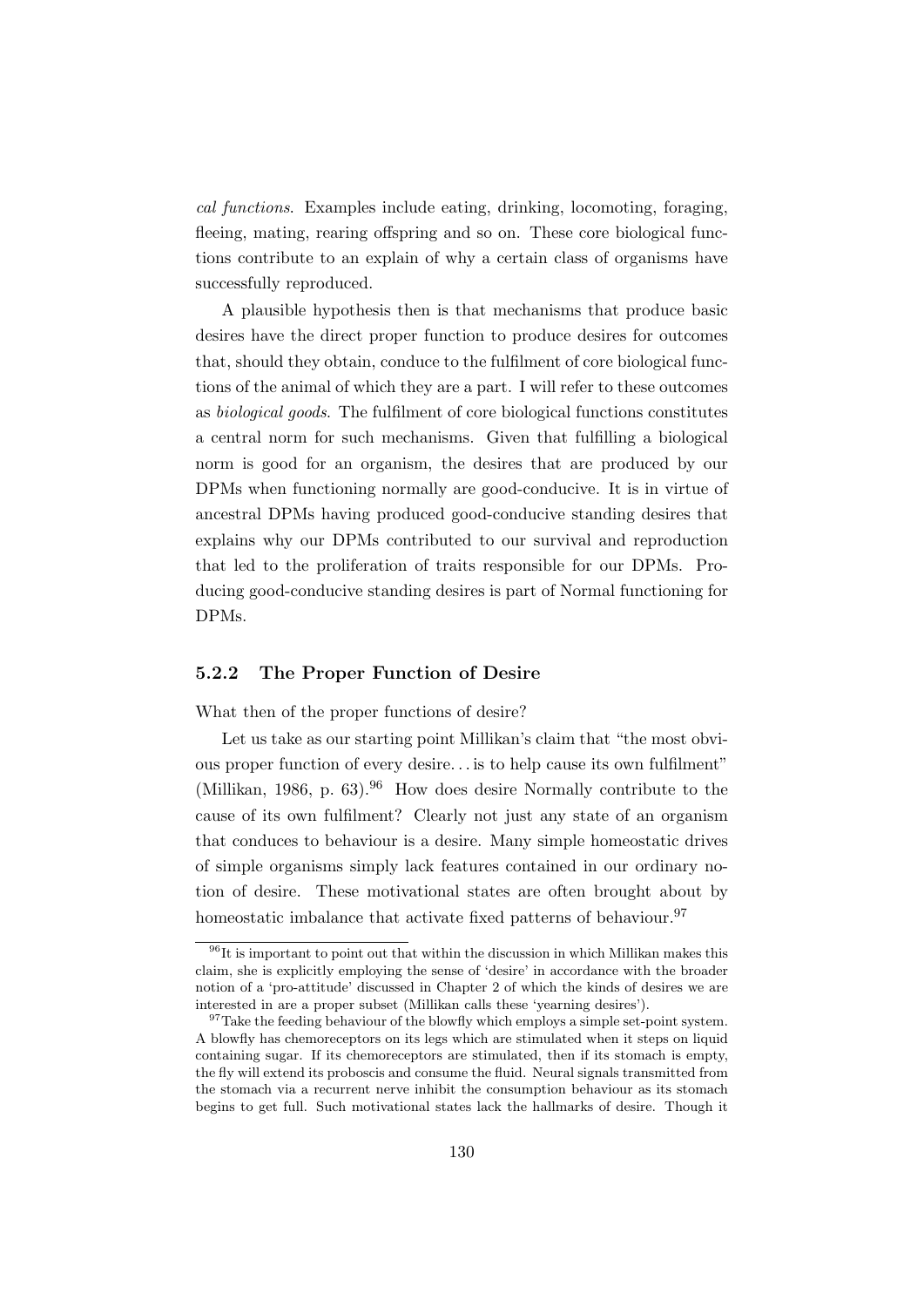As claimed in Chapter 2, it is plausible that desires are states that operate with a system of beliefs, in particular beliefs about means-ends relations, to produce action. One plausible central function then is to serve as inputs alongside beliefs into systems that lead to the production of actions or the formation of intentions. As Millikan puts it, desire's function is to "participate in processes that ultimately effect their own fulfilment" (Millikan, 1986, p. 63). Much more will be said about this process in Chapter 6, in particular how this process works in such a way that can address the Problem of Conative Significance.

It is equally important to emphasise the derived proper functions of desires owing to their being the products of DPMs. DPMs have core biological functions which they perform by producing desires that conduce to the fulfilment of these functions. Desires then, it is equally plausible to suppose, have the proper function to conduce to the attainment of biological goods. Desires do this by participating in processes that lead to actions, e.g. initiating processes that lead to the formation of intentions. (For simplicity, this glosses over details that will be expanded on later; specifically the distinction between standing and occurrent desires.)

Both of these claims about the function of self-fulfilment and the function to secure biological goods are plausible. How then, we might wonder, does the function of self-fulfilment relate to their biological function? We can articulate this question in another way that I think draws out something crucial that needs explaining.

There is an evident diversity in the kinds of desires that a mature human can form compared to more representationally limited organisms. Each of these desires aims at their own satisfaction even if extrinsic conditions mean that they never end up getting satisfied, as when they are outweighed by other desires, or set aside owing to the low probability of their satisfaction. Yet, the mechanisms that produce desires have proliferated because they produced desires that conduce to the fulfilment of core biological functions. This gives rise to the possibility that desires

is true that various states of the blowfly might be said to carry information about its internal or external states, this falls short of constituting beliefs. The blowfly does not 'believe' that it is currently stepping in sugary water, or has an empty stomach. A fortiori, its behaviour is not produced by a 'desire' to extend its proboscis in the belief that this will allow it to consume the sugary fluid. For discussion, see Dretske (1988, p. 124).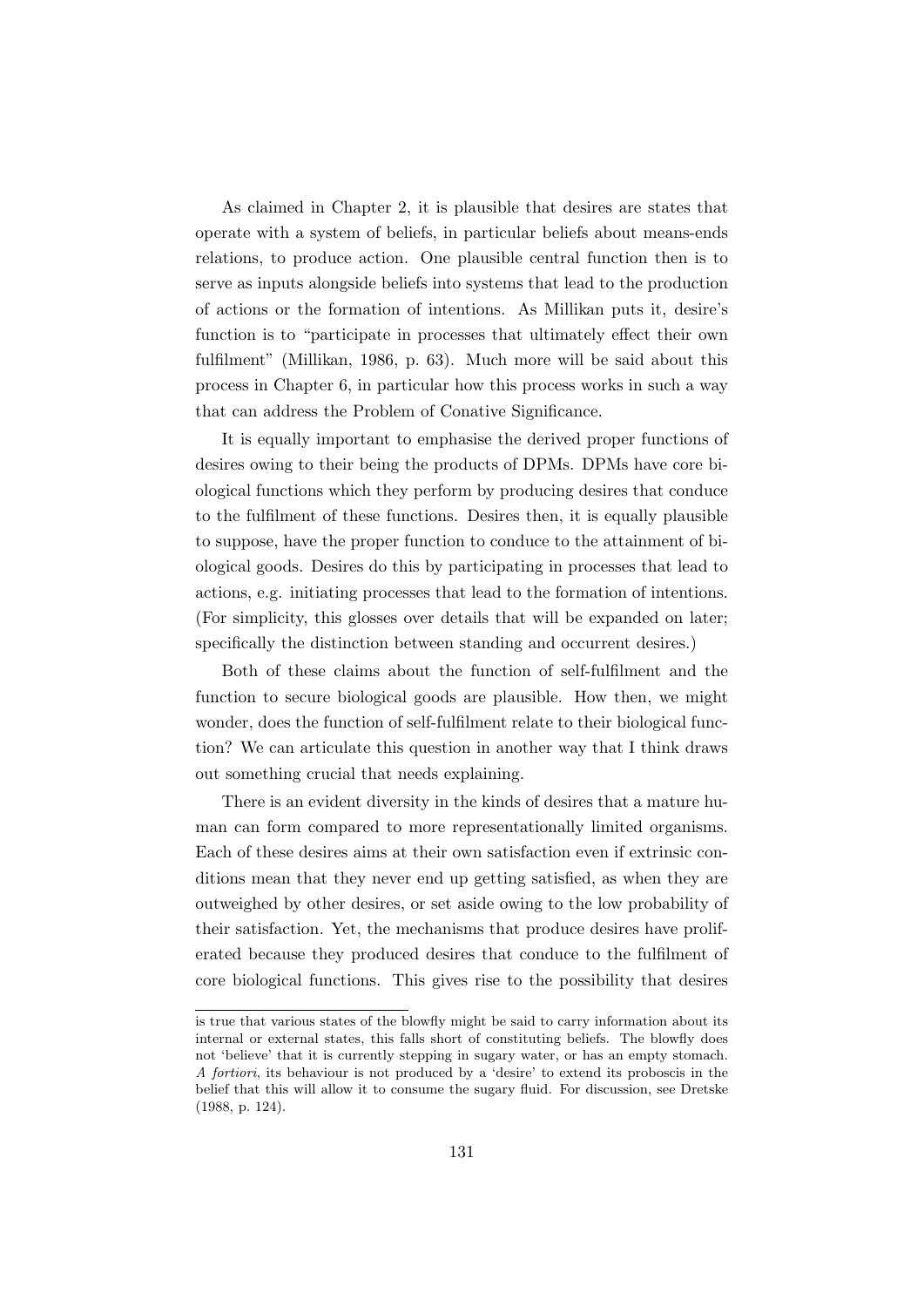can have conflicting proper functions. A desire can have the proper function to conduce to an organism's good, yet simultaneously conflict with the function to work with belief to cause their fulfilment. The fulfilment of one proper function means the frustration of another when what is wanted is bad.<sup>98</sup> Why aren't such conflicts utterly pervasive? What connects the desires that are produced that have no obvious bearing on the attainment of core biological goods and the ones that do? What is needed then is an explanation of some explanation of the Normal operation of our DPMs, their Normal constitution (i.e. how it was constituted to produce the effect it was selected for). In order to better characterise the workings of our DPMs, I want consider an empirically informed account of desires, which gives the evidential basis for the characterisation of the operations of the psychological systems that underlie motivation. This will be conducted in §5.3.1.

Before this, however, I want to consider an account of desire proposed by Dennis Stampe in his influential "The Authority of Desire" (Stampe, 1987), which also draws a connection between desire and biological goods. There are two reasons for this other than to do due diligence to the literature. First, it is possible to raise a related explanatory worry concerning his account as has just been discussed, which will help clarify the issue I have suggested in this section needs explaining. Second, I wish to start explaining how all of this– the account of desires, DPMs and their core biological function– provides the foundation for a resolution to the Problem of Conative Significance. My explanation will employ the same foundations Stampe used to explain what he calls the 'authority of desire'.

## 5.2.3 Stampe and the Authority of Desire

Stampe defends a version of the motivational functionalist account (see Ch. 2) on which desires, in tandem with beliefs, are behavioural dispositions to do what will satisfy one's desire in a world in which one's beliefs, whatever they are, are true. The central difference is that according to Stampe, we should think of desires as akin to perceptions, in particular, with respect to their having certain 'ideal' causes:

<sup>98</sup>Millikan makes a related point in her discussion of the example of a maladapted honey worker bee display, for more discussion Millikan (1984, p. 43).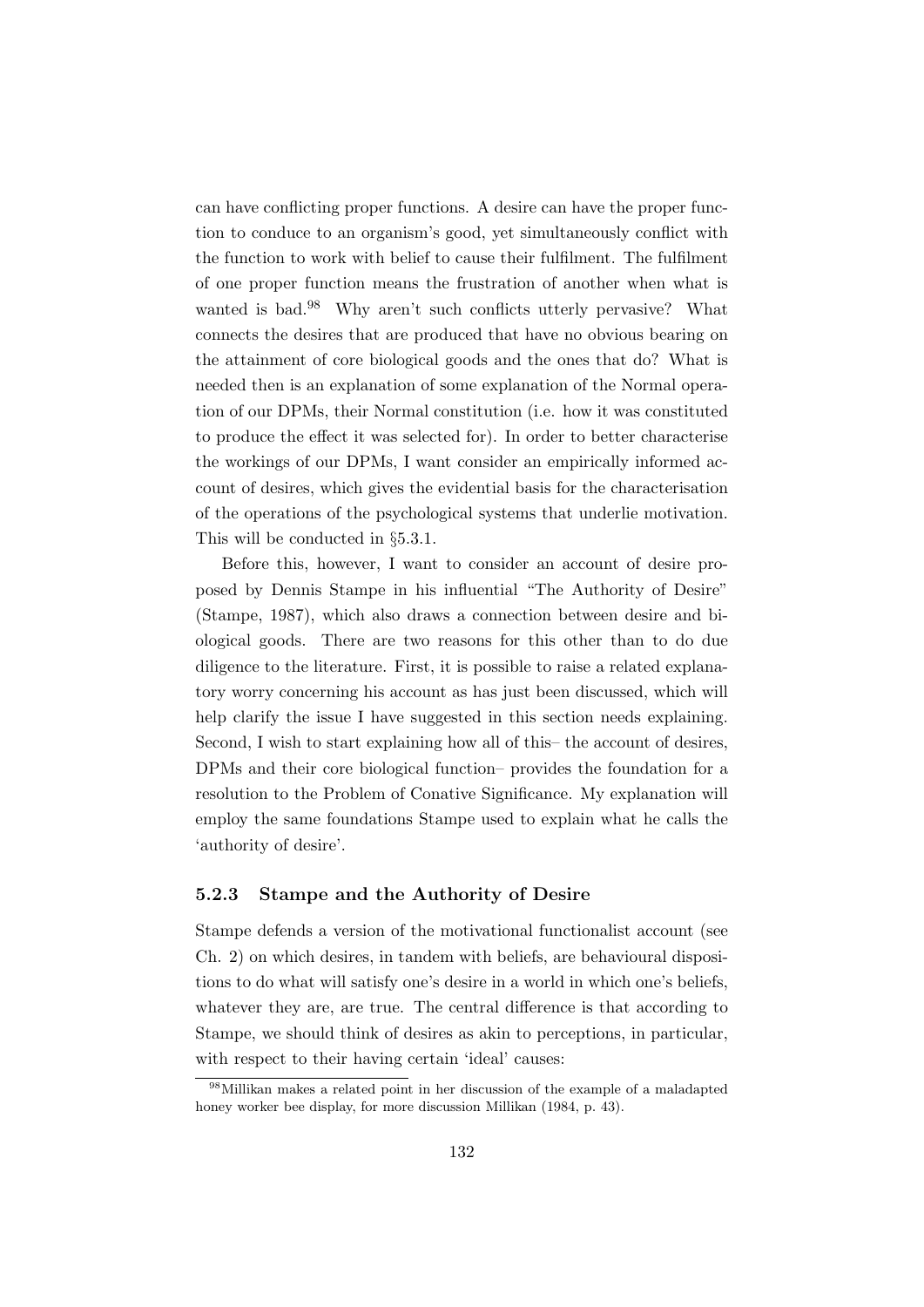Desire is a kind of perception. One who wants it to be the case that  $p$  perceives something that makes it seem to that person as if it would be good were it to be the case that  $p$ , and seem so in a way that is characteristic of perception. To desire something is to be in a kind of perceptual state, in which that thing seems good. . .

[Desire's] epistemic role will be construed on the model of that of perception. I do not say that desire is a mode of sensuous perception, involving a distinctive sensation. . . For the essential connection between perceiving and sensing is not the matter of having sensations, but that of being *sensitive*...

Sensitivity, I suggest is a matter of being affected by and only by the presence of specific properties. And the sensitivity involved in desire is a matter of such states being produced by a mental mechanism that is activated, ideally, by and only by the apparent goodness of a state of affairs. (Stampe, 1987, pp. 359–60)

Stampe's proposal, specifically the part concerning mental mechanisms i.e. DPMs, is clearly related to the account articulated in this chapter of DPMs having the core biological functions. When he first introduces the perceptual analogy (Stampe, 1987, p. 361), Stampe claims that a desire to  $\phi$  is a state 'ideally' caused by the apparent goodness of the state of affairs in which one  $\phi$ -s, in the same way that a perception that  $p$  is a state caused by a mechanism 'ideally' activated by the state of affairs in which p. Stampe however does not define what makes a cause ideal rather than non-ideal. An obvious candidate would be to give an account of ideality by reference to functions, so that a desire that  $p$  is a state caused by a mechanism that counts as functioning Normally when it is activated by the apparent goodness of a state of affairs.<sup>99</sup>

Stampe appeals to this to explain what he calls the authority of desire:

The fact that I want something, in and of itself, is ordinarily a reason for me to act accordingly. The desire itself therefore makes the act a rational one, in the sense of one I have a reason to perform– not, perhaps a decisive one, perhaps not even a good one, but still a reason. (Stampe, 1987, pp. 342–3)

Though I think Stampe's strategy is the key to solving the Problem

<sup>99</sup>Stampe was one of the first philosophers to suggest that the notion of functions can fruitfully supplement the development of a causal theories of content. See Stampe (1977).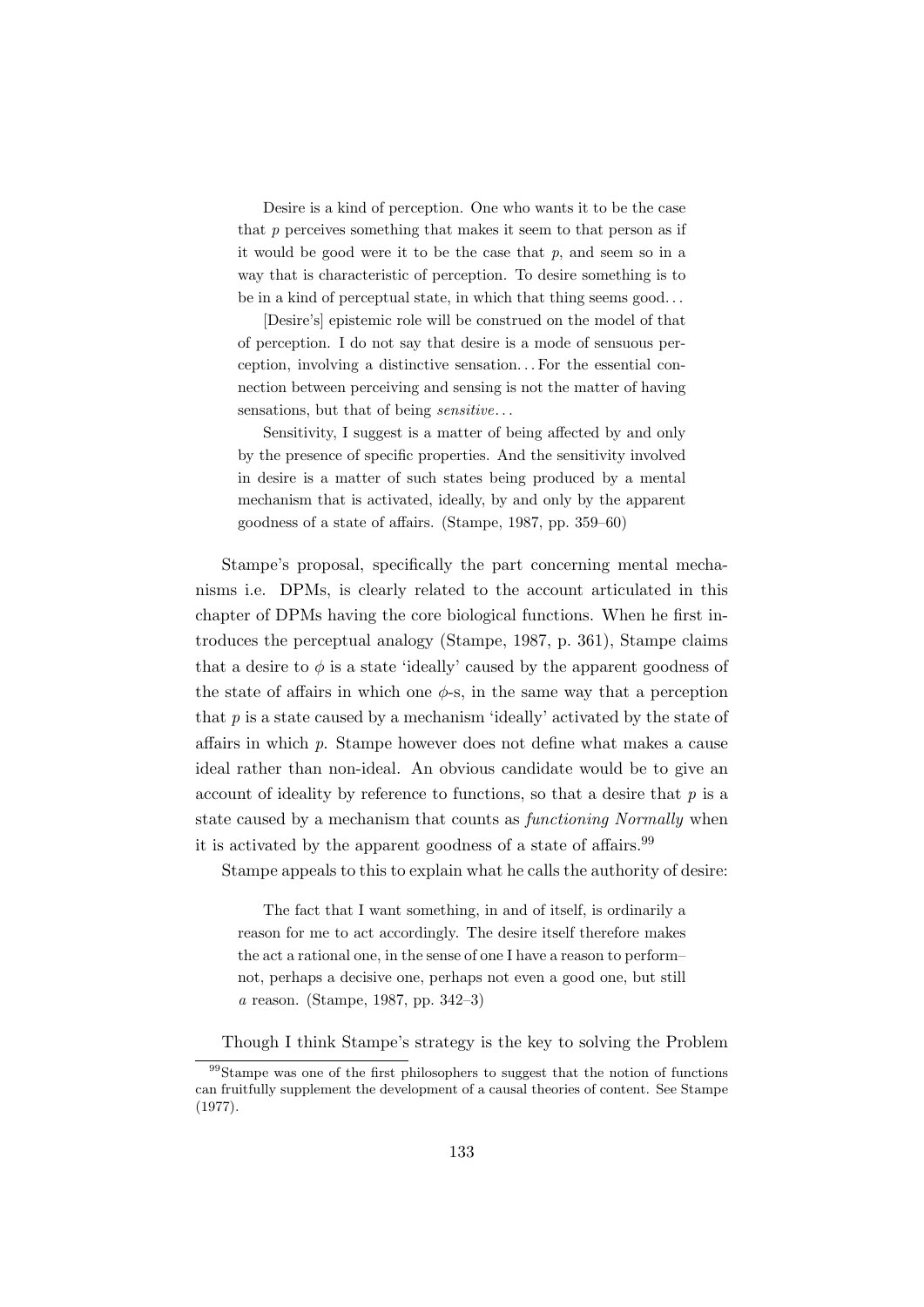of Conative Significance, I am not sure that all of Stampe's claims about the authority of desire are right.<sup>100</sup> For now, I want to isolate his claim that a desire can "make an act a rational one", what I have called the intuition of Rational Support.

Stampe's account lays a foundational element in a promising answer to the Problem of Conative Significance. In particular, it will allow us to provide an explanation of desire's rational significance that can satisfy the rational support constraint. We can meet this constraint if, as Stampe proposes, desires are reliable indicators of the apparent good toward which they motivate us (Stampe, 1987, p. 364). For this to hold, we first need to make the case that there is, in the first instance, a connection between desire and what would be good for the subject to do. This is something that both Stampe's account and the proper function account of DPMs do by connecting desires, through their causes, with the apparent good. In the latter case, desires are produced by mechanisms which Normally produce desires that conduce to the fulfilment of core biological goods.

I want to highlight a lacuna in the proper function account of DPMs given so far, one that bears on its deployment within the kind of solution I wish to give to the Problem of Conative Significance. It is important in order to satisfy the rational support constraint that DPMs reliably produce good-conducive desires. This reliability condition will fail to hold if, as per the worry raised in §5.2.2, DPMs were inefficient, producing many desires that motivate the subject to do what often has no bearing on what is good for the subject (or worse, what is bad for the subject). This is an issue of which I will delay discussion until the end of §5.3. I will argue that features of how DPMs work mitigates this worry. However before this, I want to take more time to consider Stampe's own account,

 $100$  We can isolate three distinct claims. First, there is what we can call the *rationality* claim, namely that a a desire to  $\phi$  can make that action a rational one. This is interwoven with a second claim that we can call the *reason-constitution* claim according to which a desire to  $\phi$  is a reason to  $\phi$ . Finally, there is what we can call the possession claim on which the desire to  $\phi$  itself "would be sufficient... for one's being in cognitive possession of that reason– that is, one's "having" a reason to do those acts" (Stampe, 1986, p. 158) These claims, and their interrelations, need to be clearly articulated. For instance, is the rationality claim to be explained by the possession claim? If so how does the reason that one is thereby in possession of relate to the reason-constitution claim? Is the reason one possess the fact that one wants to  $\phi$ ? These issues will taken up in Chapter 6.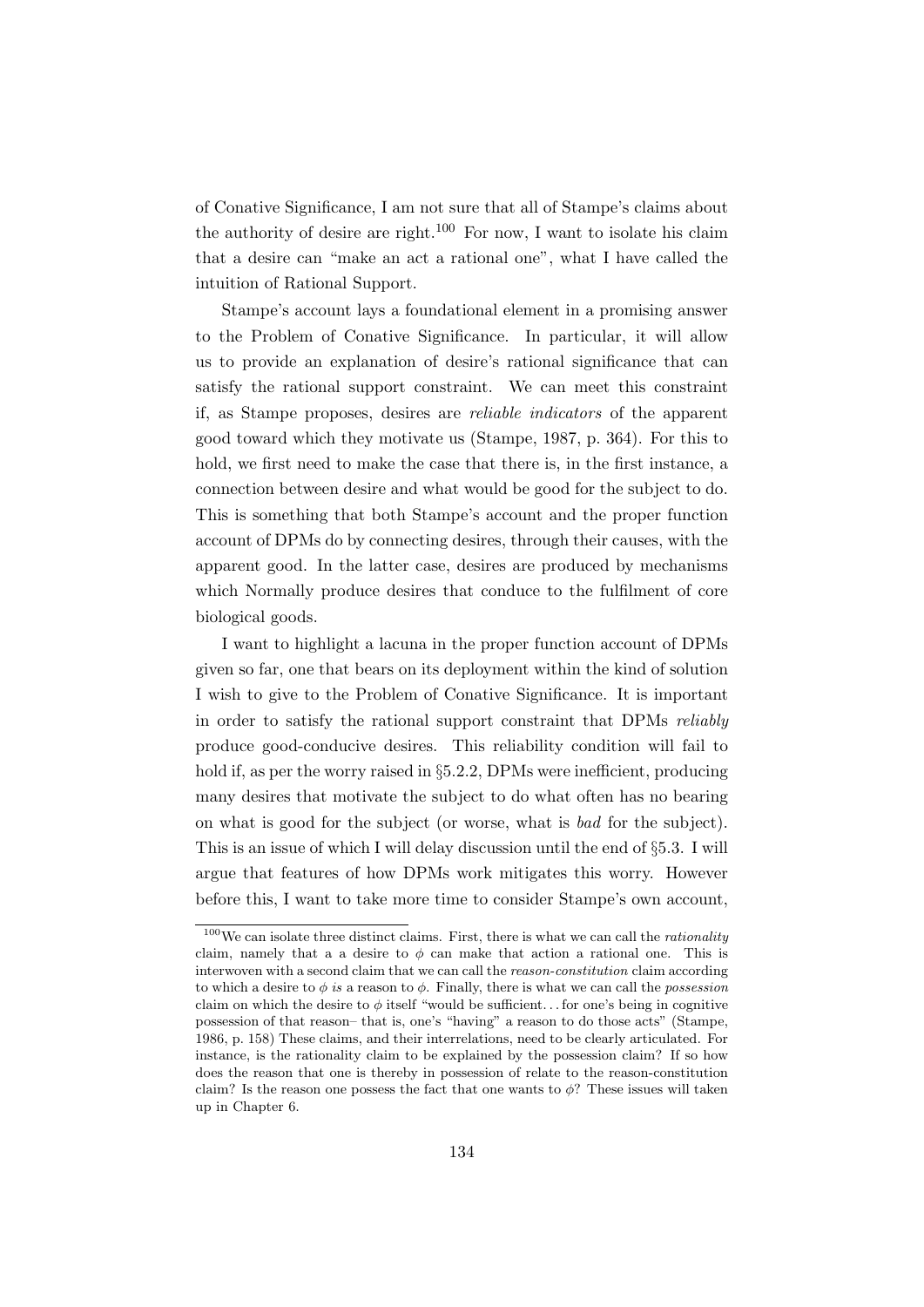in particular, his discussion of what he takes to be the 'ideal cause' of desire.

#### The Ideal Cause of Desire

Stampe introduces the notion of a ' $\Sigma$  state', a term used to refer to the ideal causes of DPM activation. Stampe defines a  $\Sigma$  state as (i) "some state of the desirer himself" that (ii) "causes it to seem that some state of affairs would be good", which is (iii) distinct from the desire itself and (iv) "[to be] distinguished from the 'objective' state of affairs in which that [desired] thing would be good for the subject" (Stampe, 1987, p. 372). This is a somewhat abstract proposal so it will help to consider two instances that Stampe takes to be  $\Sigma$  states.

The first kind of candidate for states that qualify as  $\Sigma$  are physical states of an organism, those which partially ground the needs of an organism:

It may be, however, that  $\Sigma$  is a plain bodily state– for instance, a state in which the body is depleted of air or water where one's being in that state makes it seem to one as if it would be good to breathe or drink. (And in this case, the subject's state may be identified with the objective state of affairs which is such that it would be good for him to breathe or drink.) That state, then, will be the object of nonepistemic perception.

 $\ldots \Sigma$  may be a state such that the subject needs something, as one depleted of water may need water. In this way it may be that a desire is a perception of a need. The causal set-up here is roughly as follows: the organism's being depleted of water causes it to be the case that it needs water, and, its being depleted of water also causes certain bodily sensations which cause the desire for water. The desire for water is the perception of the state of depletion, thus of a state in which one needs water, thus of a state such that it would be good if one had water. (Stampe, 1987, pp. 373–4)

The second candidate for states that count as  $\Sigma$  are the subject's background of beliefs and desires:

I suggest that  $\Sigma$  may also be comprise the cognitive and larger conative state of one who has a certain belief, aims and other desires, where one's being that state makes it seem to be as if something would be good– as it may do. Here too, I suggest, in wanting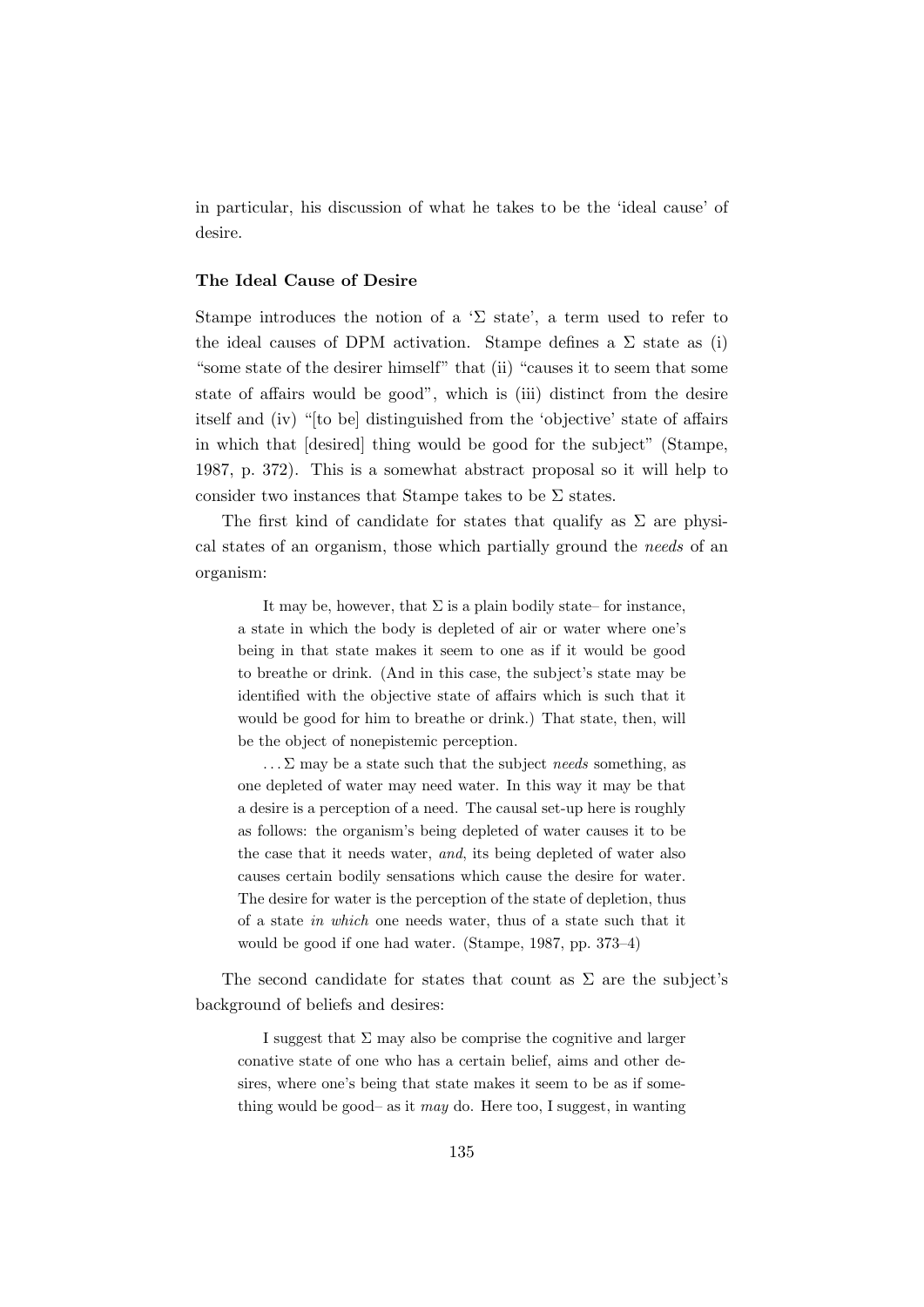that thing one is subject to a certain kind of nonepistemic awareness of one's own state, even one's own total mental state. (Stampe, 1987, p. 373)

Stampe provides only a sketch of the first candidate and there is almost no guidance on how to understand the second candidate other than the two sentence proposal quoted above.

A worry for Stampe's proposal taken at face value concerns whether his account is able to provide the etiology-based explanation that will cover every desire that we take to be rationally significant. In a nutshell, the problem concerns how we are to find  $\Sigma$  states of the right kind to provide a plausible etiology for a range of desires. Whilst it is clear in the case of appetitive desires, say to drink, what the relevant  $\Sigma$  state would be, e.g. states of water deprivation, it is not so clear for most other desires.

Consider the basic desire to eat ice cream. We face problems when we try to explain the generation of such desires by reference to the two central examples of  $\Sigma$  states that Stampe provides. It is unclear how a basic desire to eat ice cream can be understood on the model of the first option that Stampe considers, "plain bodily states" (e.g. being dehydrated) or the state of a subject's needing to consume water. It is implausible to think that there is some physiological state, one corresponding to a need for ice cream per se. A fortiori, it is unclear what can serve as the initial cause of the causal set up that Stampe sketches in the quotation given earlier. So that leaves the second option, the larger cognitive or conative state of the subject. There are unresolved questions about how this is supposed to work. Presumably, given that the desire in question is basic, we should not think of the larger conative-cognitive state of the subject as figuring in the cause of the desire on the model of how instrumental desires are generated. In the case I am envisaging, one is simply "assailed" by a desire for ice cream. How then, if we pursue this idea, do we explain the generation of basic desires?

To summarise the broader worry illustrated with this example, we can ask: how is the kind of etiological explanation we wish to give of desire's rational significance going to account for desire's rational significance in all of its diversity? We can think of this worry as the same one raised in §5.2.2 but from the opposite direction. There we wondered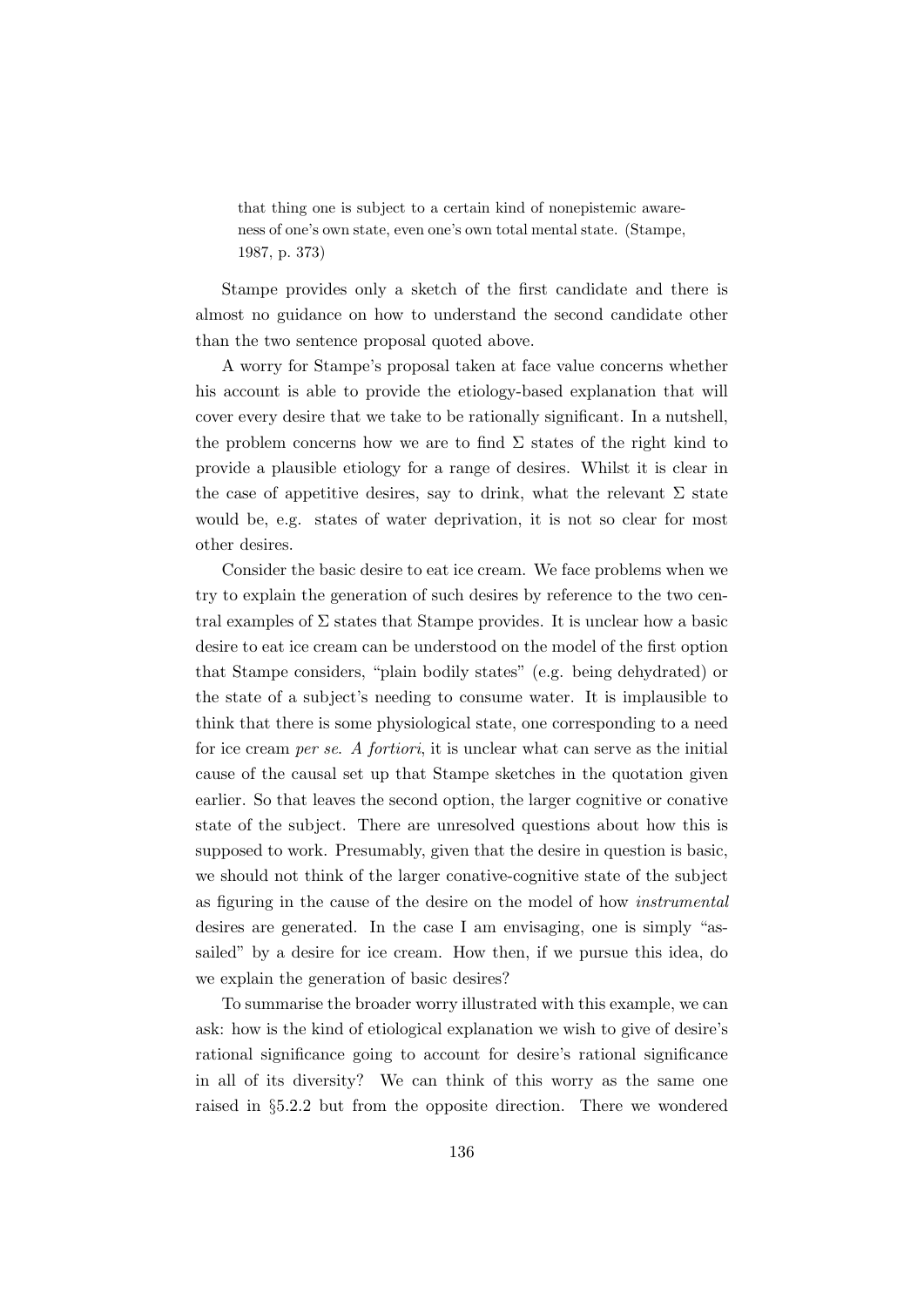how the diversity of desire relates to the biological function of DPMs; here the issue is about how to explain the diversity of desire given the underspecification of the way in which DPMs operate.

## 5.3 Normal Functioning and Normal Constitution

In this section, I aim to address these outstanding issues by enriching our account of the nature of DPMs and desire by drawing on an empirically informed account of desire proposed by Tim Schroeder. I begin by outlining Schroeder's account (§5.3.1). As we will see, Schroeder's account of desire is one with enough structure to allow us to articulate how our DPMs produce a diverse range of basic desires in ways that connect their production with our DPM's proper function to produce good-conducive desires in a way that allays the worries discussed in the previous section (§5.3.2). This will amount to an elaboration of the Normal constitution of DPMs and how they produce desires in line with a Normal explanation of the performance of their proper functions.

#### 5.3.1 Schroeder's Reward Theory of Desire

In this section, I consider an account of desire proposed by Timothy Schroeder (Schroeder, 2004; Arpaly and Schroeder, 2013). Schroeder's account is unique in centralising not motivation, affect or pleasure, but reward or punishment as essential to desire. According to Schroeder, desire is connected to motivation and pleasure, not by consisting in behavioural or hedonic dispositions, but by being the contingent cause of these effects.<sup>101</sup> Schroeder's account distinguishes between desires of which reward is the essence, and aversions of which punishment is the essence. Schroeder succinctly formulates his account of desire as follows:

To have an intrinsic (positive) desire that P is to use the capacity to perceptually or cognitively represent that P to constitute P as a reward. To be averse to it being the case that P is to use the capacity to perceptually or cognitively represent that P to constitute P as a punishment. (Schroeder, 2004, p. 131)

 $101$  For discussion, see Schroeder (2004, Ch.3-4).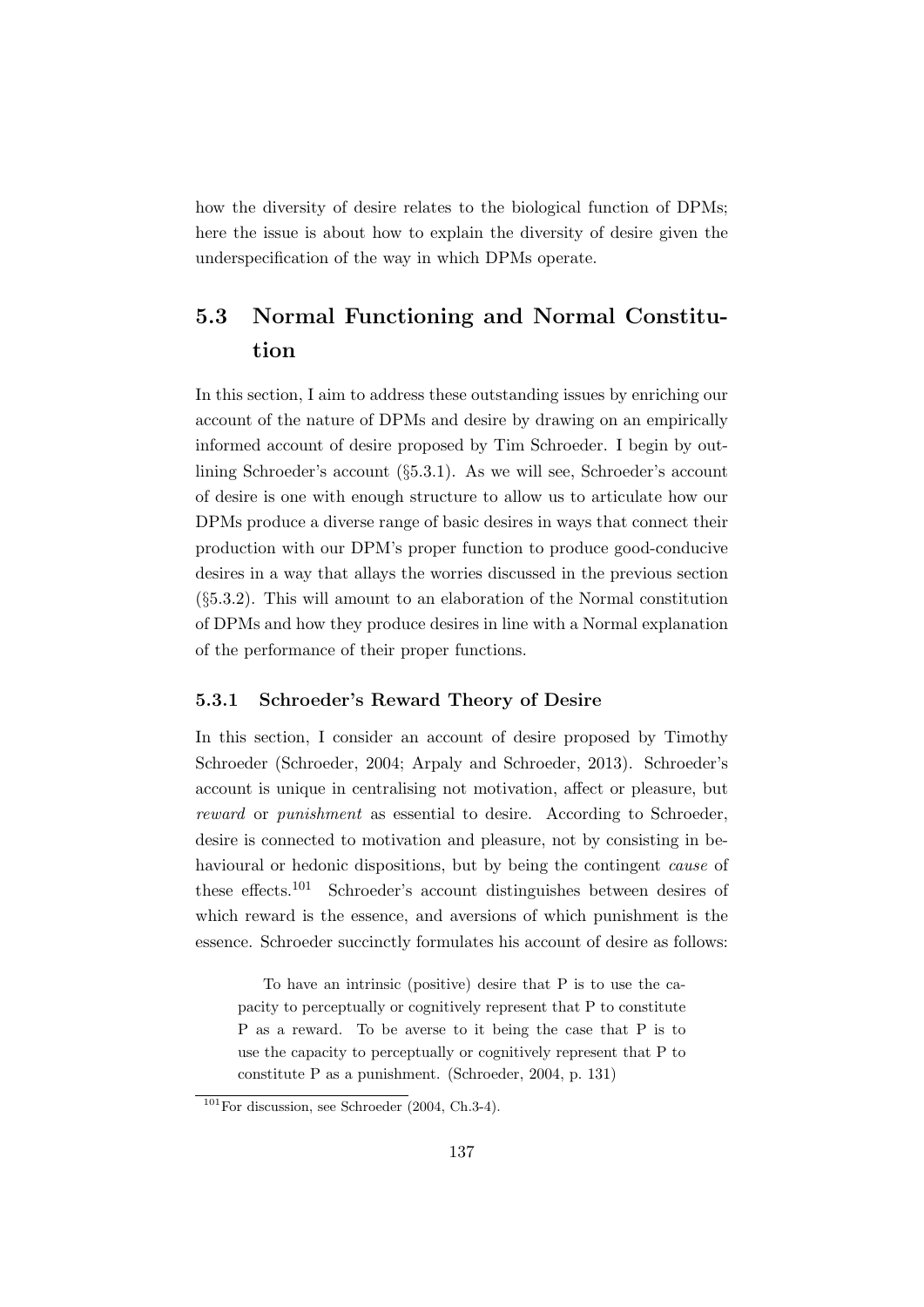Before we unpack Schroeder's account, it will be necessary to outline some features of our ordinary concept of reward and punishment. Reward or punishment are diverse: whether something is a reward for someone will depend on features of that person's psychological makeup; for example, food pellets for a rat constitute a reward, but a punishment for a gourmand. Rewards and punishment have effects on stable behavioural dispositions. Schroeder focuses on two such dispositions: (i) changes in behaviour that proceed via memory, planning and deliberation (Schroeder, 2004, p. 41), e.g. a child might learn that visiting her grandmother typically yields pocket money that can be spent on sweets and so does what she can to visit; and (ii) rewards can also lead to changes in habits, e.g. a child might 'learn' to sit still at the dinner table through repeated reward or punishment. Rewards and punishments can also have psychological effects, in particular, the generation and elimination of certain intrinsic desires. For instance, a child rewarded by its parents for kind behaviour and empathetic concern toward his sister, and punished for selfish and mean behaviour, can lead to the formation of intrinsic desires for his sister's well-being (Schroeder, 2004, p. 42).

Schroeder aims to provide us with an account of what it is for an event to constitute a reward or punishment in a way that explains these effects.<sup>102</sup> Here I will focus first on reward for which Schroeder provides a more detailed account before turning to punishment which receives comparatively less attention. Schroeder's view is that rewards should be understood within the context of a learning system:

#### Contingency-based Learning Theory of Reward: For an

<sup>102</sup>It is important to separate the notion of a reward from the technical notion of a reinforcer, which, as Gottfried (2011, p. 45) notes, is often referred to by behavioural scientists as 'reward'. A textbook definition of a reinforcer is an event that increases the probability or rate of a certain response or behaviour when the event is presented after the behaviour on which it is contingent (Pearce, 2013, p. 93). Failure to keep these two notions clearly in view can lead to problems. Schroeder accuses the 'pure' behaviourist of making this mistake. As Schroeder (2004, p. 57) notes, we want a notion of reward that can explain the effects we observe in operant conditioning experiments. Rewards, on Schroeder's view, causes rather than simply consists in changes in behavioural disposition. We can thus explain why a rat has a strengthened disposition to press a lever by appeal to the timely administration of reward. But if 'reward' is simply defined as any event that increases the probability of a certain response, then we could not appeal to reward– its features and how its representation integrates with the psychological makeup of the subject– to explain why the subject develops strengthened dispositions to respond in a certain way (Schroeder, 2004, p. 57).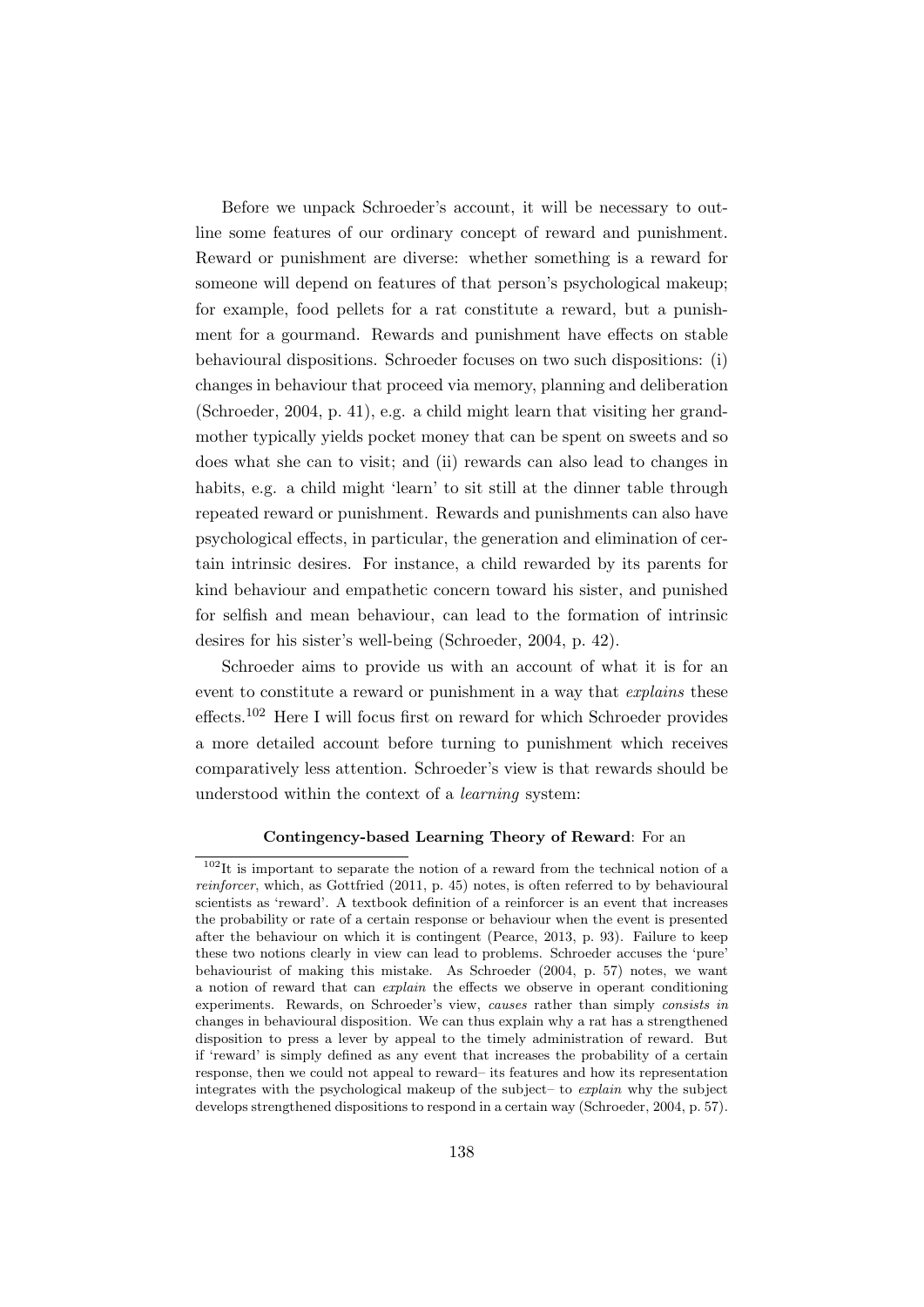event to be a reward for an organism is for representations of that event to tend to contribute to the production of a reinforcement signal in the organism, in the sense made clear by computational theories of what is called 'reinforcement learning'. (Schroeder, 2004, p. 66).

To unpack the contingency-based learning theory, it will be necessary to sketch a system employing a simple form of reinforcement learning, one that Schroeder takes to be implemented by the neural structures that embody the biological reward and punishment system. The reward system is one that can be employed whenever a certain mental state  $M_1$ participates in causing another mental state  $M_2$ . The core function of the system is to produce a 'learning' signal that modifies the likelihood that the occurrence of  $M_1$  causes  $M_2$ . In this case, we will focus on the role that reinforcement can play in increasing the likelihood that the representation of a state of affairs in perception or thought (e.g. receiving a food stuff) will cause a mental state that participates in bringing about a certain behavioural response  $\phi$  (e.g. pulling a lever). Whenever  $M_1$ causes  $M_2$ , the reward system performs a calculation which then leads to the emission of either a positive, negative or neutral signal. A positive signal produces a change that increases the probability that the presence of  $M_1$  causes  $M_2$ . A negative signal *decreases* the probability that the presence of  $M_1$  causes  $M_2$ . A neutral signal brings about no change. For instance, after representing the delivery of a food item, the organism pulls a lever, the system can produce a positive, negative or neutral signal which increases, decreases or leaves unchanged respectively the likelihood that the subject will pull a lever on represented receipt of the food item. On Schroeder's view, what it is for something to be a reward is for the representation of it to produce a positive signal.

Whether the reward system produces a positive, negative or neutral signal is the result of a sub-personal calculation that yields "the difference at each moment between the expected amount of net reward. . . in the world, and the actual amount of reward" (Arpaly and Schroeder, 2013, p. 133). In order to perform this calculation, the subject employs mechanisms that carry information about actual net reward at time t and *expected* net reward at t. When actual net reward is greater than expected net reward, a positive signal is produced. This signal represents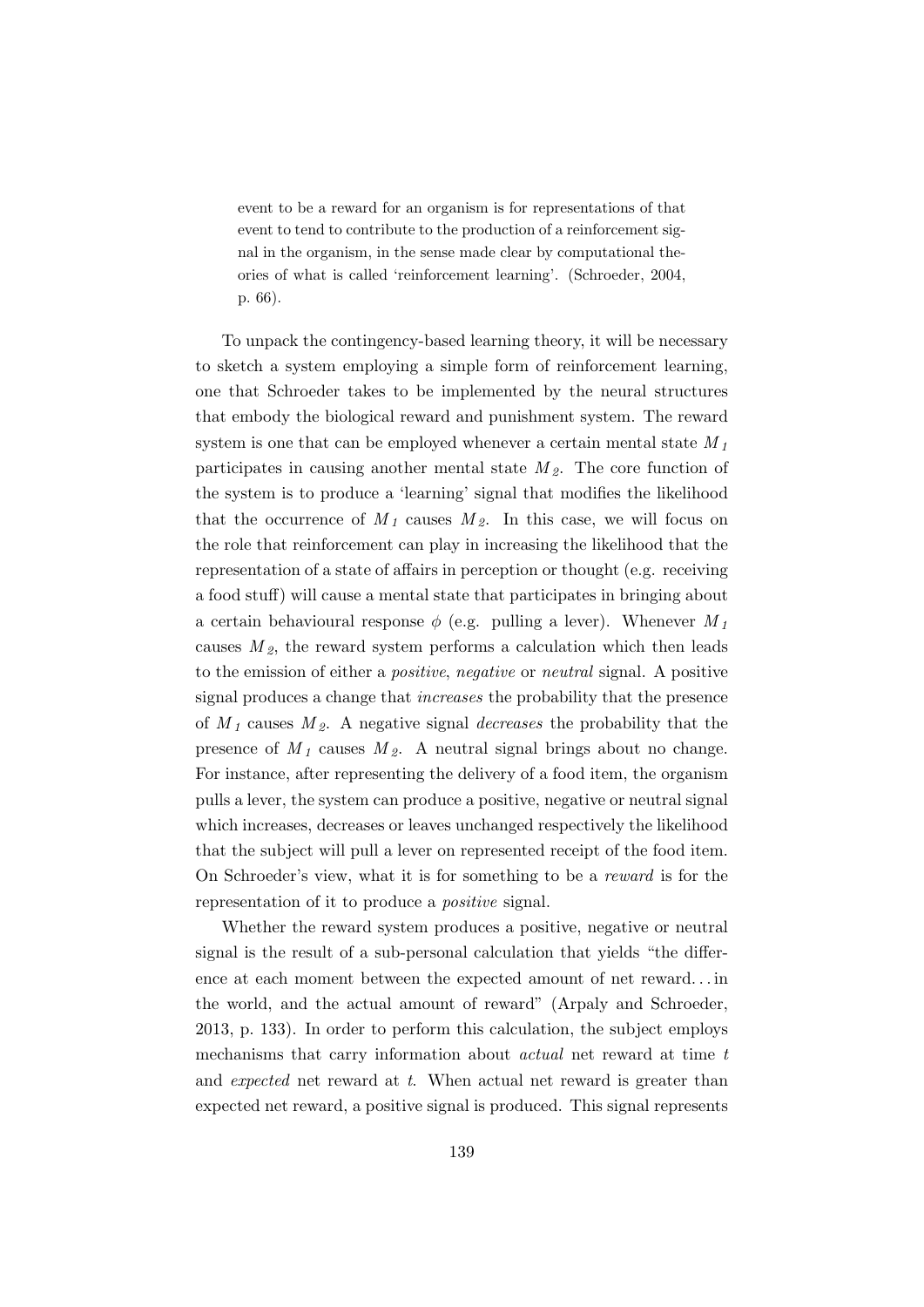what is called a positive 'reward prediction error'. When actual net reward is lower than expected, a negative signal is produced, representing negative prediction error. Otherwise when actual net reward is exactly as predicted a neutral signal is produced.<sup>103</sup>

Schroeder proposes that a similar system underwrites aversions, although his account of aversion is less developed than for reward. For a subject to be averse to its being the case that  $p$  is for a representation that  $p$  to constitute a punishment for the subject. To constitute something as a punishment is for representations of it to produce a negatively valanced punishment signal as a result of a similar comparison, one that leads to changes decreasing the likelihood that representations of its being the case that  $p$  lead to some other mental state, for instance, one responsible for a certain kind of action. Correlatively, the punishment system generates a positively valanced signal (a 'negative reward') which indicates absence of punishment (Schroeder, 2004, p. 132; Arpaly and Schroeder, 2013, p. 131).

Schroeder suggests that there is evidence supporting a picture of the biological reward system as operating in roughly this way. The task of detecting levels of reward is discharged by areas including the sensory and association cortex, where sensory and cognitive representations occur, and the hypothalamus, where monitoring of certain metabolic processes occur. Schroeder speculates that structures such as the nucleus accumbens and the caudate nucleus are involved in keeping track of expected reward and reward comparison calculations (Schroeder, 2004, p. 53), as well as the oribitofrontal cortex (OFC) which is connected to input structures involved in categorising perceptual representations as involving rewards or punishments (Schroeder, 2004, p. 53). Schroeder suggests that two structures called the ventral tegmental area (VTA) and the pars compacta of the substantia nigra (SNpc) constitute the output structures of the reward system. Schroeder cites work by Wolfram Schultz and colleagues showing that the neurons of the VTA/SNpc release dopamine, relaying an output to other areas of the brain which have been found to contain dopamine receptors. Schultz et al. found that the

<sup>&</sup>lt;sup>103</sup>For an introduction to reward prediction error and the role of dopamine in signalling reward prediction error, see Schultz (2016). For more general coverage, Sutton, Barto, and Bach (2018) is an extensive and wide-ranging study of the kind of learning in question.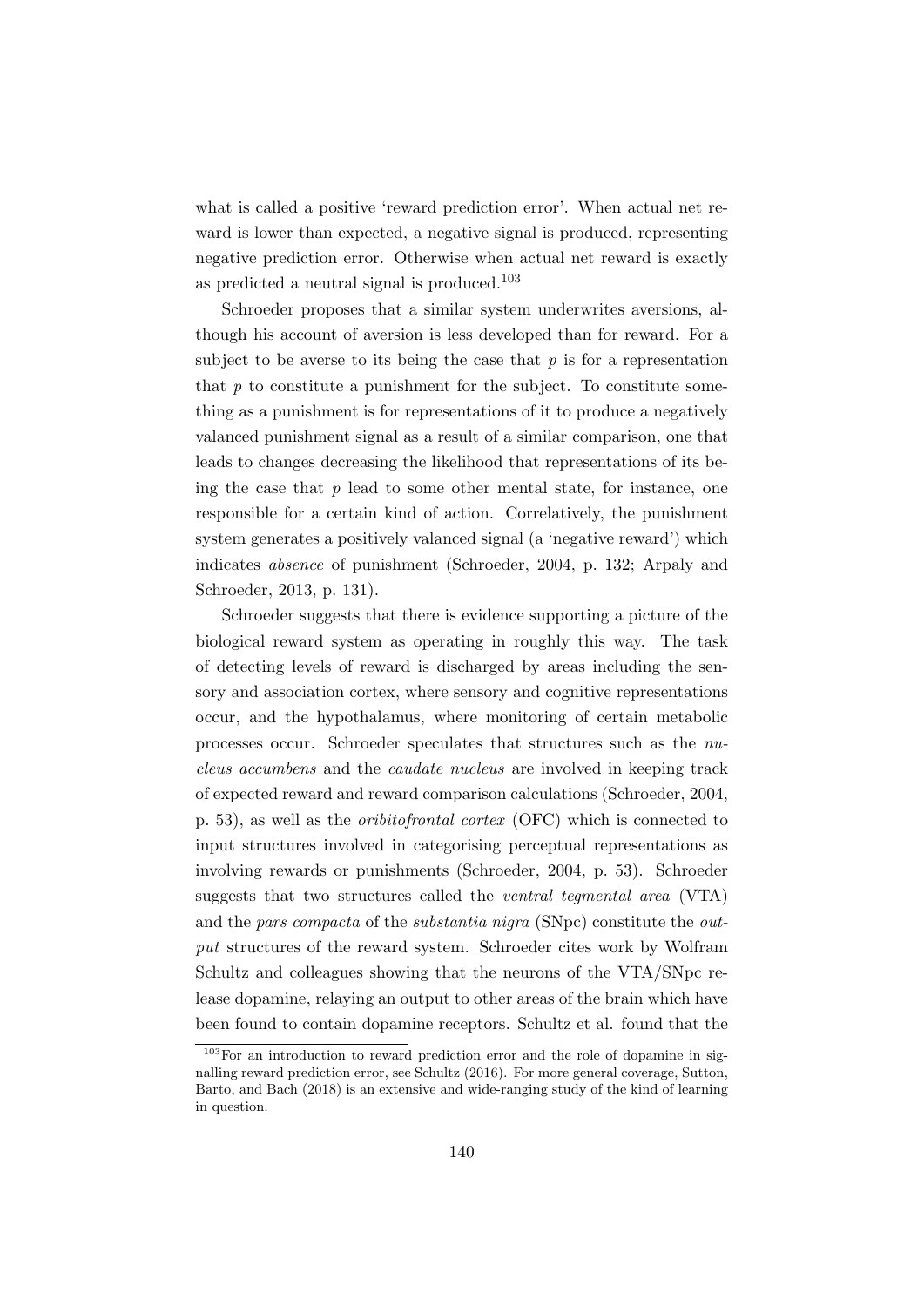dopamine neurons of the VTA/SNpc displayed patterns of activity that can be interpreted as carrying information about reward prediction error.<sup>104</sup> Schroeder suggests that the behavioural effects of our ordinary notion of reward could be in principle be explained in the way he suggests given that the biological reward system sends output to neural structures such as the motor striatum which integrates a range of information needed for the production of habitual behaviour (Schroeder, 2004, p. 119) and goal-directed behaviour (Schroeder, 2004, p. 129).

Schroeder is more circumspect with respect to details concerning the neural basis of the punishment system. Schroeder speculates that the punishment centre of the brain is located in the dorsal raphe nucleus (DRN) (Schroeder, 2004, p. 54). The DRN receives information from the OFC, hypothalamus and the striatum just as with the VTA/SNpc. Schroeder also hypothesises that serotonin carries the relevant punishment signal, the "counterpart to the VTA/SNpc reward signal" (Schroeder, 2004, p. 54). However as Schroeder himself is keen to emphasise the state of research concerning the neural realisation of punishment is substantially less developed in comparison with that of the neural underpinning of reward. In particular, the role that serotonin plays in punishment based learning remains far from clear and there are no parallel findings to that found in the work of Schultz et al. (for discussion, see Schroeder, 2004, pp. 55–7).

#### 5.3.2 Diversity, Reliability and the Good

My reason for outlining Schroeder's theory is that it contains enough structure to allow us to articulate the way in which the constitution and operation of our conative system allows for the production of a diverse range of basic desires in ways that connect their production with our DPM's proper function to produce good-conducive desires. To this end, I want to emphasis some general features about the mechanisms that underlie the formation and regulation of our desires and explain how these features are incorporated on Schroeder's theory.

<sup>104</sup>The role of the dopamine remains highly contested. An alternative view is one on which dopamine plays a role in the generation of episodes of "wanting" discussed earlier. For discussion, see Berridge (2007).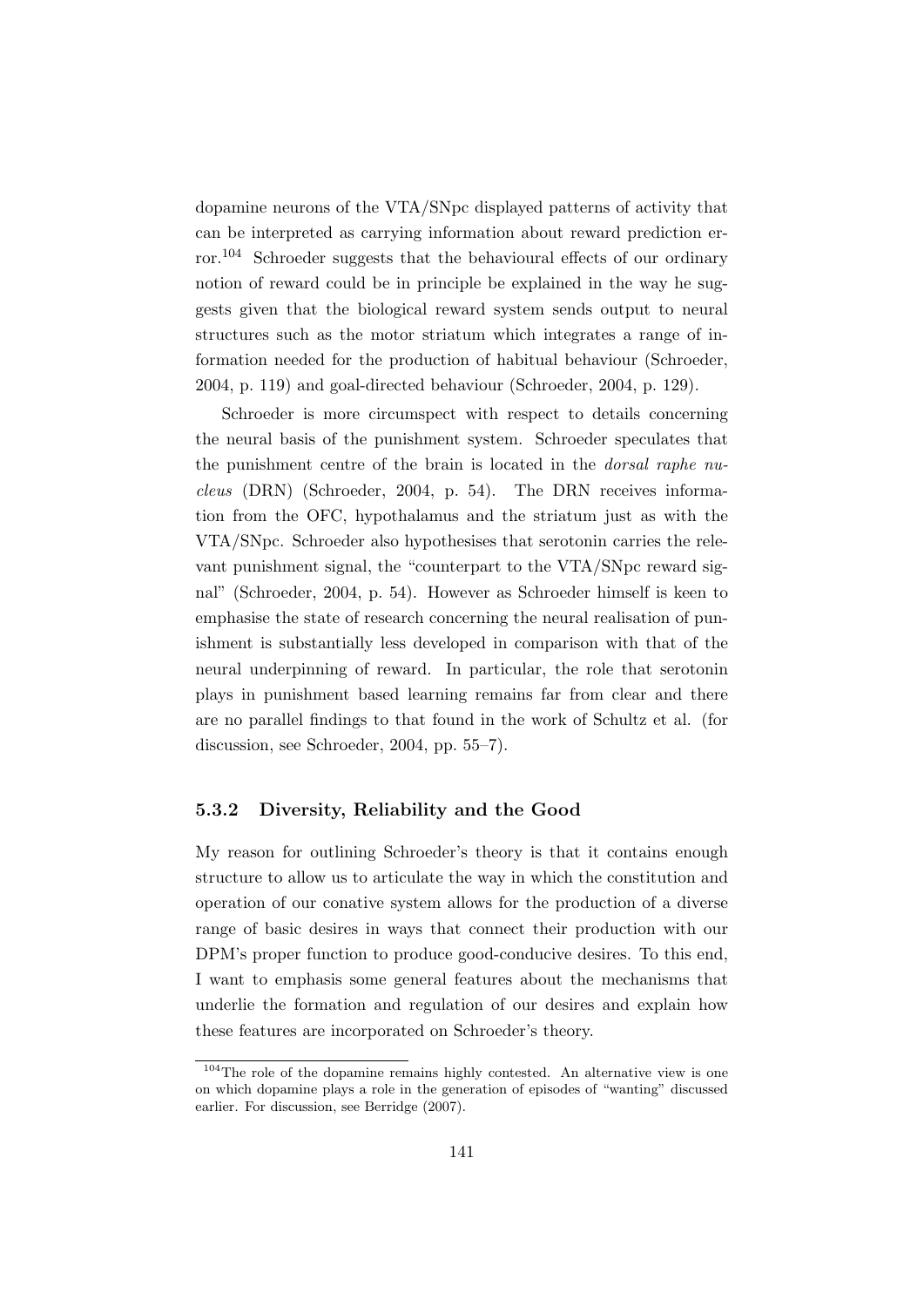## Relating Desire Formation and Maintenance with the Proper Function of Desire

The capacity to develop novel intrinsic desires for objects that we could not possibly have been innately endowed with is highly beneficial since it allows us to respond flexibly to a changing environment to maximise on the acquisition of goods needed for survival and reproduction. Obviously, this capacity would be all for nothing if our desire-producing mechanisms formed standing desires in a random fashion. Instead, our DPMs produce desire by means of a process that is subject to constraints to ensure that our DPMs produce desires that are reliably good-conducive.

The first of these constraints is that desire-formation is always constrained by a set of background desires. Roughly, this set of background desires are what I will call, following Railton (2010), our conative priors. Some of our conative priors are innate: these are desires set down over the course of our evolutionary history in order to ensure that we form desires for things that reliably tend to be good-conducive in the environments in which our DPMs have evolved e.g. food, water, warmth, social contact, and so on. Given the centrality of these goods for survival and reproduction, it is entirely unsurprising that we find any organism with the capacity to desire similarly configured. This idea is accommodated on Schroeder's Reward Theory because whether an outcome is desired is a matter of whether representations of that outcome lead to the production of reward signal, and whether a representation leads to the production of a reward signal depends on the subject's background desires. These innate conative priors comprise the Normal constitution of our DPMs.

Now, in order for DPMs to produce new desires for outcomes that are reliably good, it needs to be the case that there is some operation by which the subject is able to move from representations of a type of outcome that is previously undesired to the formation of a desire for that outcome. The Reward Theory fastens onto the role that repeated association of a represented outcome with a positive reward signal plays in the formation of desire. Intrinsic desires are formed when perceptual or cognitive representations which do not yet contribute to reward signalling are "tokened in a way that coincides with other representations that are contributing to reward signals" (Schroeder, 2004, p. 147). Here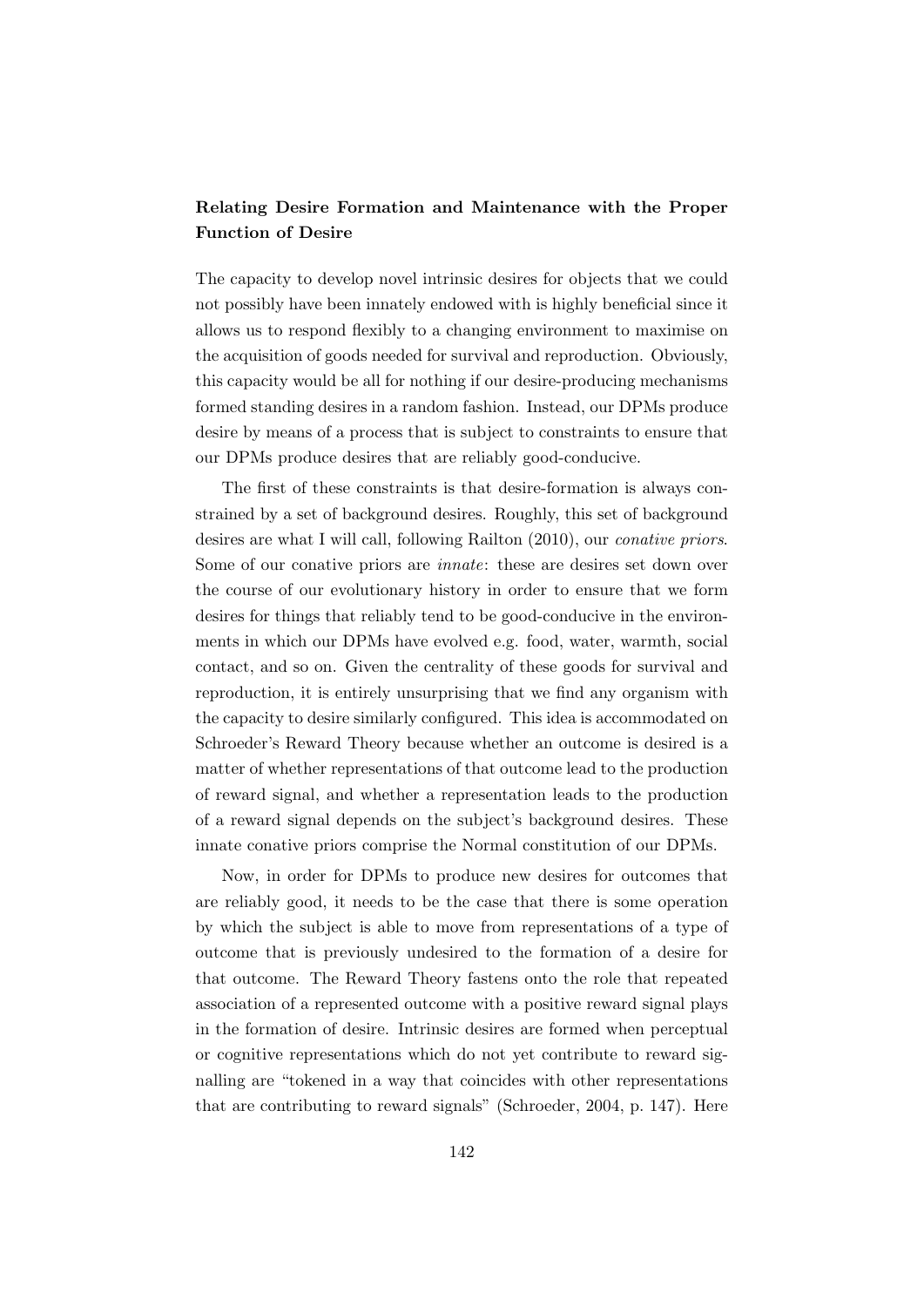the role of our conative priors enters as a constraint in what other desires we can form. Repeated coincidence over time ensures that "the connections between the representations and the reward system will become strengthened, until the connections are efficacious at producing reward signals on their own" (Schroeder, 2004, p. 147). Schroeder gives as an example the formation by an infant of an intrinsic desire for its mother's presence by a process in which its innate desires for food, warmth and social contact are, being satisfied, lead to the production of reward signals at the same time as visual representations of its mother, which then lead to representations of the mother themselves being capable of causing reward signalling.<sup>105</sup> Though temporal contiguity is a fairly crude way to form intrinsic desires, it is an economical and reliable way to form intrinsic desires that have a connection with the satisfaction of one's basic needs. This new intrinsic desire can then participate in the process by which yet more intrinsic desires are formed. It is plausible then that the formation of intrinsic desires via this associative process can, over an individuals lifetime, explain the diversity of the objects of her desires, yet preserve a connection, however indirect, with their goodness for the subject.

These points also apply to the way in which we develop novel aversions. Just as there are innate conative priors, states of affairs that are naturally rewarding, there are innate aversions, state of affairs that naturally drive punishment signals. These obviously include the representations of bodily damage, the ingestion of various substances, and so on. Similarly, there are processes that lead to a represented state of affairs becoming associated with a positive punishment signal.

There is one final feature concerned with the regulation or maintenance of our stock of basic desires. Our existing desires are regulated in ways that maintain their capacity to motivate one toward the good. When our environment changes so that a type of state of affairs that was once constituted as a reward instead yields a punishment, our conative system exploits reciprocal connections between the reward system and the punishment system to weaken or eliminate certain basic desires.

 $105\overline{\text{A}}$  process like this very plausibly underlies 'secondary reinforcement' when stimuli that are not natural rewards for the subject (e.g. the ringing of a bell) reinforces actions when associated with other stimuli that is naturally rewarding (primary reinforcer).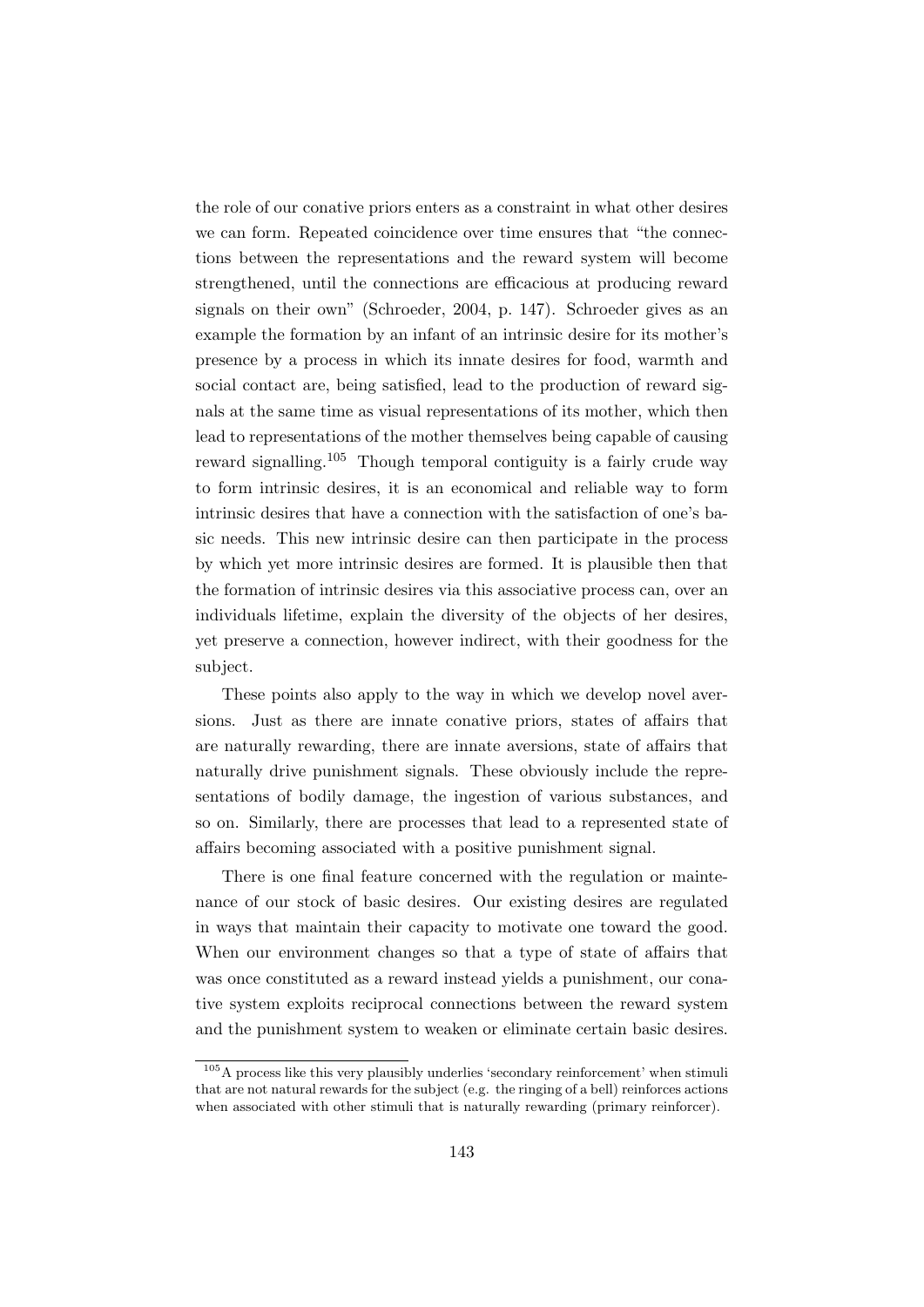Schroeder writes that this can be accounted for on the Reward Theory: we come to lose our intrinsic desires if "it regularly happens that when the representation [i.e. one that the subject constitutes as a reward] is tokened, other representations are also tokened that cause a punishment, rather than reward, signal to be released" (Schroeder, 2004, p. 147). Over time, Schroeder suggests that, "the connection between representation and reward becomes weakened, until eventually no efficacious connection is left at all" (Schroeder, 2004, p. 147).

In the discussion of Railton's account, it was suggested our affective system responsible for producing pleasurable and displeasurable experiences could play a role in regulating desires. Railton's suggestion was that liking the prospect that  $p$  elicits and regulates an expectation of how good or pleasurable it would be if  $p$ . This expectation is then compared with good or pleasurable the fulfilment of the desire was. When a fulfilled desire yields a better than expected outcome, this reinforces a subsequent propensity to have occurrent episodes of prospective liking, which can then elicits yet more motivation.<sup>106</sup> Railton's account makes episodes of liking the triggering and sustaining cause of occurrent desires. Even if we don't go along with this suggestion, it is nonetheless plausible that our affective experiences have some role in regulating our standing desires.<sup>107</sup>

Although here I have focussed on explicating these features on Schroeder's view, I do not want to endorse it in all its details, in particular Schroeder's claims about the neurological underpinnings of both the reward and punishment systems. I discuss it only because it has enough structure and complexity to capture how the operation of our DPMs also tend to satisfy their function to produce good-conducive desires. There are other rival empirically-informed views of desire containing enough structure

<sup>106</sup>Relevant here is Berridge's suggestion that stimulation of the same structures that contain hedonic hotspots can give rise to or enhance "wanting" (Berridge, 2009, p. 385).

 $107$ There is some important experimental work about the way in which affective states regulate our sensitivities to the reward value of certain outcomes. Balleine and Dickinson (1991) for instance finds that rats who had undergone aversion conditioning to change its affective reactions to a reinforcer needed to re-experience its altered affective reactions in order to drive changes to sensitivities to incentive value. Dickinson (2008) contains some interesting hypotheses about the function of affective experience in interfacing the cruder system controlling affect and the system we have for goal-directed behavioural control.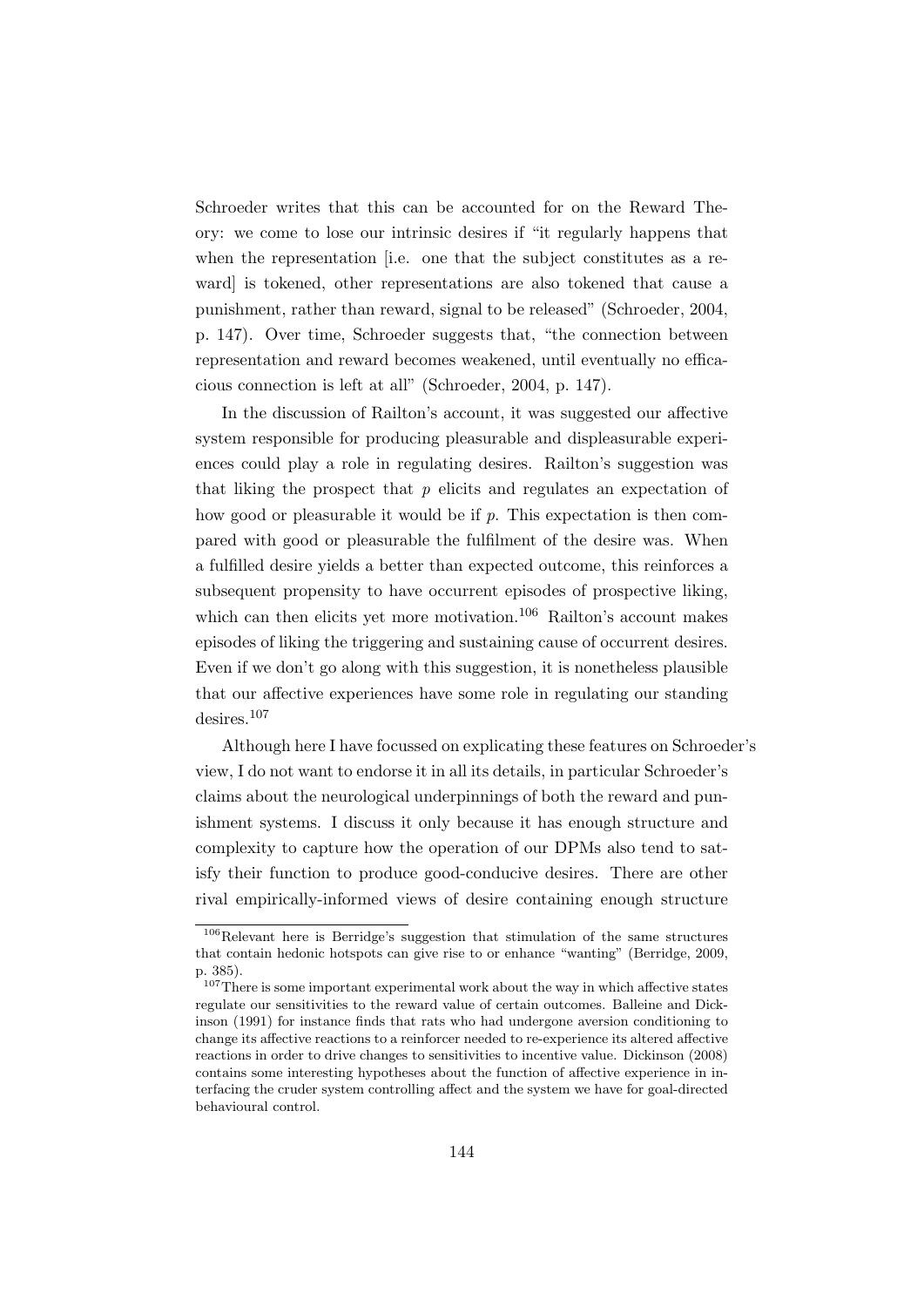on which the same features may be observed. One such view, influenced by Schroeder's approach, has been developed by Patrick Butlin (and in joint work with David Papineau) which demarcates desires by the role they play in the capacity for specifically goal-directed control of behaviour (Butlin, 2016; Butlin, 2017; Butlin and Papineau, 2016). Goal-directed behaviour is conceptually distinguished by employing dual representations of the reward or incentive value of certain outcomes as well as representations of instrumental contingencies to drive behaviour (cf. Dickinson, 2011).<sup>108</sup> Butlin identifies desires as states that have the function of representing the incentive value of outcomes. Such a view diverges in important ways from the Reward Theory.<sup>109</sup> A full discussions of Butlin's view would take us too far away; for present purposes, I want to suggest that the features I have highlighted are effectively accommodated in modified form.<sup>110</sup>

Let us now return to the worry that was raised in §5.3.2. I suggested that it is a plausible hypothesis that the proper function of DPMs is to produce desires that conduce to the fulfilment of core biological functions. If this is right, then every basic desire produced by DPMs has the fulfilment of core biological goods as a proper function. But each desire, it is equally plausible to suppose, has as its function to bring about its own satisfaction by participating in processes that lead to action or the formation of intention. How then do we explain how the function of self-fulfilment relates to its core biological function? These features I have outlined using Schroeder's account as a framework show that our desire-producing mechanisms constitute a productive faculty, one operating within constraints and capable of adapting in response to environmental changes, thereby ensuring that the basic desires we form retain some connection with the subject's good, however indirect. Thus, we have an explanation of how diverse basic desires retain some indirect

 $108$  Correlatively, there are two paradigms used to assess the presence of the capacity for goal-directed behavioural control. Outcome devaluation experiments test for sensitivity to manipulations of the reward value of certain outcomes (e.g. Adams, 1982) whilst instrumental contingency degradation tests for sensitivity to manipulations in instrumental contingency (e.g. Dickinson, 1998).

<sup>109</sup>These differences are discussed in Butlin (2017).

<sup>110</sup>For example, see discussion of desire updating on Butlin's view (Butlin, 2017, §3) and standing basic drives as psychological primitives which captures the idea of conative priors (Butlin, 2017, §4, 6).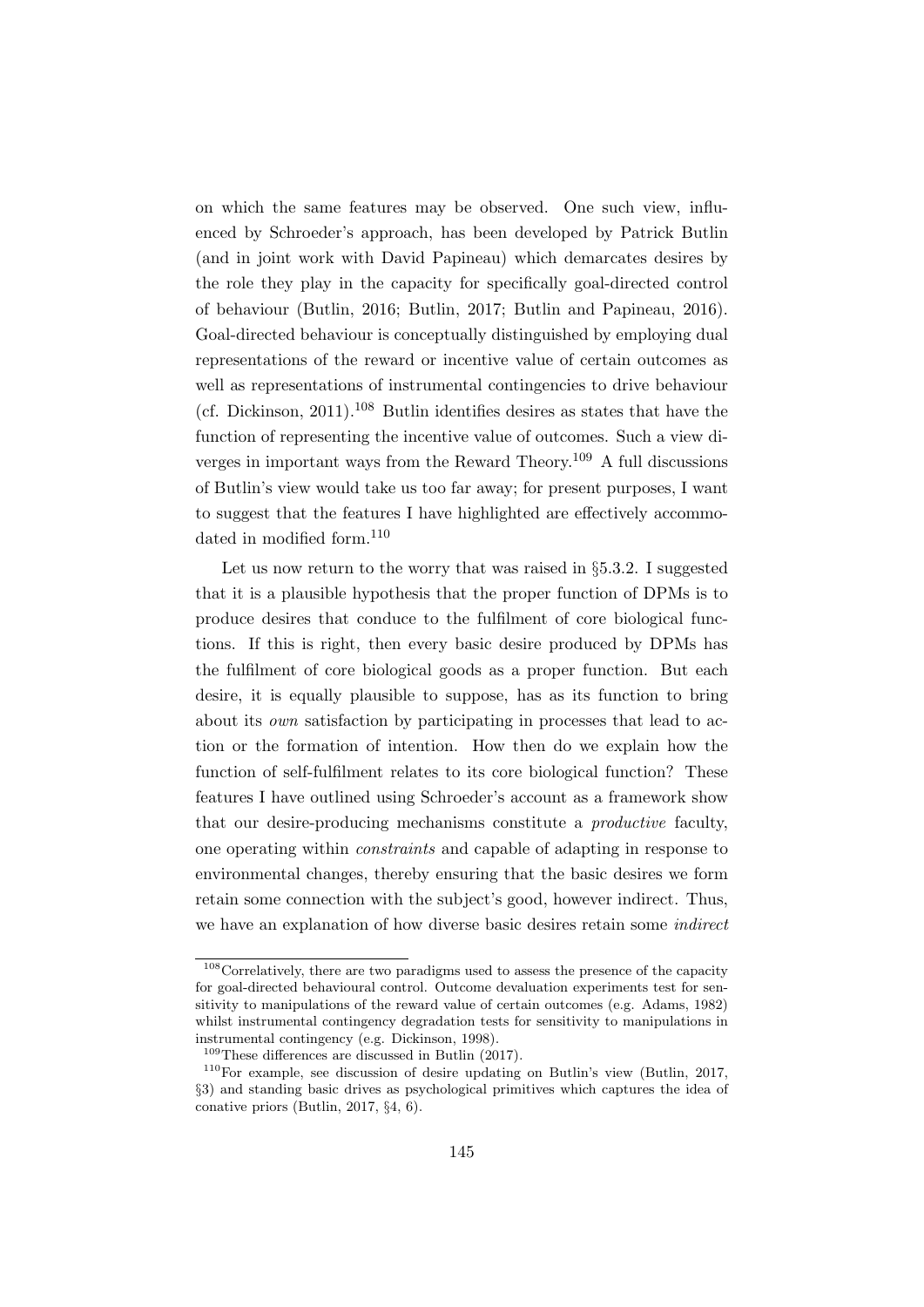connection to core biological functions, mitigating the kinds of conflict we worried would be possible between the function of self-fulfilment and their core biological functions. These same features provide a bridging explanation of the kind that will help Stampe explain how we yield desires for objects that bear a less obvious connection with those states of affairs that constitute the 'ideal cause' of desire.

#### Reliability

I wish to end this section by considering one final issue concerning the reliability of DPMs to generate good-conducive desires, which in §5.2.3, I suggested, following Stampe, provides a way to pursue an explanation of desire's rational significance in a way that satisfies the rational support constraint. I want to spend some time clarifying this thought.

Some preliminaries on reliability. First, the reliability of the mechanisms that comprise the conative system of which basic desires are a part turns on the degree to which these mechanisms yield good-conducive desires and minimises or eliminates bad-conducive desires. Second, whether a desire-forming process is good-conducive is multidimensional and a matter of degree. It is multidimensional because one process can reliably bring about desires that conduce to the fulfilment of a proper subset of biological functions and no others. And it is a matter of degree because what matters is conduciveness to function fulfilment, and different desires can be more or less conducive to core biological function fulfilment. Third, reliability of a desire-forming process is always relative to certain domain or environment, the contingencies of which determine the degree to which it is reliable; no process of desire formation can be good-conducive in all possible worlds.

The strategy we are pursuing is one which aims to explain how desires rationally support actions and intention-formation by appeal to their being the products of mechanisms that reliably produce good-conducive desires. What is the kind of environment reliability relative to which matters for such an explanation?

One view is that it is reliability relative to one's current environment that is key to understanding rational assessment.<sup>111</sup> On this view, our

 $111$ Compare Stampe (1987, 366, esp. fn.22).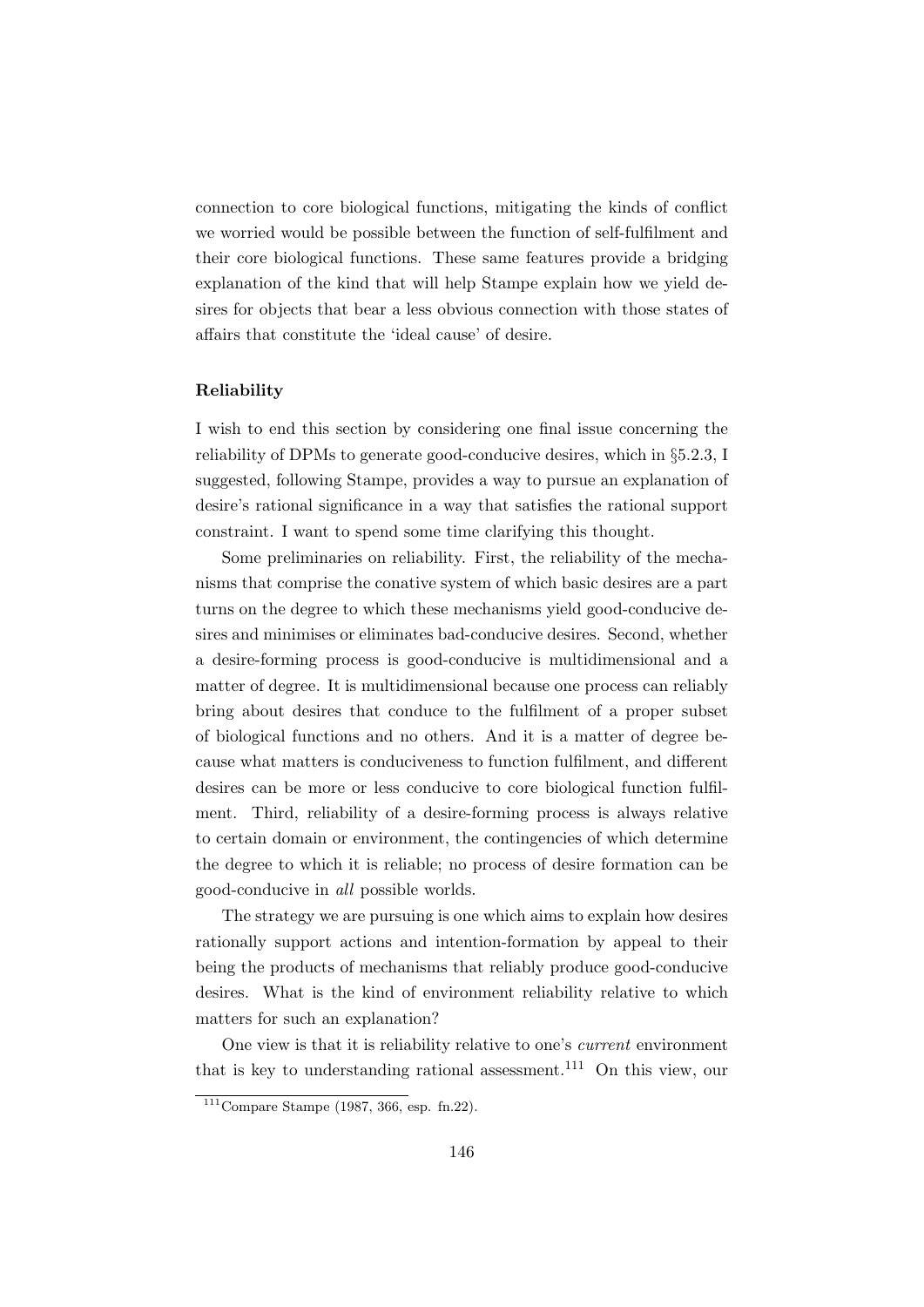DPMs and desires contribute to the provision of rational support only if they yield a sufficiently high degree of good-conducive desires in the agent's current environment. One problem with this is that it would make rational support hostage to changes in the agent's environment in ways that do not track our intuitions about when desires can rationally support choice.<sup>112</sup> For example, suppose unbeknownst to everyone, a cosmic ray lethally irradiates all the nutritive items we have natural appetites for. In this scenario, our DPMs will highly unreliable. Nevertheless, it is plausible that someone unaware would be rational to act on the basis of her occurrent desire to drink water, even doing so would be fatal.

An alternative view ties reliability to normal functioning, drawing on work by Peter Graham (Graham, 2012; Graham, 2014). Let us start by returning to the example of sperm which is an item that gets replicated because of an effect it rarely produces. In contrast, some items get replicated because it reliably produces an effect. Compare for instance, a heart that fulfils its function reliably under Normal conditions. Were our DPMs selected for as a result of having reliably produced good-conducive desires? This is a delicate question, but I think it is plausible that it is in virtue of having, in the past, reliably produced desires for biologically good outcomes that our DPMs were selected for. When we consider the myriad, changeable and reoccurring needs of human beings in the kinds of dynamic, perilous environments that characterised the conditions in which our DPMs were selected for, it is plausible that mechanisms that only motivated us once in a blue moon to seek out biological goods on which survival depends will not do. Some degree of reliability is necessary.

If this is right, then reliably producing good-conducive desires comprises the proper function of our DPMs. On this view, a critical factor in an explanation of how desires can rationally support action will turn on whether they are produced by DPMs that are functioning Normally. When DPMs function Normally under Normal conditions, they reliably produce desires for outcomes that retain a more or less direct connection with what is good for the organism. This avoids the problem that faced

 $\frac{112}{112}$ This is analogous to the concerns some have pressed against certain process reliabilist accounts of epistemic warrant, e.g. the 'new evil demon' objection (Lehrer and Cohen, 1983).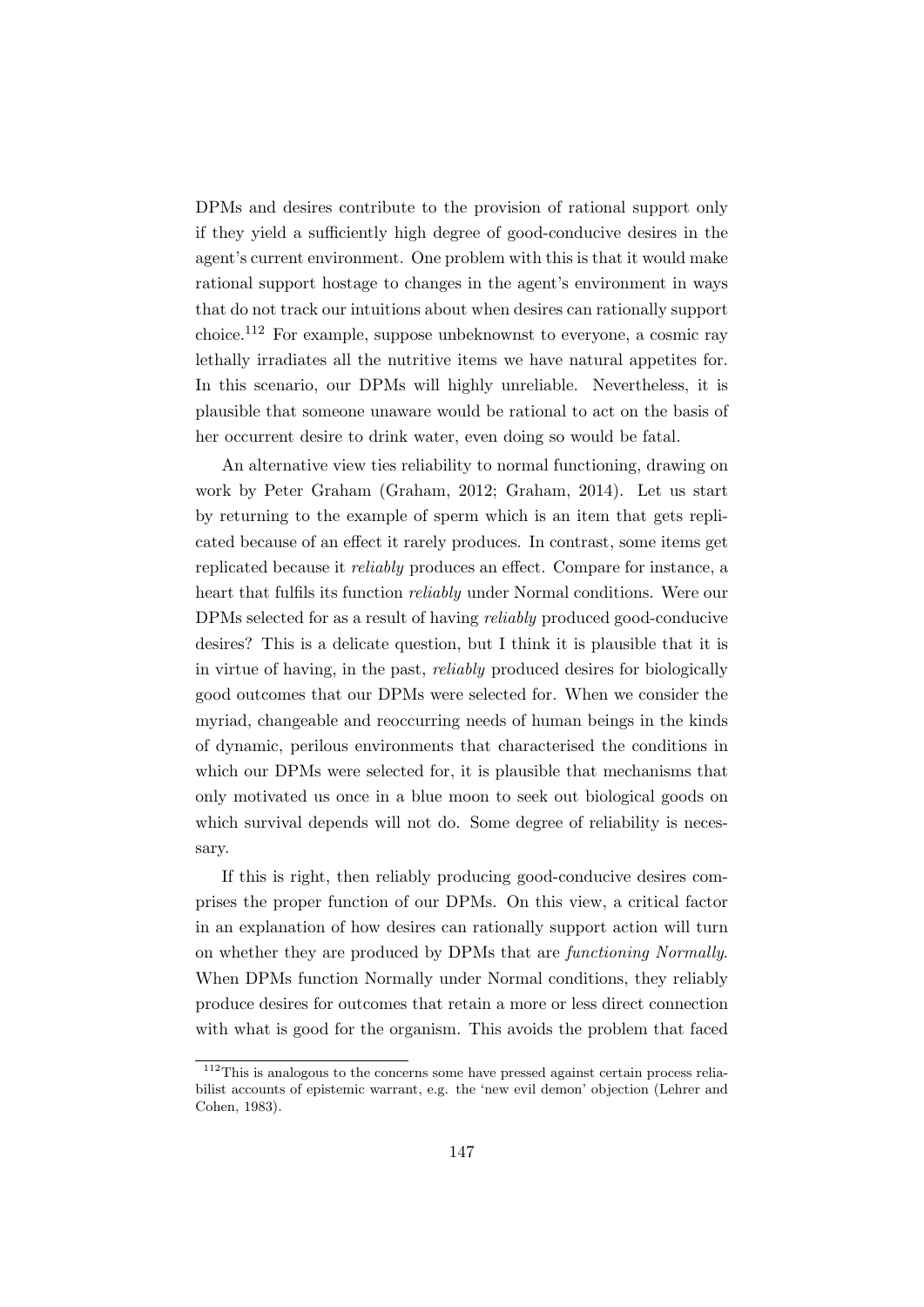the current-environment reliability proposal since it allows us to preserve the thought that the subject in the irradiated environment would remain rational were she to respond in a certain way in response to an occurrent desire, say to drink some water.

### 5.4 'Representing as Good'

Now is the time to return to the proposal sketched towards the end of Chapter 4 concerning how to interpret the thought that desires represent their objects as good. A brief refresher is in order. In §4.3 ("Perception as a Model for Desire"), we considered attempts in the literature to develop a parallelism between desire and perception to explain the rational contribution of desire to rational agency. These accounts latch on to the idea that a perception involves presenting or representing its objects as true, where what it is to present or represent  $p$  as true is not to be understood as representing the content that  $P$  is true, but simply to stand in the relation of *representing-as-true* to the content that  $p$ . Similarly on Schafer's view, the idea was that a desire to  $\phi$  "presents [a course of action  $\phi$  with imperatival force [i.e.] presents  $[\phi$ -ing] to me as something I ought to do" (Schafer, 2013, p. 276), where for one to be presented with  $\phi$ -ing as something I ought to do is part of "the manner in which [desires] present this content to the subject" (Schafer, 2013, p. 274)

The notion of attitudinal force is then employed to explain the rational significance of desire on the model of perception. What explains why perceptions can rationalise a belief that  $p$  is that there is an element of 'fit' between both states: the former presents its contents as true (with 'assertoric' force) and the later is, as Schafer puts it, "an endorsement of the way the perceptual experience as of  $p$  makes things seem to the subject" (Schafer, 2013, p. 275). Similarly, a desire to  $\phi$  can rationalise an intention to  $\phi$  simply because desires present a course of action as something I ought to do and "the intention to  $[\phi]$  is simply an endorsement of the way that such a mental state already presents  $[\phi]$ -ing to the subject" (Schafer, 2013, p. 275).

I argued that this proposal is unacceptably obscure. To remedy this, I sketched a view on which we should analyse what it is for desire to represent its objects as good by the kind of functional role they have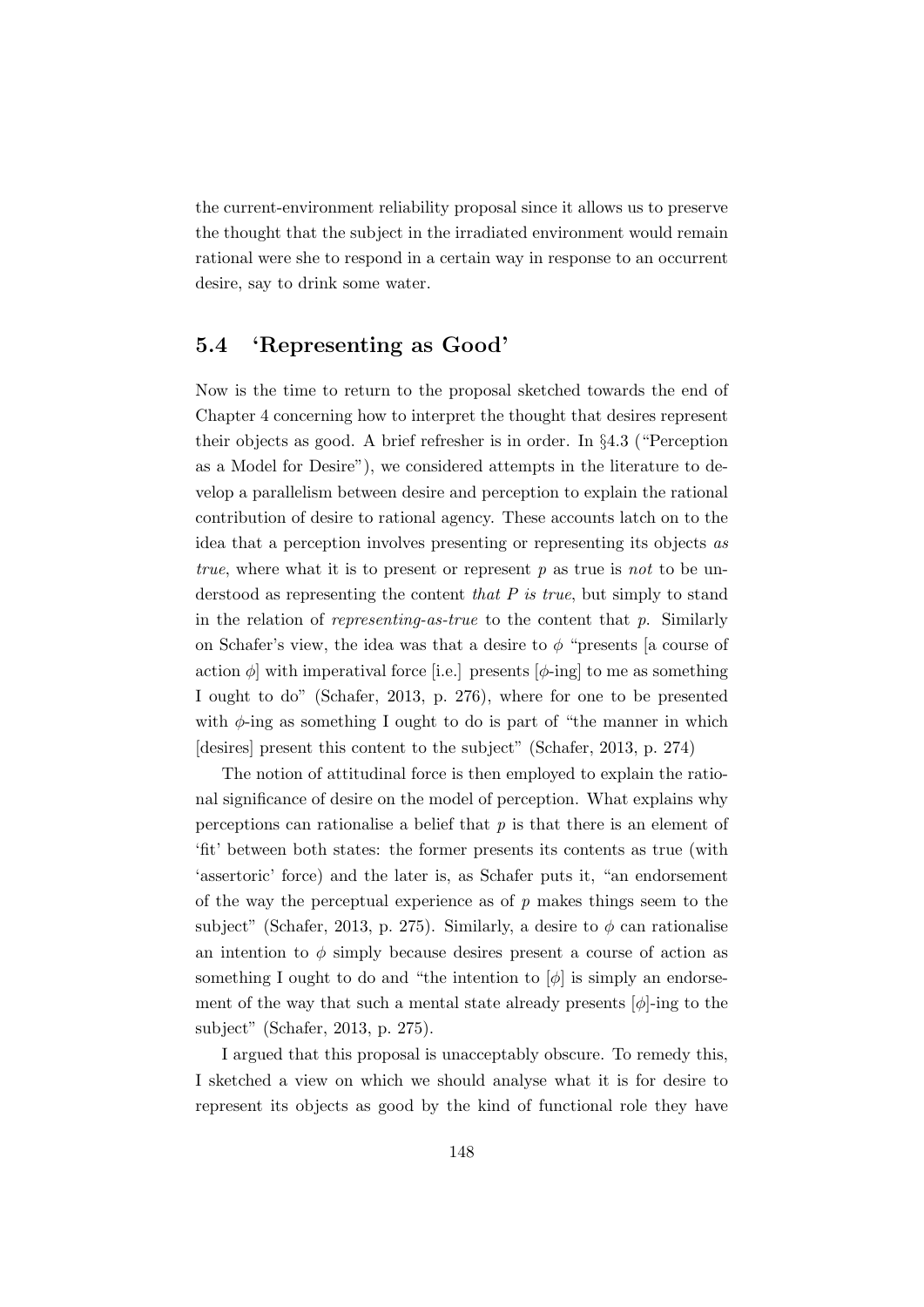in leading to action and the formation of intentions. We are now in a position to develop this in greater detail.

### Desire as Good-Conducive Normal Initiators of Action

DPMs are psychological structures that have the direct proper function to produce desires that satisfy core biological functions. DPMs perform their function in the Normal way by operating alongside one's cognitive or perceptual capacity to represent the environment in order to produce novel desires as a function of the agent's conative priors and a reliably good-conducive update rule. So far, in order to simplify matters, we have suppressed mention of the distinction between standing and occurrent desires. I will begin to reintegrate this distinction here, developing it further in the next chapter.

Standing desires are states that have the direct proper function to cause the formation of intentions or action and they have the proper function to initiate the formation of intentions and actions that satisfy core biological functions. Standing desires perform their function in the Normal way by interfacing with the subject's cognitive and perceptual capacities to form intentions for outcomes that are believed to lead to the satisfaction of the respective standing desire, or to cause the formation of occurrent desires. Occurrent desires are desires that are active over a period of time in contributing to action selection by interfacing with the subject's cognitive and perceptual capacities. (More on occurrent desires to follow.)

The sense in which a standing desire represents it objects as good can be explicated in two parts. First, both standing desires and the intentionforming mechanism share common biological functions the performance of which conduce to the attainment of biological goods. Thus, both components of the system have a shared or coordinated function. Second, standing desires are one of the Normal initiators of action or intentionformation (absent countervailing considerations to refrain from acting or forming the relevant intention). In what we can call the 'default' case, it is part of Normal functioning for standing desires to initiate action or intention formation. Thus, the cash value of talk about desires presenting its objects as good is that standing desires are produced and regulated by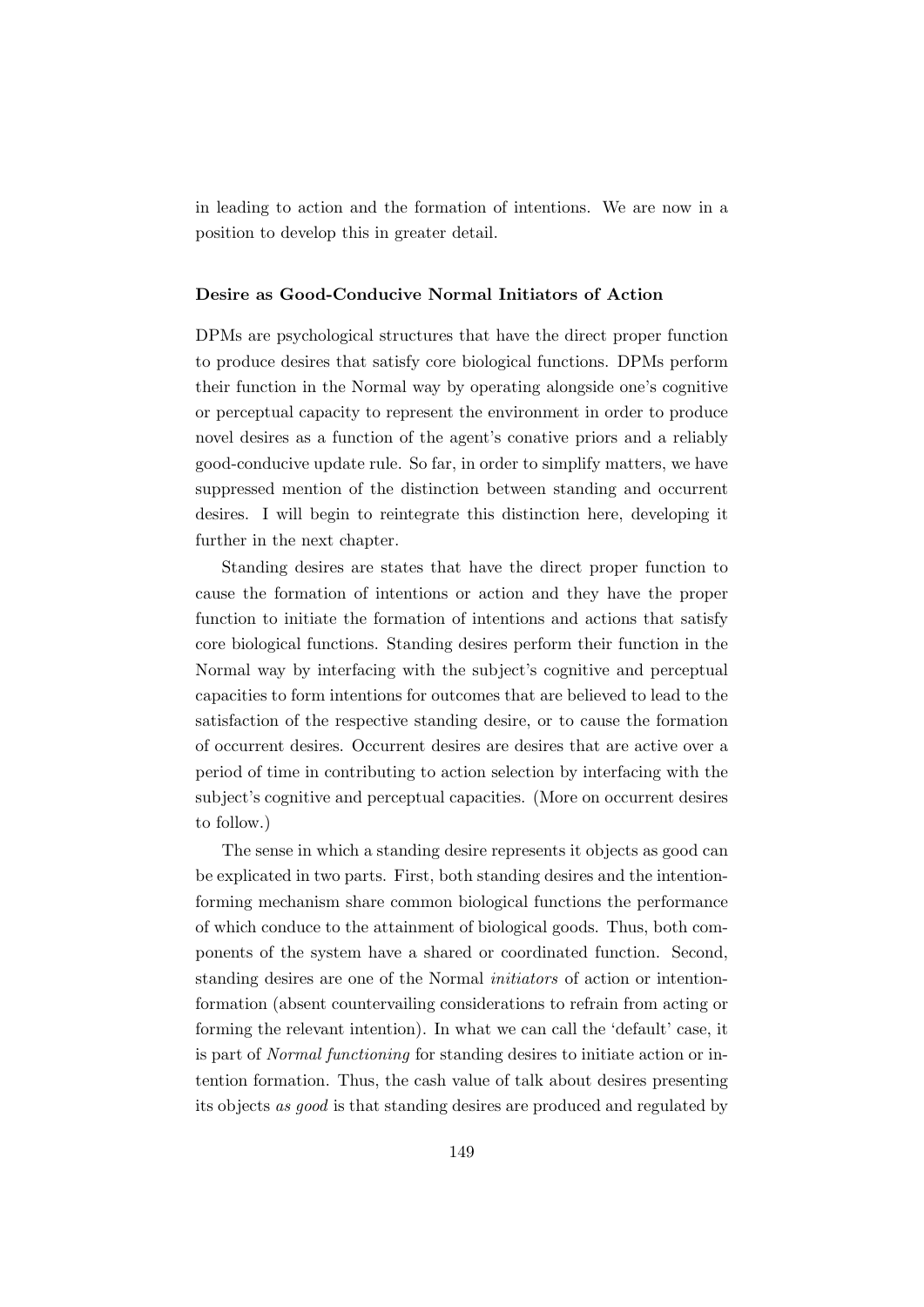mechanisms to ensure that they Normally initiate good-conducive action and intention-formation. It is in this respect that desires are analogous to perceptions; like perceptions and beliefs, desires and the mechanisms for intention-formation have coordinated functions (truth- aiming and goodaiming respectively) where both perceptions and desires serve as elements in the Normal initiation of belief-formation and intention-formation respectively.

### Conclusion

So far the view I have articulated only specifies that desires serve as reliably good-conducive Normal initiators of intention-formation and action. An important feature of the account is that it provides an analysis of what it is for desires to count as representations of courses of action as good without construing desires as personal-level judgements that a certain course of action is good. Though this feature allows us to avoid the problems that faced the desire-as-belief  $(DAB)$  model  $(\S4.2)$ , it means that we cannot appeal to the same answer to the Problem of Conative Significance relied on by DAB-style views to explain how desires can can be rationally intelligible bases for action (§2.2). Without further elaboration of how desires exert their influence on the will, a satisfactory resolution to the problem remains out of reach. In the following chapter, an account of the relationship between desires and our capacity to act for reasons will be developed.

#### Outstanding Issues

I have relied on the idea that desires 'initiate' action and intention formation; this will be further elaborated. For now, it should be emphasised that initiating does not consist in simply causing actions and intentions. There are two main reasons for this.

First, this would fail to respond to the problem raised by Quinn against the Pure Motivational views of desire. For on such a view, desires would be functional states that merely 'push and pull' the subject, even if those brute pushes tend reliably to direct her toward the good. Second, this account would fail to respect some important differences between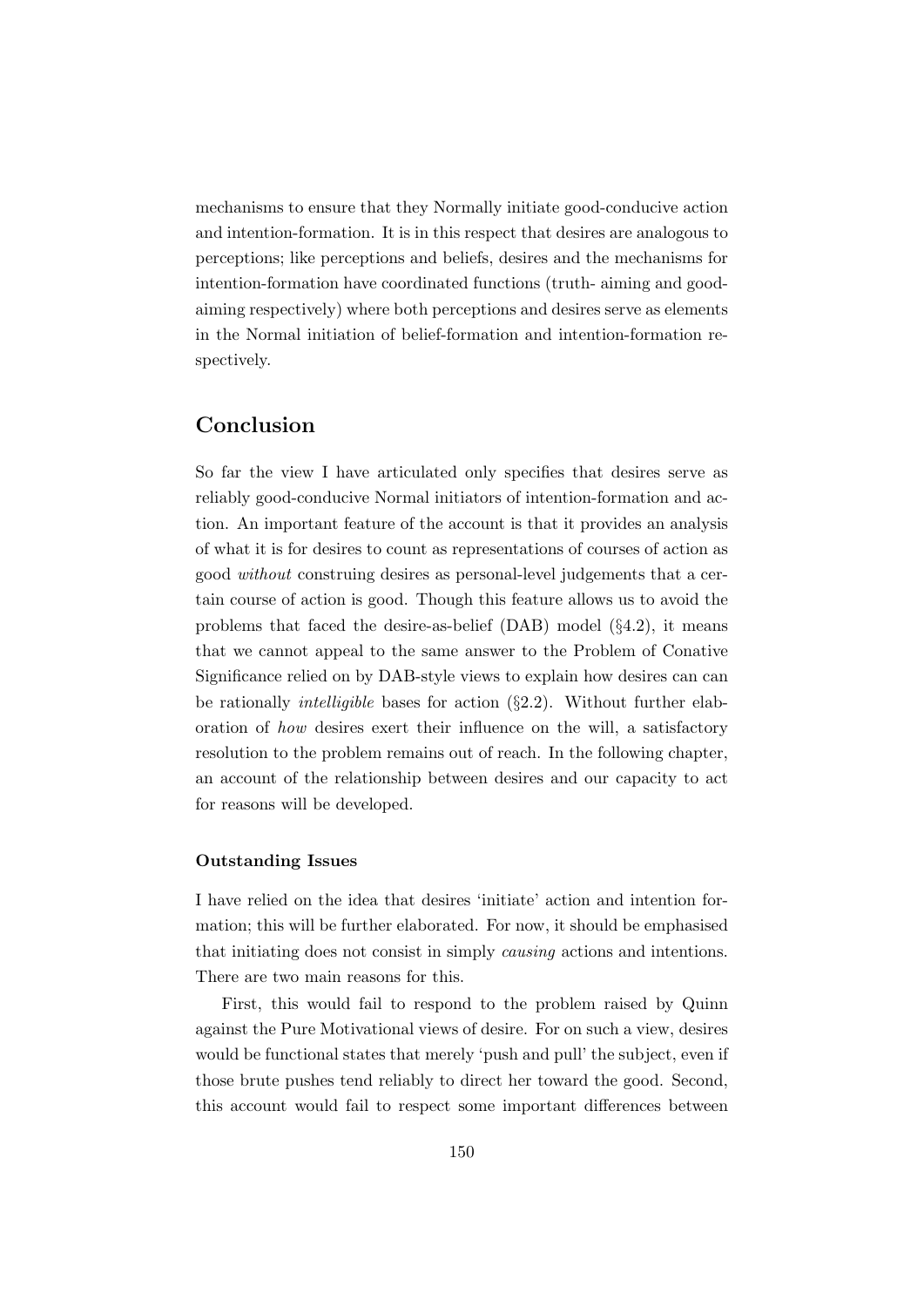the way in which desires give rise to action and intention and perception to belief. One key difference is that in most cases, a perception that  $p$ gives rise to a perceptual belief that  $p$  without first being evaluated or ratified.113,<sup>114</sup>

However, intention-formation on the basis of desire cannot always be so direct (though this is not to say that they need *always* be ratified by an act of the will before being acted on, or initiate intention formation). Intentions are elements within larger structures, plans, that are involved in the trans-temporal coordination of action (Bratman, 1987, Ch.2-3). If, as default, desires simply gave rise to actions or the formation of intentions, agents would be constantly violating norms of planning rationality (Bratman, 2009). Desires then would unacceptably disrupt rational agency. Whether an action or intention is rationally formed when based on a desire will depend on whether some competent sensitivity was exercised to incorporate it within one's overall plan.

The central aim of the following chapter will be to explain how the teleo-functional account of desire outlined here can fruitfully supplement an account of the rationality of acting on desire. On the way to this account, it will be necessary to back up and revisit some fundamental questions concerning practical rationality that was foregrounded in Chapter 1. The following question will be pursued:

• How does acting rationally relate to our capacity to *act for reasons*? What is it for one to act in light of an apparent reason for action? (§6.2)

Tackling this question will put us in a position to see how various mistaken views about what acting for reasons must amount to have shaped predominant accounts of the rational significance of desire, e.g. the DAB account of Chapter 4. I motivate an alternative view which emphasise the role of reasons-sensitive competences in explicating what it is for one to act in light of an apparent reason  $(\S6.2.3)$ . This will put us in a position to articulate the rational role of desire in facilitating our capacity

<sup>&</sup>lt;sup>113</sup>This kind of process is one that psychologist Daniel Gilbert calls 'Spinozan', see Gilbert, Tafarodi, and Malone (1993).

<sup>&</sup>lt;sup>114</sup>This is not to say that one *must* form the belief that  $p$  in the face of perception. This is illustrated by cases of disbelief in perception. For discussion, see Martin (1993, p. 86).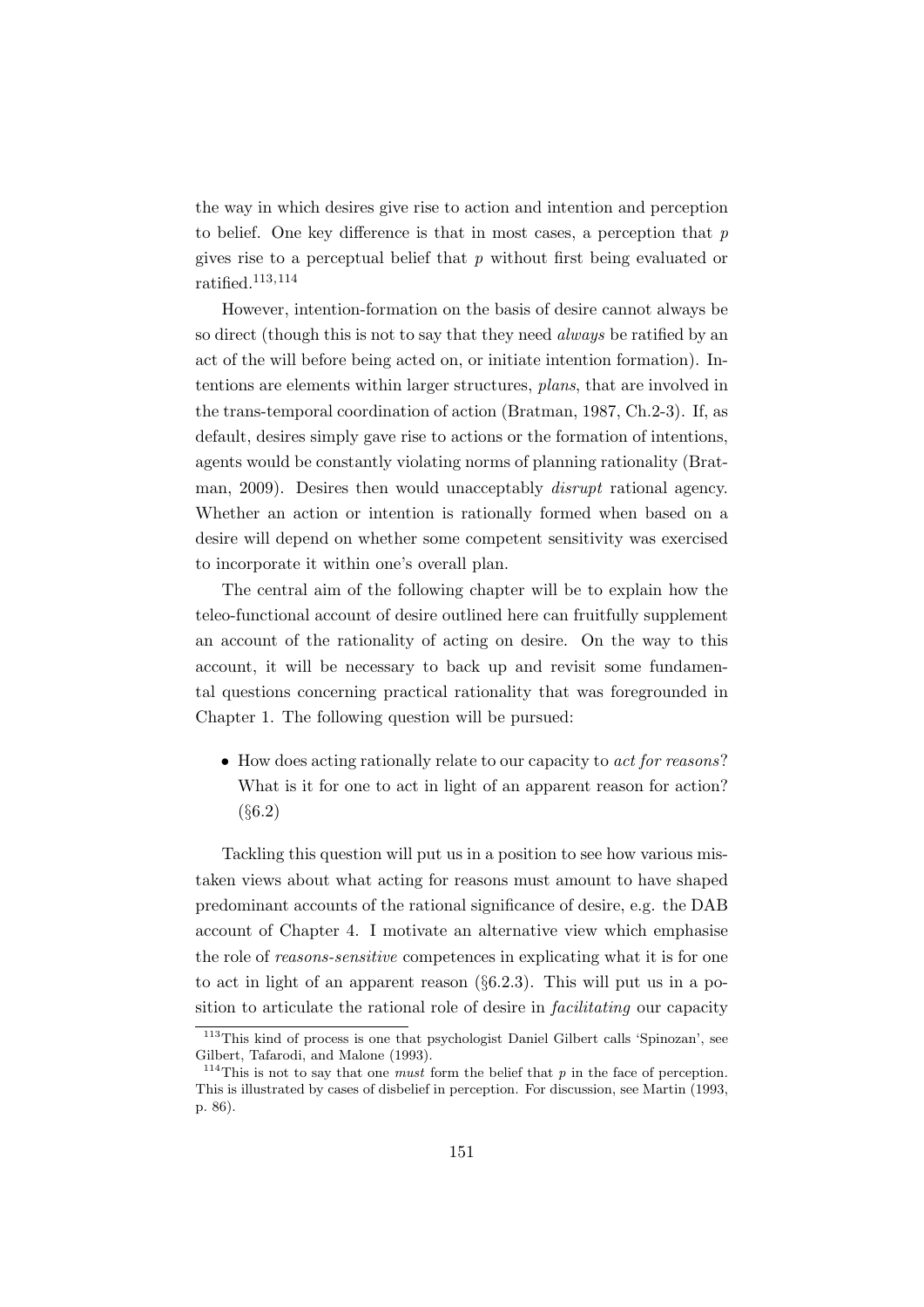to respond to reasons  $(\S6.3)$ .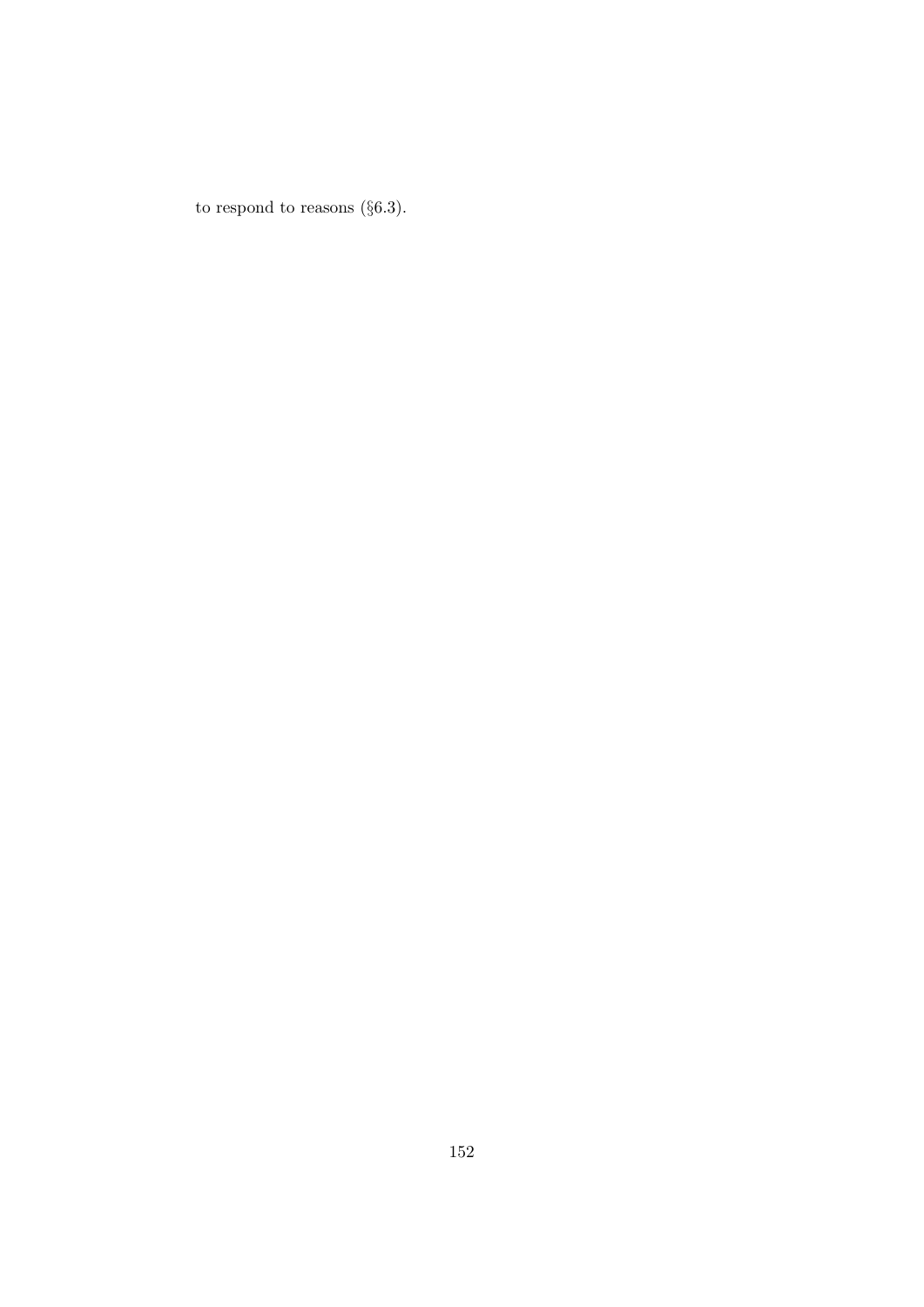## Chapter 6

## The Rational Role of Desire

In this chapter, I develop an explanation of the rational significance of desire, one that draws together lessons learnt in criticising various extant accounts of the rational significance of desire. The explanation builds on the work of the previous chapter, establishing an account of the nature and function of our desire-producing mechanisms and of our basic desires. At the heart of this explanation is the idea that we should think of a particular system of conation, our basic desires and the mechanisms that create and regulate them, as comprising a competence to respond non-deliberatively to some of our reasons for action. Thus, we can think of our desires as playing a role in attuning us to reasons. The rational significance of an occurrent basic desire can thus be understood as constituting manifestations of a capacity we have to recognise and respond to our reasons.

The plan for this chapter is as follows. I will begin by revisiting the Problem of Conative Significance, summarising what we have learnt from the various accounts we have considered, and distilling an important question that will frame the discussion to follow  $(\S6.1)$ . Given the plausible connection between acting rationally and acting for reasons, the question is one of understanding what a subject's reason is when she acts on a basic desire. I call this the Reasons-Location problem. The following section considers the question of what it is for something to constitute an apparent reason for action and motivates a proposal on which apparent reasons for action are a function of a set of reason-sensitive competences (§6.2). Building on work in Chapter 5, I will argue that we should under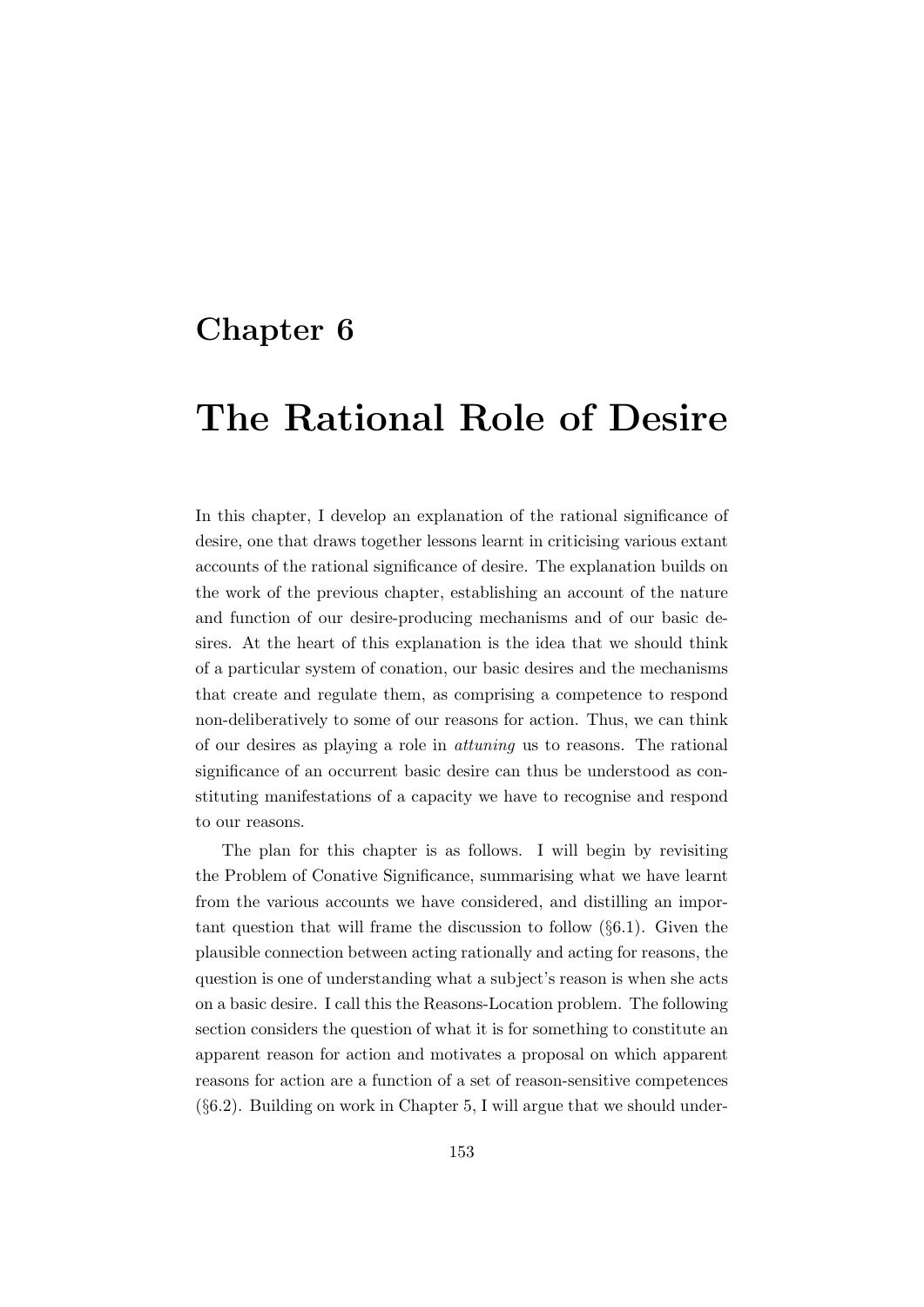stand our system of basic desires as one such reason-sensitive competence and that occurrent basic desires constitute manifestations of this capacity to recognise and respond to our reasons (§6.3). This account is put to work to tackle the Reasons-Location problem. Finally, I will tackle an outstanding issue concerning the rational role of desire in certain cases of choice between rationally eligible options (§6.3.3).

### 6.1 The Road Behind, The Road Ahead

The Problem of Conative Significance is one of explaining how basic desires have the power to rationalise choice and action. What do we have to add to an otherwise plausible account of desires as inputs into practical reasoning in order to explain how they can not only bring about action or intention, but do so in a way that rationally supports actions and intentions, doing so in a way that is intelligible from the subject's perspective?

It is worth explaining once again the two constraints I suggested should apply to any proposed explanation. According to the Rational Support Constraint, answers to the problem must explain how desires can be of genuine normative significance in guiding choice. It seems that the presence of a desire can independently rationalise the choice of the desired option over another eligible option in cases where both options seem 'tied' (Chapter 3). According to the Intelligibility Constraint, answers to the problem must explain how desires can guide action and choice in a way that is intelligible from the subject's perspective. As rational creatures, we act for apparent reasons. These reasons, even if merely apparent, constitute the central element in the mutual- and self-intelligibility of actions.

### 6.1.1 The Reasons-Location Problem

Rather than repeat the various accounts and the respective objections we raised, I think it is possible to distill down a general problem that in one version or another has been a reoccurring theme throughout the thesis. The problem concerns how we should relate two elements in an explanation of the rational significance of desire: the basic desire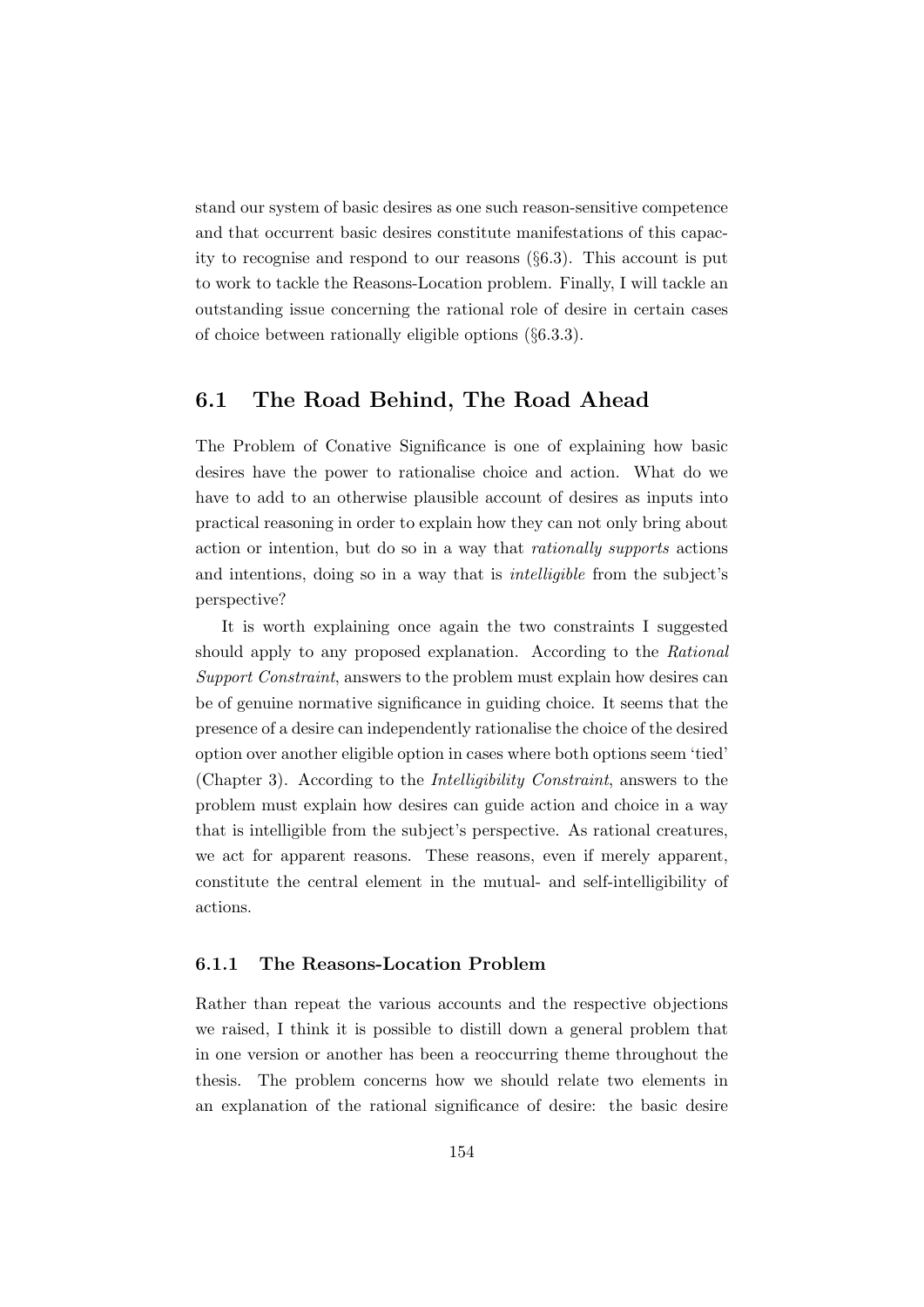which rationalises a relevant action, and the agent's reason to which she responds in  $\phi$ -ing.

Some of the accounts we have considered relate these two elements by identifying the reason grasped for  $\phi$ -ing with the basic desire to  $\phi$ . Chang's account of affective desires discussed in Chapter 5, for example, claims that an occurrent basic desire consists in a certain kind of affective experience which has a phenomenological quality that is taken as a reason to pursue a certain course of action. Whilst this account has the advantage of providing us with an account where desires per se play a role in the rationalisation of action, it remains unclear how affective experiences can genuinely count in favour of a certain course of action. Other accounts such as the 'desire as belief' account discussed in Chapter 4 locates the reason grasped for acting as inhering in some objective good-making or reason-giving feature believed to be possessed by the desired course of action. Whilst these accounts have no problem identifying a plausible apparent reason for action grasped as favouring the action, such accounts implausibly makes the rational significance of desire conditional on the subject's believing herself to possess a normative reason for action.

The Reasons-Location Problem is one of trying to understand how to relate the kind of rational support that desires seem capable of providing with the kind of consideration grasped by the subject as a reason for her to pursue the course of action she desires. Through tackling this problem, the account of the rational significance of desire I wish to defend will emerge. The Reasons-Location problem will require that we back up and revisit the notion of an apparent reason that was discussed in Chapter 1.

### 6.2 Competences and our Apparent Reasons

There is a close connection between practical rationality and apparent reasons. We act rationally when we act in light of an apparent reason. Apparent reasons constitute a rational basis for the formation of an intention or the choice to pursue a certain course of action. So far, we have glossed the notion of an apparent reason as follows:

**Apparent Reasons (Schema)** R is an apparent reason R for agent A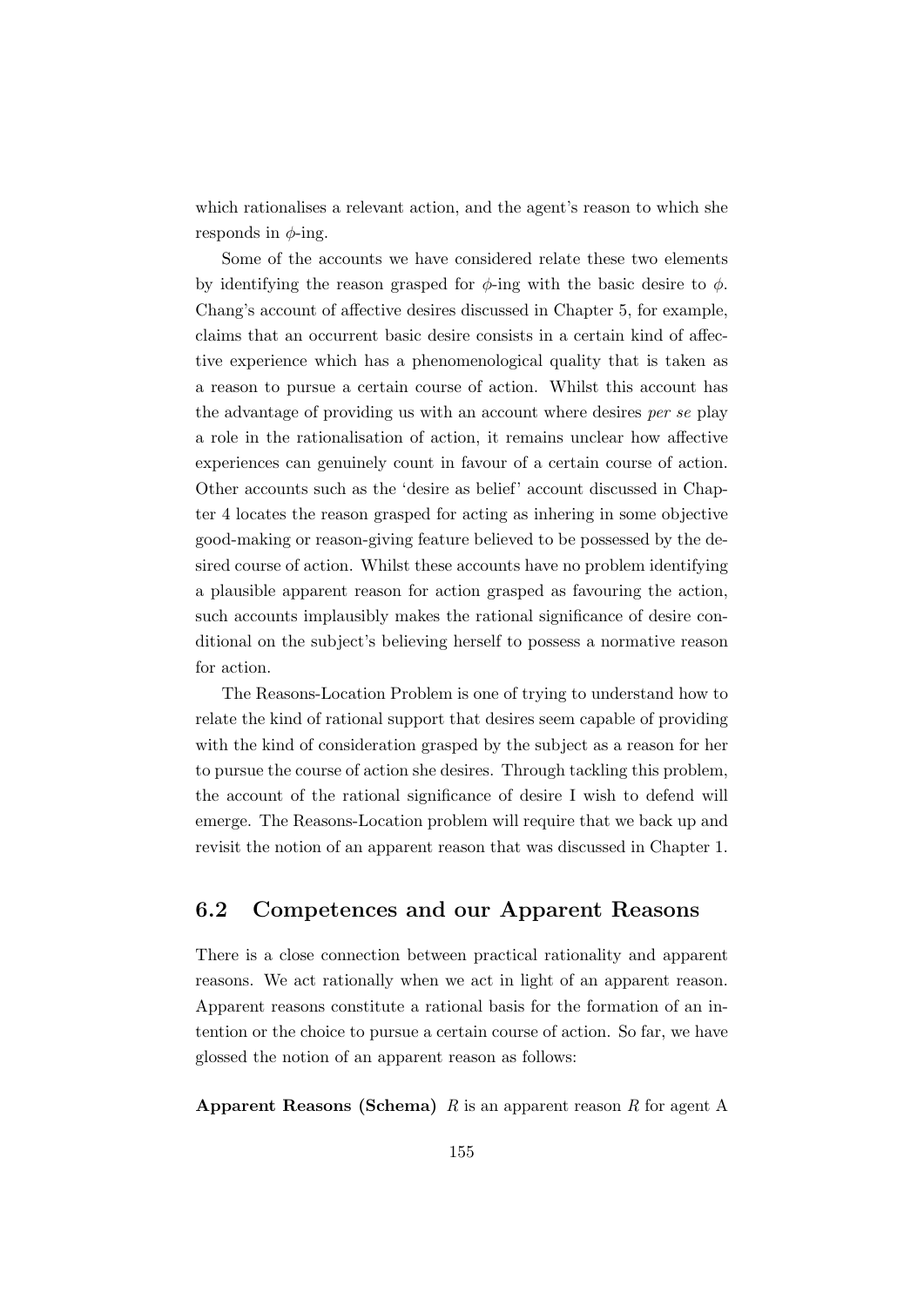to  $\phi$  iff there is some state of affairs R such that one stands in the appropriate epistemic relation to  $R$  and  $A$  'takes'  $R$  to count in favour of  $\phi$ -ing.

Despite the abstract and somewhat schematic nature of this formulation, we can identify two components. First, there is some kind of epistemic relation that the agent must stand in to  $R$  that puts the subject in a position to respond to that reason. Second, there is some kind of additional relation that the subject has to stand in to  $R$  in virtue of which  $R$  constitutes an apparent reason for her to respond in a certain way. In Chapter 1, we introduced the notion of 'taking' R to be a reason. But what is it to 'take' a state of affairs as a reason to pursue a course of action?

### 6.2.1 The De Re View

To get clearer on what role this placeholder notion is playing, it is important to rehearse an objection I considered to a certain account of apparent reasons considered in Chapter 1. In his gloss on apparent reasons, Pafit writes that "we have some apparent reason when we have some belief whose truth would give us that reason" (Parfit, 2001, p. 25). Here Parfit makes it a precondition on some  $R$ 's being an apparent reason that the subject believe that  $R$  obtains. We can generalise slightly to include, as other philosophers have supposed, that presentational states like visual perception can also form the relevant epistemic relation. Following Sylvan (2014), we can codify this claim as follows:

**De Re View** R is an apparent reason for agent A to  $\phi$  iff it appears to A that R, and R's truth is a reason to  $\phi$ . (Sylvan, 2014, p. 591)

The De Re View is simply a claim about what is necessary and sufficient for something to be an apparent reason for action. It does not yet say anything about responding to one's apparent reasons, as when we choose to act for that reason, or form an intention on the basis of that reason. According to Parfit, we respond to these apparent reasons if the appearance of these reasons "lead[s] us to do, or try to do, what we have reason to do" (Parfit, 2001, p. 31). When a subject responds to this apparent reason, the relevant epistemic state will enter into an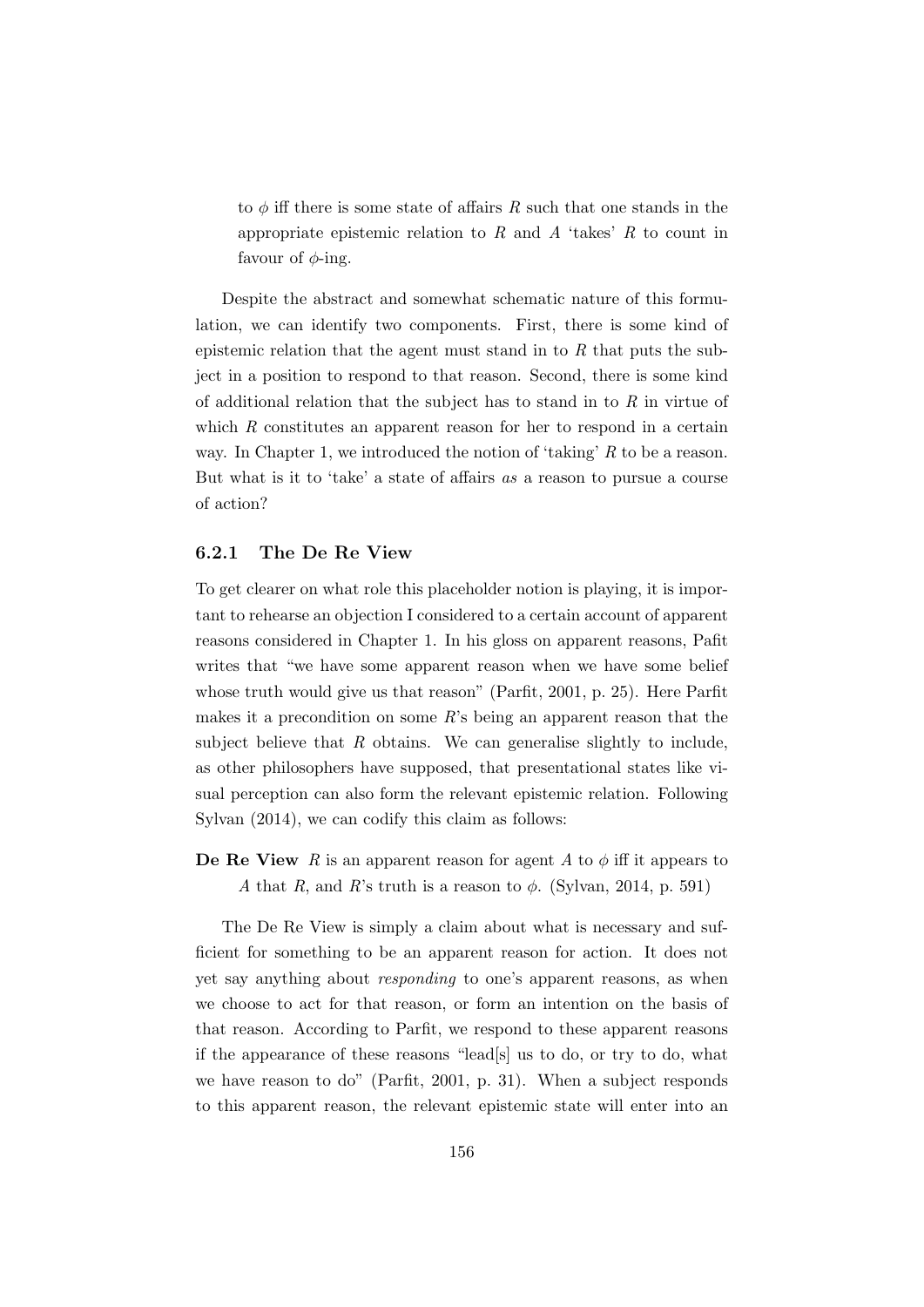explanation of her actions, one that rationalises her action. If Parfit is right that a belief that  $R$  is the requisite epistemic condition for  $R$  to constitute an apparent reason for action, then what explains the agent's  $\phi$ -ing will be, in part, her belief that R.

The problem we raised for The De Re View is that even with these epistemic conditions satisfied, being 'led' to act on the basis of one's belief that R obtains is *insufficient* for that way of responding to be *rational.* This is true even if you  $\phi$  in the belief that R, and R is a reason to  $\phi$ . We considered two examples, one practical and the other epistemic, to show this. The practical example involves a gormless child who believes there is a bear in front of her might be led to do something that is favoured by the state of affairs she correctly believes to obtain. She might for instance make herself look as big as possible in trying to hug the bear, and successfully scare it off. Yet, because what she does is not appropriately sensitive to the way in which what she believes favours her action, she does not count as responding to an apparent reason to make herself look as big as possible. The epistemic example involves someone of poor mathematical ability, Tom, who believes that  $p$ , where  $p$  is some true mathematical proposition. Suppose  $p$  entails  $Q$ , where  $Q$ is some arcane mathematical proposition that Tom is in no position to deduce. Though it is true that the fact that  $p$  is a consideration that Tom believes, one whose truth is a reason to infer that Q, it simply would not be rational for Tom to infer that  $Q$  on the basis that  $p$ <sup>115</sup>

The role that reason-takings play then is to capture the idea that for a response  $\phi$  to a consideration R to count as a response to an apparent reason, the subject must, in some sense, appreciate or understand how considerations of type R favour responses of type  $\phi$ , and be moved to respond in that way because of this appreciation. How are we then to capture this idea of a subject's being able to appreciate something as being a reason for action?

### 6.2.2 The De Dicto View

In reaction to cases that posed a problem for the De Re view, we find in the literature an account which aims to capture this idea by appeal to a

 $115$  For further discussion, see Sylvan (2014, §3).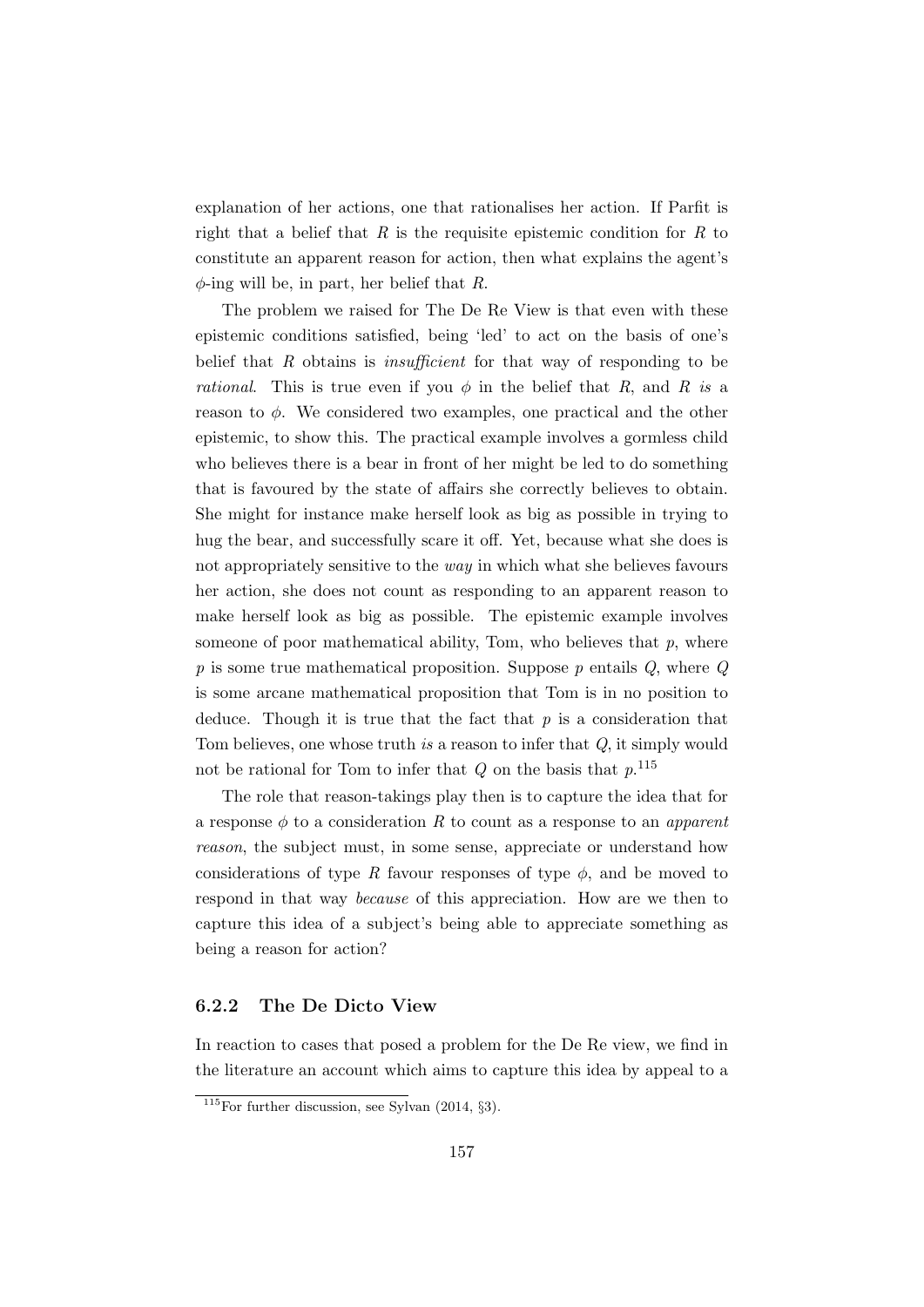certain kind of normative belief or appearance. Following Sylvan (2014), we can call these *de dicto* accounts of apparent reasons:

**De Dicto View** R is an apparent reason for agent A to  $\phi$  iff it appears to A that R is a reason to  $\phi$ .

The De Dicto View adds a further necessary condition for a consideration  $R$  to be an apparent reason for action; namely that  $R$  must appear to the subject to be a reason. But notice that this does not yet explain how this differentiating condition figures into an account of acting rationally in a way that will allay the problem facing the De Re view. For this, we can appeal directly to this further condition in explaining proper responsiveness to reasons. The idea will be that when one  $\phi$ -s for the apparent reason  $R$ , it is not just in response to the apparent reason  $R$ that one  $\phi$ -s, but to an awareness of R's being a reason for one to  $\phi$ .

We find this view in the work of Joseph Raz. According to Raz, acting for reasons requires that subjects act on the basis of an appreciation that the considerations for which they act are reasons. "Agents are", as Raz puts it, "led to awareness of the facts that are reasons qua reasons" (Raz, 2011, p. 35). Acting rationally is simply "rational reactions to this awareness" (Raz, 2011, p. 35). How does this awareness figure in an explanation of acting rationally? Raz tells us that rational agency must be such that the notion of a reason "itself figures in an explanation [of the action]" in such a way that "one is motivated by the fact that is the reason, through the mediating belief, recognizing it as such" (Raz, 2011, 29, emphasis added). When an agent A  $\phi$ -s in response to an apparent reason R for A to  $\phi$ , what explains A's  $\phi$ -ing is, in part, A's belief that R is a reason for her to  $\phi$ .

The De Dicto view constitutes an important advancement over the De Re view. It puts flesh on an important insight: that acting for apparent reasons requires sensitivity to your apparent reason for action's status as a reason. However the most persistent objection to the De Dicto view is the charge that it over-intellectualises rational agency. (Lavin, 2011; Sylvan, 2014; Saemi, 2014). This objection has been framed in a range of ways. Parfit (2001, p. 118) for instance argues that the De Dicto view would implausibly put the possibility of responding to apparent reasons out of reach of subjects such as certain animals and infants who lack the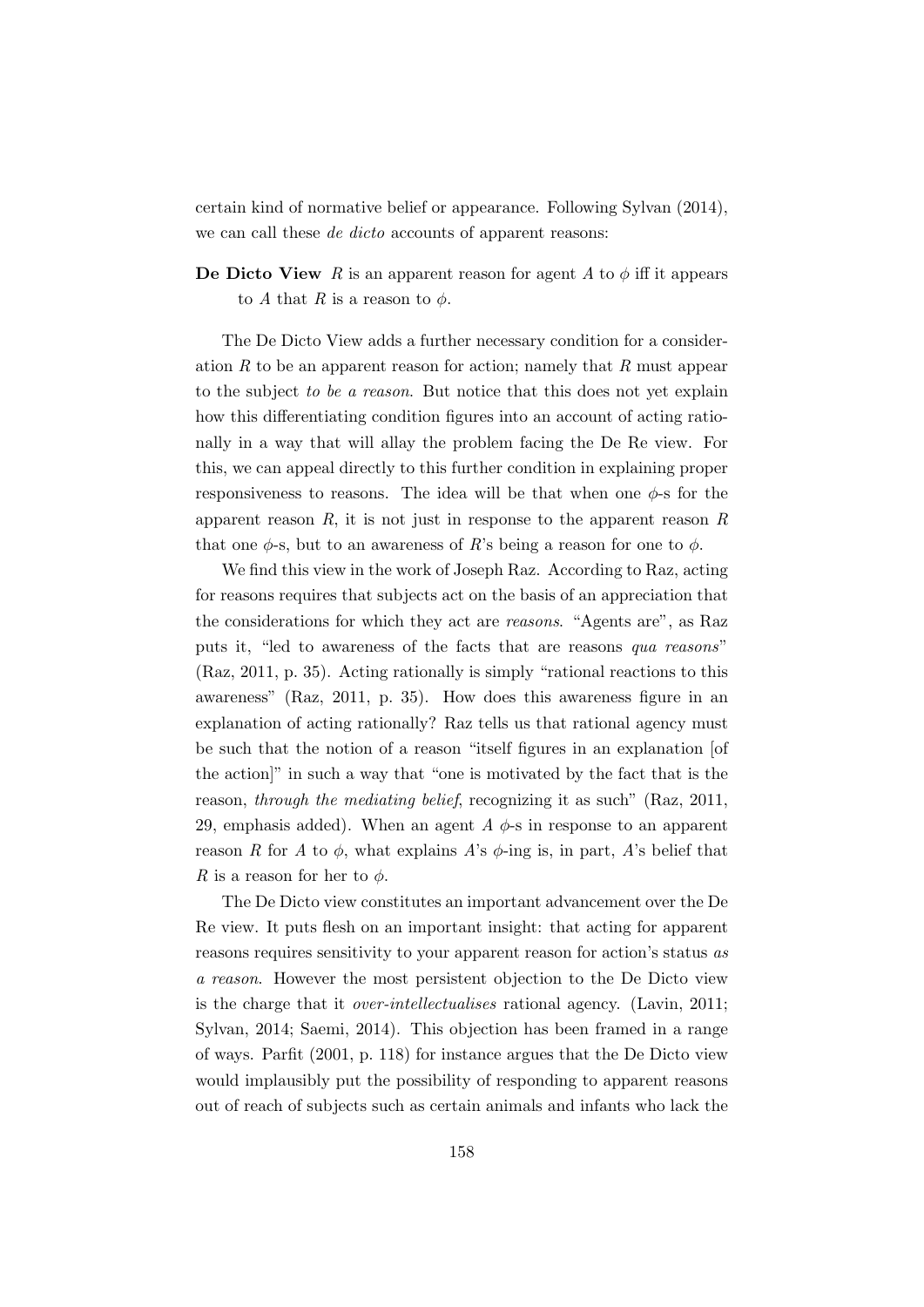concept of a reason. Though I think the spirit of this objection is on the right track, framing it in this way pulls focus away from the main problem, dragging us into contentious issues surrounding the ascription of conceptual cognition in animals and infants.<sup>116</sup>

A better response would be to motivate the possibility of responsiveness to apparent reasons without positing appearances with the content that one's grounds for action are reasons for action. Competent or skilful action has this structure. Imagine an experienced mover trying to remove a large bed through a narrow door. Seeing that the bed is the size that it is, she might think "Right, I better unscrew that part and angle the left corner like so". Cases like these are examples of an agent's being motivated by apparent reasons. She counts as being motivated by an apparent reason because she responds to the facts as they seem to her, in a way that manifests an underlying competence to treat certain features of the situation as she perceives it as reasons to respond in certain ways. The competence in question reliably results in the subject coming to a view about what one is to do given her take on the facts.

In the case above, the mover relies on her expertise to guide her conduct. It does not seem to proceed on the basis of an evaluation of

 $^{116}$  Consider for instance two responses open to Raz. One response claims that such subjects do possess the concept of a reason, e.g. by appealing to some less demanding standard for the ascription of conceptual thought, for instance the ability to "[react] to [would-be reasons] appropriately and trying to adjust. . . responses when becoming aware that they are inappropriate" (Raz, 2011, p. 32). This response, as it stands is unappealing. First, it is unclear if this move jeopardises what is distinctive about the De Dicto view. Second, this suggestion would require substantial work to motivate. A relatively common assumption is that contents are conceptual to the extent that it exhibits sentence-like structure, that is, compositional structures formed from intrapropositional semantic elements like predicates and subjects. The bar for ascribing conceptual thought will depend on (i) how much compositional structure is necessary for conceptuality, (ii) whether sub-propositional units need to be fully systematic, recombining freely and generally, and relatedly (iii) whether conceptual capacities must undergird the ability to produce an unbounded number of thoughts. To the extent that this is a necessary condition for conceptual thought, it is clear then that a defender of the De Dicto view does incur a substantial explanatory burden since it is unclear that the kinds of dispositions Raz appeals to could satisfy even the lowest bar for conceptuality in thought (cf. Sylvan, 2014). A second response would be to deny that lower animals can respond to apparent reasons in the way that mature human subjects can. On such a view, lower animals who fail to respond to appearances of their grounds as reasons can only act as if for apparent reasons and thus merely approximate full-blooded rational sensitivity to reasons. This strikes me as unattractive, for it is plausible that certain animals can respond to facts in a ways that manifests a sensitivity to favouring relations. Why deny that they can respond to apparent reasons?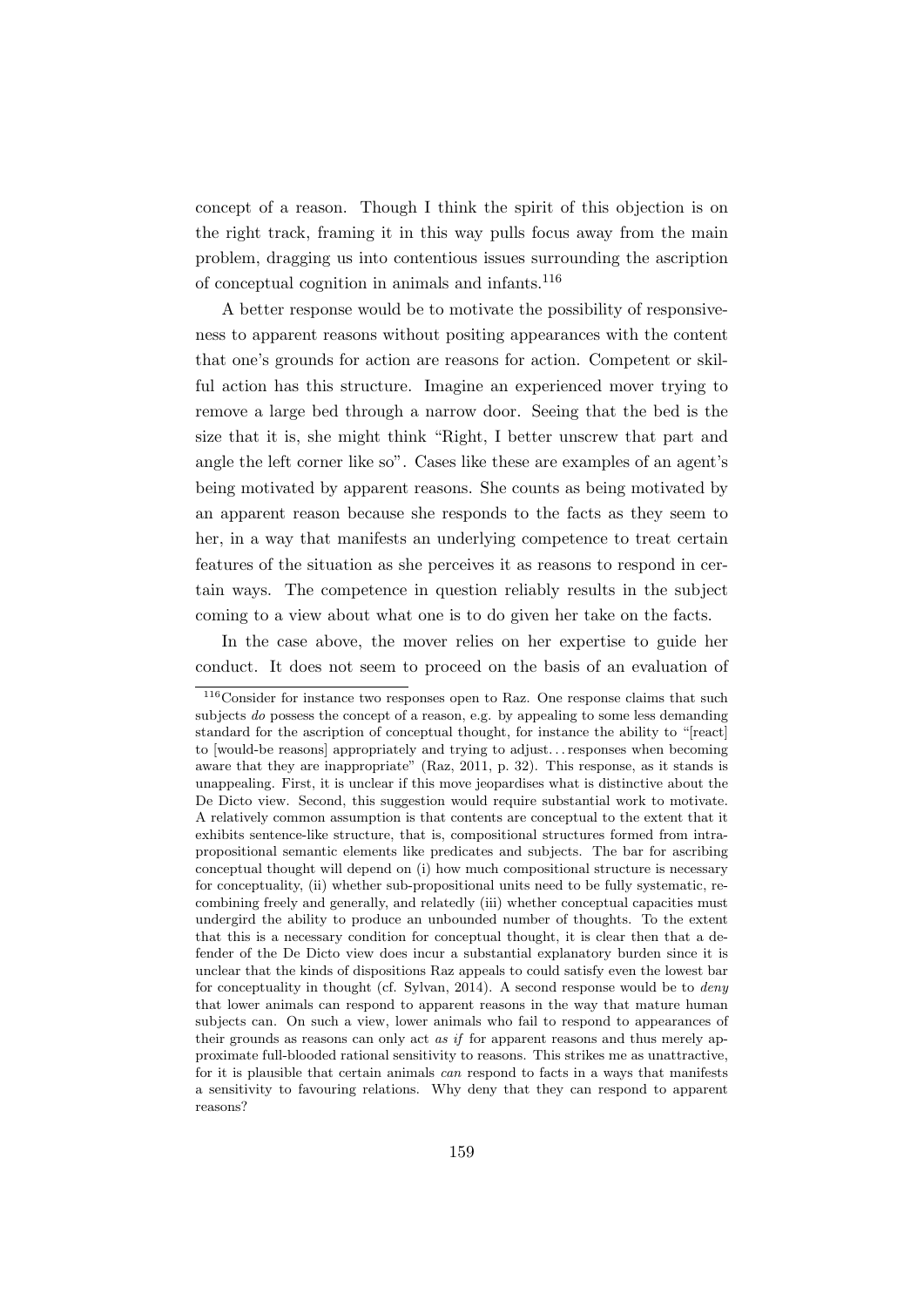the position of the bed-frame as justifying her angle of approach. To see this, it need not be the case that the subject is willing, or indeed, able to defend her conduct by reference to a reason for action. Yet this is what we would expect if her action is done in the belief that her grounds for action are reasons for the approach she takes. To insist that her response must be mediated by reflection about those facts constituting justifications for her response would be to freight her psychology with an unnecessarily reflective component.

The De Dicto theorist is right to emphasise the fact that rational agency is motivated by a sensitivity to one's reasons for action. However, the problem is that sensitivity to reasons need not take the form of a belief about what is or is not a reason for action. In the following section, I develop a framework for thinking about rational sensitivities to reasons. The account draws on some ideas from virtue epistemology in making use of the notion of reason-sensitive competencies. The result will be an account of one's apparent reasons and the rational significance of these apparent reasons for rational agency that avoids some of the problems that faced the De Dicto view.

### 6.2.3 The Competence View

I want to begin with the notion of competence, in particular, the notion of competence that features prominently in the virtue-theoretic epistemology developed by Ernest Sosa.<sup>117</sup> Let us start with Sosa  $(2007, p. 22)$ 's well-known example of the archer which he uses to illustrate the kinds of normative assessment we use to evaluate performances. We can isolate three levels of performance normativity. When an archer aims to hit the bullseye, the archer's performance is correct or accurate if the arrow hits the bullseye. We can say that the archer is competent or adroit (relative to the activity of archery) if, in taking the shot, the archer manifests a disposition to succeed in hitting the bullseye. Combining these two evaluations, we can say that the shot is apt if the archer's shot hits the bullseye because it manifests the archer's competence.

Here I want to draw a parallel between (i) the relationship between competence and correctness and (ii) the relationship between rationality

 $\frac{117}{2}$ See Sosa (2001), Sosa (2007), Sosa (2010) and Sosa (2015).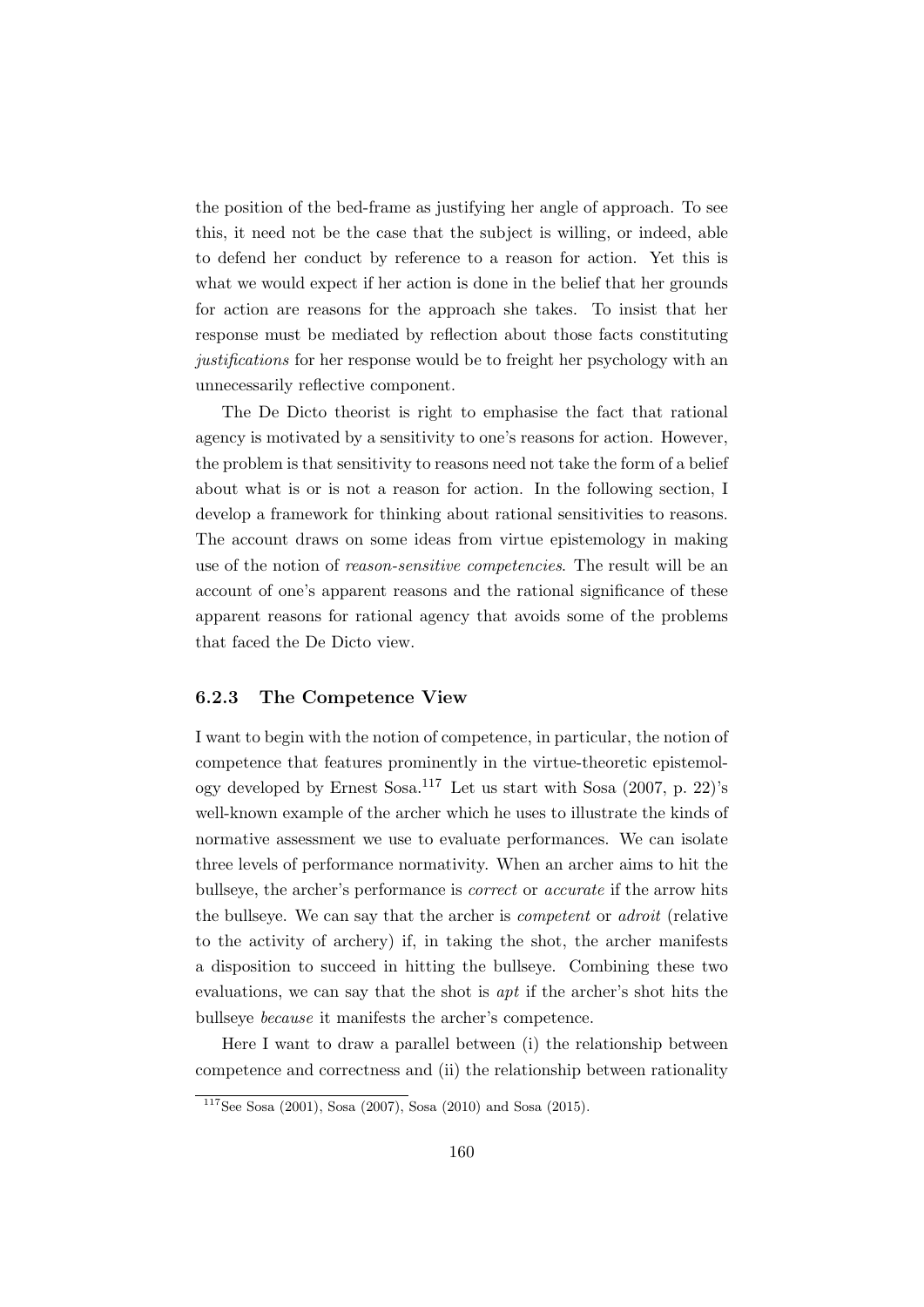and correctness. The archer can manifest his competence at archery yet still fail to achieve correctness, as when a gust of wind blows his arrow off course. Similarly, a subject can manifest rationality in acting yet still fail to achieve correctness, as when one drinks what takes to be a gin and tonic when it is in fact poison. Rationality, like competences in general, involves a fallible disposition to succeed in a certain respect; that is, the manifestation of these dispositions does not entail success.

An attractive view of rationality develops this parallel by construing rationality as a function of a subject's competency to respond to her normative reasons for action (cf. Sylvan, 2014; Kauppinen, forth.) On this framework, we see rational agency as an activity in which one aims to act on the basis of sufficient reason to  $\phi$ . We can replicate the same threelevel evaluative structure. A subject, in acting in way  $\phi$ , acts *correctly* if she  $\phi$ -s in accordance with the balance of all normative reasons there are for A. She acts *competently* in  $\phi$ -ing if she, in  $\phi$ -ing, manifests a disposition to succeed in the activity of acting on the basis of sufficient reason. Call this her reasons-sensitive competence (we will discuss in more detail shortly). And she acts *aptly* if she  $\phi$ -s correctly because, in  $\phi$ -ing, she manifests her reasons-sensitive competence.

Several general features of rational competence with reasons are worth pointing out. First, since competences are dispositions to succeed, reasonssensitive competences ground a disposition "to treat considerations like objective reasons to do  $\phi$ -like things only if they are objective reasons to do φ-like things" (Sylvan, 2014, p. 604). Thus, given that we are aiming to build an account of rationality by reference to such fallible competences, rationality retains an indirect connection to objective normative reasons for action without collapsing into either correctness or coherence (Sylvan, 2014, p. 605). Second, reasons have weights and stand in dynamic relations to each other. For example, (i) some considerations count in favour of taking courses of action that are vastly outweighed by other considerations, (ii) some consideration strengthen, weaken or disable the favouring strength of other considerations and so on. Correspondingly, our reason-sensitive competencies will also have to ground dispositions to respond in different ways that reflect these different weights and the way would-be reasons dynamically interact with each other (Kauppinen, forth, p. 25). Finally, I think it is plausible that we should think of our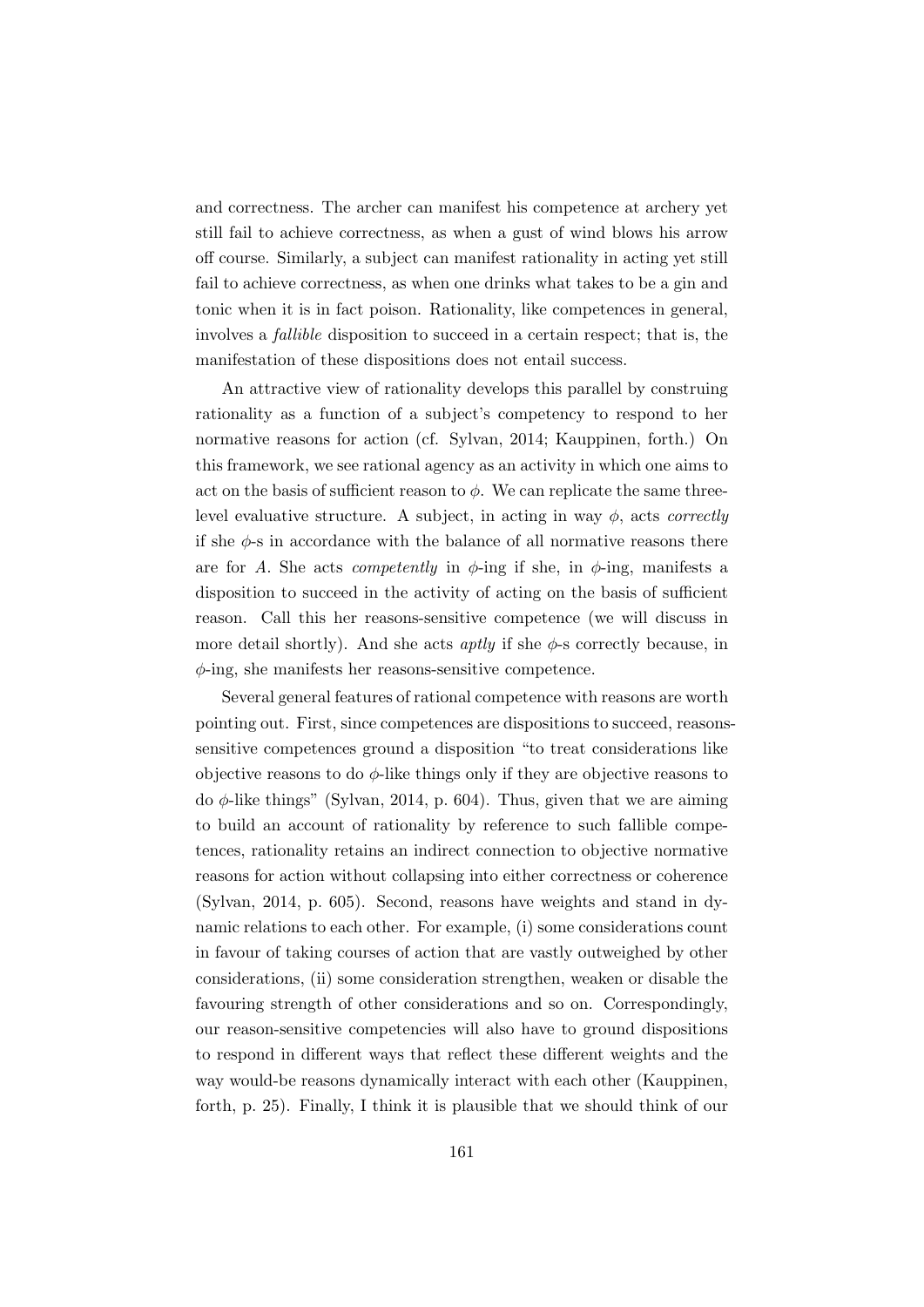overall competence to respond to reasons as reasons in terms of a network of local competences (Kauppinen, forth, pp. 26–7). Consider the mathematical example earlier. Mathematical competence with respect to developing complex proofs is something that one develops over the course of one's lifetime, something which consists in the acquisition of a set of skills distinct from the skills operative in other domains where one can exercise reasons-sensitive competencies (e.g. one's underlying perceptual competences used to detect flavour notes in wine).

We can appeal to the notion of a reasons-sensitive competence to good effect to account for the distinction between merely acting in accordance with one's reasons and responding to one's apparent reasons. Recall the case of the mover where a natural description of her motivation is one of seeing certain features of her situation as 'calling for' responses. Seeing that the bed frame is of a certain dimension (bigger than usual), she is inclined to take a certain kind of approach (removing certain awkward parts and tilting it a certain way). From the perspective of the practically-engaged agent, certain considerations R form the object of an attraction to treat  $R$  as a reason to pursue a particular course of action (cf. Sylvan, 2014, pp. 598–9). What makes this way of responding to reasons rational is the fact that this attraction to treat certain considerations as reasons is the manifestation of an underlying fallible competence to treat certain considerations as reasons for action only if they are reasons for action.

We can analyse competency-manifesting *attractions to treat* in functionalist terms. Reasons-sensitive competences ground dispositions to be occurrently motivated to treat how things seem to the subject as reasons for action. How things seem to the subject is, in part, a product of the subject's perceptual apparatus, e.g. how things look, smell, sound, and so. It can also include cognitive seemings, e.g. that  $p$  seems to follow from Q. Thus, we can think of reasons-sensitive competencies as taking as operating on perceptual and cognitive representations and producing as output inclinations to treat what is represented as favouring acting in certain ways.

This view strikes the right balance between the De Re view and the De Dicto view without their shortcomings. The De Re view is right that when we rationally act for reasons, we respond to the facts, or at least,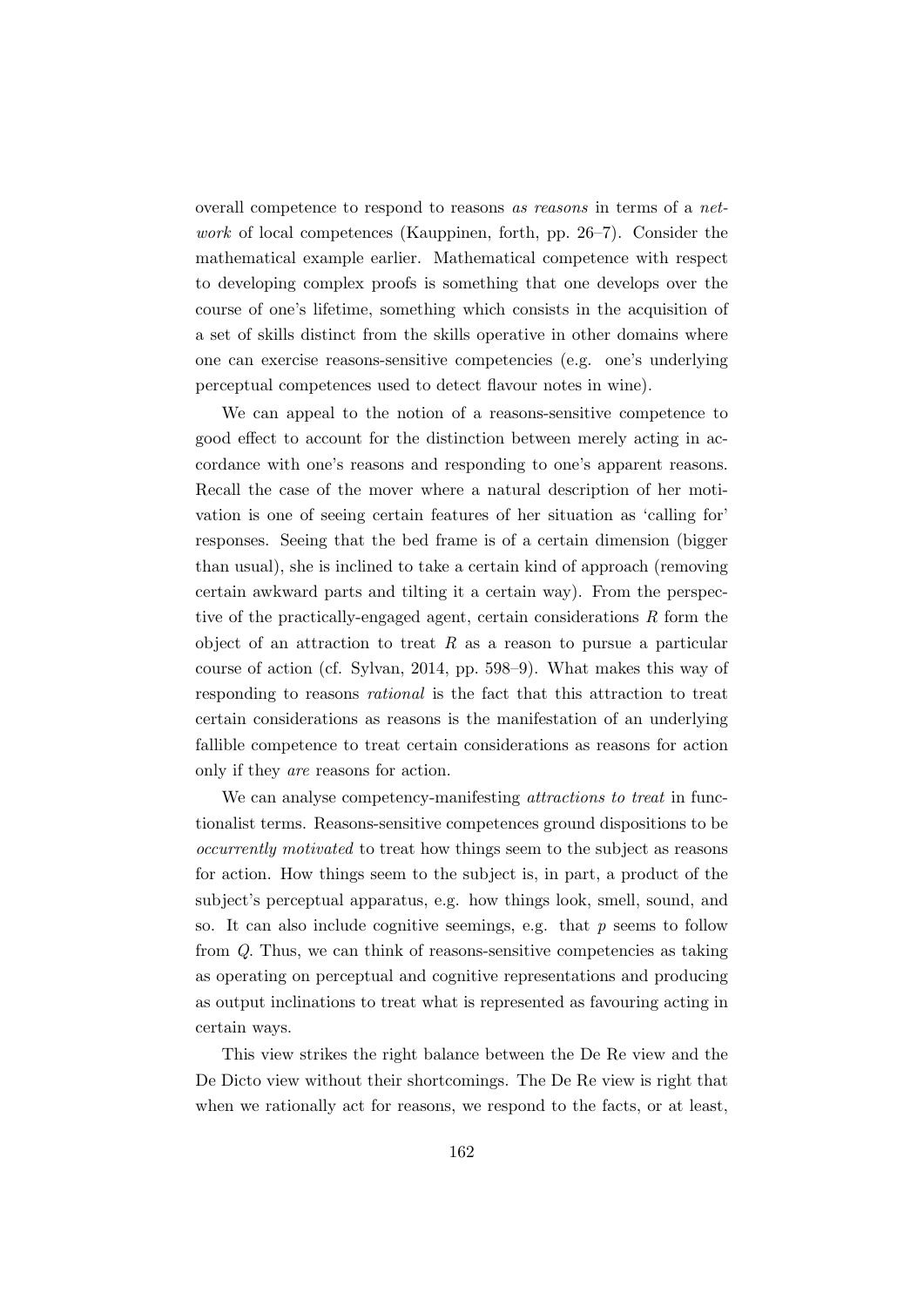what seems to us to be facts in representing certain states of affairs as obtaining. But for the response in question to be rational, the agent must be sensitive to the *way* in which those facts favour certain actions. The De Dicto view tries to remedy this by appealing to the mediation of beliefs about how those facts relate to what reasons we have to act. But being motivated by normative beliefs is just one of many ways we have to be sensitive to which facts favour which responses.

On the Competence View, this sensitivity is built up of a network of local reasons-sensitive competencies which the agent relies on in guiding action. One key benefit of the Competence View is that it clearly avoids the issue of over-intellectualisation. On this view, we can act rationally in response to our apparent reasons without first coming to a view that certain grounds constitute reasons for action. This feature nicely accommodates the respect in which certain pre-conceptual subjects might respond to apparent reasons, whatever we think about their capacity to entertain beliefs with conceptually structured contents. It is necessary only that their responses are mediated by competence-manifesting attractions to treat those considerations as reasons. Provided the disposition to treat certain considerations as reasons is a manifestation of a reasons-sensitive competence of the kind discussed, then there is no obstacle to granting the resulting actions of lower animals the status 'rational'.

Before moving on, I want to clarify that though I take the Competence View to be highly credible, strictly speaking, I need only maintain a weaker claim entailed by such views for present purposes, viz. that some apparent reasons are a function of reasons-sensitive competences.

### 6.3 The Rationality of Acting on Desire

In this section, I explain how the teleo-functional account of the nature of desire developed in Chapter 5 can be marshalled to provide an account of the rationality of acting on desire. The account to be developed begins by explaining how the conative system responsible for the formation and regulation of our basic desires grounds a competence to respond to a certain class of reasons. Next, I suggest that occurrent basic desires are a manifestation of this reasons-sensitive competence and explain how occurrent basic desires operate in such a way as to ground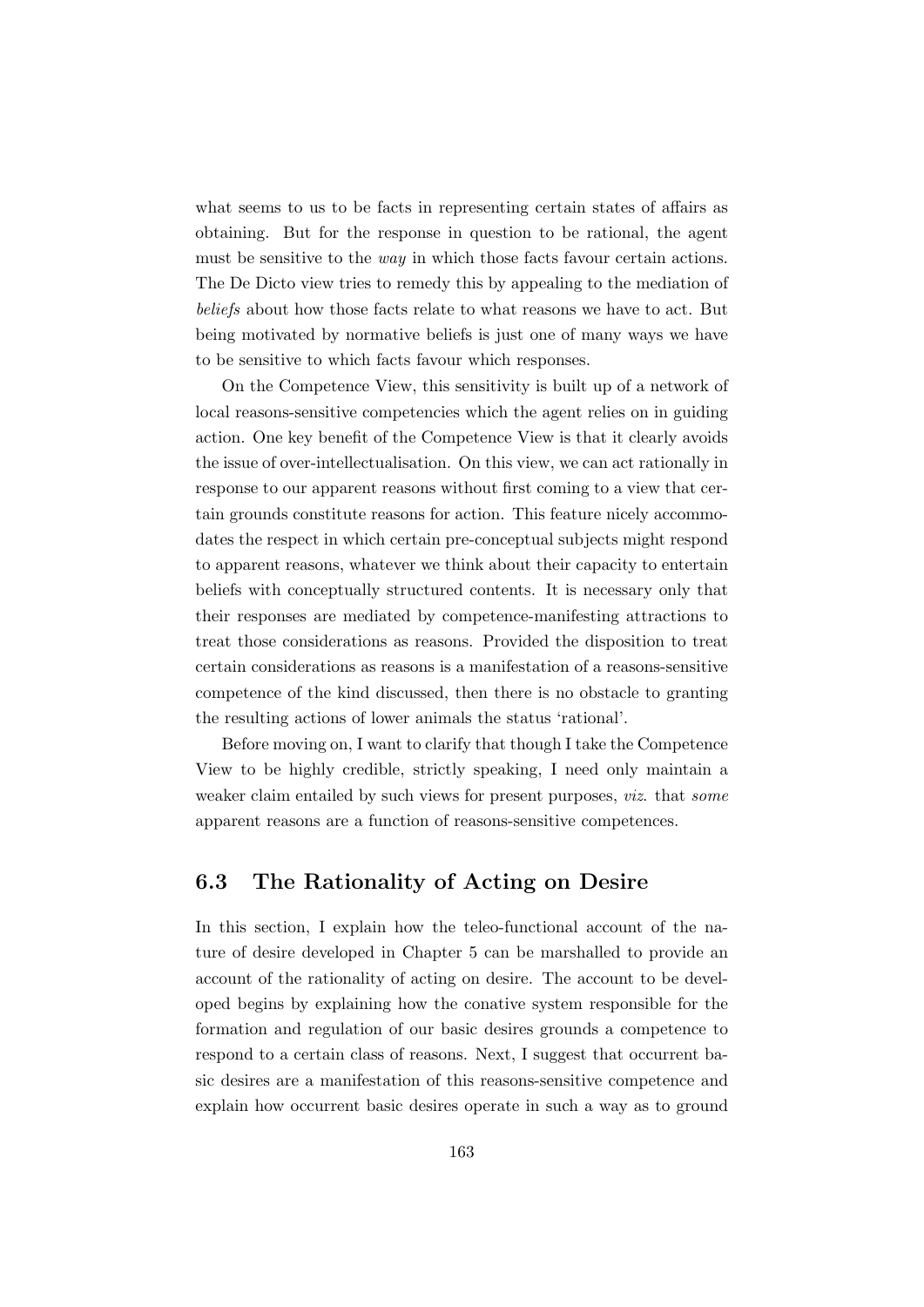reasons-responsive action. This account will explain the role that desires play in rationally supporting intention-formation and action as well as resolving the Reasons-Location problem discussed at the outset of this chapter.

### 6.3.1 Desires and Reasons-Sensitive Competence

We can split the exposition of how the conative system to which our basic desires belong contribute to our capacity to respond to reasons into two parts: (i) the underlying constitution of this system, the 'seat' of this competence as Sosa puts it, and (ii) the operation or activity of occurrent desires, which I will claim should be understood as a manifestation of this competence.

#### The Seat of the Competence

Competences are fallible dispositions to succeed in a certain kind of activity. Sosa identifies several levels to a competence, one of which he calls the 'seat' of this disposition to succeed. For example, someone who is competent at driving has a disposition to succeed that is in part due to an "innermost driving competence that is seated in one's brain, nervous system, and body" (Sosa, 2017, p. 191)

I want to suggest here that we should think of the conative system to which basic desires belong as constituting the seat of a fallible disposition to succeed in responding to a certain class of reasons for action, ones connected with biological goods. This system comprises our innermost competence to respond to such reasons. On this front, we can draw on the work developed in Chapter 5. Here I claimed that our mechanisms for desire production are regulated in ways that ensure they are reliably conducive to the satisfaction of core biological norms. Their function or aim is to produce standing desires for outcomes that are biologically good. In turn, the function of these standing desires are to motivate the subject to act in ways that are normally good for the subject. Since outcomes that would be good for the subject to pursue are those that the subject has some reason to pursue, we can think of our system of basic desires as a reliable disposition to motivate the subject to act in ways that are responsive to these reasons.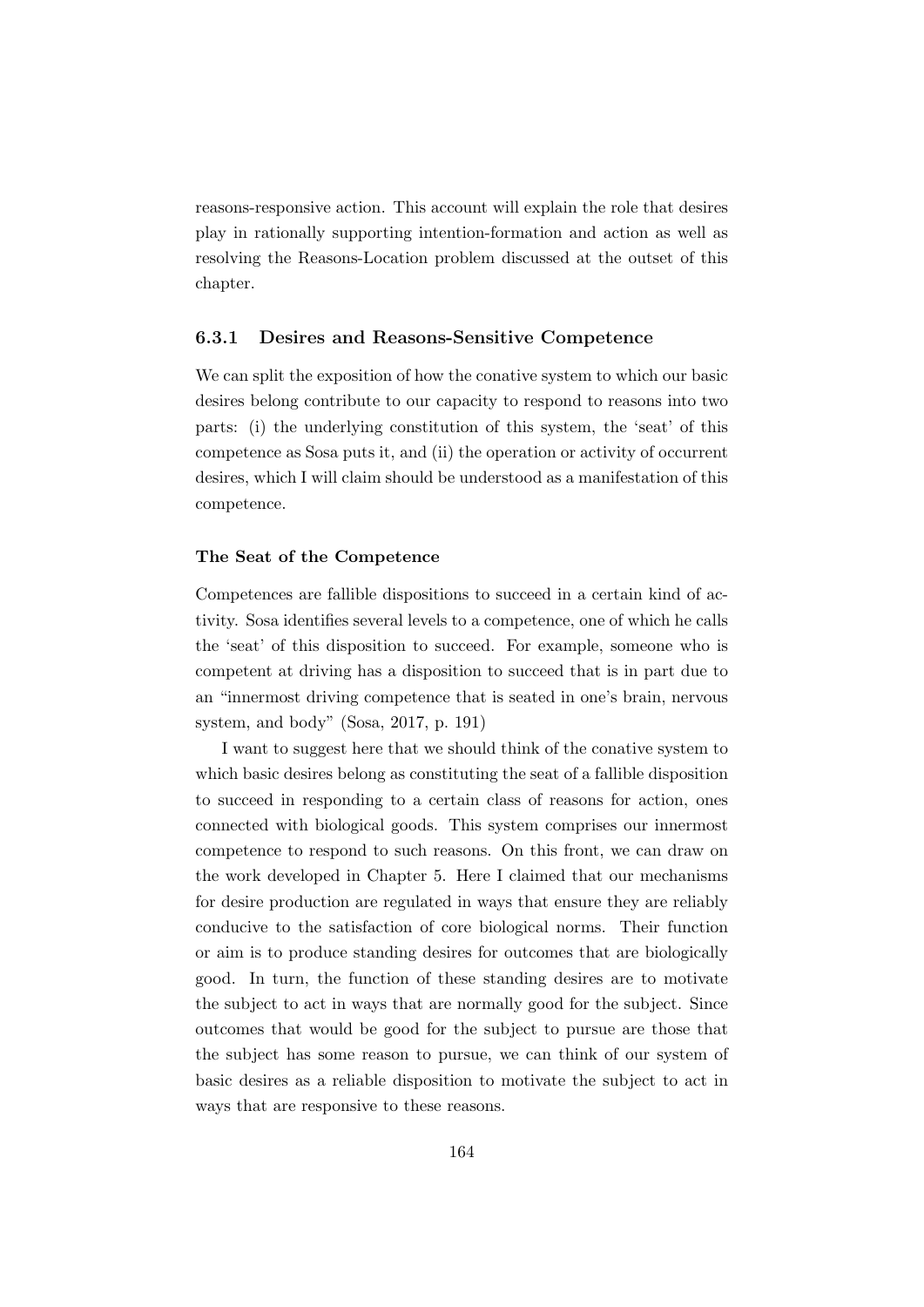#### The Activity of an Occurrent Desire

How does this system of conation allow us to respond to such reasons? In order to answer this question, it will be necessary to consider the activity of occurrent basic desires. We can illustrate this by considering a simple case. Suppose you are at the greengrocer and you are looking for a small snack to eat. You look across a vast array of fruit; the punnet of delicious bright red plump strawberries catches your eye and you form an inclination or attraction to eat those strawberries. We can highlight two important stages in this process.

The first stage involves the activation of a standing desire which gives rise to an occurrent basic desire for those strawberries. Standing desires are psychological structures we retain even through long periods of inactivity, depression, or loss of consciousness. A subject can have a standing desire to eat strawberries even if he is in a deep depression and spends all his time sleeping. Under certain conditions, standing desires give rise to occurrent desires. When we perceive the plump red flesh of the strawberries, we represent a certain kind of outcome (eating strawberries) as available (cf. Butlin, 2017, pp. 619–22). This combines, under certain conditions, with someone's standing desires for eating strawberries, thereby generating an occurrent desire to eat those strawberries. Occurrent desires exist over periods of time during which they are active in influencing various processes that lead to action.

The second stage, the one that I want to focus on, concerns the way in which this occurrent basic desire influences the processes that lead to choice and actions. There are two important aspect of the functional role that occurrent desires play: an attentional component, and an actionguiding component. These two elements of an occurrent desire combined, I believe, captures the phenomenology of an occurrent desire.

The attentional component of an occurrent basic desire involves a disposition to have one's attention exogenously drawn to salient features F of an outcome that one represents, or an object one perceives. For example, when one has an occurrent basic desire to eat strawberries one is disposed to have one's attention drawn to features such as the plump red flesh of the strawberries one perceives before one, or to memories of the flavour of the strawberries when one imagines eating strawberries.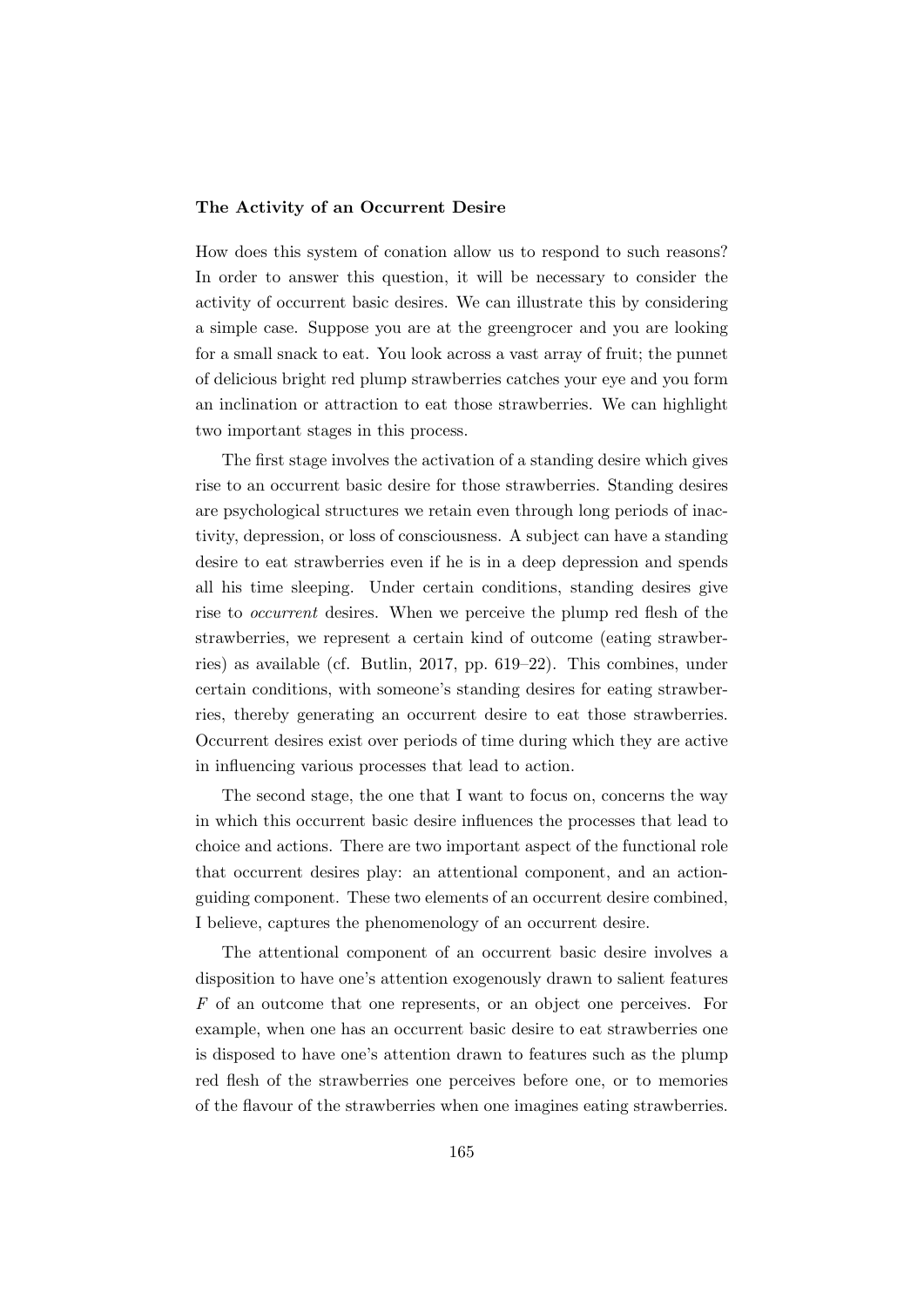Let us call the item possessing the features that captures one's attention, the *attractant*.<sup>118</sup>

The action-guiding component of an occurrent desire involves a nonalienating felt impulse to treat the attractant's having a property  $F$  as favouring a certain response; that is, as a reason for a certain response  $\phi$ <sup>119</sup> To treat an attractant having property F as a reason to  $\phi$  is for the representation of the attractant's being  $F$  to influence practical reasoning by assigning some weight to the option of  $\phi$ -ing. For example, in virtue of one's occurrent desire to eat strawberries, one feels an impulse to treat the fact that the strawberries have the appearance they do as contributing some weight to  $\phi$ -ing in the course of determining what it is one should do. This I think captures Jennifer Hawkins' suggestion that desires involve a non-conceptual "evaluative impression" glossed as "a very simple kind of experience, a primitive feeling as of certain responses making sense or feeling right" (Hawkins, 2008, p. 259).

At the end of Chapter 5, we outlined an outstanding issue concerning the way in which occurrent desires initiate the formation of intention or an action, specifically, how occurrent desires can give rise to intentions or actions in ways that do not disrupt rational agency. On the account of the way in which occurrent desires prompt action described here, occurrent desire initiates action or the formation of an intention not simply by causing it, but by drawing our attention to what are, ideally, reasons which can then inform a rational choice to act on a desire. For example, the subject with an occurrent desire to eat strawberries has her attention captured by features such as the plump delectable appearance of the strawberries in the greengrocer which she is inclined to treat as a reason to do what she believes will allow her to consume them. That the strawberries have these features operates as a reason, a reason to be weighed up in practical reasoning alongside other reasons. If there

<sup>&</sup>lt;sup>118</sup>We have already considered an account of desire that emphasises the role of desire in directing one's attention. Tim Scanlon for instance locks on to the way in which an occurrent desire to buy a new model of computer directs one's attention to features of the new model and "taking [these] features to count in favor of buying them" (Scanlon, 1998, p. 43). Scanlon, recall, accounts for this in a way that I disagree with as involving "[a] tendency to judge that I have reason to buy a new computer"' (Scanlon, 1998, p. 43). I will compare my view with Scanlon's shortly.

<sup>119</sup>Compare Schroeder (2007, p. 159) where Schroeder similarly considers the way which desires involves a disposition for certain conditions to strike you in a certain phenomenologically familiar way", as non-alienating prompts to action.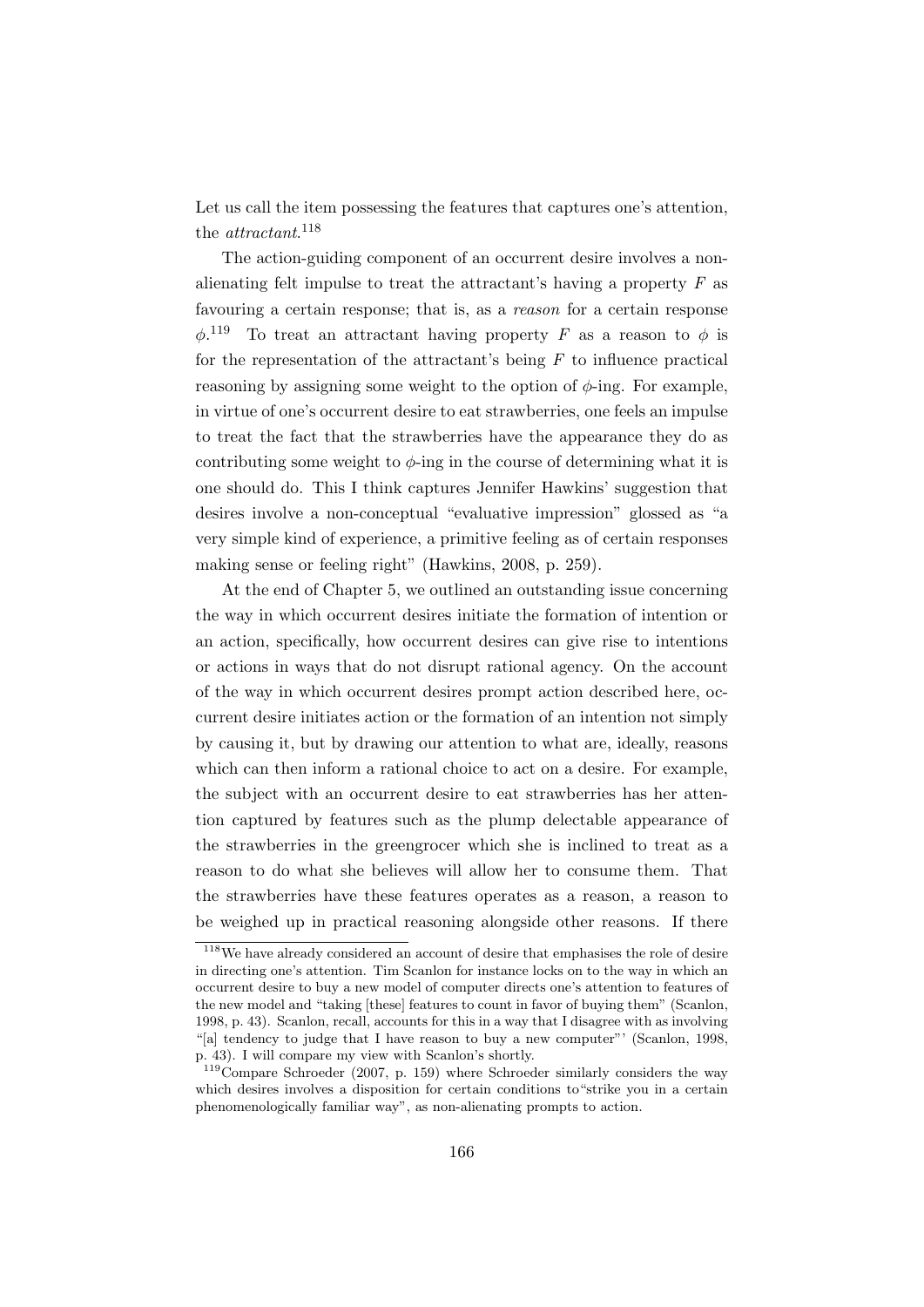appears to her to be a sufficient reason for her to act on this apparent reason, then a choice to act on this apparent reason would be rational. In this way, occurrent basic desires do not disrupt rational agency by compelling certain action, but operates through the standard processes of practical reasoning.

### Occurrent Desires as Manifestations of a Reasons-Sensitive Competence

We can now connect these two elements: the characteristic activity of an occurrent basic desire and the conative system responsible for the production and regulation of such desires. These two elements stand in the kind of relation we observe in reasons-sensitive competences in general. On the account of apparent reasons we considered in the previous section, a consideration R is an apparent reason for an agent A to  $\phi$  if it appears to  $A$  that  $R$  and  $A$  is competently attracted to treat  $R$  as a reason to  $φ. A *compact* attraction to treat R as a reason to *φ* is one that is a$ manifestation of a reasons-sensitive competence; that is, an underlying competence to act in ways that are favoured by the obtaining of certain facts.

The present suggestion is that occurrent desires are manifestations of a reasons-sensitive competence. To have an occurrent desire to  $\phi$  is for one to be in a state which grounds an attraction to treat certain features of an outcome we represent in perception or thought as a reason to  $\phi$ . For example, to have an occurrent desire to eat strawberries is for one to be attracted to treat some salient feature of the strawberries one perceives as favouring a certain kind of response. This attraction is a competence manifesting attraction because the desires that ground such attractions are the products of mechanisms that have the function to produce and regulate our desires in good-conducive ways. This competence thus provide the connection between the attractions that our occurrent desires ground and our normative reasons for action: they are manifestations of a fallible dispositions to respond to a certain class of normative reasons for action. It is this etiological connection between an agent's occurrent desires and her broader conative system that makes it rational for a subject in the grip of an occurrent desire to treat some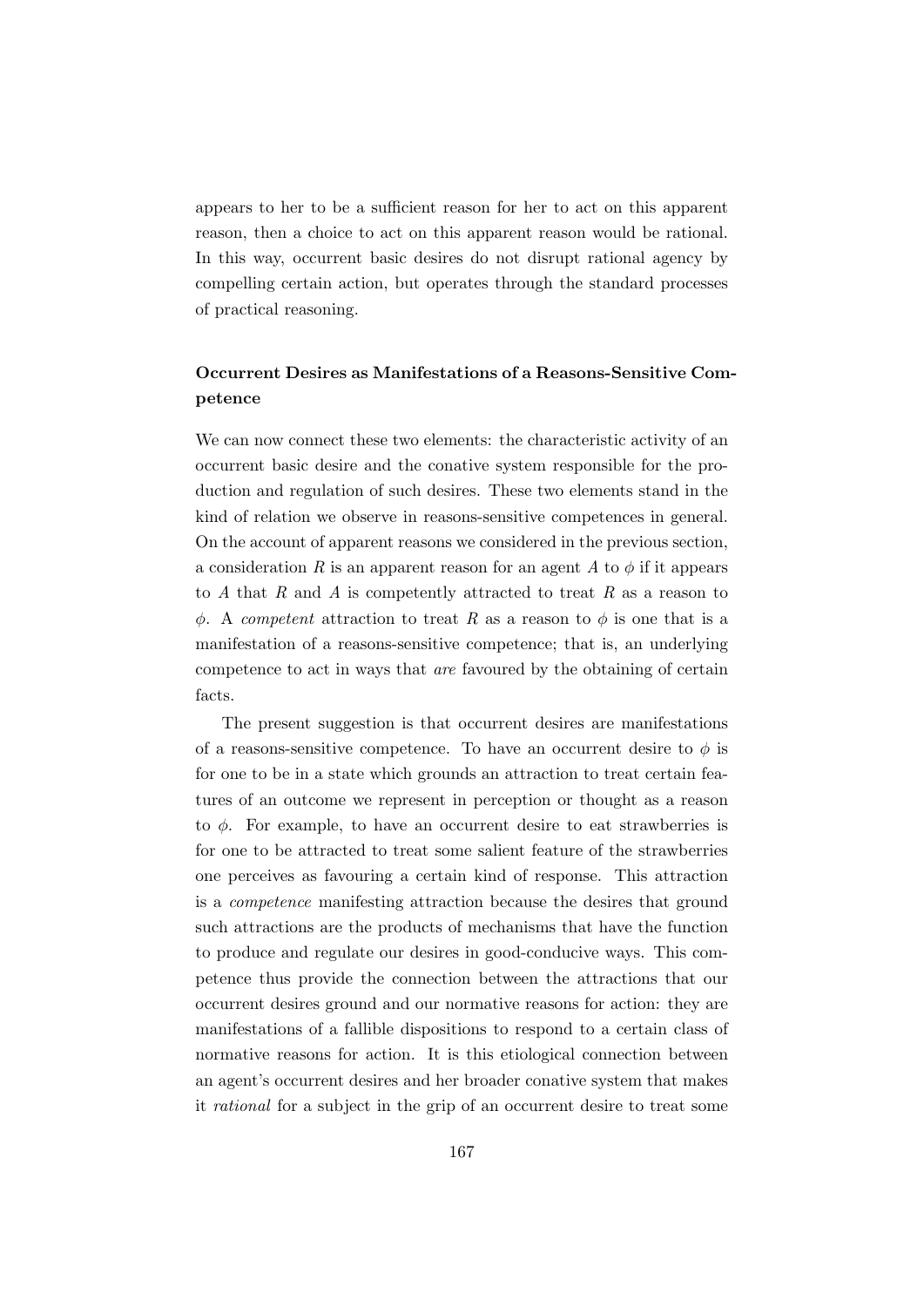feature of a represented outcome as a reason for action.

#### Revisiting the Two Constraints

It is worth summarising how this account satisfies both the Rational Support and Intelligibility Constraint. The rational support constraint is satisfied by appealing to occurrent desires as having a nature and content which allows them to guide one toward what is good by drawing one's attention to considerations that, ideally, are a certain kind of reason, one pertaining to biological goods. In virtue of our system of basic desires having an indirect connection to what is good for the subject, we can provide an explanation of why rationality (defeasibly) favours one's doing what one believes will lead to the satisfaction of one's occurrent desires. The intelligibility constraint is satisfied by appealing to the way in which such desires attune you to an apparent reason for action. When a subject performs an intentional action, her action is intelligible to her in virtue of there being an apparent reason for which she acts. On this account, when one acts on a desire, one acts for the reason that one's occurrent desire attunes one to the presence of.

Now that we have an account of how these two constraints are normally satisfied, it would be instructive to revisit Quinn's Radioman case and try to explain some of the intuitions that were canvassed.

The first element concerns the nature of his strange desire. Plausibly, folk psychology contains a rough understanding of how desires are formed and, given a shared environment, an expectation of the normal set of basic desires subjects can be expected to form. What strikes me as, in part, responsible for our intuitions about Radioman is that it is not clear how, over the course of a lifetime, one could form intrinsic desires for such things. So we lack an explanation of how these strange motivational states are formed and indeed, whether they are formed in the course of Normal functioning of his DPMs. The oddness of the desideratum constitutes some reason to doubt that this motivational state is the product of a Normally functioning DPM. Thus, whether this motivational state can rationally support action comes into question. Indeed, it is unclear if the state is the product of a DPM at all. Given that desire are individuated etiologically, we can explain why highly bizarre motivations ground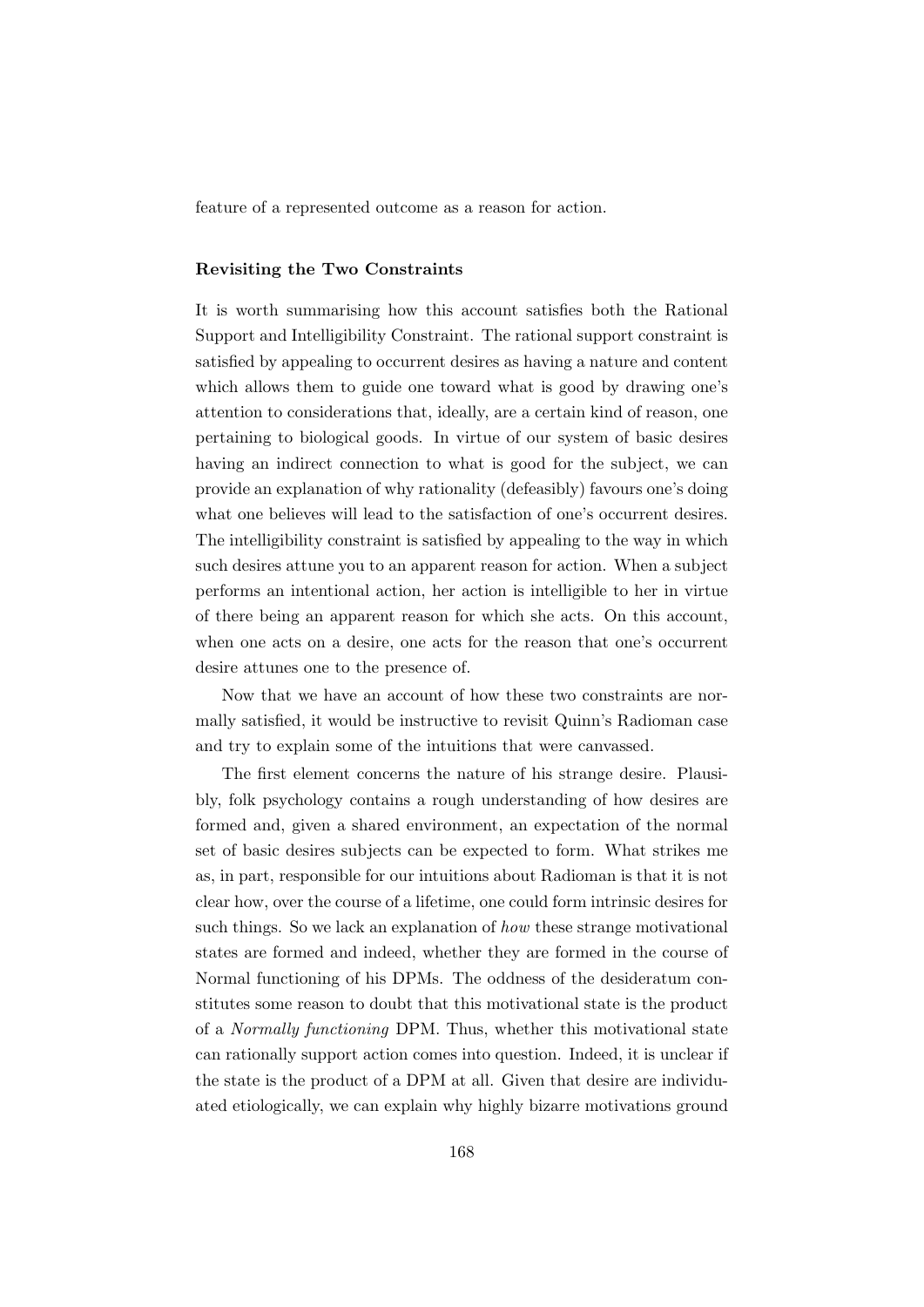the proprietary questions about whether they qualify as 'desire'.<sup>120</sup> This second element focusses on Radioman's perspective. Radioman is compelled by a brute urge or compulsion, a motivational state that fails to provide him with a perspective from which his acts make sense. What Radioman lacks is awareness of some apparent good-making feature of turning on radios that renders his actions intelligible. There is no feature for which he feels a felt inclination to treat as a reason and so lacks some of the phenomenological elements of a normal desire. For this reason, though Radioman finds himself motivated to turn on radios, he lacks the kind of desirability characterisation that normal desires typically avails one of.

### 6.3.2 The Reasons-Location Problem

In this section, I will consider the Reasons-Location problem raised at the start of this chapter and explain how this account of occurrent desires as manifestations of a reasons-sensitive competence allows us provide a neat story about the nature of the agent's reasons for action when she acts on the basis of a desire. The Reasons-Location problem is generated by two simple claims. First, when a subject forms an occurrent basic desire, this desire is capable of rationally supporting choice and action. Second, rational subjects are those that act for apparent reasons. The Reasons-Location problem is concerned with tying these two elements together: when a subject acts on a basic desire that rationally supports her choice to pursue a course of action, what is the apparent reason for which a subject acts?

The solution to this problem can be found by attending to the notion of occurrent desire. The characteristic activity of an occurrent desires I have claimed is to ground an attraction to treat certain features of a represented outcome as a reason for action. On my view, we should identify the reason for which she acts as the features of the objects our hypothetical outcomes she is inclined to respond to in a certain way, as a result of the occurrent desire. For example, in the case of the occurrent desire for strawberries, the agent's reason for selecting the strawberries

<sup>&</sup>lt;sup>120</sup>Here there is an echo of Anscombe's point that intelligibility of the objects of desire coincide with the limits of desire ascription.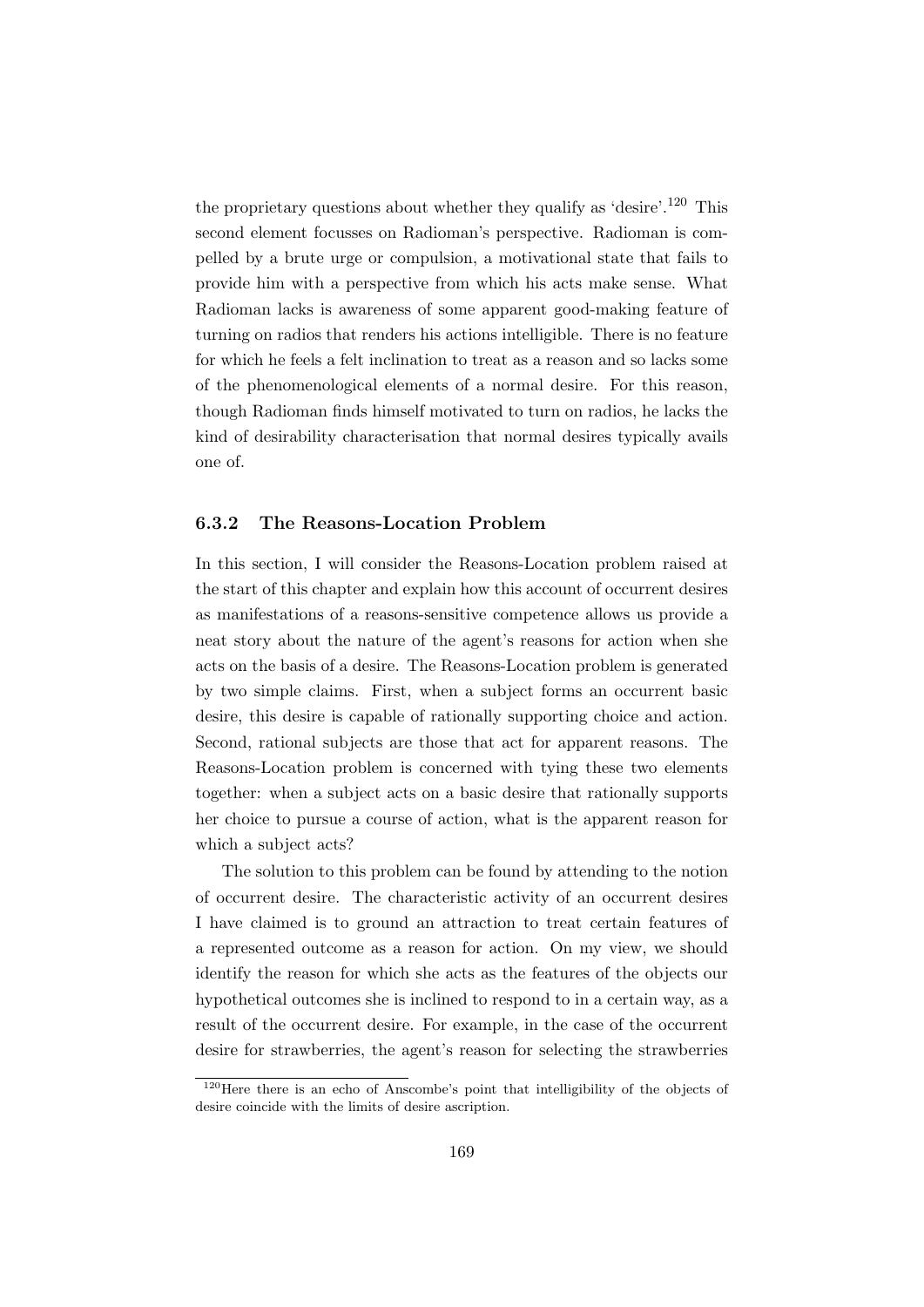is the plump red appearance of the strawberries, or the anticipated taste of eating them.

It is worth comparing this position to the two standard approaches to the problem I identified in order to articulate the respects in which this account is in a position to avoid the problems faced by these other accounts.

One approach was to identify the agent's apparent reason for action when she acts on an occurrent desire with the fact that she has the occurrent desire. Here the thought was that we can seek to explain the rational significance of such desires by features that attend to having such an occurrent desire. The problem with such an approach however is that if my description of the activity of an occurrent desire is right, then most cases of acting on a desire involve responding to the worldly features of the desideratum that we are inclined to treat as reasons, not the fact that one has a certain desire. We can sharpen this point by drawing on a distinction due to Philip Pettit and Michael Smith concerning two ways in which desire can play a role in rationalising choice. In acting on a desire to  $\phi$ , a desire to  $\phi$  "figures in the *background* if and only if it explains the agent's choice of option [to  $\phi$ ]". In contrast, a desire to  $\phi$  "figures in the *foreground* if and only if the agent reaches the choice via the recognition that he has that desire and that the option has the desirable property– the property justifying its choice– of promising to satisfy the desire" (Pettit and Smith, 1990, 567–8, emphasis added).

I want to suggest a diagnosis of the temptation to identify the agent's reason for action when she acts on an occurrent desire with the desire itself. The temptation I suggest comes from an elision of the thought that when one acts on an *occurrent* desire to  $\phi$  that the occurrent desire thereby figures in the foreground of her choice to act. It does not follow from the fact that one acts on an occurrent desire to  $\phi$  that one's choice to  $\psi$  proceeds via the recognition that one has a desire to  $\phi$  which would be satisfied by  $\psi$ -ing. It is of course possible for an occurrent desire to lie at the foreground of a choice, however the point to be stressed here is that it need not. Many, if not most, cases of acting on the basis of an occurrent desire lack such a self-reflective component. In these cases, the activity of an occurrent desire comprises part of the causal explanation of that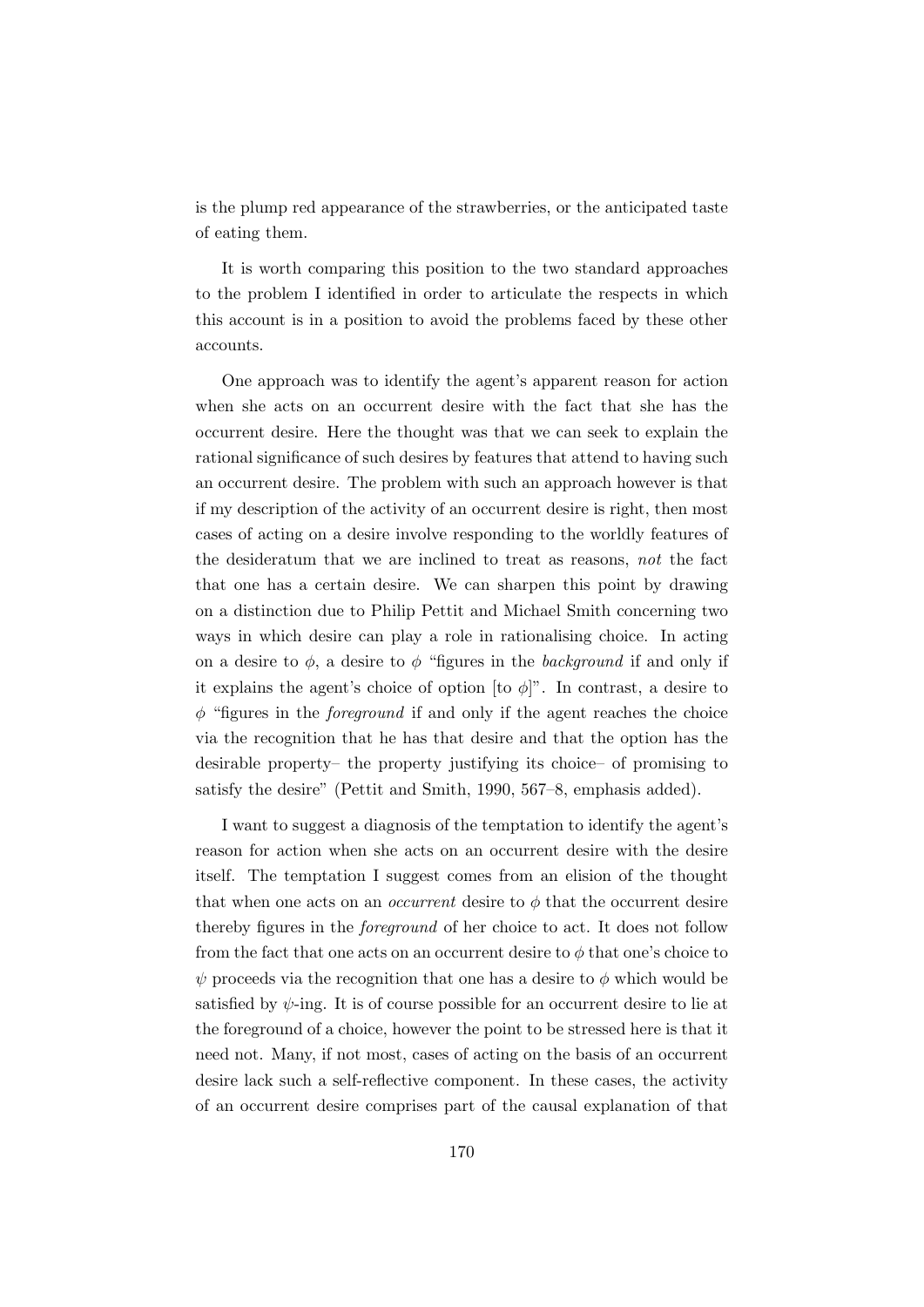action and so figures in the *background*.<sup>121</sup> What lies at the foreground are the worldly features of the desideratum that we are inclined to treat as reasons.

Another approach identified the agent's reason for action when she acts on an occurrent desire with some objective feature of the desired course of action. The account I defend here is a version of this approach since I claim that acting on an occurrent desire involves responding to the features of a represented outcome that one is inclined to treat as a reason. However, I want to emphasise some differences between this version and the other versions of this approach we considered in Chapter 4.

According to the desire as belief view (DAB) defended by Gregory, a desire to  $\phi$  is a belief that one has a normative reason to  $\phi$ . According to the directed attention account of desire defended by Scanlon, a desire to  $\phi$  involves an insistent tendency to see various considerations, or features of represented outcomes, as reasons for action. Despite their differences, both views maintain that desires involve a certain kind of representation with a normative content. In the case of Gregory, it involves a belief about reasons; in the case of Scanlon, it involves a feature or consideration quasi-perceptually seeming to be a reason. In this respect, both adhere to the De Dicto view of the apparent reasons that desires attune us to. I have already pressed the worry that this view of desire leads to an overintellectualised account of desire as involving a kind of self-location in the space of reasons. I have suggested that the De Dicto view of apparent reasons in general is not a necessary condition on something's being an apparent reason.

The account developed here avoids this issue of over-intellectualising desire altogether. When one responds to an occurrent desire to  $\phi$ , one responds to features one represents as possessed by the desideratum. One need not represent that these features constitute reasons for action and so it is not a requirement that the subject conceptualise her reason for

 $121$ This point is established by the possibility of occurrent desires that are not available to the subject's conscious awareness. Take an example due to Mele (2003) of a subject who is motivated by a desire to hurt the feelings of another. In so far as the desire is active in shaping the subject's actions, it is occurrent. However being an unconscious desire, the decision to say something hurtful is not done in recognition of the desire; that is, the relevant desire does not figure in the foreground of choice.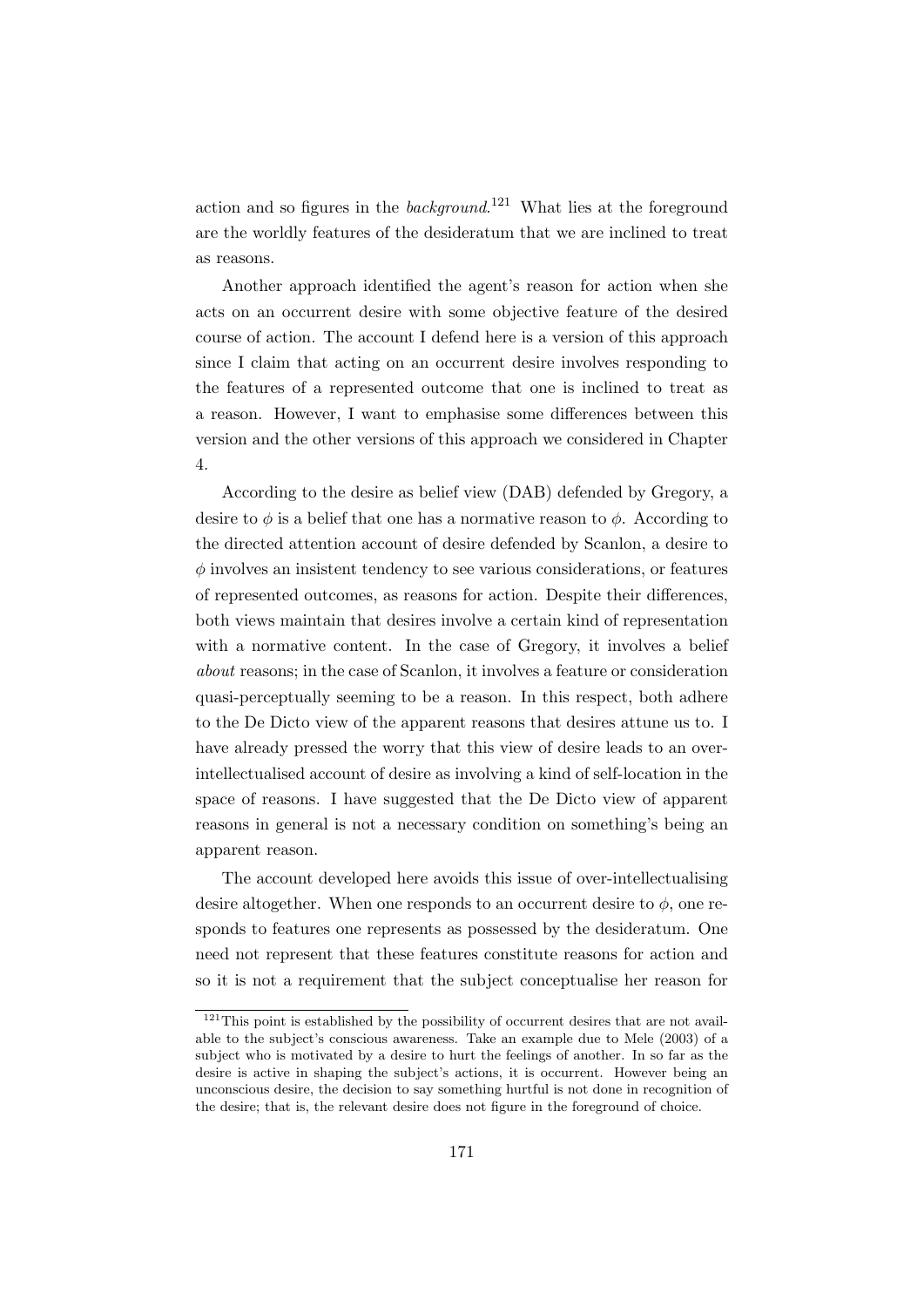action as a reason for action. For example, when one responds to an occurrent desire to eat strawberries, one's reason for choosing strawberries are facts like the strawberries's plump red flesh and not the fact that these properties of the strawberries constitute reasons for one to choose them.

### 6.3.3 Putative Tie-Breaking Cases

There is one final issue to tackle concerning the putative tie-breaking cases involving desire we considered in Chapter 2 to motivate the thought that desires can rationally support choice. We also considered them in Chapter 3 where Chang appeals to a version of such cases to motivate her view that affective desires constitute reasons for action. This is especially pressing given that the position developed here is on the side of accounts that identify the agent's reason for action when she acts on an occurrent desire with the objective features of the course of action she desires to pursue. I want to start by briefly outlining these tie-breaking cases; in particular, I think it is important to distinguish between two types of putative tie-breaking cases. Failure to do this might lead one to illicitly assume that what holds in one variant holds in the other.

**Type-1**: At  $t_1$ , options X and Y are both rationally eligible, and the subject takes there to be sufficient reasons to choose  $X$ , or to choose Y. At  $t_2$ , the subject has a desire for X.

**Type-2:** At  $t_1$ , options X and Y are both rationally eligible, both are identical in all good-making respects. The subject takes there to be no more reason for X over Y, vice versa. At  $t_2$ , the subject forms a desire for X.

We considered a type-1 case in Chapter 2 involving a subject Uma who is faced with the choice of two options, for instance, eating a sandwich or some soup at  $t_1$ . At  $t_1$ , the apparent balance of reasons does not decisively favour sandwich over soup because she is correctly aware that there are sufficient reasons for either option. Both options are rationally eligible. At this point, it is perfectly intelligible to employ a random decision making procedure such a coin flip to break the tie, or simply to pick one (Morgenbesser and Ullmann-Margalit, 1977). We are then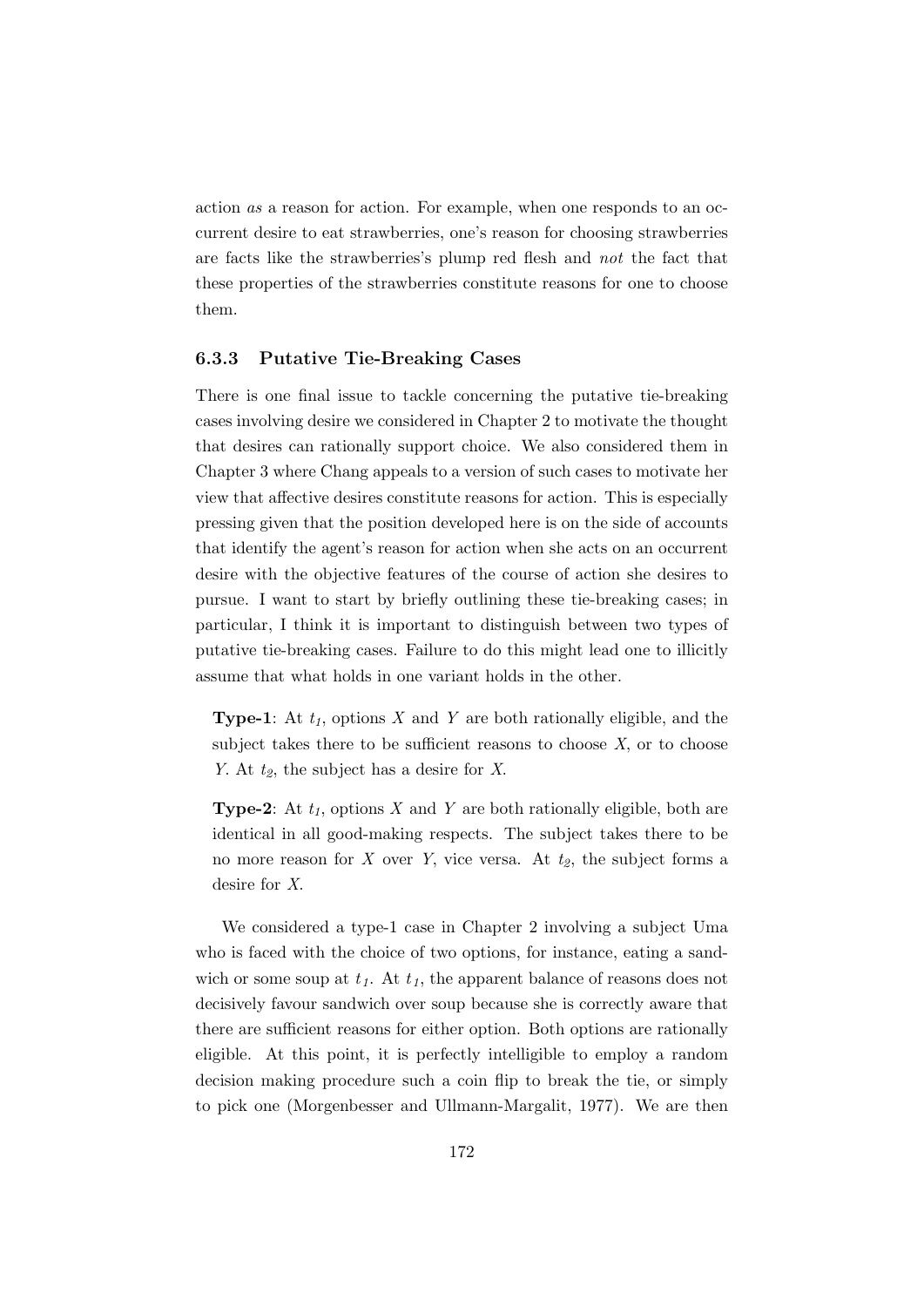to imagine that Uma forms an occurrent desire for a sandwich at  $t<sub>2</sub>$ . A compelling intuition we noted was that the onset of this desire seems to change her practical situation. It is plausible it would now be less than (ideally) rational for one to choose the soup over sandwich. We bolstered this by teasing out an auxiliary intuition that it would be irrational for Uma to disregard the desire and employ some random decision making procedure, e.g. a coin flip. The central difference between type-1 and type-2 cases is that type-2 cases involve the subject's taking there to be no more reason to pick one option over the other. The easiest way to secure this is by having two type-identical options as in the case of Buridan's Ass. For this reason, whilst type-1 cases are commonplace, type-2 cases are comparatively rare. We discussed these cases in Chapter 3 as they were employed by Chang to motivate her proposal.

#### Chang on Desires as Tie-Breakers

In order to clarify my position on such cases, it would be instructive to begin by comparing it with Chang's account of such cases in order to see where our positions diverge. Chang's view is that in both cases what it is rational for you to do has shifted because the onset of the occurrent affective desire for X at  $t_2$  shifts the apparent balance of reasons in favour of the choice of  $X$ : the fact that you now have an affective desire for  $X$  constitutes a tie-breaking reason that you possess to choose  $X$ . The account I develop proposes a different explanation. The central difference is that whilst I accept that in both types of case an occurrent desire for X rationalises choosing  $X$  over  $Y$ , I deny that this is always to be explained in the way Chang proposes. Whilst an occurrent desire for  $X$  rationalises choosing  $X$  over  $Y$ , it does not necessarily do so by altering the balance of apparent reasons.

In order to justify this divergence, I want to consider the argument that Chang uses to defend the claim that desires constitute tie-breaking reasons for action in type-1 (Chang, 2004, p. 81) and type-2 cases (Chang, 2004, p. 83). Chang's argument begins with two intuitions that need explaining:

A. If the agent acts with the recognised affective desire for  $X$  by choosing X over Y at  $t_2$ , then her choice of X is rationalised.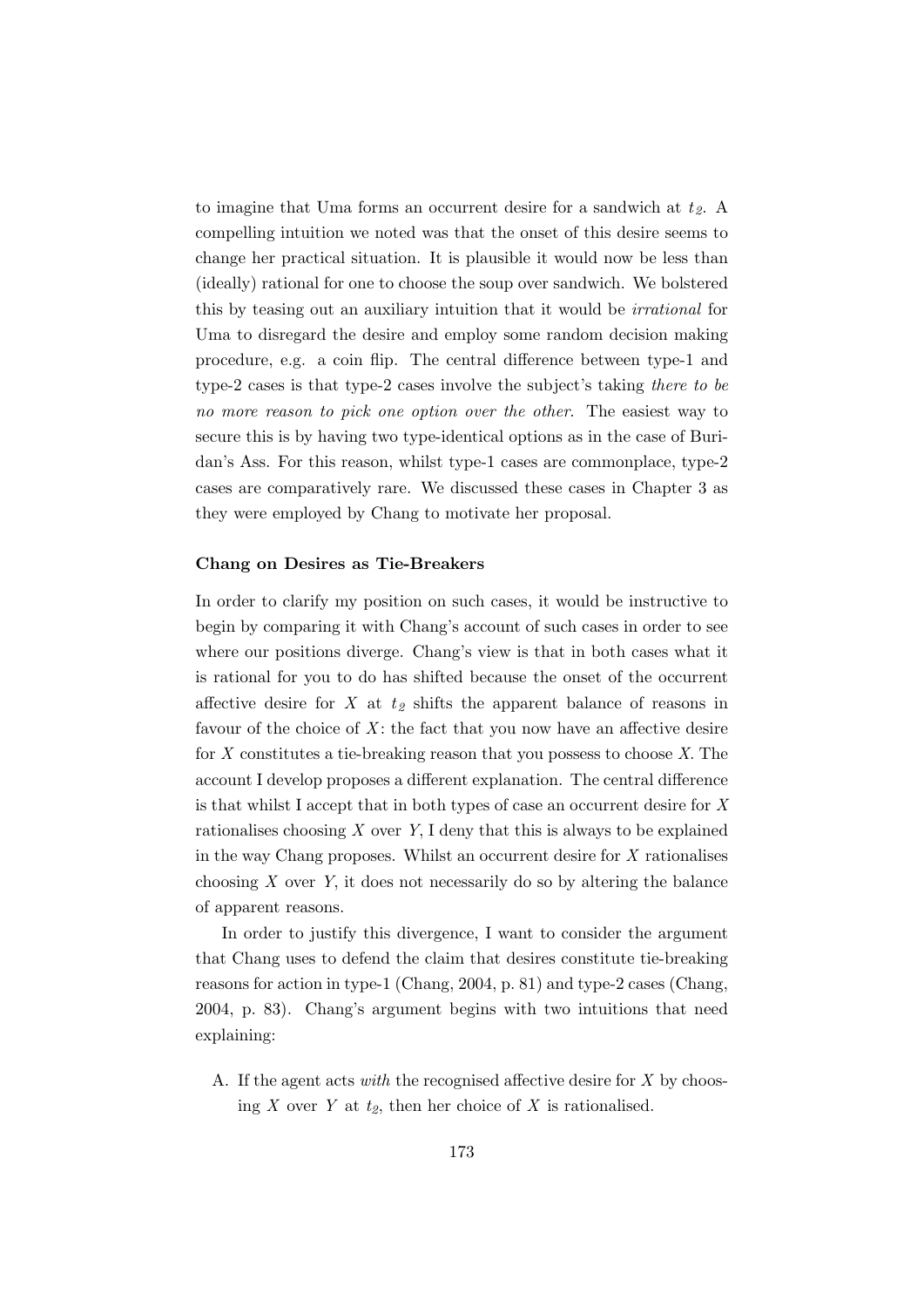B. If the agent were to act against her desire by choosing Y over X at time  $t_2$ , then she acts in a puzzlingly way that deviates from what seems to be the rational thing to do.

On this basis, she moves to the claim that:

C. If one has an occurrent desire to  $\phi$ , then one has an apparent reason that favours one's  $\phi$ -ing over  $\psi$ -ing, viz. that one has a desire to  $\phi$ .

As I understand Chang, she seems to be proposing (C) as the best explanation of  $(A)$  and  $(B)$ . Interestingly, the movement from claims  $(A)$ and  $(B)$  to claim  $(C)$  is one that even philosophers who would be opposed to Chang's conclusion have been tempted to make.<sup>122</sup> In her discussion, Chang flits between discussions of type-1 and type-2 cases and deploys the same line of reasoning to motivate claim (C) in both cases, thereby providing a uniform explanation of (A) and (B) across type-1 and type-2 cases.

#### An Alternative Explanation

Here I want to suggest a problem for this line of reasoning. The problem is that where  $(A)$  and  $(B)$  are plausible, there are alternative explanations of (A) and (B) and so (C) remains unmotivated across the board. Specifically, I will argue that:

- There is a plausible alternative explanation of (A) in both type-1 and type-2 cases.
- There is a plausible alternative explanation of (B) in type-1 cases, and that (B) fails to hold in type-2 cases.

<sup>122</sup>Here I have Raz (1998) in mind. Chang appeals to this line of argument to argue against a pure value-based account of practical reasons which Chang attributes to Raz in defence of a hybrid account of practical reasons (for discussion, refer back to §1.1.3). Chang points out that Raz and others concede this point. The sandwich-soup case sketched is due to Raz. Raz considers a type-1 case involving the options of a pear or a banana, writing "[i]f when offered a pear or a banana, I have reason to take one and it does not matter which one, then if I want the banana but take the pear, I have acted *irrationally*" (Raz, 1998, p. 62). From this he concludes, making a striking concession, "[i]n these circumstances, wants are reasons, though in being limited to this case, they are very peculiar reasons" (Raz, 1998, 62, emphasis added).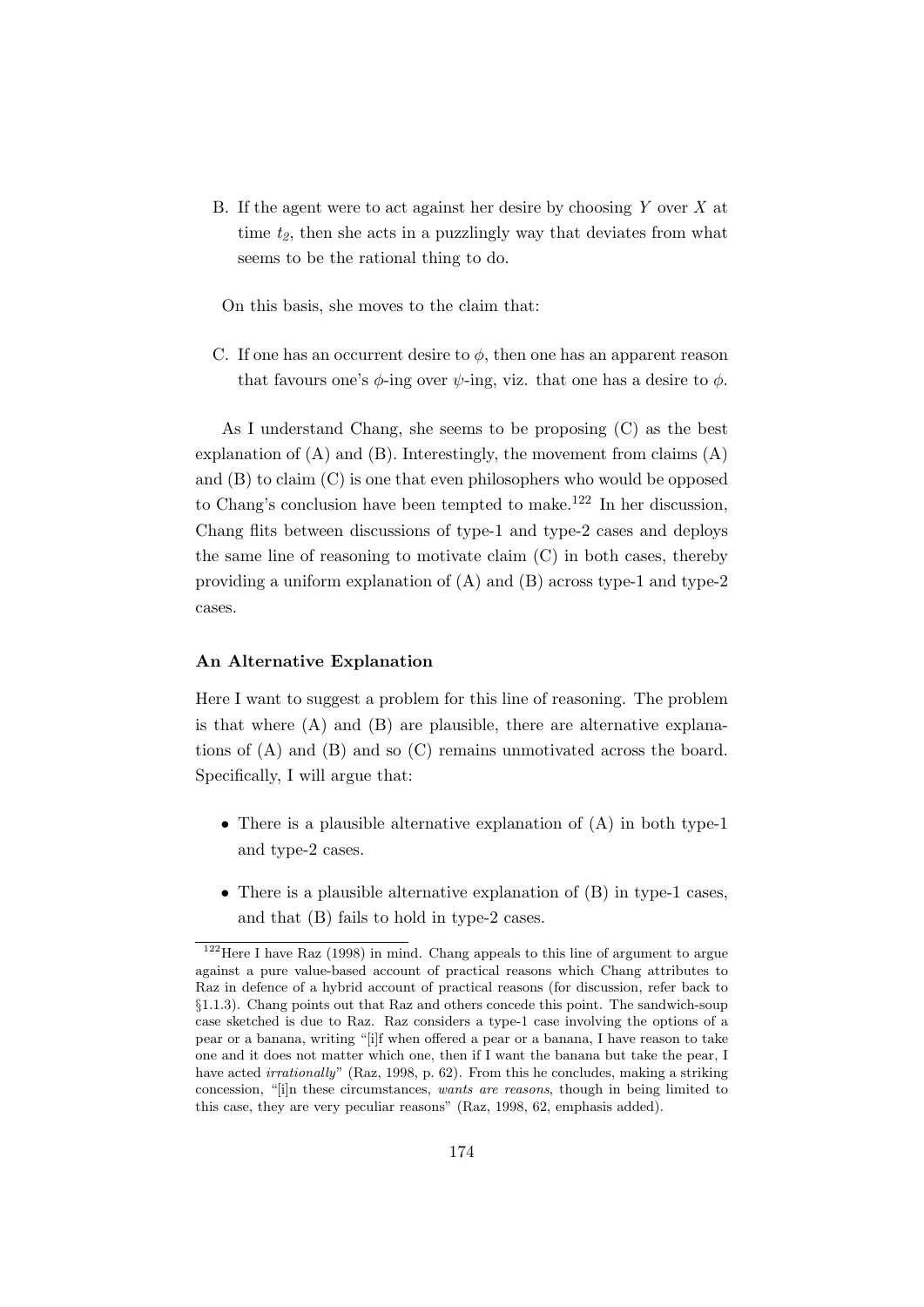I will start by considering (A) in type-1 and type-2 cases. This chapter avails one of a plausible alternative explanation of why 'going with' one's occurrent desire is rational: desires are manifestations of a capacity to respond to reasons that bear on what would be practically good for the subject. When one acts on an occurrent desire, one acts for the reason that the desire draws our attention to. This is an adequate explanation of (A), one that does not appeal to the desires themselves as tie-breaking reasons for action.

I add one caveat. I do not think that Chang is wrong to think that an occurrent desire could, specifically in type-1 cases, shift the apparent balance of reasons, but contra Chang, this is not because (C) holds. In the sandwich-soup case one is aware at  $t_1$  of enough of the features of both options for either to be supported by sufficient reasons. Yet, it is possible that the operation of an occurrent desire can make it seem to one that there is more reason to pick sandwich over soup. In having an occurrent desire for the sandwich, one is inclined to treat the attractive properties of the sandwich as a reason. What happens as a result is that only a subset of the total set of reasons at play are at the foreground of the agent's choice. In this way, it might seem to a subject with a desire for the sandwich that there is more reason to select the sandwich, but this is simply due to the contingency of selective attention paid to just one of her options of choice as her function of her occurrent desire. But notice that this psychological explanation falls short of (C); we need not suppose that the apparent balance of reasons is shifted because the desire itself constitutes an apparent tie-breaking reason.

Turning now to (B), the intuition that it would be irrational to act contrary to desire in such cases. In motivating the Problem of Conative Significance, I relied on intuition (B) in type-1 cases. I will argue here that this intuition can be explained on the account of desire developed in this chapter, but I will raise some doubts as to whether (B) holds in type-2 cases. Does an explanation of (B) require that desire themselves constitute apparent tie-breaking reasons? It does not. In this counterfactual, the subject fails to respond to desire for no countervailing reason. This constitutes some evidence of a resistance to respond to desire in the default rational way that is dysfunction-indicating. The situation is akin to one where a subject perceives that  $p$  yet fails to form the belief that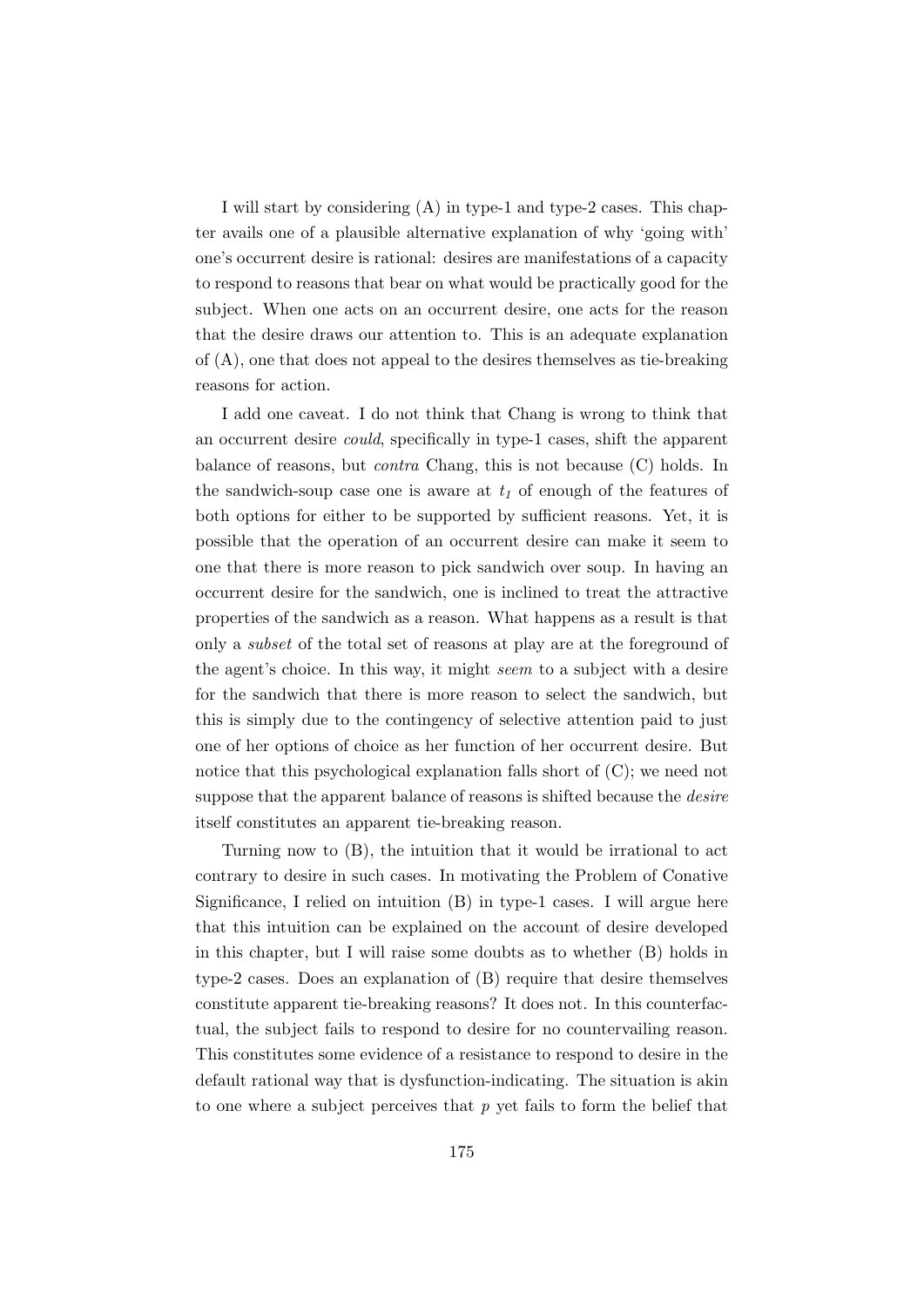p without reasons to disbelieve her perception.<sup>123</sup> Evidence of dysfunction to respond to psychological states that provide rational support is evidence of irrationality. So it is not the case that the only explanation of the irrationality is one that cites acting against where one takes the balance of reason to point. Note however that if the psychological fact about selective attention is right, then it is clear that there is an additional count of irrationality of which the subject is guilty, for she would be acting against the balance of apparent reasons. (And to re-emphasise a point already made, in such cases, we need not suppose that it is the desire itself that shifts the apparent balance of reasons by constituting a tie-breaking reason.)

What about the status of (B) in type-2 cases? Chang writes:

If [the subject] goes left, his action can be rationalised by pointing out that he felt like having the bale on the left. If he goes right, we would need some explanation for this puzzling act; what reason does he have to go right given that he would enjoy each of the two identical bales equally and feels like having the one on the left? What we would be looking for is a reason to go right that counteracts his reason to go left provided by the fact that he feels like  $it...$  The fact that one is attracted to something can per se provide a reason to go for it when all other reasons are evenly matched. (Chang, 2004, p. 81)

Here Chang employs the same structure of reasoning from (A) and (B) to (C). The problem is that (B) is far less compelling in type-2 cases. Chang claims that there is a legitimate demand for an explanation of the subject's decision to pick the undesired option, however it is clear that such an explanation can be given. After all, our subject is aware that either option is just as good as the other. Compare the following case. Suppose a thirsty subject looking for water is at a crossroads armed with a water detector. A truthful farmer who passes her informs her that both roads lead to bodies of potable water that are identically sized. Imagine now that the water detector lights up, indicating that there is water on the left. It is not at all clear why a subject would be irrational

 $123$ We are given no reason why the subject would resist his attraction; indeed, that only goes to bolster the sense that this unexplained resistance is dysfunctionindicating, a breakdown in the kind of reasons-sensitive competences that comprise our capacity for practical rationality.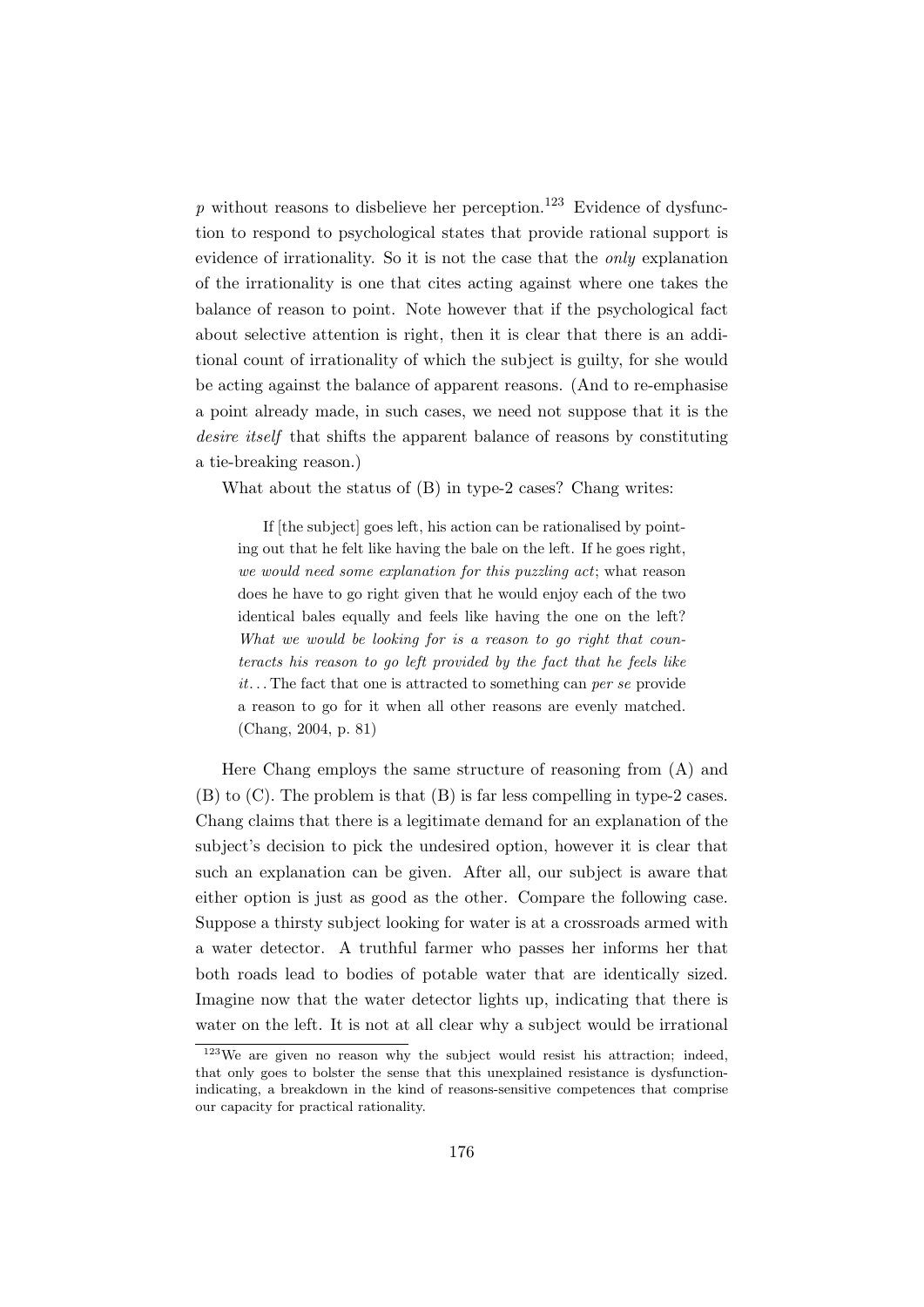in going right; after all, she now knows that both roads lead to water. This case is analogous with the subject who finds herself in a type-2 case. To the extent that the subject takes there to be no more reason for one option than the other, then it is not at all clear that the subject would be irrational in just arbitrarily picking one option over the other. Notice that the kind of explanation of (B) given in type-1 cases need not apply in type-2 cases. This is because simply picking in the knowledge that neither option is better than the other does not evidence an unexplained resistance to rely on one's reason-sensitive capacity, for the subject selects an option in the awareness that the good-making features of both options are evenly matched in all salient respects. Like the water detector case, however the subject acts, she does so rationally since she relies on her awareness of a second-order fact about her reasons, viz. that there are no reasons favouring one option over the other.

### Conclusion

The central aim of this chapter has been to develop an account of the operation of our system of basic desires to address the Problem of Conative Significance. The core idea is that our system of basic desires constitute a competence to respond to our reasons for action. Occurrent basic desires constitute manifestations of this reasons-sensitive competence, drawing our attention to features of outcomes we represent in perception and thought and grounding an attraction to respond to these features as reasons for action. This account allows us to provide an explanation of the Problem of Conative Significance that satisfies the two constraints we outlined. By connecting the operation of our occurrent desires with a capacity to respond to reasons, we can provide an account of the reasons for which we act when we act on an occurrent desires in ways that avoid the problems that I have raised for extant accounts.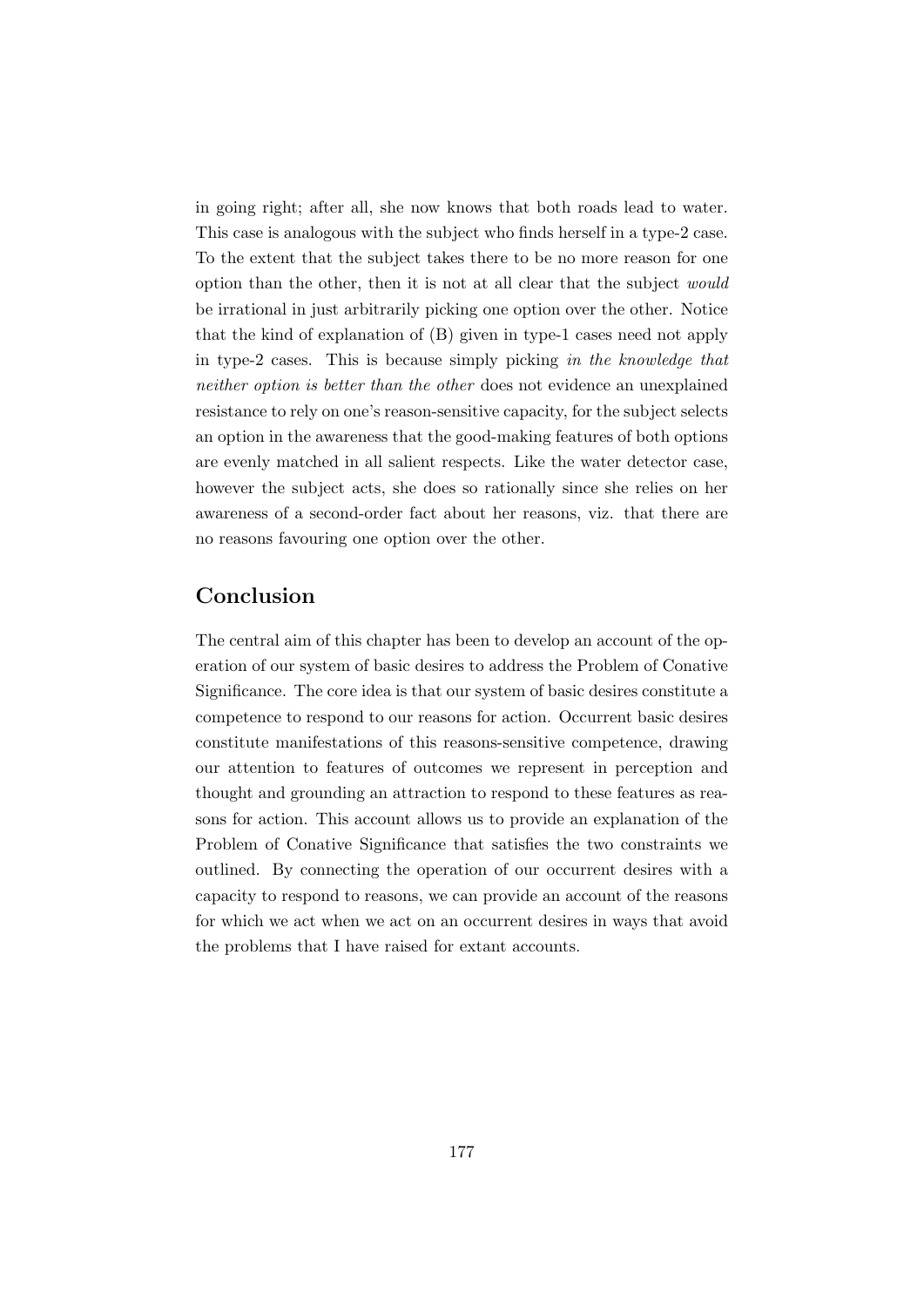# Conclusion

This thesis has been an investigation into the nature of our basic desires and the role they play in our capacity for practical rationality. I want to finish by summarising the central account of this thesis; in particular, I wish to extract several issues that have been threads throughout this thesis. Doing so will provide us with a better sense of the concerns that unite the various problems I have raised for extant accounts in the literature, as well as a better understanding of how dealing with these concerns ultimately has come to shape the account I have developed of the rational role of basic desire.

One of the central aims of this thesis has been to bring a problem into view. Chapter 2 began with the natural thought that, at least pretheoretically, there are cases where desires have the power to rationally support action and intention-formation. These desires assail us unbidden, exerting an influence on us to pursue a certain course of action. Such cases are not anomalous, but a pervasive part of everyday life. In normal cases, our basic desires motivate us to act in ways that are intelligible from the agent's perspective. The Problem of Conative Significance is one of providing an account of the nature of our basic desires that will explain these intuitions.

I have developed an account according to which our capacity to form basic desires comprise a part of our rational capacity to respond to our reasons for action. The foundation of this account consists of a teleofunctional elaboration of desire as a mental state individuated partly by its function within the agent's psychology. In Chapter 5, I suggested that our standing basic desires are the products of mechanisms that have the direct proper function to reliably produce standing desires that satisfy core biological functions (§5.2.2). These mechanisms produce new stand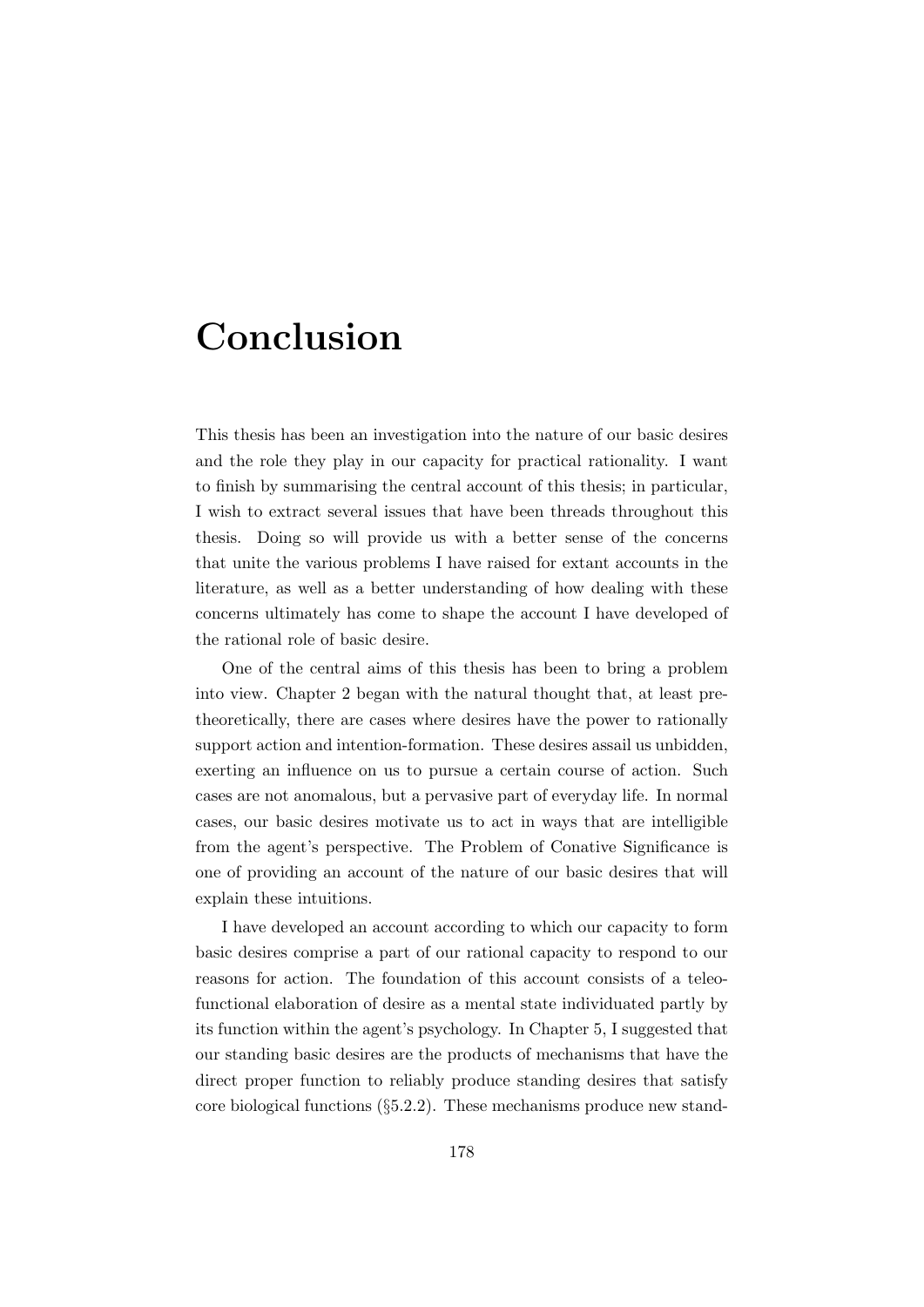ing desires operating in a way that reliably tend to lead to the formation of desires for outcomes that are good-conducive (§5.3.2). Our standing desires too have a proper function: to initiate the formation of intentions and actions by interfacing with the subject's cognitive and perceptual capacities to cause the formation of occurrent desires. When a desire is occurrent, it drives psychological processes that engage the subject by drawing her attention to features of outcomes that she represents in perception or thought. Awareness of these features is then claimed to ground a felt inclination to accord greater weight to various courses of action in practical reasoning, specifically courses of action believed to be means to the desired end (§6.3.1).

In Chapter 6, I extended this account to motivate the view that the system of conation to which our basic desires belong constitutes a competence we have to respond to a class of our normative reasons for actions. Reason-sensitive competences in general are fallible dispositions to succeed in recognising and responding appropriately to our normative reasons for action. I motivated the view that our apparent reasons are a function of the exercise of reasons-sensitive competences  $(\S6.2.3)$ . Occurrent basic desires, I claim, are manifestations of a reason-sensitive competence in virtue of which certain considerations strike us as reasons for action  $(\S 6.3.1)$ .

I turn now to the ways in which the foregoing has been shaped by the negative part of this thesis which was the central preoccupation of Chapters 3 and 4. Here I want to focus on isolating a few problems that have shaped my own approach to the Problem of Conative Significance.

In Chapter 3, I considered an approach that aims to explain the significance of desire for practical rationality by appeal to desire's connection with conscious occurrences like pleasure, discomfort and affective experiences. I argued that these views all fail to provide an adequate explanation of the rational significance of desire (§3.1.2; §3.1.4; §3.2.3). What these views get right in looking to sensations and affective experiences is the idea that the relation we stand in to our occurrent basic desires is a passive one. This intuition of passivity is accounted for on my view. Occurrent desires consist in psychological processes that depend on the activation of antecedently possessed standing basic desires. Whether a basic desire is occurrent depends on the presence of certain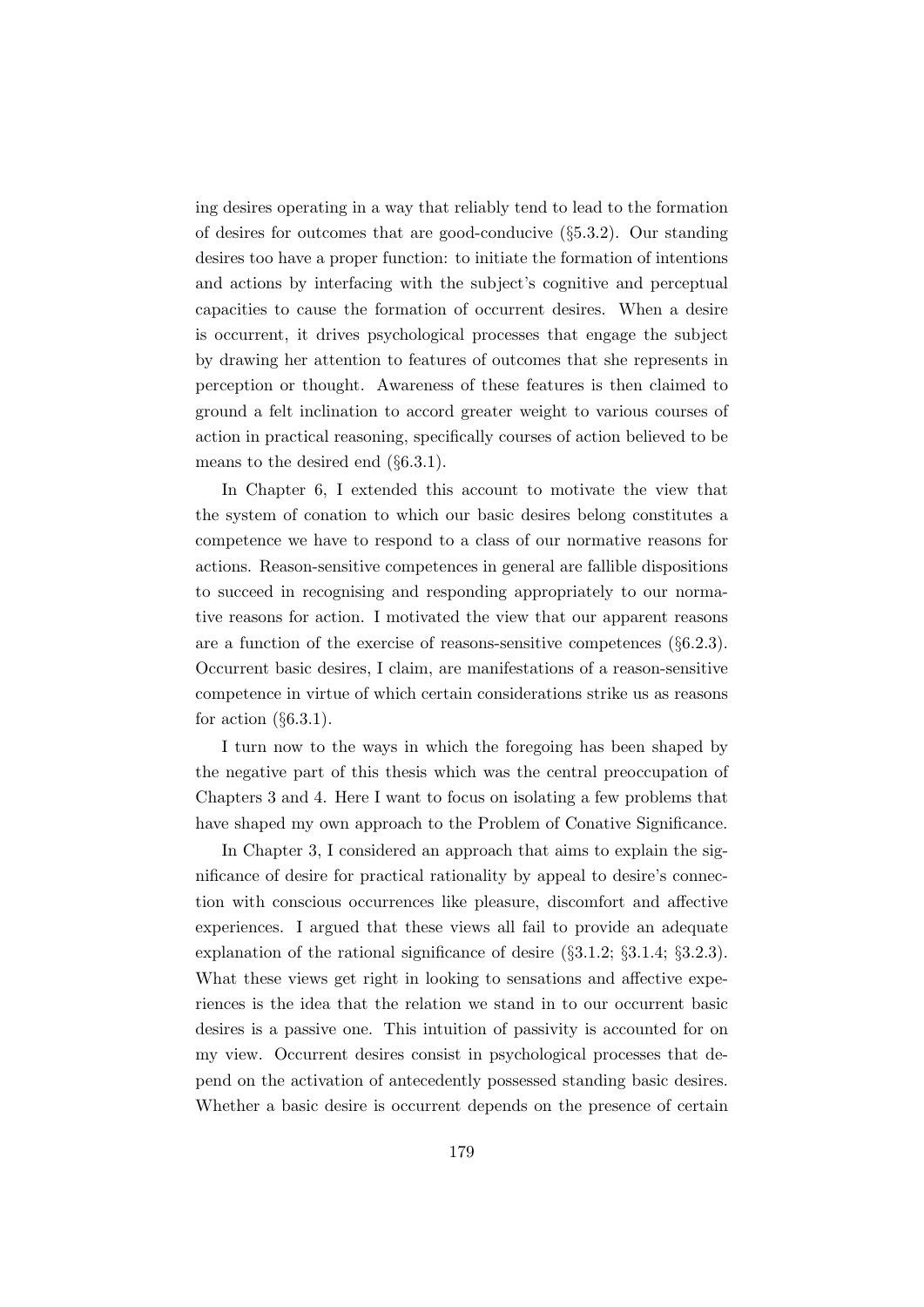conditions outside of the agent's control (e.g. detected physiological conditions) and/or the perceptual or cognitive representations that cue its activation. Moreover, the kind of practical engagement that characterises the agent in the grip of a desire includes features such as the exogenous capture of attention that is out of one's control.

An issue I emphasised in Chapter 6 concerned the way in which defenders of affective views construed the the reason for which one acts when one acts on a desire. As we discussed under the ambit of the 'Reasons-Location Problem', such views identify the reason for which one acts with the fact that one has the desire in question. Whilst this might seem a natural place to locate the agent's reason on the hedonic account, I have argued that, at least in the default case, acting on a desire does not involve the self-directed apprehension of one's own mental states as one's reason for action. The account of desire I have developed aims to remedy this. On my view, occurrent desires shape our practical perspective not by constituting elements in the 'foreground' that appear to justify certain courses of action, but by structuring it: drawing our attention to salient features of the world, putting us in touch with reasons that can then guide action.

In Chapter 4, I considered views that construe desires as being under the guise of the good. The first two views provided a cognitivist account of desires: the first identifying desires with a certain kind of normative belief (Gregory) and the second with the basis of certain attention-directing disposition (Scanlon). Here, I want to focus on the second of these views with which the present account shares some features in order to clarify the central differences between our accounts.

The present account incorporates Scanlon's observation that occurrent desires engage one's attention. An attractive feature of Scanlon's account is that it provides an account of the way in which desires rationalise action without construing desires themselves as the objects of reflection when one acts on a desire. The problem however is that Scanlon frames the relevant transition from desire to action as one in which it seems to the subject that certain states of affairs, or features of states of affairs, constitute reasons for action. This was the kind of normative content that characterised De Dicto views of apparent reasons. Thus, though Scanlon avoids making desires themselves our reasons for action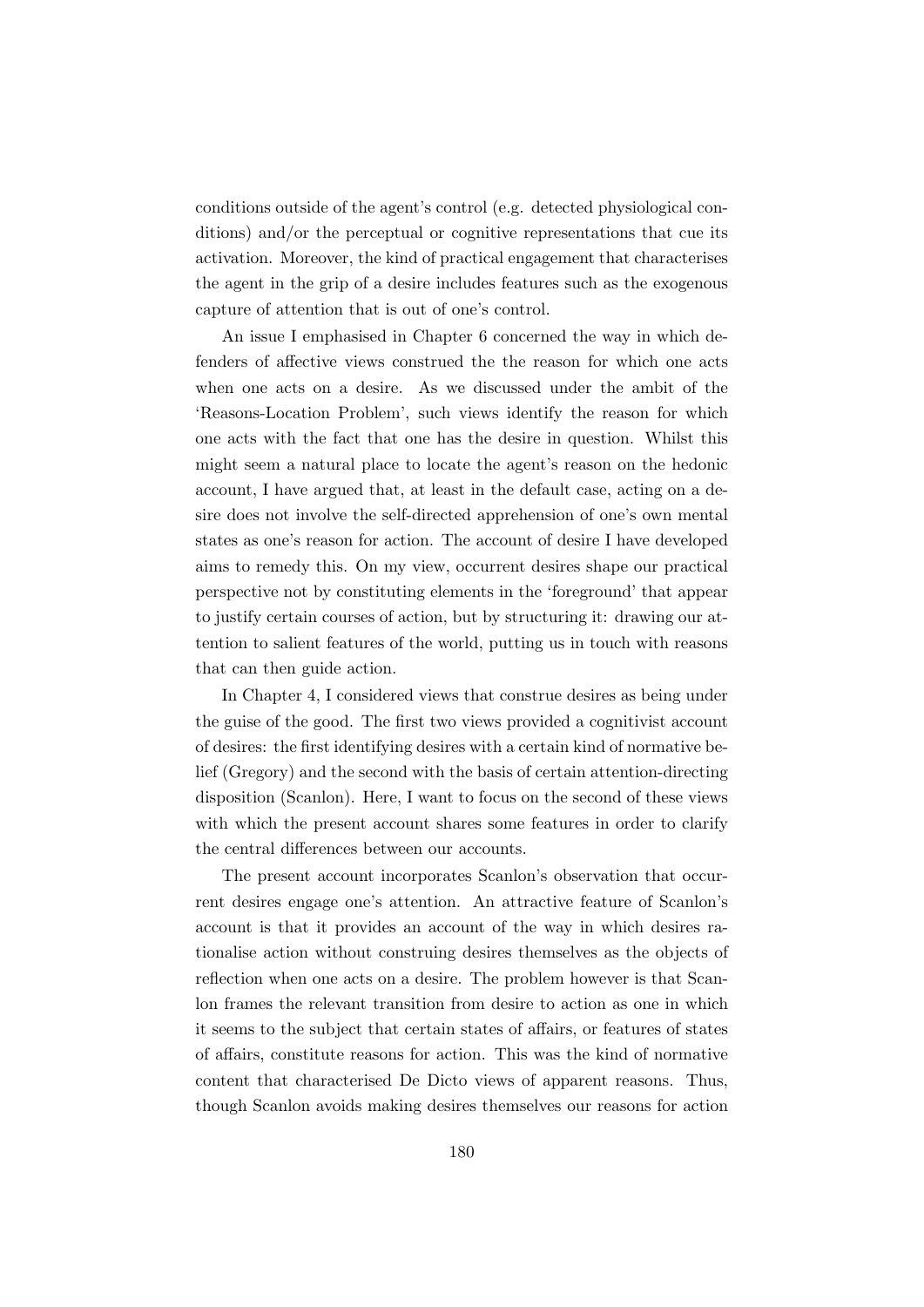when one acts on desire, he makes appearances about one's reasons for action into the factor that rationalises action  $(\S_{4}4.3.1)$ . The account I sought to develop avoids this by drawing on the Competence View of apparent reasons, allowing us to avoid the over-intellectualised account of apparent reasons that the De Dicto view would otherwise commit us to (§6.2.3).

The second disagreement, one that applies to both Gregory's and Scanlon's positions is a deeper one concerning the source or etiology of our basic desires. According to Scanlon, we should not think of desires as a motivational source distinct from the capacity we have to form judgements about one's reasons (Scanlon, 1998, p. 40). There is a respect in which I agree with Scanlon: our system of basic desire is a capacity we have to facilitate recognising and responding to our normative reasons for action. However, the central difference is that I want to hold that our system of basic desire is distinct from and isolated from our capacity to form judgements about what reasons obtain. As I argued in §4.3.1, there are pressing worries about whether Scanlon's explanation of recalcitrant desires in terms of a single capacity being exercised in two ways, seeing reasons and judging reasons, is well motivated.

To sum, the project of this thesis has been to provide an account of desire that allows us to appreciate the distinctive way in which they operate in rational animals, with an important role to play in our overall capacity for practical rationality. It has been a central concern of mine in grappling with its central problem to articulate an account of desire that takes seriously both the phenomenological and functional aspects of basic desires and the psychological systems to which they belong.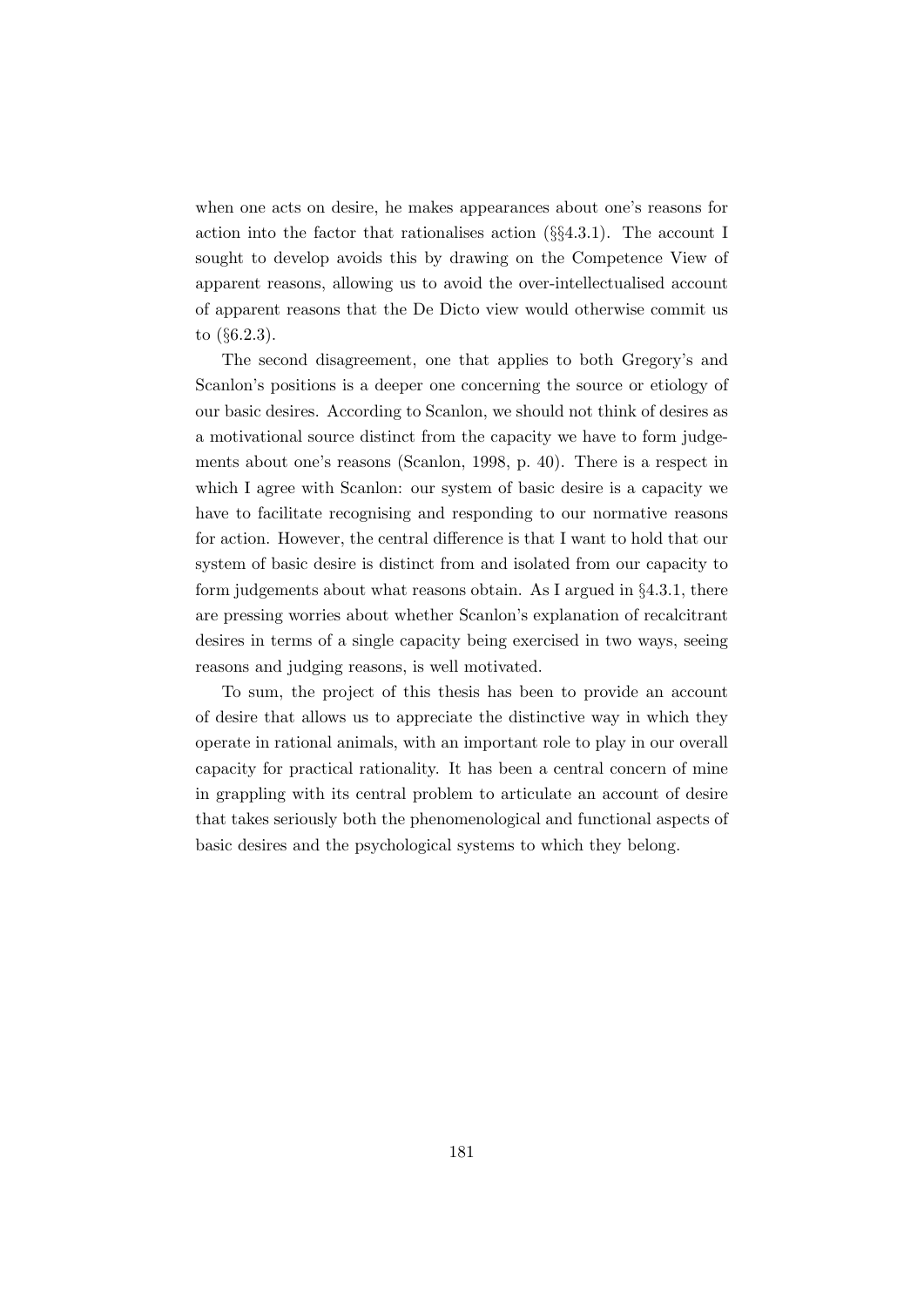## Bibliography

- Adams, Christopher D. (May 1982). "Variations in the Sensitivity of Instrumental Responding to Reinforcer Devaluation". In: The Quarterly Journal of Experimental Psychology Section B 34.2, pp. 77–98. url: https://doi.org/10.1080/14640748208400878.
- Aguilar, Jesús H. and Andrei A. Buckareff (2010). Causing Human Actions: New Perspectives on the Causal Theory of Action. Cambridge, Massachusetts: MIT Press.
- Alvarez, Maria (2008). "Reasons and the Ambiguity of Belief". In: Philosophical Explorations 11.1, pp. 53–65.
- (2010). Kinds of Reasons: An Essay in the Philosophy of Action. Oxford: Oxford University Press.
- (2016). "Reasons for Action, Acting for Reasons, and Rationality". In: Synthese, pp.  $1-18$ .
- Anscombe, G. E. M. (1957). Intention. Cambridge, Massachusetts: Harvard University Press.
- (1967). "On the Grammar of 'Enjoy'". In: The Journal of Philosophy 64.19, pp. 607–614.
- Anselme, Patrick and Mike JF Robinson (2016). ""Wanting,""Liking," and Their Relation to Consciousness." In: Journal of Experimental Psychology: Animal Learning and Cognition 42.2, p. 123.
- Archer, Avery (2013). "The Rational Significance of Desire". PhD Thesis. Department of Philosophy: Columbia University.
- Arpaly, Nomy and Timothy Schroeder (2013). In Praise of Desire. Oxford: Oxford University Press.
- Bain, David and Michael Brady (Mar. 2014). "Pain, Pleasure, and Unpleasure". In: Review of Philosophy and Psychology 5.1, pp. 1–14.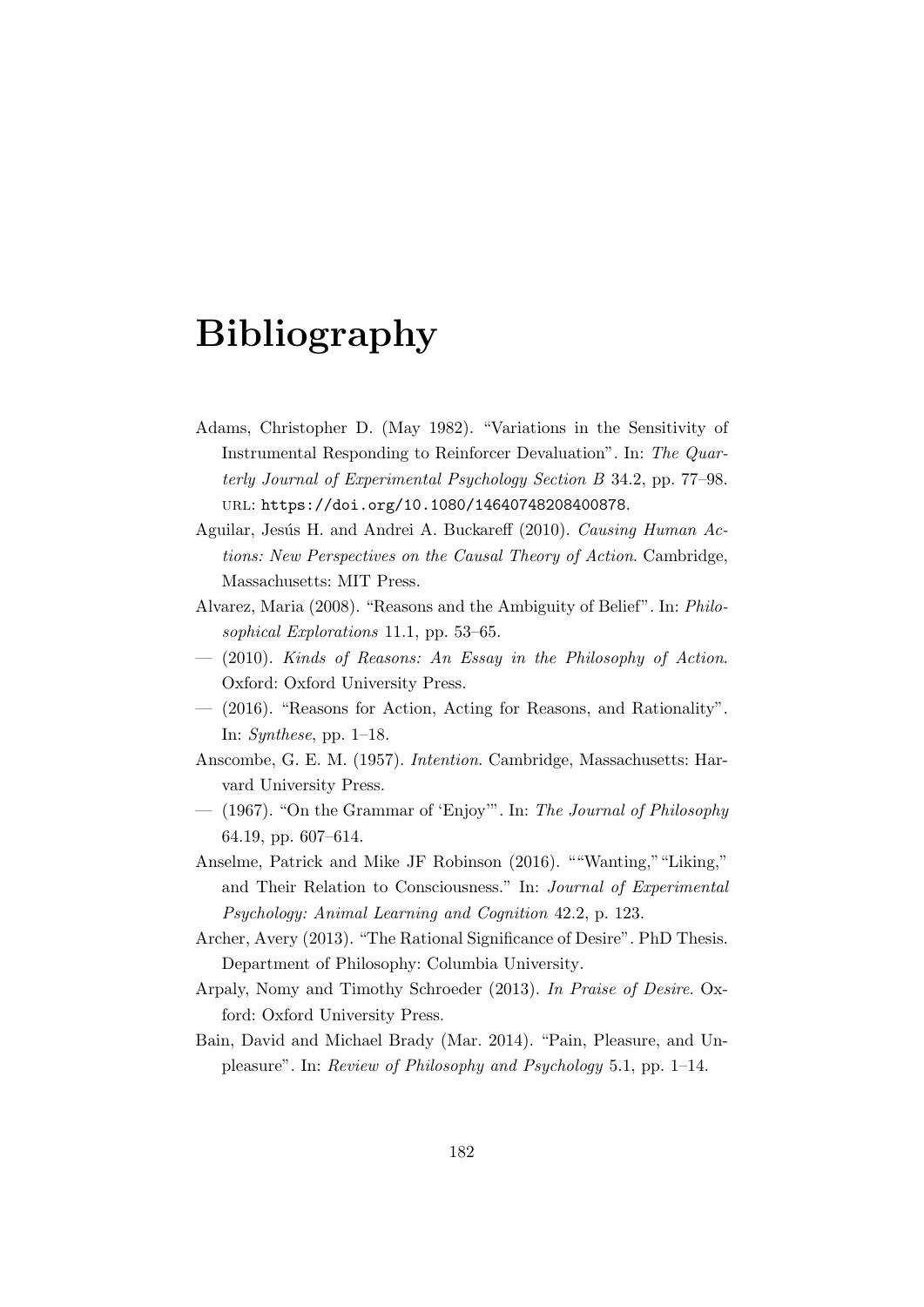- Baker, Derek (2014). "The Abductive Case for Humeanism over Quasi-Perceptual Theories of Desire". In: Journal of Ethics and Social Philosophy 8.2, pp. 1–29.
- Balleine, Bernard and Anthony Dickinson (Aug. 1991). "Instrumental Performance Following Reinforcer Devaluation Depends upon Incentive Learning". In: The Quarterly Journal of Experimental Psychology Section B 43.3, pp. 279–296.
- Ben Yami, Hanoch (1997). "Against Characterizing Mental States as Propositional Attitudes". In: Philosophical Quarterly 47, pp. 84–89.
- Berridge, K. C. and E. S. Valenstein (Feb. 1991). "What Psychological Process Mediates Feeding Evoked by Electrical Stimulation of the Lateral Hypothalamus?" In: Behavioral Neuroscience 105.1, pp. 3– 14.
- Berridge, Kent C. (Apr. 2007). "The Debate over Dopamine's Role in Reward: The Case for Incentive Salience". In: Psychopharmacology 191.3, pp. 391–431.
- (2009). "Wanting and Liking: Observations from the Neuroscience and Psychology Laboratory". In: Inquiry 52.4, pp. 378–398.
- Berridge, Kent C. and Morten L. Kringelbach (May 2015). "Pleasure Systems in the Brain". In: Neuron 86.3, pp. 646–664.
- Berridge, Kent C. and Terry E. Robinson (1998). "What Is the Role of Dopamine in Reward: Hedonic Impact, Reward Learning, or Incentive Salience?" In: Brain Research Reviews 28.3, pp. 309–369.
- Berridge, Kent C and Terry E Robinson (Nov. 2016). "Liking, Wanting, and the Incentive-Sensitization Theory of Addiction". In: The American Psychologist 71.8, pp. 670–679.
- Berridge, Kent C, Terry E Robinson, and J Wayne Aldridge (2009). "Dissecting Components of Reward: 'Liking', 'Wanting', and Learning". In: Current Opinion in Pharmacology 9.1, pp. 65–73.
- Björnsson, Gunnar et al. (2015). "Motivational Internalism: Contemporary Debates". In: Motivational Internalism. New York: Oxford University Press.
- Block, Ned (1978). "Troubles with Functionalism". In: Minnesota Studies in the Philosophy of Science 9.
- Boswell, Paul (2016). "Affect, Representation, and the Standards of Practical Reason." PhD Thesis. Department of Philosophy: University of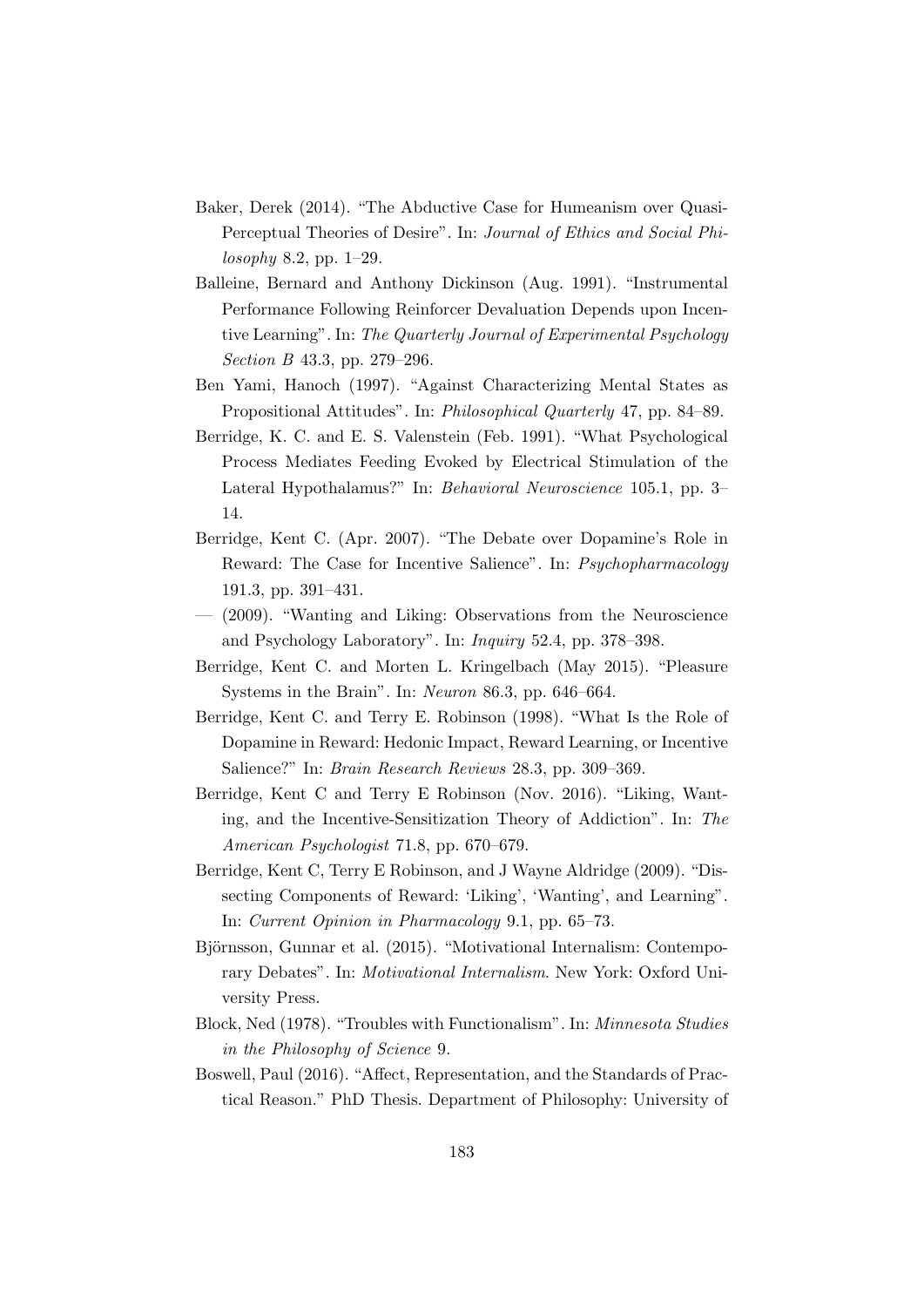Michigan. url: https://deepblue.lib.umich.edu/handle/2027. 42/135756.

- Boswell, Paul (2018). "Intelligibility and the Guise of the Good". In: Journal of Ethics and Social Philosophy 13.1, pp. 1–31.
- Boyle, Matthew (2016). "Additive Theories of Rationality: A Critique". In: European Journal of Philosophy.
- Boyle, Matthew and Douglas Lavin (2010). "Goodness and Desire". In: Desire, Practical Reason, and the Good. Ed. by Sergio Tenenbaum. Oxford: Oxford University Press.
- Braddon-Mitchell, David and Frank Jackson (2006). Philosophy of Mind and Cognition: An Introduction. Oxford: Wiley-Blackwell.
- Bratman, Michael (1987). Intention, Plans, and Practical Reason. Stanford: Center for the Study of Language and Information.
- Bratman, Michael E (2009). "Intention , Practical Rationality ," in: Ethics 119.April, pp. 411–443.
- Brentano, Franz (1874). Psychology From an Empirical Standpoint. London: Routledge.
- Broome, John (2007). "Does Rationality Consist in Responding Correctly to Reasons?" In: Journal of Moral Philosophy 4.3, pp. 349–374.
- (2013). Rationality Through Reasoning. Oxford: Wiley-Blackwell.
- Burge, Tyler (2003). "Perceptual Entitlement". In: Philosophy and Phenomenological Research 67.3, pp. 503–548.
- (Sept. 2009). "Primitive Agency and Natural Norms\*". In: Philosophy and Phenomenological Research 79.2, pp. 251–278.
- (2013). Cognition Through Understanding: Self-Knowledge, Interlocution, Reasoning, Reflection: Philosophical Essays, Volume 3. Oxford: Oxford University Press.
- (forth.). "Entitlement: The Basis for Empirical Warrant". In: New Essays on Entitlement. Oxford: Oxford University Press.
- Butlin, Patrick (2016). "The Direction of Fit of Desire". PhD thesis. London: Kings College London.
- (2017). "Why Hunger Is Not a Desire". In: Review of Philosophy and Psychology 8.3, pp. 617–635.
- Butlin, Patrick and David Papineau (2016). "Normal and Addictive Desires". In: Addiction and Choice. Oxford: Oxford University Press.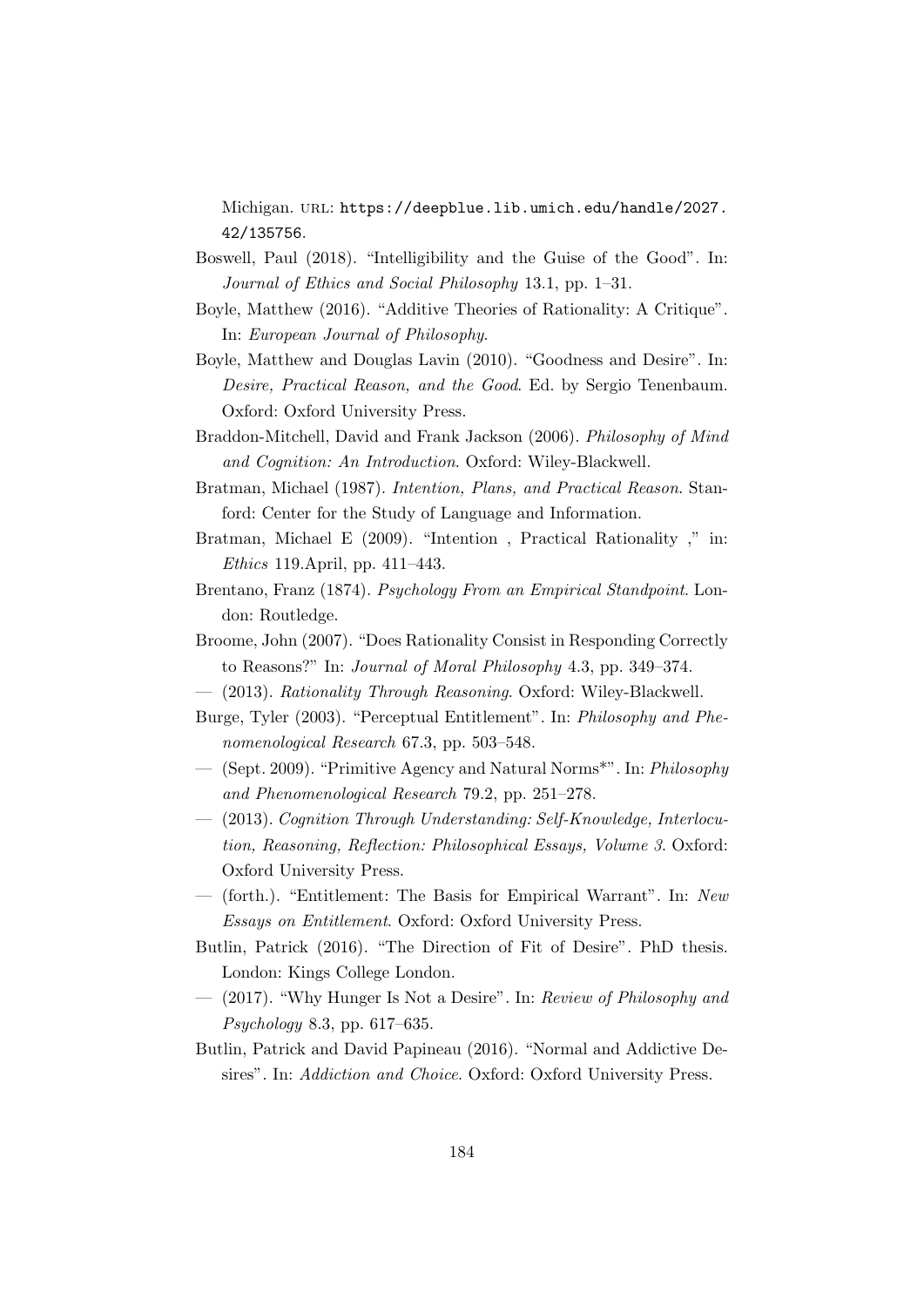- Byrne, Alex (2011). "I—Alex Byrne: Transparency, Belief, Intention". In: Aristotelian Society Supplementary Volume 85.1, pp. 201–221.
- Campbell, Douglas I. (2018). "Doxastic Desire and Attitudinal Monism". In: Synthese 195.3, pp. 1139–1161.
- Castro, Daniel C. and Kent C. Berridge (Mar. 2014). "Opioid Hedonic Hotspot in Nucleus Accumbens Shell: Mu, Delta, and Kappa Maps for Enhancement of Sweetness "Liking" and "Wanting"." In: The Journal of Neuroscience 34.12, pp. 4239–4250.
- Casullo, Albert (2007). "What Is Entitlement?" In: Acta Analytica 22.4, pp. 267–279.
- Chang, Ruth (2004). "Can Desires Provide Reasons for Action?" In: Reason and Value: Themes From the Moral Philosophy of Joseph Raz. Ed. by R Jay Wallace et al. Oxford: Oxford University Press.
- (2013). "Grounding Practical Normativity: Going Hybrid". In: Philosophical Studies 164.1, pp. 163–187.
- Chierchia, Gennaro (1989). "Anaphora and Attitudes de Se". In: Semantics and Contextual Expression. Ed. by Renate Bartsch, J. F. A. K. van Benthem, and P. van Emde Boas. Foris Publications, pp. 11–1.
- Comesaña, Juan and Matthew McGrath (2014). "Having False Reasons". In: Epistemic Norms. Ed. by Clayton Littlejohn and John Turri. Oxford: Oxford University Press, pp. 59–80.
- Copp, David and David Sobel (2002). "Desires, Motives, and Reasons: Scanlon's Rationalistic Moral Psychology". In: Social Theory and Practice 28.2.
- Cutter, Brian (2017). "Pain and Representation". In: The Routledge Handbook of Philosophy of Pain. London: Routledge.
- Dancy, Jonathan (2000). *Practical Reality*. Oxford: Oxford University Press.
- Daveney, T. F. (1961). "Wanting". In: *Philosophical Quarterly* 11.April, pp. 135–144.
- Davidson, Donald (1963). "Actions, Reasons, and Causes". In: The Journal of Philosophy 60.23, pp. 685–700.
- Davis, Wayne A. (1984). "The Two Senses of Desire". In: Philosophical Studies 45, pp. 181–195.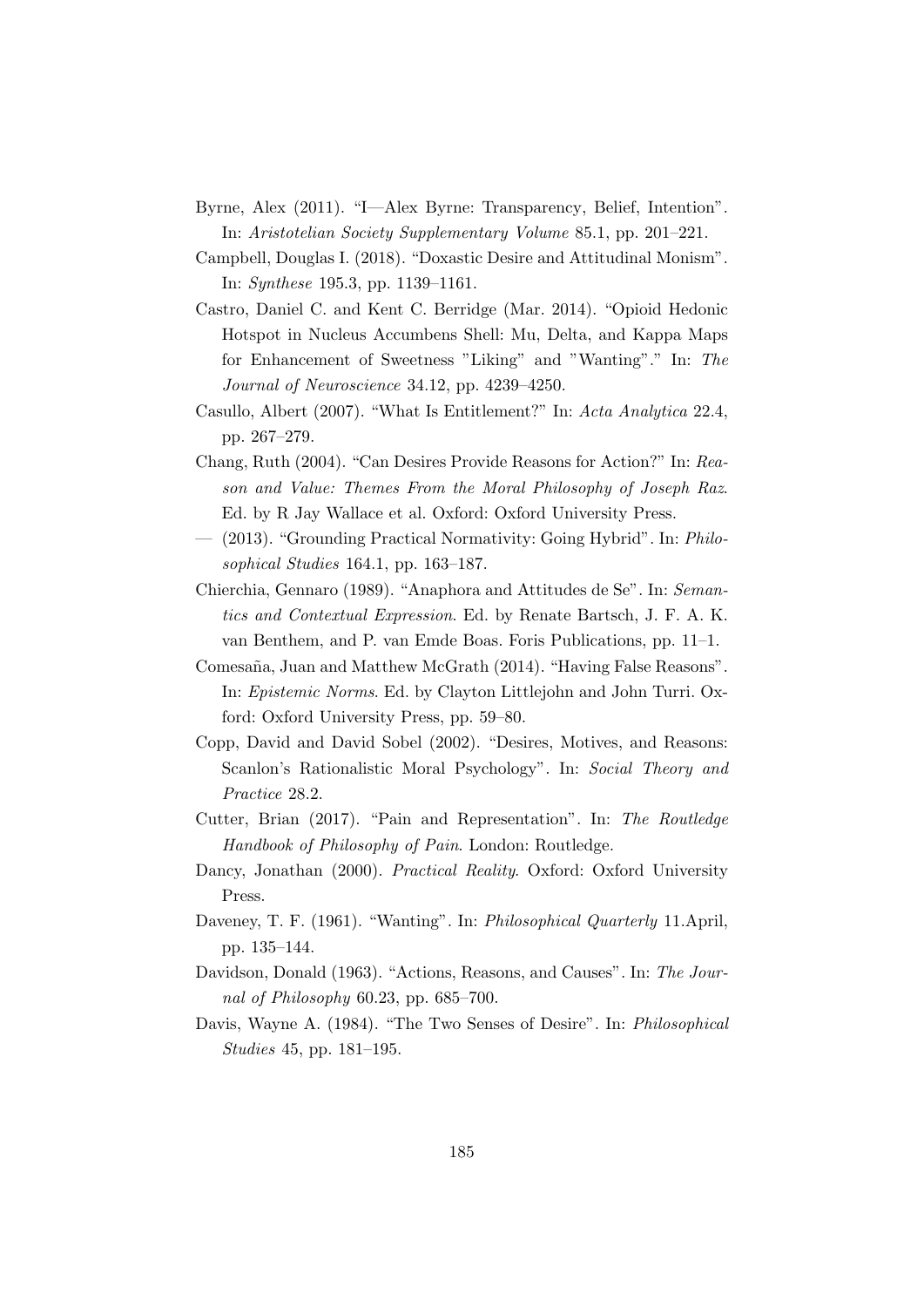- Dickinson, A. (Aug. 1998). "Omission Learning after Instrumental Pretraining". In: The Quarterly Journal of Experimental Psychology Section *B* 51.3, pp. 271–286.
- Dickinson, Anthony (2008). "Why a Rat Is Not a Beast Machine". In: Frontiers of Consciousness. Oxford: Oxford University Press.
- (2011). "Goal-Directed Behavior and Future Planning in Animals". In: Animal Thinking - Contemporary Issues in Comparative Cognition, pp. 79–92.
- Dill, Brendan and Richard Holton (2014). "The Addict in Us All". In: Frontiers in Psychiatry 5.Oct, pp. 1–20.
- Dretske, Fred (1988). Explaining Behavior: Reasons in a World of Causes. Cambridge, Massachusetts: MIT Press.
- Ellsworth, Phoebe C. and Klaus R. Scherer (2003). "Appraisal Processes in Emotion." In: Handbook of affective sciences. Series in Affective Science. Pp. 572–595.
- Feldman, Fred (1988). "Two Questions about Pleasure". In: Philosophical Analysis. Ed. by D. F. Austin. Dordrecht, The Netherlands: Kluwer Academic Publishers, pp. 59–81.
- Field, Hartry (1978). "Mental Representation". In: Erkenntnis 13.1, pp. 9– 61.
- Fischman, M. W. and R. W. Foltin (1992). "Self-Administration of Cocaine by Humans: A Laboratory Perspective." eng. In: Ciba Foundation symposium 166, 165–73; discussion 173–180.
- Fodor, Jerry (1975). The Language of Thought. Language and Thought Series. Cambridge, Massachusetts: Harvard University Press.
- (1983). The Modularity of Mind. Cambridge, Massachusetts: MIT Press.
- Frost, K. (2014). "On the Very Idea of Direction of Fit". In: Philosophical Review 123.4, pp. 429–484.
- Geach, Peter (1957). Mental Acts. Routledge and Kegan Paul.
- Gilbert, Daniel T, Romin W Tafarodi, and Patrick S Malone (1993). "You Can't Not Believe Everything You Read." In: Journal of personality and social psychology 65.2, p. 221.
- Ginsborg, Hannah (2006). "Reasons for Belief". In: Philosophy and Phenomenological Research 72.2, pp. 286–318.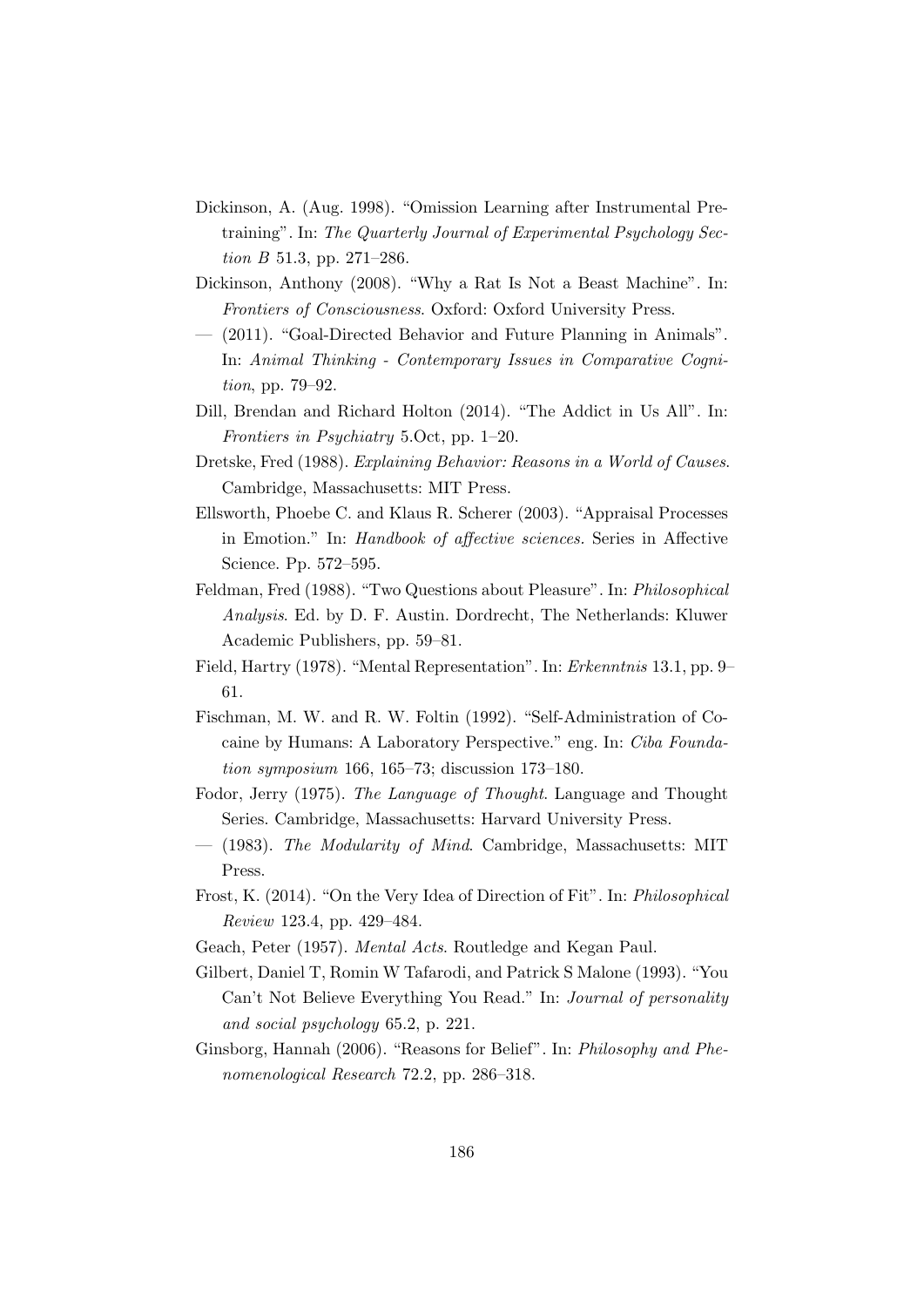- Godfrey-Smith, Peter (1994). "A Modern History Theory of Functions". In: *Noûs* 28.3, pp. 344–362.
- Goldman, Alan H. (2017). "What Desires Are, and Are Not". In: Philosophical Studies 174.2, pp. 333–352.
- Gottfried, J.A. (2011). Neurobiology of Sensation and Reward. Frontiers in Neuroscience. CRC Press.
- Graham, Peter J.  $(2012)$ . "Epistemic Entitlement". In: Noûs 46.3, pp. 449– 482.
- (2014). "The Function of Perception". In: Virtue Scientia: Bridges between Virtue Epistemology and Philosophy of Science. Ed. by Abrol Fairweather. Synthese Library, pp. 13–31.
- Greenberg, Mark and Gilbert Harman (2009). "Conceptual Role Semantics". English. In: The Oxford Handbook of Philosophy of Language. Ed. by Ernest Lepore and Barry C. Smith. Oxford: Oxford University Press.
- Gregory, Alex (2013). "The Guise of Reasons". In: American Philosophical Quarterly 50.1, pp. 63–72.
- (2016). "Might Desires Be Beliefs About Normative Reasons for Action?" In: The Nature of Desire. Ed. by Julien Deonna and Federico Lauria. Oxford: Oxford University Press.
- (2018). "Why Do Desires Rationalize Actions?" In: Ergo: An Open Access Journal of Philosophy 5.
- Grice, H. P. (1974). "Method in Philosophical Psychology (From the Banal to the Bizarre)". In: Proceedings and Addresses of the American Philosophical Association 48.n/a.
- Grzankowski, Alex (2015). "Not All Attitudes Are Propositional". In: European Journal of Philosophy 23.3, pp. 374–391.
- Harris, Alison and Jane Wardle (1987). "The Feeling of Hunger". In: British Journal of Clinical Psychology 26.2, pp. 153–154.
- Hawkins, Jennifer (2008). "Desiring the Bad under the Guise of the Good". In: Philosophical Quarterly 58.231, pp. 244–264.
- Hawthorne, John and Ofra Magidor (2018). "Reflections on the Ideology of Reasons". In: The Oxford Handbook of Reasons and Normativity. Ed. by Daniel Star. Oxford: Oxford University Press.
- Heuer, Ulrike (Oct. 2004). "Reasons for Actions and Desires". In: Philosophical Studies 121.1, pp. 43–63.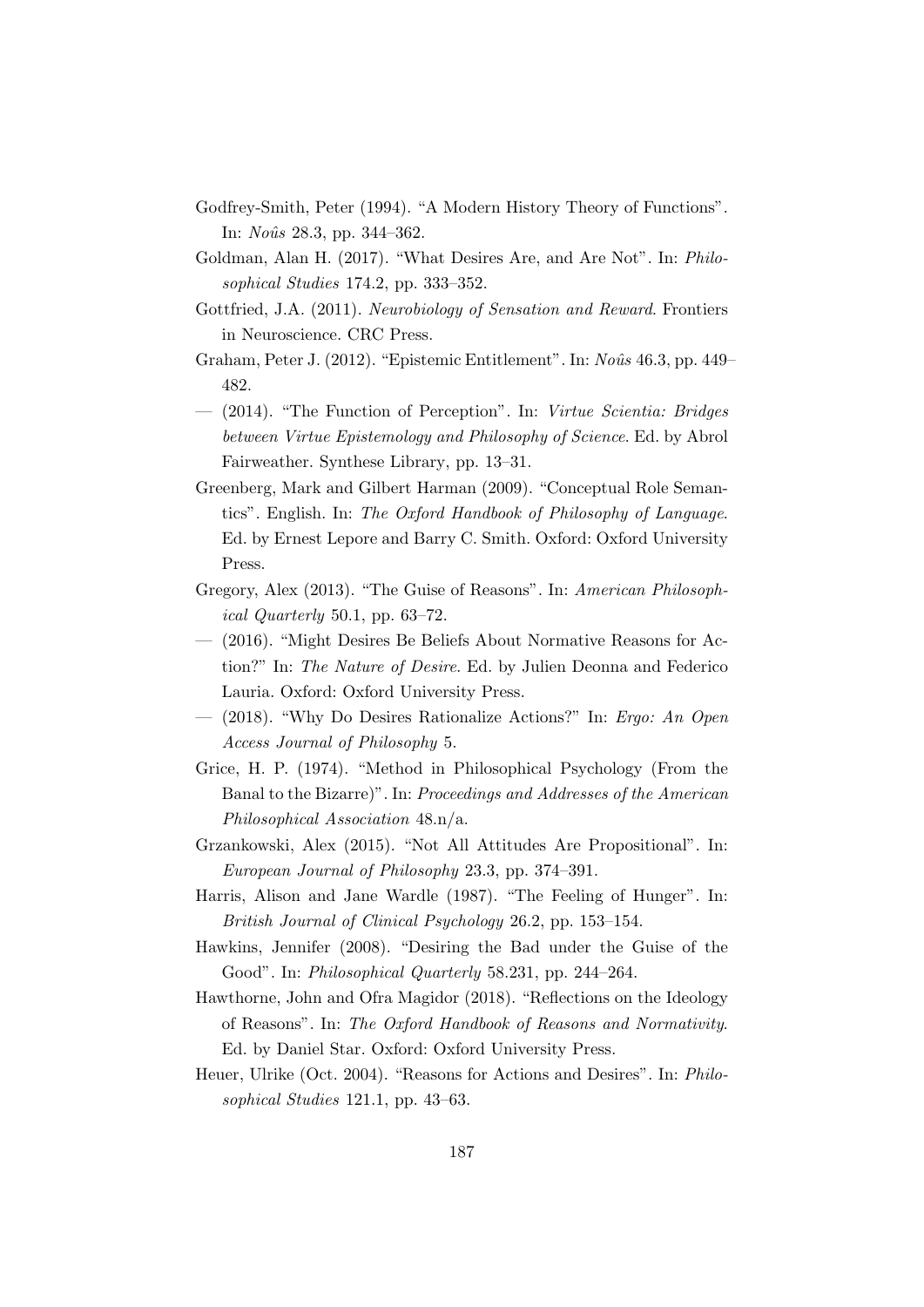- Holton, Richard and Kent Berridge (2016). "Addiction Between Compulsion and Choice". In: Addiction and Self-Control. Ed. by Neil Levy. Oxford: Oxford University Press.
- Hornsby, Jennifer (2008). "A Disjunctivist Conception of Acting for Reasons". In: Disjunctivism: Perception, Action, Knowledge. Ed. by Adrian Haddock and Fiona Macpherson. Oxford: Oxford University Press.
- Huemer, Michael (2006). "Phenomenal Conservatism and the Internalist Intuition". In: American Philosophical Quarterly 43.2, pp. 147–158.
- Humberstone, Lloyd (1992). "Direction of Fit". In: Mind 101.January.
- Hyman, John (1999). "How Knowledge Works". In: Philosophical Quarterly 49.197, pp. 433–451.
- Kauppinen, Antti (forth). "Rationality as the Rule of Reason". In: Noûs. url: https://philpapers.org/archive/KAURAT-3.pdf.
- Kiesewetter, Benjamin (2017). The Normativity of Rationality. Oxford: Oxford University Press.
- Kolodny, Niko (2005). "Why Be Rational?" In: Mind 114.455, pp. 509– 563.
- Korsgaard, Christine M. (1996). The Sources of Normativity. Cambridge: Cambridge University Press.
- Kringelbach, Morten L (2015). "The Pleasure of Food: Underlying Brain Mechanisms of Eating and Other Pleasures". In: Flavour 4.1, pp. 20– 20.
- Lauria, Federico (2017). "The Guise of the Ought-to-Be. A Deontic View of the Intentionality of Desire". In: The Nature of Desiree. Ed. by Federico Lauria and Julien Deonna. Oxford: Oxford University Press, pp. 139–64.
- Lavin, Douglas (2011). "Problems of Intellectualism: Raz on Reason and Its Objects". In: Jurisprudence 2, p. 367.
- Lehrer, Keith and Stewart Cohen (May 1983). "Justification, Truth, and Coherence". In: Synthese 55.2, pp. 191–207.
- Lewis, David (1980). "Mad Pain and Martian Pain". In: Readings in the Philosophy of Psychology. Ed. by Ned Block. Vol. 1. Cambridge, Massachusetts: Harvard University Press, pp. 216–222.
- (1994). "Reduction of Mind". In: Companion to the Philosophy of Mind. Ed. by Samuel Guttenplan. Blackwell, pp. 412–431.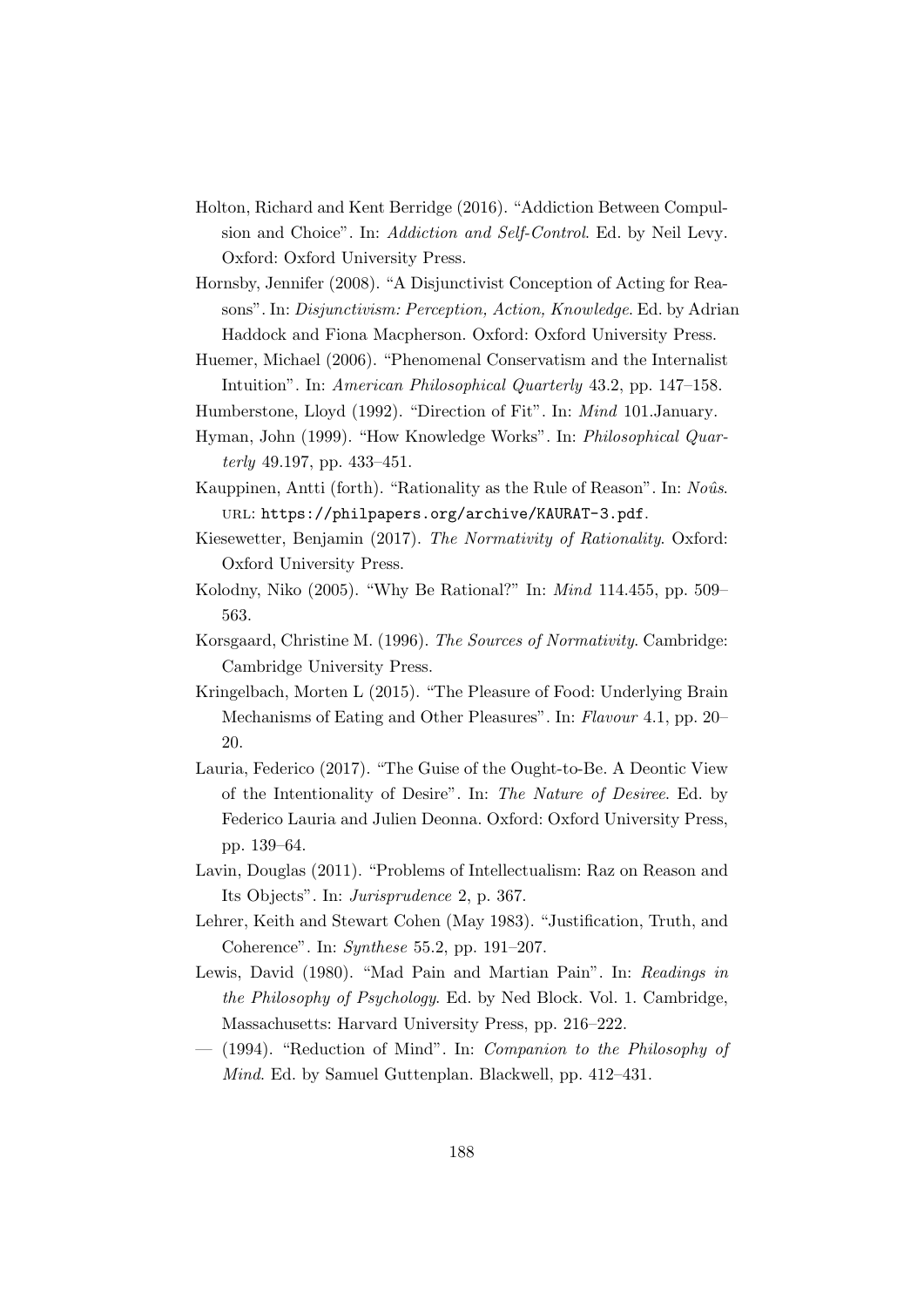- Loar, Brian (1981). Mind and Meaning. Cambridge: Cambridge University Press.
- Lord, Errol (Jan. 2014). "The Coherent and the Rational". In: Analytic Philosophy 55.2, pp. 151–175.
- (2018). The Importance of Being Rational. Oxford: Oxford University Press.
- Lord, Errol and Barry Maguire, eds. (2016). Weighing Reasons. New York: Oxford University Press.
- Lycan, William G (2012). "Desire Considered as a Propositional Attitude". In: Philosophical Perspectives 26.Philosophy of Mind, pp. 201– 15.
- MacCormack, Jennifer K. and Kristen A. Lindquist (Mar. 2019). "Feeling Hangry? When Hunger Is Conceptualized as Emotion." eng. In: Emotion (Washington, D.C.) 19.2, pp. 301–319.
- Markie, Peter J. (2006). "Epistemically Appropriate Perceptual Belief". In:  $No\hat{u}s$  40.1, pp. 118–142.
- Martin, Michael G. F. (1993). "The Rational Role of Experience". In: Proceedings of the Aristotelean Society 93.1993, pp. 71–88.
- (Sept. 2002). "The Transparency of Experience". In: Mind and Language 17.4, pp. 376–425.
- McDowell, John (1995). "Knowledge and the Internal". In: Philosophy and Phenomenological Research 55.4, pp. 877–893.
- McHugh, Conor (2012). "Reasons and Self-Knowledge". In: The Self and Self-Knowledge. Ed. by Annalisa Coliva. Oxford: Oxford University Press, pp. 139–163.
- Mele, Alfred R. (2003). Motivation and Agency. Oxford: Oxford University Press.
- Millikan, Ruth Garrett (1984). Language, Thought, and Other Biological Categories: New Foundations for Realism. Cambridge, Massachusetts: MIT Press.
- (1986). "Thoughts without Laws: Cognitive Science with Content". In: Philosophical Review 95.January, pp. 47–80.
- Monello, L. F. and J. Mayer (Mar. 1967). "Hunger and Satiety Sensations in Men, Women, Boys, and Girls." In: The American Journal of Clinical Nutrition 20.3, pp. 253–261.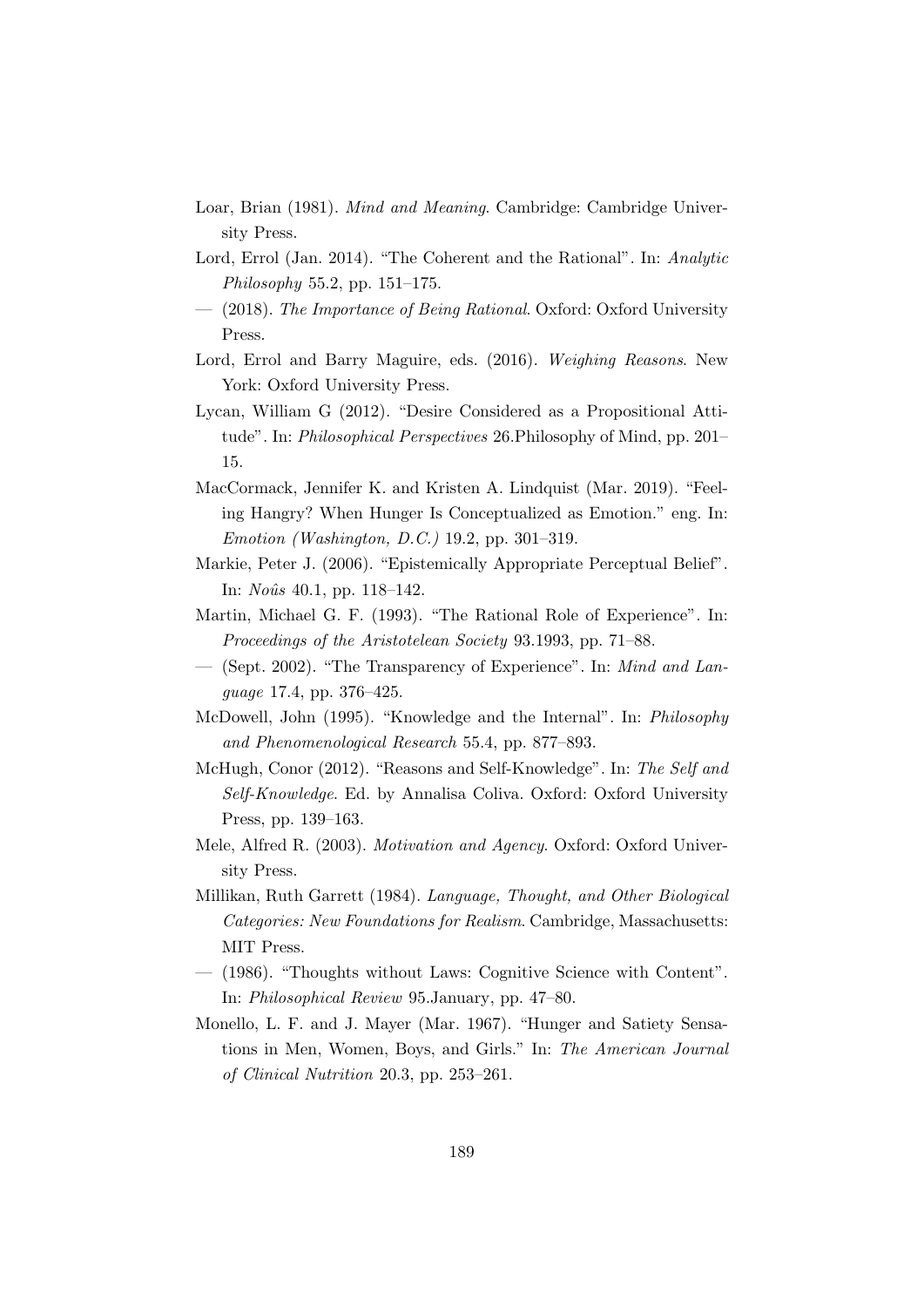- Montague, Michelle (2007). "Against Propositionalism". In: Noûs 41.3, pp. 503–518.
- Morgenbesser, Sidney and Edna Ullmann-Margalit (1977). "Picking and Choosing". In: Social Research 44.4, pp. 757–785.
- Mulligan, Kevin and Klaus R. Scherer (Sept. 2012). "Toward a Working Definition of Emotion". In: Emotion Review 4.4, pp. 345–357.
- Nagel, Thomas (1970). The Possibility of Altruism. Oxford: Oxford Clarendon Press.
- Ninan, Dilip (2010). "De Se Attitudes: Ascription and Communication." In: Philosophy Compass 5.7, pp. 551–567.
- O'Brien, Lucy (2005). "Self-Knowledge, Agency and Force". In: Philosophy and Phenomenological Research 71.3, pp. 580–601.
- Parfit, Derek (2001). "Rationality and Reasons". In: Exploring Practical Philosophy: From Action to Values. Ed. by Dan Egonsson et al. Surrey, UK: Ashgate, pp. 17–39.
- (2011). On What Matters: Two-Volume Set. Oxford: Oxford University Press.
- Peacocke, Christopher (1999). Being Known. Oxford: Oxford University Press.
- (2002). "Three Principles of Rationalism". In: European Journal of Philosophy 10.3, pp. 375–397.
- (2003). The Realm of Reason. Oxford: Oxford University Press.
- Pearce, J.M. (2013). Animal Learning and Cognition: An Introduction. East Sussex: Taylor & Francis.
- Pettit, Philip and Michael Smith (1990). "Backgrounding Desire". In: Philosophical Review 99.4, pp. 565–592.
- Piccinini, Gualtiero (2004). "Functionalism, Computationalism, and Mental Contents". In: Canadian Journal of Philosophy 34.3, pp. 375–410.
- Price, Huw (1989). "Defending Desire-as-Belief". In: Mind 98.389, pp. 119– 127.
- Putnam, Hilary (1960). "Minds and Machines". In: Journal of Symbolic Logic. Ed. by Sidney Hook. New York University Press, pp. 57–80.
- Quinn, Warren (1994a). Morality and Action. Cambrdge: Cambridge University Press.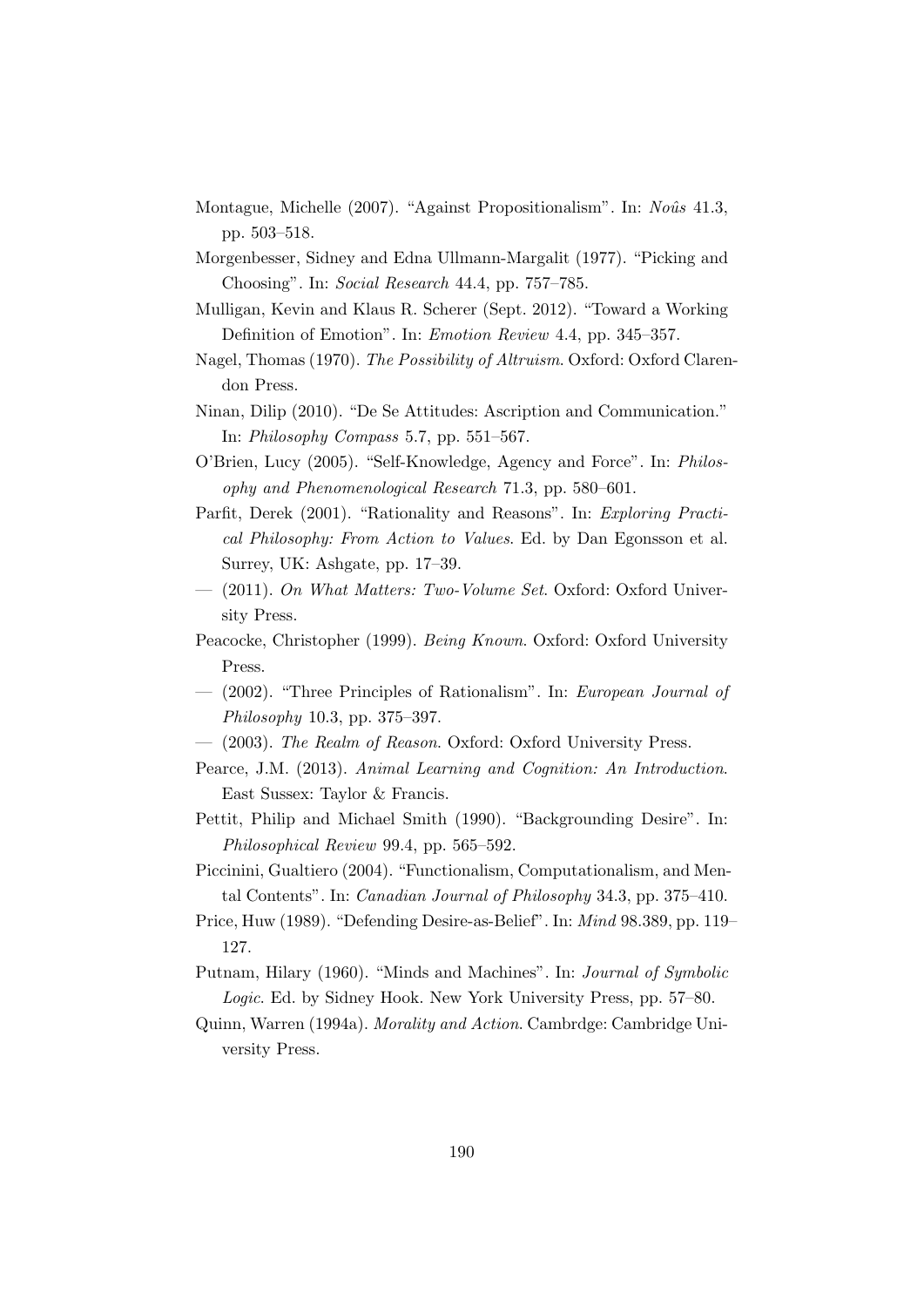- (1994b). "Putting Rationality in Its Place". In: Morality and Action. Ed. by Philippa Foot. Cambridge Studies in Philosophy. Cambridge: Cambridge University Press, pp. 228–255.
- Railton, Peter (2010). "Rational Desire and Rationality in Desire: An Unapologetic Defense". URL: http://tiny.cc/mcuafz (visited on 04/05/2016).
- (2012). "That Obscure Object, Desire". In: Proceedings and Addresses of the American Philosophical Association 86.2, pp. 22–46. url: http: //www.jstor.org/stable/43661297.
- (2017). "Learning as an Inherent Dynamic of Belief and Desire". English. In: The Nature of Desire. New York: Oxford University Press.
- Raz, Joseph (1998). "Incommensurability and Agency". In: Engaging Reason. Ed. by Joseph Raz. Oxford University Press.
- (1999). Engaging Reason: On the Theory of Value and Action. Oxford: Oxford University Press.
- (2010). "On the Guise of the Good". In: Desire, Practical Reason, and the Good. Ed. by Sergio Tenenbaum. Oxford: Oxford University Press.
- (2011). From Normativity to Responsibility. Oxford: Oxford University Press.
- Robbins, Philip (2017). "Modularity of Mind". In: The Stanford Encyclopedia of Philosophy. Ed. by Edward N. Zalta. Winter 2017. Metaphysics Research Lab, Stanford University. url: https : / / plato . stanford.edu/archives/win2017/entries/modularity-mind/.
- Rummel, Jan and Laura Nied (Oct. 2017). "Do Drives Drive the Train of Thought?—Effects of Hunger and Sexual Arousal on Mind-Wandering Behavior". In: Consciousness and Cognition 55, pp. 179–187.
- Saemi, Amir (2014). "The Guise of the Good and the Problem of Over-Intellectualism". In: Journal of Value Inquiry 48.3, pp. 489–501.
- Scanlon, T. M. (2014). Being Realistic About Reasons. Oxford: Oxford University Press.
- Scanlon, Thomas (1998). What We Owe to Each Other. Cambridge, Massachusetts: Belknap Press of Harvard University Press.
- Schafer, Karl (2013). "Perception and the Rational Force of Desire". In: Journal of Philosophy 110.5, pp. 258–281.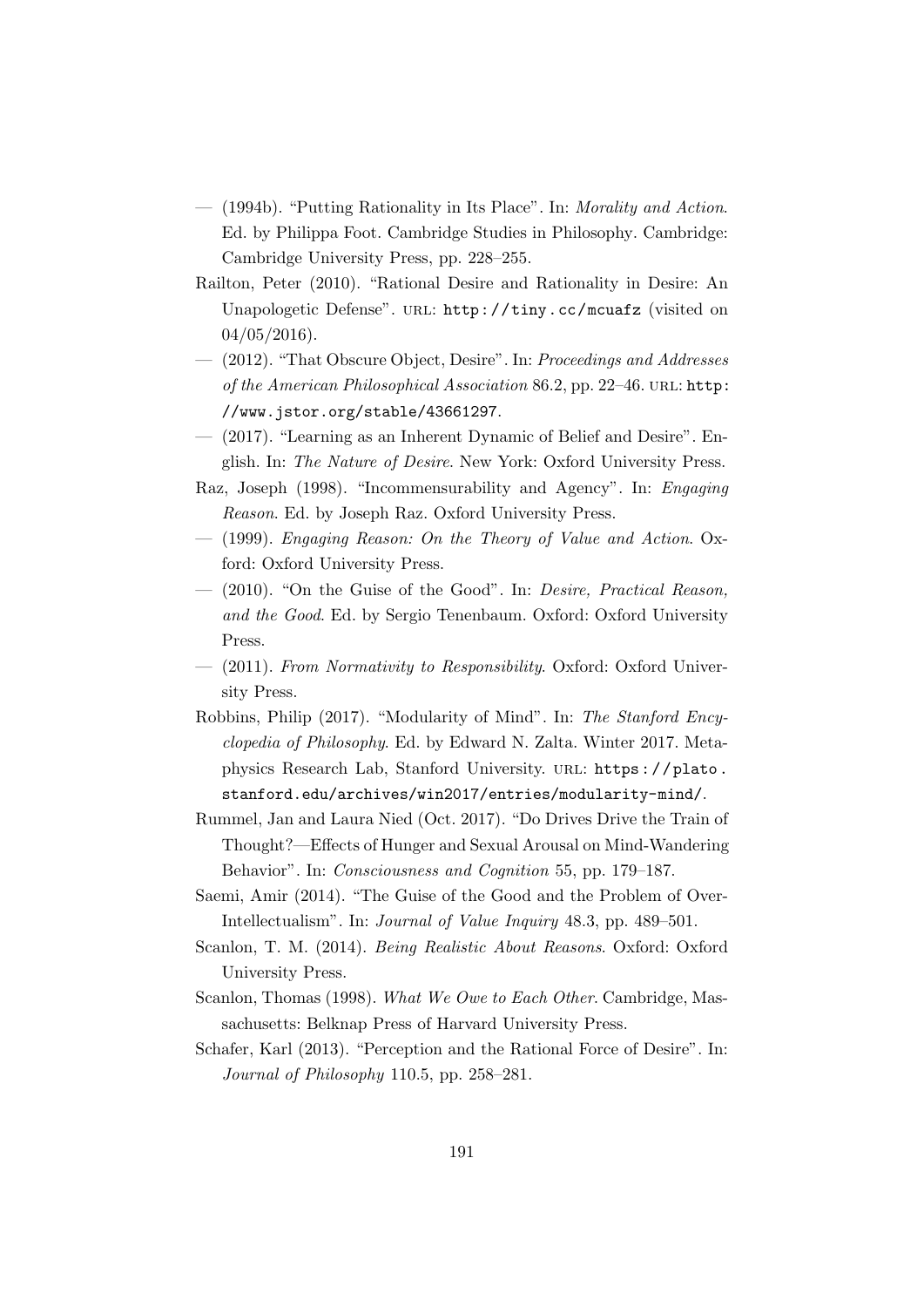- Schapiro, Tamar (2009). "The Nature of Inclination". In: Ethics 119.January, pp. 229–256.
- (2014). "What Are Theories of Desire Theories Of?" In: Analytic Philosophy 55.2, pp. 131–150.
- Scherer, K.R. et al. (2001). Appraisal Processes in Emotion: Theory, Methods, Research. Series in Affective Science. Oxford: Oxford University Press.
- Schiffer, Stephen (1976). "A Paradox of Desire". In: American Philosophical Quarterly 13.3, pp. 195–203.
- Schnee, Ian (2016). "Basic Factive Perceptual Reasons". In: Philosophical Studies 173.4, pp. 1103–1118.
- Schroeder, Mark (2007). Slaves of the Passions. Oxford: Oxford University Press.
- (2008a). "Having Reasons". In: Philosophical Studies 139.1.
- (2008b). "How Does the Good Appear To Us?" In: Social Theory and Practice 34.1, pp. 119–130.
- Schroeder, Tim (2004). Three Faces of Desire. Oxford: Oxford University Press.
- Schueler, G. F. (1995). Desire: Its Role in Practical Reason and the Explanation of Action. Cambridge, Massachusetts: MIT Press.
- Schultz, Wolfram (Mar. 2016). "Dopamine Reward Prediction Error Coding". In: Dialogues in clinical neuroscience 18.1, pp. 23-32. URL: https://www.ncbi.nlm.nih.gov/pubmed/27069377.
- Setiya, Kieran (2010). "Sympathy for the Devil". In: Desire, Practical Reason, and the Good. Ed. by Sergio Tenenbaum. Oxford: Oxford University Press, pp. 82–110.
- Siegel, Susanna (2013). "The Epistemic Impact of the Etiology of Experience". In: Philosophical Studies 162.3, pp. 697–722.
- Silins, Nicholas (2012). "Judgment as a Guide to Belief". In: Introspection and Consciousness. Ed. by Declan Smithies and Daniel Stoljar. Oxford University Press.
- Sinhababu, Neil (2015). "Advantages of Propositionalism". In: Pacific Philosophical Quarterly 96.2, pp. 165–180.
- Smith, Michael (1987). "The Humean Theory of Motivation". In: Mind 96.381.
- (1994). The Moral Problem. Oxford: Blackwell.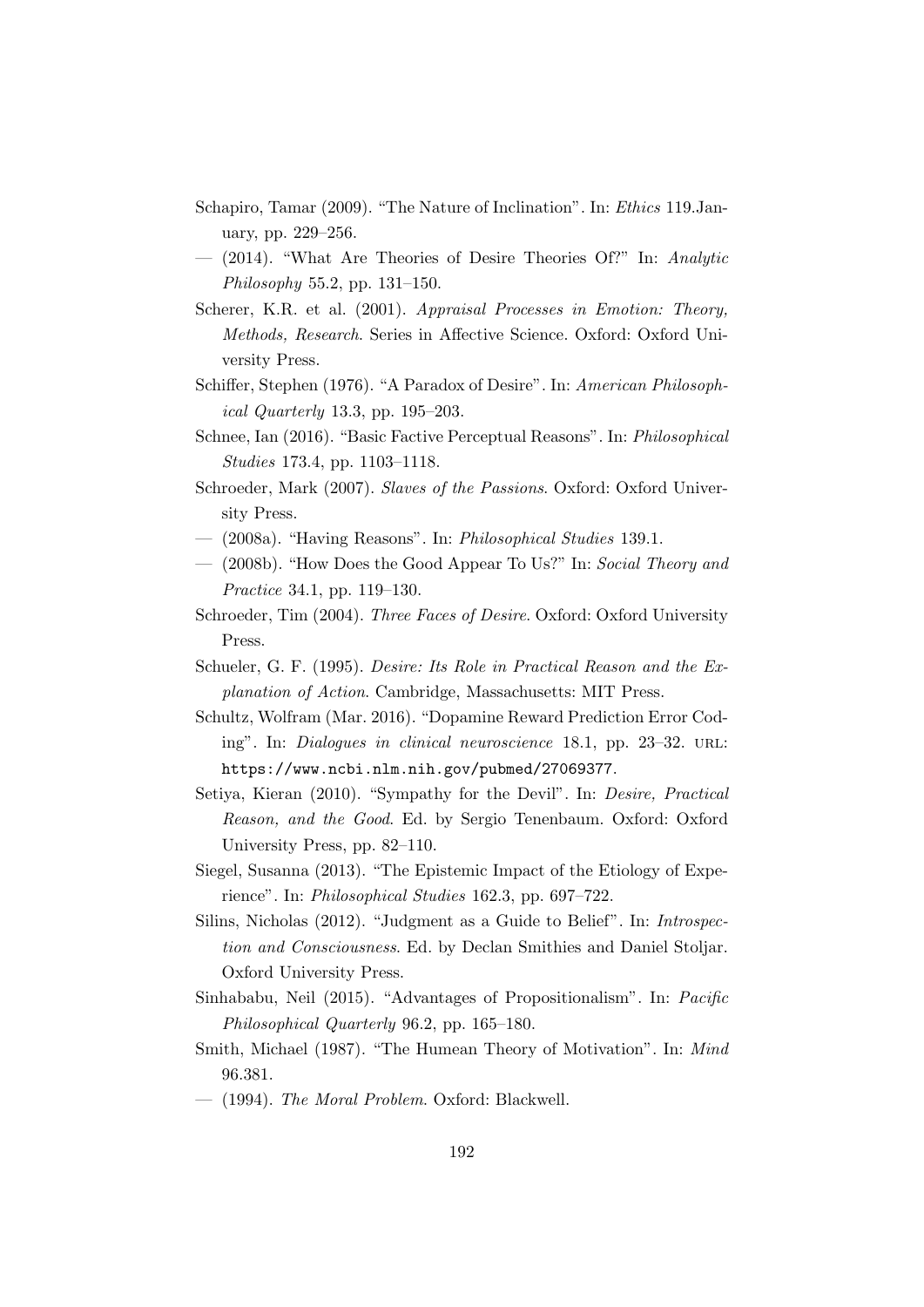- (Oct. 2012a). "Four Objections to the Standard Story of Action (And For Replies)". In: Philosophical Issues 22.1, pp. 387–401.
- (2012b). "Scanlon on Desire and the Explanation of Action". In: Reasons and Recognition: Essays on the Philosophy of T.M. Scanlon. Ed. by R. Jay Wallace, Rahul Kumar, and Samuel Freeman. Oxford: Oxford University Press.
- Smithies, Declan and Jeremy Weiss (Mar. 2019). "Affective Experience, Desire, and Reasons for Action". In: Analytic Philosophy 60.1, pp. 27– 54.
- Sobel, David and David Copp (2001). "Against Direction of Fit Accounts of Belief and Desire". In: January, pp. 44–53.
- Sober, Elliott (1985). "Panglossian Functionalism and the Philosophy of Mind". In: Synthese 64.August.
- Sosa, Ernest (2001). "Human Knowledge, Animal and Reflective". In: Philosophical Studies: An International Journal for Philosophy in the Analytic Tradition 106.3, pp. 193–196.
- (2007). A Virtue Epistemology: Apt Belief and Reflective Knowledge, Volume I. Oxford: Oxford University Press.
- (2010). "How Competence Matters in Epistemology". In: Philosophical Perspectives 24.1, pp. 465–475.
- (2015). Judgment and Agency. Oxford: Oxford University Press.
- (2017). Epistemology. Princeton University Press.
- Stalnaker, Robert (1984). Inquiry. London: MIT Presss.
- Stampe, Dennis W. (1977). "Toward a Causal Theory of Linguistic Representation". In: Midwest Studies In Philosophy 2.1, pp. 42–63.
- $-$  (1986). "Defining Desire". In: The Ways of Desire. Ed. by J Marks. New Jersey: Precedent.
- (1987). "The Authority of Desire". In: Philosophical review 96.3, pp. 335–381.
- Stanley, Jason (2010). ""Assertion" and Intentionality". In: Philosophical Studies 151.1, pp. 87–113.
- Stocker, Michael (1979). "Desiring the Bad: An Essay in Moral Psychology". In: Journal of Philosophy 76.12, pp. 738–753.
- Strawson, Galen (1994). Mental Reality. Cambridge, Massachusetts: MIT Press.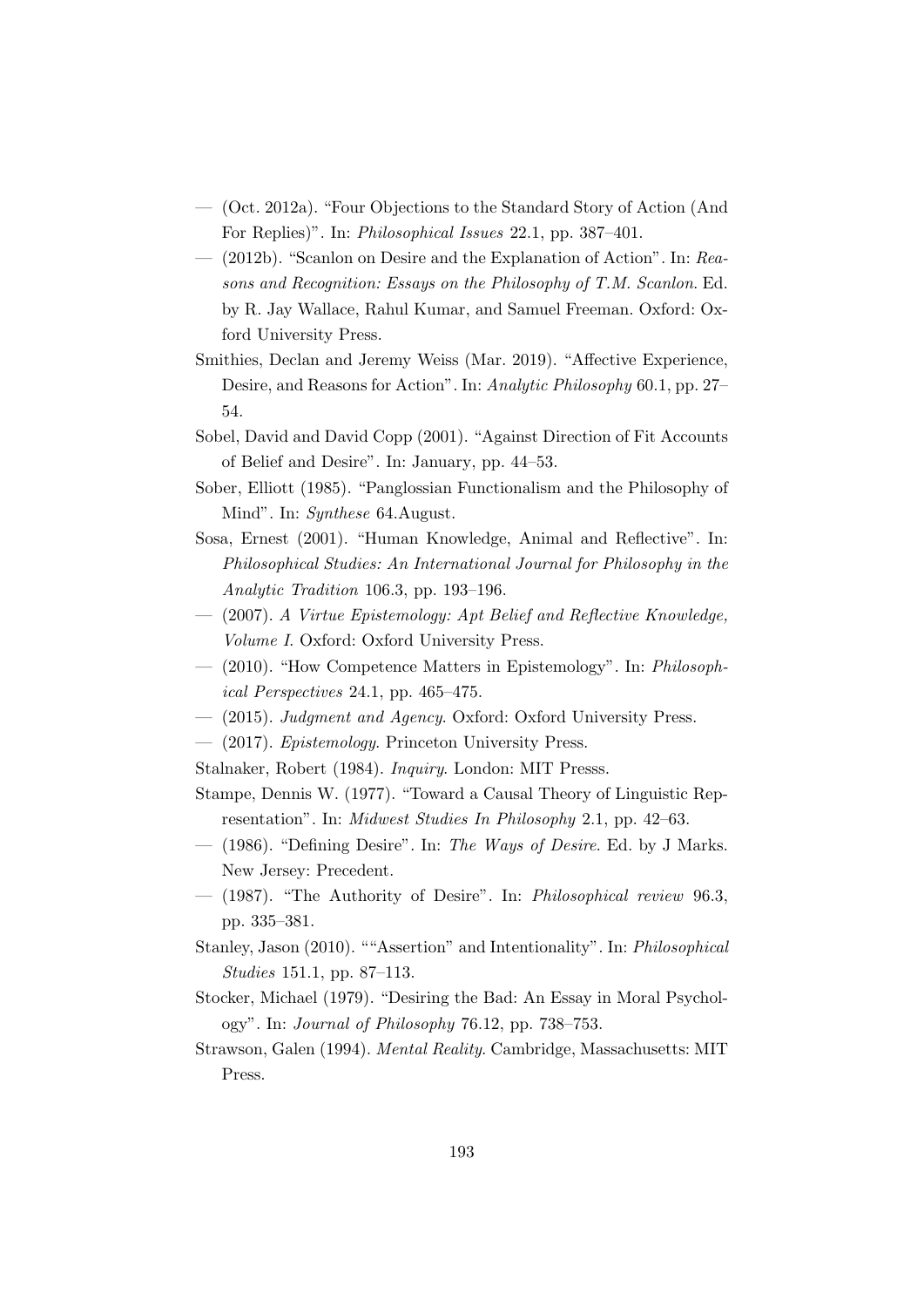- Street, Sharon (2008). "Constructivism about Reasons". In: Oxford Studies in Metaethics. Ed. by Russ Shafer-Landau. Vol. 3. Oxford: Oxford University Press, pp. 207–45.
- Sutton, R.S., A.G. Barto, and F. Bach (2018). Reinforcement Learning: An Introduction. Adaptive Computation and Machine Learning Series. Cambridge, Massachusetts: MIT Press.
- Sylvan, Kurt (2014). "What Apparent Reasons Appear to Be". In: Philosophical Studies 172.3, pp. 587–606.
- Tanyi, Attila (2011). "Desires as Additional Reasons? The Case of Tie-Breaking". In: Philosophical Studies 152.2, pp. 209–227.
- Tenenbaum, Sergio (2007). Appearances of the Good: An Essay on the Nature of Practical Reason. Cambridge University Press.
- (2008). "Appearing Good: A Reply to Schroeder". In: Social Theory and Practice 34.1, pp. 131–138.
- (2013). "Guise of the Good". In: The International Encyclopedia of Ethics. Ed. by Hugh LaFollette. Wiley-Blackwell.
- Teng, Lu (Feb. 2018). "Is Phenomenal Force Sufficient for Immediate Perceptual Justification?" In: Synthese 195.2, pp. 637–656.
- Thagard, Paul R. (2006). "Desires Are Not Propositional Attitudes". In: Dialogue 45.1, pp. 151–156.
- van Reekum, Carien M. and Klaus R. Scherer (Jan. 1997). "Levels of Processing in Emotion-Antecedent Appraisal". In: Advances in Psychology. Ed. by Gerald Matthews. Vol. 124. North-Holland, pp. 259– 300. url: http : / / www . sciencedirect . com / science / article / pii/S0166411597801239.
- Velleman, J . David (1992). "The Guise of the Good". In: Nous 26.1, pp. 3–26.
- Wallace, R. Jay (1999). "Addiction as Defect of the Will: Some Philosophical Reflections". In: Law and Philosophy 18.6, pp. 621–654.
- Way, Jonathan (2018). "Reasons and Rationality". In: Oxford Handbook of Reasons and Normativity. Ed. by Daniel Star. Oxford: Oxford University Press, pp. 485–502.
- Wedgwood, Ralph (2017). The Value of Rationality. Oxford: Oxford University Press.